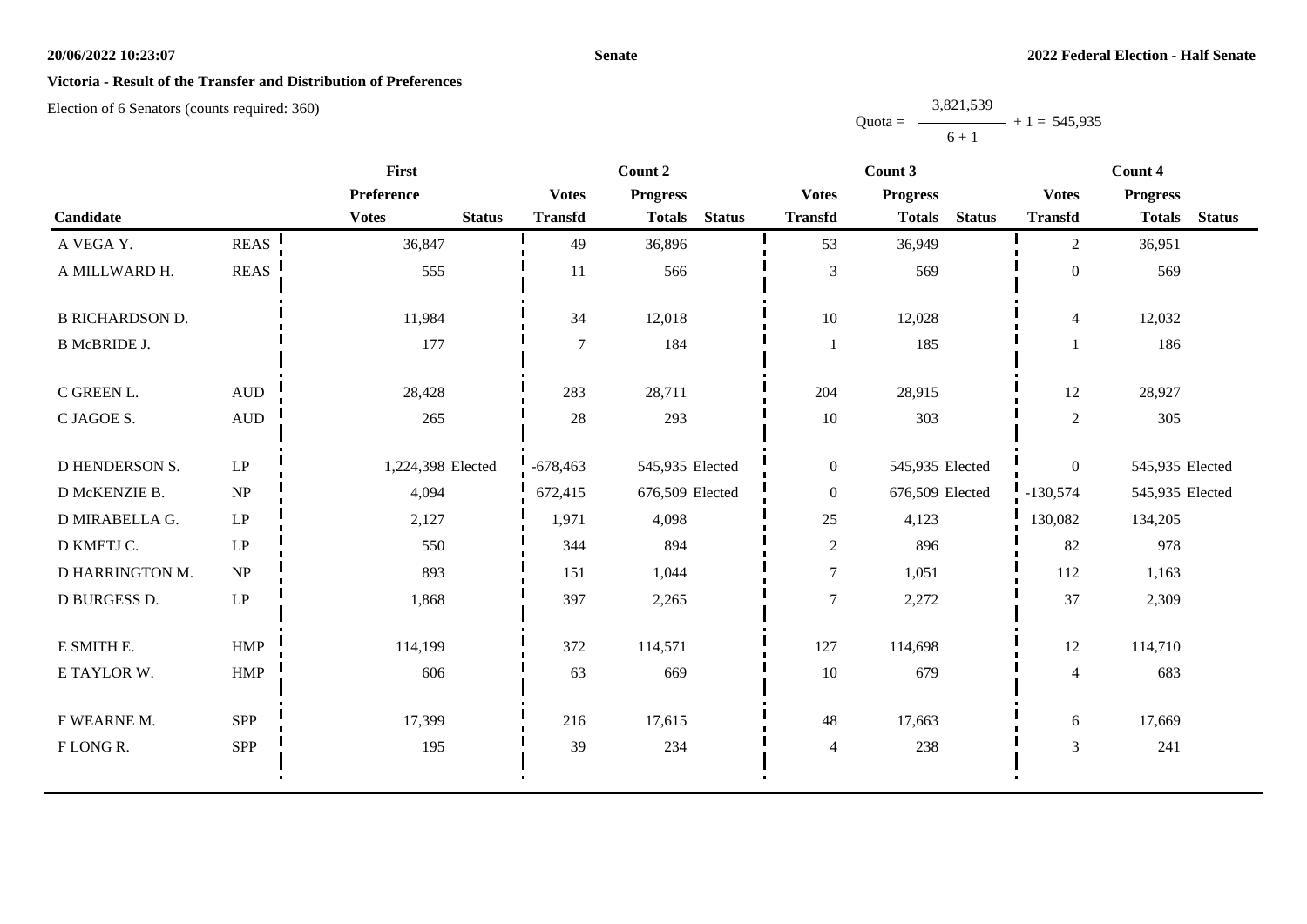## **Senate**

# **Victoria - Result of the Transfer and Distribution of Preferences**

|           | 3,821,539 |                |
|-----------|-----------|----------------|
| $Quota =$ |           | $+1 = 545,935$ |
|           | $6 + 1$   |                |

|                         | <b>First</b>                     |                               | Count 2        |                                |                | Count 3                        | Count 4        |                                |  |
|-------------------------|----------------------------------|-------------------------------|----------------|--------------------------------|----------------|--------------------------------|----------------|--------------------------------|--|
|                         |                                  | Preference                    | <b>Votes</b>   | <b>Progress</b>                | <b>Votes</b>   | <b>Progress</b>                | <b>Votes</b>   | <b>Progress</b>                |  |
| Candidate               |                                  | <b>Votes</b><br><b>Status</b> | <b>Transfd</b> | <b>Status</b><br><b>Totals</b> | <b>Transfd</b> | <b>Status</b><br><b>Totals</b> | <b>Transfd</b> | <b>Totals</b><br><b>Status</b> |  |
| <b>G BURSON C.</b>      | AUVA!                            | 11,666                        | 178            | 11,844                         | 75             | 11,919                         | 6              | 11,925                         |  |
| <b>G ASSER S.</b>       | <b>AUVA</b>                      | 143                           | 22             | 165                            | $8\,$          | 173                            | $\overline{2}$ | 175                            |  |
| H HINCH D.              | <b>DHJP</b>                      | 54,294                        | 341            | 54,635                         | 163            | 54,798                         | 22             | 54,820                         |  |
| H STANFIELD R.          | $DHJP$                           | 72                            | $\overline{7}$ | 79                             | $\mathfrak{Z}$ | 82                             | $\mathbf{0}$   | 82                             |  |
| I CURRIE B.             | ${\rm AJP}$                      | 57,503                        | 118            | 57,621                         | 173            | 57,794                         | 5              | 57,799                         |  |
| I DELFORCE C.           | ${\rm AJP}$                      | 333                           | 9              | 342                            | 17             | 359                            |                | 360                            |  |
| J PITT A.               | <b>AUP</b>                       | 5,115                         | 28             | 5,143                          | 100            | 5,243                          | $\mathbf{1}$   | 5,244                          |  |
| J KNIGHT D.             | $\mathbf{A}\mathbf{U}\mathbf{P}$ | 91                            | 5              | 96                             | 18             | 114                            | $\mathbf{0}$   | 114                            |  |
| K WHITE L.              | ALP                              | 1,191,139 Elected             | $\overline{0}$ | 1,191,139 Elected              | $-645,204$     | 545,935 Elected                | $\overline{0}$ | 545,935 Elected                |  |
| K STEWART J.            | <b>ALP</b>                       | 3,115                         | 93             | 3,208                          | 641,190        | 644,398 Elected                | $\overline{0}$ | 644,398 Elected                |  |
| K NUNN C.               | <b>ALP</b>                       | 1,871                         | 20             | 1,891                          | 427            | 2,318                          | $\tau$         | 2,325                          |  |
| K BRIDGER-DARLING<br>M. | <b>ALP</b>                       | 1,803                         | 17             | 1,820                          | 318            | 2,138                          | $\overline{4}$ | 2,142                          |  |
| K McFARLANE J.          | ${\sf ALP}$                      | 3,902                         | 32             | 3,934                          | 250            | 4,184                          | 3              | 4,187                          |  |
| L BABET R.              | <b>UAPP</b>                      | 151,755                       | 415            | 152,170                        | 290            | 152,460                        | 9              | 152,469                        |  |
| L MORAN K.              | <b>UAPP</b>                      | 1,133                         | 45             | 1,178                          | 69             | 1,247                          | 5              | 1,252                          |  |
| L GRIMMOND K.           | <b>UAPP</b>                      | 343                           | $\overline{7}$ | 350                            | 15             | 365                            | $\mathbf{0}$   | 365                            |  |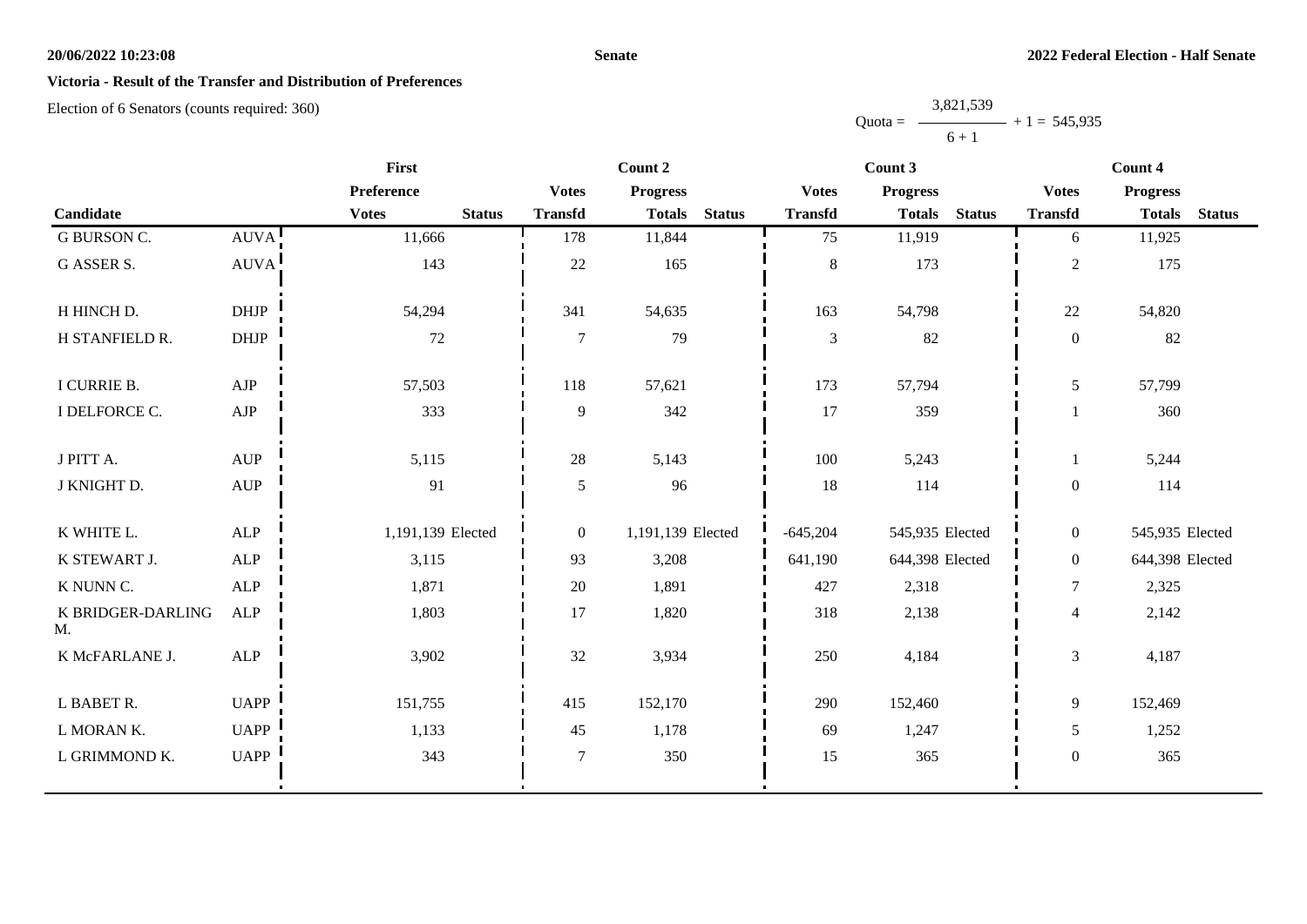## **Senate**

## **Victoria - Result of the Transfer and Distribution of Preferences**

Election of 6 Senators (counts required: 360)

|                   |                      | First        |               | Count 2          |                 |               |                  | Count 3         |               |                  | Count 4         |               |  |
|-------------------|----------------------|--------------|---------------|------------------|-----------------|---------------|------------------|-----------------|---------------|------------------|-----------------|---------------|--|
|                   |                      | Preference   |               | <b>Votes</b>     | <b>Progress</b> |               | <b>Votes</b>     | <b>Progress</b> |               | <b>Votes</b>     | <b>Progress</b> |               |  |
| Candidate         |                      | <b>Votes</b> | <b>Status</b> | <b>Transfd</b>   | <b>Totals</b>   | <b>Status</b> | <b>Transfd</b>   | <b>Totals</b>   | <b>Status</b> | <b>Transfd</b>   | <b>Totals</b>   | <b>Status</b> |  |
| M DANCE F.        | <b>SAL</b>           | 6,607        |               | 9                | 6,616           |               | 68               | 6,684           |               | $\overline{0}$   | 6,684           |               |  |
| M CARR A.         | $\operatorname{SAL}$ | 234          |               | $\sqrt{2}$       | 236             |               | $10\,$           | 246             |               | $\mathbf{0}$     | 246             |               |  |
| N HUGHES V.       | <b>CYA</b>           | 11,775       |               | 47               | 11,822          |               | 95               | 11,917          |               | $\overline{7}$   | 11,924          |               |  |
| N KIM K.          | <b>CYA</b>           | 198          |               | 10               | 208             |               | $25\,$           | 233             |               |                  | 234             |               |  |
| N LACEY C.        | <b>CYA</b>           | 104          |               | $\overline{4}$   | 108             |               | $10\,$           | 118             |               | $\boldsymbol{0}$ | 118             |               |  |
| N MARA C.         | <b>CYA</b>           | 74           |               |                  | 75              |               | $\sqrt{2}$       | 77              |               | $\overline{0}$   | 77              |               |  |
| N SEWAK N.        | <b>CYA</b>           | 56           |               | $\mathfrak{Z}$   | 59              |               | $\boldsymbol{0}$ | 59              |               | $\overline{0}$   | 59              |               |  |
| N O'CONNELL M.    | <b>CYA</b>           | 150          |               | $\overline{2}$   | 152             |               | $\overline{4}$   | 156             |               | $\boldsymbol{0}$ | 156             |               |  |
| O CONSTANTINOU E. | ASP                  | 49,317       |               | 43               | 49,360          |               | 69               | 49,429          |               | 6                | 49,435          |               |  |
| O BOURMAN N.      | ASP                  | 433          |               | 6                | 439             |               | $8\,$            | 447             |               | $\overline{2}$   | 449             |               |  |
| P PICKERING W.    | ON                   | 110,806      |               | 124              | 110,930         |               | $72\,$           | 111,002         |               | 15               | 111,017         |               |  |
| P HUXHAM S.       | ON                   | 370          |               | $\overline{4}$   | 374             |               | $\mathfrak{Z}$   | 377             |               | 1                | 378             |               |  |
| Q BARWICK R.      | <b>CEC</b>           | 5,249        |               | 11               | 5,260           |               | $32\,$           | 5,292           |               | $\boldsymbol{0}$ | 5,292           |               |  |
| Q ISHERWOOD C.    | $\mbox{CEC}$         | 58           |               | 3                | 61              |               | $\overline{2}$   | 63              |               | $\boldsymbol{0}$ | 63              |               |  |
| R JONAS M.        |                      | 13,986       |               | 6                | 13,992          |               | $\mathfrak{2}$   | 13,994          |               | 1                | 13,995          |               |  |
| R SMIT M.         |                      | 1,071        |               | $\boldsymbol{0}$ | 1,071           |               | $\boldsymbol{0}$ | 1,071           |               | 6                | 1,077           |               |  |
|                   |                      |              |               |                  |                 |               |                  |                 |               |                  |                 |               |  |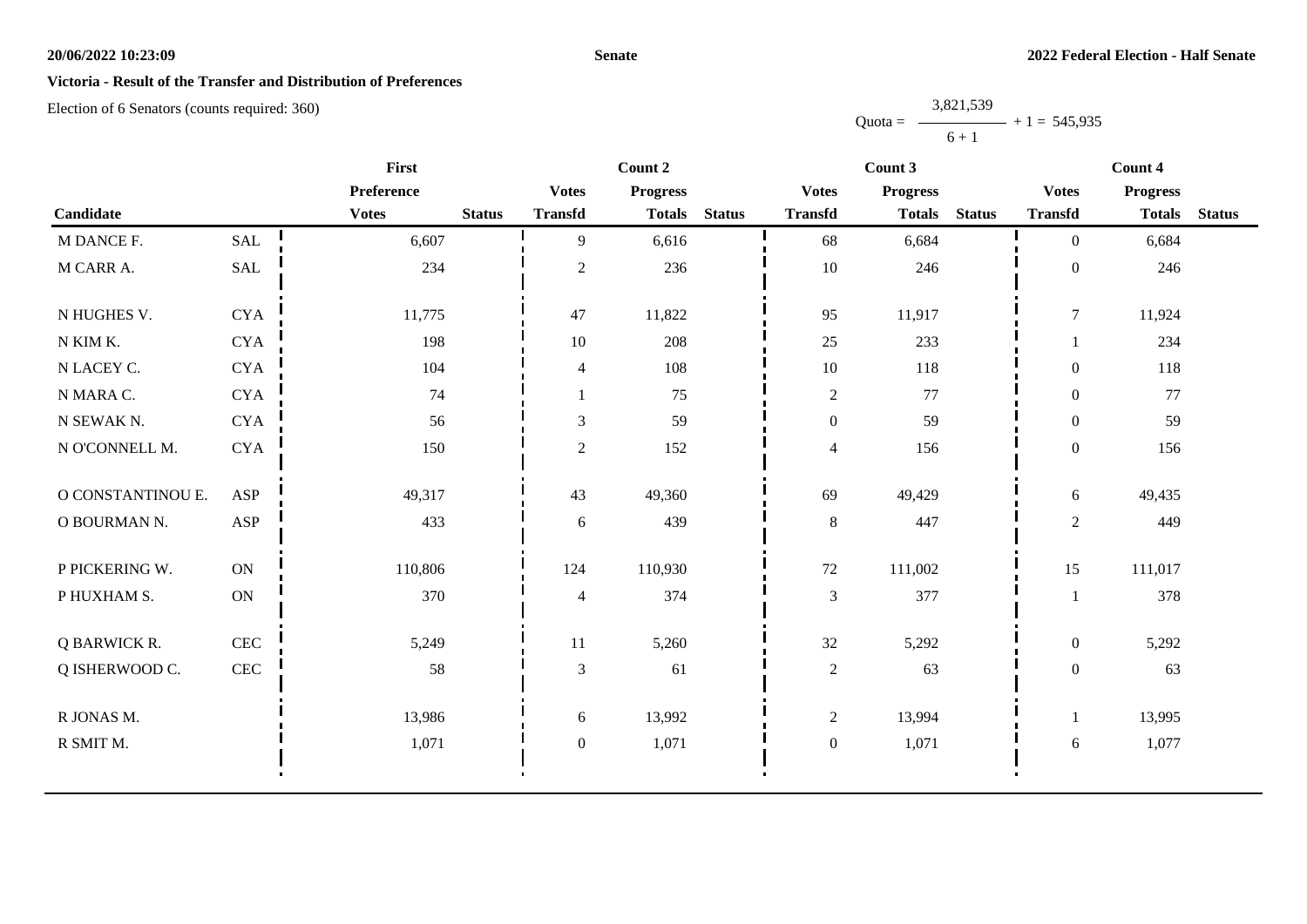## **Senate**

## **Victoria - Result of the Transfer and Distribution of Preferences**

Election of 6 Senators (counts required: 360)

|                     |             | <b>First</b>                  | Count 2                  |                 |               |                  | Count 3         |               | Count 4          |                 |               |
|---------------------|-------------|-------------------------------|--------------------------|-----------------|---------------|------------------|-----------------|---------------|------------------|-----------------|---------------|
|                     |             | Preference                    | <b>Votes</b>             | <b>Progress</b> |               | <b>Votes</b>     | <b>Progress</b> |               | <b>Votes</b>     | <b>Progress</b> |               |
| Candidate           |             | <b>Votes</b><br><b>Status</b> | <b>Transfd</b>           | <b>Totals</b>   | <b>Status</b> | <b>Transfd</b>   | <b>Totals</b>   | <b>Status</b> | <b>Transfd</b>   | <b>Totals</b>   | <b>Status</b> |
| S CORDNER HUNT K.   | <b>SOPA</b> | 13,623                        | 8                        | 13,631          |               | 15               | 13,646          |               | $\Omega$         | 13,646          |               |
| S FARRANT T.        | SOPA        | 297                           |                          | 298             |               | $\sqrt{2}$       | 300             |               | $\boldsymbol{0}$ | 300             |               |
| T BENEDYKA S.       |             | 3,708                         | $\overline{c}$           | 3,710           |               | $\sqrt{2}$       | 3,712           |               | $\overline{0}$   | 3,712           |               |
| T RICHARDS C.       |             | 60                            | $\overline{0}$           | 60              |               | $\boldsymbol{0}$ | 60              |               | $\overline{0}$   | 60              |               |
| U THORPE L.         | <b>GVIC</b> | 524,735                       | 134                      | 524,869         |               | 920              | 525,789         |               | 9                | 525,798         |               |
| <b>U FROGLEY A.</b> | <b>GVIC</b> | 2,272                         | 13                       | 2,285           |               | 56               | 2,341           |               | $\overline{0}$   | 2,341           |               |
| <b>U AUSTIN S.</b>  | <b>GVIC</b> | 1,235                         | $\overline{\mathcal{L}}$ | 1,239           |               | 16               | 1,255           |               | $\overline{0}$   | 1,255           |               |
| U PAYNE Z.          | <b>GVIC</b> | 1,187                         | 2                        | 1,189           |               | $8\,$            | 1,197           |               | $\overline{0}$   | 1,197           |               |
| V O'BRYAN D.        | GAP         | 13,534                        | $8\,$                    | 13,542          |               | $22\,$           | 13,564          |               | $\overline{0}$   | 13,564          |               |
| V WHITEHEAD G.      | GAP         | 114                           | $\mathbf{0}$             | 114             |               | $\mathbf{1}$     | 115             |               | $\mathbf{0}$     | 115             |               |
| W LIMBRICK D.       | <b>LDP</b>  | 91,670                        | 206                      | 91,876          |               | 43               | 91,919          |               | 26               | 91,945          |               |
| W MITCHELL K.       | LDP         | 418                           | 16                       | 434             |               | $\mathfrak{S}$   | 439             |               | $\overline{2}$   | 441             |               |
| W WHITE C.          | <b>LDP</b>  | 207                           | 16                       | 223             |               | 3                | 226             |               | $\boldsymbol{0}$ | 226             |               |
| X CLONARIDIS N.     | <b>IMO</b>  | 7,961                         | $\tau$                   | 7,968           |               | 15               | 7,983           |               | 41               | 8,024           |               |
| X CURNOW R.         | $\rm{IMO}$  | 173                           |                          | 174             |               | $\overline{4}$   | 178             |               | $\boldsymbol{0}$ | 178             |               |
| Y BYRNE P.          |             | 978                           | $\boldsymbol{0}$         | 978             |               | $\boldsymbol{0}$ | 978             |               | $\boldsymbol{0}$ | 978             |               |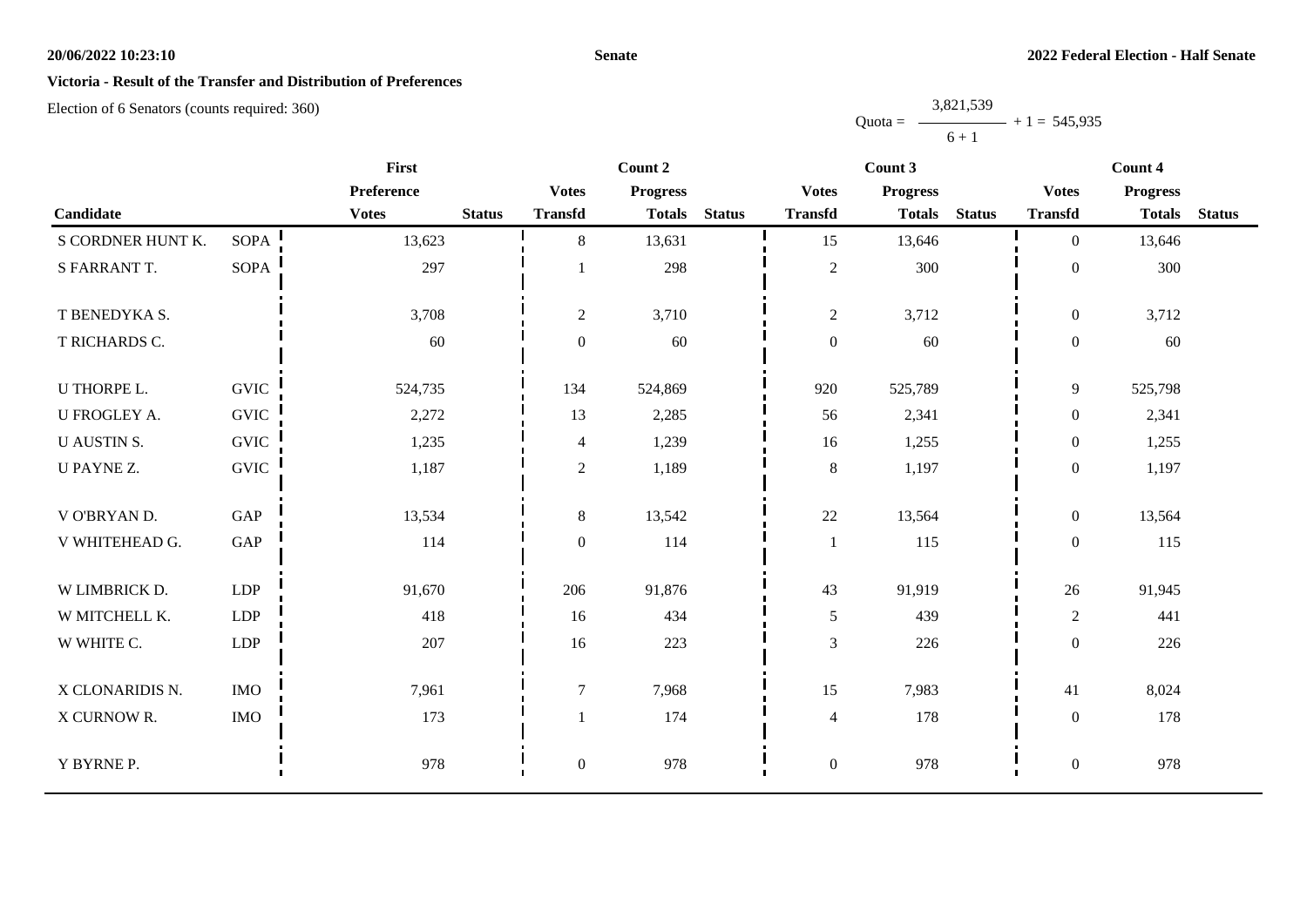## **Senate**

## **Victoria - Result of the Transfer and Distribution of Preferences**

Election of 6 Senators (counts required: 360)

|            | First            |               |                  | Count 2         |               |                             | Count 3         |               |                  | Count 4          |               |
|------------|------------------|---------------|------------------|-----------------|---------------|-----------------------------|-----------------|---------------|------------------|------------------|---------------|
|            | Preference       |               | <b>Votes</b>     | <b>Progress</b> |               | <b>Votes</b>                | <b>Progress</b> |               | <b>Votes</b>     | <b>Progress</b>  |               |
|            | <b>Votes</b>     | <b>Status</b> | <b>Transfd</b>   | <b>Totals</b>   | <b>Status</b> | <b>Transfd</b>              | <b>Totals</b>   | <b>Status</b> | <b>Transfd</b>   | <b>Totals</b>    | <b>Status</b> |
|            | 25               |               | $\theta$         | 25              |               | $\boldsymbol{0}$            | 25              |               | $\overline{0}$   | 25               |               |
|            |                  |               |                  |                 |               |                             |                 |               |                  |                  |               |
| <b>VNS</b> | 21,341           |               | 3                | 21,344          |               | 12                          | 21,356          |               | $\mathbf{0}$     | 21,356           |               |
| <b>VNS</b> | 398              |               |                  | 399             |               | $\ensuremath{\mathfrak{Z}}$ | 402             |               | $\boldsymbol{0}$ | 402              |               |
|            |                  |               |                  |                 |               |                             |                 |               |                  |                  |               |
|            |                  |               |                  |                 |               |                             |                 |               |                  |                  |               |
| <b>IND</b> | 78               |               | $\overline{0}$   | 78              |               |                             | 79              |               | $\mathbf{0}$     | 79               |               |
| <b>IND</b> | 537              |               | $\boldsymbol{2}$ | 539             |               | $\boldsymbol{0}$            | 539             |               | $\boldsymbol{0}$ | 539              |               |
| <b>IND</b> | 321              |               |                  | 322             |               | 1                           | 323             |               | $\boldsymbol{0}$ | 323              |               |
| <b>IND</b> | 2,593            |               | $\mathfrak{Z}$   | 2,596           |               | $\mathfrak{Z}$              | 2,599           |               | $\boldsymbol{0}$ | 2,599            |               |
| <b>IND</b> | 432              |               |                  | 433             |               |                             | 434             |               | $\mathbf{0}$     | 434              |               |
| <b>IND</b> | 328              |               |                  | 329             |               | $\boldsymbol{0}$            | 329             |               | $\boldsymbol{0}$ | 329              |               |
| <b>IND</b> | 216              |               | $\boldsymbol{0}$ | 216             |               | $\boldsymbol{0}$            | 216             |               | $\boldsymbol{0}$ | 216              |               |
| <b>IND</b> | 706              |               | $\overline{0}$   | 706             |               | $\boldsymbol{0}$            | 706             |               | $\overline{0}$   | 706              |               |
| <b>IND</b> | 631              |               | $\mathfrak{Z}$   | 634             |               |                             | 635             |               | $\boldsymbol{0}$ | 635              |               |
| <b>IND</b> | 129              |               | $\theta$         | 129             |               | $\boldsymbol{0}$            | 129             |               | $\boldsymbol{0}$ | 129              |               |
| <b>IND</b> | 919              |               | $\theta$         | 919             |               |                             | 920             |               | 5                | 925              |               |
|            |                  |               |                  |                 |               |                             |                 |               |                  |                  |               |
|            | $\boldsymbol{0}$ |               | $\overline{0}$   | $\overline{0}$  |               | $\boldsymbol{0}$            | $\overline{0}$  |               | $\boldsymbol{0}$ | $\boldsymbol{0}$ |               |
|            | $\overline{0}$   |               | 35               | 35              |               | 37                          | 72              |               | 28               | 100              |               |
|            | 3,821,539        |               | $\overline{0}$   | 3,821,539       |               | $\boldsymbol{0}$            | 3,821,539       |               | $\overline{0}$   | 3,821,539        |               |
|            | <b>IND</b>       | 1,362         |                  | $\mathfrak{Z}$  | 1,365         |                             | $\mathfrak 3$   | 1,368         |                  | $\boldsymbol{0}$ | 1,368         |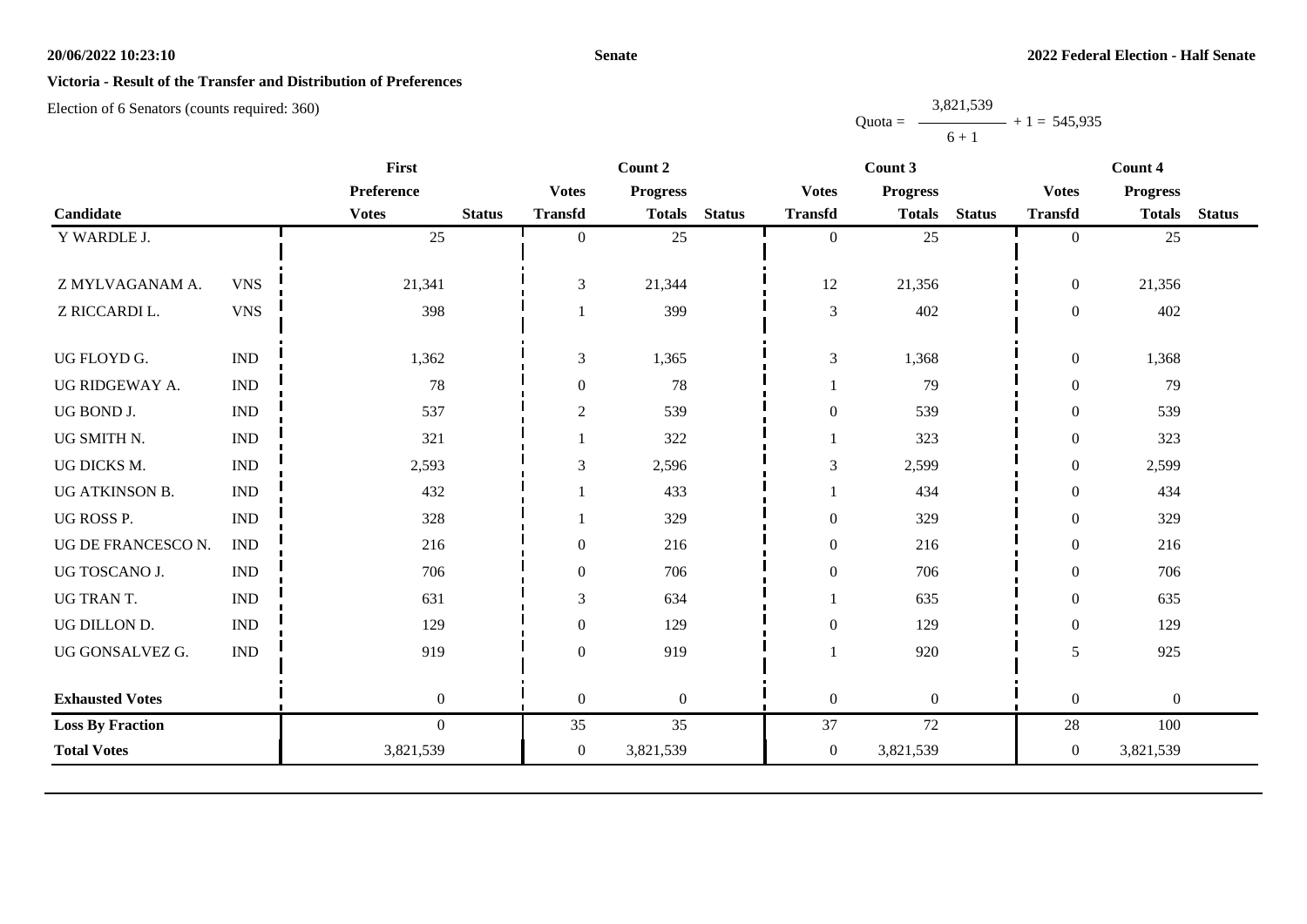3. McKENZIE B.(2)

## **Victoria - Result of the Transfer and Distribution of Preferences**

Candidates Elected 1. HENDERSON S.(1) 2. WHITE L.(1)

Election of 6 Senators (counts required: 360)

|                     |                     | 3,821,539<br>Quota = $\longrightarrow$ + 1 = 545,935 |
|---------------------|---------------------|------------------------------------------------------|
|                     |                     | $6 + 1$                                              |
| Surplus Distributed | Surplus Distributed | Surplus Distributed                                  |
| <b>HENDERSON S.</b> | WHITE L.            | McKENZIE B.                                          |
| Candidates Elected  | Candidates Elected  |                                                      |

4. STEWART J.(3)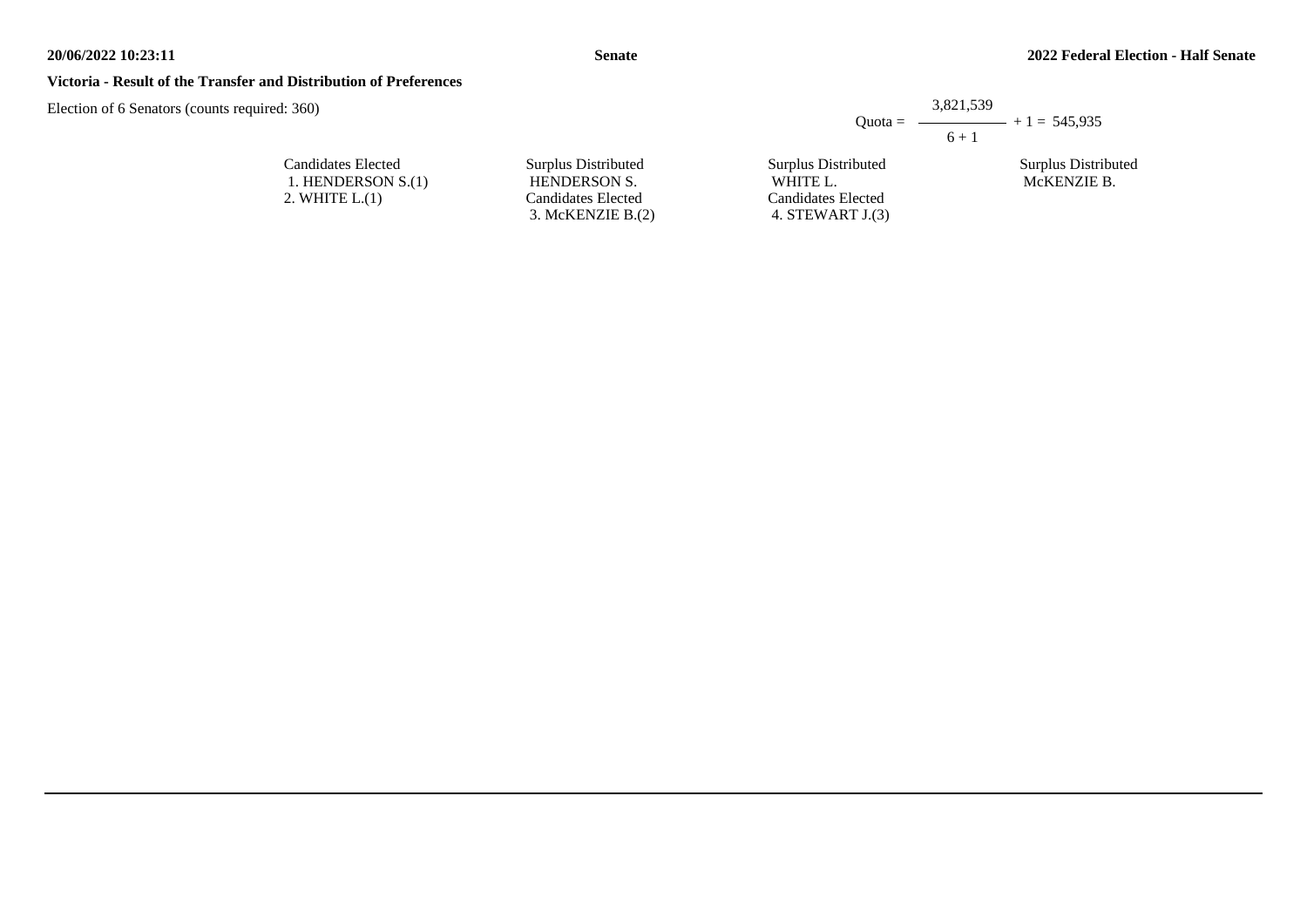## **Senate**

# **Victoria - Result of the Transfer and Distribution of Preferences**

|           | 3,821,539 |                   |
|-----------|-----------|-------------------|
| $Quota =$ |           | $-$ + 1 = 545,935 |
|           | $6 + 1$   |                   |

|                        |                        | Count 5               |                 |                  | Count 6                        |                  | <b>Count 7 - 11</b>            | <b>Count 12 - 15</b> |                                |  |
|------------------------|------------------------|-----------------------|-----------------|------------------|--------------------------------|------------------|--------------------------------|----------------------|--------------------------------|--|
|                        |                        | <b>Votes Progress</b> |                 | <b>Votes</b>     | <b>Progress</b>                | <b>Votes</b>     | <b>Progress</b>                | <b>Votes</b>         | <b>Progress</b>                |  |
| Candidate              |                        | <b>Transfd Totals</b> | <b>Status</b>   | <b>Transfd</b>   | <b>Status</b><br><b>Totals</b> | <b>Transfd</b>   | <b>Status</b><br><b>Totals</b> | <b>Transfd</b>       | <b>Status</b><br><b>Totals</b> |  |
| A VEGA Y.              | <b>REAS</b>            | 9                     | 36,960          | $\theta$         | 36,960                         | $\overline{3}$   | 36,963                         | $\Omega$             | 36,963                         |  |
| A MILLWARD H.          | $\operatorname{REAS}$  | $\overline{0}$        | 569             | $\theta$         | 569                            | $\boldsymbol{0}$ | 569                            | $\boldsymbol{0}$     | 569                            |  |
| <b>B RICHARDSON D.</b> |                        | $\overline{0}$        | 12,032          |                  | 12,033                         | $\boldsymbol{0}$ | 12,033                         | $\overline{0}$       | 12,033                         |  |
| <b>B McBRIDE J.</b>    |                        | $\mathbf{0}$          | 186             | $\boldsymbol{0}$ | 186                            | $\boldsymbol{0}$ | 186                            | $\boldsymbol{0}$     | 186                            |  |
| C GREEN L.             | $\hbox{AUD}$           | 6                     | 28,933          | $\overline{0}$   | 28,933                         | 1                | 28,934                         | $\mathbf{1}$         | 28,935                         |  |
| C JAGOE S.             | $\mbox{AUD}$           | $\overline{0}$        | 305             | $\mathbf{0}$     | 305                            | $\boldsymbol{0}$ | 305                            | $\overline{0}$       | 305                            |  |
| <b>D HENDERSON S.</b>  | $\operatorname{LP}$    | $\overline{0}$        | 545,935 Elected | $\boldsymbol{0}$ | 545,935 Elected                | $\boldsymbol{0}$ | 545,935 Elected                | $\overline{0}$       | 545,935 Elected                |  |
| D McKENZIE B.          | NP                     | $\overline{0}$        | 545,935 Elected | $\boldsymbol{0}$ | 545,935 Elected                | $\boldsymbol{0}$ | 545,935 Elected                | $\overline{0}$       | 545,935 Elected                |  |
| D MIRABELLA G.         | $\mathbf{L}\mathbf{P}$ | 6                     | 134,211         | $\overline{0}$   | 134,211                        | $\tau$           | 134,218                        | $\overline{0}$       | 134,218                        |  |
| D KMETJ C.             | LP                     | $\overline{2}$        | 980             | $\theta$         | 980                            | $\boldsymbol{0}$ | 980                            |                      | 981                            |  |
| D HARRINGTON M.        | NP                     |                       | 1,164           | $\overline{0}$   | 1,164                          | $\boldsymbol{0}$ | 1,164                          | $\overline{c}$       | 1,166                          |  |
| D BURGESS D.           | $\mathbf{L}\mathbf{P}$ | $\overline{0}$        | 2,309           | $\boldsymbol{0}$ | 2,309                          | $\boldsymbol{0}$ | 2,309                          | $\boldsymbol{0}$     | 2,309                          |  |
| E SMITH E.             | <b>HMP</b>             | 6                     | 114,716         | $\overline{0}$   | 114,716                        | $\boldsymbol{0}$ | 114,716                        | $\overline{0}$       | 114,716                        |  |
| E TAYLOR W.            | HMP                    | $\overline{0}$        | 683             | $\overline{0}$   | 683                            | $\boldsymbol{0}$ | 683                            | $\boldsymbol{0}$     | 683                            |  |
| F WEARNE M.            | <b>SPP</b>             |                       | 17,670          | $\overline{0}$   | 17,670                         | $\overline{0}$   | 17,670                         | $\overline{0}$       | 17,670                         |  |
| FLONGR.                | <b>SPP</b>             | $\overline{0}$        | 241             | $\mathbf{0}$     | 241                            | $\boldsymbol{0}$ | 241                            | $\mathbf{1}$         | 242                            |  |
|                        |                        |                       |                 |                  |                                |                  |                                |                      |                                |  |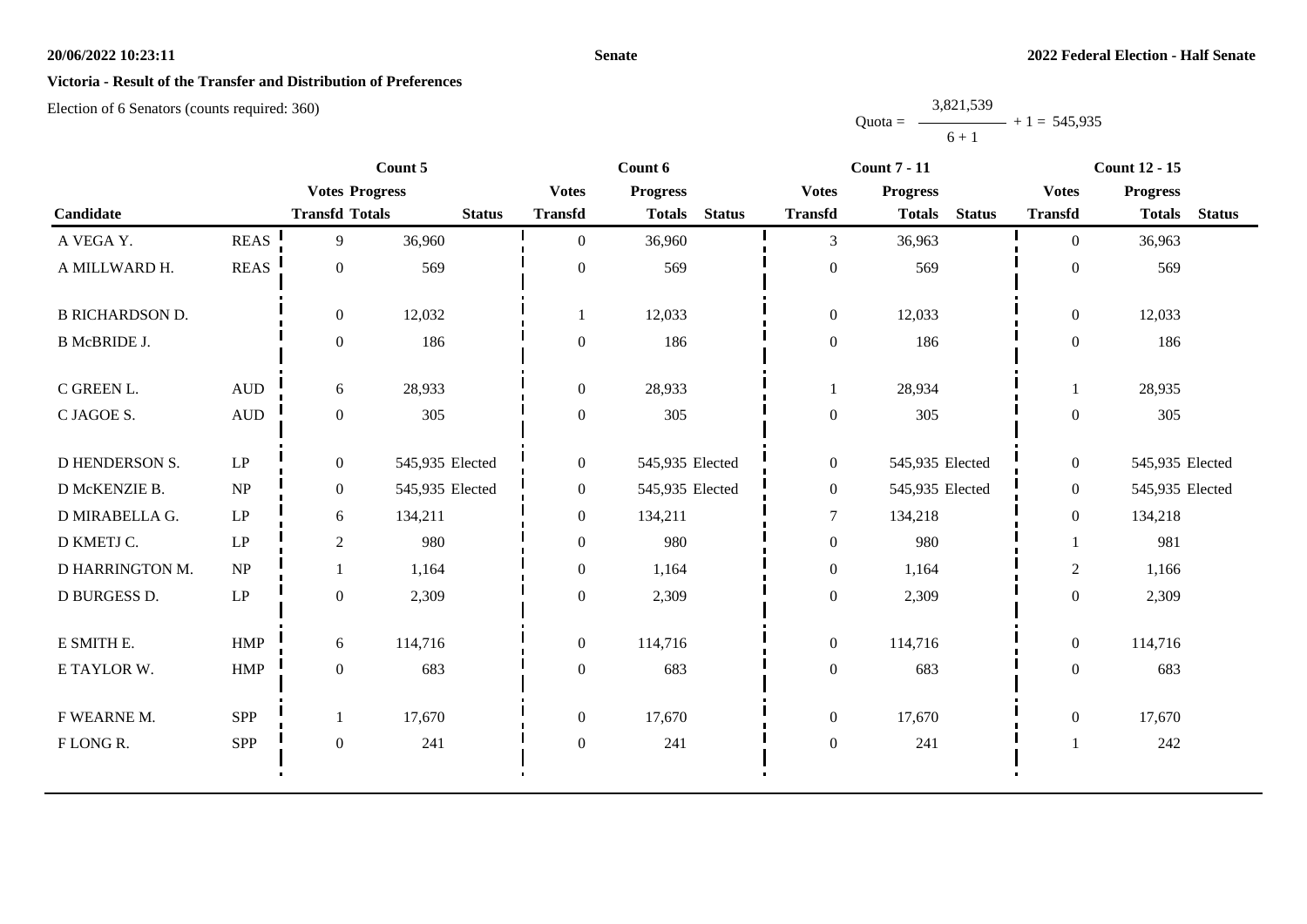## **Senate**

# **Victoria - Result of the Transfer and Distribution of Preferences**

|           | 3,821,539 |                |
|-----------|-----------|----------------|
| $Quota =$ |           | $+1 = 545,935$ |
|           | $6 + 1$   |                |

|                         |                                  | Count 5               |                 |                  | Count 6         |               | <b>Count 7 - 11</b> |                 |               | <b>Count 12 - 15</b> |                 |               |
|-------------------------|----------------------------------|-----------------------|-----------------|------------------|-----------------|---------------|---------------------|-----------------|---------------|----------------------|-----------------|---------------|
|                         |                                  | <b>Votes Progress</b> |                 | <b>Votes</b>     | <b>Progress</b> |               | <b>Votes</b>        | <b>Progress</b> |               | <b>Votes</b>         | <b>Progress</b> |               |
| Candidate               |                                  | <b>Transfd Totals</b> | <b>Status</b>   | <b>Transfd</b>   | <b>Totals</b>   | <b>Status</b> | <b>Transfd</b>      | <b>Totals</b>   | <b>Status</b> | <b>Transfd</b>       | <b>Totals</b>   | <b>Status</b> |
| <b>G BURSON C.</b>      | <b>AUVA</b>                      |                       | 11,926          | $\overline{0}$   | 11,926          |               | $\overline{0}$      | 11,926          |               | $\overline{0}$       | 11,926          |               |
| <b>G ASSER S.</b>       | <b>AUVA</b>                      | $\mathbf{1}$          | 176             | $\boldsymbol{0}$ | 176             |               | $\boldsymbol{0}$    | 176             |               | $\boldsymbol{0}$     | 176             |               |
| H HINCH D.              | <b>DHJP</b>                      | 10                    | 54,830          | $\boldsymbol{0}$ | 54,830          |               | $\boldsymbol{0}$    | 54,830          |               | $\overline{2}$       | 54,832          |               |
| H STANFIELD R.          | $DHJP$                           | $\boldsymbol{0}$      | $82\,$          | $\boldsymbol{0}$ | 82              |               | $\boldsymbol{0}$    | 82              |               | $\boldsymbol{0}$     | 82              |               |
| I CURRIE B.             | AJP                              | 6                     | 57,805          |                  | 57,806          |               | $\overline{0}$      | 57,806          |               | $\overline{0}$       | 57,806          |               |
| I DELFORCE C.           | AJP                              | $\mathbf{1}$          | 361             | $\boldsymbol{0}$ | 361             |               | $\boldsymbol{0}$    | 361             |               | $\boldsymbol{0}$     | 361             |               |
| J PITT A.               | <b>AUP</b>                       | 1                     | 5,245           | $\boldsymbol{0}$ | 5,245           |               | 1                   | 5,246           |               | $\overline{0}$       | 5,246           |               |
| J KNIGHT D.             | $\mathbf{A}\mathbf{U}\mathbf{P}$ | $\mathbf{1}$          | 115             | $\boldsymbol{0}$ | 115             |               | $\sqrt{2}$          | 117             |               | $\boldsymbol{0}$     | 117             |               |
| K WHITE L.              | ALP                              | $\boldsymbol{0}$      | 545,935 Elected | $\boldsymbol{0}$ | 545,935 Elected |               | $\boldsymbol{0}$    | 545,935 Elected |               | $\overline{0}$       | 545,935 Elected |               |
| K STEWART J.            | ALP                              | $-98,463$             | 545,935 Elected | $\overline{0}$   | 545,935 Elected |               | $\boldsymbol{0}$    | 545,935 Elected |               | $\overline{0}$       | 545,935 Elected |               |
| K NUNN C.               | ALP                              | 98,129                | 100,454         | $\overline{0}$   | 100,454         |               | $\mathfrak{Z}$      | 100,457         |               | 5                    | 100,462         |               |
| K BRIDGER-DARLING<br>M. | ALP                              | 110                   | 2,252           |                  | 2,253           |               | $\boldsymbol{0}$    | 2,253           |               | $\overline{0}$       | 2,253           |               |
| K McFARLANE J.          | <b>ALP</b>                       | 38                    | 4,225           | $\boldsymbol{0}$ | 4,225           |               | 1                   | 4,226           |               | $\boldsymbol{0}$     | 4,226           |               |
| L BABET R.              | <b>UAPP</b>                      | 5                     | 152,474         | $\overline{0}$   | 152,474         |               |                     | 152,475         |               | $\overline{0}$       | 152,475         |               |
| L MORAN K.              | <b>UAPP</b>                      | $\mathfrak{Z}$        | 1,255           | $\boldsymbol{0}$ | 1,255           |               | $\mathfrak{2}$      | 1,257           |               | $\overline{0}$       | 1,257           |               |
| L GRIMMOND K.           | <b>UAPP</b>                      | $\mathbf{0}$          | 365             | $\boldsymbol{0}$ | 365             |               | $\boldsymbol{0}$    | 365             |               | $\mathbf{0}$         | 365             |               |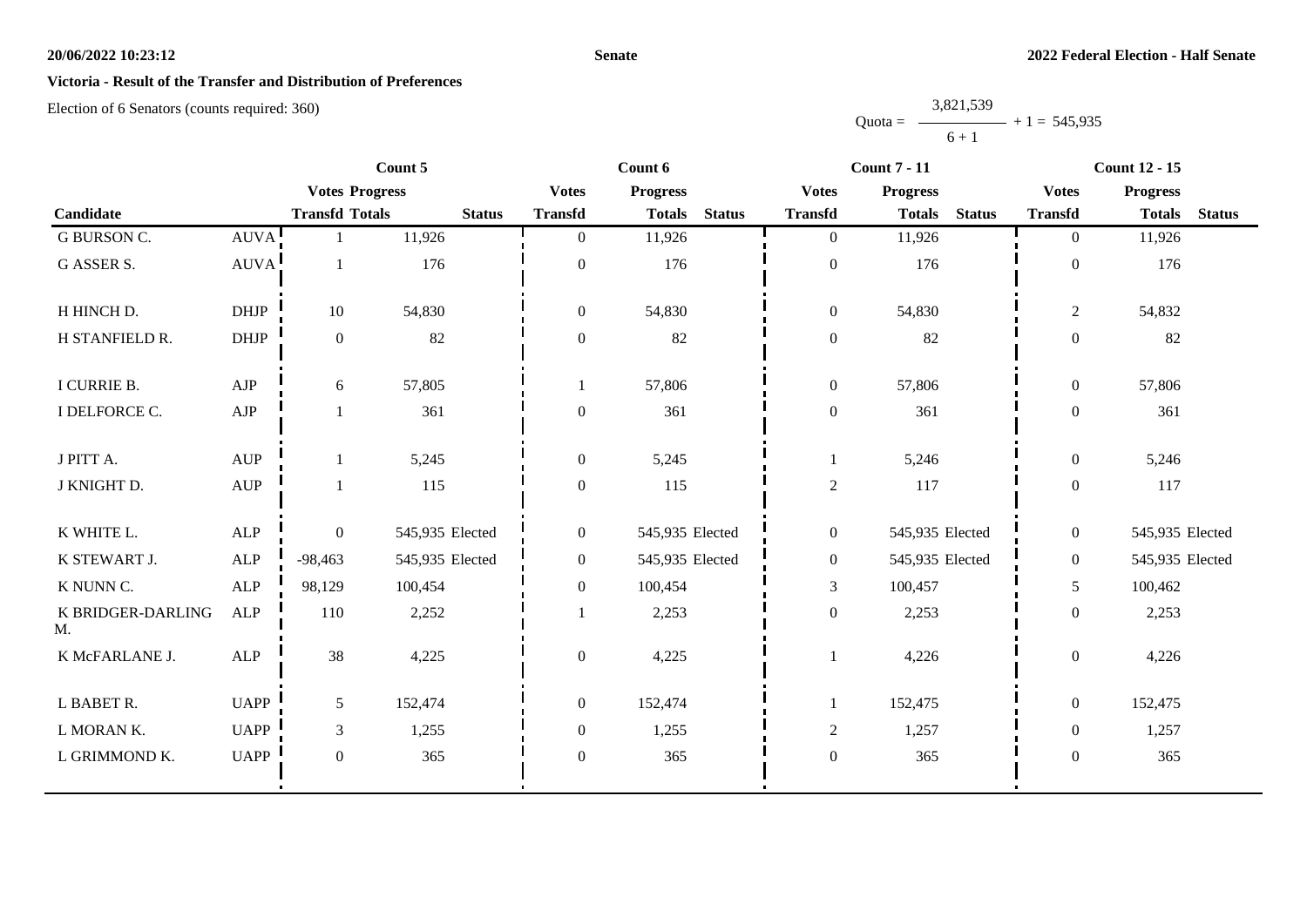## **Senate**

# **Victoria - Result of the Transfer and Distribution of Preferences**

|           | 3,821,539 |                   |
|-----------|-----------|-------------------|
| $Quota =$ |           | $-$ + 1 = 545,935 |
|           | $6 + 1$   |                   |

|                   |                       | Count 5               |         |               |                                 | Count 6       |               |                  | <b>Count 7 - 11</b> |               |                | <b>Count 12 - 15</b> |               |  |
|-------------------|-----------------------|-----------------------|---------|---------------|---------------------------------|---------------|---------------|------------------|---------------------|---------------|----------------|----------------------|---------------|--|
|                   | <b>Votes Progress</b> |                       |         |               | <b>Progress</b><br><b>Votes</b> |               |               | <b>Votes</b>     | <b>Progress</b>     |               | <b>Votes</b>   | <b>Progress</b>      |               |  |
| Candidate         |                       | <b>Transfd Totals</b> |         | <b>Status</b> | <b>Transfd</b>                  | <b>Totals</b> | <b>Status</b> | <b>Transfd</b>   | <b>Totals</b>       | <b>Status</b> | <b>Transfd</b> | <b>Totals</b>        | <b>Status</b> |  |
| M DANCE F.        | <b>SAL</b>            | 3                     | 6,687   |               | $\mathbf{0}$                    | 6,687         |               | $\overline{0}$   | 6,687               |               | $\theta$       | 6,687                |               |  |
| M CARR A.         | SAL                   |                       | 247     |               | $\mathbf{0}$                    | 247           |               | $\boldsymbol{0}$ | 247                 |               |                | 248                  |               |  |
| N HUGHES V.       | <b>CYA</b>            | $\sqrt{2}$            | 11,926  |               | $\boldsymbol{0}$                | 11,926        |               | $\mathfrak{Z}$   | 11,929              |               | $\overline{0}$ | 11,929               |               |  |
| N KIM K.          | <b>CYA</b>            |                       | 235     |               | $\boldsymbol{0}$                | 235           |               | $\sqrt{2}$       | 237                 |               | $\overline{0}$ | 237                  |               |  |
| N LACEY C.        | <b>CYA</b>            |                       | 119     |               | $\boldsymbol{0}$                | 119           |               |                  | 120                 |               | $\overline{0}$ | 120                  |               |  |
| N MARA C.         | <b>CYA</b>            | $\boldsymbol{0}$      | 77      |               | $\boldsymbol{0}$                | 77            |               |                  | 78                  |               | $\overline{0}$ | 78                   |               |  |
| N SEWAK N.        | <b>CYA</b>            | $\overline{0}$        | 59      |               | $\overline{0}$                  |               | 59 Excluded   | $-59$            |                     | 0 Excluded    | $\overline{0}$ |                      | 0 Excluded    |  |
| N O'CONNELL M.    | <b>CYA</b>            | $\overline{0}$        | 156     |               | $\boldsymbol{0}$                | 156           |               | 6                | 162                 |               | $\overline{0}$ | 162                  |               |  |
| O CONSTANTINOU E. | ASP                   | $\overline{2}$        | 49,437  |               | $\boldsymbol{0}$                | 49,437        |               | 1                | 49,438              |               | 1              | 49,439               |               |  |
| O BOURMAN N.      | ASP                   | $\mathbf{0}$          | 449     |               | $\boldsymbol{0}$                | 449           |               |                  | 450                 |               | $\mathbf{0}$   | 450                  |               |  |
| P PICKERING W.    | ON                    |                       | 111,018 |               | $\boldsymbol{0}$                | 111,018       |               | $\boldsymbol{0}$ | 111,018             |               |                | 111,019              |               |  |
| P HUXHAM S.       | <b>ON</b>             | $\boldsymbol{0}$      | 378     |               | $\boldsymbol{0}$                | 378           |               | $\boldsymbol{0}$ | 378                 |               |                | 379                  |               |  |
| Q BARWICK R.      | <b>CEC</b>            |                       | 5,293   |               | $\boldsymbol{0}$                | 5,293         |               |                  | 5,294               |               | $\overline{0}$ | 5,294                |               |  |
| Q ISHERWOOD C.    | <b>CEC</b>            | $\boldsymbol{0}$      | 63      |               | $\boldsymbol{0}$                | 63            |               | $\boldsymbol{0}$ | 63                  |               | $\mathbf{0}$   |                      | 63 Excluded   |  |
| R JONAS M.        |                       | $\boldsymbol{0}$      | 13,995  |               | $\boldsymbol{0}$                | 13,995        |               | $\mathbf{2}$     | 13,997              |               | 3              | 14,000               |               |  |
| R SMIT M.         |                       | $\overline{0}$        | 1,077   |               | $\boldsymbol{0}$                | 1,077         |               | $\sqrt{2}$       | 1,079               |               |                | 1,080                |               |  |
|                   |                       |                       |         |               |                                 |               |               |                  |                     |               |                |                      |               |  |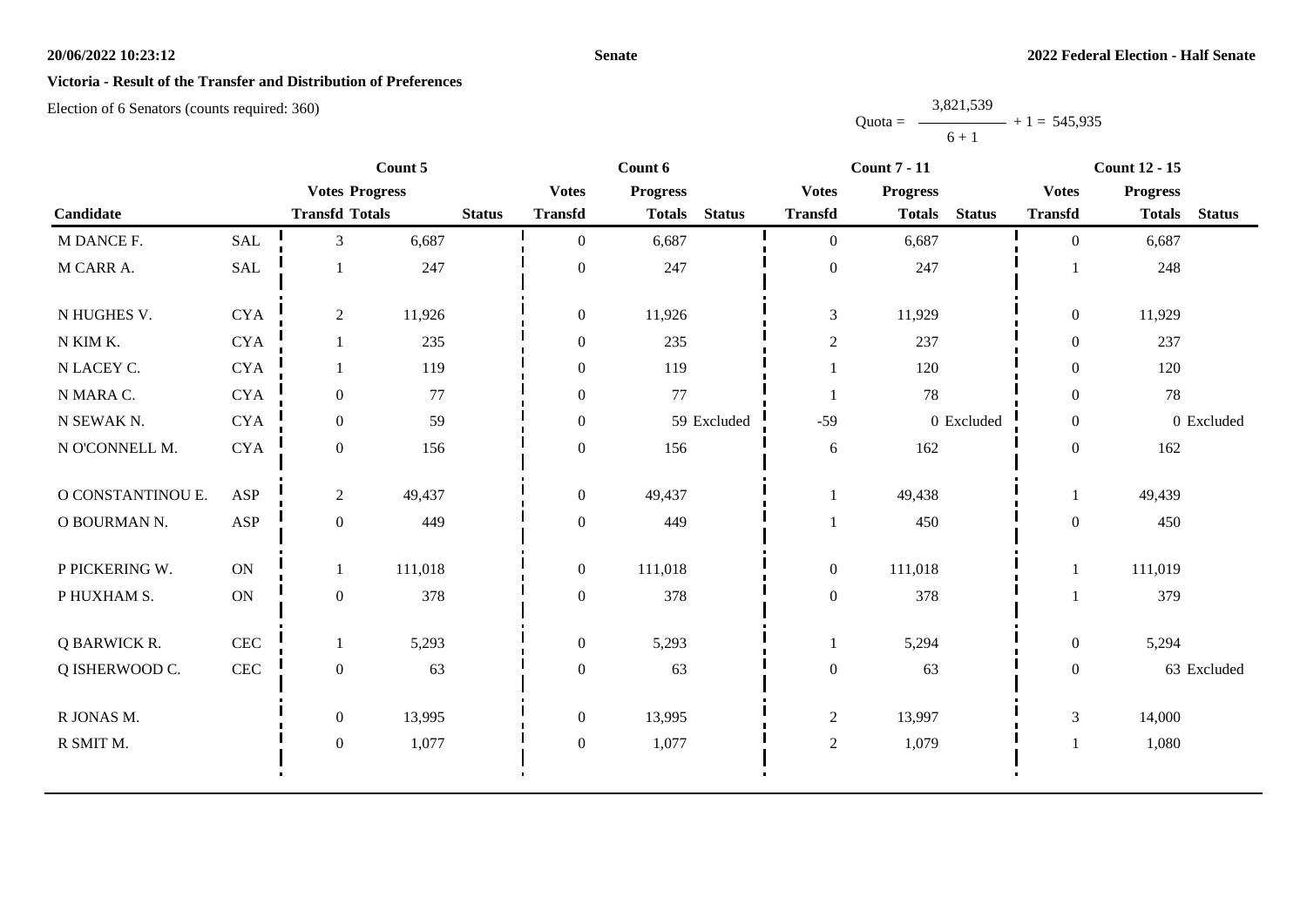## **Senate**

# **Victoria - Result of the Transfer and Distribution of Preferences**

|           | 3,821,539 |                   |
|-----------|-----------|-------------------|
| $Quota =$ |           | $-$ + 1 = 545,935 |
|           | $6 + 1$   |                   |

|                    |                      |                       | Count 5 |               |                  | Count 6         |               |                  | <b>Count 7 - 11</b> |               |                  | <b>Count 12 - 15</b> |               |
|--------------------|----------------------|-----------------------|---------|---------------|------------------|-----------------|---------------|------------------|---------------------|---------------|------------------|----------------------|---------------|
|                    |                      | <b>Votes Progress</b> |         |               | <b>Votes</b>     | <b>Progress</b> |               | <b>Votes</b>     | <b>Progress</b>     |               | <b>Votes</b>     | <b>Progress</b>      |               |
| Candidate          |                      | <b>Transfd Totals</b> |         | <b>Status</b> | <b>Transfd</b>   | <b>Totals</b>   | <b>Status</b> | <b>Transfd</b>   | <b>Totals</b>       | <b>Status</b> | <b>Transfd</b>   | <b>Totals</b>        | <b>Status</b> |
| S CORDNER HUNT K.  | <b>SOPA</b>          | 1                     | 13,647  |               | $\Omega$         | 13,647          |               | 1                | 13,648              |               | $\theta$         | 13,648               |               |
| S FARRANT T.       | <b>SOPA</b>          | $\boldsymbol{0}$      | 300     |               | $\overline{0}$   | 300             |               | $\boldsymbol{0}$ | 300                 |               | $\overline{2}$   | 302                  |               |
| T BENEDYKA S.      |                      | $\boldsymbol{0}$      | 3,712   |               |                  | 3,713           |               | $\boldsymbol{0}$ | 3,713               |               | 27               | 3,740                |               |
| T RICHARDS C.      |                      | $\boldsymbol{0}$      | 60      |               |                  | 61              |               | $\boldsymbol{0}$ |                     | 61 Excluded   | $-61$            |                      | 0 Excluded    |
| U THORPE L.        | <b>GVIC</b>          | 71                    | 525,869 |               |                  | 525,870         |               | $\overline{2}$   | 525,872             |               | $\overline{c}$   | 525,874              |               |
| U FROGLEY A.       | <b>GVIC</b>          | 8                     | 2,349   |               | $\boldsymbol{0}$ | 2,349           |               | $\boldsymbol{0}$ | 2,349               |               | $\overline{0}$   | 2,349                |               |
| <b>U AUSTIN S.</b> | <b>GVIC</b>          | 2                     | 1,257   |               |                  | 1,258           |               | 1                | 1,259               |               |                  | 1,260                |               |
| U PAYNE Z.         | <b>GVIC</b>          | $\mathbf{1}$          | 1,198   |               |                  | 1,199           |               | $\boldsymbol{0}$ | 1,199               |               | $\overline{0}$   | 1,199                |               |
| V O'BRYAN D.       | GAP                  | $\boldsymbol{0}$      | 13,564  |               | $\boldsymbol{0}$ | 13,564          |               | $\mathbf{1}$     | 13,565              |               | $\overline{0}$   | 13,565               |               |
| V WHITEHEAD G.     | $\operatorname{GAP}$ | $\boldsymbol{0}$      | 115     |               | $\overline{0}$   | 115             |               | $\boldsymbol{0}$ | 115                 |               | $\overline{0}$   | 115                  |               |
| W LIMBRICK D.      | LDP                  | 1                     | 91,946  |               |                  | 91,947          |               | $\overline{4}$   | 91,951              |               |                  | 91,952               |               |
| W MITCHELL K.      | LDP                  | $\mathbf{0}$          | 441     |               | $\overline{0}$   | 441             |               | $\boldsymbol{0}$ | 441                 |               |                  | 442                  |               |
| W WHITE C.         | LDP                  | $\mathbf{0}$          | 226     |               | $\overline{2}$   | 228             |               | $\boldsymbol{0}$ | 228                 |               | $\boldsymbol{0}$ | 228                  |               |
| X CLONARIDIS N.    | <b>IMO</b>           | $\boldsymbol{0}$      | 8,024   |               | $\sqrt{2}$       | 8,026           |               | $\boldsymbol{0}$ | 8,026               |               | $\overline{0}$   | 8,026                |               |
| X CURNOW R.        | $\rm{IMO}$           | $\boldsymbol{0}$      | 178     |               |                  | 179             |               | $\boldsymbol{0}$ | 179                 |               | $\boldsymbol{0}$ | 179                  |               |
| Y BYRNE P.         |                      | $\boldsymbol{0}$      | 978     |               | 9                | 987             |               | $\boldsymbol{0}$ | 987                 |               | $\mathfrak{Z}$   | 990                  |               |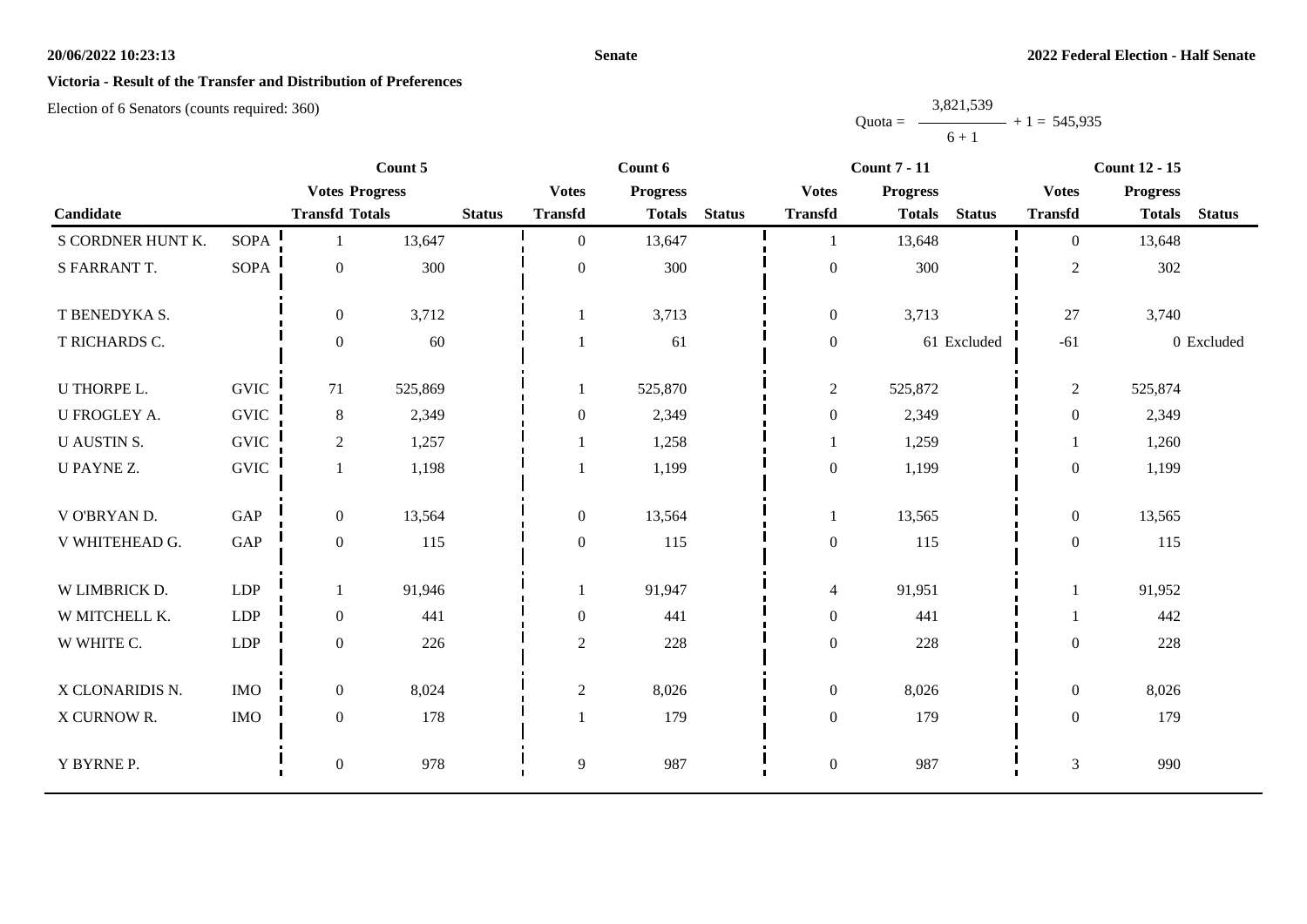## **Senate**

# **Victoria - Result of the Transfer and Distribution of Preferences**

|           | 3,821,539      |  |
|-----------|----------------|--|
| $Quota =$ | $+1 = 545,935$ |  |
|           | $6 + 1$        |  |

|                           |                  | Count 5          |                                                         |                  |                  | <b>Count 7 - 11</b> |                  |               | <b>Count 12 - 15</b> |                  |               |
|---------------------------|------------------|------------------|---------------------------------------------------------|------------------|------------------|---------------------|------------------|---------------|----------------------|------------------|---------------|
|                           |                  |                  | <b>Votes</b>                                            | <b>Progress</b>  |                  | <b>Votes</b>        | <b>Progress</b>  |               | <b>Votes</b>         | <b>Progress</b>  |               |
|                           |                  | <b>Status</b>    | <b>Transfd</b>                                          | <b>Totals</b>    | <b>Status</b>    | <b>Transfd</b>      | <b>Totals</b>    | <b>Status</b> | <b>Transfd</b>       | <b>Totals</b>    | <b>Status</b> |
|                           | $\Omega$         | 25 Excluded      | $-25$                                                   |                  |                  | $\boldsymbol{0}$    |                  |               | $\overline{0}$       |                  | 0 Excluded    |
|                           |                  |                  |                                                         |                  |                  |                     |                  |               |                      |                  |               |
| <b>VNS</b>                |                  | 21,357           |                                                         | 21,358           |                  | $\mathfrak{Z}$      | 21,361           |               | $\boldsymbol{0}$     | 21,361           |               |
| <b>VNS</b>                | $\overline{0}$   | 402              | $\mathbf{0}$                                            | 402              |                  | $\boldsymbol{0}$    | 402              |               | $\overline{0}$       | 402              |               |
|                           |                  |                  |                                                         |                  |                  |                     |                  |               |                      |                  |               |
|                           |                  |                  |                                                         |                  |                  |                     |                  |               |                      |                  |               |
| <b>IND</b>                | $\overline{0}$   | 79               | $\theta$                                                | 79               |                  | $\boldsymbol{0}$    | 79               |               | $\overline{0}$       | 79               |               |
| $\ensuremath{\text{IND}}$ | $\boldsymbol{0}$ | 539              | $\theta$                                                | 539              |                  | $\boldsymbol{0}$    | 539              |               |                      | 540              |               |
| $\ensuremath{\text{IND}}$ | $\boldsymbol{0}$ | 323              | $\boldsymbol{0}$                                        | 323              |                  | $\boldsymbol{0}$    | 323              |               | $\boldsymbol{0}$     | 323              |               |
| <b>IND</b>                | $\overline{0}$   | 2,599            | $\theta$                                                | 2,599            |                  | $\boldsymbol{0}$    | 2,599            |               | $\overline{0}$       | 2,599            |               |
| <b>IND</b>                | $\boldsymbol{0}$ | 434              | $\boldsymbol{0}$                                        | 434              |                  |                     | 435              |               |                      | 436              |               |
| $\ensuremath{\text{IND}}$ | $\overline{0}$   | 329              |                                                         | 330              |                  | $\boldsymbol{0}$    | 330              |               |                      | 331              |               |
| <b>IND</b>                | $\overline{0}$   | 216              | $\theta$                                                | 216              |                  | $\boldsymbol{0}$    | 216              |               | $\theta$             | 216              |               |
| <b>IND</b>                | $\overline{0}$   | 706              | $\theta$                                                | 706              |                  | $\boldsymbol{0}$    | 706              |               | $\theta$             | 706              |               |
| $\ensuremath{\text{IND}}$ | $\boldsymbol{0}$ | 635              | $\theta$                                                | 635              |                  |                     | 636              |               |                      | 637              |               |
| <b>IND</b>                | $\boldsymbol{0}$ | 129              | $\boldsymbol{0}$                                        | 129              |                  | $\boldsymbol{0}$    | 129              |               | $\boldsymbol{0}$     | 129              |               |
| <b>IND</b>                | $\overline{0}$   | 925              | $\theta$                                                | 925              |                  |                     | 926              |               | $\overline{0}$       | 926              |               |
|                           |                  |                  |                                                         |                  |                  |                     |                  |               |                      |                  |               |
|                           | $\overline{0}$   | $\boldsymbol{0}$ | $\boldsymbol{0}$                                        | $\mathbf{0}$     |                  | $\boldsymbol{0}$    | $\boldsymbol{0}$ |               | $\boldsymbol{0}$     | $\boldsymbol{0}$ |               |
|                           | 29               | 129              | $\boldsymbol{0}$                                        | 129              |                  | $\mathfrak{Z}$      | 132              |               | $\overline{0}$       | 132              |               |
|                           | $\overline{0}$   | 3,821,539        | $\boldsymbol{0}$                                        | 3,821,539        |                  | $\boldsymbol{0}$    | 3,821,539        |               | $\overline{0}$       | 3,821,539        |               |
|                           | <b>IND</b>       | $\overline{0}$   | <b>Votes Progress</b><br><b>Transfd Totals</b><br>1,368 | $\boldsymbol{0}$ | Count 6<br>1,368 | 0 Excluded          | $\boldsymbol{0}$ | 1,368         | 0 Excluded           | $\boldsymbol{0}$ | 1,368         |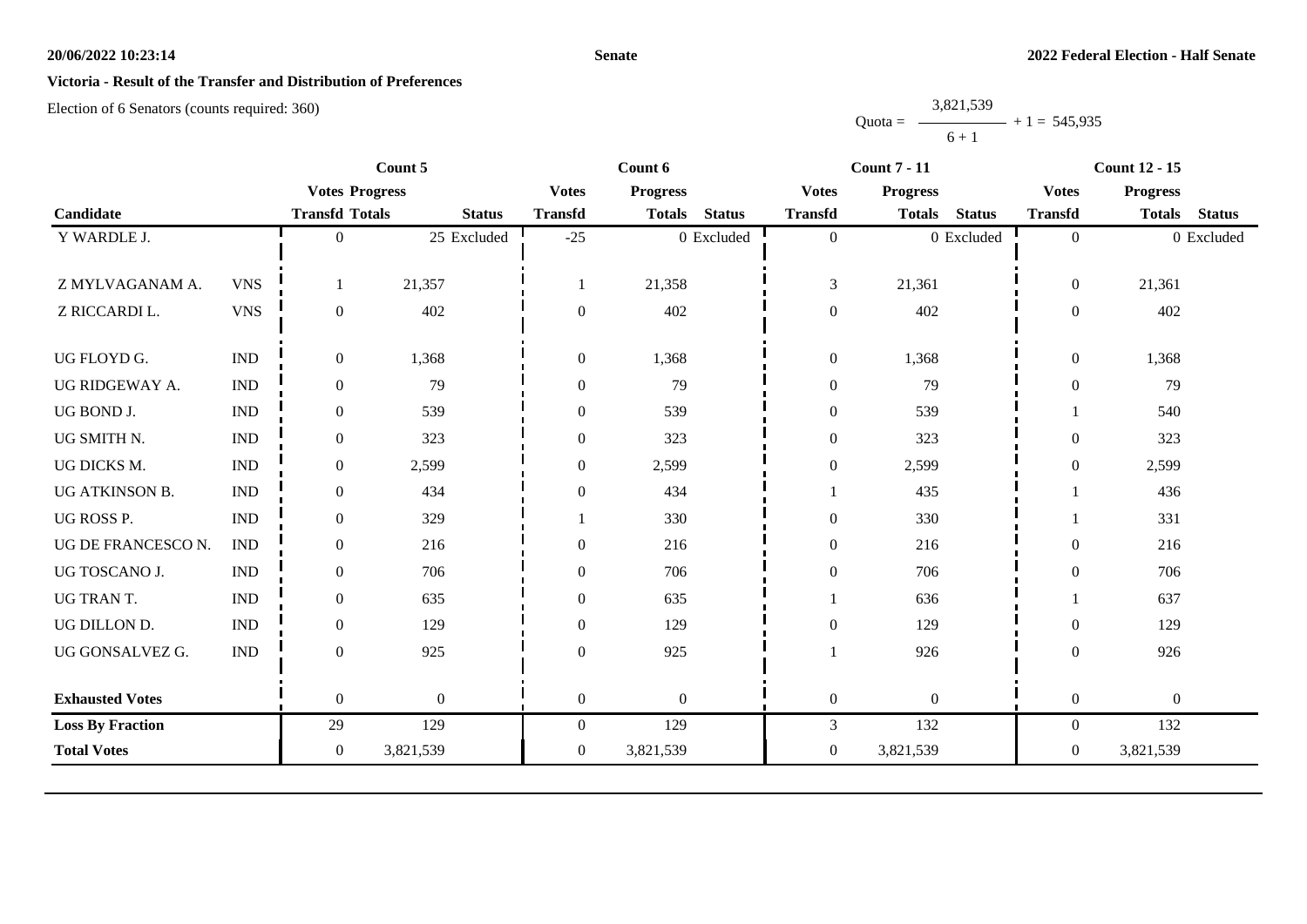## **Victoria - Result of the Transfer and Distribution of Preferences**

| :360                |                     | $6 + 1$             | 3,821,539<br>Quota = $\longrightarrow$ + 1 = 545.935 |
|---------------------|---------------------|---------------------|------------------------------------------------------|
| Surplus Distributed | Candidates Excluded | Candidates Excluded | Candidates Excluded                                  |
| STEWART J.          | 91. WARDLE, J.      | 65. SEWAK, N.       | 78. RICHARDS, C.                                     |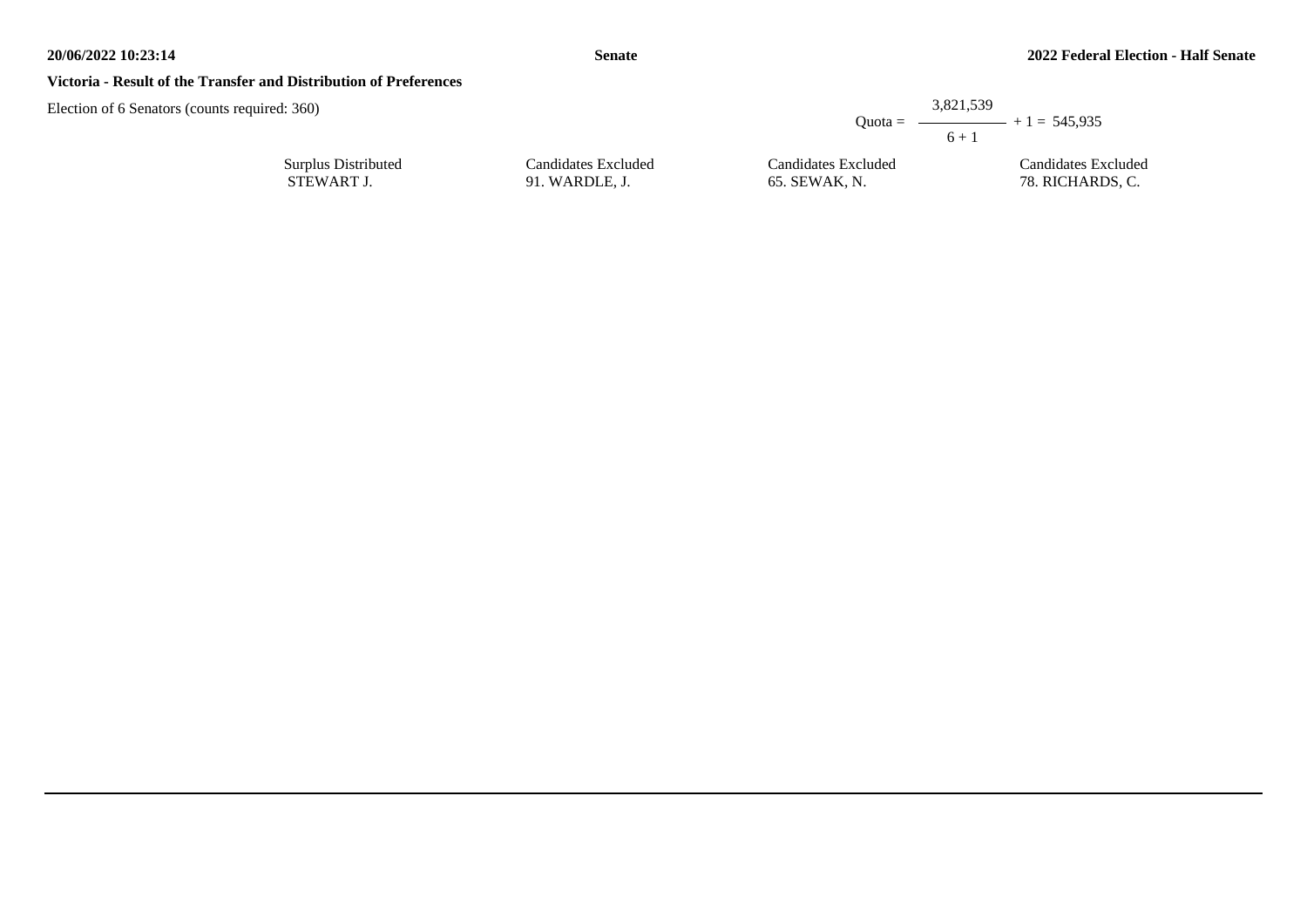## **Senate**

# **Victoria - Result of the Transfer and Distribution of Preferences**

|           | 3,821,539 |                   |
|-----------|-----------|-------------------|
| $Quota =$ |           | $-$ + 1 = 545.935 |
|           | $6 + 1$   |                   |

|                         |                                 |                       | <b>Count 16 - 20</b> |                  | <b>Count 21 - 25</b>            |               |                  | <b>Count 26 - 28</b> |               |                | <b>Count 29 - 33</b> |               |  |
|-------------------------|---------------------------------|-----------------------|----------------------|------------------|---------------------------------|---------------|------------------|----------------------|---------------|----------------|----------------------|---------------|--|
|                         | <b>Votes Progress</b>           |                       |                      |                  | <b>Progress</b><br><b>Votes</b> |               |                  | <b>Progress</b>      |               | <b>Votes</b>   | <b>Progress</b>      |               |  |
| Candidate               |                                 | <b>Transfd Totals</b> | <b>Status</b>        | <b>Transfd</b>   | <b>Totals</b>                   | <b>Status</b> | <b>Transfd</b>   | <b>Totals</b>        | <b>Status</b> | <b>Transfd</b> | <b>Totals</b>        | <b>Status</b> |  |
| A VEGA, Y.              | <b>REAS</b>                     | $\overline{0}$        | 36,963               | $\theta$         | 36,963                          |               | $\overline{0}$   | 36,963               |               | $\overline{2}$ | 36,965               |               |  |
| A MILLWARD, H.          | <b>REAS</b>                     | $\overline{0}$        | 569                  | $\overline{0}$   | 569                             |               | $\boldsymbol{0}$ | 569                  |               |                | 570                  |               |  |
| <b>B RICHARDSON, D.</b> |                                 |                       | 12,034               | 2                | 12,036                          |               | $\overline{0}$   | 12,036               |               | $\overline{0}$ | 12,036               |               |  |
| B McBRIDE, J.           |                                 | $\overline{0}$        | 186                  | $\boldsymbol{0}$ | 186                             |               | $\boldsymbol{0}$ | 186                  |               | $\overline{0}$ | 186                  |               |  |
| C GREEN, L.             | $\mbox{\rm AUD}$                | $\overline{0}$        | 28,935               |                  | 28,936                          |               | $\overline{0}$   | 28,936               |               | 1              | 28,937               |               |  |
| C JAGOE, S.             | $\mbox{\rm AUD}$                | $\overline{0}$        | 305                  |                  | 306                             |               | $\boldsymbol{0}$ | 306                  |               | 3              | 309                  |               |  |
| D HENDERSON, S.         | $\operatorname{LP}$             | $\overline{0}$        | 545,935 Elected      | $\boldsymbol{0}$ | 545,935 Elected                 |               | $\overline{0}$   | 545,935 Elected      |               | $\overline{0}$ | 545,935 Elected      |               |  |
| D McKENZIE, B.          | $\ensuremath{\text{NP}}\xspace$ | $\overline{0}$        | 545,935 Elected      | $\boldsymbol{0}$ | 545,935 Elected                 |               | $\mathbf{0}$     | 545,935 Elected      |               | $\overline{0}$ | 545,935 Elected      |               |  |
| D MIRABELLA, G.         | LP                              | $\overline{0}$        | 134,218              | $\boldsymbol{0}$ | 134,218                         |               | $\mathbf{0}$     | 134,218              |               |                | 134,219              |               |  |
| D KMETJ, C.             | $\mathbf{L}\mathbf{P}$          | $\overline{0}$        | 981                  | $\overline{0}$   | 981                             |               | $\boldsymbol{0}$ | 981                  |               | $\theta$       | 981                  |               |  |
| D HARRINGTON, M.        | NP                              | $\overline{0}$        | 1,166                | $\overline{0}$   | 1,166                           |               | $\boldsymbol{0}$ | 1,166                |               | $\mathfrak{2}$ | 1,168                |               |  |
| D BURGESS, D.           | $\operatorname{LP}$             | $\overline{0}$        | 2,309                | $\boldsymbol{0}$ | 2,309                           |               | $\boldsymbol{0}$ | 2,309                |               |                | 2,310                |               |  |
| E SMITH, E.             | HMP                             |                       | 114,717              | $\overline{0}$   | 114,717                         |               | $\overline{0}$   | 114,717              |               |                | 114,718              |               |  |
| E TAYLOR, W.            | HMP                             | $\mathbf{0}$          | 683                  | $\boldsymbol{0}$ | 683                             |               | $\boldsymbol{0}$ | 683                  |               | 6              | 689                  |               |  |
| F WEARNE, M.            | <b>SPP</b>                      | $\overline{0}$        | 17,670               | $\overline{0}$   | 17,670                          |               | $\mathbf{1}$     | 17,671               |               |                | 17,672               |               |  |
| FLONG, R.               | <b>SPP</b>                      | $\overline{0}$        | 242                  | $\boldsymbol{0}$ | 242                             |               | $\boldsymbol{0}$ | 242                  |               | $\mathfrak{Z}$ | 245                  |               |  |
|                         |                                 |                       |                      |                  |                                 |               |                  |                      |               |                |                      |               |  |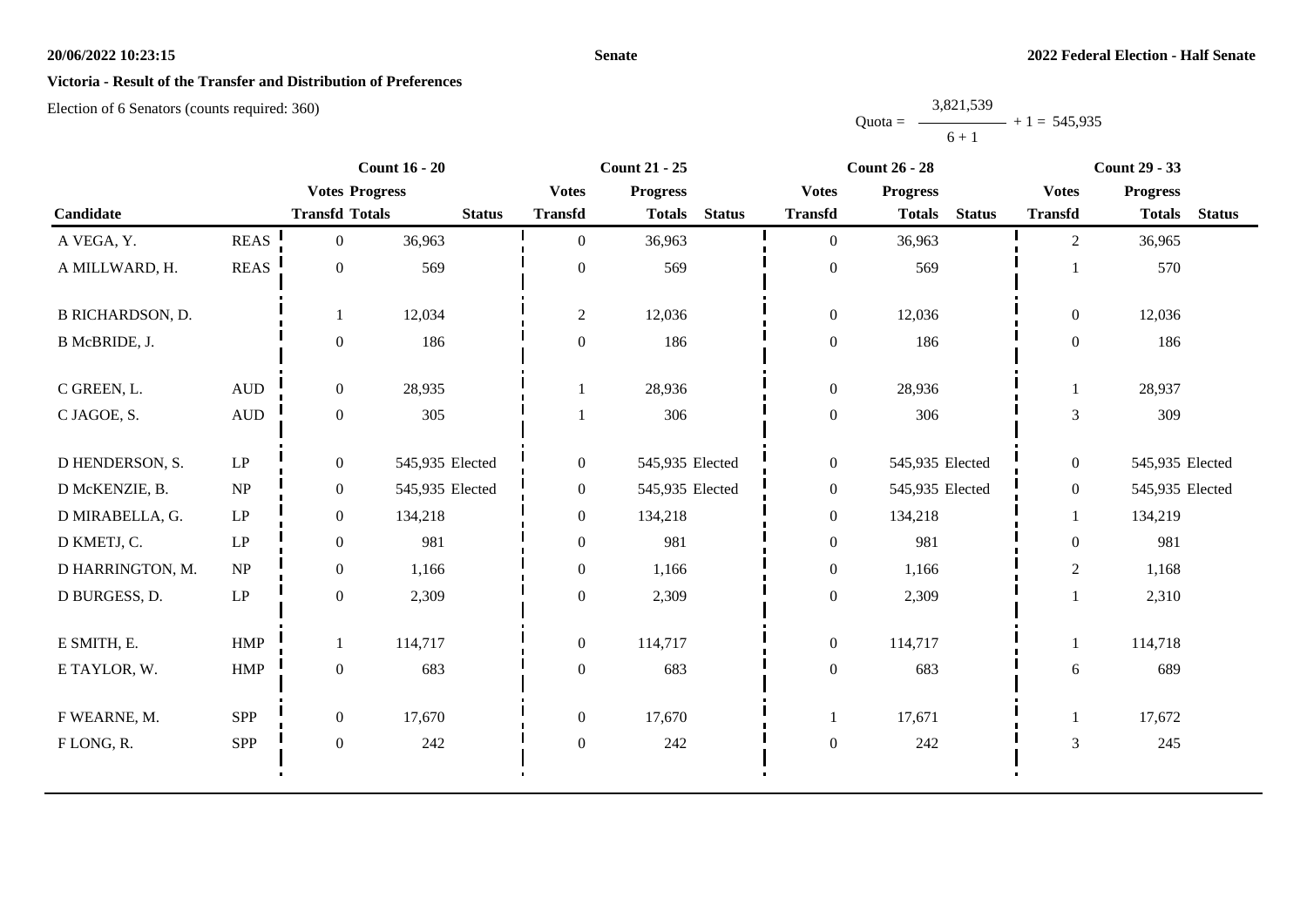## **Senate**

## **Victoria - Result of the Transfer and Distribution of Preferences**

|           | 3,821,539      |  |
|-----------|----------------|--|
| $Quota =$ | $+1 = 545,935$ |  |
|           | $6 + 1$        |  |

|                          |                                  |                       | <b>Count 16 - 20</b> |                | <b>Count 21 - 25</b> |               |                  | <b>Count 26 - 28</b>           |                | <b>Count 29 - 33</b>           |
|--------------------------|----------------------------------|-----------------------|----------------------|----------------|----------------------|---------------|------------------|--------------------------------|----------------|--------------------------------|
|                          |                                  | <b>Votes Progress</b> |                      | <b>Votes</b>   | <b>Progress</b>      |               | <b>Votes</b>     | <b>Progress</b>                | <b>Votes</b>   | <b>Progress</b>                |
| Candidate                |                                  | <b>Transfd Totals</b> | <b>Status</b>        | <b>Transfd</b> | <b>Totals</b>        | <b>Status</b> | <b>Transfd</b>   | <b>Status</b><br><b>Totals</b> | <b>Transfd</b> | <b>Status</b><br><b>Totals</b> |
| G BURSON, C.             | AUVA!                            |                       | 11,927               | $\overline{2}$ | 11,929               |               | $\overline{0}$   | 11,929                         | 2              | 11,931                         |
| G ASSER, S.              | AUVA                             | $\boldsymbol{0}$      | 176                  | 0              | 176                  |               | $\boldsymbol{0}$ | 176                            |                | 177                            |
| H HINCH, D.              | <b>DHJP</b>                      | 1                     | 54,833               | $\overline{0}$ | 54,833               |               | $\overline{c}$   | 54,835                         | 27             | 54,862                         |
| H STANFIELD, R.          | <b>DHJP</b>                      | $\boldsymbol{0}$      | 82                   | $\overline{0}$ | 82                   |               | $\boldsymbol{0}$ | 82 Excluded                    | $-82$          | 0 Excluded                     |
| I CURRIE, B.             | AJP                              | 1                     | 57,807               |                | 57,808               |               |                  | 57,809                         | $\mathfrak{2}$ | 57,811                         |
| I DELFORCE, C.           | ${\rm AJP}$                      | $\boldsymbol{0}$      | 361                  | $\overline{0}$ | 361                  |               | $\boldsymbol{0}$ | 361                            | $\overline{4}$ | 365                            |
| J PITT, A.               | <b>AUP</b>                       | 1                     | 5,247                |                | 5,248                |               | $\boldsymbol{0}$ | 5,248                          | $\overline{2}$ | 5,250                          |
| J KNIGHT, D.             | $\mathbf{A}\mathbf{U}\mathbf{P}$ | $\boldsymbol{0}$      | 117                  | $\overline{0}$ | 117                  |               | $\boldsymbol{0}$ | 117                            |                | 118                            |
| K WHITE, L.              | ALP                              | $\boldsymbol{0}$      | 545,935 Elected      | $\overline{0}$ | 545,935 Elected      |               | $\boldsymbol{0}$ | 545,935 Elected                | $\overline{0}$ | 545,935 Elected                |
| K STEWART, J.            | <b>ALP</b>                       | $\mathbf{0}$          | 545,935 Elected      | $\overline{0}$ | 545,935 Elected      |               | $\boldsymbol{0}$ | 545,935 Elected                | $\overline{0}$ | 545,935 Elected                |
| K NUNN, C.               | <b>ALP</b>                       | $\mathbf{0}$          | 100,462              |                | 100,463              |               | $\mathbf{1}$     | 100,464                        | $\overline{0}$ | 100,464                        |
| K BRIDGER-DARLING,<br>M. | <b>ALP</b>                       | $\boldsymbol{0}$      | 2,253                |                | 2,254                |               | $\boldsymbol{0}$ | 2,254                          | $\overline{0}$ | 2,254                          |
| K McFARLANE, J.          | ${\sf ALP}$                      | $\mathbf{1}$          | 4,227                | $\overline{0}$ | 4,227                |               | $\overline{c}$   | 4,229                          | $\overline{0}$ | 4,229                          |
| L BABET, R.              | <b>UAPP</b>                      | $\mathbf{0}$          | 152,475              |                | 152,476              |               | $\boldsymbol{0}$ | 152,476                        |                | 152,477                        |
| L MORAN, K.              | <b>UAPP</b>                      | $\mathbf{0}$          | 1,257                | $\overline{0}$ | 1,257                |               | $\boldsymbol{0}$ | 1,257                          |                | 1,258                          |
| L GRIMMOND, K.           | <b>UAPP</b>                      | $\sqrt{2}$            | 367                  | $\Omega$       | 367                  |               | $\boldsymbol{0}$ | 367                            |                | 368                            |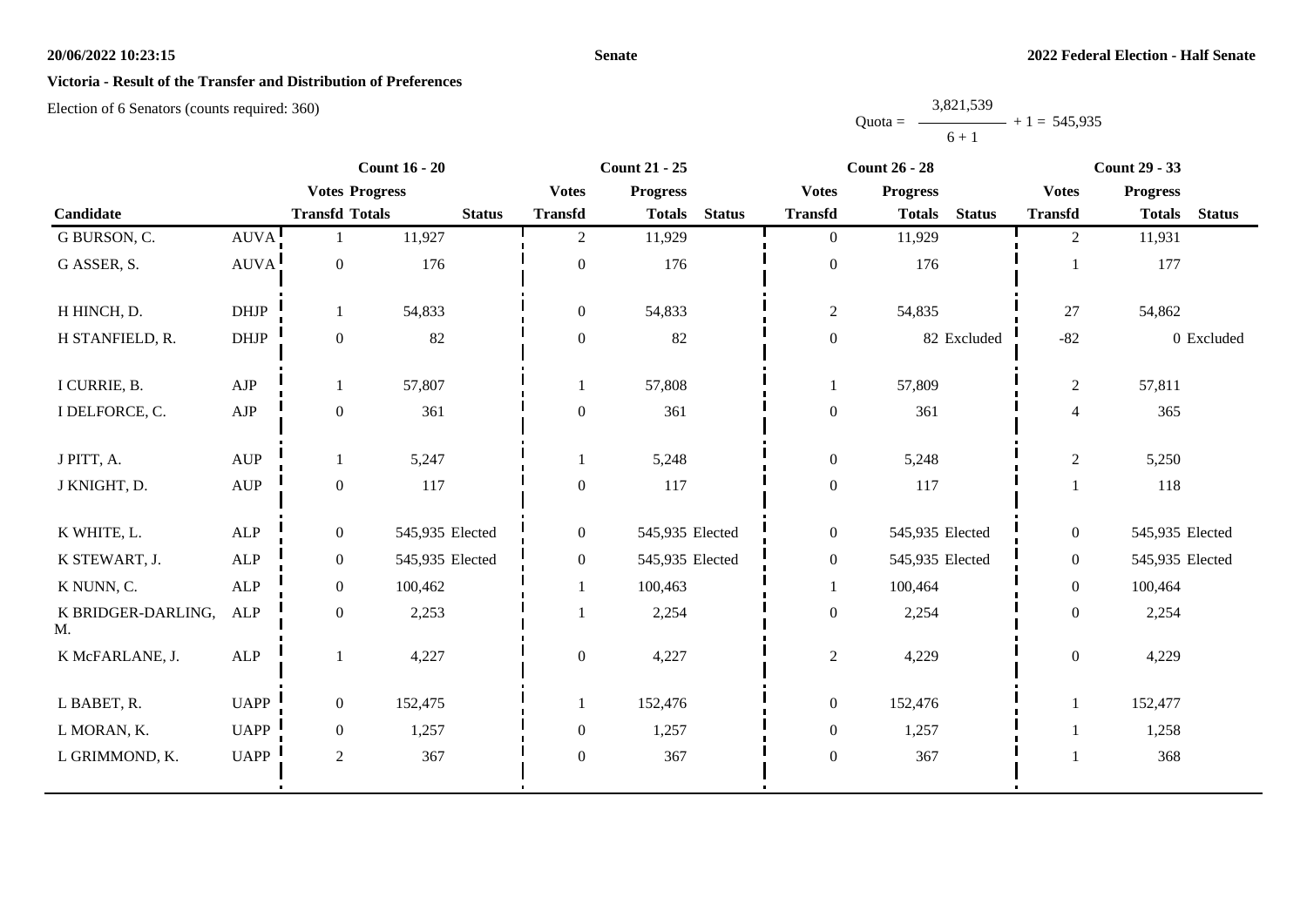## **Senate**

# **Victoria - Result of the Transfer and Distribution of Preferences**

|           | 3,821,539 |                |
|-----------|-----------|----------------|
| $Quota =$ |           | $+1 = 545,935$ |
|           | $6 + 1$   |                |

|                    |               |                       | <b>Count 16 - 20</b> | <b>Count 21 - 25</b> |                 |               |                  | <b>Count 26 - 28</b> |                | <b>Count 29 - 33</b> |                 |               |
|--------------------|---------------|-----------------------|----------------------|----------------------|-----------------|---------------|------------------|----------------------|----------------|----------------------|-----------------|---------------|
|                    |               | <b>Votes Progress</b> |                      | <b>Votes</b>         | <b>Progress</b> |               | <b>Votes</b>     | Progress             |                | <b>Votes</b>         | <b>Progress</b> |               |
| Candidate          |               | <b>Transfd Totals</b> | <b>Status</b>        | <b>Transfd</b>       | <b>Totals</b>   | <b>Status</b> | <b>Transfd</b>   | <b>Totals</b>        | <b>Status</b>  | <b>Transfd</b>       | <b>Totals</b>   | <b>Status</b> |
| M DANCE, F.        | <b>SAL</b>    | $\overline{0}$        | 6,687                | $\theta$             | 6,687           |               | $\overline{0}$   | 6,687                |                | $\overline{0}$       | 6,687           |               |
| M CARR, A.         | SAL           | $\boldsymbol{0}$      | 248                  | $\boldsymbol{0}$     | 248             |               | $\boldsymbol{0}$ | 248                  |                | $\overline{c}$       | 250             |               |
| N HUGHES, V.       | <b>CYA</b>    | 1                     | 11,930               | 6                    | 11,936          |               | $\boldsymbol{0}$ | 11,936               |                | $\overline{0}$       | 11,936          |               |
| N KIM, K.          | ${\rm CYA}$   | $\overline{0}$        | 237                  | 17                   | 254             |               | $\boldsymbol{0}$ | 254                  |                |                      | 255             |               |
| N LACEY, C.        | <b>CYA</b>    | $\overline{0}$        | 120                  | 16                   | 136             |               | $\boldsymbol{0}$ | 136                  |                | $\overline{0}$       | 136             |               |
| N MARA, C.         | ${\rm CYA}$   | $\overline{0}$        | 78 Excluded          | $-78$                |                 | 0 Excluded    | $\boldsymbol{0}$ |                      | $0\,$ Excluded | $\boldsymbol{0}$     |                 | 0 Excluded    |
| N SEWAK, N.        | <b>CYA</b>    | $\overline{0}$        | 0 Excluded           | $\mathbf{0}$         |                 | 0 Excluded    | $\boldsymbol{0}$ |                      | 0 Excluded     | $\mathbf{0}$         |                 | 0 Excluded    |
| N O'CONNELL, M.    | <b>CYA</b>    | $\overline{0}$        | 162                  | 9                    | 171             |               | $\boldsymbol{0}$ | 171                  |                | $\mathbf{0}$         | 171             |               |
| O CONSTANTINOU, E. | ASP           |                       | 49,440               | 4                    | 49,444          |               | $\boldsymbol{0}$ | 49,444               |                | $\overline{0}$       | 49,444          |               |
| O BOURMAN, N.      | ASP           |                       | 451                  |                      | 452             |               | $\boldsymbol{0}$ | 452                  |                | $\boldsymbol{2}$     | 454             |               |
| P PICKERING, W.    | ON            | 1                     | 111,020              | 4                    | 111,024         |               | $\boldsymbol{0}$ | 111,024              |                | $\mathbf{1}$         | 111,025         |               |
| P HUXHAM, S.       | $\mathbf{ON}$ | $\overline{0}$        | 379                  | $\sqrt{2}$           | 381             |               | $\boldsymbol{0}$ | 381                  |                | $\boldsymbol{0}$     | 381             |               |
| Q BARWICK, R.      | CEC           | 32                    | 5,326                | $\overline{2}$       | 5,328           |               | $\boldsymbol{0}$ | 5,328                |                | $\overline{0}$       | 5,328           |               |
| Q ISHERWOOD, C.    | $\mbox{CEC}$  | $-63$                 | 0 Excluded           | $\mathbf{0}$         |                 | 0 Excluded    | $\boldsymbol{0}$ |                      | 0 Excluded     | $\mathbf{0}$         |                 | 0 Excluded    |
| R JONAS, M.        |               | 4                     | 14,004               |                      | 14,005          |               | $\boldsymbol{0}$ | 14,005               |                | $\overline{0}$       | 14,005          |               |
| R SMIT, M.         |               | $\overline{0}$        | 1,080                | $\mathbf{0}$         | 1,080           |               | $\boldsymbol{0}$ | 1,080                |                | $\boldsymbol{0}$     | 1,080           |               |
|                    |               |                       |                      |                      |                 |               |                  |                      |                |                      |                 |               |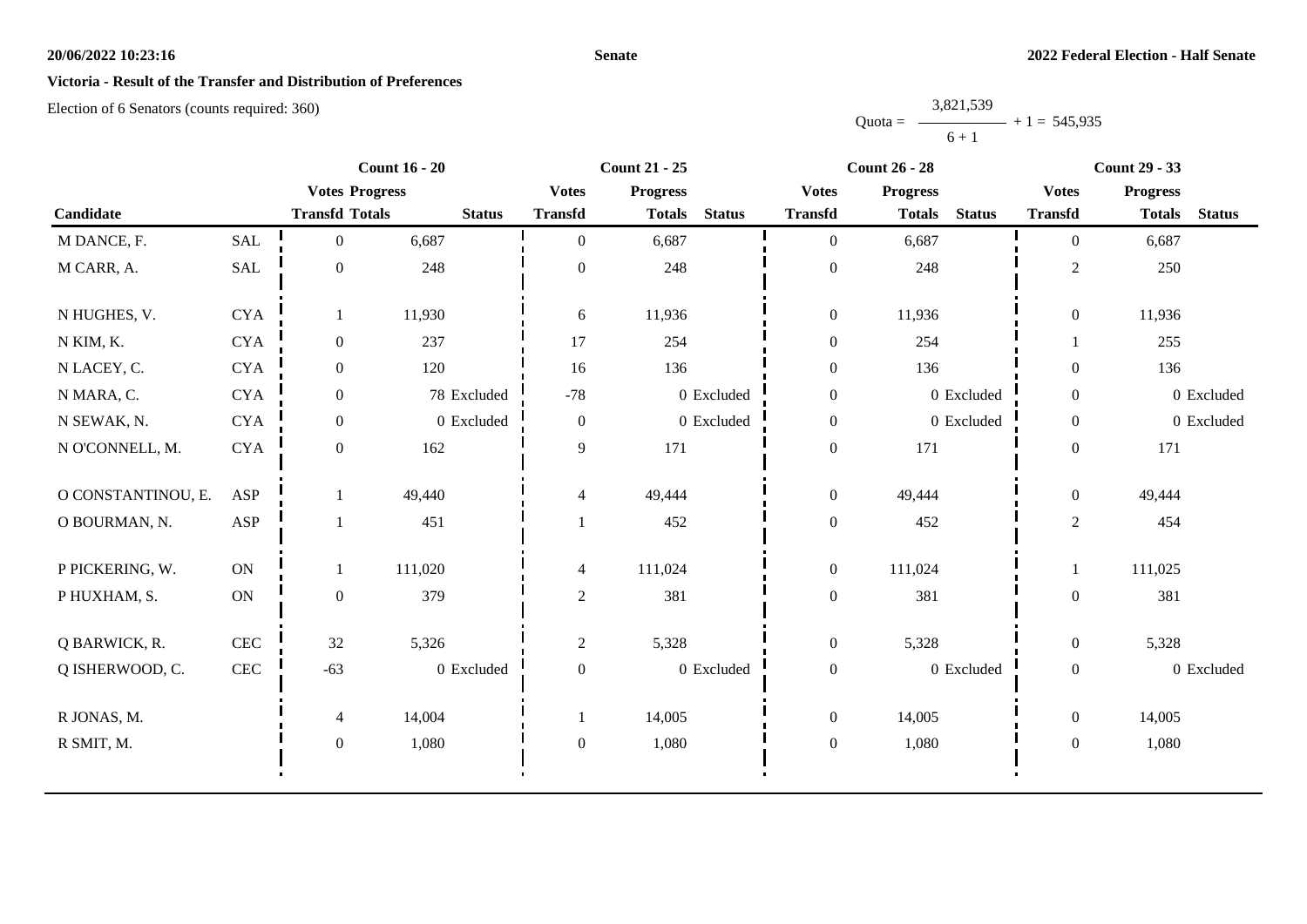**Senate**

# **Victoria - Result of the Transfer and Distribution of Preferences**

|           | 3,821,539      |  |
|-----------|----------------|--|
| $Quota =$ | $+1 = 545,935$ |  |
|           | $6 + 1$        |  |

|                    |             |                       | <b>Count 16 - 20</b> |                  | <b>Count 21 - 25</b> |               |                  | <b>Count 26 - 28</b> |               |                  | <b>Count 29 - 33</b> |               |
|--------------------|-------------|-----------------------|----------------------|------------------|----------------------|---------------|------------------|----------------------|---------------|------------------|----------------------|---------------|
|                    |             | <b>Votes Progress</b> |                      | <b>Votes</b>     | <b>Progress</b>      |               | <b>Votes</b>     | <b>Progress</b>      |               | <b>Votes</b>     | <b>Progress</b>      |               |
| Candidate          |             | <b>Transfd Totals</b> | <b>Status</b>        | <b>Transfd</b>   | <b>Totals</b>        | <b>Status</b> | <b>Transfd</b>   | <b>Totals</b>        | <b>Status</b> | <b>Transfd</b>   | <b>Totals</b>        | <b>Status</b> |
| S CORDNER HUNT, K. | <b>SOPA</b> | $\overline{2}$        | 13,650               |                  | 13,651               |               | $\mathbf{0}$     | 13,651               |               | $\Omega$         | 13,651               |               |
| S FARRANT, T.      | <b>SOPA</b> | $\boldsymbol{0}$      | 302                  | $\boldsymbol{0}$ | 302                  |               |                  | 303                  |               | $\boldsymbol{0}$ | 303                  |               |
| T BENEDYKA, S.     |             | 1                     | 3,741                | $\overline{0}$   | 3,741                |               | $\mathbf{1}$     | 3,742                |               | $\overline{0}$   | 3,742                |               |
| T RICHARDS, C.     |             | $\boldsymbol{0}$      | 0 Excluded           | $\overline{0}$   |                      | 0 Excluded    | $\boldsymbol{0}$ |                      | 0 Excluded    | $\overline{0}$   |                      | 0 Excluded    |
| U THORPE, L.       | <b>GVIC</b> | 2                     | 525,876              | 1                | 525,877              |               | $\overline{4}$   | 525,881              |               | 1                | 525,882              |               |
| U FROGLEY, A.      | <b>GVIC</b> | 1                     | 2,350                | $\overline{0}$   | 2,350                |               | $\boldsymbol{0}$ | 2,350                |               | $\overline{0}$   | 2,350                |               |
| U AUSTIN, S.       | <b>GVIC</b> |                       | 1,261                | $\overline{0}$   | 1,261                |               | $\mathbf{1}$     | 1,262                |               | 1                | 1,263                |               |
| U PAYNE, Z.        | <b>GVIC</b> | $\boldsymbol{0}$      | 1,199                | $\boldsymbol{0}$ | 1,199                |               | $\boldsymbol{0}$ | 1,199                |               | $\boldsymbol{0}$ | 1,199                |               |
| V O'BRYAN, D.      | GAP         | 1                     | 13,566               | $\overline{0}$   | 13,566               |               | $\boldsymbol{0}$ | 13,566               |               | $\overline{0}$   | 13,566               |               |
| V WHITEHEAD, G.    | GAP         | $\boldsymbol{0}$      | 115                  | $\overline{0}$   | 115                  |               | $\boldsymbol{0}$ | 115                  |               | $\overline{0}$   |                      | 115 Excluded  |
| W LIMBRICK, D.     | <b>LDP</b>  | $\boldsymbol{0}$      | 91,952               | $\overline{0}$   | 91,952               |               | $\boldsymbol{0}$ | 91,952               |               | $\mathbf{1}$     | 91,953               |               |
| W MITCHELL, K.     | <b>LDP</b>  | $\boldsymbol{0}$      | 442                  | $\boldsymbol{0}$ | 442                  |               | $\boldsymbol{0}$ | 442                  |               | $\overline{0}$   | 442                  |               |
| W WHITE, C.        | <b>LDP</b>  | $\mathbf{0}$          | 228                  | $\boldsymbol{0}$ | 228                  |               | $\boldsymbol{0}$ | 228                  |               | $\overline{0}$   | 228                  |               |
| X CLONARIDIS, N.   | <b>IMO</b>  | 2                     | 8,028                | $\boldsymbol{0}$ | 8,028                |               | $\mathbf{1}$     | 8,029                |               | $\overline{0}$   | 8,029                |               |
| X CURNOW, R.       | <b>IMO</b>  | $\boldsymbol{0}$      | 179                  | $\overline{0}$   | 179                  |               | $\boldsymbol{0}$ | 179                  |               | $\boldsymbol{0}$ | 179                  |               |
| Y BYRNE, P.        |             | $\boldsymbol{0}$      | 990                  | $\boldsymbol{0}$ | 990                  |               | $\boldsymbol{0}$ | 990                  |               | $\boldsymbol{0}$ | 990                  |               |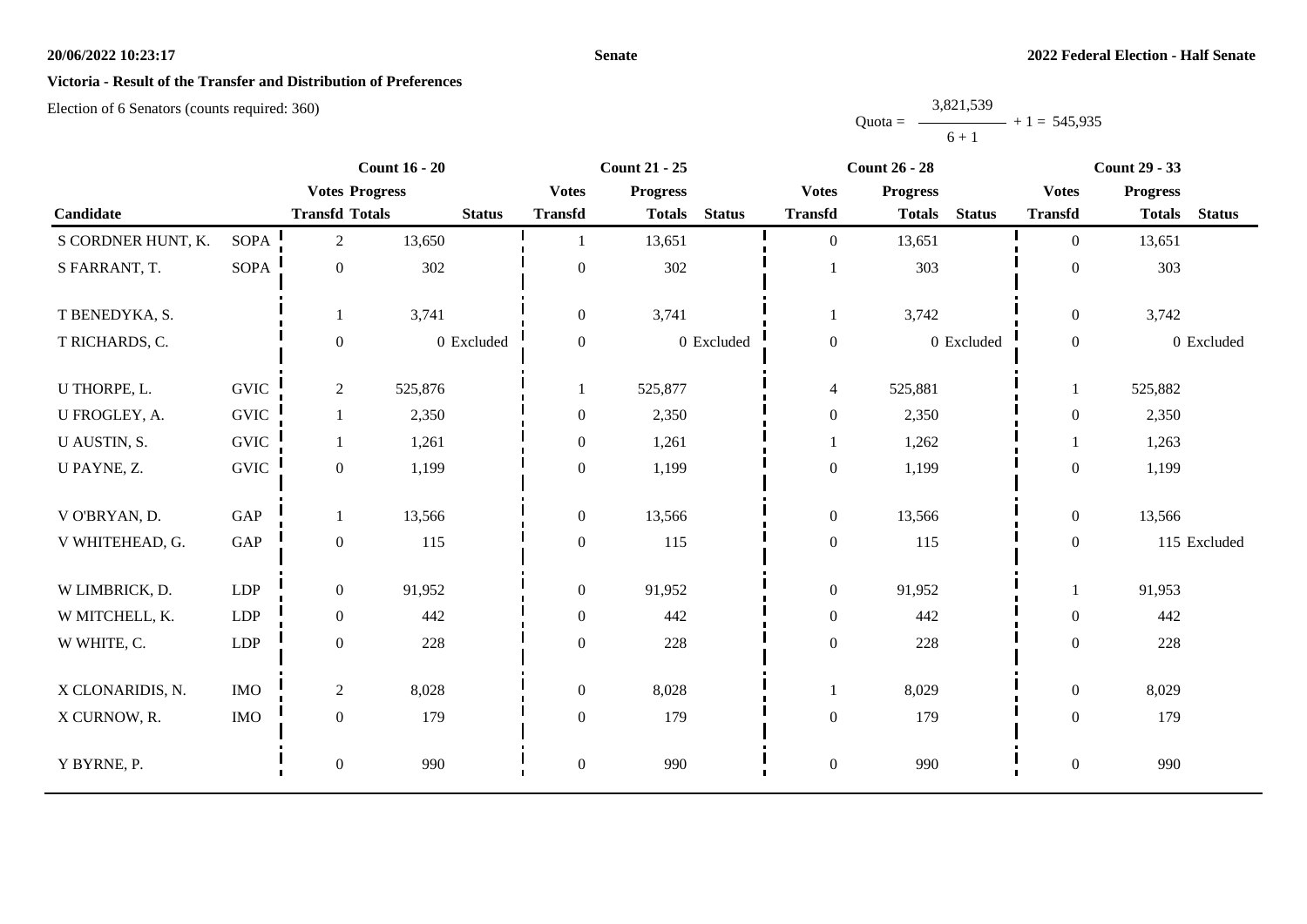## **Senate**

# **Victoria - Result of the Transfer and Distribution of Preferences**

|           | 3,821,539 |                |
|-----------|-----------|----------------|
| $Quota =$ |           | $+1 = 545,935$ |
|           | $6 + 1$   |                |

|                         |                           | <b>Count 16 - 20</b>  | <b>Count 21 - 25</b> |                  |                  | <b>Count 26 - 28</b> |                  |                 | <b>Count 29 - 33</b> |                  |                  |               |
|-------------------------|---------------------------|-----------------------|----------------------|------------------|------------------|----------------------|------------------|-----------------|----------------------|------------------|------------------|---------------|
|                         |                           | <b>Votes Progress</b> |                      | <b>Votes</b>     | <b>Progress</b>  |                      | <b>Votes</b>     | <b>Progress</b> |                      | <b>Votes</b>     | <b>Progress</b>  |               |
| Candidate               |                           | <b>Transfd Totals</b> | <b>Status</b>        | <b>Transfd</b>   | <b>Totals</b>    | <b>Status</b>        | <b>Transfd</b>   | <b>Totals</b>   | <b>Status</b>        | <b>Transfd</b>   | <b>Totals</b>    | <b>Status</b> |
| Y WARDLE, J.            |                           | $\Omega$              | 0 Excluded           | $\Omega$         |                  | 0 Excluded           | $\overline{0}$   |                 | 0 Excluded           | $\overline{0}$   |                  | 0 Excluded    |
|                         |                           |                       |                      |                  |                  |                      |                  |                 |                      |                  |                  |               |
| Z MYLVAGANAM, A.        | <b>VNS</b>                | $\mathbf{0}$          | 21,361               | $\boldsymbol{0}$ | 21,361           |                      | $\boldsymbol{0}$ | 21,361          |                      | $\boldsymbol{0}$ | 21,361           |               |
| Z RICCARDI, L.          | <b>VNS</b>                | $\overline{0}$        | 402                  | $\Omega$         | 402              |                      |                  | 403             |                      | $\overline{0}$   | 403              |               |
|                         |                           |                       |                      |                  |                  |                      |                  |                 |                      |                  |                  |               |
| UG FLOYD, G.            | <b>IND</b>                | $\mathbf{0}$          | 1,368                | $\boldsymbol{0}$ | 1,368            |                      | 17               | 1,385           |                      | $\boldsymbol{0}$ | 1,385            |               |
| UG RIDGEWAY, A.         | <b>IND</b>                | $\overline{0}$        | 79                   | $\Omega$         |                  | 79 Excluded          | $-79$            |                 | 0 Excluded           | $\overline{0}$   |                  | 0 Excluded    |
| UG BOND, J.             | <b>IND</b>                | $\boldsymbol{0}$      | 540                  | $\Omega$         | 540              |                      | 6                | 546             |                      | $\boldsymbol{0}$ | 546              |               |
| UG SMITH, N.            | <b>IND</b>                | $\boldsymbol{0}$      | 323                  | $\boldsymbol{0}$ | 323              |                      | 5                | 328             |                      | $\boldsymbol{0}$ | 328              |               |
| UG DICKS, M.            | <b>IND</b>                | $\overline{0}$        | 2,599                | $\Omega$         | 2,599            |                      | $\sqrt{2}$       | 2,601           |                      | $\overline{0}$   | 2,601            |               |
| UG ATKINSON, B.         | <b>IND</b>                | $\overline{0}$        | 436                  | $\Omega$         | 436              |                      | 6                | 442             |                      |                  | 443              |               |
| UG ROSS, P.             | <b>IND</b>                | $\overline{0}$        | 331                  | $\overline{0}$   | 331              |                      | 12               | 343             |                      | $\overline{0}$   | 343              |               |
| UG DE FRANCESCO, N.     | <b>IND</b>                | $\overline{0}$        | 216                  | $\Omega$         | 216              |                      | $\mathfrak 3$    | 219             |                      | $\overline{0}$   | 219              |               |
| UG TOSCANO, J.          | <b>IND</b>                | $\overline{0}$        | 706                  | $\Omega$         | 706              |                      | 5                | 711             |                      | $\Omega$         | 711              |               |
| UG TRAN, T.             | <b>IND</b>                | $\overline{0}$        | 637                  |                  | 638              |                      | 3                | 641             |                      | $\overline{0}$   | 641              |               |
| UG DILLON, D.           | <b>IND</b>                | $\overline{0}$        | 129                  | $\Omega$         | 129              |                      | 3                | 132             |                      | $\overline{0}$   | 132              |               |
| UG GONSALVEZ, G.        | $\ensuremath{\text{IND}}$ | $\mathbf{0}$          | 926                  |                  | 927              |                      | $\boldsymbol{0}$ | 927             |                      | $\overline{0}$   | 927              |               |
|                         |                           |                       |                      |                  |                  |                      |                  |                 |                      |                  |                  |               |
| <b>Exhausted Votes</b>  |                           | $\mathbf{0}$          | $\boldsymbol{0}$     | $\boldsymbol{0}$ | $\boldsymbol{0}$ |                      | $\boldsymbol{0}$ | $\mathbf{0}$    |                      | $\mathbf{0}$     | $\boldsymbol{0}$ |               |
| <b>Loss By Fraction</b> |                           | $\overline{4}$        | 136                  |                  | 137              |                      |                  | 138             |                      | 8                | 146              |               |
| <b>Total Votes</b>      |                           | $\overline{0}$        | 3,821,539            | $\overline{0}$   | 3,821,539        |                      | $\boldsymbol{0}$ | 3,821,539       |                      | $\overline{0}$   | 3,821,539        |               |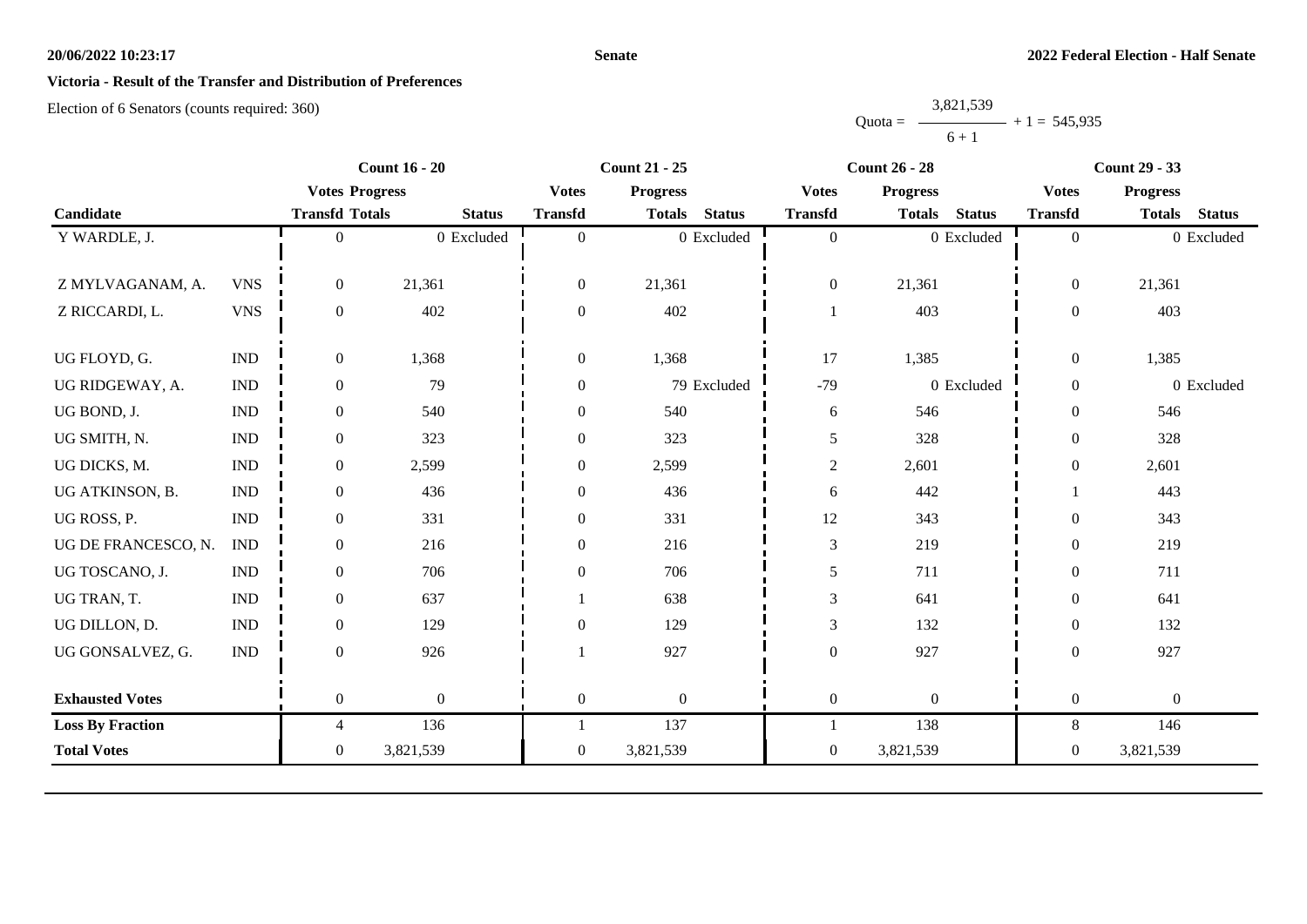## **Victoria - Result of the Transfer and Distribution of Preferences**

| d: 360)                                  |                                     |                                         | 3,821,539<br>Quota = $\longrightarrow$ + 1 = 545,935 |
|------------------------------------------|-------------------------------------|-----------------------------------------|------------------------------------------------------|
|                                          |                                     |                                         | $6 + 1$                                              |
| Candidates Excluded<br>72. ISHERWOOD, C. | Candidates Excluded<br>64. MARA, C. | Candidates Excluded<br>95. RIDGEWAY, A. | Candidates Excluded<br>46. STANFIELD, R.             |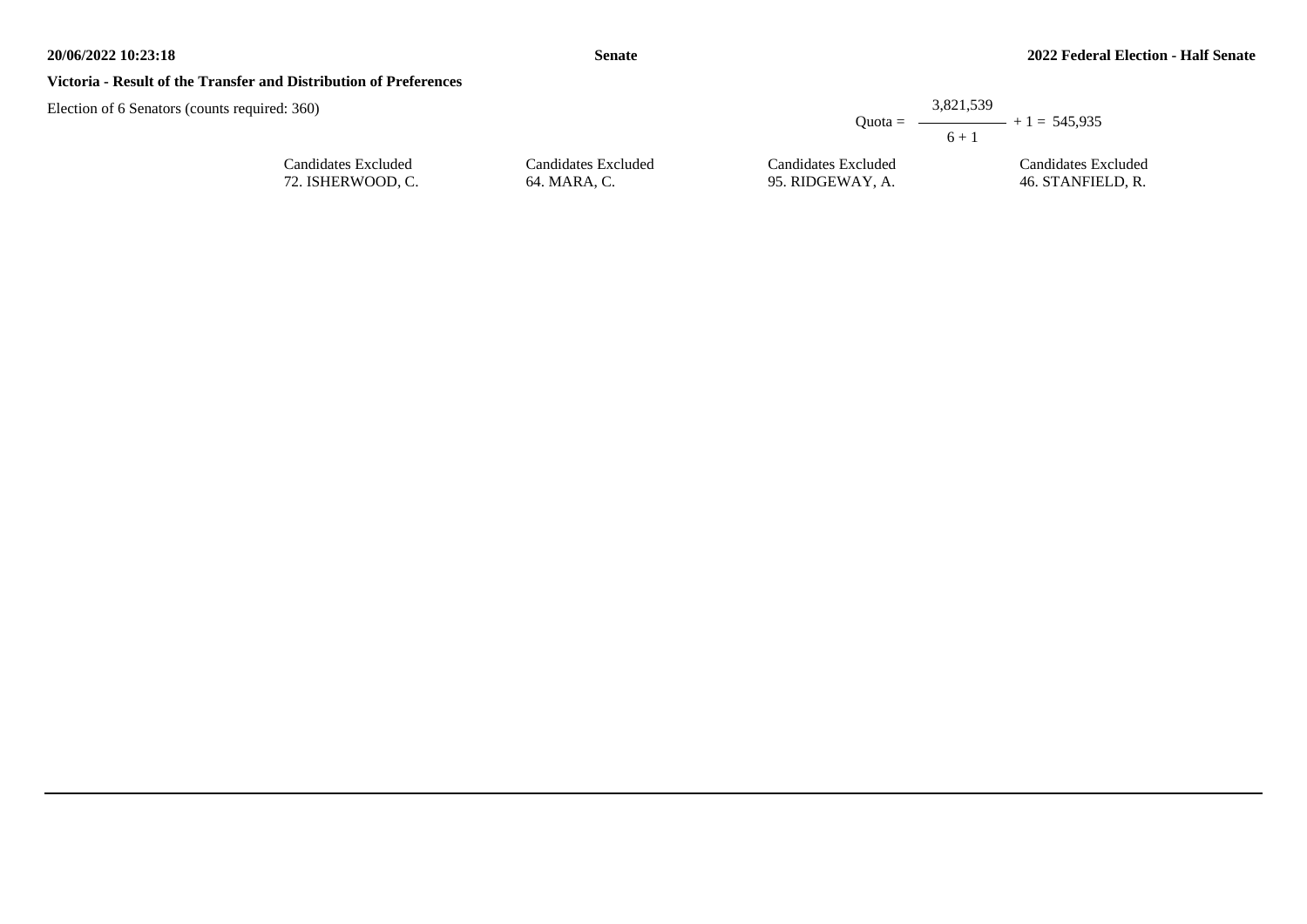## **Senate**

# **Victoria - Result of the Transfer and Distribution of Preferences**

|           | 3,821,539      |  |
|-----------|----------------|--|
| $Quota =$ | $+1 = 545,935$ |  |
|           | $6 + 1$        |  |

|                         |                                 |                       | <b>Count 34 - 38</b> |                  | <b>Count 39 - 43</b>           |                  | <b>Count 44 - 46</b>           | <b>Count 47 - 51</b> |                                |  |
|-------------------------|---------------------------------|-----------------------|----------------------|------------------|--------------------------------|------------------|--------------------------------|----------------------|--------------------------------|--|
|                         |                                 | <b>Votes Progress</b> |                      | <b>Votes</b>     | <b>Progress</b>                | <b>Votes</b>     | <b>Progress</b>                | <b>Votes</b>         | <b>Progress</b>                |  |
| Candidate               |                                 | <b>Transfd Totals</b> | <b>Status</b>        | <b>Transfd</b>   | <b>Status</b><br><b>Totals</b> | <b>Transfd</b>   | <b>Status</b><br><b>Totals</b> | <b>Transfd</b>       | <b>Status</b><br><b>Totals</b> |  |
| A VEGA, Y.              | <b>REAS</b>                     | $\overline{0}$        | 36,965               |                  | 36,966                         | $\overline{0}$   | 36,966                         |                      | 36,967                         |  |
| A MILLWARD, H.          | <b>REAS</b>                     | $\overline{0}$        | 570                  |                  | 571                            |                  | 572                            |                      | 573                            |  |
| <b>B RICHARDSON, D.</b> |                                 |                       | 12,037               | $\overline{0}$   | 12,037                         | $\mathbf{2}$     | 12,039                         | $\overline{0}$       | 12,039                         |  |
| B McBRIDE, J.           |                                 | $\overline{0}$        | 186                  | $\boldsymbol{0}$ | 186                            | $\boldsymbol{0}$ | 186                            | $\overline{0}$       | 186                            |  |
| C GREEN, L.             | $\mbox{AUD}$                    |                       | 28,938               | 2                | 28,940                         | 1                | 28,941                         | $\overline{0}$       | 28,941                         |  |
| C JAGOE, S.             | <b>AUD</b>                      | $\overline{2}$        | 311                  |                  | 312                            | $\boldsymbol{0}$ | 312                            | $\boldsymbol{0}$     | 312                            |  |
| D HENDERSON, S.         | LP                              | $\overline{0}$        | 545,935 Elected      | $\overline{0}$   | 545,935 Elected                | $\boldsymbol{0}$ | 545,935 Elected                | $\overline{0}$       | 545,935 Elected                |  |
| D McKENZIE, B.          | $\ensuremath{\text{NP}}\xspace$ | $\overline{0}$        | 545,935 Elected      | $\overline{0}$   | 545,935 Elected                | $\boldsymbol{0}$ | 545,935 Elected                | $\overline{0}$       | 545,935 Elected                |  |
| D MIRABELLA, G.         | $\operatorname{LP}$             |                       | 134,220              | $\boldsymbol{0}$ | 134,220                        | 5                | 134,225                        |                      | 134,226                        |  |
| D KMETJ, C.             | LP                              | $\overline{0}$        | 981                  | $\overline{0}$   | 981                            | $\mathbf{1}$     | 982                            | $\overline{0}$       | 982                            |  |
| D HARRINGTON, M.        | $\ensuremath{\text{NP}}\xspace$ | $\boldsymbol{0}$      | 1,168                | $\boldsymbol{0}$ | 1,168                          | $\mathbf{1}$     | 1,169                          | $\overline{0}$       | 1,169                          |  |
| D BURGESS, D.           | $\operatorname{LP}$             | $\overline{0}$        | 2,310                | $\overline{0}$   | 2,310                          | $\boldsymbol{0}$ | 2,310                          | $\boldsymbol{0}$     | 2,310                          |  |
| E SMITH, E.             | HMP                             | $\overline{0}$        | 114,718              | $\overline{4}$   | 114,722                        | $\mathfrak{Z}$   | 114,725                        | $\overline{0}$       | 114,725                        |  |
| E TAYLOR, W.            | ${\rm HMP}$                     | $\boldsymbol{0}$      | 689                  | $\mathfrak{Z}$   | 692                            | $\boldsymbol{0}$ | 692                            | $\overline{0}$       | 692                            |  |
| F WEARNE, M.            | SPP                             | $\overline{0}$        | 17,672               | $\overline{2}$   | 17,674                         | $\overline{2}$   | 17,676                         | -1                   | 17,677                         |  |
| FLONG, R.               | SPP                             | $\boldsymbol{0}$      | 245                  | $\sqrt{2}$       | 247                            | $\boldsymbol{0}$ | 247                            | $\overline{0}$       | 247                            |  |
|                         |                                 |                       |                      |                  |                                |                  |                                |                      |                                |  |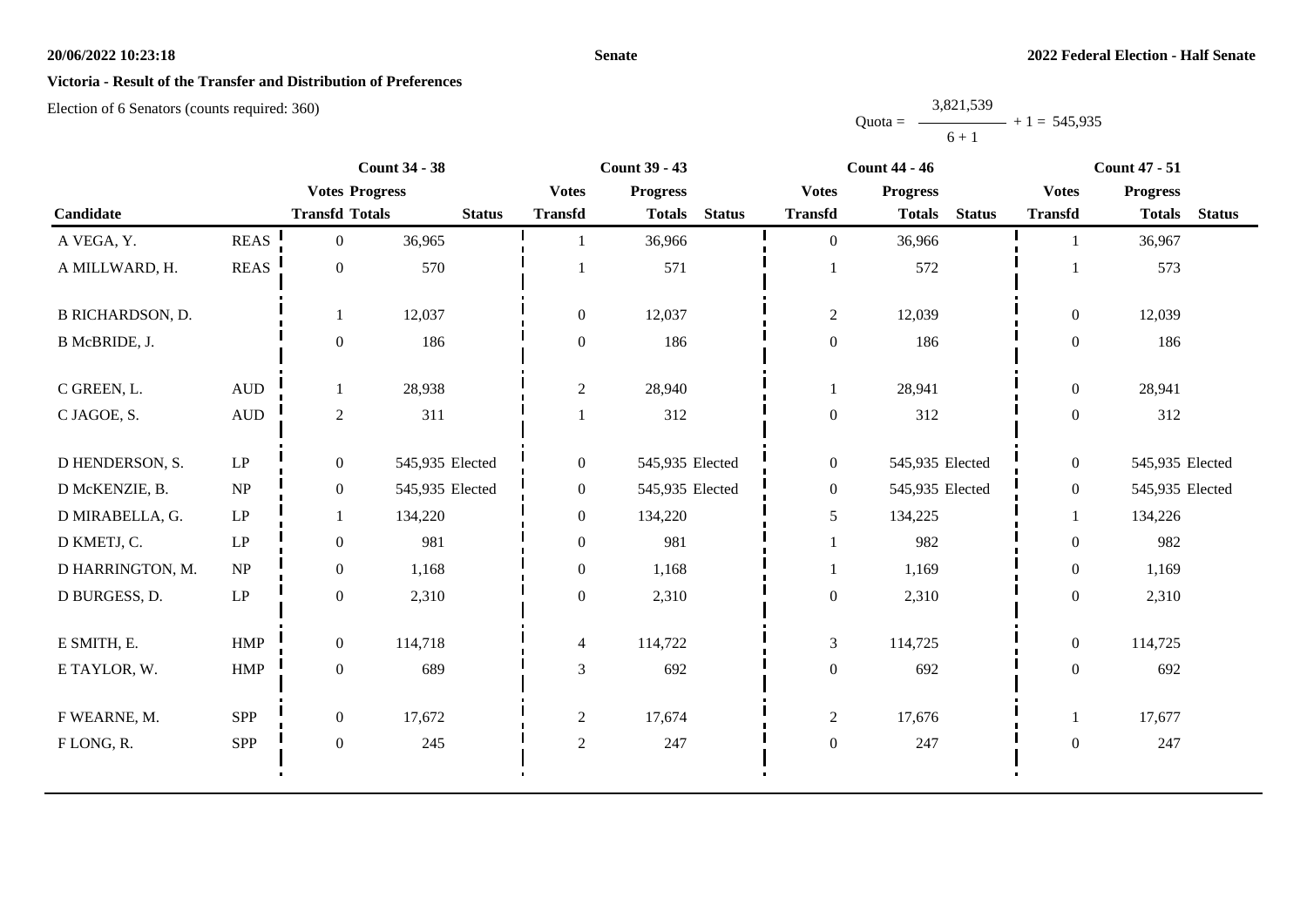## **Senate**

# **Victoria - Result of the Transfer and Distribution of Preferences**

|           | 3,821,539      |  |
|-----------|----------------|--|
| $Quota =$ | $+1 = 545,935$ |  |
|           | $6 + 1$        |  |

|                          |                                  |                       | <b>Count 34 - 38</b> |                | <b>Count 39 - 43</b> |               | <b>Count 44 - 46</b> |                                |                          | <b>Count 47 - 51</b>           |  |
|--------------------------|----------------------------------|-----------------------|----------------------|----------------|----------------------|---------------|----------------------|--------------------------------|--------------------------|--------------------------------|--|
|                          |                                  | <b>Votes Progress</b> |                      | <b>Votes</b>   | <b>Progress</b>      |               | <b>Votes</b>         | <b>Progress</b>                | <b>Votes</b>             | <b>Progress</b>                |  |
| Candidate                |                                  | <b>Transfd Totals</b> | <b>Status</b>        | <b>Transfd</b> | <b>Totals</b>        | <b>Status</b> | <b>Transfd</b>       | <b>Status</b><br><b>Totals</b> | <b>Transfd</b>           | <b>Status</b><br><b>Totals</b> |  |
| G BURSON, C.             | AUVA!                            | $\overline{0}$        | 11,931               | $\overline{2}$ | 11,933               |               | $\overline{2}$       | 11,935                         | $\Omega$                 | 11,935                         |  |
| G ASSER, S.              | <b>AUVA</b>                      | $\boldsymbol{0}$      | 177                  | $\overline{2}$ | 179                  |               | $\boldsymbol{0}$     | 179                            | $\boldsymbol{0}$         | 179 Excluded                   |  |
| H HINCH, D.              | <b>DHJP</b>                      | $\mathbf{0}$          | 54,862               | 5              | 54,867               |               | $\overline{2}$       | 54,869                         | $\overline{\mathcal{L}}$ | 54,873                         |  |
| H STANFIELD, R.          | DHJP                             | $\boldsymbol{0}$      | 0 Excluded           | $\overline{0}$ |                      | 0 Excluded    | $\boldsymbol{0}$     | 0 Excluded                     | $\boldsymbol{0}$         | 0 Excluded                     |  |
| I CURRIE, B.             | ${\rm AJP}$                      | -1                    | 57,812               | $\overline{3}$ | 57,815               |               | $\mathbf{1}$         | 57,816                         | $\Omega$                 | 57,816                         |  |
| I DELFORCE, C.           | ${\rm AJP}$                      | $\boldsymbol{0}$      | 365                  | 6              | 371                  |               | $\mathbf{1}$         | 372                            | $\boldsymbol{0}$         | 372                            |  |
| J PITT, A.               | $\mathbf{A}\mathbf{U}\mathbf{P}$ | $\overline{0}$        | 5,250                | 31             | 5,281                |               | $\mathbf{1}$         | 5,282                          | $\boldsymbol{0}$         | 5,282                          |  |
| J KNIGHT, D.             | $\mbox{AUP}$                     | $\boldsymbol{0}$      | 118 Excluded         | $-118$         |                      | 0 Excluded    | $\boldsymbol{0}$     | 0 Excluded                     | $\theta$                 | 0 Excluded                     |  |
| K WHITE, L.              | <b>ALP</b>                       | $\boldsymbol{0}$      | 545,935 Elected      | $\overline{0}$ | 545,935 Elected      |               | $\overline{0}$       | 545,935 Elected                | $\overline{0}$           | 545,935 Elected                |  |
| K STEWART, J.            | <b>ALP</b>                       | $\overline{0}$        | 545,935 Elected      | $\overline{0}$ | 545,935 Elected      |               | $\overline{0}$       | 545,935 Elected                | $\overline{0}$           | 545,935 Elected                |  |
| K NUNN, C.               | <b>ALP</b>                       | 1                     | 100,465              | $\overline{0}$ | 100,465              |               | $\mathfrak{Z}$       | 100,468                        | $\overline{2}$           | 100,470                        |  |
| K BRIDGER-DARLING,<br>M. | ALP                              | $\boldsymbol{0}$      | 2,254                | $\overline{2}$ | 2,256                |               | $\boldsymbol{0}$     | 2,256                          | $\overline{2}$           | 2,258                          |  |
| K McFARLANE, J.          | ALP                              | $\boldsymbol{0}$      | 4,229                | $\overline{0}$ | 4,229                |               | $\overline{c}$       | 4,231                          | $\theta$                 | 4,231                          |  |
| L BABET, R.              | <b>UAPP</b>                      | 1                     | 152,478              | $\overline{3}$ | 152,481              |               | $\mathbf{1}$         | 152,482                        |                          | 152,483                        |  |
| L MORAN, K.              | <b>UAPP</b>                      | $\overline{2}$        | 1,260                | 5              | 1,265                |               | $\overline{0}$       | 1,265                          | $\overline{4}$           | 1,269                          |  |
| L GRIMMOND, K.           | <b>UAPP</b>                      | $\boldsymbol{0}$      | 368                  | $\overline{2}$ | 370                  |               | $\boldsymbol{0}$     | 370                            |                          | 371                            |  |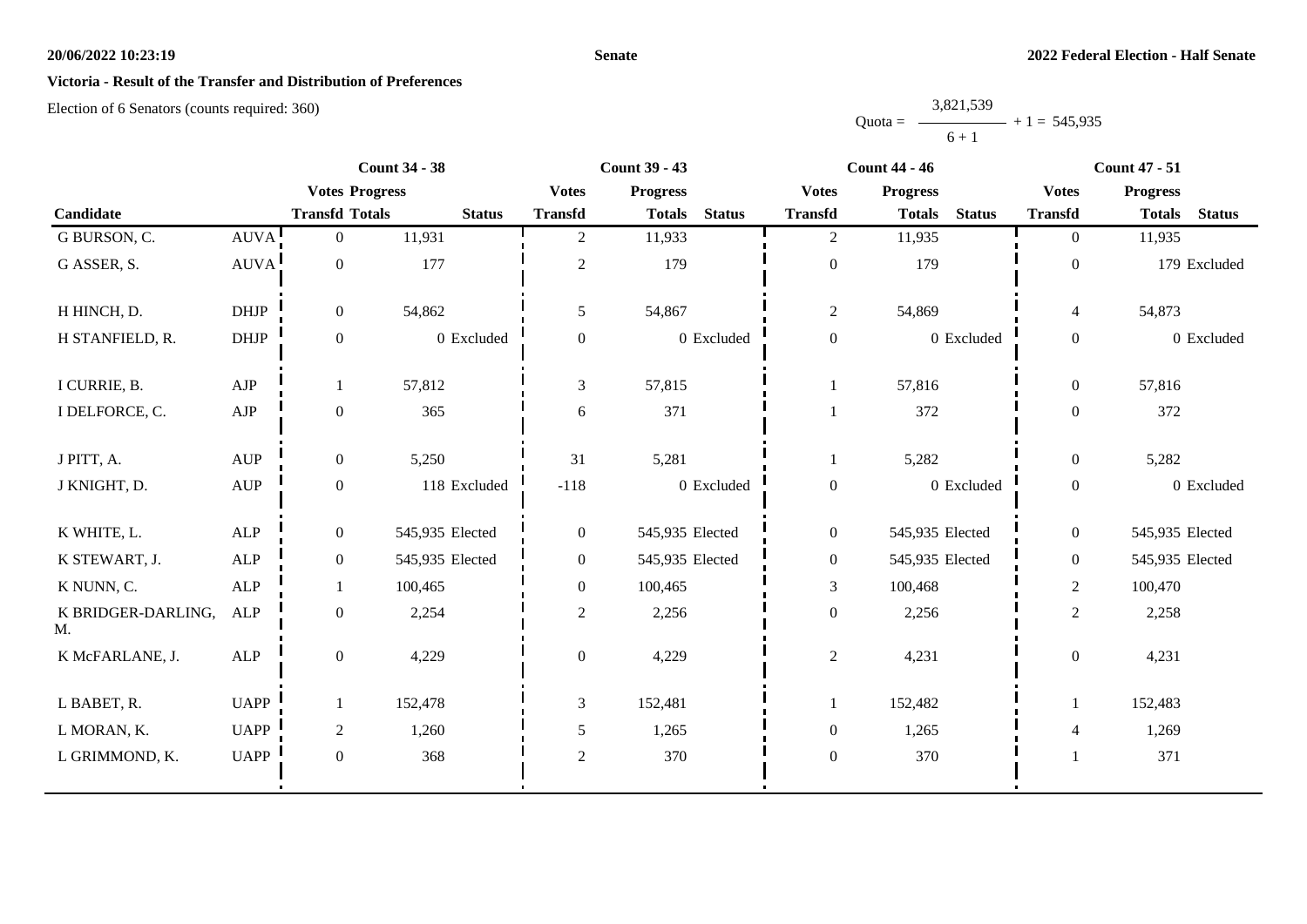## **Senate**

# **Victoria - Result of the Transfer and Distribution of Preferences**

|           | 3,821,539 |                |
|-----------|-----------|----------------|
| $Quota =$ |           | $+1 = 545,935$ |
|           | $6 + 1$   |                |

|                    |               | <b>Count 34 - 38</b>  |               | <b>Count 39 - 43</b> |                 |               | <b>Count 44 - 46</b> |                 |               | <b>Count 47 - 51</b> |                 |               |
|--------------------|---------------|-----------------------|---------------|----------------------|-----------------|---------------|----------------------|-----------------|---------------|----------------------|-----------------|---------------|
|                    |               | <b>Votes Progress</b> |               | <b>Votes</b>         | <b>Progress</b> |               | <b>Votes</b>         | <b>Progress</b> |               | <b>Votes</b>         | <b>Progress</b> |               |
| Candidate          |               | <b>Transfd Totals</b> | <b>Status</b> | <b>Transfd</b>       | <b>Totals</b>   | <b>Status</b> | <b>Transfd</b>       | <b>Totals</b>   | <b>Status</b> | <b>Transfd</b>       | <b>Totals</b>   | <b>Status</b> |
| M DANCE, F.        | <b>SAL</b>    | $\overline{0}$        | 6,687         | 3                    | 6,690           |               | $\overline{0}$       | 6,690           |               |                      | 6,691           |               |
| M CARR, A.         | SAL           | $\boldsymbol{0}$      | 250           | $\overline{c}$       | 252             |               | $\boldsymbol{0}$     | 252             |               |                      | 253             |               |
| N HUGHES, V.       | <b>CYA</b>    |                       | 11,937        | $\overline{0}$       | 11,937          |               |                      | 11,938          |               | 27                   | 11,965          |               |
| N KIM, K.          | ${\rm CYA}$   | $\overline{0}$        | 255           |                      | 256             |               | $\boldsymbol{0}$     | 256             |               | 37                   | 293             |               |
| N LACEY, C.        | <b>CYA</b>    | $\overline{0}$        | 136           |                      | 137             |               | $\boldsymbol{0}$     |                 | 137 Excluded  | $-137$               |                 | 0 Excluded    |
| N MARA, C.         | <b>CYA</b>    | $\overline{0}$        | 0 Excluded    | $\boldsymbol{0}$     |                 | 0 Excluded    | $\boldsymbol{0}$     |                 | 0 Excluded    | $\overline{0}$       |                 | 0 Excluded    |
| N SEWAK, N.        | <b>CYA</b>    | $\overline{0}$        | 0 Excluded    | $\overline{0}$       |                 | 0 Excluded    | $\boldsymbol{0}$     |                 | 0 Excluded    | $\overline{0}$       |                 | 0 Excluded    |
| N O'CONNELL, M.    | <b>CYA</b>    |                       | 172           | $\Omega$             | 172             |               | $\boldsymbol{0}$     | 172             |               | 13                   | 185             |               |
| O CONSTANTINOU, E. | <b>ASP</b>    | $\overline{0}$        | 49,444        | $\overline{0}$       | 49,444          |               | $\boldsymbol{0}$     | 49,444          |               | $\overline{0}$       | 49,444          |               |
| O BOURMAN, N.      | <b>ASP</b>    |                       | 455           |                      | 456             |               | $\boldsymbol{0}$     | 456             |               | $\overline{2}$       | 458             |               |
| P PICKERING, W.    | ON            | 6                     | 111,031       | $\boldsymbol{0}$     | 111,031         |               | $\mathfrak{Z}$       | 111,034         |               |                      | 111,035         |               |
| P HUXHAM, S.       | $\mathbf{ON}$ | 5                     | 386           | $\overline{c}$       | 388             |               | $\boldsymbol{0}$     | 388             |               | $\overline{2}$       | 390             |               |
| Q BARWICK, R.      | CEC           | $\overline{2}$        | 5,330         | $\boldsymbol{0}$     | 5,330           |               | $\boldsymbol{0}$     | 5,330           |               | 5                    | 5,335           |               |
| Q ISHERWOOD, C.    | $\mbox{CEC}$  | $\mathbf{0}$          | 0 Excluded    | $\boldsymbol{0}$     |                 | 0 Excluded    | $\boldsymbol{0}$     |                 | 0 Excluded    | $\overline{0}$       |                 | 0 Excluded    |
| R JONAS, M.        |               | 5                     | 14,010        | $\overline{0}$       | 14,010          |               | $\boldsymbol{0}$     | 14,010          |               | 3                    | 14,013          |               |
| R SMIT, M.         |               | $\overline{4}$        | 1,084         |                      | 1,085           |               | $\boldsymbol{0}$     | 1,085           |               |                      | 1,086           |               |
|                    |               |                       |               |                      |                 |               |                      |                 |               |                      |                 |               |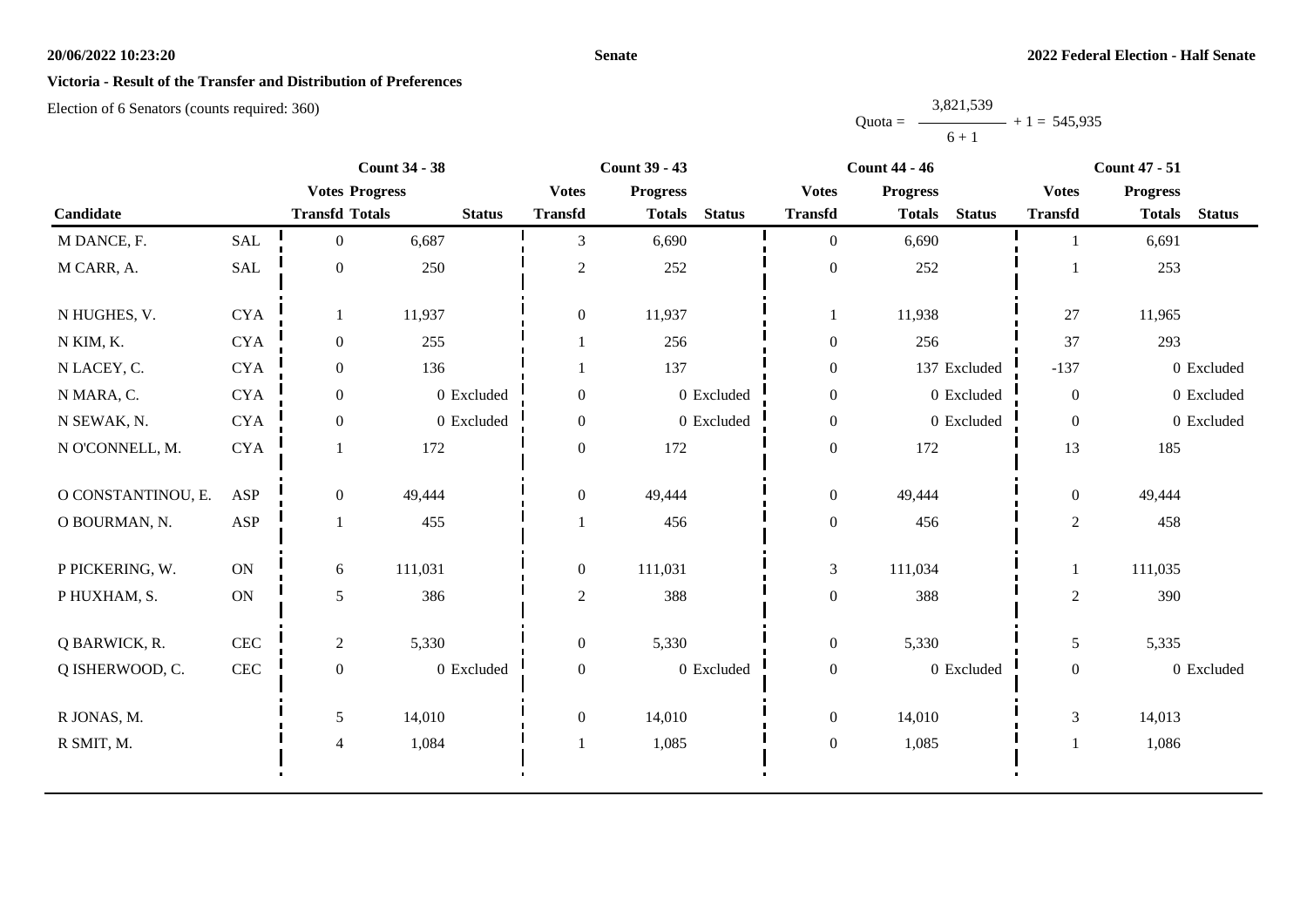## **Senate**

# **Victoria - Result of the Transfer and Distribution of Preferences**

|           | 3,821,539 |                |
|-----------|-----------|----------------|
| $Quota =$ |           | $+1 = 545,935$ |
|           | $6 + 1$   |                |

|                    |             |                       | <b>Count 34 - 38</b> | <b>Count 39 - 43</b> |                 |               | <b>Count 44 - 46</b> |                 |               |                  | <b>Count 47 - 51</b> |               |  |
|--------------------|-------------|-----------------------|----------------------|----------------------|-----------------|---------------|----------------------|-----------------|---------------|------------------|----------------------|---------------|--|
|                    |             | <b>Votes Progress</b> |                      | <b>Votes</b>         | <b>Progress</b> |               | <b>Votes</b>         | <b>Progress</b> |               | <b>Votes</b>     | <b>Progress</b>      |               |  |
| Candidate          |             | <b>Transfd Totals</b> | <b>Status</b>        | <b>Transfd</b>       | <b>Totals</b>   | <b>Status</b> | <b>Transfd</b>       | <b>Totals</b>   | <b>Status</b> | <b>Transfd</b>   | <b>Totals</b>        | <b>Status</b> |  |
| S CORDNER HUNT, K. | <b>SOPA</b> | $\overline{0}$        | 13,651               | $\overline{2}$       | 13,653          |               | $\mathbf{0}$         | 13,653          |               |                  | 13,654               |               |  |
| S FARRANT, T.      | SOPA        | $\mathfrak{Z}$        | 306                  | $\boldsymbol{0}$     | 306             |               | $\boldsymbol{0}$     | 306             |               | $\overline{0}$   | 306                  |               |  |
| T BENEDYKA, S.     |             | 1                     | 3,743                | $\boldsymbol{0}$     | 3,743           |               | 1                    | 3,744           |               | $\overline{0}$   | 3,744                |               |  |
| T RICHARDS, C.     |             | $\boldsymbol{0}$      | 0 Excluded           | $\overline{0}$       |                 | 0 Excluded    | $\boldsymbol{0}$     |                 | 0 Excluded    | $\boldsymbol{0}$ |                      | 0 Excluded    |  |
| U THORPE, L.       | <b>GVIC</b> | $\mathfrak{Z}$        | 525,885              | 9                    | 525,894         |               | 14                   | 525,908         |               | $\mathfrak{Z}$   | 525,911              |               |  |
| U FROGLEY, A.      | <b>GVIC</b> | $\overline{0}$        | 2,350                |                      | 2,351           |               | $\sqrt{2}$           | 2,353           |               | $\mathbf{2}$     | 2,355                |               |  |
| U AUSTIN, S.       | <b>GVIC</b> | 1                     | 1,264                | $\overline{0}$       | 1,264           |               | 1                    | 1,265           |               | $\boldsymbol{0}$ | 1,265                |               |  |
| U PAYNE, Z.        | <b>GVIC</b> | $\boldsymbol{0}$      | 1,199                | $\overline{0}$       | 1,199           |               | $\boldsymbol{0}$     | 1,199           |               | $\boldsymbol{0}$ | 1,199                |               |  |
| V O'BRYAN, D.      | GAP         | 48                    | 13,614               | $\mathbf{0}$         | 13,614          |               | $\boldsymbol{0}$     | 13,614          |               | $\mathfrak{Z}$   | 13,617               |               |  |
| V WHITEHEAD, G.    | GAP         | $-115$                | 0 Excluded           | $\overline{0}$       |                 | 0 Excluded    | $\boldsymbol{0}$     |                 | 0 Excluded    | $\overline{0}$   |                      | 0 Excluded    |  |
| W LIMBRICK, D.     | <b>LDP</b>  | $\overline{4}$        | 91,957               |                      | 91,958          |               | $\boldsymbol{2}$     | 91,960          |               | 3                | 91,963               |               |  |
| W MITCHELL, K.     | LDP         | $\boldsymbol{0}$      | 442                  |                      | 443             |               |                      | 444             |               | $\overline{0}$   | 444                  |               |  |
| W WHITE, C.        | <b>LDP</b>  | $\sqrt{2}$            | 230                  | $\boldsymbol{0}$     | 230             |               |                      | 231             |               | $\overline{0}$   | 231                  |               |  |
| X CLONARIDIS, N.   | <b>IMO</b>  | $8\,$                 | 8,037                | $\boldsymbol{0}$     | 8,037           |               | $\mathbf{1}$         | 8,038           |               | $\overline{0}$   | 8,038                |               |  |
| X CURNOW, R.       | $\rm{IMO}$  | $\sqrt{2}$            | 181                  | $\boldsymbol{0}$     | 181             |               | $\overline{4}$       | 185             |               | $\overline{0}$   | 185                  |               |  |
| Y BYRNE, P.        |             | $\boldsymbol{0}$      | 990                  | $\boldsymbol{0}$     | 990             |               |                      | 991             |               | $\boldsymbol{0}$ | 991                  |               |  |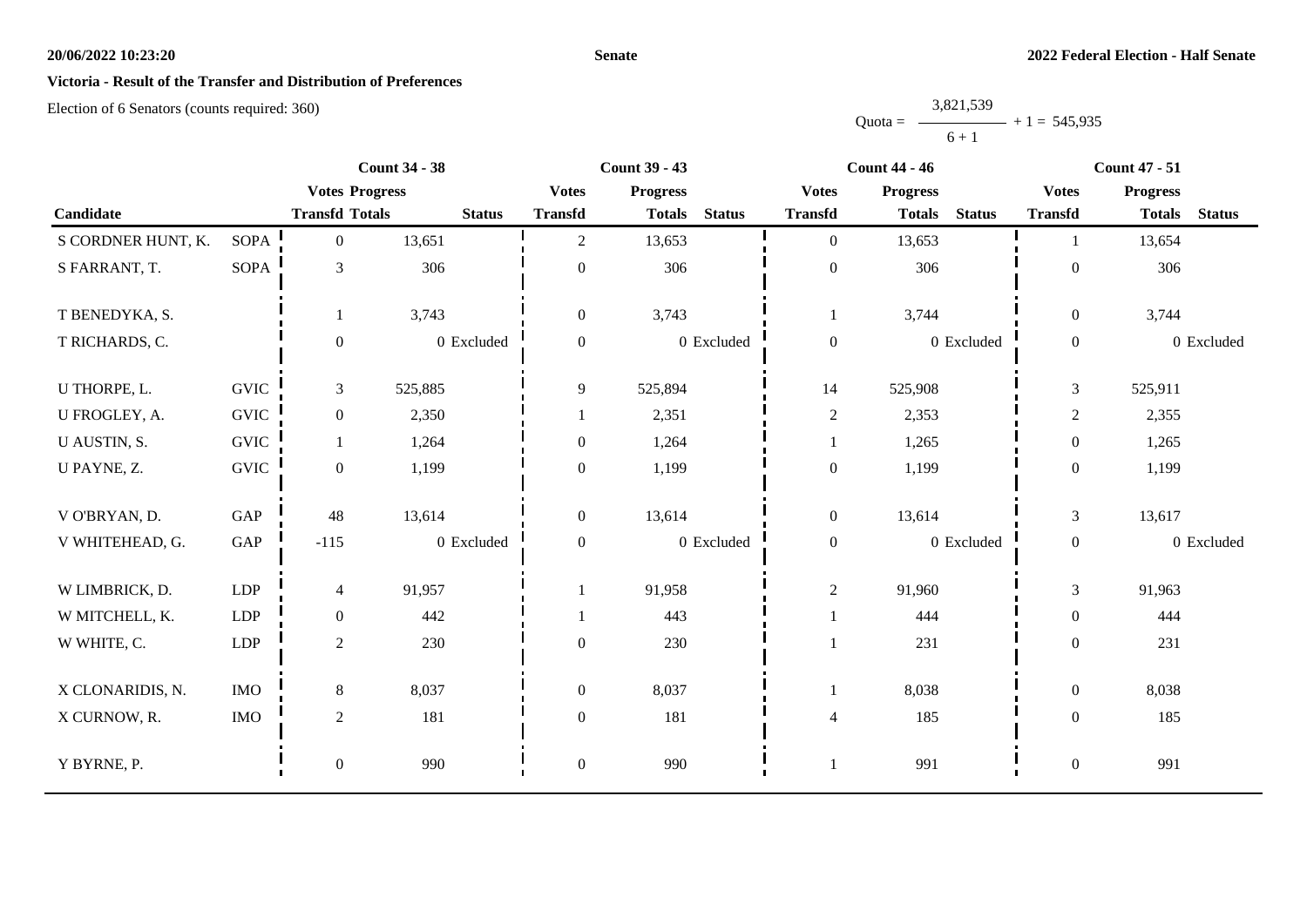## **Senate**

# **Victoria - Result of the Transfer and Distribution of Preferences**

|           | 3,821,539 |                |
|-----------|-----------|----------------|
| $Quota =$ |           | $+1 = 545,935$ |
|           | $6 + 1$   |                |

|                             |                             |               |                                                                                 | <b>Count 39 - 43</b> | <b>Count 44 - 46</b> |                                                           |                 | <b>Count 47 - 51</b> |                                        |                  |               |
|-----------------------------|-----------------------------|---------------|---------------------------------------------------------------------------------|----------------------|----------------------|-----------------------------------------------------------|-----------------|----------------------|----------------------------------------|------------------|---------------|
|                             |                             |               | <b>Votes</b>                                                                    | <b>Progress</b>      |                      | <b>Votes</b>                                              | <b>Progress</b> |                      | <b>Votes</b>                           | <b>Progress</b>  |               |
|                             |                             | <b>Status</b> | <b>Transfd</b>                                                                  |                      | <b>Status</b>        | <b>Transfd</b>                                            | <b>Totals</b>   | <b>Status</b>        | <b>Transfd</b>                         | <b>Totals</b>    | <b>Status</b> |
|                             | $\theta$                    | 0 Excluded    | $\theta$                                                                        |                      |                      | $\mathbf{0}$                                              |                 |                      | $\overline{0}$                         |                  | 0 Excluded    |
|                             |                             |               |                                                                                 |                      |                      |                                                           |                 |                      |                                        |                  |               |
| <b>VNS</b>                  | $\overline{0}$              | 21,361        | $\boldsymbol{0}$                                                                | 21,361               |                      | 1                                                         | 21,362          |                      | $\boldsymbol{0}$                       | 21,362           |               |
| <b>VNS</b>                  | $\overline{c}$              | 405           | $\overline{0}$                                                                  | 405                  |                      | $\sqrt{2}$                                                | 407             |                      | $\overline{0}$                         | 407              |               |
|                             |                             |               |                                                                                 |                      |                      |                                                           |                 |                      |                                        |                  |               |
|                             | $\boldsymbol{0}$            |               | $\overline{0}$                                                                  |                      |                      |                                                           |                 |                      | $\overline{0}$                         |                  |               |
| <b>IND</b>                  | $\boldsymbol{0}$            | 0 Excluded    | $\overline{0}$                                                                  |                      |                      | $\mathbf{0}$                                              |                 |                      | $\boldsymbol{0}$                       |                  | 0 Excluded    |
| $\ensuremath{\text{IND}}$   | $\overline{0}$              | 546           | $\overline{0}$                                                                  | 546                  |                      | $\overline{9}$                                            | 555             |                      |                                        | 556              |               |
| $\ensuremath{\text{IND}}$   | $\overline{0}$              | 328           | $\boldsymbol{0}$                                                                | 328                  |                      | $\mathfrak{S}$                                            | 333             |                      | $\boldsymbol{0}$                       | 333              |               |
| <b>IND</b>                  |                             | 2,602         | 2                                                                               | 2,604                |                      | $\overline{7}$                                            | 2,611           |                      |                                        | 2,612            |               |
| <b>IND</b>                  | $\overline{0}$              | 443           | $\theta$                                                                        | 443                  |                      | $10\,$                                                    | 453             |                      | $\theta$                               | 453              |               |
| $\mathop{\rm IND}\nolimits$ | $\overline{0}$              | 343           | $\Omega$                                                                        | 343                  |                      | 13                                                        | 356             |                      | $\overline{0}$                         | 356              |               |
| <b>IND</b>                  | $\overline{0}$              | 219           | $\theta$                                                                        | 219                  |                      | $\boldsymbol{0}$                                          | 219             |                      | $\overline{0}$                         | 219              |               |
| <b>IND</b>                  | $\overline{0}$              | 711           | $\Omega$                                                                        | 711                  |                      | $\overline{4}$                                            | 715             |                      | $\Omega$                               | 715              |               |
| <b>IND</b>                  | $\overline{0}$              | 641           | $\Omega$                                                                        | 641                  |                      | $\overline{7}$                                            | 648             |                      | $\boldsymbol{0}$                       | 648              |               |
| $\ensuremath{\text{IND}}$   | $\overline{0}$              | 132           | $\theta$                                                                        |                      |                      | $-132$                                                    |                 |                      | $\boldsymbol{0}$                       |                  | 0 Excluded    |
| $\mathop{\rm IND}\nolimits$ | 4                           | 931           | $\Omega$                                                                        | 931                  |                      | $\overline{7}$                                            | 938             |                      | $\Omega$                               | 938              |               |
|                             |                             |               |                                                                                 |                      |                      |                                                           |                 |                      |                                        |                  |               |
|                             | $\overline{0}$              | $\mathbf{0}$  | $\mathbf{0}$                                                                    | $\boldsymbol{0}$     |                      | $\boldsymbol{0}$                                          | $\mathbf{0}$    |                      | $\boldsymbol{0}$                       | $\boldsymbol{0}$ |               |
|                             |                             | 147           | 14                                                                              | 161                  |                      | $\overline{0}$                                            | 161             |                      | 12                                     | 173              |               |
|                             | $\overline{0}$              | 3,821,539     | $\overline{0}$                                                                  | 3,821,539            |                      | $\mathbf{0}$                                              | 3,821,539       |                      | $\overline{0}$                         | 3,821,539        |               |
|                             | $\mathop{\rm IND}\nolimits$ |               | <b>Count 34 - 38</b><br><b>Votes Progress</b><br><b>Transfd Totals</b><br>1,385 |                      | 1,385                | <b>Totals</b><br>0 Excluded<br>0 Excluded<br>132 Excluded | 6               | 1,391                | 0 Excluded<br>0 Excluded<br>0 Excluded |                  | 1,391         |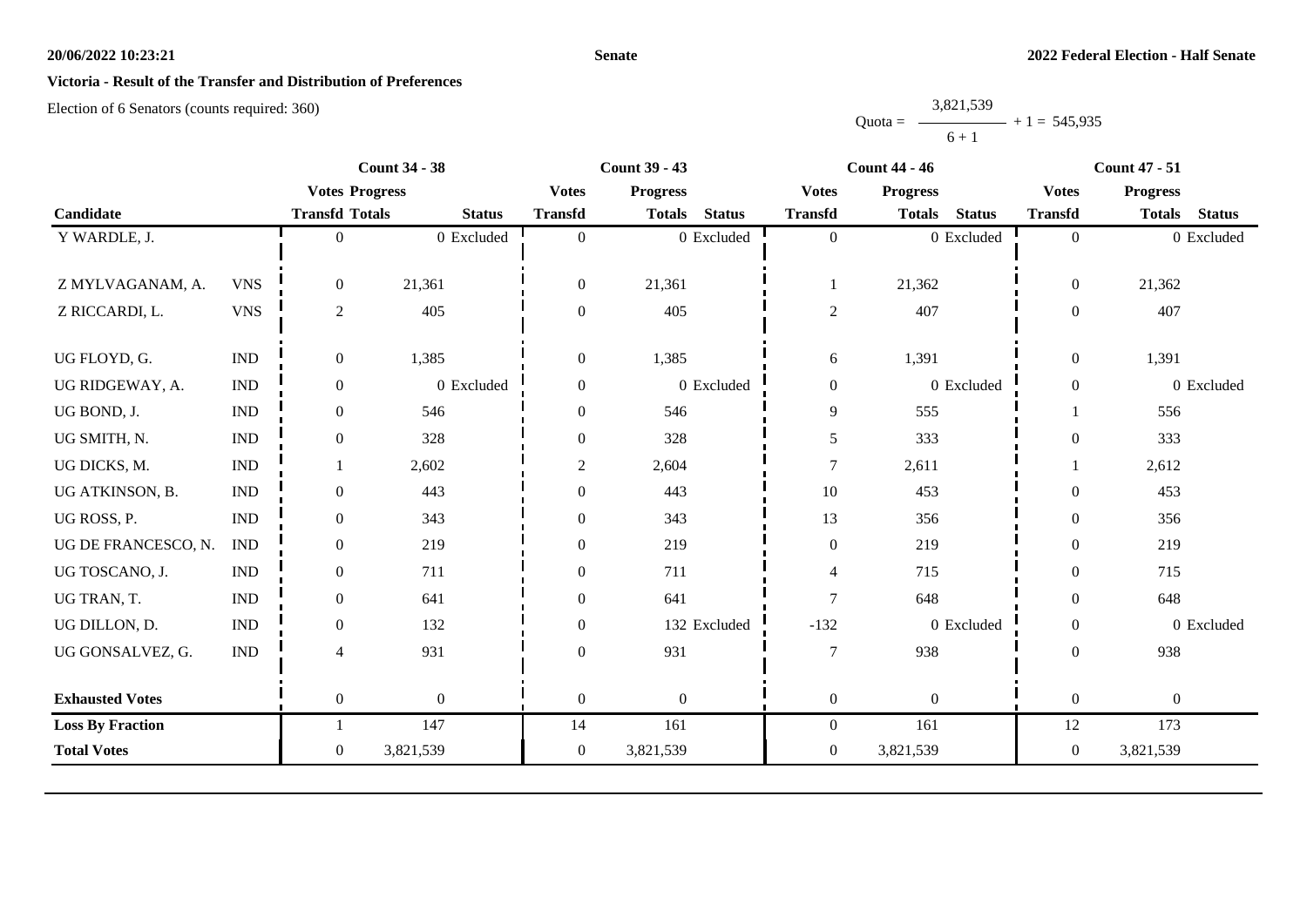## **Victoria - Result of the Transfer and Distribution of Preferences**

Candidates Excluded 84. WHITEHEAD, G.

|                     |                     | 3,821,539<br>Ouota = $\longrightarrow$ + 1 = 545.935<br>$6 + 1$ |
|---------------------|---------------------|-----------------------------------------------------------------|
| Candidates Excluded | Candidates Excluded | Candidates Excluded                                             |
| 50. KNIGHT, D.      | 104. DILLON, D.     | 63. LACEY. C.                                                   |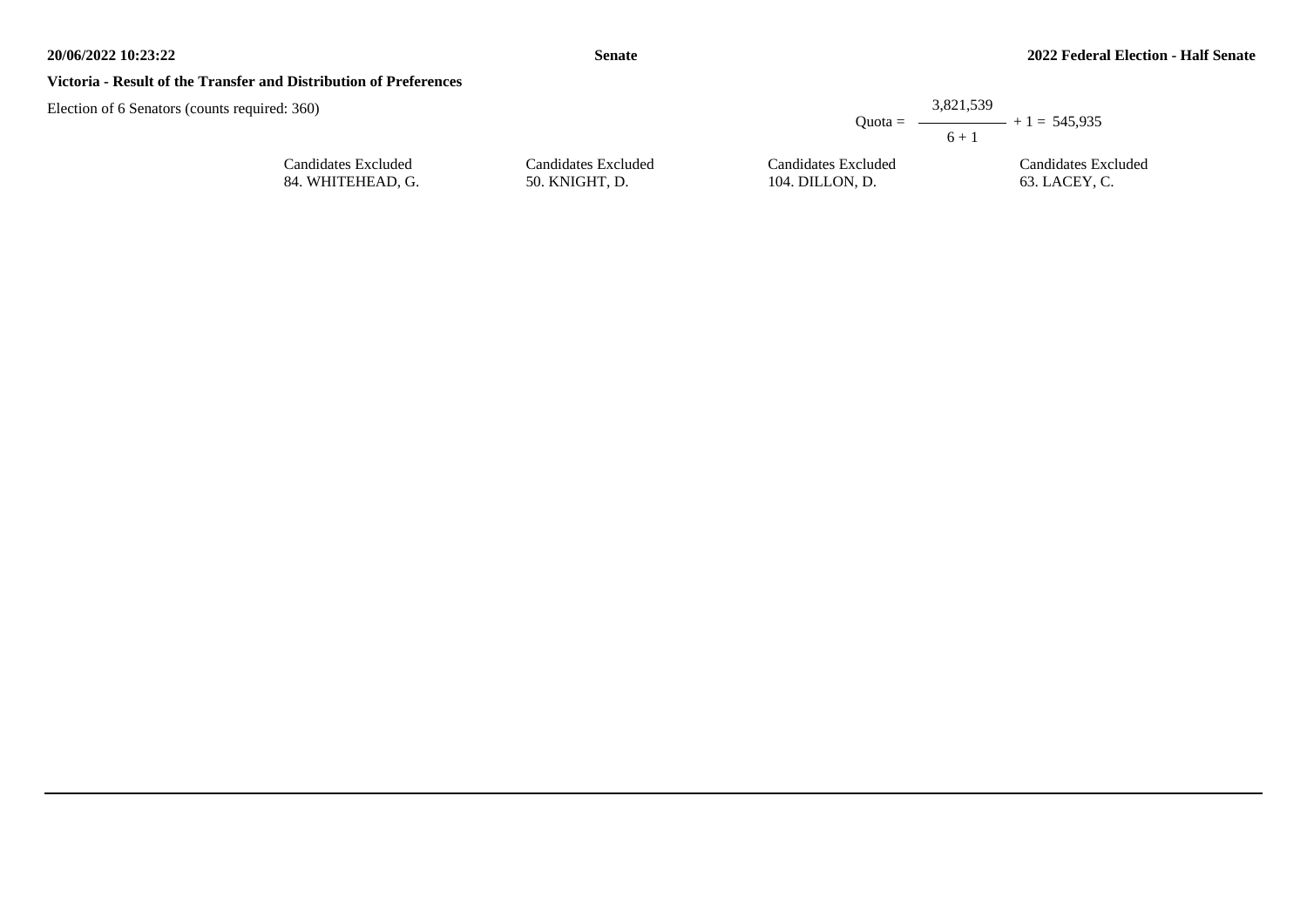## **Senate**

# **Victoria - Result of the Transfer and Distribution of Preferences**

|           | 3,821,539      |  |
|-----------|----------------|--|
| $Quota =$ | $+1 = 545,935$ |  |
|           | $6 + 1$        |  |

|                         |                        |                       | <b>Count 52 - 56</b> |                  | <b>Count 57 - 61</b>           |                  | <b>Count 62 - 65</b>           | <b>Count 66 - 70</b> |                                |  |
|-------------------------|------------------------|-----------------------|----------------------|------------------|--------------------------------|------------------|--------------------------------|----------------------|--------------------------------|--|
|                         |                        | <b>Votes Progress</b> |                      | <b>Votes</b>     | <b>Progress</b>                | <b>Votes</b>     | <b>Progress</b>                | <b>Votes</b>         | <b>Progress</b>                |  |
| Candidate               |                        | <b>Transfd Totals</b> | <b>Status</b>        | <b>Transfd</b>   | <b>Status</b><br><b>Totals</b> | <b>Transfd</b>   | <b>Status</b><br><b>Totals</b> | <b>Transfd</b>       | <b>Status</b><br><b>Totals</b> |  |
| A VEGA, Y.              | <b>REAS</b>            | $\overline{2}$        | 36,969               |                  | 36,970                         | $\overline{0}$   | 36,970                         | $\overline{4}$       | 36,974                         |  |
| A MILLWARD, H.          | <b>REAS</b>            | $\overline{2}$        | 575                  | $\mathbf{0}$     | 575                            |                  | 576                            | 5                    | 581                            |  |
| <b>B RICHARDSON, D.</b> |                        | $\overline{0}$        | 12,039               |                  | 12,040                         | $\overline{0}$   | 12,040                         | 25                   | 12,065                         |  |
| B McBRIDE, J.           |                        |                       | 187                  | $\mathbf{0}$     | 187                            | $\mathbf{0}$     | 187 Excluded                   | $-187$               | 0 Excluded                     |  |
| C GREEN, L.             | <b>AUD</b>             | 5                     | 28,946               | $\boldsymbol{0}$ | 28,946                         | $\mathbf{0}$     | 28,946                         | 27                   | 28,973                         |  |
| C JAGOE, S.             | <b>AUD</b>             |                       | 313                  |                  | 314                            |                  | 315                            | 16                   | 331                            |  |
| D HENDERSON, S.         | LP                     | $\overline{0}$        | 545,935 Elected      | $\overline{0}$   | 545,935 Elected                | $\mathbf{0}$     | 545,935 Elected                | $\overline{0}$       | 545,935 Elected                |  |
| D McKENZIE, B.          | NP                     | $\overline{0}$        | 545,935 Elected      | $\mathbf{0}$     | 545,935 Elected                | $\mathbf{0}$     | 545,935 Elected                | $\overline{0}$       | 545,935 Elected                |  |
| D MIRABELLA, G.         | $\mathrm{L}\mathrm{P}$ | $\overline{c}$        | 134,228              | 11               | 134,239                        | $\mathbf{0}$     | 134,239                        | 3                    | 134,242                        |  |
| D KMETJ, C.             | $\operatorname{LP}$    | $\overline{0}$        | 982                  |                  | 983                            | $\boldsymbol{0}$ | 983                            |                      | 984                            |  |
| D HARRINGTON, M.        | NP                     |                       | 1,170                | $\boldsymbol{0}$ | 1,170                          | $\boldsymbol{0}$ | 1,170                          | 6                    | 1,176                          |  |
| D BURGESS, D.           | $\operatorname{LP}$    |                       | 2,311                |                  | 2,312                          | $\mathbf{0}$     | 2,312                          | $\overline{4}$       | 2,316                          |  |
| E SMITH, E.             | <b>HMP</b>             | 10                    | 114,735              | $\overline{2}$   | 114,737                        | $\mathfrak{Z}$   | 114,740                        | 10                   | 114,750                        |  |
| E TAYLOR, W.            | HMP                    | $\overline{4}$        | 696                  | $\overline{0}$   | 696                            | $\boldsymbol{0}$ | 696                            | 9                    | 705                            |  |
| F WEARNE, M.            | SPP                    | 3                     | 17,680               |                  | 17,681                         | $\overline{c}$   | 17,683                         | 8                    | 17,691                         |  |
| FLONG, R.               | <b>SPP</b>             | $\overline{0}$        | 247                  | $\mathbf{0}$     | 247                            |                  | 248                            | $10\,$               | 258                            |  |
|                         |                        |                       |                      |                  |                                |                  |                                |                      |                                |  |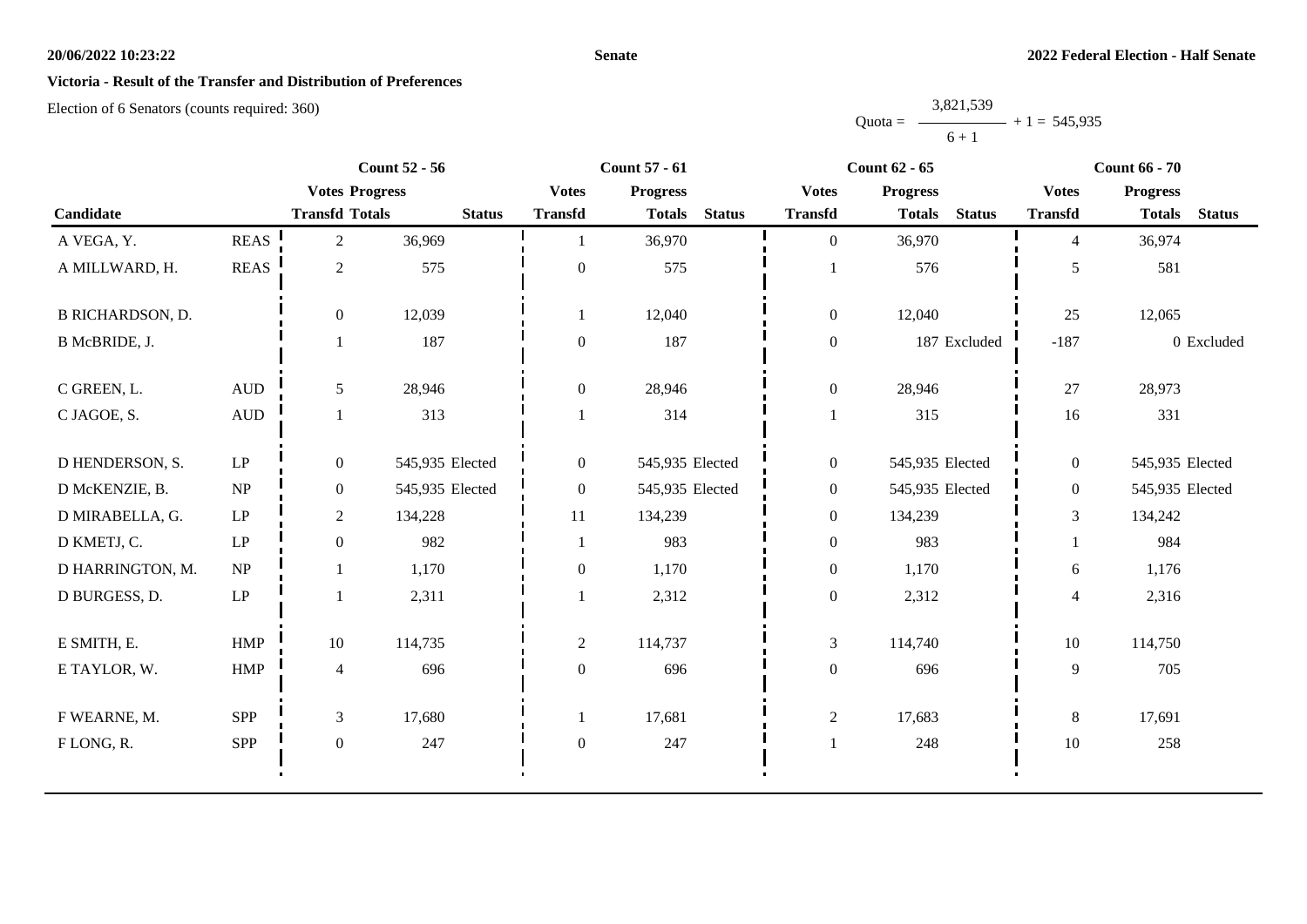## **Senate**

# **Victoria - Result of the Transfer and Distribution of Preferences**

|           | 3,821,539 |                |
|-----------|-----------|----------------|
| $Quota =$ |           | $+1 = 545,935$ |
|           | $6 + 1$   |                |

|                          |                   |                       | <b>Count 52 - 56</b> | <b>Count 57 - 61</b> |                 |               | <b>Count 62 - 65</b> |                 |               | <b>Count 66 - 70</b> |                 |               |
|--------------------------|-------------------|-----------------------|----------------------|----------------------|-----------------|---------------|----------------------|-----------------|---------------|----------------------|-----------------|---------------|
|                          |                   | <b>Votes Progress</b> |                      | <b>Votes</b>         | <b>Progress</b> |               | <b>Votes</b>         | <b>Progress</b> |               | <b>Votes</b>         | <b>Progress</b> |               |
| Candidate                |                   | <b>Transfd Totals</b> | <b>Status</b>        | <b>Transfd</b>       | <b>Totals</b>   | <b>Status</b> | <b>Transfd</b>       | <b>Totals</b>   | <b>Status</b> | <b>Transfd</b>       | <b>Totals</b>   | <b>Status</b> |
| G BURSON, C.             | AUVA <sup>1</sup> | 50                    | 11,985               | 3                    | 11,988          |               | $\overline{0}$       | 11,988          |               | 8                    | 11,996          |               |
| G ASSER, S.              | <b>AUVA</b>       | $-179$                | 0 Excluded           | $\overline{0}$       |                 | 0 Excluded    | $\boldsymbol{0}$     |                 | 0 Excluded    | $\boldsymbol{0}$     |                 | 0 Excluded    |
| H HINCH, D.              | <b>DHJP</b>       | 8                     | 54,881               | $\overline{2}$       | 54,883          |               | $\boldsymbol{0}$     | 54,883          |               | 4                    | 54,887          |               |
| H STANFIELD, R.          | <b>DHJP</b>       | $\mathbf{0}$          | 0 Excluded           | $\mathbf{0}$         |                 | 0 Excluded    | $\boldsymbol{0}$     |                 | 0 Excluded    | $\mathbf{0}$         |                 | 0 Excluded    |
| I CURRIE, B.             | AJP               | 18                    | 57,834               | $\overline{0}$       | 57,834          |               | $\mathfrak{S}$       | 57,839          |               | $\overline{4}$       | 57,843          |               |
| I DELFORCE, C.           | AJP               | 9                     | 381                  | $\overline{0}$       | 381             |               | $\sqrt{2}$           | 383             |               | $\overline{3}$       | 386             |               |
| J PITT, A.               | <b>AUP</b>        | 5                     | 5,287                |                      | 5,288           |               | $\boldsymbol{0}$     | 5,288           |               |                      | 5,289           |               |
| J KNIGHT, D.             | AUP               | $\overline{0}$        | 0 Excluded           | $\overline{0}$       |                 | 0 Excluded    | $\boldsymbol{0}$     |                 | 0 Excluded    | $\mathbf{0}$         |                 | 0 Excluded    |
| K WHITE, L.              | <b>ALP</b>        | $\overline{0}$        | 545,935 Elected      | $\overline{0}$       | 545,935 Elected |               | $\boldsymbol{0}$     | 545,935 Elected |               | $\boldsymbol{0}$     | 545,935 Elected |               |
| K STEWART, J.            | ALP               | $\overline{0}$        | 545,935 Elected      | $\overline{0}$       | 545,935 Elected |               | $\boldsymbol{0}$     | 545,935 Elected |               | $\overline{0}$       | 545,935 Elected |               |
| K NUNN, C.               | ALP               | 4                     | 100,474              | 3                    | 100,477         |               | $\boldsymbol{0}$     | 100,477         |               | $\overline{0}$       | 100,477         |               |
| K BRIDGER-DARLING,<br>M. | ALP               | $\overline{c}$        | 2,260                | $\overline{0}$       | 2,260           |               | $\mathfrak{2}$       | 2,262           |               | $\boldsymbol{0}$     | 2,262           |               |
| K McFARLANE, J.          | ALP               |                       | 4,232                |                      | 4,233           |               | $\overline{c}$       | 4,235           |               |                      | 4,236           |               |
| L BABET, R.              | <b>UAPP</b>       | 4                     | 152,487              |                      | 152,488         |               | $\boldsymbol{0}$     | 152,488         |               |                      | 152,489         |               |
| L MORAN, K.              | <b>UAPP</b>       | 5                     | 1,274                | 3                    | 1,277           |               |                      | 1,278           |               |                      | 1,279           |               |
| L GRIMMOND, K.           | <b>UAPP</b>       | $\overline{2}$        | 373                  | 5                    | 378             |               | $\sqrt{2}$           | 380             |               | $\boldsymbol{0}$     | 380             |               |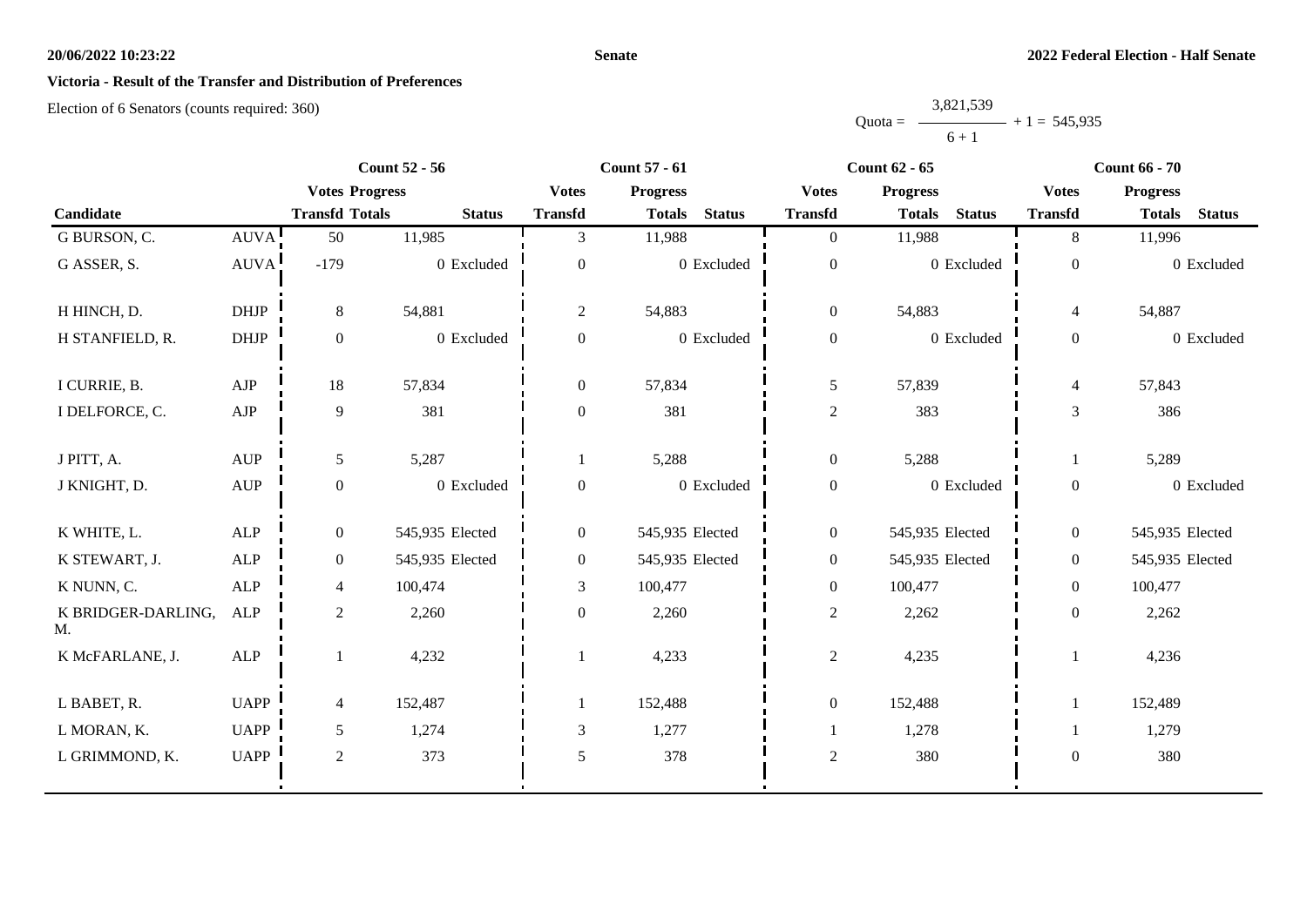## **Senate**

# **Victoria - Result of the Transfer and Distribution of Preferences**

|           | 3,821,539 |                |
|-----------|-----------|----------------|
| $Quota =$ |           | $+1 = 545,935$ |
|           | $6 + 1$   |                |

|                    |               |                       | <b>Count 52 - 56</b> |                  | <b>Count 57 - 61</b> |               |                  | <b>Count 62 - 65</b> |               |                  | <b>Count 66 - 70</b> |               |  |
|--------------------|---------------|-----------------------|----------------------|------------------|----------------------|---------------|------------------|----------------------|---------------|------------------|----------------------|---------------|--|
|                    |               | <b>Votes Progress</b> |                      | <b>Votes</b>     | <b>Progress</b>      |               | <b>Votes</b>     | <b>Progress</b>      |               | <b>Votes</b>     | <b>Progress</b>      |               |  |
| Candidate          |               | <b>Transfd Totals</b> | <b>Status</b>        | <b>Transfd</b>   | <b>Totals</b>        | <b>Status</b> | <b>Transfd</b>   | <b>Totals</b>        | <b>Status</b> | <b>Transfd</b>   | <b>Totals</b>        | <b>Status</b> |  |
| M DANCE, F.        | <b>SAL</b>    |                       | 6,692                |                  | 6,693                |               | $\overline{0}$   | 6,693                |               |                  | 6,694                |               |  |
| M CARR, A.         | SAL           | 3                     | 256                  |                  | 257                  |               |                  | 258                  |               |                  | 259                  |               |  |
| N HUGHES, V.       | <b>CYA</b>    | 2                     | 11,967               | 34               | 12,001               |               | 1                | 12,002               |               |                  | 12,003               |               |  |
| N KIM, K.          | <b>CYA</b>    |                       | 294                  | 69               | 363                  |               | $\boldsymbol{0}$ | 363                  |               |                  | 364                  |               |  |
| N LACEY, C.        | <b>CYA</b>    | $\overline{0}$        | 0 Excluded           | $\overline{0}$   |                      | 0 Excluded    | $\boldsymbol{0}$ |                      | 0 Excluded    | $\overline{0}$   |                      | 0 Excluded    |  |
| N MARA, C.         | <b>CYA</b>    | $\overline{0}$        | 0 Excluded           | $\boldsymbol{0}$ |                      | 0 Excluded    | $\boldsymbol{0}$ |                      | 0 Excluded    | $\boldsymbol{0}$ |                      | 0 Excluded    |  |
| N SEWAK, N.        | <b>CYA</b>    | $\overline{0}$        | 0 Excluded           | $\theta$         |                      | 0 Excluded    | $\boldsymbol{0}$ |                      | 0 Excluded    | $\overline{0}$   |                      | 0 Excluded    |  |
| N O'CONNELL, M.    | <b>CYA</b>    |                       | 186 Excluded         | $-186$           |                      | 0 Excluded    | $\boldsymbol{0}$ |                      | 0 Excluded    | $\overline{0}$   |                      | 0 Excluded    |  |
| O CONSTANTINOU, E. | ASP           |                       | 49,445               | $\overline{4}$   | 49,449               |               |                  | 49,450               |               | $\overline{0}$   | 49,450               |               |  |
| O BOURMAN, N.      | ASP           |                       | 459                  | $\overline{4}$   | 463                  |               |                  | 464                  |               | $\overline{0}$   | 464                  |               |  |
| P PICKERING, W.    | <b>ON</b>     |                       | 111,036              | 6                | 111,042              |               | 1                | 111,043              |               | 3                | 111,046              |               |  |
| P HUXHAM, S.       | $\mathbf{ON}$ | $\overline{0}$        | 390                  | 3                | 393                  |               |                  | 394                  |               | $\overline{0}$   | 394                  |               |  |
| Q BARWICK, R.      | CEC           | $\overline{0}$        | 5,335                |                  | 5,336                |               | $\overline{c}$   | 5,338                |               | $\overline{0}$   | 5,338                |               |  |
| Q ISHERWOOD, C.    | $\mbox{CEC}$  | $\mathbf{0}$          | 0 Excluded           | $\mathbf{0}$     |                      | 0 Excluded    | $\boldsymbol{0}$ |                      | $0$ Excluded  | $\boldsymbol{0}$ |                      | 0 Excluded    |  |
| R JONAS, M.        |               | $\overline{0}$        | 14,013               |                  | 14,014               |               | $\boldsymbol{0}$ | 14,014               |               | 2                | 14,016               |               |  |
| R SMIT, M.         |               | $\mathbf{0}$          | 1,086                |                  | 1,087                |               | $\boldsymbol{0}$ | 1,087                |               | $10\,$           | 1,097                |               |  |
|                    |               |                       |                      |                  |                      |               |                  |                      |               |                  |                      |               |  |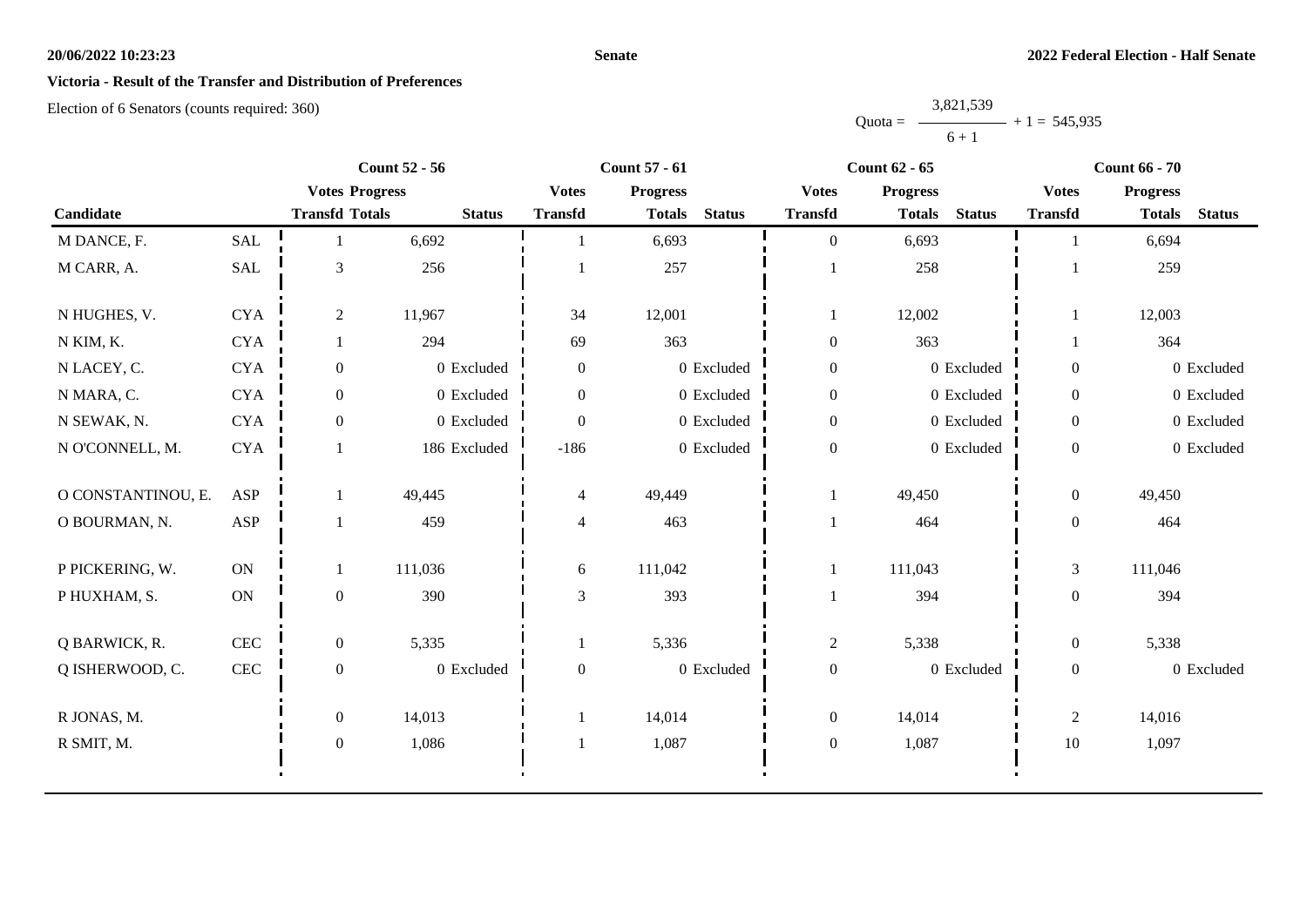## **Senate**

# **Victoria - Result of the Transfer and Distribution of Preferences**

|           | 3,821,539 |                |
|-----------|-----------|----------------|
| $Quota =$ |           | $+1 = 545,935$ |
|           | $6 + 1$   |                |

|                    |             |                       | <b>Count 52 - 56</b> | <b>Count 57 - 61</b>     |                 |               | <b>Count 62 - 65</b> |                 |               | <b>Count 66 - 70</b> |                 |               |
|--------------------|-------------|-----------------------|----------------------|--------------------------|-----------------|---------------|----------------------|-----------------|---------------|----------------------|-----------------|---------------|
|                    |             | <b>Votes Progress</b> |                      | <b>Votes</b>             | <b>Progress</b> |               | <b>Votes</b>         | <b>Progress</b> |               | <b>Votes</b>         | <b>Progress</b> |               |
| Candidate          |             | <b>Transfd Totals</b> | <b>Status</b>        | <b>Transfd</b>           | <b>Totals</b>   | <b>Status</b> | <b>Transfd</b>       | <b>Totals</b>   | <b>Status</b> | <b>Transfd</b>       | <b>Totals</b>   | <b>Status</b> |
| S CORDNER HUNT, K. | <b>SOPA</b> | 3 <sup>1</sup>        | 13,657               | $\mathbf{1}$             | 13,658          |               | $\mathbf{1}$         | 13,659          |               | $\Omega$             | 13,659          |               |
| S FARRANT, T.      | <b>SOPA</b> | $\boldsymbol{0}$      | 306                  | $\mathbf{0}$             | 306             |               | $\overline{4}$       | 310             |               | $\boldsymbol{0}$     | 310             |               |
| T BENEDYKA, S.     |             | $\overline{0}$        | 3,744                | $\overline{0}$           | 3,744           |               | 1                    | 3,745           |               | $\overline{2}$       | 3,747           |               |
| T RICHARDS, C.     |             | $\mathbf{0}$          | 0 Excluded           | $\overline{0}$           |                 | 0 Excluded    | $\boldsymbol{0}$     |                 | 0 Excluded    | $\overline{0}$       |                 | 0 Excluded    |
| U THORPE, L.       | <b>GVIC</b> | $\overline{c}$        | 525,913              | 4                        | 525,917         |               | 5                    | 525,922         |               |                      | 525,923         |               |
| U FROGLEY, A.      | <b>GVIC</b> | $\overline{0}$        | 2,355                | $\sqrt{2}$               | 2,357           |               | $\overline{c}$       | 2,359           |               |                      | 2,360           |               |
| U AUSTIN, S.       | <b>GVIC</b> | $\overline{2}$        | 1,267                | 1                        | 1,268           |               | $\mathfrak{Z}$       | 1,271           |               | $\overline{0}$       | 1,271           |               |
| U PAYNE, Z.        | <b>GVIC</b> | $\overline{0}$        | 1,199                | $\mathbf{1}$             | 1,200           |               | $\overline{c}$       | 1,202           |               | $\overline{0}$       | 1,202           |               |
| V O'BRYAN, D.      | GAP         | $\overline{0}$        | 13,617               | $\overline{\mathcal{L}}$ | 13,621          |               | $\mathfrak{Z}$       | 13,624          |               |                      | 13,625          |               |
| V WHITEHEAD, G.    | GAP         | $\overline{0}$        | 0 Excluded           | $\overline{0}$           |                 | 0 Excluded    | $\boldsymbol{0}$     |                 | 0 Excluded    | $\overline{0}$       |                 | 0 Excluded    |
| W LIMBRICK, D.     | LDP         | $\mathbf{1}$          | 91,964               | 3                        | 91,967          |               | $\overline{4}$       | 91,971          |               | $\overline{2}$       | 91,973          |               |
| W MITCHELL, K.     | LDP         | $\mathbf{0}$          | 444                  | $\boldsymbol{0}$         | 444             |               | $\,8\,$              | 452             |               | $\boldsymbol{0}$     | 452             |               |
| W WHITE, C.        | LDP         | $\mathbf{0}$          | 231                  |                          | 232             |               | $\mathfrak{Z}$       | 235             |               | $\overline{0}$       | 235             |               |
| X CLONARIDIS, N.   | <b>IMO</b>  | $\mathbf{1}$          | 8,039                | $\mathbf{1}$             | 8,040           |               | 104                  | 8,144           |               | $\overline{c}$       | 8,146           |               |
| X CURNOW, R.       | $\rm{IMO}$  | 1                     | 186                  | $\overline{0}$           |                 | 186 Excluded  | $-186$               |                 | 0 Excluded    | $\overline{0}$       |                 | 0 Excluded    |
| Y BYRNE, P.        |             | $\boldsymbol{0}$      | 991                  | $\boldsymbol{0}$         | 991             |               | $\mathfrak{Z}$       | 994             |               | $\boldsymbol{0}$     | 994             |               |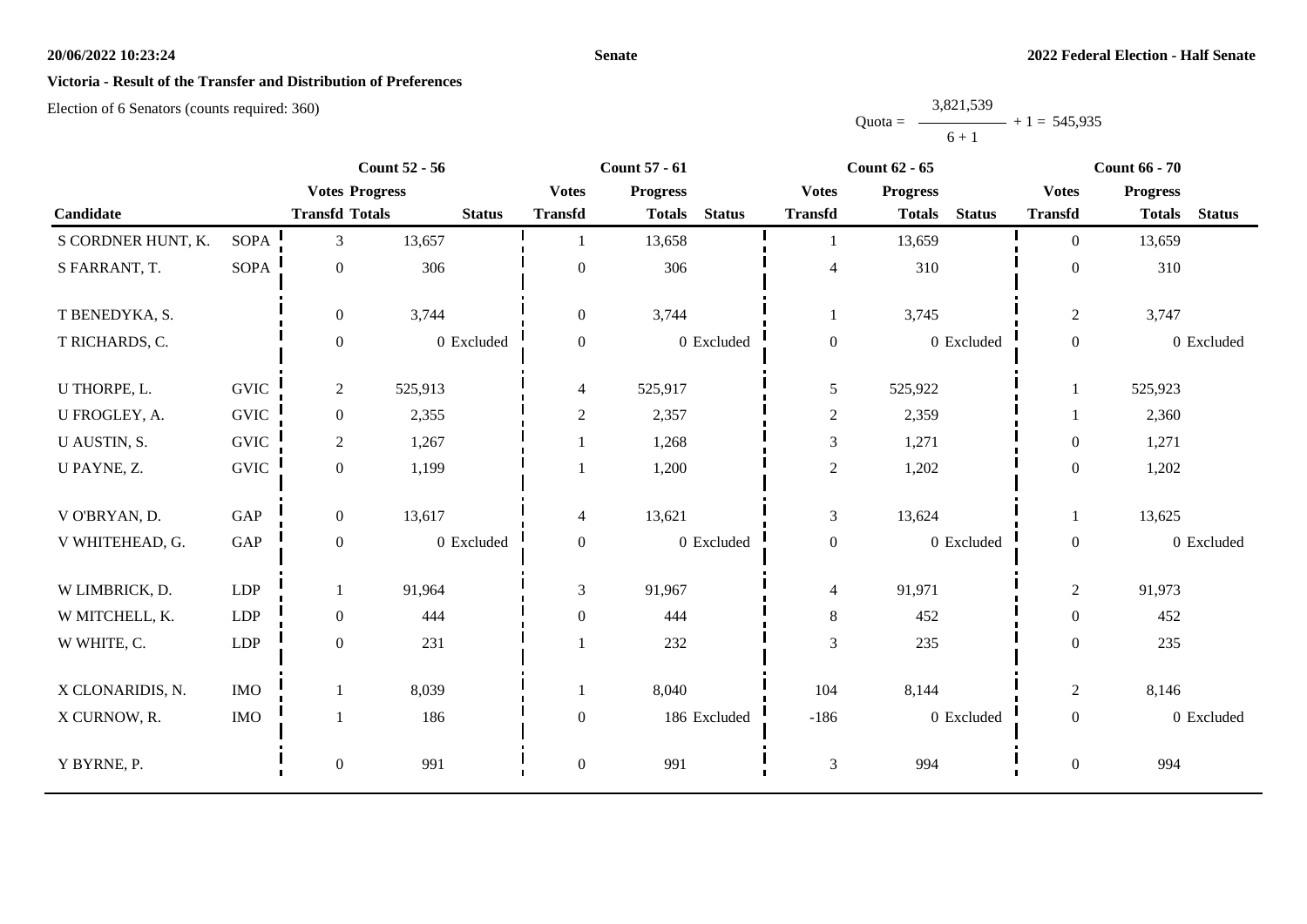## **Senate**

# **Victoria - Result of the Transfer and Distribution of Preferences**

|           | 3,821,539 |                |
|-----------|-----------|----------------|
| $Quota =$ |           | $+1 = 545,935$ |
|           | $6 + 1$   |                |

|                         | <b>Count 52 - 56</b>  |                       | <b>Count 57 - 61</b> |                  |                  | <b>Count 62 - 65</b> |                  |                 | <b>Count 66 - 70</b> |                  |                  |               |
|-------------------------|-----------------------|-----------------------|----------------------|------------------|------------------|----------------------|------------------|-----------------|----------------------|------------------|------------------|---------------|
|                         |                       | <b>Votes Progress</b> |                      | <b>Votes</b>     | <b>Progress</b>  |                      | <b>Votes</b>     | <b>Progress</b> |                      | <b>Votes</b>     | <b>Progress</b>  |               |
| Candidate               |                       | <b>Transfd Totals</b> | <b>Status</b>        | <b>Transfd</b>   | <b>Totals</b>    | <b>Status</b>        | <b>Transfd</b>   | <b>Totals</b>   | <b>Status</b>        | <b>Transfd</b>   | <b>Totals</b>    | <b>Status</b> |
| Y WARDLE, J.            |                       | $\Omega$              | 0 Excluded           | $\theta$         |                  | 0 Excluded           | $\overline{0}$   |                 | 0 Excluded           | $\overline{0}$   |                  | 0 Excluded    |
|                         |                       |                       |                      |                  |                  |                      |                  |                 |                      |                  |                  |               |
| Z MYLVAGANAM, A.        | <b>VNS</b>            |                       | 21,363               | $\boldsymbol{0}$ | 21,363           |                      | $\boldsymbol{0}$ | 21,363          |                      | $\overline{0}$   | 21,363           |               |
| Z RICCARDI, L.          | <b>VNS</b>            | $\overline{0}$        | 407                  | $\theta$         | 407              |                      | $\mathfrak 3$    | 410             |                      |                  | 411              |               |
|                         |                       |                       |                      |                  |                  |                      |                  |                 |                      |                  |                  |               |
| UG FLOYD, G.            | $\mathbf{IND}\xspace$ |                       | 1,392                | $\overline{0}$   | 1,392            |                      | $\boldsymbol{0}$ | 1,392           |                      | $\boldsymbol{0}$ | 1,392            |               |
| UG RIDGEWAY, A.         | <b>IND</b>            | $\overline{0}$        | 0 Excluded           | $\overline{0}$   |                  | 0 Excluded           | $\boldsymbol{0}$ |                 | 0 Excluded           | $\boldsymbol{0}$ |                  | 0 Excluded    |
| UG BOND, J.             | <b>IND</b>            | 0                     | 556                  | $\mathbf{0}$     | 556              |                      | $\overline{c}$   | 558             |                      | $\overline{0}$   | 558              |               |
| UG SMITH, N.            | <b>IND</b>            | $\overline{0}$        | 333                  | $\mathbf{0}$     | 333              |                      | $\boldsymbol{0}$ | 333             |                      | $\overline{0}$   | 333              |               |
| UG DICKS, M.            | <b>IND</b>            | $\overline{0}$        | 2,612                | $\Omega$         | 2,612            |                      | $\boldsymbol{0}$ | 2,612           |                      | $\overline{0}$   | 2,612            |               |
| UG ATKINSON, B.         | <b>IND</b>            | $\overline{0}$        | 453                  | $\mathbf{0}$     | 453              |                      |                  | 454             |                      | $\theta$         | 454              |               |
| UG ROSS, P.             | <b>IND</b>            | $\overline{0}$        | 356                  | $\Omega$         | 356              |                      | $\overline{0}$   | 356             |                      | $\overline{0}$   | 356              |               |
| UG DE FRANCESCO, N.     | <b>IND</b>            | $\overline{0}$        | 219                  | $\mathbf{0}$     | 219              |                      |                  | 220             |                      | $\overline{0}$   |                  | 220 Excluded  |
| UG TOSCANO, J.          | <b>IND</b>            | $\overline{0}$        | 715                  | $\Omega$         | 715              |                      | $\mathbf{0}$     | 715             |                      | $\Omega$         | 715              |               |
| UG TRAN, T.             | <b>IND</b>            | $\overline{0}$        | 648                  |                  | 649              |                      |                  | 650             |                      | $\overline{0}$   | 650              |               |
| UG DILLON, D.           | <b>IND</b>            | $\overline{0}$        | 0 Excluded           | $\theta$         |                  | 0 Excluded           | $\boldsymbol{0}$ |                 | 0 Excluded           | $\mathbf{0}$     |                  | 0 Excluded    |
| UG GONSALVEZ, G.        | <b>IND</b>            | $\overline{0}$        | 938                  | $\Omega$         | 938              |                      |                  | 939             |                      |                  | 940              |               |
| <b>Exhausted Votes</b>  |                       | $\overline{0}$        | $\boldsymbol{0}$     | $\overline{0}$   | $\boldsymbol{0}$ |                      | $\boldsymbol{0}$ | $\overline{0}$  |                      | $\overline{0}$   | $\boldsymbol{0}$ |               |
| <b>Loss By Fraction</b> |                       | 16                    | 189                  | 4                | 193              |                      | $\overline{4}$   | 197             |                      | 6                | 203              |               |
| <b>Total Votes</b>      |                       | $\overline{0}$        | 3,821,539            | $\overline{0}$   | 3,821,539        |                      | $\mathbf{0}$     | 3,821,539       |                      | $\overline{0}$   | 3,821,539        |               |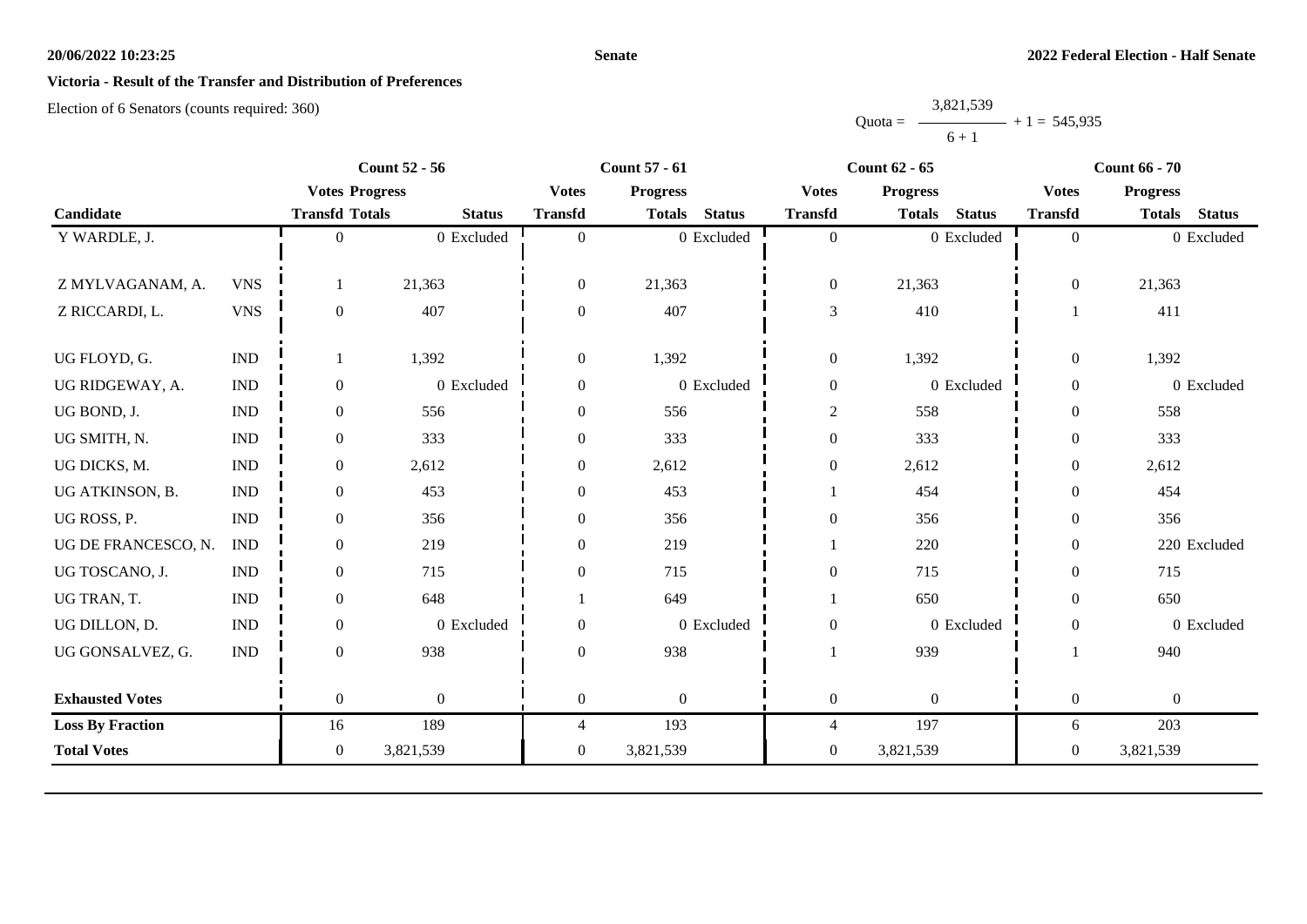## **Victoria - Result of the Transfer and Distribution of Preferences**

| d: 360)             |                     | 3.821.539<br>$6 + 1$ | Quota = $\longrightarrow$ + 1 = 545.935 |
|---------------------|---------------------|----------------------|-----------------------------------------|
| Candidates Excluded | Candidates Excluded | Candidates Excluded  | Candidates Excluded                     |
| 44. ASSER, S.       | 66. O'CONNELL. M.   | 89. CURNOW. R.       | 30. McBRIDE, J.                         |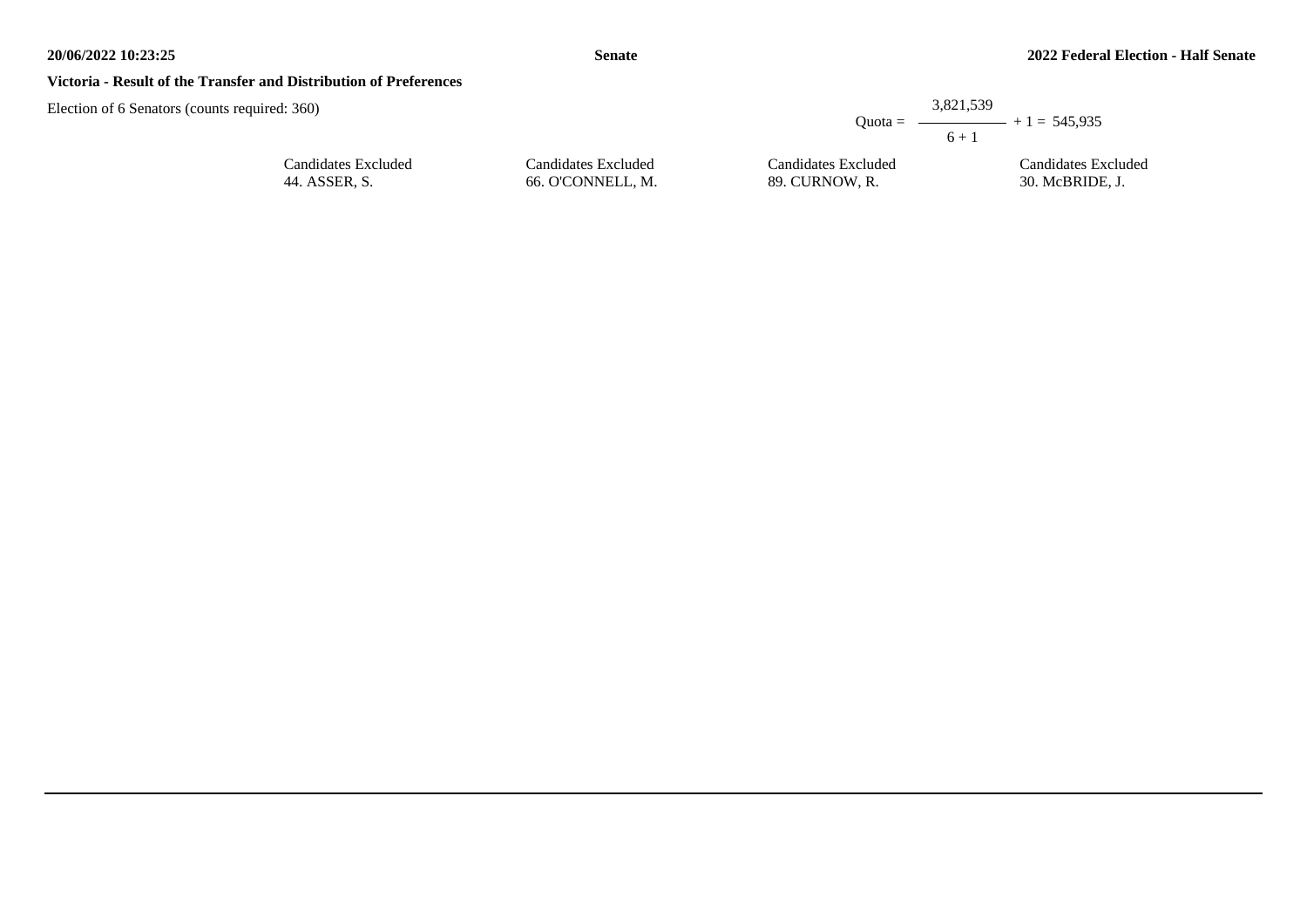## **Senate**

# **Victoria - Result of the Transfer and Distribution of Preferences**

|           | 3,821,539 |                |
|-----------|-----------|----------------|
| $Quota =$ |           | $+1 = 545,935$ |
|           | $6 + 1$   |                |

|                         |                                 | <b>Count 71 - 73</b>  |                 | <b>Count 74 - 78</b> |                                |                  | <b>Count 79 - 83</b>           | <b>Count 84 - 88</b> |                                |  |
|-------------------------|---------------------------------|-----------------------|-----------------|----------------------|--------------------------------|------------------|--------------------------------|----------------------|--------------------------------|--|
|                         |                                 | <b>Votes Progress</b> |                 | <b>Votes</b>         | <b>Progress</b>                | <b>Votes</b>     | <b>Progress</b>                | <b>Votes</b>         | <b>Progress</b>                |  |
| Candidate               |                                 | <b>Transfd Totals</b> | <b>Status</b>   | <b>Transfd</b>       | <b>Status</b><br><b>Totals</b> | <b>Transfd</b>   | <b>Totals</b><br><b>Status</b> | <b>Transfd</b>       | <b>Totals</b><br><b>Status</b> |  |
| A VEGA, Y.              | <b>REAS</b>                     |                       | 36,975          |                      | 36,976                         | 1                | 36,977                         |                      | 36,978                         |  |
| A MILLWARD, H.          | $\operatorname{REAS}$           | $\overline{0}$        | 581             | $\theta$             | 581                            | $\sqrt{2}$       | 583                            | $\Omega$             | 583                            |  |
| <b>B RICHARDSON, D.</b> |                                 |                       | 12,066          | $\overline{0}$       | 12,066                         | $\overline{c}$   | 12,068                         | $\overline{0}$       | 12,068                         |  |
| B McBRIDE, J.           |                                 | $\Omega$              | 0 Excluded      | $\mathbf{0}$         | 0 Excluded                     | $\boldsymbol{0}$ | 0 Excluded                     | $\overline{0}$       | 0 Excluded                     |  |
| C GREEN, L.             | <b>AUD</b>                      | $\overline{0}$        | 28,973          | 6                    | 28,979                         | $\overline{4}$   | 28,983                         | $\boldsymbol{0}$     | 28,983                         |  |
| C JAGOE, S.             | <b>AUD</b>                      | $\overline{0}$        | 331             |                      | 332                            | $\mathbf{9}$     | 341                            | $\overline{0}$       | 341                            |  |
| D HENDERSON, S.         | LP                              | $\overline{0}$        | 545,935 Elected | $\overline{0}$       | 545,935 Elected                | $\boldsymbol{0}$ | 545,935 Elected                | $\overline{0}$       | 545,935 Elected                |  |
| D McKENZIE, B.          | NP                              | $\overline{0}$        | 545,935 Elected | $\boldsymbol{0}$     | 545,935 Elected                | $\boldsymbol{0}$ | 545,935 Elected                | $\overline{0}$       | 545,935 Elected                |  |
| D MIRABELLA, G.         | LP                              | $\mathfrak{Z}$        | 134,245         | $\overline{c}$       | 134,247                        | $\overline{c}$   | 134,249                        | $\overline{2}$       | 134,251                        |  |
| D KMETJ, C.             | LP                              |                       | 985             | $\mathbf{0}$         | 985                            | 5                | 990                            | $\overline{0}$       | 990                            |  |
| D HARRINGTON, M.        | $\ensuremath{\text{NP}}\xspace$ | $\overline{0}$        | 1,176           | $\overline{2}$       | 1,178                          | -1               | 1,179                          | $\overline{0}$       | 1,179                          |  |
| D BURGESS, D.           | $\operatorname{LP}$             | $\overline{0}$        | 2,316           | $\overline{c}$       | 2,318                          | $\overline{c}$   | 2,320                          | $\overline{0}$       | 2,320                          |  |
| E SMITH, E.             | <b>HMP</b>                      |                       | 114,751         | $\overline{0}$       | 114,751                        | $\mathfrak{H}$   | 114,756                        | $\overline{c}$       | 114,758                        |  |
| E TAYLOR, W.            | <b>HMP</b>                      | $\overline{0}$        | 705             | $\overline{0}$       | 705                            | 12               | 717                            | $\overline{0}$       | 717                            |  |
| F WEARNE, M.            | SPP                             | $\overline{0}$        | 17,691          |                      | 17,692                         | 84               | 17,776                         | $\overline{c}$       | 17,778                         |  |
| FLONG, R.               | SPP                             | $\mathbf{0}$          | 258             | $\mathbf{0}$         | 258 Excluded                   | $-258$           | $0$ Excluded                   | $\overline{0}$       | 0 Excluded                     |  |
|                         |                                 |                       |                 |                      |                                |                  |                                |                      |                                |  |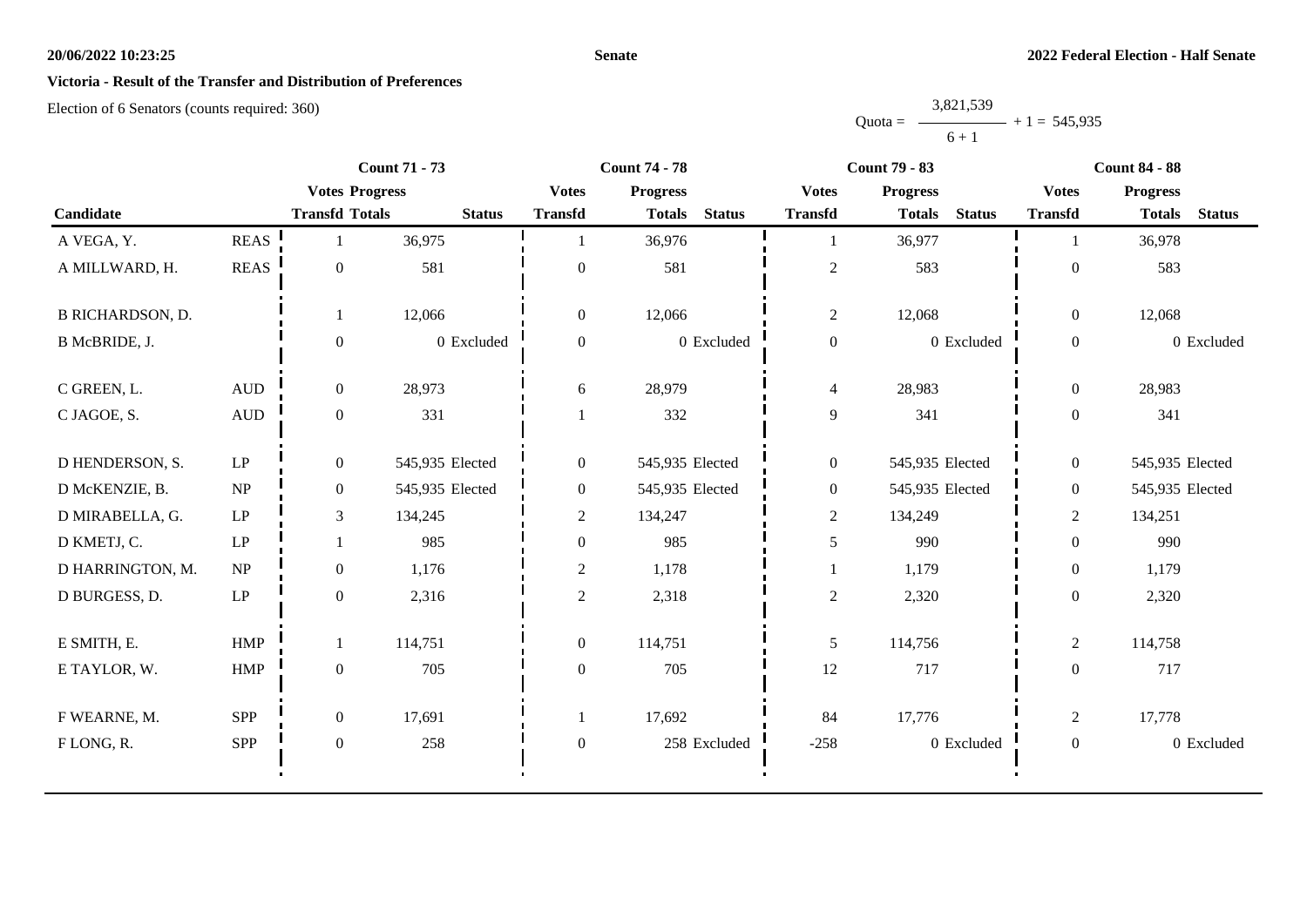## **Senate**

# **Victoria - Result of the Transfer and Distribution of Preferences**

|           | 3,821,539      |  |
|-----------|----------------|--|
| $Quota =$ | $+1 = 545,935$ |  |
|           | $6 + 1$        |  |

|                          |                                  |                       | <b>Count 71 - 73</b> | <b>Count 74 - 78</b> |                 | <b>Count 79 - 83</b> |                  | <b>Count 84 - 88</b> |               |                  |                 |               |
|--------------------------|----------------------------------|-----------------------|----------------------|----------------------|-----------------|----------------------|------------------|----------------------|---------------|------------------|-----------------|---------------|
|                          |                                  | <b>Votes Progress</b> |                      | <b>Votes</b>         | <b>Progress</b> |                      | <b>Votes</b>     | <b>Progress</b>      |               | <b>Votes</b>     | <b>Progress</b> |               |
| Candidate                |                                  | <b>Transfd Totals</b> | <b>Status</b>        | <b>Transfd</b>       | <b>Totals</b>   | <b>Status</b>        | <b>Transfd</b>   | <b>Totals</b>        | <b>Status</b> | <b>Transfd</b>   | <b>Totals</b>   | <b>Status</b> |
| G BURSON, C.             | AUVA!                            |                       | 11,997               |                      | 11,998          |                      | 15               | 12,013               |               | 2                | 12,015          |               |
| G ASSER, S.              | <b>AUVA</b>                      | $\boldsymbol{0}$      | 0 Excluded           | $\boldsymbol{0}$     |                 | 0 Excluded           | $\boldsymbol{0}$ |                      | 0 Excluded    | $\overline{0}$   |                 | 0 Excluded    |
| H HINCH, D.              | <b>DHJP</b>                      | 5                     | 54,892               | $\overline{4}$       | 54,896          |                      | 22               | 54,918               |               | $\mathbf{1}$     | 54,919          |               |
| H STANFIELD, R.          | $DHJP$                           | $\boldsymbol{0}$      | 0 Excluded           | $\boldsymbol{0}$     |                 | 0 Excluded           | $\boldsymbol{0}$ |                      | 0 Excluded    | $\boldsymbol{0}$ |                 | 0 Excluded    |
| I CURRIE, B.             | AJP                              | -1                    | 57,844               | 4                    | 57,848          |                      | 14               | 57,862               |               | $\overline{0}$   | 57,862          |               |
| I DELFORCE, C.           | ${\rm AJP}$                      | $\boldsymbol{0}$      | 386                  |                      | 387             |                      | 12               | 399                  |               | $\overline{2}$   | 401             |               |
| J PITT, A.               | <b>AUP</b>                       | $\mathbf{0}$          | 5,289                | $\overline{0}$       | 5,289           |                      | $\overline{4}$   | 5,293                |               | $\overline{0}$   | 5,293           |               |
| J KNIGHT, D.             | $\mathbf{A}\mathbf{U}\mathbf{P}$ | $\boldsymbol{0}$      | 0 Excluded           | $\boldsymbol{0}$     |                 | 0 Excluded           | $\boldsymbol{0}$ |                      | 0 Excluded    | $\overline{0}$   |                 | 0 Excluded    |
| K WHITE, L.              | ALP                              | $\boldsymbol{0}$      | 545,935 Elected      | $\overline{0}$       | 545,935 Elected |                      | $\boldsymbol{0}$ | 545,935 Elected      |               | $\overline{0}$   | 545,935 Elected |               |
| K STEWART, J.            | ALP                              | $\boldsymbol{0}$      | 545,935 Elected      | $\boldsymbol{0}$     | 545,935 Elected |                      | $\boldsymbol{0}$ | 545,935 Elected      |               | $\overline{0}$   | 545,935 Elected |               |
| K NUNN, C.               | ALP                              | $\mathfrak{Z}$        | 100,480              | 3                    | 100,483         |                      | $\mathfrak{2}$   | 100,485              |               | 5                | 100,490         |               |
| K BRIDGER-DARLING,<br>M. | <b>ALP</b>                       | $\boldsymbol{0}$      | 2,262                |                      | 2,263           |                      | $5\,$            | 2,268                |               | $\boldsymbol{0}$ | 2,268           |               |
| K McFARLANE, J.          | <b>ALP</b>                       | -1                    | 4,237                |                      | 4,238           |                      | $\overline{c}$   | 4,240                |               | 3                | 4,243           |               |
| L BABET, R.              | <b>UAPP</b>                      | 9                     | 152,498              |                      | 152,499         |                      | $\boldsymbol{0}$ | 152,499              |               | $\mathbf{1}$     | 152,500         |               |
| L MORAN, K.              | <b>UAPP</b>                      | $\mathfrak{Z}$        | 1,282                | 6                    | 1,288           |                      | $\mathfrak{Z}$   | 1,291                |               | 8                | 1,299           |               |
| L GRIMMOND, K.           | <b>UAPP</b>                      | $\mathbf{0}$          | 380                  |                      | 381             |                      | $\overline{c}$   | 383                  |               | $\overline{0}$   | 383             |               |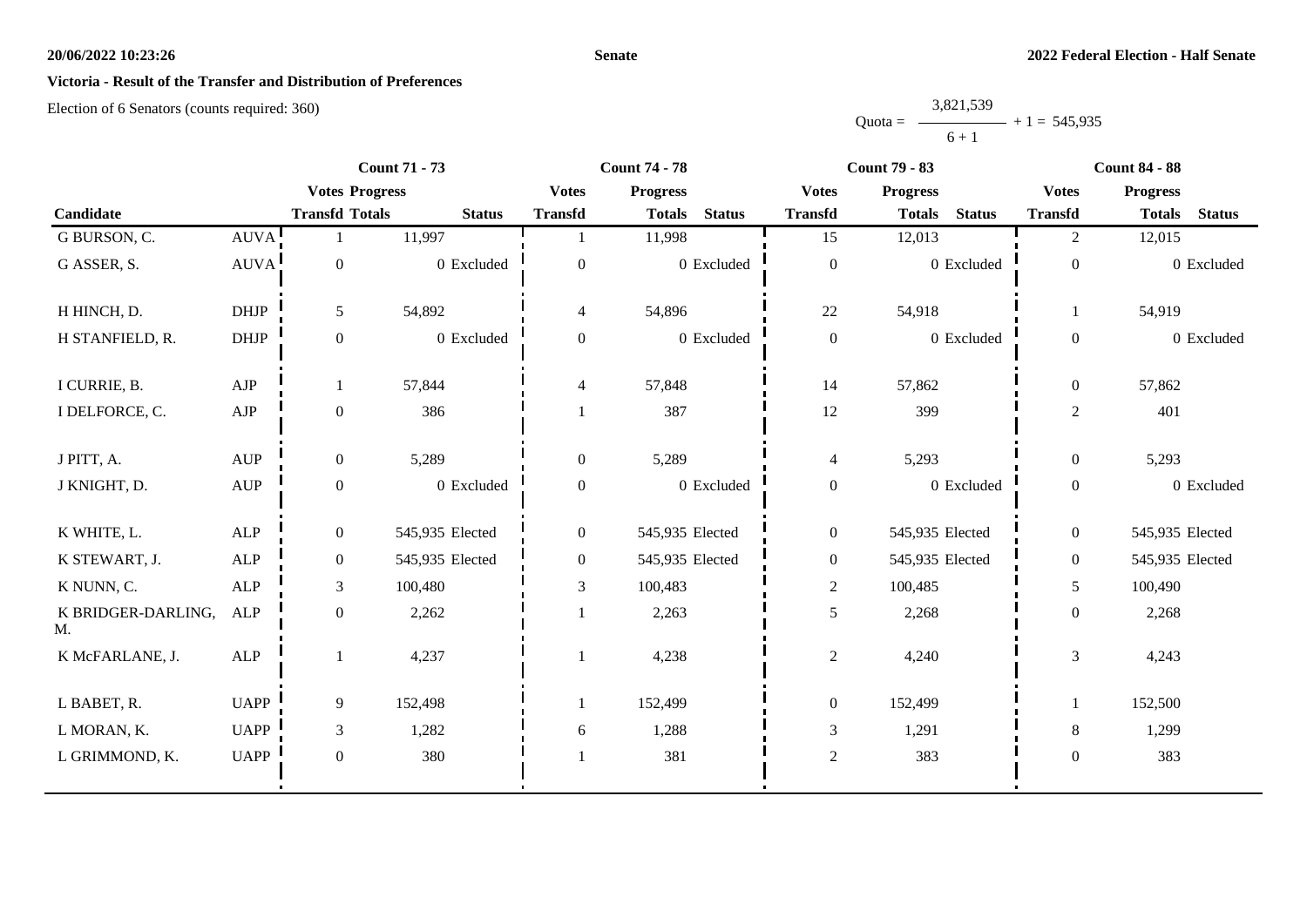## **Senate**

# **Victoria - Result of the Transfer and Distribution of Preferences**

|           | 3,821,539 |                |
|-----------|-----------|----------------|
| $Quota =$ |           | $+1 = 545,935$ |
|           | $6 + 1$   |                |

|                    |               | <b>Count 71 - 73</b>  |               |                  | <b>Count 74 - 78</b>           |                  | <b>Count 79 - 83</b>           | <b>Count 84 - 88</b> |                                |  |
|--------------------|---------------|-----------------------|---------------|------------------|--------------------------------|------------------|--------------------------------|----------------------|--------------------------------|--|
|                    |               | <b>Votes Progress</b> |               | <b>Votes</b>     | <b>Progress</b>                | <b>Votes</b>     | <b>Progress</b>                | <b>Votes</b>         | <b>Progress</b>                |  |
| Candidate          |               | <b>Transfd Totals</b> | <b>Status</b> | <b>Transfd</b>   | <b>Status</b><br><b>Totals</b> | <b>Transfd</b>   | <b>Status</b><br><b>Totals</b> | <b>Transfd</b>       | <b>Status</b><br><b>Totals</b> |  |
| M DANCE, F.        | <b>SAL</b>    | $\Omega$              | 6,694         | $\theta$         | 6,694                          | 1                | 6,695                          | 168                  | 6,863                          |  |
| M CARR, A.         | <b>SAL</b>    | $\boldsymbol{0}$      | 259           | $\overline{0}$   | 259                            | $\boldsymbol{0}$ | 259 Excluded                   | $-259$               | 0 Excluded                     |  |
| N HUGHES, V.       | <b>CYA</b>    | $\overline{0}$        | 12,003        |                  | 12,004                         | 1                | 12,005                         |                      | 12,006                         |  |
| N KIM, K.          | <b>CYA</b>    | $\overline{0}$        | 364           | $\boldsymbol{0}$ | 364                            | 3                | 367                            | 5                    | 372                            |  |
| N LACEY, C.        | <b>CYA</b>    | $\overline{0}$        | 0 Excluded    | $\boldsymbol{0}$ | 0 Excluded                     | $\boldsymbol{0}$ | 0 Excluded                     | $\overline{0}$       | 0 Excluded                     |  |
| N MARA, C.         | <b>CYA</b>    | $\overline{0}$        | 0 Excluded    | $\boldsymbol{0}$ | 0 Excluded                     | $\boldsymbol{0}$ | 0 Excluded                     | $\overline{0}$       | 0 Excluded                     |  |
| N SEWAK, N.        | <b>CYA</b>    | $\overline{0}$        | 0 Excluded    | $\Omega$         | 0 Excluded                     | $\boldsymbol{0}$ | 0 Excluded                     | $\overline{0}$       | 0 Excluded                     |  |
| N O'CONNELL, M.    | <b>CYA</b>    | $\mathbf{0}$          | 0 Excluded    | $\theta$         | 0 Excluded                     | $\boldsymbol{0}$ | 0 Excluded                     | $\overline{0}$       | 0 Excluded                     |  |
| O CONSTANTINOU, E. | ASP           | 5                     | 49,455        | $\overline{c}$   | 49,457                         | 1                | 49,458                         | $\overline{4}$       | 49,462                         |  |
| O BOURMAN, N.      | ASP           | $\sqrt{2}$            | 466           | $\overline{c}$   | 468                            |                  | 469                            | 3                    | 472                            |  |
| P PICKERING, W.    | $\mathbf{ON}$ | 5                     | 111,051       | $\overline{7}$   | 111,058                        | 1                | 111,059                        | $\overline{c}$       | 111,061                        |  |
| PHUXHAM, S.        | $\mathbf{ON}$ | $\overline{0}$        | 394           | 3                | 397                            | $\boldsymbol{0}$ | 397                            | $\overline{0}$       | 397                            |  |
| Q BARWICK, R.      | $\mbox{CEC}$  | $\overline{0}$        | 5,338         |                  | 5,339                          | $\boldsymbol{0}$ | 5,339                          | $\overline{c}$       | 5,341                          |  |
| Q ISHERWOOD, C.    | $\mbox{CEC}$  | $\mathbf{0}$          | 0 Excluded    | $\mathbf{0}$     | 0 Excluded                     | $\boldsymbol{0}$ | 0 Excluded                     | $\overline{0}$       | 0 Excluded                     |  |
| R JONAS, M.        |               | $\overline{0}$        | 14,016        | $\overline{0}$   | 14,016                         | $\boldsymbol{0}$ | 14,016                         | $\overline{0}$       | 14,016                         |  |
| R SMIT, M.         |               | 3                     | 1,100         | $\boldsymbol{0}$ | 1,100                          | $\boldsymbol{0}$ | 1,100                          | $\overline{0}$       | 1,100                          |  |
|                    |               |                       |               |                  |                                |                  |                                |                      |                                |  |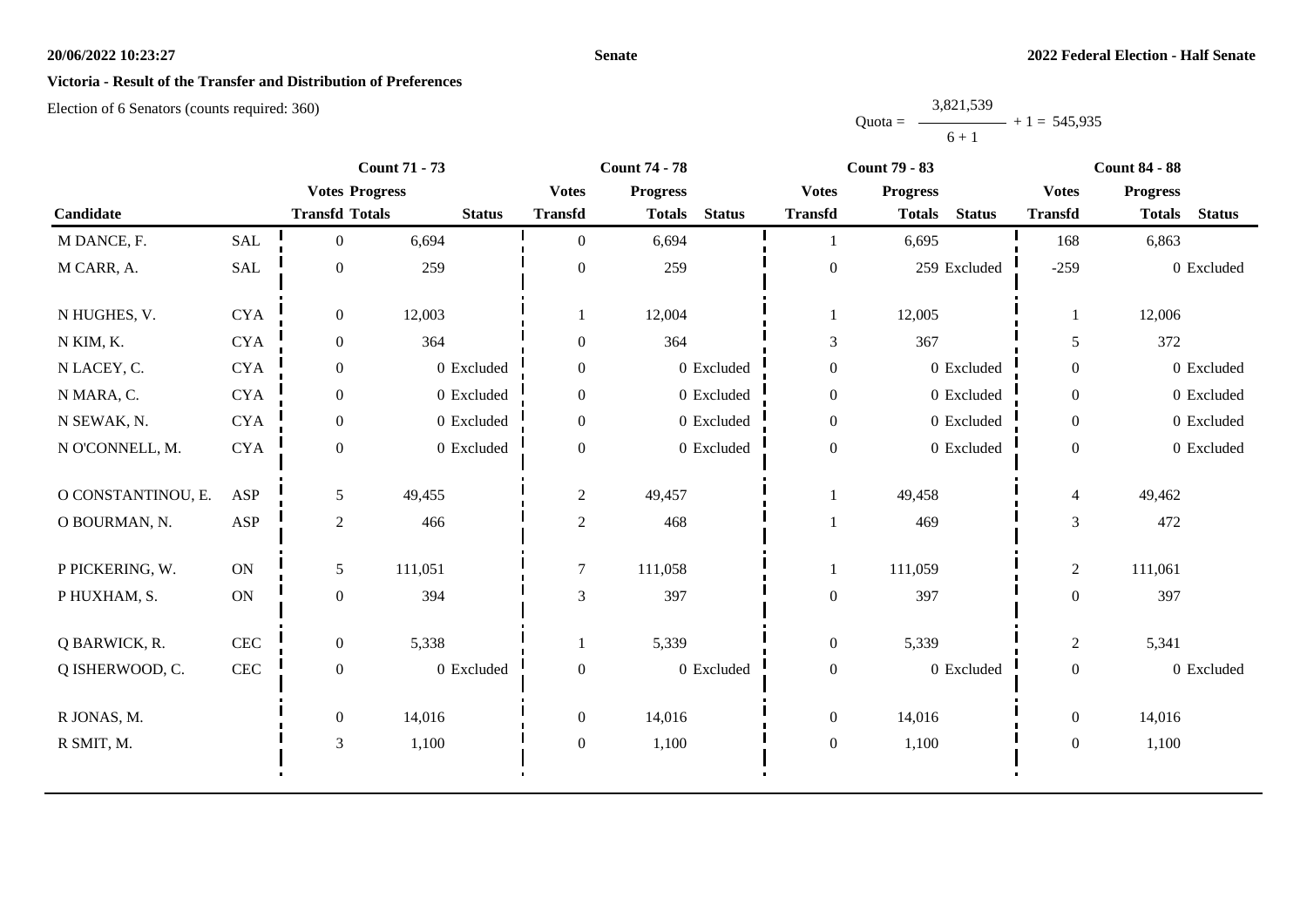## **Senate**

# **Victoria - Result of the Transfer and Distribution of Preferences**

|           | 3,821,539 |                |
|-----------|-----------|----------------|
| $Quota =$ |           | $+1 = 545,935$ |
|           | $6 + 1$   |                |

|                    |             | <b>Count 71 - 73</b>  | <b>Count 74 - 78</b> |                  |                 | <b>Count 79 - 83</b> |                  |                 |               | <b>Count 84 - 88</b> |                 |               |
|--------------------|-------------|-----------------------|----------------------|------------------|-----------------|----------------------|------------------|-----------------|---------------|----------------------|-----------------|---------------|
|                    |             | <b>Votes Progress</b> |                      | <b>Votes</b>     | <b>Progress</b> |                      | <b>Votes</b>     | <b>Progress</b> |               | <b>Votes</b>         | <b>Progress</b> |               |
| Candidate          |             | <b>Transfd Totals</b> | <b>Status</b>        | <b>Transfd</b>   | <b>Totals</b>   | <b>Status</b>        | <b>Transfd</b>   | <b>Totals</b>   | <b>Status</b> | <b>Transfd</b>       | <b>Totals</b>   | <b>Status</b> |
| S CORDNER HUNT, K. | <b>SOPA</b> | $\overline{0}$        | 13,659               | $\overline{2}$   | 13,661          |                      | -1               | 13,662          |               | $\overline{2}$       | 13,664          |               |
| S FARRANT, T.      | SOPA        |                       | 311                  |                  | 312             |                      | $\mathfrak{Z}$   | 315             |               | $\overline{2}$       |                 | 317 Excluded  |
| T BENEDYKA, S.     |             | $\overline{0}$        | 3,747                | 1                | 3,748           |                      | 1                | 3,749           |               | $\overline{c}$       | 3,751           |               |
| T RICHARDS, C.     |             | $\Omega$              | 0 Excluded           | $\Omega$         |                 | 0 Excluded           | $\boldsymbol{0}$ |                 | 0 Excluded    | $\overline{0}$       |                 | 0 Excluded    |
| U THORPE, L.       | <b>GVIC</b> | $\overline{0}$        | 525,923              | 17               | 525,940         |                      | $\overline{2}$   | 525,942         |               | 9                    | 525,951         |               |
| U FROGLEY, A.      | <b>GVIC</b> | $\overline{0}$        | 2,360                | 2                | 2,362           |                      | 1                | 2,363           |               | $\overline{2}$       | 2,365           |               |
| U AUSTIN, S.       | <b>GVIC</b> | $\overline{0}$        | 1,271                | 5                | 1,276           |                      | $\boldsymbol{0}$ | 1,276           |               |                      | 1,277           |               |
| U PAYNE, Z.        | <b>GVIC</b> | $\overline{0}$        | 1,202                | 3                | 1,205           |                      | $\boldsymbol{0}$ | 1,205           |               | $\Omega$             | 1,205           |               |
| V O'BRYAN, D.      | GAP         |                       | 13,626               | $\overline{0}$   | 13,626          |                      | $\overline{c}$   | 13,628          |               |                      | 13,629          |               |
| V WHITEHEAD, G.    | GAP         | $\overline{0}$        | 0 Excluded           | $\Omega$         |                 | 0 Excluded           | $\boldsymbol{0}$ |                 | 0 Excluded    | $\boldsymbol{0}$     |                 | 0 Excluded    |
| W LIMBRICK, D.     | LDP         |                       | 91,974               | 25               | 91,999          |                      | 1                | 92,000          |               | $\overline{0}$       | 92,000          |               |
| W MITCHELL, K.     | LDP         | $\overline{0}$        | 452                  | 106              | 558             |                      | $\boldsymbol{0}$ | 558             |               | $\overline{0}$       | 558             |               |
| W WHITE, C.        | LDP         |                       | 236 Excluded         | $-236$           |                 | 0 Excluded           | $\boldsymbol{0}$ |                 | 0 Excluded    | $\overline{0}$       |                 | 0 Excluded    |
| X CLONARIDIS, N.   | <b>IMO</b>  | $\overline{4}$        | 8,150                | $\overline{4}$   | 8,154           |                      | $\overline{c}$   | 8,156           |               | $\overline{0}$       | 8,156           |               |
| X CURNOW, R.       | <b>IMO</b>  | $\overline{0}$        | 0 Excluded           | $\mathbf{0}$     |                 | 0 Excluded           | $\boldsymbol{0}$ |                 | 0 Excluded    | $\overline{0}$       |                 | 0 Excluded    |
| Y BYRNE, P.        |             | $\boldsymbol{0}$      | 994                  | $\boldsymbol{0}$ | 994             |                      | $\boldsymbol{0}$ | 994             |               | $\boldsymbol{0}$     | 994             |               |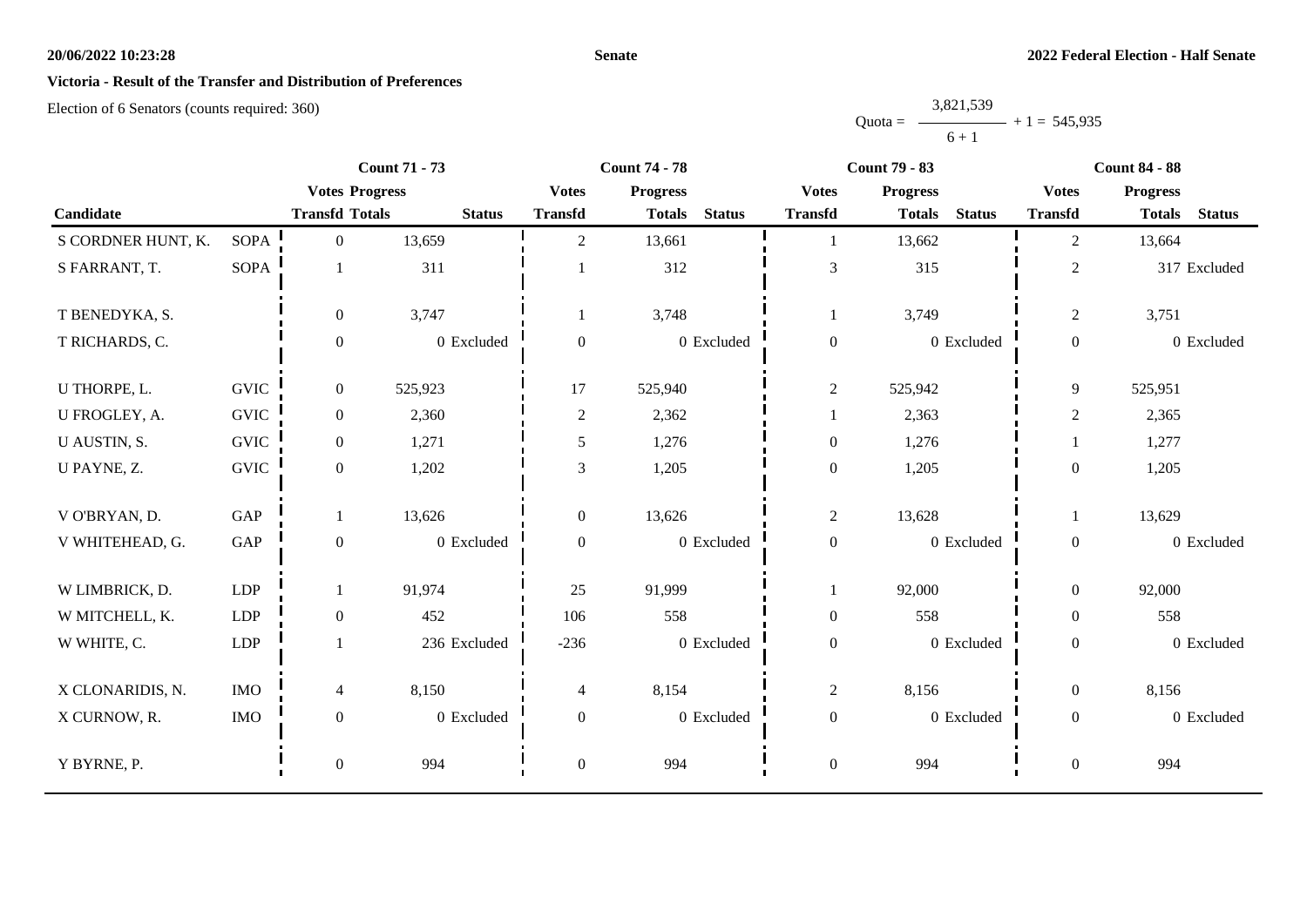## **Senate**

# **Victoria - Result of the Transfer and Distribution of Preferences**

|           | 3,821,539 |                |
|-----------|-----------|----------------|
| $Quota =$ |           | $+1 = 545,935$ |
|           | $6 + 1$   |                |

|                         |                             |                       | <b>Count 71 - 73</b> |                  | <b>Count 74 - 78</b>           |                  | <b>Count 79 - 83</b> |               |                  | <b>Count 84 - 88</b> |               |
|-------------------------|-----------------------------|-----------------------|----------------------|------------------|--------------------------------|------------------|----------------------|---------------|------------------|----------------------|---------------|
|                         |                             | <b>Votes Progress</b> |                      | <b>Votes</b>     | <b>Progress</b>                | <b>Votes</b>     | <b>Progress</b>      |               | <b>Votes</b>     | <b>Progress</b>      |               |
| Candidate               |                             | <b>Transfd Totals</b> | <b>Status</b>        | <b>Transfd</b>   | <b>Status</b><br><b>Totals</b> | <b>Transfd</b>   | <b>Totals</b>        | <b>Status</b> | <b>Transfd</b>   | <b>Totals</b>        | <b>Status</b> |
| Y WARDLE, J.            |                             | $\Omega$              | 0 Excluded           | $\theta$         | 0 Excluded                     | $\overline{0}$   |                      | 0 Excluded    | $\overline{0}$   |                      | 0 Excluded    |
| Z MYLVAGANAM, A.        | <b>VNS</b>                  | $\overline{2}$        | 21,365               |                  | 21,366                         | $\mathbf{1}$     | 21,367               |               | $\mathfrak{Z}$   | 21,370               |               |
| Z RICCARDI, L.          | <b>VNS</b>                  | 6                     | 417                  | 4                | 421                            | $\boldsymbol{2}$ | 423                  |               | 12               | 435                  |               |
| UG FLOYD, G.            | $\mathop{\rm IND}\nolimits$ | $8\,$                 | 1,400                |                  | 1,401                          | 1                | 1,402                |               | $\overline{0}$   | 1,402                |               |
| UG RIDGEWAY, A.         | <b>IND</b>                  | $\overline{0}$        | 0 Excluded           | $\overline{0}$   | 0 Excluded                     | $\boldsymbol{0}$ |                      | 0 Excluded    | $\overline{0}$   |                      | 0 Excluded    |
| UG BOND, J.             | $\ensuremath{\text{IND}}$   | 15                    | 573                  | $\mathbf{0}$     | 573                            | 1                | 574                  |               | $\overline{0}$   | 574                  |               |
| UG SMITH, N.            | $\mathop{\rm IND}\nolimits$ | $\overline{7}$        | 340                  | $\overline{0}$   | 340                            | $\boldsymbol{0}$ | 340                  |               | $\boldsymbol{0}$ | 340                  |               |
| UG DICKS, M.            | <b>IND</b>                  |                       | 2,613                | $\overline{0}$   | 2,613                          | $\boldsymbol{0}$ | 2,613                |               |                  | 2,614                |               |
| UG ATKINSON, B.         | <b>IND</b>                  | $18\,$                | 472                  |                  | 473                            | $\boldsymbol{0}$ | 473                  |               | $\Omega$         | 473                  |               |
| UG ROSS, P.             | $\ensuremath{\text{IND}}$   | 12                    | 368                  |                  | 369                            | $\boldsymbol{0}$ | 369                  |               | $\overline{0}$   | 369                  |               |
| UG DE FRANCESCO, N.     | <b>IND</b>                  | $-220$                | 0 Excluded           | $\mathbf{0}$     | 0 Excluded                     | $\boldsymbol{0}$ |                      | 0 Excluded    | $\Omega$         |                      | 0 Excluded    |
| UG TOSCANO, J.          | <b>IND</b>                  | 32                    | 747                  | $\overline{0}$   | 747                            | $\boldsymbol{2}$ | 749                  |               |                  | 750                  |               |
| UG TRAN, T.             | <b>IND</b>                  | 52                    | 702                  | $\overline{0}$   | 702                            | $\boldsymbol{2}$ | 704                  |               | $\Omega$         | 704                  |               |
| UG DILLON, D.           | <b>IND</b>                  | $\boldsymbol{0}$      | 0 Excluded           | $\boldsymbol{0}$ | 0 Excluded                     | $\boldsymbol{0}$ |                      | 0 Excluded    | $\mathbf{0}$     |                      | 0 Excluded    |
| UG GONSALVEZ, G.        | $\ensuremath{\text{IND}}$   | 14                    | 954                  |                  | 955                            | $\boldsymbol{0}$ | 955                  |               | $\overline{0}$   | 955                  |               |
| <b>Exhausted Votes</b>  |                             | $\overline{0}$        | $\boldsymbol{0}$     | $\overline{0}$   | $\theta$                       | $\mathbf{1}$     |                      |               | $\mathbf{0}$     |                      |               |
| <b>Loss By Fraction</b> |                             | $\overline{0}$        | 203                  | 7                | 210                            | 17               | 227                  |               | 9                | 236                  |               |
| <b>Total Votes</b>      |                             | $\overline{0}$        | 3,821,539            | $\overline{0}$   | 3,821,539                      | $\boldsymbol{0}$ | 3,821,539            |               | $\overline{0}$   | 3,821,539            |               |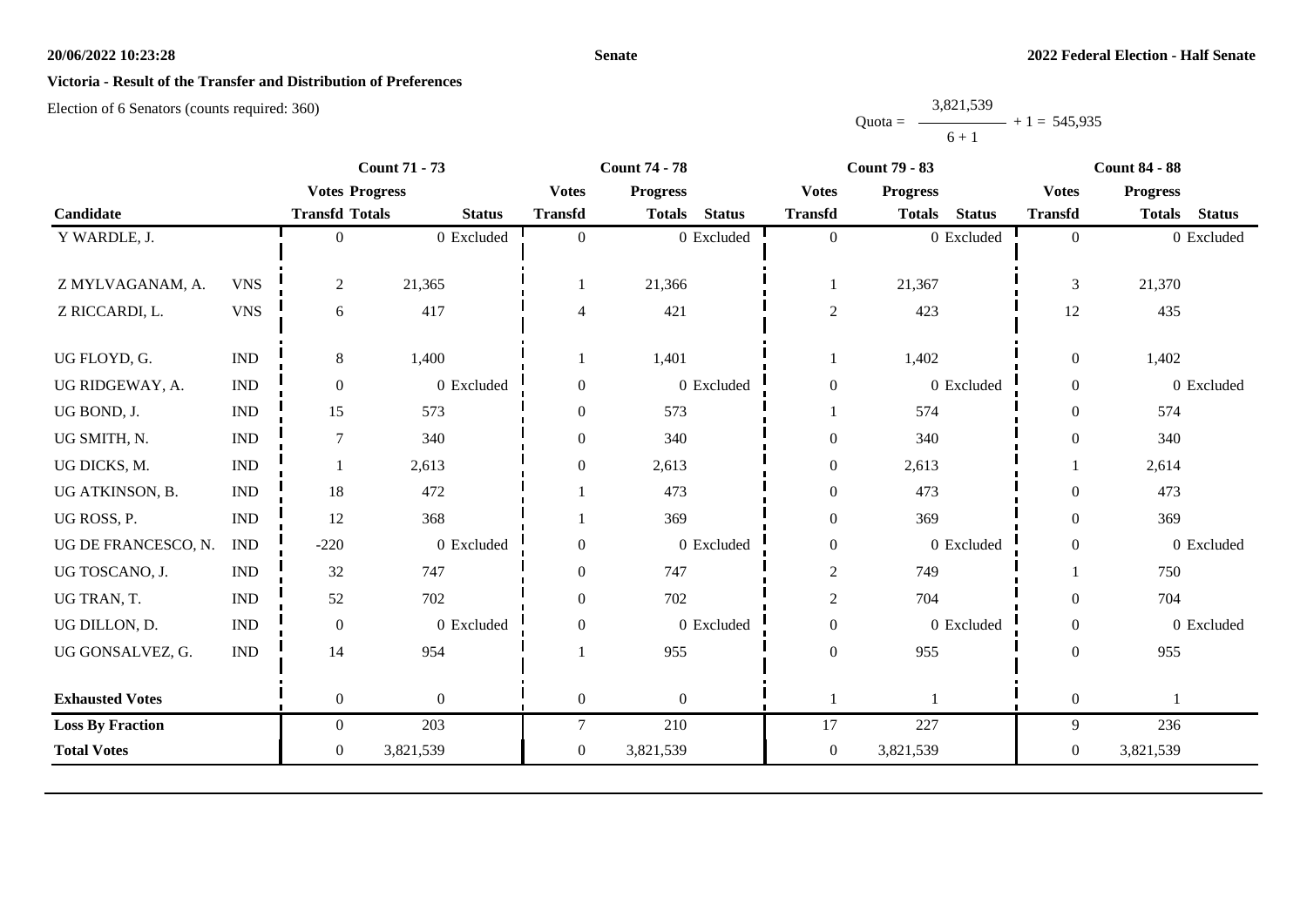## **Victoria - Result of the Transfer and Distribution of Preferences**

|                                      |                                     | 3,821,539                                          |
|--------------------------------------|-------------------------------------|----------------------------------------------------|
|                                      |                                     | Quota = $\longrightarrow$ + 1 = 545,935<br>$6 + 1$ |
| Candidates Excluded<br>87. WHITE, C. | Candidates Excluded<br>42. LONG, R. | Candidates Excluded<br>60. CARR, A.                |

| Candidates Excluded |  |
|---------------------|--|
| 101. DE FRANCESCO.  |  |
| N.                  |  |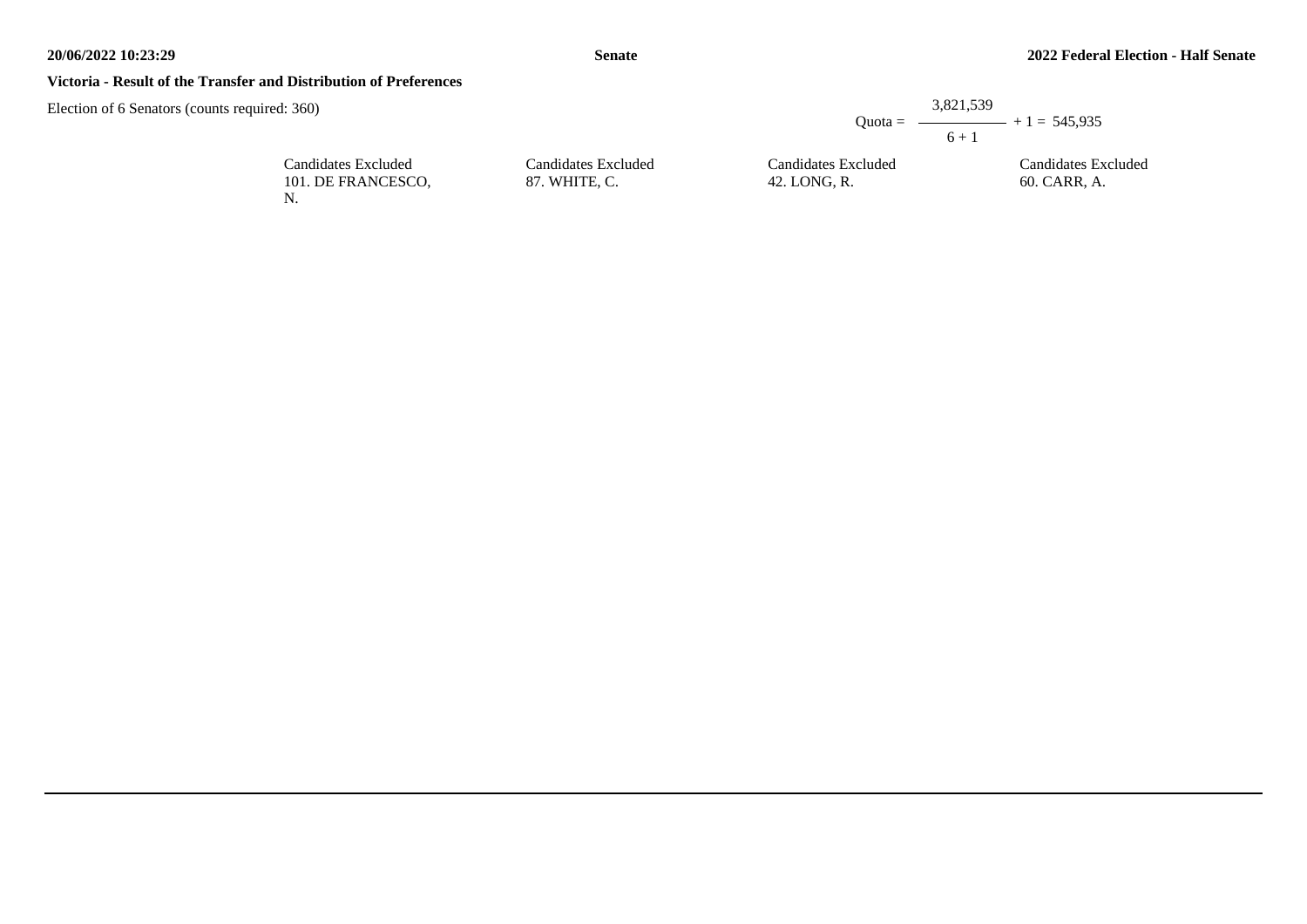#### **Senate**

# **Victoria - Result of the Transfer and Distribution of Preferences**

|           | 3,821,539 |                |
|-----------|-----------|----------------|
| $Quota =$ |           | $+1 = 545,935$ |
|           | $6 + 1$   |                |

|                         |                     | <b>Count 89 - 93</b>  |                 | <b>Count 94 - 98</b> |                                |                  | <b>Count 99 - 103</b>          | <b>Count 104 - 108</b> |                                |  |
|-------------------------|---------------------|-----------------------|-----------------|----------------------|--------------------------------|------------------|--------------------------------|------------------------|--------------------------------|--|
|                         |                     | <b>Votes Progress</b> |                 | <b>Votes</b>         | <b>Progress</b>                | <b>Votes</b>     | <b>Progress</b>                | <b>Votes</b>           | <b>Progress</b>                |  |
| Candidate               |                     | <b>Transfd Totals</b> | <b>Status</b>   | <b>Transfd</b>       | <b>Status</b><br><b>Totals</b> | <b>Transfd</b>   | <b>Status</b><br><b>Totals</b> | <b>Transfd</b>         | <b>Status</b><br><b>Totals</b> |  |
| A VEGA, Y.              | <b>REAS</b>         | 8                     | 36,986          | 13                   | 36,999                         | $\overline{4}$   | 37,003                         | $\theta$               | 37,003                         |  |
| A MILLWARD, H.          | <b>REAS</b>         | $\overline{2}$        | 585             | $\overline{0}$       | 585                            | 8                | 593                            | $\Omega$               | 593                            |  |
| <b>B RICHARDSON, D.</b> |                     | $\overline{0}$        | 12,068          | $\sqrt{2}$           | 12,070                         | $\tau$           | 12,077                         | $\mathbf{2}$           | 12,079                         |  |
| B McBRIDE, J.           |                     | $\theta$              | 0 Excluded      | $\mathbf{0}$         | 0 Excluded                     | $\boldsymbol{0}$ | 0 Excluded                     | $\overline{0}$         | 0 Excluded                     |  |
| C GREEN, L.             | <b>AUD</b>          |                       | 28,984          |                      | 28,985                         | 107              | 29,092                         | $\tau$                 | 29,099                         |  |
| C JAGOE, S.             | <b>AUD</b>          |                       | 342             | $\overline{0}$       | 342 Excluded                   | $-342$           | 0 Excluded                     | $\overline{0}$         | 0 Excluded                     |  |
| D HENDERSON, S.         | LP                  | $\overline{0}$        | 545,935 Elected | $\overline{0}$       | 545,935 Elected                | $\overline{0}$   | 545,935 Elected                | $\overline{0}$         | 545,935 Elected                |  |
| D McKENZIE, B.          | NP                  | $\overline{0}$        | 545,935 Elected | $\overline{0}$       | 545,935 Elected                | $\boldsymbol{0}$ | 545,935 Elected                | $\overline{0}$         | 545,935 Elected                |  |
| D MIRABELLA, G.         | LP                  |                       | 134,252         | 6                    | 134,258                        | 14               | 134,272                        | 6                      | 134,278                        |  |
| D KMETJ, C.             | LP                  | $\Omega$              | 990             |                      | 991                            | $10\,$           | 1,001                          |                        | 1,002                          |  |
| D HARRINGTON, M.        | NP                  | $\overline{0}$        | 1,179           | 3                    | 1,182                          | 5                | 1,187                          |                        | 1,188                          |  |
| D BURGESS, D.           | $\operatorname{LP}$ |                       | 2,321           | $\sqrt{2}$           | 2,323                          | $10\,$           | 2,333                          | 3                      | 2,336                          |  |
| E SMITH, E.             | <b>HMP</b>          | $\mathfrak{Z}$        | 114,761         | 6                    | 114,767                        | 22               | 114,789                        | 5                      | 114,794                        |  |
| E TAYLOR, W.            | <b>HMP</b>          | $\boldsymbol{0}$      | 717             | $\overline{0}$       | 717                            | 35               | 752                            | 3                      | 755                            |  |
| F WEARNE, M.            | <b>SPP</b>          | 3                     | 17,781          | $\overline{0}$       | 17,781                         | 18               | 17,799                         |                        | 17,800                         |  |
| FLONG, R.               | SPP                 | $\mathbf{0}$          | 0 Excluded      | $\overline{0}$       | 0 Excluded                     | $\boldsymbol{0}$ | 0 Excluded                     | $\overline{0}$         | 0 Excluded                     |  |
|                         |                     |                       |                 |                      |                                |                  |                                |                        |                                |  |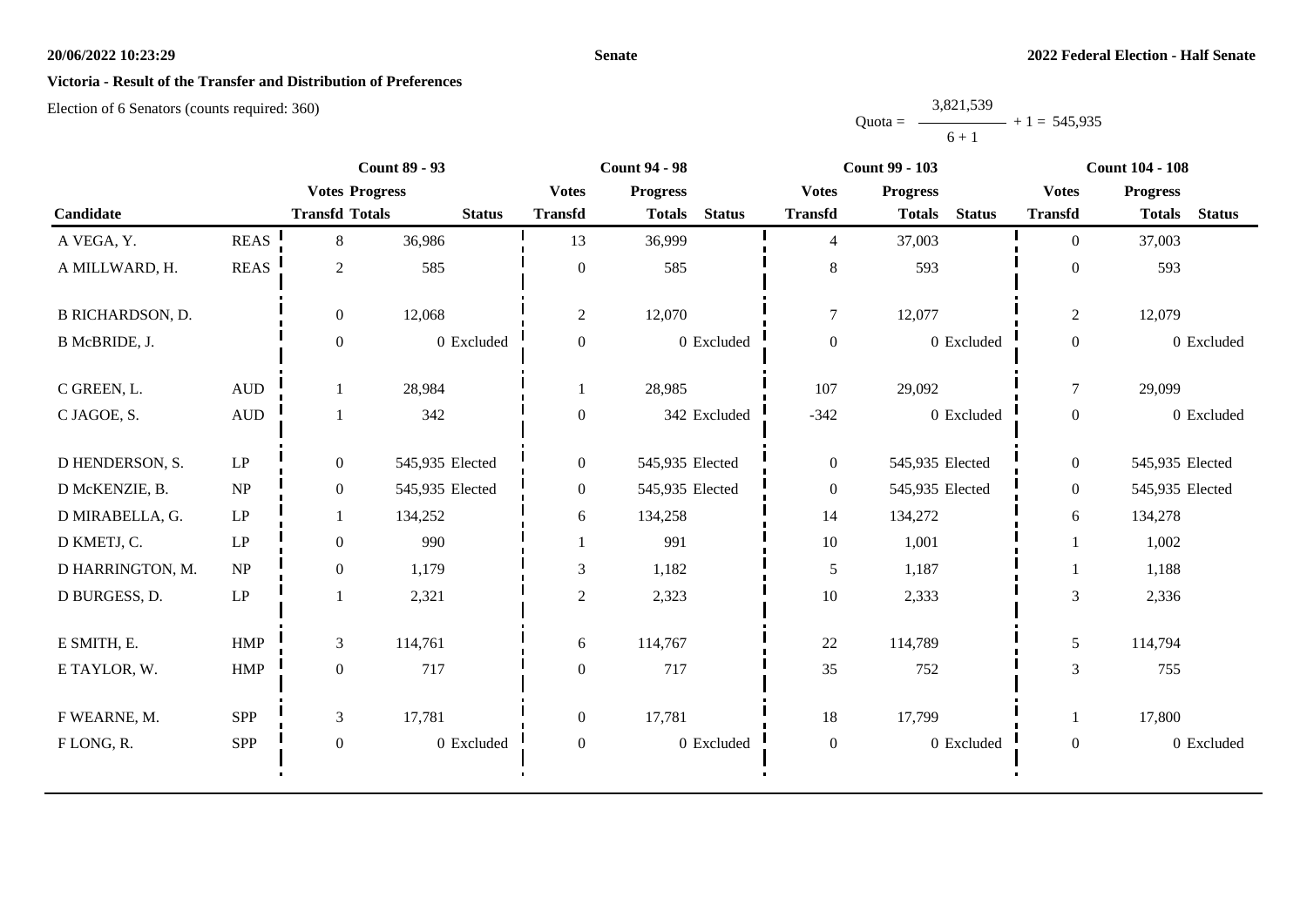#### **Senate**

# **Victoria - Result of the Transfer and Distribution of Preferences**

|           | 3,821,539 |                |
|-----------|-----------|----------------|
| $Quota =$ |           | $+1 = 545,935$ |
|           | $6 + 1$   |                |

|                          |             | <b>Count 89 - 93</b>  |                 | <b>Count 94 - 98</b> |                 | <b>Count 99 - 103</b> |                  |                 | <b>Count 104 - 108</b> |                  |                 |               |
|--------------------------|-------------|-----------------------|-----------------|----------------------|-----------------|-----------------------|------------------|-----------------|------------------------|------------------|-----------------|---------------|
|                          |             | <b>Votes Progress</b> |                 | <b>Votes</b>         | <b>Progress</b> |                       | <b>Votes</b>     | <b>Progress</b> |                        | <b>Votes</b>     | <b>Progress</b> |               |
| Candidate                |             | <b>Transfd Totals</b> | <b>Status</b>   | <b>Transfd</b>       | <b>Totals</b>   | <b>Status</b>         | <b>Transfd</b>   | <b>Totals</b>   | <b>Status</b>          | <b>Transfd</b>   | <b>Totals</b>   | <b>Status</b> |
| G BURSON, C.             | <b>AUVA</b> | $\overline{2}$        | 12,017          | $\overline{0}$       | 12,017          |                       | 12               | 12,029          |                        | $\overline{c}$   | 12,031          |               |
| G ASSER, S.              | <b>AUVA</b> | $\boldsymbol{0}$      | 0 Excluded      | $\overline{0}$       |                 | 0 Excluded            | $\boldsymbol{0}$ |                 | 0 Excluded             | $\boldsymbol{0}$ |                 | 0 Excluded    |
| H HINCH, D.              | <b>DHJP</b> | $\overline{2}$        | 54,921          | 5                    | 54,926          |                       | 17               | 54,943          |                        | 6                | 54,949          |               |
| H STANFIELD, R.          | DHJP        | $\mathbf{0}$          | 0 Excluded      | $\mathbf{0}$         |                 | 0 Excluded            | $\boldsymbol{0}$ |                 | 0 Excluded             | $\mathbf{0}$     |                 | 0 Excluded    |
| I CURRIE, B.             | ${\rm AJP}$ | 6                     | 57,868          | 6                    | 57,874          |                       | 6                | 57,880          |                        | 8                | 57,888          |               |
| I DELFORCE, C.           | ${\rm AJP}$ | $\overline{2}$        | 403             |                      | 404             |                       | $\overline{4}$   | 408             |                        |                  | 409             |               |
| J PITT, A.               | <b>AUP</b>  | 4                     | 5,297           | 4                    | 5,301           |                       | $\mathfrak{Z}$   | 5,304           |                        | 5                | 5,309           |               |
| J KNIGHT, D.             | <b>AUP</b>  | $\boldsymbol{0}$      | 0 Excluded      | $\overline{0}$       |                 | 0 Excluded            | $\boldsymbol{0}$ |                 | 0 Excluded             | $\boldsymbol{0}$ |                 | 0 Excluded    |
| K WHITE, L.              | <b>ALP</b>  | $\overline{0}$        | 545,935 Elected | $\overline{0}$       | 545,935 Elected |                       | $\boldsymbol{0}$ | 545,935 Elected |                        | $\boldsymbol{0}$ | 545,935 Elected |               |
| K STEWART, J.            | <b>ALP</b>  | $\theta$              | 545,935 Elected | $\theta$             | 545,935 Elected |                       | $\boldsymbol{0}$ | 545,935 Elected |                        | $\theta$         | 545,935 Elected |               |
| K NUNN, C.               | <b>ALP</b>  |                       | 100,491         | 18                   | 100,509         |                       | 7                | 100,516         |                        | 11               | 100,527         |               |
| K BRIDGER-DARLING,<br>M. | <b>ALP</b>  |                       | 2,269           | 3                    | 2,272           |                       | $\boldsymbol{0}$ | 2,272           |                        | $\overline{c}$   | 2,274           |               |
| K McFARLANE, J.          | ALP         | $\boldsymbol{0}$      | 4,243           | 4                    | 4,247           |                       | $\sqrt{2}$       | 4,249           |                        | $\boldsymbol{0}$ | 4,249           |               |
| L BABET, R.              | <b>UAPP</b> | $\overline{0}$        | 152,500         | $\overline{c}$       | 152,502         |                       | $\boldsymbol{0}$ | 152,502         |                        | $\sqrt{2}$       | 152,504         |               |
| L MORAN, K.              | <b>UAPP</b> | $\overline{0}$        | 1,299           |                      | 1,300           |                       | $\overline{4}$   | 1,304           |                        | 9                | 1,313           |               |
| L GRIMMOND, K.           | <b>UAPP</b> | $\overline{0}$        | 383             | $\overline{0}$       | 383             |                       | $\mathfrak{Z}$   | 386             |                        |                  | 387             |               |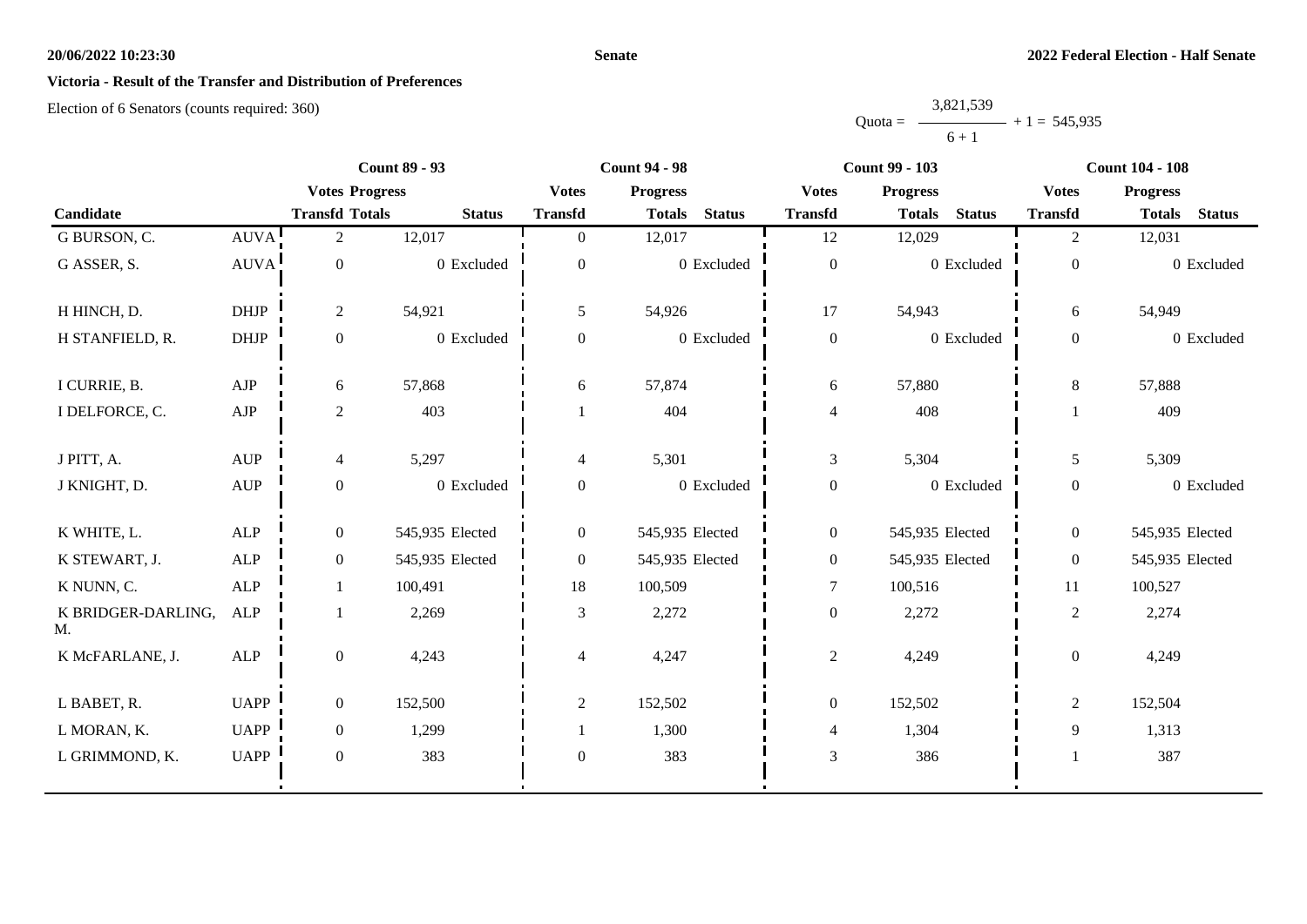#### **Senate**

# **Victoria - Result of the Transfer and Distribution of Preferences**

|           | 3,821,539 |                |
|-----------|-----------|----------------|
| Ouota $=$ |           | $+1 = 545,935$ |
|           | $6 + 1$   |                |

|                    |               | <b>Count 89 - 93</b>  |               |                  | <b>Count 94 - 98</b>           |                  | <b>Count 99 - 103</b>          | <b>Count 104 - 108</b> |                                |  |
|--------------------|---------------|-----------------------|---------------|------------------|--------------------------------|------------------|--------------------------------|------------------------|--------------------------------|--|
|                    |               | <b>Votes Progress</b> |               | <b>Votes</b>     | <b>Progress</b>                | <b>Votes</b>     | <b>Progress</b>                | <b>Votes</b>           | <b>Progress</b>                |  |
| Candidate          |               | <b>Transfd Totals</b> | <b>Status</b> | <b>Transfd</b>   | <b>Status</b><br><b>Totals</b> | <b>Transfd</b>   | <b>Status</b><br><b>Totals</b> | <b>Transfd</b>         | <b>Status</b><br><b>Totals</b> |  |
| M DANCE, F.        | <b>SAL</b>    |                       | 6,864         |                  | 6,865                          | $\overline{c}$   | 6,867                          | 2                      | 6,869                          |  |
| M CARR, A.         | SAL           | $\boldsymbol{0}$      | 0 Excluded    | $\mathbf{0}$     | 0 Excluded                     | $\boldsymbol{0}$ | 0 Excluded                     | $\mathbf{0}$           | 0 Excluded                     |  |
| N HUGHES, V.       | <b>CYA</b>    |                       | 12,007        | $\overline{0}$   | 12,007                         | $\overline{0}$   | 12,007                         | 192                    | 12,199                         |  |
| N KIM, K.          | <b>CYA</b>    |                       | 373           | $\boldsymbol{0}$ | 373                            | $\overline{4}$   | 377 Excluded                   | $-377$                 | 0 Excluded                     |  |
| N LACEY, C.        | <b>CYA</b>    | $\overline{0}$        | 0 Excluded    | $\boldsymbol{0}$ | $0$ Excluded                   | $\boldsymbol{0}$ | 0 Excluded                     | $\overline{0}$         | 0 Excluded                     |  |
| N MARA, C.         | <b>CYA</b>    | $\overline{0}$        | 0 Excluded    | $\boldsymbol{0}$ | 0 Excluded                     | $\boldsymbol{0}$ | 0 Excluded                     | $\overline{0}$         | 0 Excluded                     |  |
| N SEWAK, N.        | <b>CYA</b>    | $\overline{0}$        | 0 Excluded    | $\overline{0}$   | 0 Excluded                     | $\boldsymbol{0}$ | 0 Excluded                     | $\overline{0}$         | 0 Excluded                     |  |
| N O'CONNELL, M.    | <b>CYA</b>    | $\theta$              | 0 Excluded    | $\Omega$         | 0 Excluded                     | $\boldsymbol{0}$ | 0 Excluded                     |                        | 0 Excluded                     |  |
| O CONSTANTINOU, E. | <b>ASP</b>    |                       | 49,463        |                  | 49,464                         |                  | 49,465                         | $\boldsymbol{7}$       | 49,472                         |  |
| O BOURMAN, N.      | <b>ASP</b>    | 4                     | 476           | $\overline{0}$   | 476                            | $\boldsymbol{0}$ | 476                            | $8\,$                  | 484                            |  |
| P PICKERING, W.    | ON            | $\overline{2}$        | 111,063       | $\overline{2}$   | 111,065                        |                  | 111,066                        | 18                     | 111,084                        |  |
| P HUXHAM, S.       | $\mathbf{ON}$ |                       | 398           | $\boldsymbol{0}$ | 398                            |                  | 399                            | 3                      | 402                            |  |
| Q BARWICK, R.      | CEC           | 4                     | 5,345         | $\boldsymbol{0}$ | 5,345                          | 1                | 5,346                          | 6                      | 5,352                          |  |
| Q ISHERWOOD, C.    | $\mbox{CEC}$  | $\mathbf{0}$          | $0$ Excluded  | $\boldsymbol{0}$ | 0 Excluded                     | $\boldsymbol{0}$ | 0 Excluded                     |                        | 0 Excluded                     |  |
| R JONAS, M.        |               | 3                     | 14,019        |                  | 14,020                         | $\boldsymbol{0}$ | 14,020                         | $\overline{2}$         | 14,022                         |  |
| R SMIT, M.         |               | $\mathbf{0}$          | 1,100         |                  | 1,101                          | $\boldsymbol{0}$ | 1,101                          | 3                      | 1,104                          |  |
|                    |               |                       |               |                  |                                |                  |                                |                        |                                |  |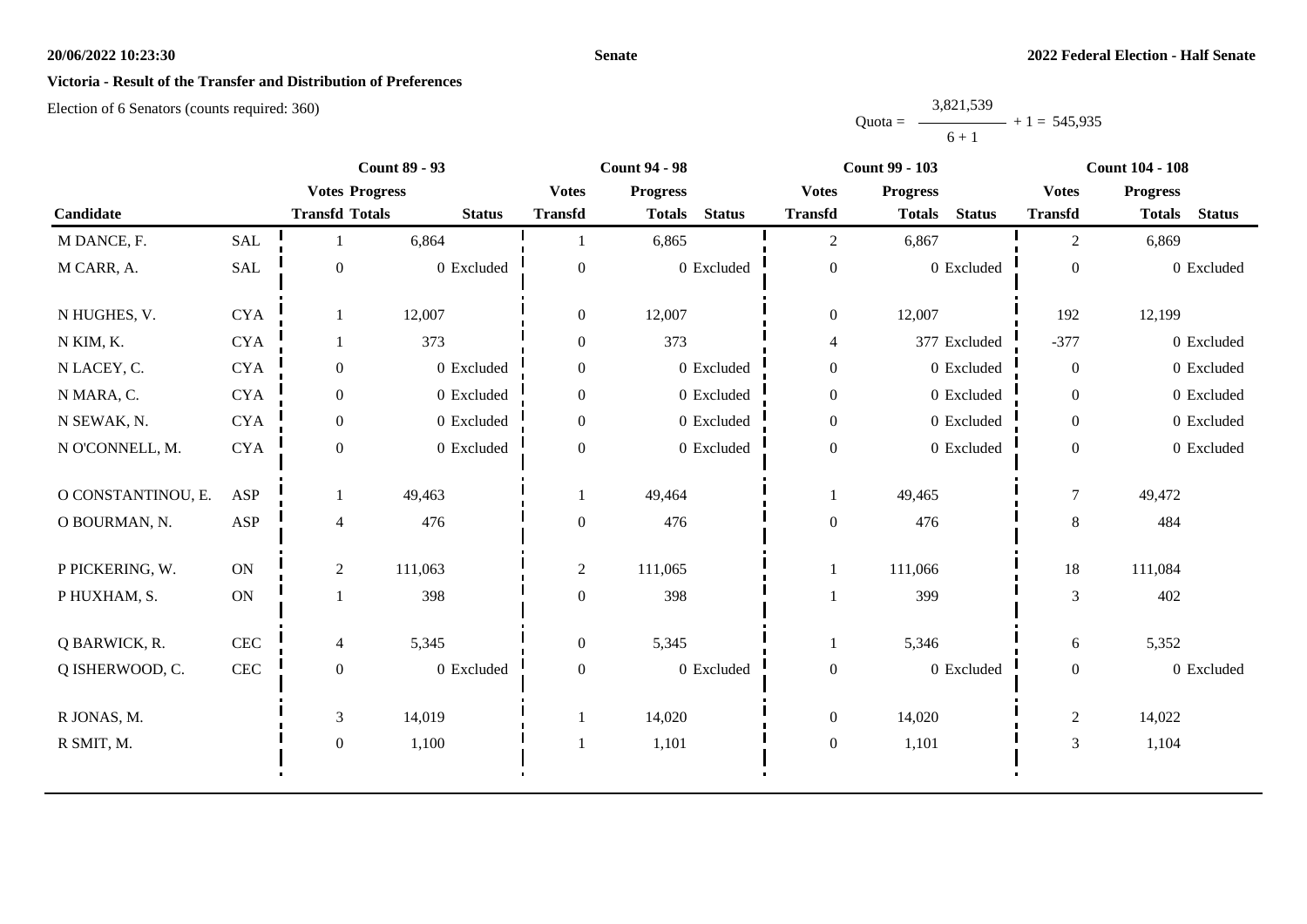#### **Senate**

# **Victoria - Result of the Transfer and Distribution of Preferences**

|           | 3,821,539 |                |
|-----------|-----------|----------------|
| $Quota =$ |           | $+1 = 545,935$ |
|           | $6 + 1$   |                |

|                    |             | <b>Count 89 - 93</b>  |               |                  | <b>Count 94 - 98</b>           |                  | <b>Count 99 - 103</b>          | <b>Count 104 - 108</b> |                                |  |
|--------------------|-------------|-----------------------|---------------|------------------|--------------------------------|------------------|--------------------------------|------------------------|--------------------------------|--|
|                    |             | <b>Votes Progress</b> |               | <b>Votes</b>     | <b>Progress</b>                | <b>Votes</b>     | <b>Progress</b>                | <b>Votes</b>           | <b>Progress</b>                |  |
| Candidate          |             | <b>Transfd Totals</b> | <b>Status</b> | <b>Transfd</b>   | <b>Status</b><br><b>Totals</b> | <b>Transfd</b>   | <b>Status</b><br><b>Totals</b> | <b>Transfd</b>         | <b>Status</b><br><b>Totals</b> |  |
| S CORDNER HUNT, K. | SOPA        | 212                   | 13,876        | 30               | 13,906                         |                  | 13,907                         | $\overline{4}$         | 13,911                         |  |
| S FARRANT, T.      | <b>SOPA</b> | $-317$                | 0 Excluded    | $\overline{0}$   | 0 Excluded                     | $\boldsymbol{0}$ | 0 Excluded                     | $\boldsymbol{0}$       | 0 Excluded                     |  |
| T BENEDYKA, S.     |             |                       | 3,752         | $\tau$           | 3,759                          | $\mathfrak{2}$   | 3,761                          |                        | 3,762                          |  |
| T RICHARDS, C.     |             | $\mathbf{0}$          | 0 Excluded    | $\overline{0}$   | 0 Excluded                     | $\boldsymbol{0}$ | 0 Excluded                     | $\overline{0}$         | 0 Excluded                     |  |
| U THORPE, L.       | <b>GVIC</b> | 12                    | 525,963       | 56               | 526,019                        | $\overline{4}$   | 526,023                        | 10                     | 526,033                        |  |
| U FROGLEY, A.      | <b>GVIC</b> | 5                     | 2,370         | $\boldsymbol{2}$ | 2,372                          |                  | 2,373                          | 3                      | 2,376                          |  |
| U AUSTIN, S.       | <b>GVIC</b> | 6                     | 1,283         |                  | 1,284                          |                  | 1,285                          | $\overline{c}$         | 1,287                          |  |
| U PAYNE, Z.        | <b>GVIC</b> | $\overline{2}$        | 1,207         |                  | 1,208                          | $\boldsymbol{0}$ | 1,208                          |                        | 1,209                          |  |
| V O'BRYAN, D.      | GAP         | 1                     | 13,630        | $\overline{0}$   | 13,630                         | $\mathbf{1}$     | 13,631                         | 6                      | 13,637                         |  |
| V WHITEHEAD, G.    | GAP         | $\boldsymbol{0}$      | 0 Excluded    | $\overline{0}$   | 0 Excluded                     | $\boldsymbol{0}$ | 0 Excluded                     | $\overline{0}$         | 0 Excluded                     |  |
| W LIMBRICK, D.     | LDP         | $\overline{2}$        | 92,002        | $\mathbf{0}$     | 92,002                         | $\mathfrak{Z}$   | 92,005                         | $\overline{4}$         | 92,009                         |  |
| W MITCHELL, K.     | <b>LDP</b>  | $\overline{2}$        | 560           |                  | 561                            | $\sqrt{2}$       | 563                            | $\overline{c}$         | 565                            |  |
| W WHITE, C.        | <b>LDP</b>  | $\mathbf{0}$          | 0 Excluded    | $\Omega$         | 0 Excluded                     | $\boldsymbol{0}$ | 0 Excluded                     | $\boldsymbol{0}$       | 0 Excluded                     |  |
| X CLONARIDIS, N.   | <b>IMO</b>  | $\mathbf{0}$          | 8,156         | 3                | 8,159                          | $\boldsymbol{0}$ | 8,159                          | 3                      | 8,162                          |  |
| X CURNOW, R.       | <b>IMO</b>  | $\mathbf{0}$          | 0 Excluded    | $\mathbf{0}$     | 0 Excluded                     | $\boldsymbol{0}$ | 0 Excluded                     | $\boldsymbol{0}$       | 0 Excluded                     |  |
| Y BYRNE, P.        |             |                       | 995           | $\overline{0}$   | 995                            | $\boldsymbol{0}$ | 995                            | $\boldsymbol{0}$       | 995                            |  |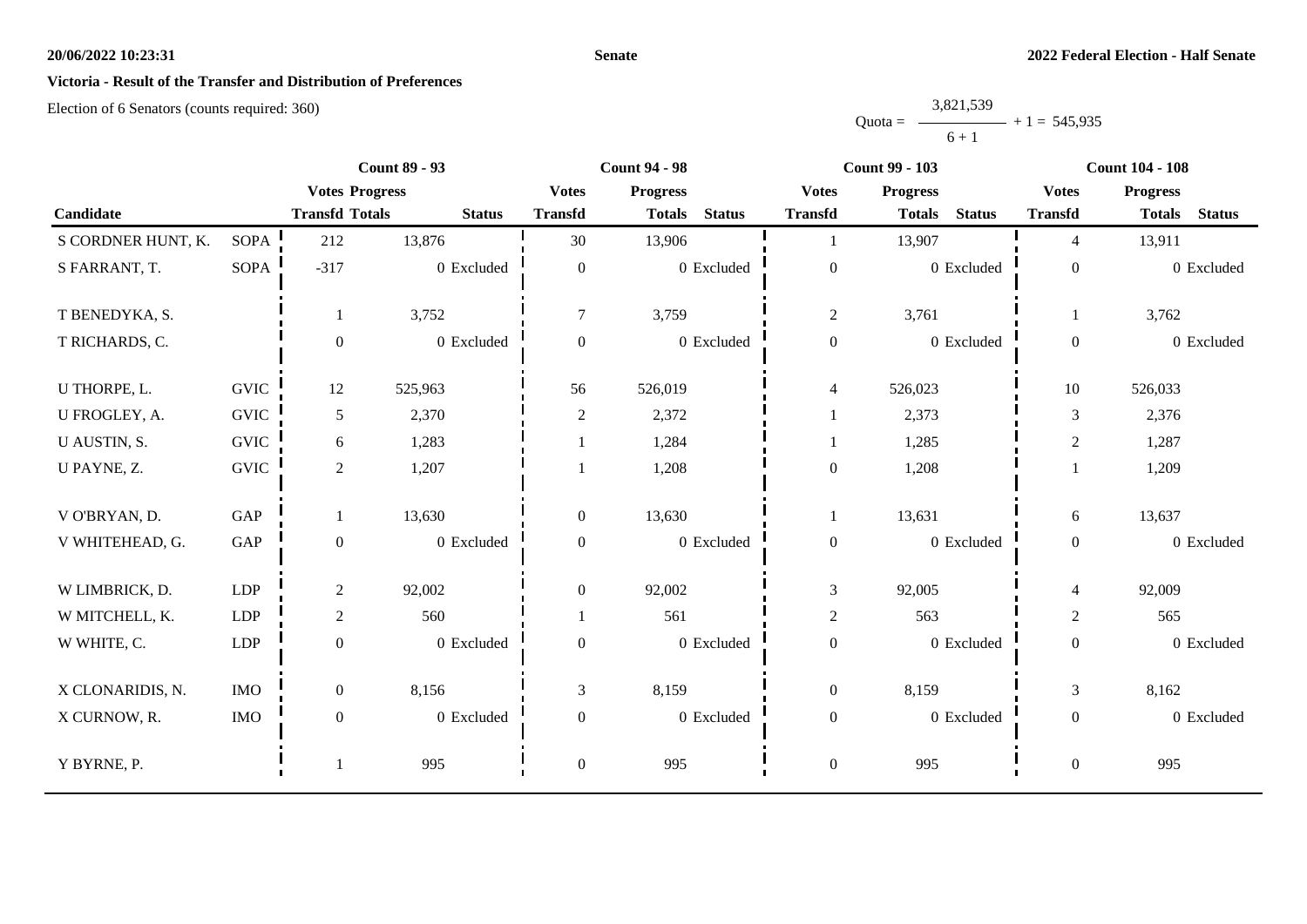#### **Senate**

# **Victoria - Result of the Transfer and Distribution of Preferences**

|           | 3,821,539      |  |
|-----------|----------------|--|
| $Quota =$ | $+1 = 545,935$ |  |
|           | $6 + 1$        |  |

|            |                       |                |                                                                                 | <b>Count 94 - 98</b> |               | <b>Count 99 - 103</b>                                              |                 |               | <b>Count 104 - 108</b>                                             |                 |                        |
|------------|-----------------------|----------------|---------------------------------------------------------------------------------|----------------------|---------------|--------------------------------------------------------------------|-----------------|---------------|--------------------------------------------------------------------|-----------------|------------------------|
|            |                       |                | <b>Votes</b>                                                                    | <b>Progress</b>      |               | <b>Votes</b>                                                       | <b>Progress</b> |               | <b>Votes</b>                                                       | <b>Progress</b> |                        |
|            |                       | <b>Status</b>  | <b>Transfd</b>                                                                  | <b>Totals</b>        | <b>Status</b> | <b>Transfd</b>                                                     | <b>Totals</b>   | <b>Status</b> | <b>Transfd</b>                                                     |                 | <b>Status</b>          |
|            | $\Omega$              | 0 Excluded     | $\Omega$                                                                        |                      |               | $\overline{0}$                                                     |                 |               | $\Omega$                                                           |                 | 0 Excluded             |
|            |                       |                |                                                                                 |                      |               |                                                                    |                 |               |                                                                    |                 |                        |
| <b>VNS</b> |                       | 21,371         |                                                                                 | 21,372               |               | $\boldsymbol{0}$                                                   | 21,372          |               |                                                                    | 21,373          |                        |
| <b>VNS</b> | 3                     | 438            | 3                                                                               | 441                  |               |                                                                    | 442             |               | 3                                                                  | 445             |                        |
|            |                       |                |                                                                                 |                      |               |                                                                    |                 |               |                                                                    |                 |                        |
|            |                       |                |                                                                                 |                      |               | 1                                                                  |                 |               |                                                                    |                 |                        |
| <b>IND</b> | $\overline{0}$        | 0 Excluded     | $\Omega$                                                                        |                      |               | $\boldsymbol{0}$                                                   |                 |               | $\boldsymbol{0}$                                                   |                 | 0 Excluded             |
| <b>IND</b> | $\overline{c}$        | 576            | 23                                                                              | 599                  |               | $\boldsymbol{0}$                                                   | 599             |               | $\mathbf{0}$                                                       | 599             |                        |
| <b>IND</b> |                       | 341 Excluded   | $-341$                                                                          |                      |               | $\boldsymbol{0}$                                                   |                 |               | $\boldsymbol{0}$                                                   |                 | 0 Excluded             |
| <b>IND</b> | $\overline{2}$        | 2,616          | 70                                                                              | 2,686                |               | $\boldsymbol{0}$                                                   | 2,686           |               | $\overline{0}$                                                     | 2,686           |                        |
| <b>IND</b> |                       | 474            | 8                                                                               | 482                  |               | $\mathbf{0}$                                                       | 482             |               | $\theta$                                                           | 482             |                        |
| <b>IND</b> |                       | 370            | 8                                                                               | 378                  |               | $\boldsymbol{0}$                                                   | 378             |               | $\overline{0}$                                                     |                 | 378 Excluded           |
| <b>IND</b> | $\overline{0}$        | 0 Excluded     | $\theta$                                                                        |                      |               | $\boldsymbol{0}$                                                   |                 |               | $\mathbf{0}$                                                       |                 | 0 Excluded             |
| <b>IND</b> | $\overline{0}$        | 750            | 17                                                                              | 767                  |               | $\boldsymbol{0}$                                                   | 767             |               | $\Omega$                                                           | 767             |                        |
| <b>IND</b> | 3                     | 707            | 9                                                                               | 716                  |               |                                                                    | 717             |               | $\overline{4}$                                                     | 721             |                        |
| <b>IND</b> | $\boldsymbol{0}$      | 0 Excluded     | $\boldsymbol{0}$                                                                |                      |               | $\boldsymbol{0}$                                                   |                 |               | $\overline{0}$                                                     |                 | 0 Excluded             |
| <b>IND</b> | $\overline{0}$        | 955            | 5                                                                               | 960                  |               |                                                                    | 961             |               |                                                                    | 962             |                        |
|            | $\overline{0}$        |                | $\overline{0}$                                                                  |                      |               | $\boldsymbol{0}$                                                   |                 |               | $\overline{0}$                                                     |                 |                        |
|            | 3                     | 239            | $\overline{2}$                                                                  | 241                  |               | 15                                                                 | 256             |               | 15                                                                 | 271             |                        |
|            | $\overline{0}$        | 3,821,539      | $\overline{0}$                                                                  | 3,821,539            |               | $\boldsymbol{0}$                                                   | 3,821,539       |               | $\overline{0}$                                                     | 3,821,539       |                        |
|            | $\mathbf{IND}\xspace$ | $\overline{0}$ | <b>Count 89 - 93</b><br><b>Votes Progress</b><br><b>Transfd Totals</b><br>1,402 | 10                   | 1,412         | 0 Excluded<br>0 Excluded<br>0 Excluded<br>0 Excluded<br>0 Excluded |                 | 1,413         | 0 Excluded<br>0 Excluded<br>0 Excluded<br>0 Excluded<br>0 Excluded | $\mathbf{0}$    | <b>Totals</b><br>1,413 |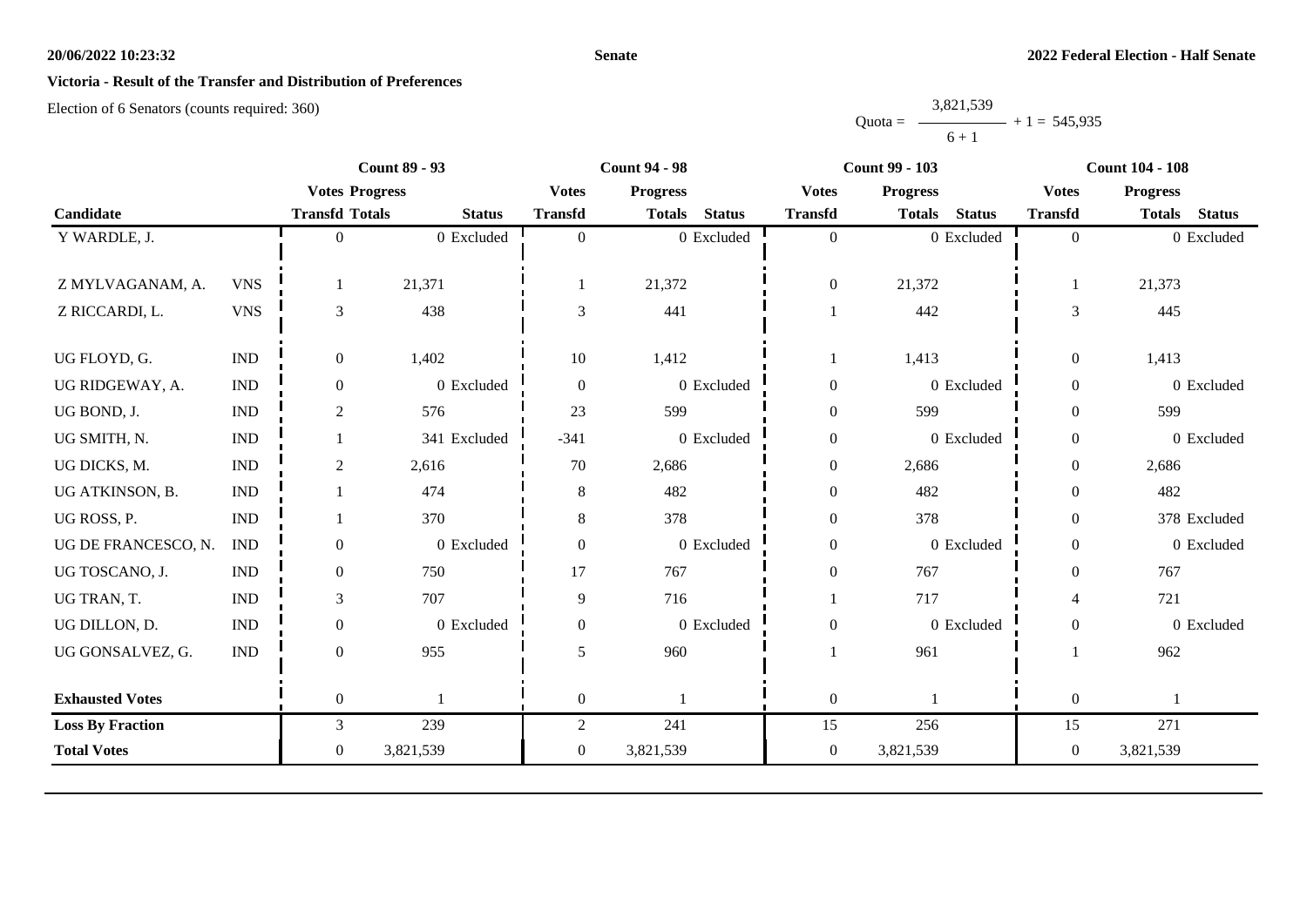### **Victoria - Result of the Transfer and Distribution of Preferences**

| d: 360)                                |                                      | $Quota =$                            | 3,821,539<br>$ +1 = 545.935$       |
|----------------------------------------|--------------------------------------|--------------------------------------|------------------------------------|
|                                        |                                      |                                      | $6 + 1$                            |
| Candidates Excluded<br>76. FARRANT, T. | Candidates Excluded<br>97. SMITH, N. | Candidates Excluded<br>32. JAGOE, S. | Candidates Excluded<br>62. KIM, K. |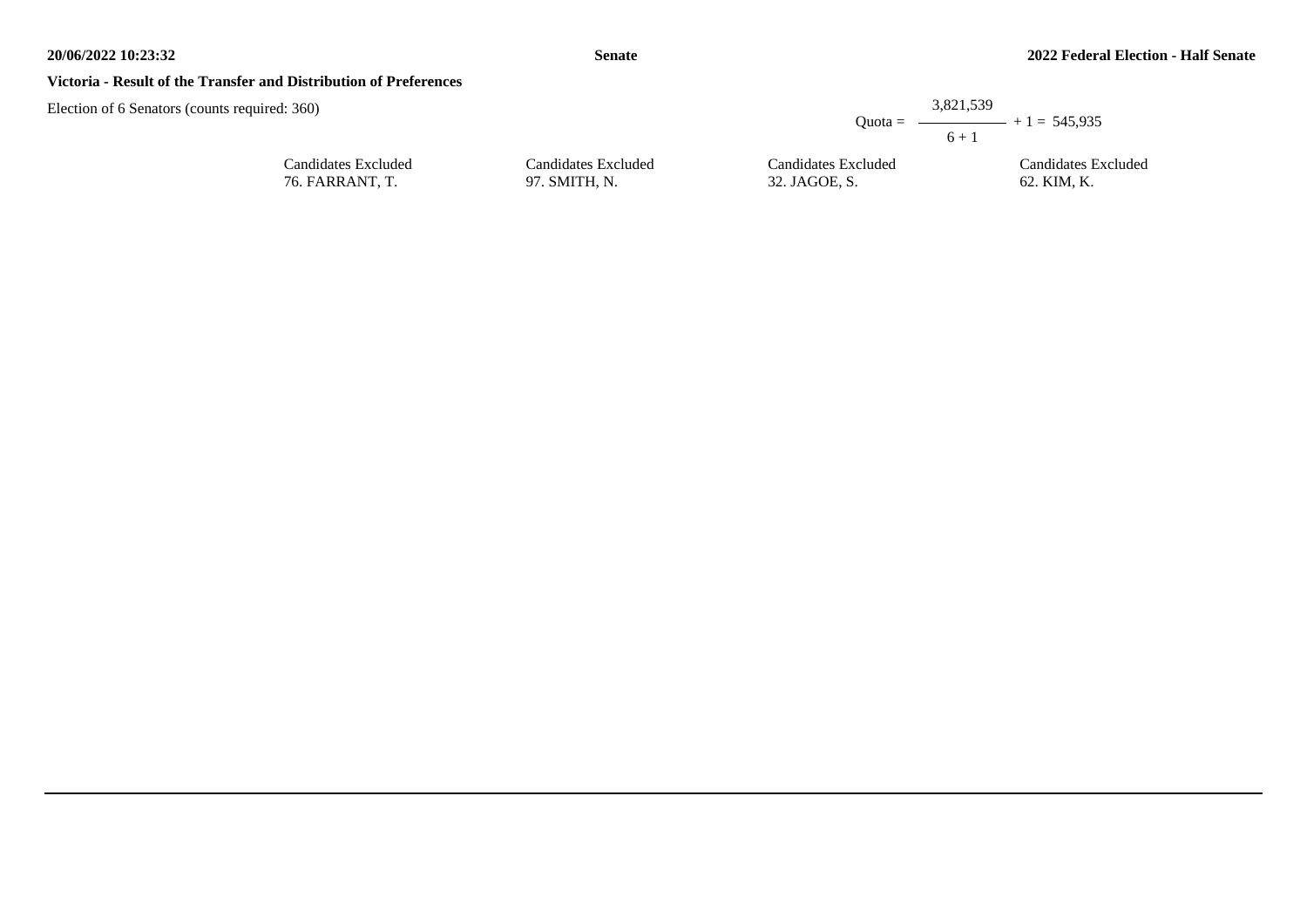### **Victoria - Result of the Transfer and Distribution of Preferences**

Election of 6 Senators (counts required: 360)

#### Quota = 3,821,539  $6 + 1$  $+ 1 = 545,935$

|                         |                                 | <b>Count 109 - 113</b> |                 |                  | <b>Count 114 - 118</b>         |                  | <b>Count 119 - 123</b>         | <b>Count 124 - 128</b> |                                |  |
|-------------------------|---------------------------------|------------------------|-----------------|------------------|--------------------------------|------------------|--------------------------------|------------------------|--------------------------------|--|
|                         |                                 | <b>Votes Progress</b>  |                 | <b>Votes</b>     | <b>Progress</b>                | <b>Votes</b>     | <b>Progress</b>                | <b>Votes</b>           | <b>Progress</b>                |  |
| Candidate               |                                 | <b>Transfd Totals</b>  | <b>Status</b>   | <b>Transfd</b>   | <b>Status</b><br><b>Totals</b> | <b>Transfd</b>   | <b>Status</b><br><b>Totals</b> | <b>Transfd</b>         | <b>Status</b><br><b>Totals</b> |  |
| A VEGA, Y.              | <b>REAS</b>                     | 5                      | 37,008          | 2                | 37,010                         | $\overline{2}$   | 37,012                         | $\theta$               | 37,012                         |  |
| A MILLWARD, H.          | <b>REAS</b>                     | $\Omega$               | 593             | $\overline{0}$   | 593                            | $\mathfrak{Z}$   | 596                            | $\overline{0}$         | 596                            |  |
| <b>B RICHARDSON, D.</b> |                                 |                        | 12,080          | -1               | 12,081                         | $\mathbf{0}$     | 12,081                         | $\sqrt{2}$             | 12,083                         |  |
| B McBRIDE, J.           |                                 | $\boldsymbol{0}$       | 0 Excluded      | $\boldsymbol{0}$ | 0 Excluded                     | $\boldsymbol{0}$ | 0 Excluded                     | $\overline{0}$         | 0 Excluded                     |  |
| C GREEN, L.             | $\mbox{\rm AUD}$                | $\overline{c}$         | 29,101          | $\overline{4}$   | 29,105                         | 6                | 29,111                         | $\overline{0}$         | 29,111                         |  |
| C JAGOE, S.             | $\mbox{\rm AUD}$                | $\boldsymbol{0}$       | 0 Excluded      | $\boldsymbol{0}$ | 0 Excluded                     | $\boldsymbol{0}$ | 0 Excluded                     | $\boldsymbol{0}$       | 0 Excluded                     |  |
| D HENDERSON, S.         | $\mathrm{L}\mathrm{P}$          | $\boldsymbol{0}$       | 545,935 Elected | $\boldsymbol{0}$ | 545,935 Elected                | $\boldsymbol{0}$ | 545,935 Elected                | $\boldsymbol{0}$       | 545,935 Elected                |  |
| D McKENZIE, B.          | NP                              | $\overline{0}$         | 545,935 Elected | $\boldsymbol{0}$ | 545,935 Elected                | $\boldsymbol{0}$ | 545,935 Elected                | $\overline{0}$         | 545,935 Elected                |  |
| D MIRABELLA, G.         | LP                              | $\tau$                 | 134,285         | 3                | 134,288                        | 1                | 134,289                        |                        | 134,290                        |  |
| D KMETJ, C.             | $\mathbf{L}\mathbf{P}$          | $\overline{0}$         | 1,002           | $\mathbf{0}$     | 1,002                          | $\sqrt{2}$       | 1,004                          | $\overline{0}$         | 1,004                          |  |
| D HARRINGTON, M.        | $\ensuremath{\text{NP}}\xspace$ | 3                      | 1,191           | $\boldsymbol{0}$ | 1,191                          | $\mathbf{0}$     | 1,191                          |                        | 1,192                          |  |
| D BURGESS, D.           | $\ensuremath{\mathrm{LP}}$      |                        | 2,337           | $\mathfrak{Z}$   | 2,340                          | $\sqrt{2}$       | 2,342                          | 3                      | 2,345                          |  |
| E SMITH, E.             | HMP                             |                        | 114,795         | $\overline{4}$   | 114,799                        | 17               | 114,816                        | 3                      | 114,819                        |  |
| E TAYLOR, W.            | HMP                             | $\boldsymbol{0}$       | 755             | $\overline{4}$   | 759                            | 16               | 775                            | 3                      | 778                            |  |
| F WEARNE, M.            | <b>SPP</b>                      | $\overline{c}$         | 17,802          |                  | 17,803                         | 13               | 17,816                         | $\overline{0}$         | 17,816                         |  |
| FLONG, R.               | SPP                             | $\boldsymbol{0}$       | 0 Excluded      | $\boldsymbol{0}$ | 0 Excluded                     | $\boldsymbol{0}$ | 0 Excluded                     | $\boldsymbol{0}$       | 0 Excluded                     |  |
|                         |                                 |                        |                 |                  |                                |                  |                                |                        |                                |  |

**Senate**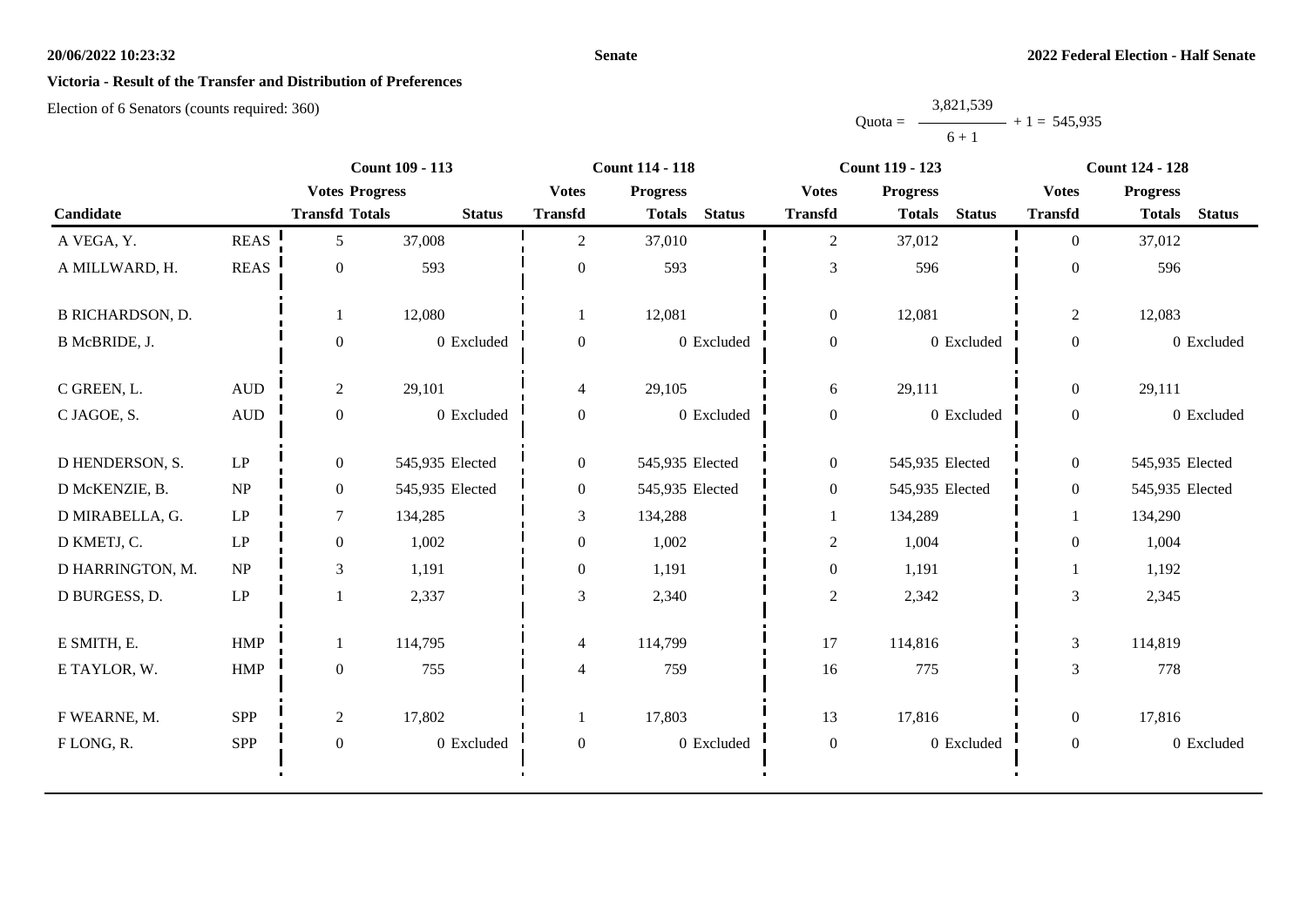#### **Senate**

# **Victoria - Result of the Transfer and Distribution of Preferences**

|           | 3,821,539 |                |
|-----------|-----------|----------------|
| $Quota =$ |           | $+1 = 545,935$ |
|           | $6 + 1$   |                |

|                          |                |                       | <b>Count 109 - 113</b> |                  | <b>Count 114 - 118</b>         |                  | <b>Count 119 - 123</b>         |                  | <b>Count 124 - 128</b>         |
|--------------------------|----------------|-----------------------|------------------------|------------------|--------------------------------|------------------|--------------------------------|------------------|--------------------------------|
|                          |                | <b>Votes Progress</b> |                        | <b>Votes</b>     | <b>Progress</b>                | <b>Votes</b>     | <b>Progress</b>                | <b>Votes</b>     | <b>Progress</b>                |
| Candidate                |                | <b>Transfd Totals</b> | <b>Status</b>          | <b>Transfd</b>   | <b>Status</b><br><b>Totals</b> | <b>Transfd</b>   | <b>Status</b><br><b>Totals</b> | <b>Transfd</b>   | <b>Status</b><br><b>Totals</b> |
| G BURSON, C.             | AUVA!          |                       | 12,032                 | 10               | 12,042                         | 13               | 12,055                         | 6                | 12,061                         |
| G ASSER, S.              | <b>AUVA</b>    | $\boldsymbol{0}$      | 0 Excluded             | $\boldsymbol{0}$ | 0 Excluded                     | $\boldsymbol{0}$ | 0 Excluded                     | $\overline{0}$   | 0 Excluded                     |
| H HINCH, D.              | <b>DHJP</b>    | $\overline{4}$        | 54,953                 | 14               | 54,967                         | 11               | 54,978                         | 8                | 54,986                         |
| H STANFIELD, R.          | $DHJP$         | $\mathbf{0}$          | 0 Excluded             | $\boldsymbol{0}$ | 0 Excluded                     | $\boldsymbol{0}$ | 0 Excluded                     | $\boldsymbol{0}$ | 0 Excluded                     |
| I CURRIE, B.             | AJP            | $\mathfrak{Z}$        | 57,891                 | 3                | 57,894                         | 204              | 58,098                         | 3                | 58,101                         |
| I DELFORCE, C.           | AJP            |                       | 410                    | 4                | 414 Excluded                   | $-414$           | 0 Excluded                     | $\boldsymbol{0}$ | 0 Excluded                     |
| J PITT, A.               | <b>AUP</b>     | $\mathbf{0}$          | 5,309                  | $\overline{0}$   | 5,309                          | 8                | 5,317                          | $\mathbf{1}$     | 5,318                          |
| J KNIGHT, D.             | $\mathbf{AUP}$ | $\boldsymbol{0}$      | 0 Excluded             | $\boldsymbol{0}$ | 0 Excluded                     | $\boldsymbol{0}$ | 0 Excluded                     | $\overline{0}$   | 0 Excluded                     |
| K WHITE, L.              | <b>ALP</b>     | $\overline{0}$        | 545,935 Elected        | $\overline{0}$   | 545,935 Elected                | $\boldsymbol{0}$ | 545,935 Elected                | $\overline{0}$   | 545,935 Elected                |
| K STEWART, J.            | ALP            | $\boldsymbol{0}$      | 545,935 Elected        | $\boldsymbol{0}$ | 545,935 Elected                | $\boldsymbol{0}$ | 545,935 Elected                | $\overline{0}$   | 545,935 Elected                |
| K NUNN, C.               | <b>ALP</b>     | 5                     | 100,532                | $\overline{7}$   | 100,539                        | $\tau$           | 100,546                        | 4                | 100,550                        |
| K BRIDGER-DARLING,<br>M. | <b>ALP</b>     | $\boldsymbol{0}$      | 2,274                  | 4                | 2,278                          | $\mathfrak{Z}$   | 2,281                          |                  | 2,282                          |
| K McFARLANE, J.          | <b>ALP</b>     | -1                    | 4,250                  | 5                | 4,255                          | $\mathfrak{Z}$   | 4,258                          | $\overline{4}$   | 4,262                          |
| L BABET, R.              | <b>UAPP</b>    | 1                     | 152,505                | 66               | 152,571                        | 5                | 152,576                        | 11               | 152,587                        |
| L MORAN, K.              | <b>UAPP</b>    | 1                     | 1,314                  | 154              | 1,468                          | $8\,$            | 1,476                          | 10               | 1,486                          |
| L GRIMMOND, K.           | <b>UAPP</b>    | $\boldsymbol{0}$      | 387 Excluded           | $-387$           | 0 Excluded                     | $\boldsymbol{0}$ | 0 Excluded                     | $\overline{0}$   | 0 Excluded                     |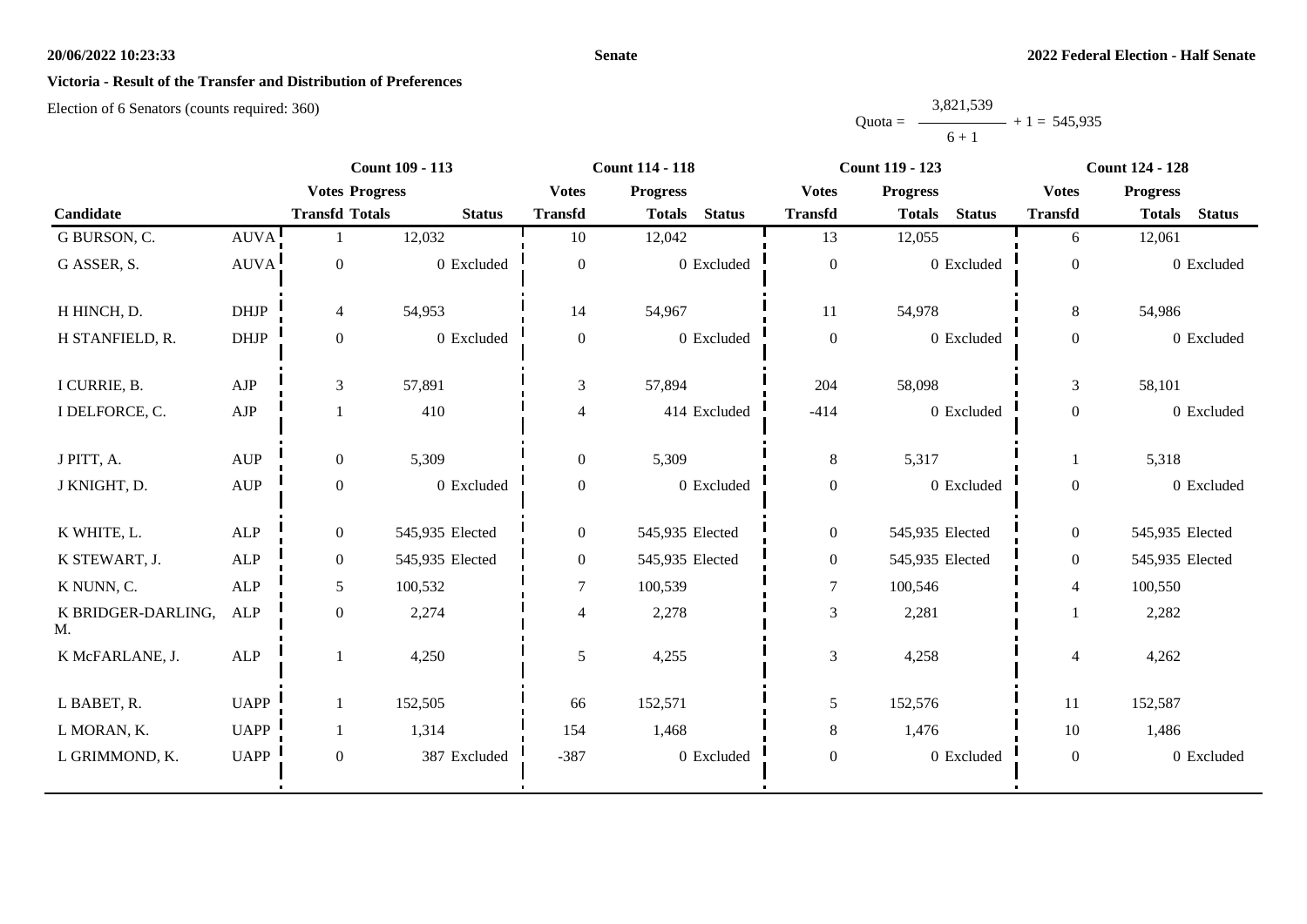#### **Senate**

# **Victoria - Result of the Transfer and Distribution of Preferences**

|           | 3,821,539 |                |
|-----------|-----------|----------------|
| $Quota =$ |           | $+1 = 545,935$ |
|           | $6 + 1$   |                |

|                    |              |                       | <b>Count 109 - 113</b> |                  | <b>Count 114 - 118</b>         |                  | <b>Count 119 - 123</b>         |                | <b>Count 124 - 128</b>         |
|--------------------|--------------|-----------------------|------------------------|------------------|--------------------------------|------------------|--------------------------------|----------------|--------------------------------|
|                    |              | <b>Votes Progress</b> |                        | <b>Votes</b>     | <b>Progress</b>                | <b>Votes</b>     | <b>Progress</b>                | <b>Votes</b>   | <b>Progress</b>                |
| Candidate          |              | <b>Transfd Totals</b> | <b>Status</b>          | <b>Transfd</b>   | <b>Status</b><br><b>Totals</b> | <b>Transfd</b>   | <b>Status</b><br><b>Totals</b> | <b>Transfd</b> | <b>Status</b><br><b>Totals</b> |
| M DANCE, F.        | <b>SAL</b>   | $\Omega$              | 6,869                  | $\overline{2}$   | 6,871                          | 11               | 6,882                          | $\Omega$       | 6,882                          |
| M CARR, A.         | SAL          | $\boldsymbol{0}$      | 0 Excluded             | $\overline{0}$   | 0 Excluded                     | $\boldsymbol{0}$ | 0 Excluded                     | $\overline{0}$ | 0 Excluded                     |
| N HUGHES, V.       | <b>CYA</b>   | 1                     | 12,200                 | $\overline{4}$   | 12,204                         | -1               | 12,205                         | 3              | 12,208                         |
| N KIM, K.          | $\rm CYA$    | $\boldsymbol{0}$      | 0 Excluded             | $\boldsymbol{0}$ | 0 Excluded                     | $\mathbf{0}$     | 0 Excluded                     | $\overline{0}$ | 0 Excluded                     |
| N LACEY, C.        | <b>CYA</b>   | $\overline{0}$        | 0 Excluded             | $\overline{0}$   | 0 Excluded                     | $\overline{0}$   | 0 Excluded                     | $\overline{0}$ | 0 Excluded                     |
| N MARA, C.         | $\rm CYA$    | $\overline{0}$        | $0$ Excluded           | $\boldsymbol{0}$ | 0 Excluded                     | $\boldsymbol{0}$ | 0 Excluded                     | $\overline{0}$ | 0 Excluded                     |
| N SEWAK, N.        | <b>CYA</b>   | $\overline{0}$        | 0 Excluded             | $\overline{0}$   | 0 Excluded                     | $\boldsymbol{0}$ | 0 Excluded                     | $\overline{0}$ | 0 Excluded                     |
| N O'CONNELL, M.    | <b>CYA</b>   | $\Omega$              | 0 Excluded             | $\Omega$         | 0 Excluded                     | $\boldsymbol{0}$ | 0 Excluded                     | $\theta$       | 0 Excluded                     |
| O CONSTANTINOU, E. | ASP          |                       | 49,473                 | 11               | 49,484                         | $8\,$            | 49,492                         | 9              | 49,501                         |
| O BOURMAN, N.      | <b>ASP</b>   | $\overline{0}$        | 484                    | 8                | 492                            | $\overline{7}$   | 499                            |                | 506                            |
| P PICKERING, W.    | <b>ON</b>    | 3                     | 111,087                | 13               | 111,100                        | $\overline{4}$   | 111,104                        | 266            | 111,370                        |
| P HUXHAM, S.       | ON           | $\overline{0}$        | 402                    | 14               | 416                            | $\mathfrak{Z}$   | 419 Excluded                   | $-419$         | 0 Excluded                     |
| Q BARWICK, R.      | CEC          | 1                     | 5,353                  | 4                | 5,357                          | 5                | 5,362                          | 10             | 5,372                          |
| Q ISHERWOOD, C.    | $\mbox{CEC}$ | $\boldsymbol{0}$      | 0 Excluded             | $\boldsymbol{0}$ | 0 Excluded                     | $\boldsymbol{0}$ | 0 Excluded                     | $\mathbf{0}$   | 0 Excluded                     |
| R JONAS, M.        |              |                       | 14,023                 |                  | 14,024                         | 1                | 14,025                         | 9              | 14,034                         |
| R SMIT, M.         |              | 3                     | 1,107                  | $\mathfrak{Z}$   | 1,110                          | $\boldsymbol{0}$ | 1,110                          | 13             | 1,123                          |
|                    |              |                       |                        |                  |                                |                  |                                |                |                                |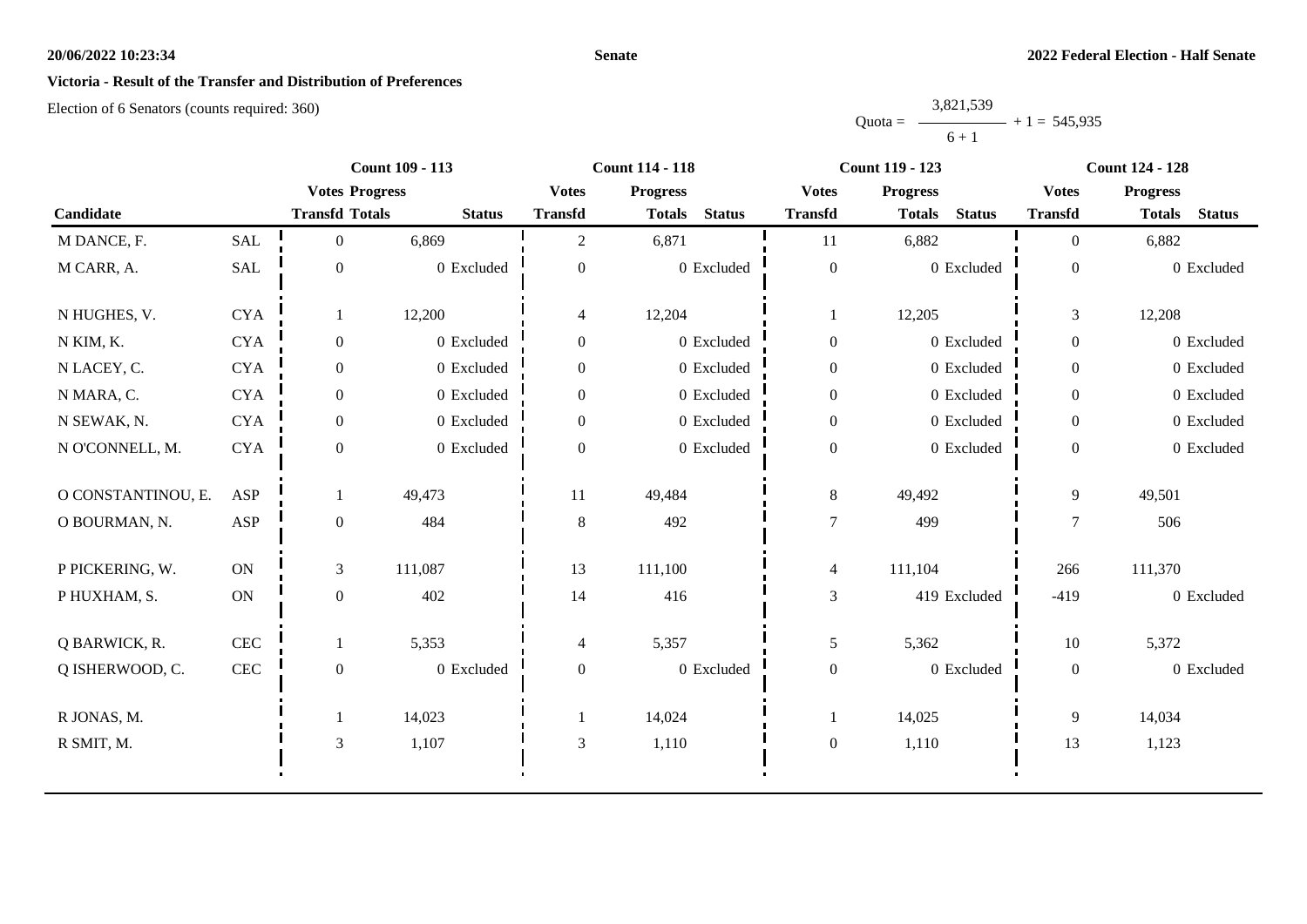#### **Senate**

# **Victoria - Result of the Transfer and Distribution of Preferences**

|           | 3,821,539 |                |
|-----------|-----------|----------------|
| $Quota =$ | __        | $+1 = 545.935$ |
|           | $6 + 1$   |                |

|                    |             |                       | Count 109 - 113 |                  | <b>Count 114 - 118</b>         |                  | <b>Count 119 - 123</b>         |                  | <b>Count 124 - 128</b>         |
|--------------------|-------------|-----------------------|-----------------|------------------|--------------------------------|------------------|--------------------------------|------------------|--------------------------------|
|                    |             | <b>Votes Progress</b> |                 | <b>Votes</b>     | <b>Progress</b>                | <b>Votes</b>     | <b>Progress</b>                | <b>Votes</b>     | <b>Progress</b>                |
| Candidate          |             | <b>Transfd Totals</b> | <b>Status</b>   | <b>Transfd</b>   | <b>Status</b><br><b>Totals</b> | <b>Transfd</b>   | <b>Status</b><br><b>Totals</b> | <b>Transfd</b>   | <b>Status</b><br><b>Totals</b> |
| S CORDNER HUNT, K. | SOPA        | $\overline{c}$        | 13,913          |                  | 13,914                         | 3                | 13,917                         |                  | 13,918                         |
| S FARRANT, T.      | <b>SOPA</b> | $\boldsymbol{0}$      | $0$ Excluded    | $\overline{0}$   | 0 Excluded                     | $\boldsymbol{0}$ | 0 Excluded                     | $\mathbf{0}$     | 0 Excluded                     |
| T BENEDYKA, S.     |             |                       | 3,763           |                  | 3,764                          | $\boldsymbol{0}$ | 3,764                          | $\overline{0}$   | 3,764                          |
| T RICHARDS, C.     |             | $\Omega$              | 0 Excluded      | $\theta$         | 0 Excluded                     | $\boldsymbol{0}$ | 0 Excluded                     | $\overline{0}$   | 0 Excluded                     |
| U THORPE, L.       | <b>GVIC</b> | 15                    | 526,048         | 6                | 526,054                        | 17               | 526,071                        | $\,8\,$          | 526,079                        |
| U FROGLEY, A.      | <b>GVIC</b> | 4                     | 2,380           |                  | 2,381                          | $\mathfrak{H}$   | 2,386                          | $\overline{4}$   | 2,390                          |
| U AUSTIN, S.       | <b>GVIC</b> | $\overline{0}$        | 1,287           | $\Omega$         | 1,287                          | $\mathfrak{Z}$   | 1,290                          | $\boldsymbol{2}$ | 1,292                          |
| U PAYNE, Z.        | <b>GVIC</b> | $\mathbf{1}$          | 1,210           | $\overline{2}$   | 1,212                          |                  | 1,213                          | $\mathbf{0}$     | 1,213                          |
| V O'BRYAN, D.      | <b>GAP</b>  | $\overline{2}$        | 13,639          |                  | 13,640                         | $\boldsymbol{0}$ | 13,640                         | $\mathfrak{Z}$   | 13,643                         |
| V WHITEHEAD, G.    | GAP         | $\mathbf{0}$          | 0 Excluded      | $\theta$         | 0 Excluded                     | $\boldsymbol{0}$ | 0 Excluded                     | $\overline{0}$   | 0 Excluded                     |
| W LIMBRICK, D.     | <b>LDP</b>  | $\overline{0}$        | 92,009          | 7                | 92,016                         | $\mathbf{1}$     | 92,017                         | 14               | 92,031                         |
| W MITCHELL, K.     | LDP         | $\overline{0}$        | 565             |                  | 566                            | $\boldsymbol{0}$ | 566                            |                  | 567                            |
| W WHITE, C.        | ${\rm LDP}$ | $\overline{0}$        | 0 Excluded      | $\theta$         | 0 Excluded                     | $\boldsymbol{0}$ | 0 Excluded                     | $\overline{0}$   | 0 Excluded                     |
| X CLONARIDIS, N.   | <b>IMO</b>  | $\overline{3}$        | 8,165           | 3                | 8,168                          | $\boldsymbol{0}$ | 8,168                          | $\overline{0}$   | 8,168                          |
| X CURNOW, R.       | <b>IMO</b>  | $\mathbf{0}$          | 0 Excluded      | $\overline{0}$   | 0 Excluded                     | $\boldsymbol{0}$ | 0 Excluded                     | $\overline{0}$   | 0 Excluded                     |
| Y BYRNE, P.        |             |                       | 996             | $\boldsymbol{0}$ | 996                            | $\boldsymbol{0}$ | 996                            | $\boldsymbol{0}$ | 996                            |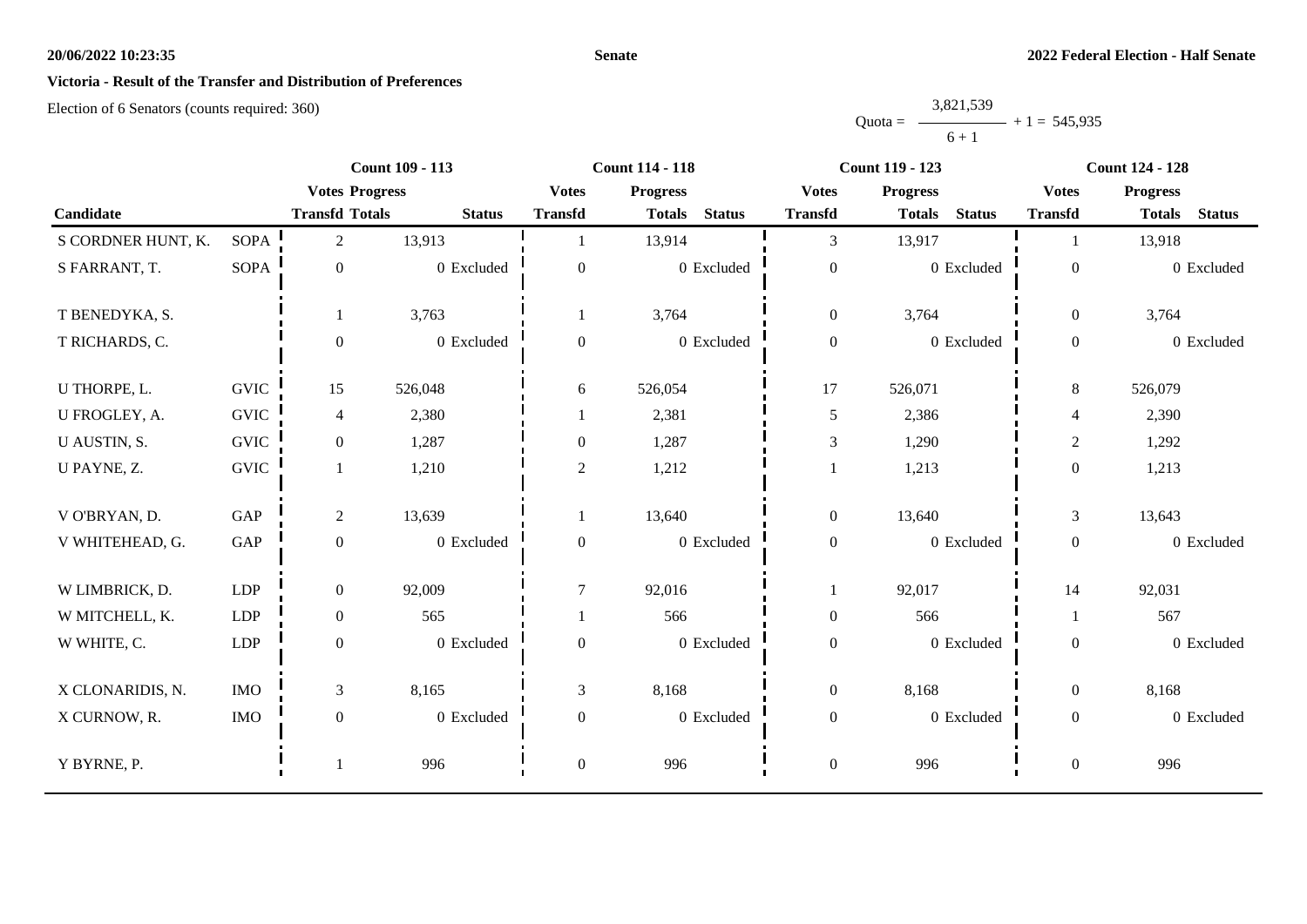#### **Senate**

# **Victoria - Result of the Transfer and Distribution of Preferences**

|           | 3,821,539      |  |
|-----------|----------------|--|
| $Quota =$ | $+1 = 545,935$ |  |
|           | $6 + 1$        |  |

|                         |                             |                       | <b>Count 109 - 113</b> |                  | <b>Count 114 - 118</b>         |                  | <b>Count 119 - 123</b>         |                  | <b>Count 124 - 128</b>         |
|-------------------------|-----------------------------|-----------------------|------------------------|------------------|--------------------------------|------------------|--------------------------------|------------------|--------------------------------|
|                         |                             | <b>Votes Progress</b> |                        | <b>Votes</b>     | <b>Progress</b>                | <b>Votes</b>     | <b>Progress</b>                | <b>Votes</b>     | <b>Progress</b>                |
| Candidate               |                             | <b>Transfd Totals</b> | <b>Status</b>          | <b>Transfd</b>   | <b>Status</b><br><b>Totals</b> | <b>Transfd</b>   | <b>Status</b><br><b>Totals</b> | <b>Transfd</b>   | <b>Status</b><br><b>Totals</b> |
| Y WARDLE, J.            |                             | $\Omega$              | 0 Excluded             | $\theta$         | 0 Excluded                     | $\overline{0}$   | 0 Excluded                     | $\overline{0}$   | 0 Excluded                     |
|                         |                             |                       |                        |                  |                                |                  |                                |                  |                                |
| Z MYLVAGANAM, A.        | <b>VNS</b>                  | 8                     | 21,381                 | $\boldsymbol{0}$ | 21,381                         | $\overline{c}$   | 21,383                         | $\boldsymbol{0}$ | 21,383                         |
| Z RICCARDI, L.          | <b>VNS</b>                  | $\mathbf{0}$          | 445                    | $\theta$         | 445                            | $\mathbf{2}$     | 447                            | $\overline{0}$   | 447 Excluded                   |
|                         |                             |                       |                        |                  |                                |                  |                                |                  |                                |
| UG FLOYD, G.            | $\mathop{\rm IND}\nolimits$ | 74                    | 1,487                  | $\overline{c}$   | 1,489                          | $\boldsymbol{0}$ | 1,489                          | $\mathbf{0}$     | 1,489                          |
| UG RIDGEWAY, A.         | <b>IND</b>                  | $\mathbf{0}$          | 0 Excluded             | $\overline{0}$   | 0 Excluded                     | $\boldsymbol{0}$ | 0 Excluded                     | $\overline{0}$   | 0 Excluded                     |
| UG BOND, J.             | $\mathop{\rm IND}\nolimits$ | 41                    | 640                    |                  | 641                            | $\overline{c}$   | 643                            | $\mathbf{0}$     | 643                            |
| UG SMITH, N.            | $\ensuremath{\text{IND}}$   | $\boldsymbol{0}$      | 0 Excluded             | $\overline{0}$   | 0 Excluded                     | $\boldsymbol{0}$ | 0 Excluded                     | $\boldsymbol{0}$ | 0 Excluded                     |
| UG DICKS, M.            | <b>IND</b>                  | 12                    | 2,698                  | $\theta$         | 2,698                          | $\boldsymbol{0}$ | 2,698                          | $\overline{2}$   | 2,700                          |
| UG ATKINSON, B.         | <b>IND</b>                  | 12                    | 494                    | $\overline{2}$   | 496                            |                  | 497                            |                  | 498                            |
| UG ROSS, P.             | $\ensuremath{\text{IND}}$   | $-378$                | 0 Excluded             | $\overline{0}$   | $0$ Excluded                   | $\boldsymbol{0}$ | 0 Excluded                     | $\mathbf{0}$     | 0 Excluded                     |
| UG DE FRANCESCO, N.     | <b>IND</b>                  | $\boldsymbol{0}$      | 0 Excluded             | $\boldsymbol{0}$ | 0 Excluded                     | $\boldsymbol{0}$ | 0 Excluded                     | $\overline{0}$   | 0 Excluded                     |
| UG TOSCANO, J.          | <b>IND</b>                  | 127                   | 894                    | $\Omega$         | 894                            |                  | 895                            | $\Omega$         | 895                            |
| UG TRAN, T.             | <b>IND</b>                  | 18                    | 739                    | $\Omega$         | 739                            | $\boldsymbol{0}$ | 739                            | $\overline{0}$   | 739                            |
| UG DILLON, D.           | <b>IND</b>                  | $\boldsymbol{0}$      | 0 Excluded             | $\overline{0}$   | 0 Excluded                     | $\boldsymbol{0}$ | 0 Excluded                     | $\boldsymbol{0}$ | 0 Excluded                     |
| UG GONSALVEZ, G.        | $\mathop{\rm IND}\nolimits$ | $\tau$                | 969                    |                  | 970                            |                  | 971                            | $\overline{0}$   | 971                            |
| <b>Exhausted Votes</b>  |                             | $\overline{0}$        |                        | $\boldsymbol{0}$ |                                | $\overline{c}$   | 3                              | $\overline{c}$   | 5                              |
| <b>Loss By Fraction</b> |                             |                       | 272                    | 9                | 281                            | 9                | 290                            | 3                | 293                            |
| <b>Total Votes</b>      |                             | $\overline{0}$        | 3,821,539              | $\boldsymbol{0}$ | 3,821,539                      | $\boldsymbol{0}$ | 3,821,539                      | $\boldsymbol{0}$ | 3,821,539                      |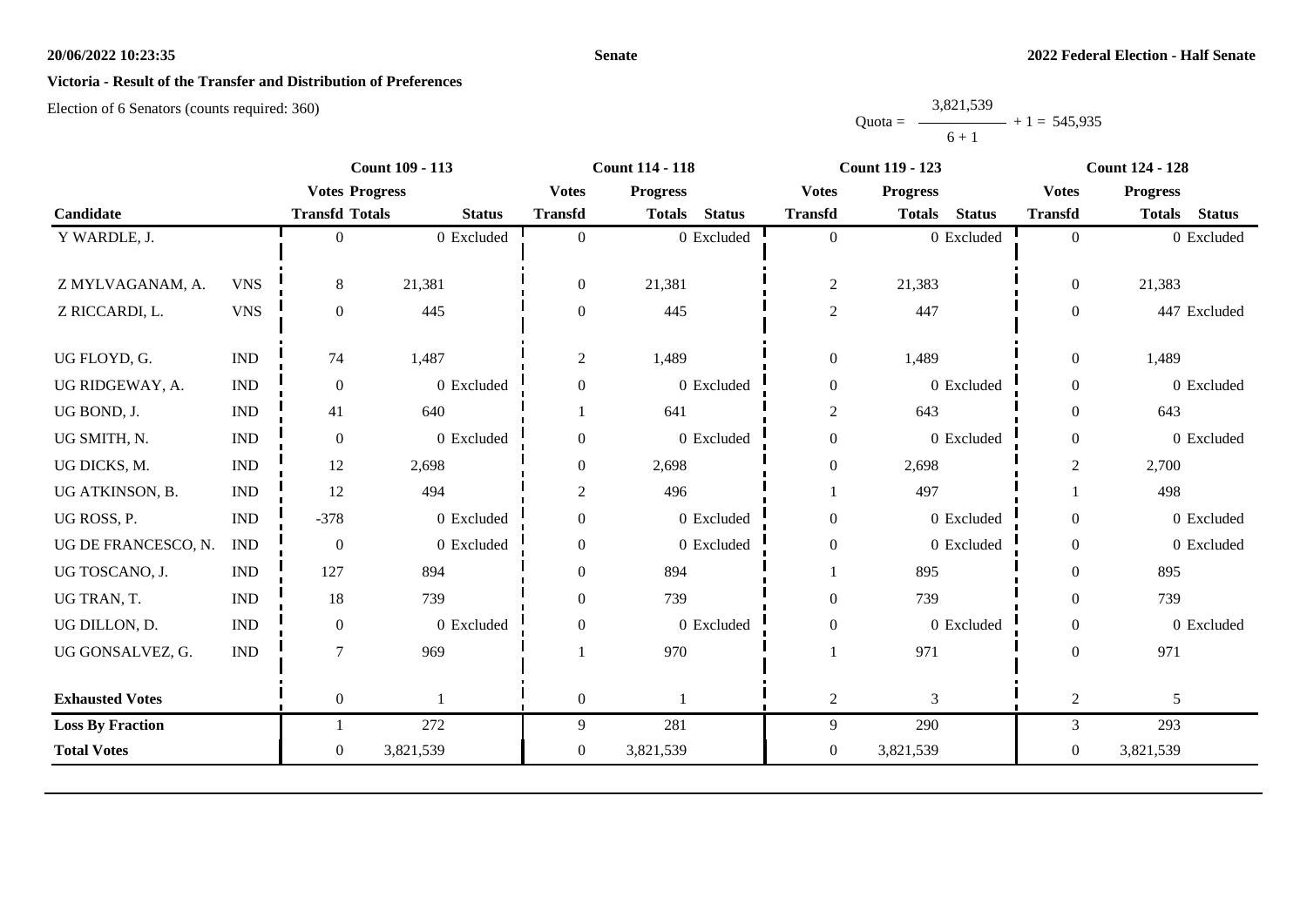#### **Victoria - Result of the Transfer and Distribution of Preferences**

| uired: 360)                          |                                         |                                         | 3,821,539                                          |
|--------------------------------------|-----------------------------------------|-----------------------------------------|----------------------------------------------------|
|                                      |                                         |                                         | Quota = $\longrightarrow$ + 1 = 545,935<br>$6 + 1$ |
| Candidates Excluded<br>100. ROSS, P. | Candidates Excluded<br>58. GRIMMOND. K. | Candidates Excluded<br>48. DELFORCE, C. | Candidates Excluded<br>70. HUXHAM, S.              |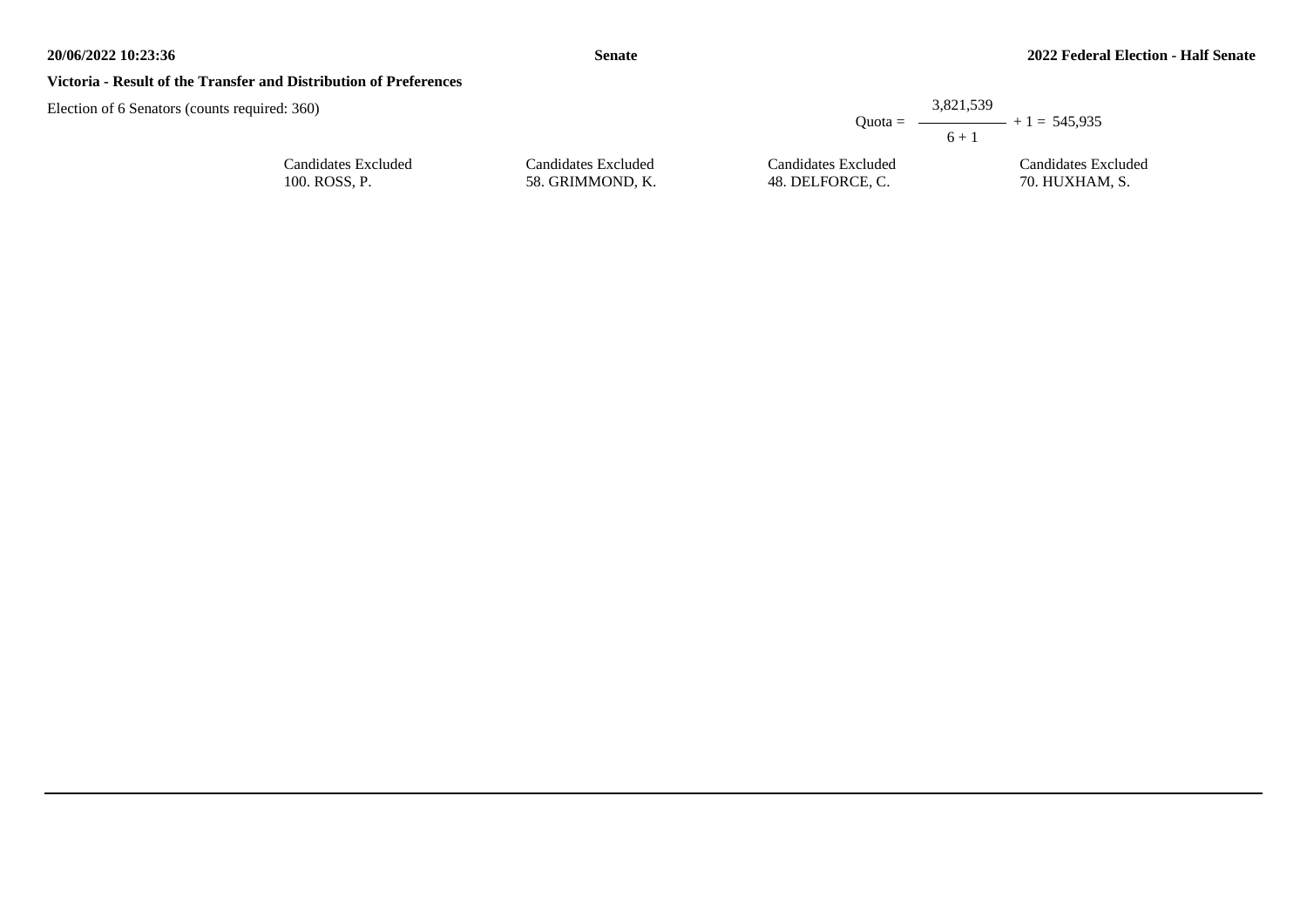#### **Senate**

# **Victoria - Result of the Transfer and Distribution of Preferences**

|           | 3,821,539 |                |
|-----------|-----------|----------------|
| $Quota =$ |           | $+1 = 545,935$ |
|           | $6 + 1$   |                |

|                         |                     | <b>Count 129 - 133</b> |                 | <b>Count 134 - 137</b> |                                | <b>Count 138 - 142</b> |                                | <b>Count 143 - 147</b> |                                |
|-------------------------|---------------------|------------------------|-----------------|------------------------|--------------------------------|------------------------|--------------------------------|------------------------|--------------------------------|
|                         |                     | <b>Votes Progress</b>  |                 | <b>Votes</b>           | <b>Progress</b>                | <b>Votes</b>           | <b>Progress</b>                | <b>Votes</b>           | <b>Progress</b>                |
| Candidate               |                     | <b>Transfd Totals</b>  | <b>Status</b>   | <b>Transfd</b>         | <b>Status</b><br><b>Totals</b> | <b>Transfd</b>         | <b>Status</b><br><b>Totals</b> | <b>Transfd</b>         | <b>Status</b><br><b>Totals</b> |
| A VEGA, Y.              | <b>REAS</b>         | 6                      | 37,018          |                        | 37,019                         | $\mathfrak{Z}$         | 37,022                         | 2                      | 37,024                         |
| A MILLWARD, H.          | <b>REAS</b>         | $\overline{0}$         | 596             | $\boldsymbol{0}$       | 596                            |                        | 597                            |                        | 598 Excluded                   |
| <b>B RICHARDSON, D.</b> |                     |                        | 12,084          | $\mathbf{0}$           | 12,084                         | $\boldsymbol{0}$       | 12,084                         | $\mathfrak{Z}$         | 12,087                         |
| B McBRIDE, J.           |                     | $\theta$               | 0 Excluded      | $\overline{0}$         | 0 Excluded                     | $\boldsymbol{0}$       | 0 Excluded                     | $\overline{0}$         | 0 Excluded                     |
| C GREEN, L.             | <b>AUD</b>          |                        | 29,112          |                        | 29,113                         | $\mathfrak{Z}$         | 29,116                         | $\tau$                 | 29,123                         |
| C JAGOE, S.             | $\mbox{AUD}$        | $\overline{0}$         | 0 Excluded      | $\boldsymbol{0}$       | 0 Excluded                     | $\boldsymbol{0}$       | 0 Excluded                     | $\overline{0}$         | 0 Excluded                     |
| D HENDERSON, S.         | LP                  | $\overline{0}$         | 545,935 Elected | $\boldsymbol{0}$       | 545,935 Elected                | $\overline{0}$         | 545,935 Elected                | $\overline{0}$         | 545,935 Elected                |
| D McKENZIE, B.          | NP                  | $\overline{0}$         | 545,935 Elected | $\overline{0}$         | 545,935 Elected                | $\overline{0}$         | 545,935 Elected                | $\overline{0}$         | 545,935 Elected                |
| D MIRABELLA, G.         | LP                  | $\overline{c}$         | 134,292         | $\overline{c}$         | 134,294                        | $\mathfrak{S}$         | 134,299                        | 9                      | 134,308                        |
| D KMETJ, C.             | LP                  | $\overline{0}$         | 1,004           | $\boldsymbol{0}$       | 1,004                          | $\boldsymbol{0}$       | 1,004                          | $\tau$                 | 1,011                          |
| D HARRINGTON, M.        | NP                  | $\overline{0}$         | 1,192           | $\overline{0}$         | 1,192                          |                        | 1,193                          | 5                      | 1,198                          |
| D BURGESS, D.           | $\operatorname{LP}$ | $\overline{0}$         | 2,345           | $\mathbf{2}$           | 2,347                          | $\mathfrak{Z}$         | 2,350                          | $\mathbf{2}$           | 2,352                          |
| E SMITH, E.             | <b>HMP</b>          | 3                      | 114,822         | $\overline{0}$         | 114,822                        | 12                     | 114,834                        | 5                      | 114,839                        |
| E TAYLOR, W.            | <b>HMP</b>          | $\overline{0}$         | 778             | $\boldsymbol{0}$       | 778                            | 12                     | 790                            | 3                      | 793                            |
| F WEARNE, M.            | SPP                 |                        | 17,817          | 6                      | 17,823                         | $\overline{4}$         | 17,827                         | $\mathfrak{Z}$         | 17,830                         |
| FLONG, R.               | <b>SPP</b>          | $\mathbf{0}$           | 0 Excluded      | $\overline{0}$         | 0 Excluded                     | $\boldsymbol{0}$       | 0 Excluded                     | $\overline{0}$         | 0 Excluded                     |
|                         |                     |                        |                 |                        |                                |                        |                                |                        |                                |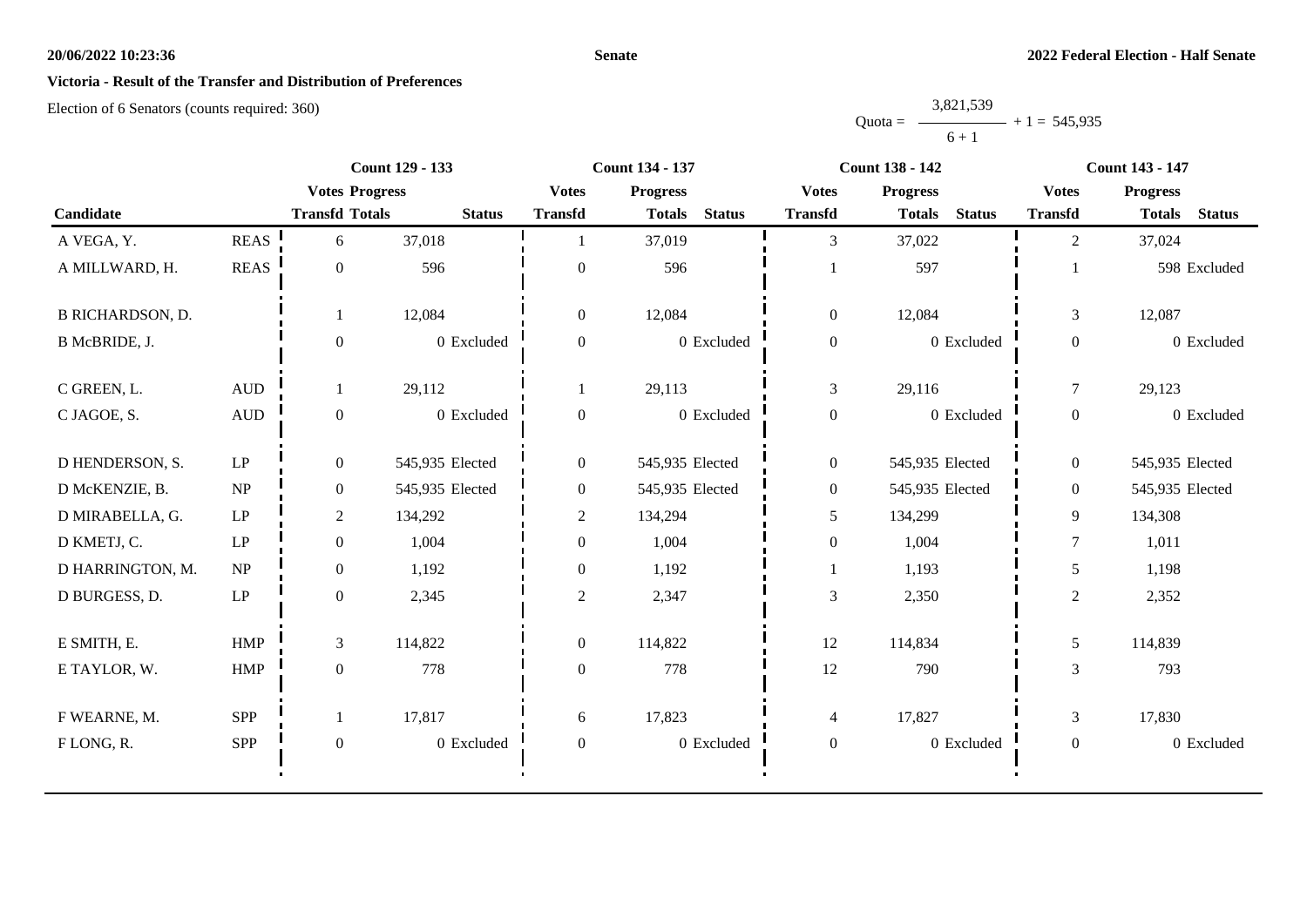#### **Senate**

# **Victoria - Result of the Transfer and Distribution of Preferences**

|           | 3,821,539 |                |
|-----------|-----------|----------------|
| $Quota =$ |           | $+1 = 545,935$ |
|           | $6 + 1$   |                |

|                          |                | <b>Count 129 - 133</b> |                       | <b>Count 134 - 137</b> |                                |                  | <b>Count 138 - 142</b>         | <b>Count 143 - 147</b> |                                |
|--------------------------|----------------|------------------------|-----------------------|------------------------|--------------------------------|------------------|--------------------------------|------------------------|--------------------------------|
|                          |                |                        | <b>Votes Progress</b> | <b>Votes</b>           | <b>Progress</b>                | <b>Votes</b>     | <b>Progress</b>                | <b>Votes</b>           | <b>Progress</b>                |
| Candidate                |                | <b>Transfd Totals</b>  | <b>Status</b>         | <b>Transfd</b>         | <b>Status</b><br><b>Totals</b> | <b>Transfd</b>   | <b>Status</b><br><b>Totals</b> | <b>Transfd</b>         | <b>Status</b><br><b>Totals</b> |
| G BURSON, C.             | AUVA!          | $\overline{0}$         | 12,061                | $\Omega$               | 12,061                         |                  | 12,062                         | 10                     | 12,072                         |
| G ASSER, S.              | <b>AUVA</b>    | $\boldsymbol{0}$       | 0 Excluded            | $\boldsymbol{0}$       | $0$ Excluded                   | $\boldsymbol{0}$ | 0 Excluded                     | $\overline{0}$         | 0 Excluded                     |
| H HINCH, D.              | <b>DHJP</b>    | $\mathfrak{Z}$         | 54,989                | 4                      | 54,993                         | 11               | 55,004                         | 8                      | 55,012                         |
| H STANFIELD, R.          | $DHJP$         | $\boldsymbol{0}$       | 0 Excluded            | $\boldsymbol{0}$       | 0 Excluded                     | $\boldsymbol{0}$ | 0 Excluded                     | $\overline{0}$         | 0 Excluded                     |
| I CURRIE, B.             | AJP            | $\tau$                 | 58,108                |                        | 58,109                         | $\,8\,$          | 58,117                         | 10                     | 58,127                         |
| I DELFORCE, C.           | AJP            | $\boldsymbol{0}$       | 0 Excluded            | $\boldsymbol{0}$       | 0 Excluded                     | $\boldsymbol{0}$ | 0 Excluded                     | $\boldsymbol{0}$       | 0 Excluded                     |
| J PITT, A.               | <b>AUP</b>     | $\overline{4}$         | 5,322                 |                        | 5,323                          | 5                | 5,328                          | $\overline{0}$         | 5,328                          |
| J KNIGHT, D.             | $\mathbf{AUP}$ | $\boldsymbol{0}$       | 0 Excluded            | $\boldsymbol{0}$       | 0 Excluded                     | $\boldsymbol{0}$ | 0 Excluded                     | $\overline{0}$         | 0 Excluded                     |
| K WHITE, L.              | <b>ALP</b>     | $\overline{0}$         | 545,935 Elected       | $\overline{0}$         | 545,935 Elected                | $\boldsymbol{0}$ | 545,935 Elected                | $\overline{0}$         | 545,935 Elected                |
| K STEWART, J.            | ALP            | $\overline{0}$         | 545,935 Elected       | $\overline{0}$         | 545,935 Elected                | $\boldsymbol{0}$ | 545,935 Elected                | $\overline{0}$         | 545,935 Elected                |
| K NUNN, C.               | <b>ALP</b>     | 1                      | 100,551               | 4                      | 100,555                        | $\overline{2}$   | 100,557                        | 3                      | 100,560                        |
| K BRIDGER-DARLING,<br>M. | <b>ALP</b>     | $\boldsymbol{0}$       | 2,282                 | $\overline{c}$         | 2,284                          | $\overline{4}$   | 2,288                          | 5                      | 2,293                          |
| K McFARLANE, J.          | <b>ALP</b>     | $\overline{4}$         | 4,266                 | $\boldsymbol{0}$       | 4,266                          | 6                | 4,272                          | $\overline{4}$         | 4,276                          |
| L BABET, R.              | <b>UAPP</b>    | $\mathbf{0}$           | 152,587               | $\boldsymbol{0}$       | 152,587                        | $\tau$           | 152,594                        | 5                      | 152,599                        |
| L MORAN, K.              | <b>UAPP</b>    | $\overline{2}$         | 1,488                 | $\overline{2}$         | 1,490                          | 12               | 1,502                          | 16                     | 1,518                          |
| L GRIMMOND, K.           | <b>UAPP</b>    | $\boldsymbol{0}$       | 0 Excluded            | $\boldsymbol{0}$       | 0 Excluded                     | $\boldsymbol{0}$ | 0 Excluded                     | $\overline{0}$         | 0 Excluded                     |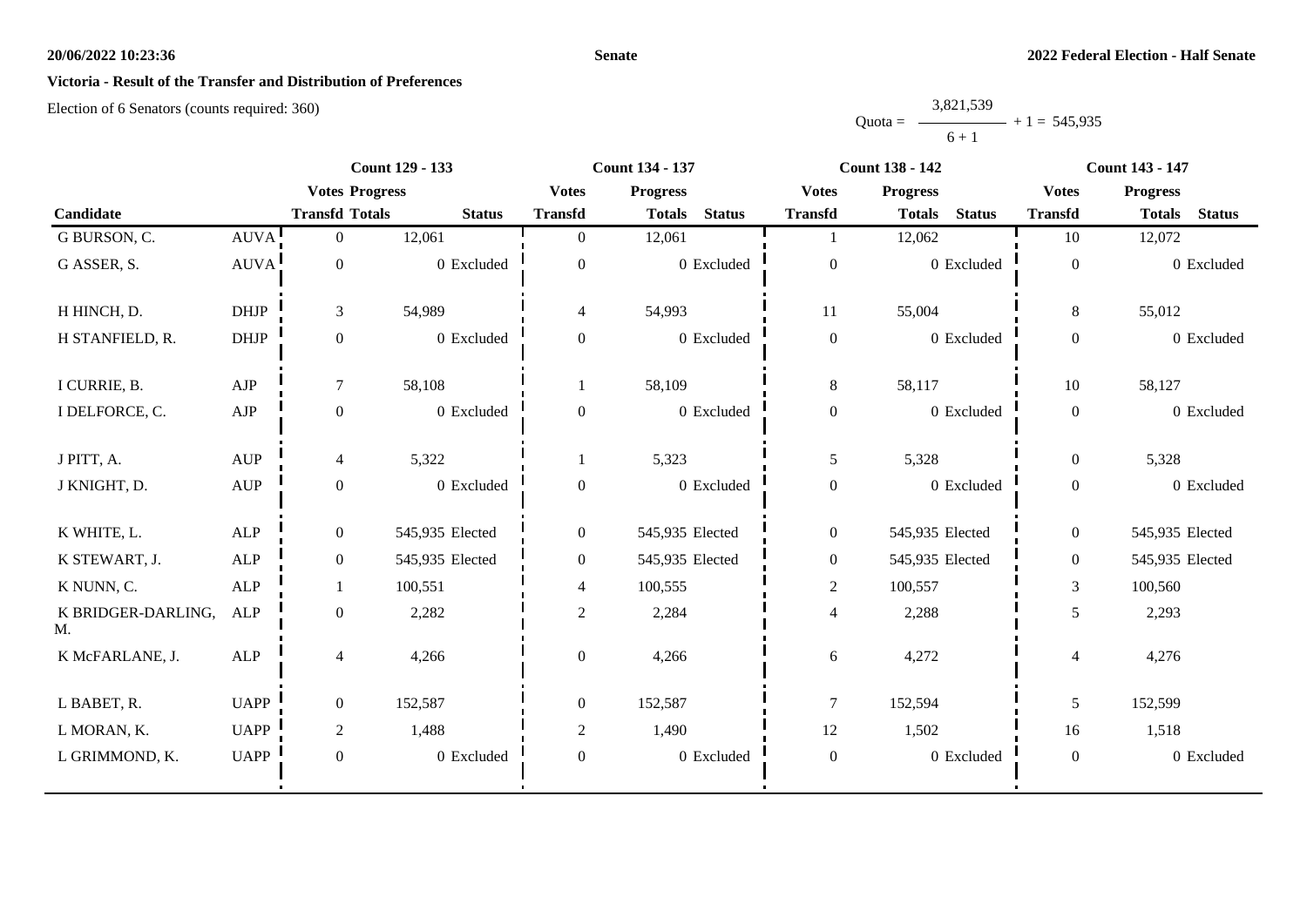#### **Senate**

# **Victoria - Result of the Transfer and Distribution of Preferences**

|           | 3,821,539 |                |
|-----------|-----------|----------------|
| $Quota =$ |           | $+1 = 545,935$ |
|           | $6 + 1$   |                |

|                    |               | <b>Count 129 - 133</b> |               |                  | <b>Count 134 - 137</b>         |                  | <b>Count 138 - 142</b>         | <b>Count 143 - 147</b> |                                |
|--------------------|---------------|------------------------|---------------|------------------|--------------------------------|------------------|--------------------------------|------------------------|--------------------------------|
|                    |               | <b>Votes Progress</b>  |               | <b>Votes</b>     | <b>Progress</b>                | <b>Votes</b>     | <b>Progress</b>                | <b>Votes</b>           | <b>Progress</b>                |
| Candidate          |               | <b>Transfd Totals</b>  | <b>Status</b> | <b>Transfd</b>   | <b>Status</b><br><b>Totals</b> | <b>Transfd</b>   | <b>Status</b><br><b>Totals</b> | <b>Transfd</b>         | <b>Status</b><br><b>Totals</b> |
| M DANCE, F.        | <b>SAL</b>    | 8                      | 6,890         | $\Omega$         | 6,890                          | 6                | 6,896                          | $\theta$               | 6,896                          |
| M CARR, A.         | SAL           | $\boldsymbol{0}$       | 0 Excluded    | $\boldsymbol{0}$ | 0 Excluded                     | $\boldsymbol{0}$ | 0 Excluded                     | $\boldsymbol{0}$       | 0 Excluded                     |
| N HUGHES, V.       | <b>CYA</b>    | $\overline{0}$         | 12,208        |                  | 12,209                         |                  | 12,210                         | 10                     | 12,220                         |
| N KIM, K.          | <b>CYA</b>    | $\overline{0}$         | 0 Excluded    | $\boldsymbol{0}$ | $0$ Excluded                   | $\mathbf{0}$     | 0 Excluded                     | $\overline{0}$         | 0 Excluded                     |
| N LACEY, C.        | <b>CYA</b>    | $\overline{0}$         | $0$ Excluded  | $\boldsymbol{0}$ | 0 Excluded                     | $\boldsymbol{0}$ | 0 Excluded                     | $\overline{0}$         | 0 Excluded                     |
| N MARA, C.         | <b>CYA</b>    | $\overline{0}$         | 0 Excluded    | $\boldsymbol{0}$ | 0 Excluded                     | $\boldsymbol{0}$ | 0 Excluded                     | $\overline{0}$         | 0 Excluded                     |
| N SEWAK, N.        | <b>CYA</b>    | $\overline{0}$         | 0 Excluded    | $\Omega$         | 0 Excluded                     | $\mathbf{0}$     | 0 Excluded                     | $\overline{0}$         | 0 Excluded                     |
| N O'CONNELL, M.    | <b>CYA</b>    | $\overline{0}$         | 0 Excluded    | $\Omega$         | 0 Excluded                     | $\boldsymbol{0}$ | 0 Excluded                     | $\mathbf{0}$           | 0 Excluded                     |
| O CONSTANTINOU, E. | <b>ASP</b>    |                        | 49,502        |                  | 49,503                         | 305              | 49,808                         | $\overline{4}$         | 49,812                         |
| O BOURMAN, N.      | <b>ASP</b>    | $\overline{c}$         | 508           |                  | 509 Excluded                   | $-509$           | 0 Excluded                     | $\overline{0}$         | 0 Excluded                     |
| P PICKERING, W.    | $\mathbf{ON}$ | 5                      | 111,375       | 3                | 111,378                        | 23               | 111,401                        | 30                     | 111,431                        |
| PHUXHAM, S.        | $\mathbf{ON}$ | $\overline{0}$         | 0 Excluded    | $\overline{0}$   | 0 Excluded                     | $\boldsymbol{0}$ | 0 Excluded                     | $\overline{0}$         | 0 Excluded                     |
| Q BARWICK, R.      | <b>CEC</b>    | 3                      | 5,375         |                  | 5,376                          | 11               | 5,387                          | $\overline{4}$         | 5,391                          |
| Q ISHERWOOD, C.    | $\mbox{CEC}$  | $\mathbf{0}$           | $0$ Excluded  | $\boldsymbol{0}$ | 0 Excluded                     | $\boldsymbol{0}$ | 0 Excluded                     | $\overline{0}$         | 0 Excluded                     |
| R JONAS, M.        |               |                        | 14,035        | $\sqrt{2}$       | 14,037                         | 3                | 14,040                         | 10                     | 14,050                         |
| R SMIT, M.         |               | $\overline{1}$         | 1,124         | $\overline{c}$   | 1,126                          | 6                | 1,132                          | 11                     | 1,143                          |
|                    |               |                        |               |                  |                                |                  |                                |                        |                                |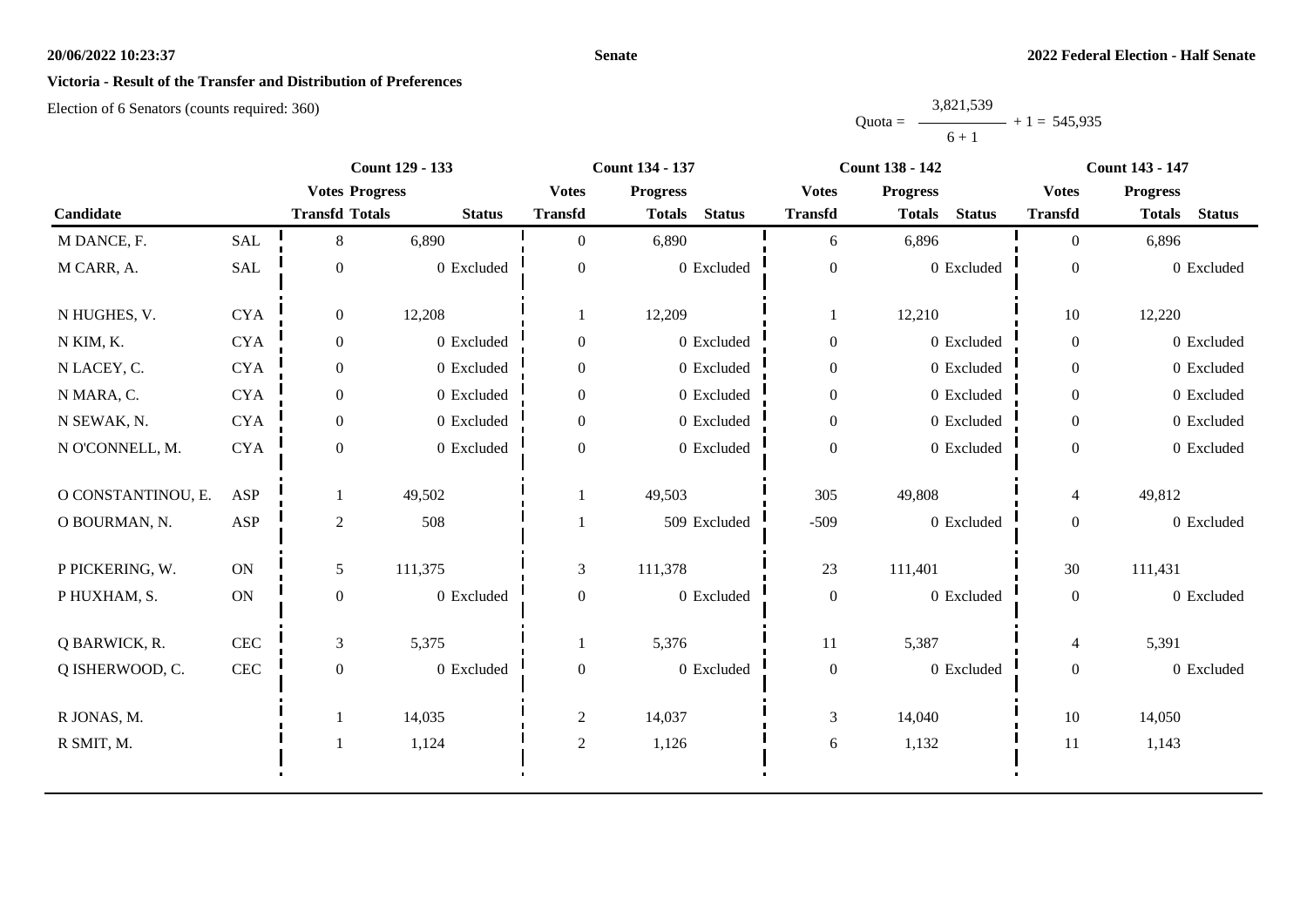#### **Senate**

# **Victoria - Result of the Transfer and Distribution of Preferences**

|           | 3,821,539 |                |
|-----------|-----------|----------------|
| $Quota =$ |           | $+1 = 545,935$ |
|           | $6 + 1$   |                |

|                    |             | Count 129 - 133       |               |                  | Count 134 - 137                |                  | <b>Count 138 - 142</b>         | <b>Count 143 - 147</b> |                                |
|--------------------|-------------|-----------------------|---------------|------------------|--------------------------------|------------------|--------------------------------|------------------------|--------------------------------|
|                    |             | <b>Votes Progress</b> |               | <b>Votes</b>     | <b>Progress</b>                | <b>Votes</b>     | <b>Progress</b>                | <b>Votes</b>           | <b>Progress</b>                |
| Candidate          |             | <b>Transfd Totals</b> | <b>Status</b> | <b>Transfd</b>   | <b>Status</b><br><b>Totals</b> | <b>Transfd</b>   | <b>Status</b><br><b>Totals</b> | <b>Transfd</b>         | <b>Status</b><br><b>Totals</b> |
| S CORDNER HUNT, K. | <b>SOPA</b> | 8                     | 13,926        |                  | 13,927                         | 10               | 13,937                         | $\overline{4}$         | 13,941                         |
| S FARRANT, T.      | <b>SOPA</b> | $\mathbf{0}$          | $0$ Excluded  | $\overline{0}$   | 0 Excluded                     | $\boldsymbol{0}$ | 0 Excluded                     | $\mathbf{0}$           | 0 Excluded                     |
| T BENEDYKA, S.     |             | $\overline{c}$        | 3,766         | 4                | 3,770                          | $\overline{c}$   | 3,772                          | 1                      | 3,773                          |
| T RICHARDS, C.     |             | $\mathbf{0}$          | 0 Excluded    | $\overline{0}$   | 0 Excluded                     | $\boldsymbol{0}$ | 0 Excluded                     | $\overline{0}$         | 0 Excluded                     |
| U THORPE, L.       | <b>GVIC</b> | 26                    | 526,105       | 13               | 526,118                        | $8\,$            | 526,126                        | 23                     | 526,149                        |
| U FROGLEY, A.      | <b>GVIC</b> | 8                     | 2,398         |                  | 2,399                          | 1                | 2,400                          | 10                     | 2,410                          |
| U AUSTIN, S.       | <b>GVIC</b> | 5                     | 1,297         | 3                | 1,300                          |                  | 1,301                          | 6                      | 1,307                          |
| U PAYNE, Z.        | <b>GVIC</b> | $\overline{2}$        | 1,215         |                  | 1,216                          | $\boldsymbol{0}$ | 1,216                          |                        | 1,217                          |
| V O'BRYAN, D.      | GAP         | 1                     | 13,644        |                  | 13,645                         | $\overline{4}$   | 13,649                         | 11                     | 13,660                         |
| V WHITEHEAD, G.    | GAP         | $\overline{0}$        | 0 Excluded    | $\overline{0}$   | 0 Excluded                     | $\boldsymbol{0}$ | 0 Excluded                     | $\overline{0}$         | 0 Excluded                     |
| W LIMBRICK, D.     | LDP         | $\overline{2}$        | 92,033        | $\overline{2}$   | 92,035                         | $\overline{4}$   | 92,039                         | 312                    | 92,351                         |
| W MITCHELL, K.     | <b>LDP</b>  | $\tau$                | 574           | $\overline{2}$   | 576                            | 6                | 582 Excluded                   | $-582$                 | 0 Excluded                     |
| W WHITE, C.        | <b>LDP</b>  | $\overline{0}$        | 0 Excluded    | $\overline{0}$   | 0 Excluded                     | $\boldsymbol{0}$ | 0 Excluded                     | $\overline{0}$         | 0 Excluded                     |
| X CLONARIDIS, N.   | <b>IMO</b>  | 5                     | 8,173         | $\overline{2}$   | 8,175                          | $\mathfrak{Z}$   | 8,178                          | $11\,$                 | 8,189                          |
| X CURNOW, R.       | <b>IMO</b>  | $\mathbf{0}$          | 0 Excluded    | $\boldsymbol{0}$ | 0 Excluded                     | $\boldsymbol{0}$ | 0 Excluded                     | $\mathbf{0}$           | 0 Excluded                     |
| Y BYRNE, P.        |             | 3                     | 999           | $\overline{0}$   | 999                            | $\boldsymbol{0}$ | 999                            | $\sqrt{2}$             | 1,001                          |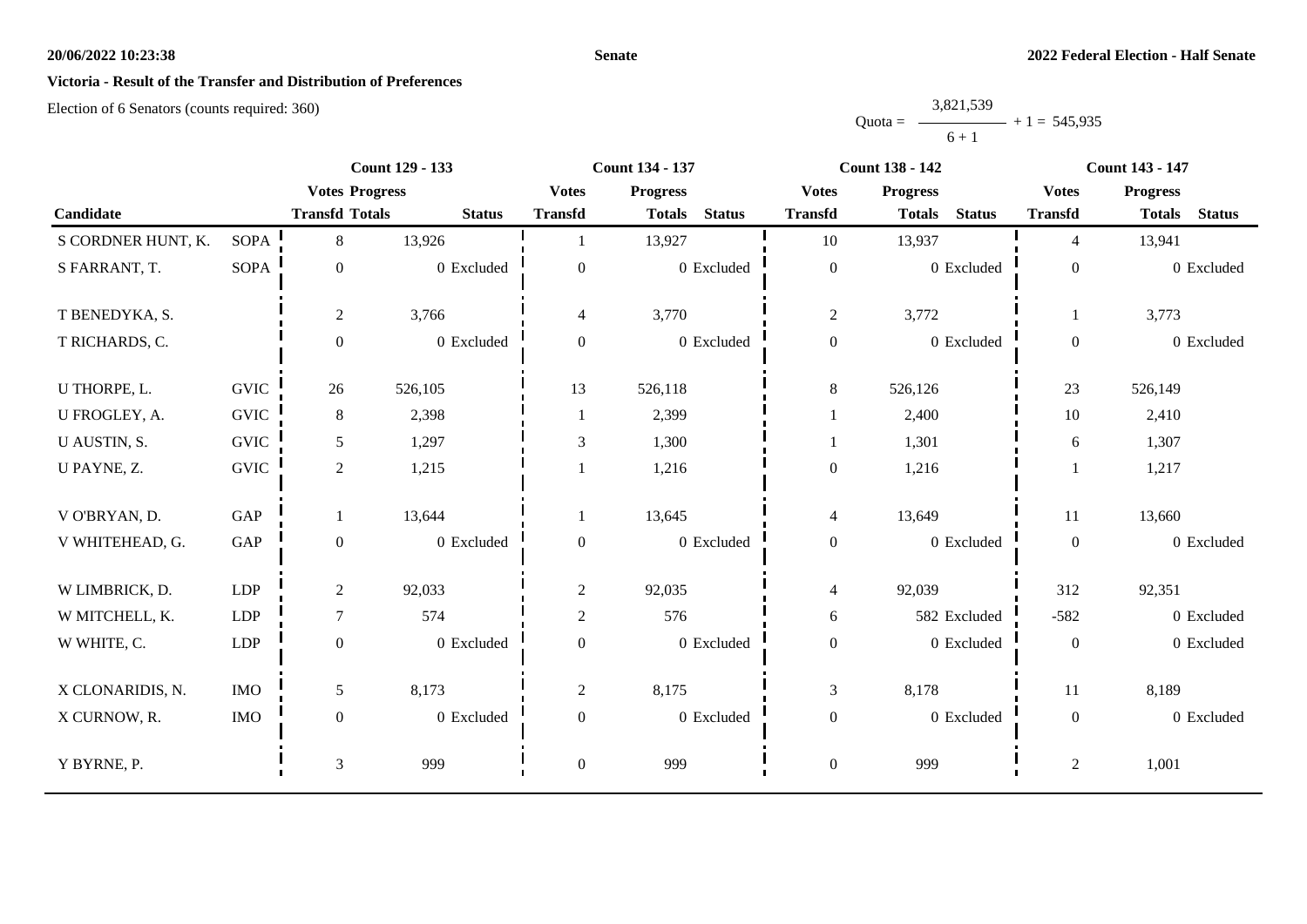#### **Senate**

# **Victoria - Result of the Transfer and Distribution of Preferences**

|           | 3,821,539 |                |
|-----------|-----------|----------------|
| $Quota =$ |           | $+1 = 545,935$ |
|           | $6 + 1$   |                |

|                         |                             | <b>Count 129 - 133</b> |               | <b>Count 134 - 137</b>          |                                |                  | <b>Count 138 - 142</b>         | <b>Count 143 - 147</b> |                                |
|-------------------------|-----------------------------|------------------------|---------------|---------------------------------|--------------------------------|------------------|--------------------------------|------------------------|--------------------------------|
|                         |                             | <b>Votes Progress</b>  |               | <b>Votes</b><br><b>Progress</b> |                                | <b>Votes</b>     | <b>Progress</b>                |                        | <b>Progress</b>                |
| Candidate               |                             | <b>Transfd Totals</b>  | <b>Status</b> | <b>Transfd</b>                  | <b>Status</b><br><b>Totals</b> | <b>Transfd</b>   | <b>Status</b><br><b>Totals</b> | <b>Transfd</b>         | <b>Status</b><br><b>Totals</b> |
| Y WARDLE, J.            |                             | $\Omega$               | 0 Excluded    | $\Omega$                        | $0$ Excluded                   | $\overline{0}$   | 0 Excluded                     | $\Omega$               | 0 Excluded                     |
|                         |                             |                        |               |                                 |                                |                  |                                |                        |                                |
| Z MYLVAGANAM, A.        | <b>VNS</b>                  | 305                    | 21,688        | 3                               | 21,691                         | $\boldsymbol{0}$ | 21,691                         | $\overline{4}$         | 21,695                         |
| Z RICCARDI, L.          | <b>VNS</b>                  | $-447$                 | 0 Excluded    | $\Omega$                        | 0 Excluded                     | $\boldsymbol{0}$ | 0 Excluded                     | $\overline{0}$         | 0 Excluded                     |
|                         |                             |                        |               |                                 |                                |                  |                                |                        |                                |
| UG FLOYD, G.            | $\mathop{\rm IND}\nolimits$ |                        | 1,490         | 32                              | 1,522                          | $\boldsymbol{0}$ | 1,522                          | $\mathfrak{Z}$         | 1,525                          |
| UG RIDGEWAY, A.         | <b>IND</b>                  | $\overline{0}$         | 0 Excluded    | $\Omega$                        | 0 Excluded                     | $\boldsymbol{0}$ | 0 Excluded                     | $\overline{0}$         | 0 Excluded                     |
| UG BOND, J.             | <b>IND</b>                  | 3                      | 646           | 35                              | 681                            |                  | 682                            |                        | 683                            |
| UG SMITH, N.            | <b>IND</b>                  | $\mathbf{0}$           | 0 Excluded    | $\overline{0}$                  | 0 Excluded                     | $\boldsymbol{0}$ | 0 Excluded                     | $\overline{0}$         | 0 Excluded                     |
| UG DICKS, M.            | <b>IND</b>                  | $\overline{2}$         | 2,702         | 58                              | 2,760                          | $\mathfrak{2}$   | 2,762                          | 2                      | 2,764                          |
| UG ATKINSON, B.         | <b>IND</b>                  | 3                      | 501 Excluded  | $-501$                          | 0 Excluded                     | $\boldsymbol{0}$ | 0 Excluded                     | $\overline{0}$         | 0 Excluded                     |
| UG ROSS, P.             | <b>IND</b>                  | $\overline{0}$         | 0 Excluded    | $\theta$                        | 0 Excluded                     | $\boldsymbol{0}$ | 0 Excluded                     | $\Omega$               | 0 Excluded                     |
| UG DE FRANCESCO, N.     | <b>IND</b>                  | $\overline{0}$         | 0 Excluded    | $\Omega$                        | 0 Excluded                     | $\boldsymbol{0}$ | 0 Excluded                     | $\overline{0}$         | 0 Excluded                     |
| UG TOSCANO, J.          | <b>IND</b>                  | 3                      | 898           | 19                              | 917                            | $\boldsymbol{0}$ | 917                            | $\Omega$               | 917                            |
| UG TRAN, T.             | <b>IND</b>                  | $\overline{2}$         | 741           | 110                             | 851                            | 5                | 856                            | $\overline{2}$         | 858                            |
| UG DILLON, D.           | <b>IND</b>                  | $\overline{0}$         | 0 Excluded    | $\overline{0}$                  | 0 Excluded                     | $\boldsymbol{0}$ | 0 Excluded                     | $\boldsymbol{0}$       | 0 Excluded                     |
| UG GONSALVEZ, G.        | <b>IND</b>                  | $\overline{0}$         | 971           | 176                             | 1,147                          |                  | 1,148                          |                        | 1,149                          |
|                         |                             |                        |               |                                 |                                |                  |                                |                        |                                |
| <b>Exhausted Votes</b>  |                             |                        | 6             | $\overline{0}$                  | 6                              | $\overline{c}$   | 8                              | $\overline{c}$         | 10                             |
| <b>Loss By Fraction</b> |                             | $\overline{2}$         | 295           |                                 | 296                            | $\overline{4}$   | 300                            | 9                      | 309                            |
| <b>Total Votes</b>      |                             | $\overline{0}$         | 3,821,539     | $\overline{0}$                  | 3,821,539                      | $\overline{0}$   | 3,821,539                      | $\overline{0}$         | 3,821,539                      |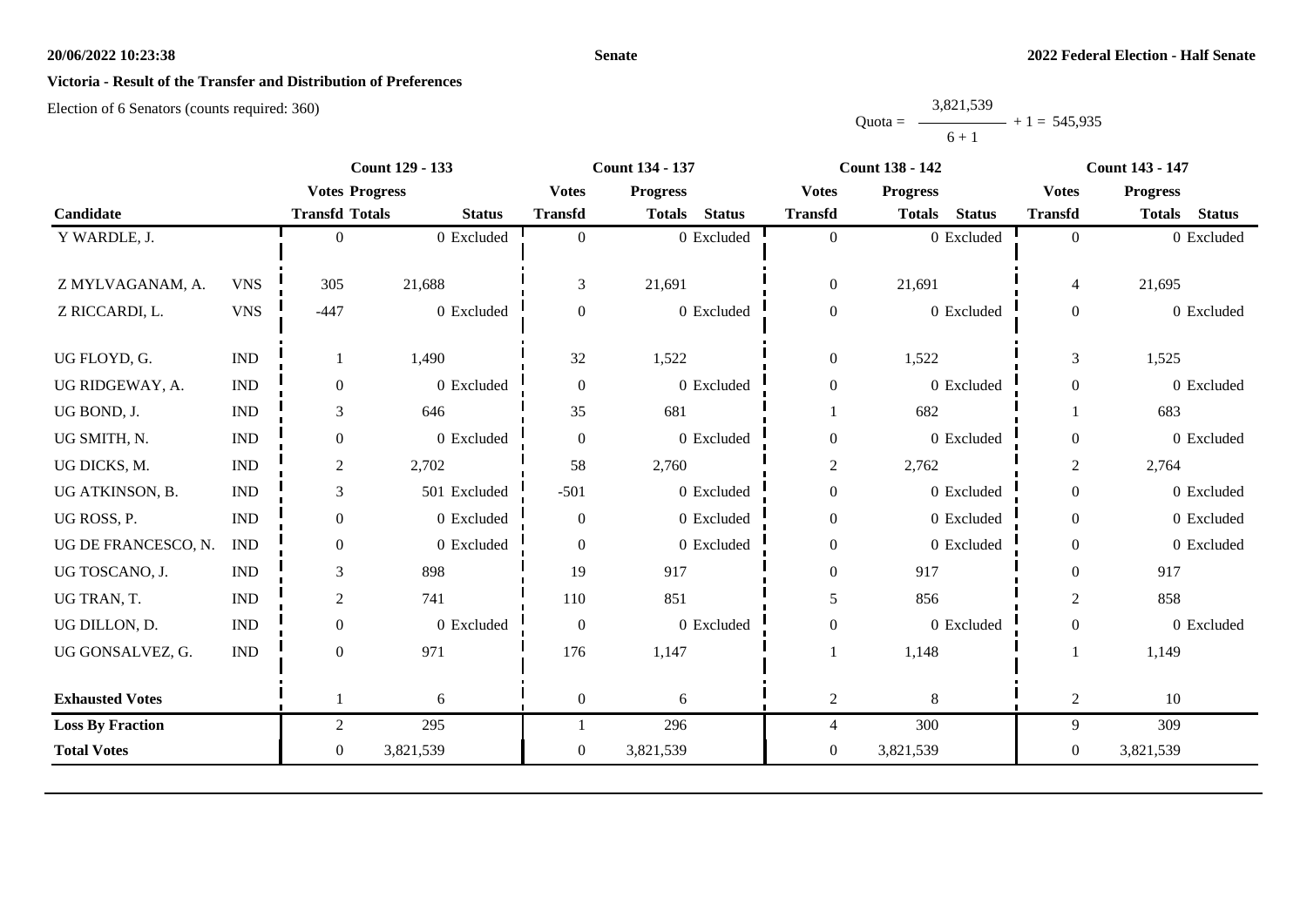#### **Victoria - Result of the Transfer and Distribution of Preferences**

| ired: 360)                              |                                         |                                        | 3.821.539<br>Quota = $\longrightarrow$ + 1 = 545,935 |
|-----------------------------------------|-----------------------------------------|----------------------------------------|------------------------------------------------------|
| Candidates Excluded<br>93. RICCARDI, L. | Candidates Excluded<br>99. ATKINSON, B. | Candidates Excluded<br>68. BOURMAN, N. | $6 + 1$<br>Candidates Excluded<br>86. MITCHELL, K.   |
|                                         |                                         |                                        |                                                      |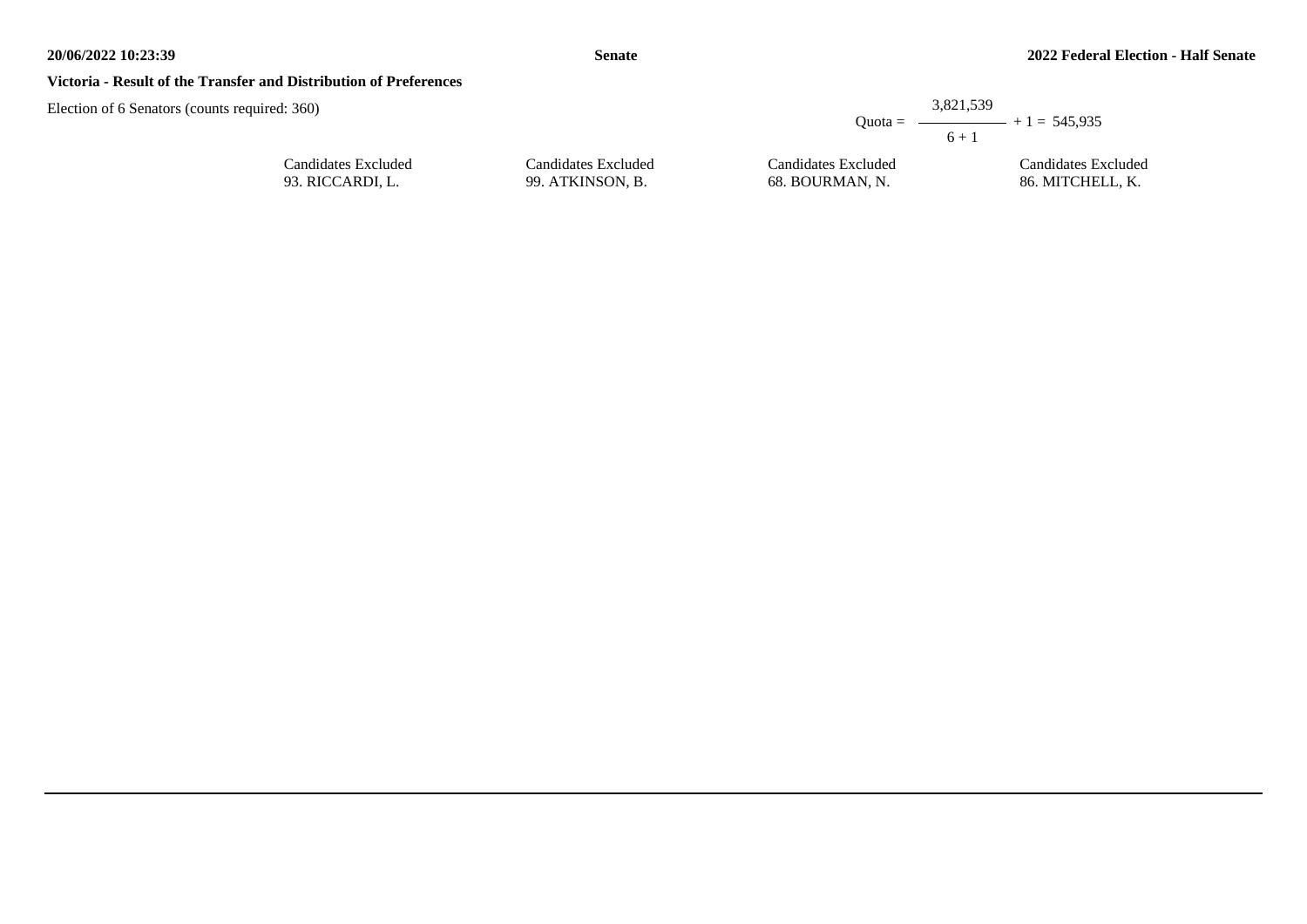#### **Senate**

# **Victoria - Result of the Transfer and Distribution of Preferences**

|           | 3,821,539 |                |
|-----------|-----------|----------------|
| $Quota =$ |           | $+1 = 545,935$ |
|           | $6 + 1$   |                |

|                         |                                 | <b>Count 148 - 152</b> |                 |                  | <b>Count 153 - 156</b>          |                  | Count 157 - 161                 | <b>Count 162 - 166</b> |                                |
|-------------------------|---------------------------------|------------------------|-----------------|------------------|---------------------------------|------------------|---------------------------------|------------------------|--------------------------------|
|                         |                                 | <b>Votes Progress</b>  |                 |                  | <b>Votes</b><br><b>Progress</b> |                  | <b>Progress</b><br><b>Votes</b> |                        | <b>Progress</b>                |
| Candidate               |                                 | <b>Transfd Totals</b>  | <b>Status</b>   | <b>Transfd</b>   | <b>Status</b><br><b>Totals</b>  | <b>Transfd</b>   | <b>Status</b><br><b>Totals</b>  | <b>Transfd</b>         | <b>Status</b><br><b>Totals</b> |
| A VEGA, Y.              | <b>REAS</b>                     | 197                    | 37,221          | 10               | 37,231                          | 17               | 37,248                          | 14                     | 37,262                         |
| A MILLWARD, H.          | <b>REAS</b>                     | $-598$                 | 0 Excluded      | $\overline{0}$   | 0 Excluded                      | $\boldsymbol{0}$ | 0 Excluded                      | $\mathbf{0}$           | 0 Excluded                     |
| <b>B RICHARDSON, D.</b> |                                 | 79                     | 12,166          | $\overline{2}$   | 12,168                          | 6                | 12,174                          | $\overline{0}$         | 12,174                         |
| B McBRIDE, J.           |                                 | $\mathbf{0}$           | 0 Excluded      | $\mathbf{0}$     | 0 Excluded                      | $\boldsymbol{0}$ | 0 Excluded                      | $\boldsymbol{0}$       | 0 Excluded                     |
| C GREEN, L.             | $\mbox{\rm AUD}$                | 75                     | 29,198          | $\overline{2}$   | 29,200                          | 21               | 29,221                          | 6                      | 29,227                         |
| C JAGOE, S.             | <b>AUD</b>                      | $\overline{0}$         | 0 Excluded      | $\overline{0}$   | 0 Excluded                      | $\boldsymbol{0}$ | 0 Excluded                      | $\overline{0}$         | 0 Excluded                     |
| D HENDERSON, S.         | $\operatorname{LP}$             | $\overline{0}$         | 545,935 Elected | $\overline{0}$   | 545,935 Elected                 | $\boldsymbol{0}$ | 545,935 Elected                 | $\overline{0}$         | 545,935 Elected                |
| D McKENZIE, B.          | $\ensuremath{\text{NP}}\xspace$ | $\overline{0}$         | 545,935 Elected | $\boldsymbol{0}$ | 545,935 Elected                 | $\overline{0}$   | 545,935 Elected                 | $\overline{0}$         | 545,935 Elected                |
| D MIRABELLA, G.         | LP                              | 17                     | 134,325         | 5                | 134,330                         | 13               | 134,343                         | 16                     | 134,359                        |
| D KMETJ, C.             | LP                              | 5                      | 1,016           | $\overline{2}$   | 1,018                           | 11               | 1,029                           | 4                      | 1,033                          |
| D HARRINGTON, M.        | $\ensuremath{\text{NP}}\xspace$ | $\tau$                 | 1,205           | 5                | 1,210                           | $\boldsymbol{7}$ | 1,217                           | 5                      | 1,222                          |
| D BURGESS, D.           | $\mathrm{L}\mathrm{P}$          | 9                      | 2,361           | 5                | 2,366                           | 7                | 2,373                           | 11                     | 2,384                          |
| E SMITH, E.             | <b>HMP</b>                      | 31                     | 114,870         | 10               | 114,880                         | 258              | 115,138                         | 11                     | 115,149                        |
| E TAYLOR, W.            | HMP                             | 56                     | 849             | 3                | 852 Excluded                    | $-852$           | 0 Excluded                      | $\overline{0}$         | 0 Excluded                     |
| F WEARNE, M.            | <b>SPP</b>                      | 13                     | 17,843          | 2                | 17,845                          | 51               | 17,896                          | 10                     | 17,906                         |
| FLONG, R.               | SPP                             | $\boldsymbol{0}$       | 0 Excluded      | $\overline{0}$   | 0 Excluded                      | $\boldsymbol{0}$ | 0 Excluded                      | $\overline{0}$         | 0 Excluded                     |
|                         |                                 |                        |                 |                  |                                 |                  |                                 |                        |                                |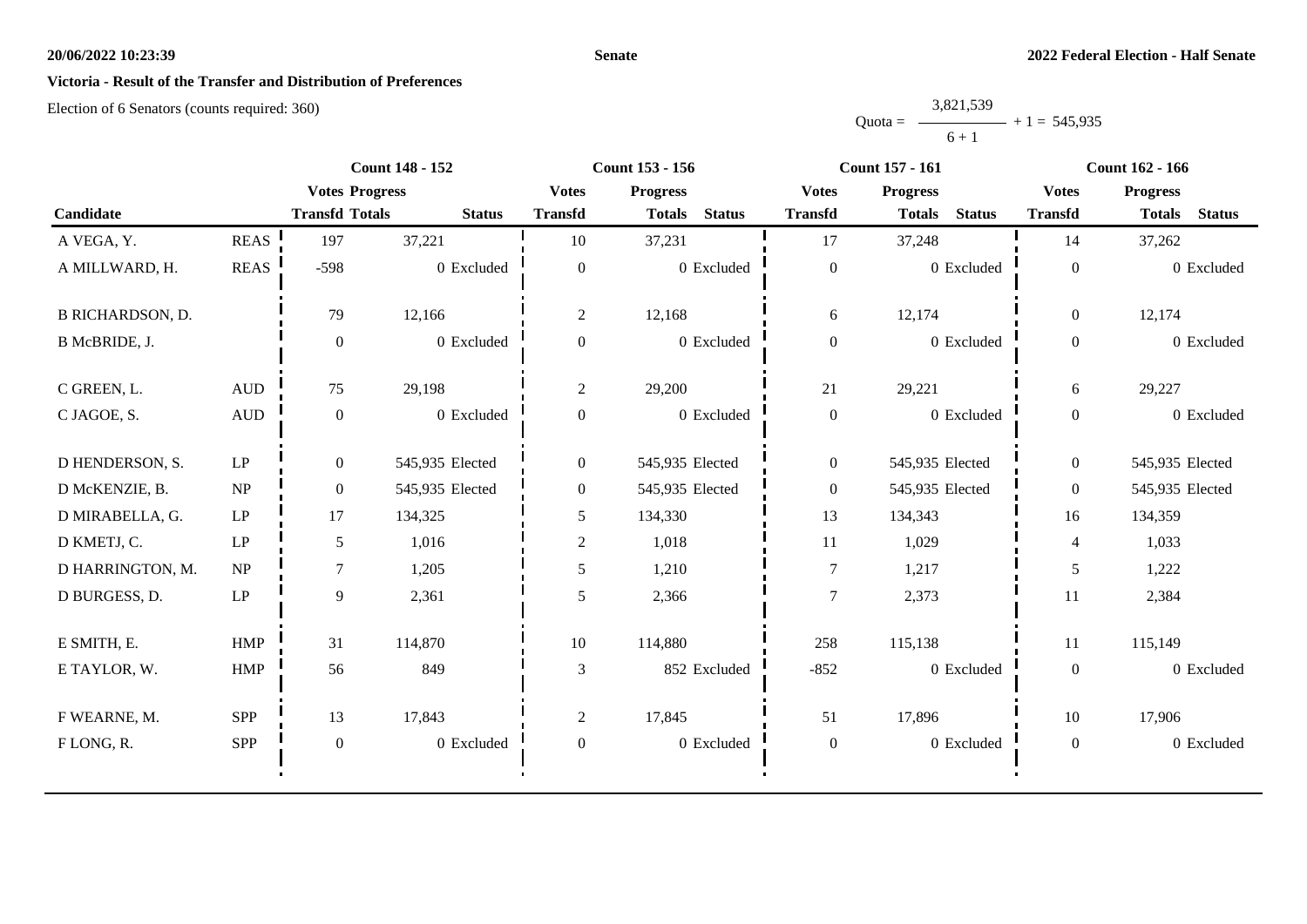#### **Senate**

# **Victoria - Result of the Transfer and Distribution of Preferences**

|           | 3,821,539 |                |
|-----------|-----------|----------------|
| $Quota =$ |           | $+1 = 545,935$ |
|           | $6 + 1$   |                |

|                          |                       | <b>Count 148 - 152</b> |                 | <b>Count 153 - 156</b> |                                |                  | <b>Count 157 - 161</b>         | <b>Count 162 - 166</b> |                                |
|--------------------------|-----------------------|------------------------|-----------------|------------------------|--------------------------------|------------------|--------------------------------|------------------------|--------------------------------|
|                          | <b>Votes Progress</b> |                        |                 | <b>Votes</b>           | <b>Progress</b>                | <b>Votes</b>     | <b>Progress</b>                | <b>Votes</b>           | <b>Progress</b>                |
| Candidate                |                       | <b>Transfd Totals</b>  | <b>Status</b>   | <b>Transfd</b>         | <b>Status</b><br><b>Totals</b> | <b>Transfd</b>   | <b>Status</b><br><b>Totals</b> | <b>Transfd</b>         | <b>Status</b><br><b>Totals</b> |
| G BURSON, C.             | AUVA!                 | 16                     | 12,088          | $\overline{2}$         | 12,090                         | 63               | 12,153                         | 4                      | 12,157                         |
| G ASSER, S.              | <b>AUVA</b>           | $\boldsymbol{0}$       | 0 Excluded      | $\boldsymbol{0}$       | 0 Excluded                     | $\boldsymbol{0}$ | 0 Excluded                     | $\overline{0}$         | 0 Excluded                     |
| H HINCH, D.              | <b>DHJP</b>           | 9                      | 55,021          | 10                     | 55,031                         | 57               | 55,088                         | 12                     | 55,100                         |
| H STANFIELD, R.          | $DHJP$                | $\boldsymbol{0}$       | 0 Excluded      | $\boldsymbol{0}$       | 0 Excluded                     | $\boldsymbol{0}$ | 0 Excluded                     | $\boldsymbol{0}$       | 0 Excluded                     |
| I CURRIE, B.             | AJP                   | 11                     | 58,138          | 9                      | 58,147                         | 59               | 58,206                         | $\tau$                 | 58,213                         |
| I DELFORCE, C.           | AJP                   | $\boldsymbol{0}$       | 0 Excluded      | $\boldsymbol{0}$       | 0 Excluded                     | $\boldsymbol{0}$ | 0 Excluded                     | $\overline{0}$         | 0 Excluded                     |
| J PITT, A.               | <b>AUP</b>            | 6                      | 5,334           |                        | 5,335                          | 8                | 5,343                          | $\overline{2}$         | 5,345                          |
| J KNIGHT, D.             | $\mathbf{AUP}$        | $\boldsymbol{0}$       | 0 Excluded      | $\boldsymbol{0}$       | 0 Excluded                     | $\boldsymbol{0}$ | 0 Excluded                     | $\boldsymbol{0}$       | 0 Excluded                     |
| K WHITE, L.              | <b>ALP</b>            | $\overline{0}$         | 545,935 Elected | $\overline{0}$         | 545,935 Elected                | $\boldsymbol{0}$ | 545,935 Elected                | $\overline{0}$         | 545,935 Elected                |
| K STEWART, J.            | ALP                   | $\boldsymbol{0}$       | 545,935 Elected | $\boldsymbol{0}$       | 545,935 Elected                | $\boldsymbol{0}$ | 545,935 Elected                | $\overline{0}$         | 545,935 Elected                |
| K NUNN, C.               | ALP                   | $\mathfrak{Z}$         | 100,563         | 15                     | 100,578                        | 19               | 100,597                        | 20                     | 100,617                        |
| K BRIDGER-DARLING,<br>M. | <b>ALP</b>            | $\mathfrak{Z}$         | 2,296           | $\overline{7}$         | 2,303                          | $\overline{7}$   | 2,310                          | $\tau$                 | 2,317                          |
| K McFARLANE, J.          | <b>ALP</b>            | $\mathfrak{Z}$         | 4,279           | $\overline{7}$         | 4,286                          | 14               | 4,300                          | 9                      | 4,309                          |
| L BABET, R.              | <b>UAPP</b>           | $\overline{2}$         | 152,601         | $\overline{2}$         | 152,603                        | 15               | 152,618                        | $\overline{4}$         | 152,622                        |
| L MORAN, K.              | <b>UAPP</b>           | 6                      | 1,524           |                        | 1,525                          | 53               | 1,578                          | 5                      | 1,583                          |
| L GRIMMOND, K.           | <b>UAPP</b>           | $\boldsymbol{0}$       | 0 Excluded      | $\boldsymbol{0}$       | 0 Excluded                     | $\boldsymbol{0}$ | 0 Excluded                     | $\overline{0}$         | 0 Excluded                     |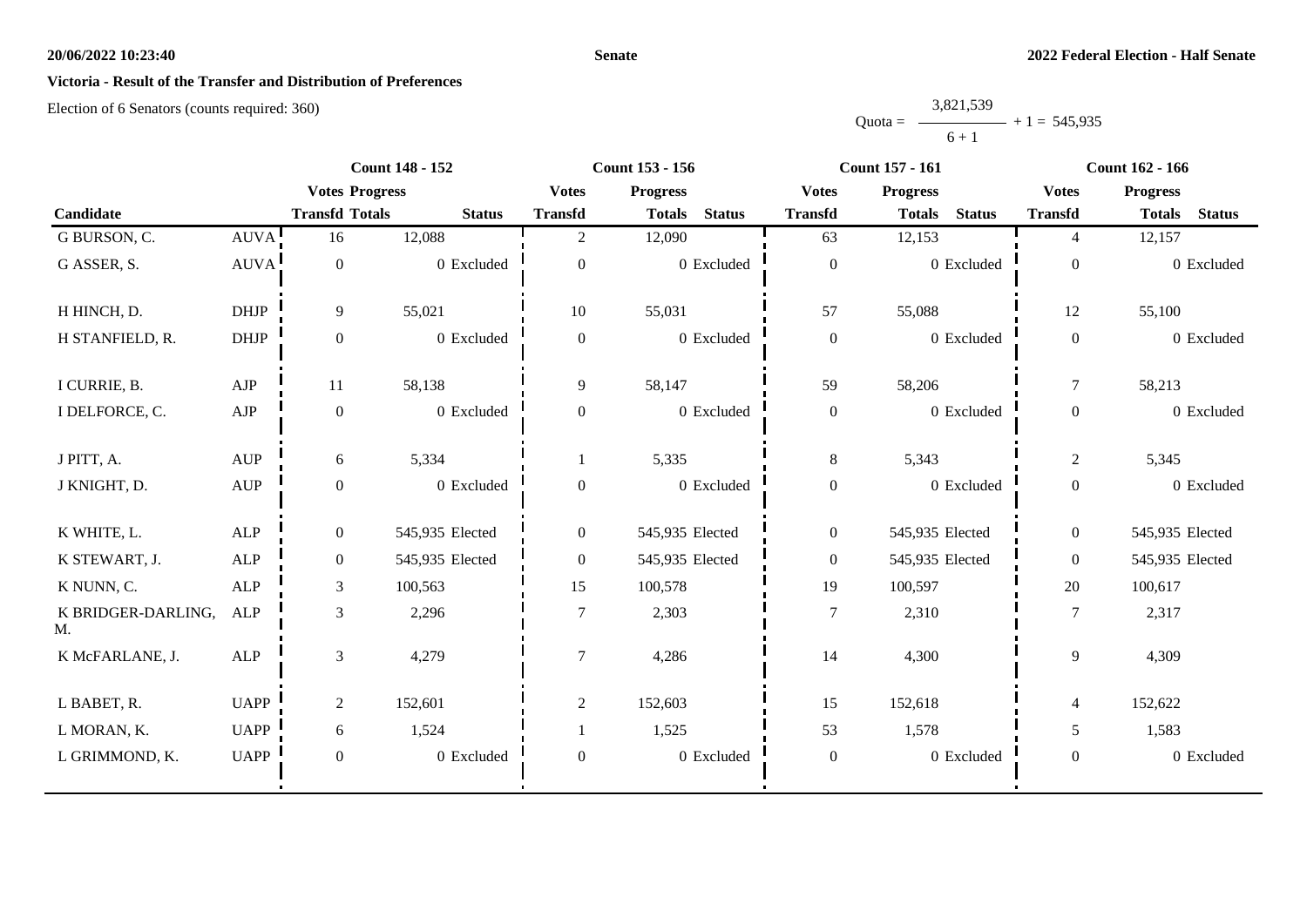### **Senate**

# **Victoria - Result of the Transfer and Distribution of Preferences**

|           | 3,821,539 |                |
|-----------|-----------|----------------|
| $Quota =$ |           | $+1 = 545,935$ |
|           | $6 + 1$   |                |

|                    | <b>Count 148 - 152</b><br><b>Count 153 - 156</b> |                       |               |                | <b>Count 157 - 161</b>         | <b>Count 162 - 166</b> |                                |                |                                |
|--------------------|--------------------------------------------------|-----------------------|---------------|----------------|--------------------------------|------------------------|--------------------------------|----------------|--------------------------------|
|                    |                                                  | <b>Votes Progress</b> |               | <b>Votes</b>   | <b>Progress</b>                | <b>Votes</b>           | <b>Progress</b>                | <b>Votes</b>   | <b>Progress</b>                |
| Candidate          |                                                  | <b>Transfd Totals</b> | <b>Status</b> | <b>Transfd</b> | <b>Status</b><br><b>Totals</b> | <b>Transfd</b>         | <b>Status</b><br><b>Totals</b> | <b>Transfd</b> | <b>Totals</b><br><b>Status</b> |
| M DANCE, F.        | <b>SAL</b>                                       | $\overline{2}$        | 6,898         | 2              | 6,900                          | 7                      | 6,907                          |                | 6,908                          |
| M CARR, A.         | SAL                                              | $\boldsymbol{0}$      | 0 Excluded    | $\overline{0}$ | 0 Excluded                     | $\boldsymbol{0}$       | 0 Excluded                     | $\mathbf{0}$   | 0 Excluded                     |
| N HUGHES, V.       | <b>CYA</b>                                       |                       | 12,221        | $\overline{4}$ | 12,225                         | $\overline{4}$         | 12,229                         |                | 12,230                         |
| N KIM, K.          | <b>CYA</b>                                       | $\overline{0}$        | 0 Excluded    | $\overline{0}$ | 0 Excluded                     | $\boldsymbol{0}$       | 0 Excluded                     | $\overline{0}$ | 0 Excluded                     |
| N LACEY, C.        | <b>CYA</b>                                       | $\overline{0}$        | 0 Excluded    | $\overline{0}$ | 0 Excluded                     | $\overline{0}$         | 0 Excluded                     | $\overline{0}$ | 0 Excluded                     |
| N MARA, C.         | <b>CYA</b>                                       | $\overline{0}$        | 0 Excluded    | $\mathbf{0}$   | 0 Excluded                     | $\boldsymbol{0}$       | 0 Excluded                     | $\overline{0}$ | 0 Excluded                     |
| N SEWAK, N.        | <b>CYA</b>                                       | $\overline{0}$        | 0 Excluded    | $\theta$       | 0 Excluded                     | $\boldsymbol{0}$       | 0 Excluded                     | $\overline{0}$ | 0 Excluded                     |
| N O'CONNELL, M.    | <b>CYA</b>                                       | $\Omega$              | 0 Excluded    | $\Omega$       | 0 Excluded                     | $\boldsymbol{0}$       | 0 Excluded                     | $\Omega$       | 0 Excluded                     |
| O CONSTANTINOU, E. | ASP                                              |                       | 49,813        | 5              | 49,818                         | 23                     | 49,841                         | 5              | 49,846                         |
| O BOURMAN, N.      | ASP                                              | $\Omega$              | 0 Excluded    | $\theta$       | 0 Excluded                     | $\boldsymbol{0}$       | 0 Excluded                     | $\overline{0}$ | 0 Excluded                     |
| P PICKERING, W.    | ON                                               | $\overline{0}$        | 111,431       | $\overline{7}$ | 111,438                        | 16                     | 111,454                        | 5              | 111,459                        |
| P HUXHAM, S.       | $\mathbf{ON}$                                    | $\overline{0}$        | 0 Excluded    | $\overline{0}$ | 0 Excluded                     | $\boldsymbol{0}$       | 0 Excluded                     | $\overline{0}$ | 0 Excluded                     |
| Q BARWICK, R.      | $\mbox{CEC}$                                     | $\overline{2}$        | 5,393         | $\overline{2}$ | 5,395                          | 3                      | 5,398                          |                | 5,399                          |
| Q ISHERWOOD, C.    | $\mbox{CEC}$                                     | $\mathbf{0}$          | 0 Excluded    | $\mathbf{0}$   | 0 Excluded                     | $\boldsymbol{0}$       | 0 Excluded                     | $\overline{0}$ | 0 Excluded                     |
| R JONAS, M.        |                                                  | $\overline{0}$        | 14,050        | 5              | 14,055                         | $\overline{c}$         | 14,057                         | $\overline{0}$ | 14,057                         |
| R SMIT, M.         |                                                  | $\overline{2}$        | 1,145         | $\overline{4}$ | 1,149                          | $\boldsymbol{7}$       | 1,156                          | $\overline{7}$ | 1,163                          |
|                    |                                                  |                       |               |                |                                |                        |                                |                |                                |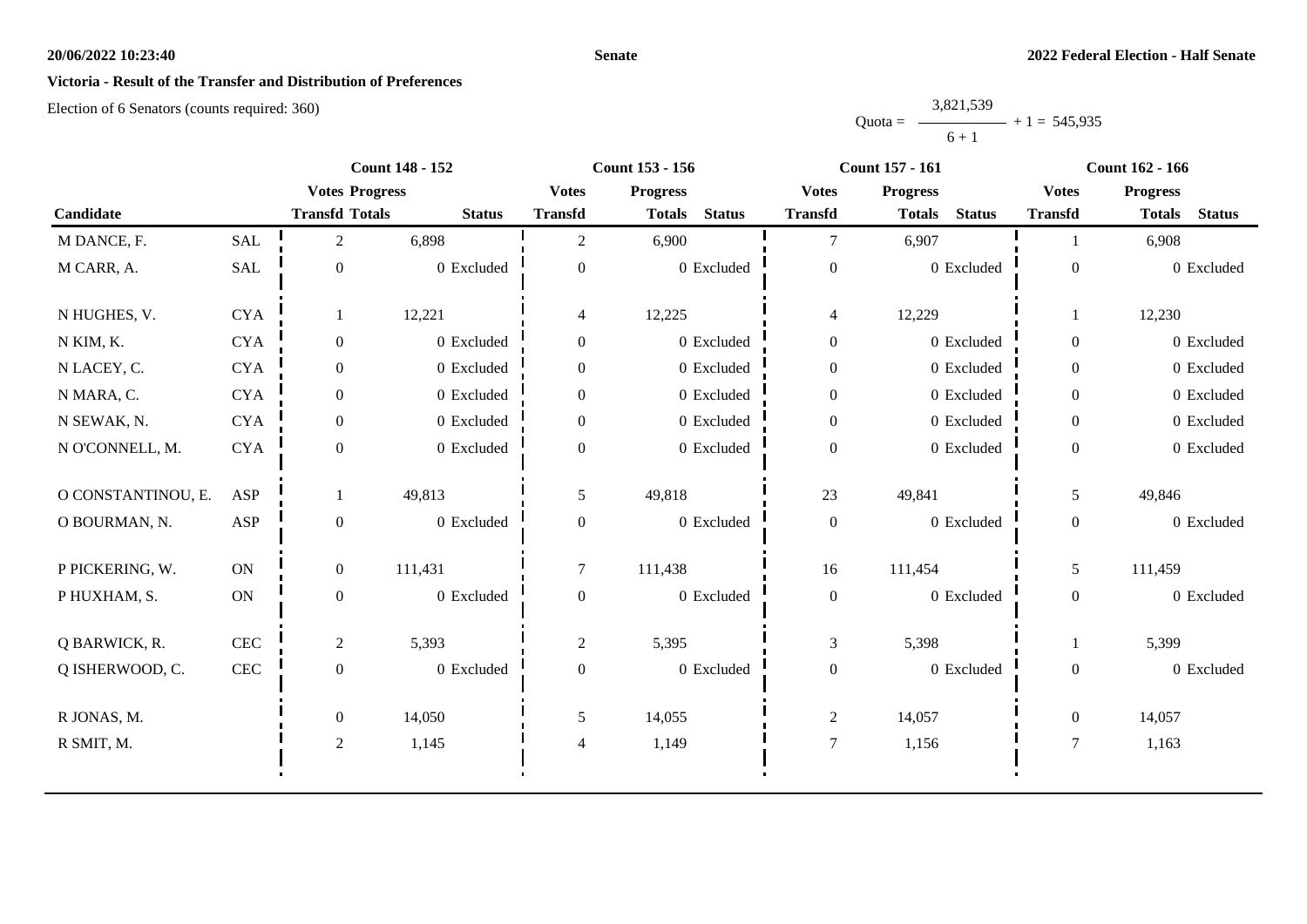#### **Senate**

# **Victoria - Result of the Transfer and Distribution of Preferences**

|           | 3,821,539 |                |
|-----------|-----------|----------------|
| Ouota $=$ |           | $+1 = 545,935$ |
|           | $6 + 1$   |                |

|                    |             |                       | <b>Count 148 - 152</b> |                  | Count 153 - 156 |               |                  | <b>Count 157 - 161</b> |               |                | <b>Count 162 - 166</b> |                |
|--------------------|-------------|-----------------------|------------------------|------------------|-----------------|---------------|------------------|------------------------|---------------|----------------|------------------------|----------------|
|                    |             | <b>Votes Progress</b> |                        | <b>Votes</b>     | <b>Progress</b> |               | <b>Votes</b>     | <b>Progress</b>        |               | <b>Votes</b>   | <b>Progress</b>        |                |
| Candidate          |             | <b>Transfd Totals</b> | <b>Status</b>          | <b>Transfd</b>   | <b>Totals</b>   | <b>Status</b> | <b>Transfd</b>   | <b>Totals</b>          | <b>Status</b> | <b>Transfd</b> | <b>Totals</b>          | <b>Status</b>  |
| S CORDNER HUNT, K. | <b>SOPA</b> | 3                     | 13,944                 | 11               | 13,955          |               | $\overline{3}$   | 13,958                 |               | 8              | 13,966                 |                |
| S FARRANT, T.      | <b>SOPA</b> | $\overline{0}$        | 0 Excluded             | $\theta$         |                 | 0 Excluded    | $\boldsymbol{0}$ |                        | 0 Excluded    | $\overline{0}$ |                        | 0 Excluded     |
| T BENEDYKA, S.     |             |                       | 3,774                  | $\tau$           | 3,781           |               |                  | 3,782                  |               | 10             | 3,792                  |                |
| T RICHARDS, C.     |             | $\Omega$              | 0 Excluded             | $\overline{0}$   |                 | 0 Excluded    | $\overline{0}$   |                        | 0 Excluded    | $\mathbf{0}$   |                        | 0 Excluded     |
| U THORPE, L.       | <b>GVIC</b> | $11\,$                | 526,160                | $42\,$           | 526,202         |               | 13               | 526,215                |               | 56             | 526,271                |                |
| U FROGLEY, A.      | <b>GVIC</b> | 1                     | 2,411                  | 6                | 2,417           |               | 16               | 2,433                  |               | 11             | 2,444                  |                |
| U AUSTIN, S.       | <b>GVIC</b> | $\overline{0}$        | 1,307                  | 5                | 1,312           |               | $\overline{7}$   | 1,319                  |               | 18             | 1,337                  |                |
| U PAYNE, Z.        | <b>GVIC</b> | $\overline{2}$        | 1,219                  | $\sqrt{2}$       | 1,221           |               | $\mathfrak{Z}$   | 1,224                  |               | 5              | 1,229                  |                |
| V O'BRYAN, D.      | GAP         | $\overline{2}$        | 13,662                 | $\overline{4}$   | 13,666          |               | $\overline{4}$   | 13,670                 |               | 5              | 13,675                 |                |
| V WHITEHEAD, G.    | GAP         | $\overline{0}$        | 0 Excluded             | $\overline{0}$   |                 | 0 Excluded    | $\boldsymbol{0}$ |                        | 0 Excluded    | $\mathbf{0}$   |                        | 0 Excluded     |
| W LIMBRICK, D.     | <b>LDP</b>  | $\mathbf{1}$          | 92,352                 | $8\,$            | 92,360          |               | $\mathbf{1}$     | 92,361                 |               | 11             | 92,372                 |                |
| W MITCHELL, K.     | LDP         | $\overline{0}$        | 0 Excluded             | $\boldsymbol{0}$ |                 | 0 Excluded    | $\boldsymbol{0}$ |                        | 0 Excluded    | $\overline{0}$ |                        | 0 Excluded     |
| W WHITE, C.        | LDP         | $\boldsymbol{0}$      | 0 Excluded             | $\Omega$         |                 | 0 Excluded    | $\boldsymbol{0}$ |                        | 0 Excluded    | $\overline{0}$ |                        | 0 Excluded     |
| X CLONARIDIS, N.   | <b>IMO</b>  | $\overline{0}$        | 8,189                  | 11               | 8,200           |               | $\overline{4}$   | 8,204                  |               | 10             | 8,214                  |                |
| X CURNOW, R.       | <b>IMO</b>  | $\overline{0}$        | 0 Excluded             | $\theta$         |                 | 0 Excluded    | $\overline{0}$   |                        | 0 Excluded    | $\overline{0}$ |                        | 0 Excluded     |
| Y BYRNE, P.        |             | $\boldsymbol{0}$      | 1,001                  | 5                | 1,006           |               | $\boldsymbol{0}$ | 1,006                  |               | $\,8\,$        |                        | 1,014 Excluded |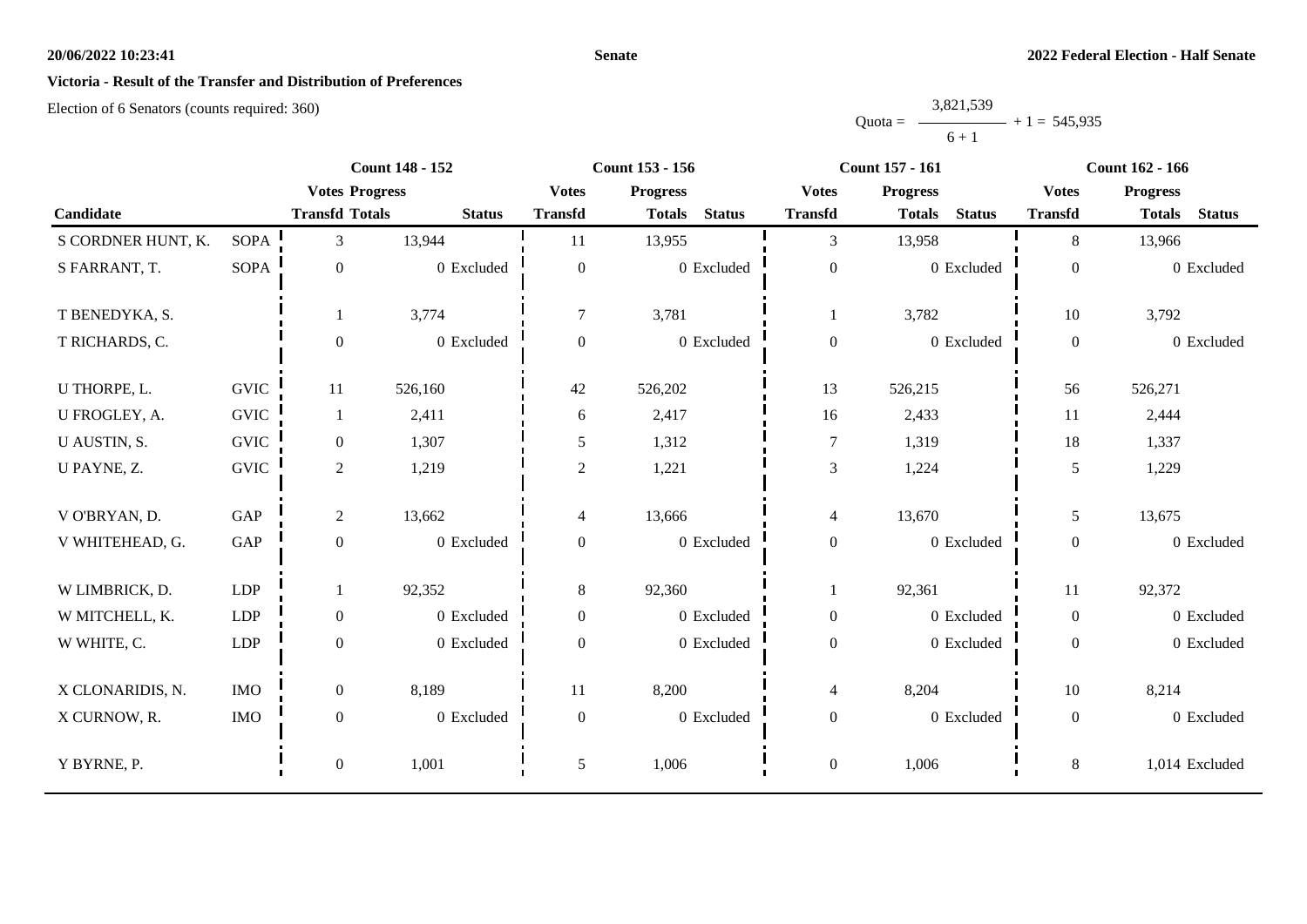#### **Senate**

# **Victoria - Result of the Transfer and Distribution of Preferences**

|           | 3,821,539 |                |
|-----------|-----------|----------------|
| $Quota =$ |           | $+1 = 545,935$ |
|           | $6 + 1$   |                |

|                         | <b>Count 148 - 152</b>      |                       | <b>Count 153 - 156</b> |                |                                | <b>Count 157 - 161</b> | <b>Count 162 - 166</b>         |                  |                                |
|-------------------------|-----------------------------|-----------------------|------------------------|----------------|--------------------------------|------------------------|--------------------------------|------------------|--------------------------------|
|                         |                             | <b>Votes Progress</b> |                        | <b>Votes</b>   | <b>Progress</b>                | <b>Votes</b>           | <b>Progress</b>                | <b>Votes</b>     | <b>Progress</b>                |
| Candidate               |                             | <b>Transfd Totals</b> | <b>Status</b>          | <b>Transfd</b> | <b>Status</b><br><b>Totals</b> | <b>Transfd</b>         | <b>Status</b><br><b>Totals</b> | <b>Transfd</b>   | <b>Status</b><br><b>Totals</b> |
| Y WARDLE, J.            |                             | $\Omega$              | 0 Excluded             | $\theta$       | 0 Excluded                     | $\overline{0}$         | 0 Excluded                     | $\overline{0}$   | 0 Excluded                     |
|                         |                             |                       |                        |                |                                |                        |                                |                  |                                |
| Z MYLVAGANAM, A.        | <b>VNS</b>                  | 5                     | 21,700                 | $\tau$         | 21,707                         | $\boldsymbol{0}$       | 21,707                         | 24               | 21,731                         |
| Z RICCARDI, L.          | <b>VNS</b>                  | $\mathbf{0}$          | 0 Excluded             | $\overline{0}$ | 0 Excluded                     | $\boldsymbol{0}$       | 0 Excluded                     | $\boldsymbol{0}$ | 0 Excluded                     |
|                         |                             |                       |                        |                |                                |                        |                                |                  |                                |
| UG FLOYD, G.            | $\mathop{\rm IND}\nolimits$ | $\overline{0}$        | 1,525                  | 88             | 1,613                          | $\boldsymbol{0}$       | 1,613                          | 82               | 1,695                          |
| UG RIDGEWAY, A.         | <b>IND</b>                  | $\overline{0}$        | 0 Excluded             | $\Omega$       | 0 Excluded                     | $\boldsymbol{0}$       | 0 Excluded                     | $\overline{0}$   | 0 Excluded                     |
| UG BOND, J.             | <b>IND</b>                  |                       | 684 Excluded           | $-684$         | 0 Excluded                     | $\boldsymbol{0}$       | 0 Excluded                     | $\overline{0}$   | 0 Excluded                     |
| UG SMITH, N.            | <b>IND</b>                  | $\overline{0}$        | 0 Excluded             | $\theta$       | 0 Excluded                     | $\boldsymbol{0}$       | 0 Excluded                     | $\Omega$         | 0 Excluded                     |
| UG DICKS, M.            | <b>IND</b>                  | $\overline{4}$        | 2,768                  | 203            | 2,971                          | $\mathfrak{Z}$         | 2,974                          | 110              | 3,084                          |
| UG ATKINSON, B.         | <b>IND</b>                  | $\overline{0}$        | 0 Excluded             | $\Omega$       | 0 Excluded                     | $\boldsymbol{0}$       | 0 Excluded                     | $\theta$         | 0 Excluded                     |
| UG ROSS, P.             | <b>IND</b>                  | $\overline{0}$        | 0 Excluded             | $\overline{0}$ | $0\,$ Excluded                 | $\boldsymbol{0}$       | 0 Excluded                     | $\overline{0}$   | 0 Excluded                     |
| UG DE FRANCESCO, N.     | <b>IND</b>                  | $\overline{0}$        | 0 Excluded             | $\overline{0}$ | 0 Excluded                     | $\boldsymbol{0}$       | 0 Excluded                     | $\mathbf{0}$     | 0 Excluded                     |
| UG TOSCANO, J.          | <b>IND</b>                  |                       | 918                    | 57             | 975                            |                        | 976                            | 83               | 1,059                          |
| UG TRAN, T.             | <b>IND</b>                  | $\overline{0}$        | 858                    | 74             | 932                            |                        | 933 Excluded                   | $-933$           | 0 Excluded                     |
| UG DILLON, D.           | <b>IND</b>                  | $\overline{0}$        | 0 Excluded             | $\overline{0}$ | 0 Excluded                     | $\boldsymbol{0}$       | 0 Excluded                     | $\boldsymbol{0}$ | 0 Excluded                     |
| UG GONSALVEZ, G.        | $\mathop{\rm IND}\nolimits$ |                       | 1,150                  | 23             | 1,173                          |                        | 1,174                          | 322              | 1,496                          |
| <b>Exhausted Votes</b>  |                             | 3                     | 13                     |                | 14                             | 32                     | 46                             | 1                | 47                             |
|                         |                             |                       |                        |                |                                |                        |                                |                  |                                |
| <b>Loss By Fraction</b> |                             | 6                     | 315                    |                | 316                            | 14                     | 330                            | $\overline{c}$   | 332                            |
| <b>Total Votes</b>      |                             | $\overline{0}$        | 3,821,539              | $\overline{0}$ | 3,821,539                      | $\boldsymbol{0}$       | 3,821,539                      | $\boldsymbol{0}$ | 3,821,539                      |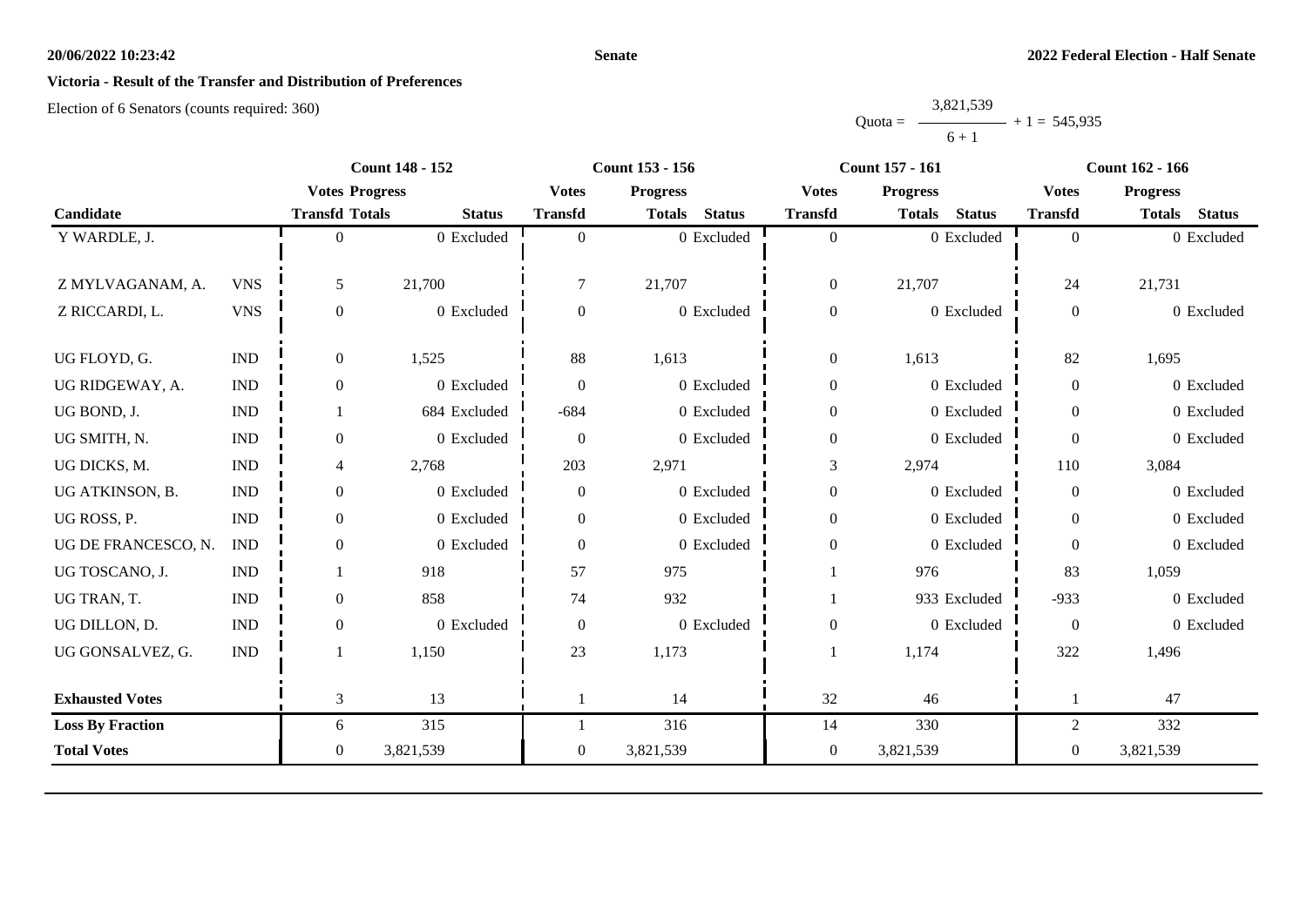#### **Victoria - Result of the Transfer and Distribution of Preferences**

| d: 360)                                 |                                     | 3.821.539                             |                                         |
|-----------------------------------------|-------------------------------------|---------------------------------------|-----------------------------------------|
|                                         |                                     | $6 + 1$                               | Quota = $\longrightarrow$ + 1 = 545,935 |
| Candidates Excluded<br>28. MILLWARD. H. | Candidates Excluded<br>96. BOND, J. | Candidates Excluded<br>40. TAYLOR, W. | Candidates Excluded<br>103. TRAN. T.    |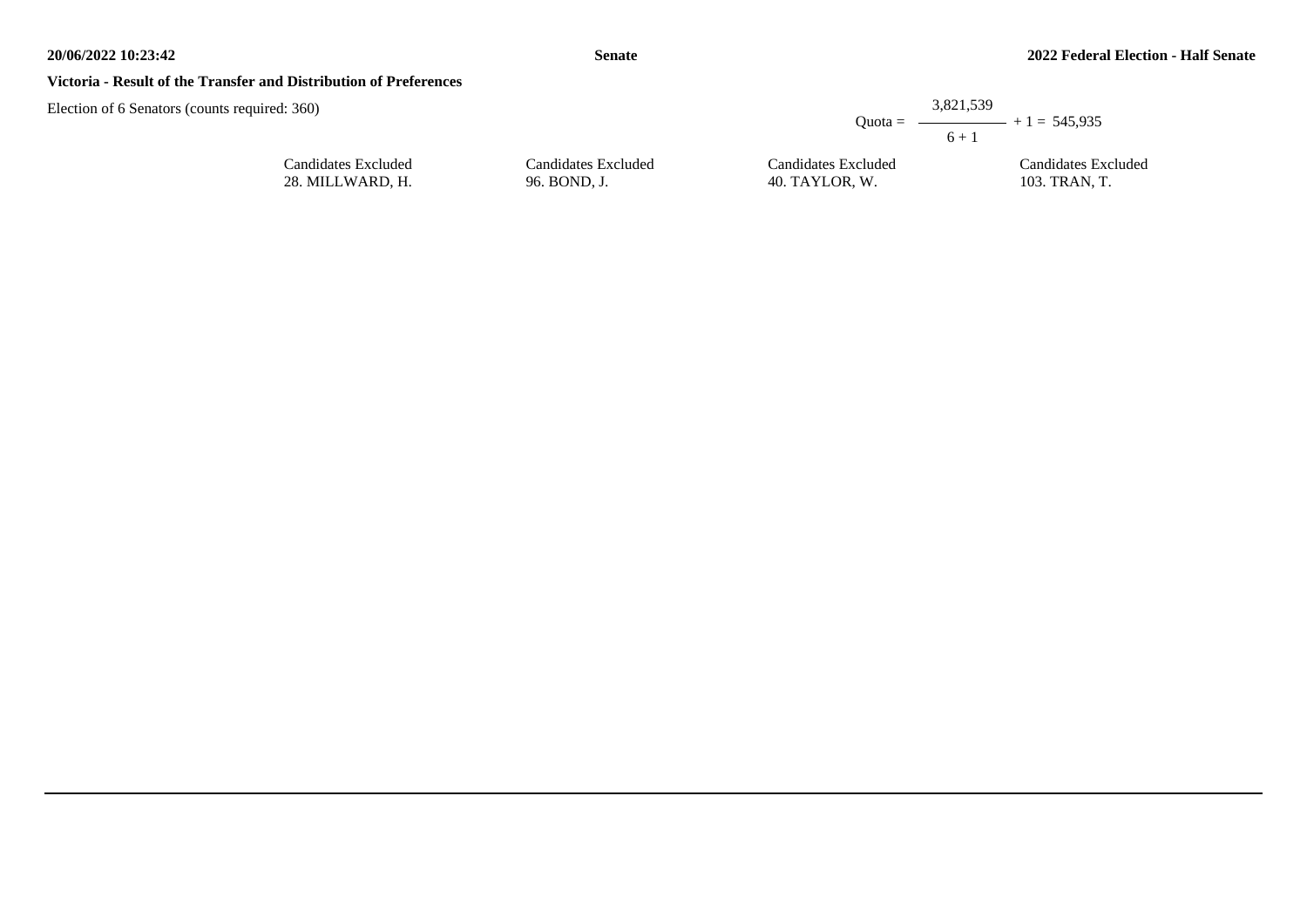#### **Senate**

# **Victoria - Result of the Transfer and Distribution of Preferences**

|           | 3,821,539 |                |
|-----------|-----------|----------------|
| $Quota =$ |           | $+1 = 545,935$ |
|           | $6 + 1$   |                |

|                         |                                 |                       | <b>Count 167 - 168</b> | Count 169 - 173  |                                |                  | <b>Count 174 - 178</b>         | <b>Count 179 - 183</b> |                                |
|-------------------------|---------------------------------|-----------------------|------------------------|------------------|--------------------------------|------------------|--------------------------------|------------------------|--------------------------------|
|                         |                                 | <b>Votes Progress</b> |                        | <b>Votes</b>     | <b>Progress</b>                | <b>Votes</b>     | <b>Progress</b>                | <b>Votes</b>           | <b>Progress</b>                |
| Candidate               |                                 | <b>Transfd Totals</b> | <b>Status</b>          | <b>Transfd</b>   | <b>Status</b><br><b>Totals</b> | <b>Transfd</b>   | <b>Totals</b><br><b>Status</b> | <b>Transfd</b>         | <b>Status</b><br><b>Totals</b> |
| A VEGA, Y.              | <b>REAS</b>                     | 9                     | 37,271                 | 13               | 37,284                         | 33               | 37,317                         | 3                      | 37,320                         |
| A MILLWARD, H.          | $\operatorname{REAS}$           | $\mathbf{0}$          | 0 Excluded             | $\overline{0}$   | 0 Excluded                     | $\boldsymbol{0}$ | 0 Excluded                     | $\mathbf{0}$           | 0 Excluded                     |
| <b>B RICHARDSON, D.</b> |                                 | 31                    | 12,205                 |                  | 12,206                         | $\overline{c}$   | 12,208                         | 53                     | 12,261                         |
| B McBRIDE, J.           |                                 | $\mathbf{0}$          | 0 Excluded             | $\mathbf{0}$     | 0 Excluded                     | $\boldsymbol{0}$ | 0 Excluded                     | $\overline{0}$         | 0 Excluded                     |
| C GREEN, L.             | $\mbox{\rm AUD}$                | 4                     | 29,231                 | 18               | 29,249                         | $\mathfrak{H}$   | 29,254                         | $\overline{2}$         | 29,256                         |
| C JAGOE, S.             | <b>AUD</b>                      | $\overline{0}$        | 0 Excluded             | $\overline{0}$   | 0 Excluded                     | $\boldsymbol{0}$ | 0 Excluded                     | $\overline{0}$         | 0 Excluded                     |
| D HENDERSON, S.         | LP                              | $\overline{0}$        | 545,935 Elected        | $\overline{0}$   | 545,935 Elected                | $\overline{0}$   | 545,935 Elected                | $\overline{0}$         | 545,935 Elected                |
| D McKENZIE, B.          | $\ensuremath{\text{NP}}\xspace$ | $\overline{0}$        | 545,935 Elected        | $\Omega$         | 545,935 Elected                | $\boldsymbol{0}$ | 545,935 Elected                | $\overline{0}$         | 545,935 Elected                |
| D MIRABELLA, G.         | LP                              | 12                    | 134,371                | 340              | 134,711                        | 10               | 134,721                        | 5                      | 134,726                        |
| D KMETJ, C.             | LP                              | $\overline{0}$        | 1,033 Excluded         | $-1,033$         | 0 Excluded                     | $\boldsymbol{0}$ | 0 Excluded                     | $\boldsymbol{0}$       | 0 Excluded                     |
| D HARRINGTON, M.        | $\ensuremath{\text{NP}}\xspace$ | $\overline{0}$        | 1,222                  | 172              | 1,394                          |                  | 1,395                          |                        | 1,396                          |
| D BURGESS, D.           | LP                              | $\overline{0}$        | 2,384                  | 227              | 2,611                          |                  | 2,612                          | 2                      | 2,614                          |
| E SMITH, E.             | <b>HMP</b>                      | 18                    | 115,167                | 24               | 115,191                        | 20               | 115,211                        | 5                      | 115,216                        |
| E TAYLOR, W.            | <b>HMP</b>                      | $\mathbf{0}$          | 0 Excluded             | $\theta$         | 0 Excluded                     | $\boldsymbol{0}$ | 0 Excluded                     | $\overline{0}$         | 0 Excluded                     |
| F WEARNE, M.            | <b>SPP</b>                      | 3                     | 17,909                 | 20               | 17,929                         | 17               | 17,946                         | $\overline{0}$         | 17,946                         |
| FLONG, R.               | SPP                             | $\mathbf{0}$          | 0 Excluded             | $\boldsymbol{0}$ | 0 Excluded                     | $\boldsymbol{0}$ | 0 Excluded                     | $\overline{0}$         | 0 Excluded                     |
|                         |                                 |                       |                        |                  |                                |                  |                                |                        |                                |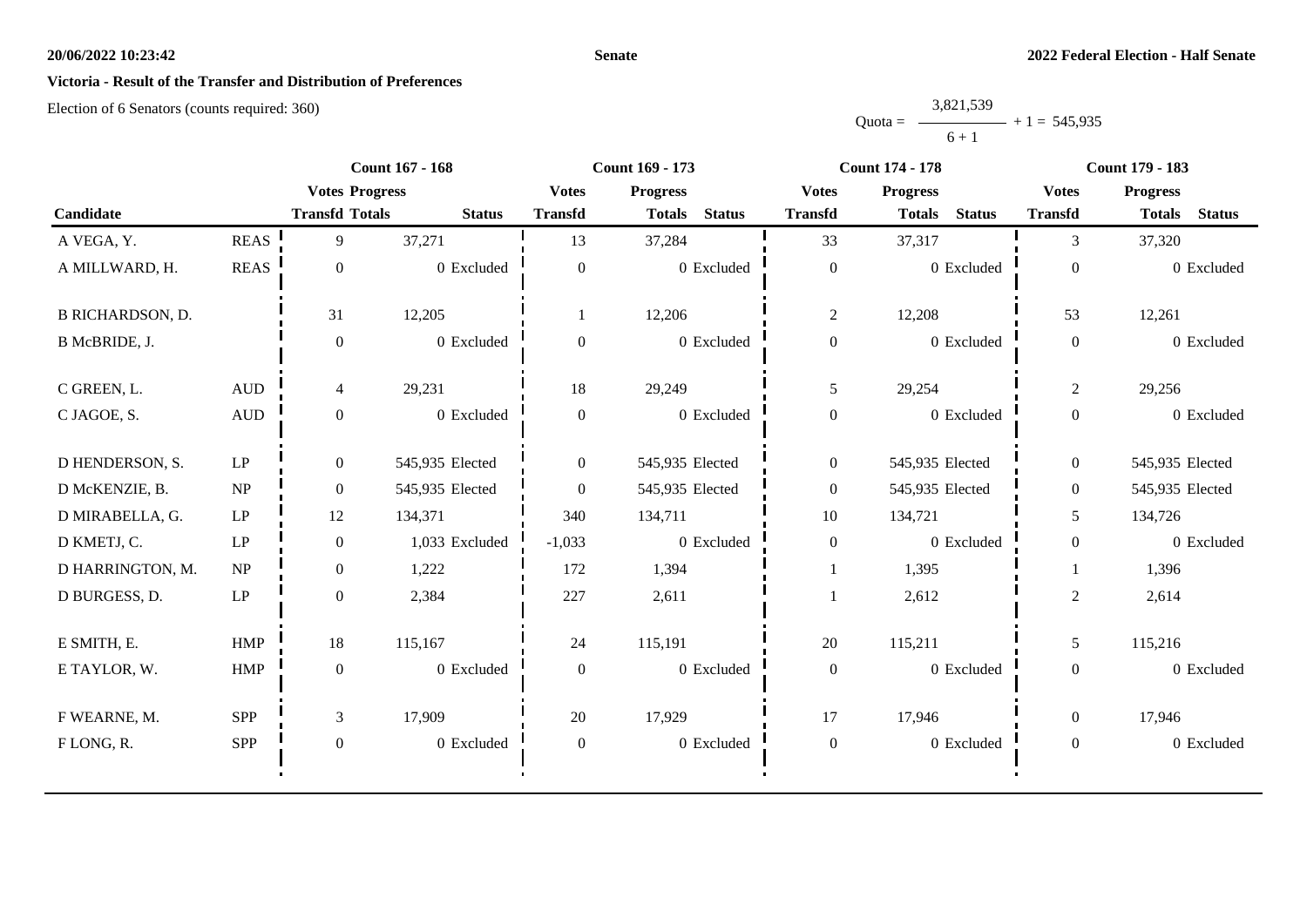#### **Senate**

# **Victoria - Result of the Transfer and Distribution of Preferences**

|           | 3,821,539 |                |
|-----------|-----------|----------------|
| $Quota =$ |           | $+1 = 545,935$ |
|           | $6 + 1$   |                |

|                          |                                  | <b>Count 167 - 168</b> |                 | Count 169 - 173  |                                |                  | <b>Count 174 - 178</b>         | Count 179 - 183  |                                |
|--------------------------|----------------------------------|------------------------|-----------------|------------------|--------------------------------|------------------|--------------------------------|------------------|--------------------------------|
|                          |                                  | <b>Votes Progress</b>  |                 | <b>Votes</b>     | <b>Progress</b>                | <b>Votes</b>     | <b>Progress</b>                | <b>Votes</b>     | <b>Progress</b>                |
| Candidate                |                                  | <b>Transfd Totals</b>  | <b>Status</b>   | <b>Transfd</b>   | <b>Status</b><br><b>Totals</b> | <b>Transfd</b>   | <b>Status</b><br><b>Totals</b> | <b>Transfd</b>   | <b>Status</b><br><b>Totals</b> |
| G BURSON, C.             | AUVA!                            | $\overline{0}$         | 12,157          | 12               | 12,169                         |                  | 12,170                         | 2                | 12,172                         |
| G ASSER, S.              | <b>AUVA</b>                      | $\boldsymbol{0}$       | 0 Excluded      | $\overline{0}$   | 0 Excluded                     | $\boldsymbol{0}$ | 0 Excluded                     | $\overline{0}$   | 0 Excluded                     |
| H HINCH, D.              | <b>DHJP</b>                      | 13                     | 55,113          | 28               | 55,141                         | 19               | 55,160                         | $\overline{4}$   | 55,164                         |
| H STANFIELD, R.          | $DHJP$                           | $\boldsymbol{0}$       | 0 Excluded      | $\boldsymbol{0}$ | 0 Excluded                     | $\boldsymbol{0}$ | 0 Excluded                     | $\overline{0}$   | 0 Excluded                     |
| I CURRIE, B.             | AJP                              | 10                     | 58,223          | 14               | 58,237                         | $20\,$           | 58,257                         | 6                | 58,263                         |
| I DELFORCE, C.           | AJP                              | $\boldsymbol{0}$       | 0 Excluded      | $\boldsymbol{0}$ | 0 Excluded                     | $\boldsymbol{0}$ | 0 Excluded                     | $\overline{0}$   | 0 Excluded                     |
| J PITT, A.               | <b>AUP</b>                       | 9                      | 5,354           | 8                | 5,362                          | 6                | 5,368                          | $\overline{2}$   | 5,370                          |
| J KNIGHT, D.             | $\mathbf{A}\mathbf{U}\mathbf{P}$ | $\boldsymbol{0}$       | 0 Excluded      | $\boldsymbol{0}$ | 0 Excluded                     | $\boldsymbol{0}$ | 0 Excluded                     | $\boldsymbol{0}$ | 0 Excluded                     |
| K WHITE, L.              | ALP                              | $\overline{0}$         | 545,935 Elected | $\overline{0}$   | 545,935 Elected                | $\boldsymbol{0}$ | 545,935 Elected                | $\overline{0}$   | 545,935 Elected                |
| K STEWART, J.            | ALP                              | $\boldsymbol{0}$       | 545,935 Elected | $\boldsymbol{0}$ | 545,935 Elected                | $\boldsymbol{0}$ | 545,935 Elected                | $\overline{0}$   | 545,935 Elected                |
| K NUNN, C.               | <b>ALP</b>                       | 21                     | 100,638         | 19               | 100,657                        | 47               | 100,704                        | 1                | 100,705                        |
| K BRIDGER-DARLING,<br>M. | <b>ALP</b>                       | $\boldsymbol{0}$       | 2,317           | 21               | 2,338                          | $\mathfrak{Z}$   | 2,341                          | 3                | 2,344                          |
| K McFARLANE, J.          | <b>ALP</b>                       | $\boldsymbol{0}$       | 4,309           | 8                | 4,317                          | $\overline{5}$   | 4,322                          | 3                | 4,325                          |
| L BABET, R.              | <b>UAPP</b>                      | 10                     | 152,632         | 5                | 152,637                        | $\mathbf{1}$     | 152,638                        | 21               | 152,659                        |
| L MORAN, K.              | <b>UAPP</b>                      | $\boldsymbol{0}$       | 1,583           | 18               | 1,601                          | $\boldsymbol{0}$ | 1,601                          | 25               | 1,626                          |
| L GRIMMOND, K.           | <b>UAPP</b>                      | $\mathbf{0}$           | 0 Excluded      | $\boldsymbol{0}$ | 0 Excluded                     | $\boldsymbol{0}$ | 0 Excluded                     | $\overline{0}$   | 0 Excluded                     |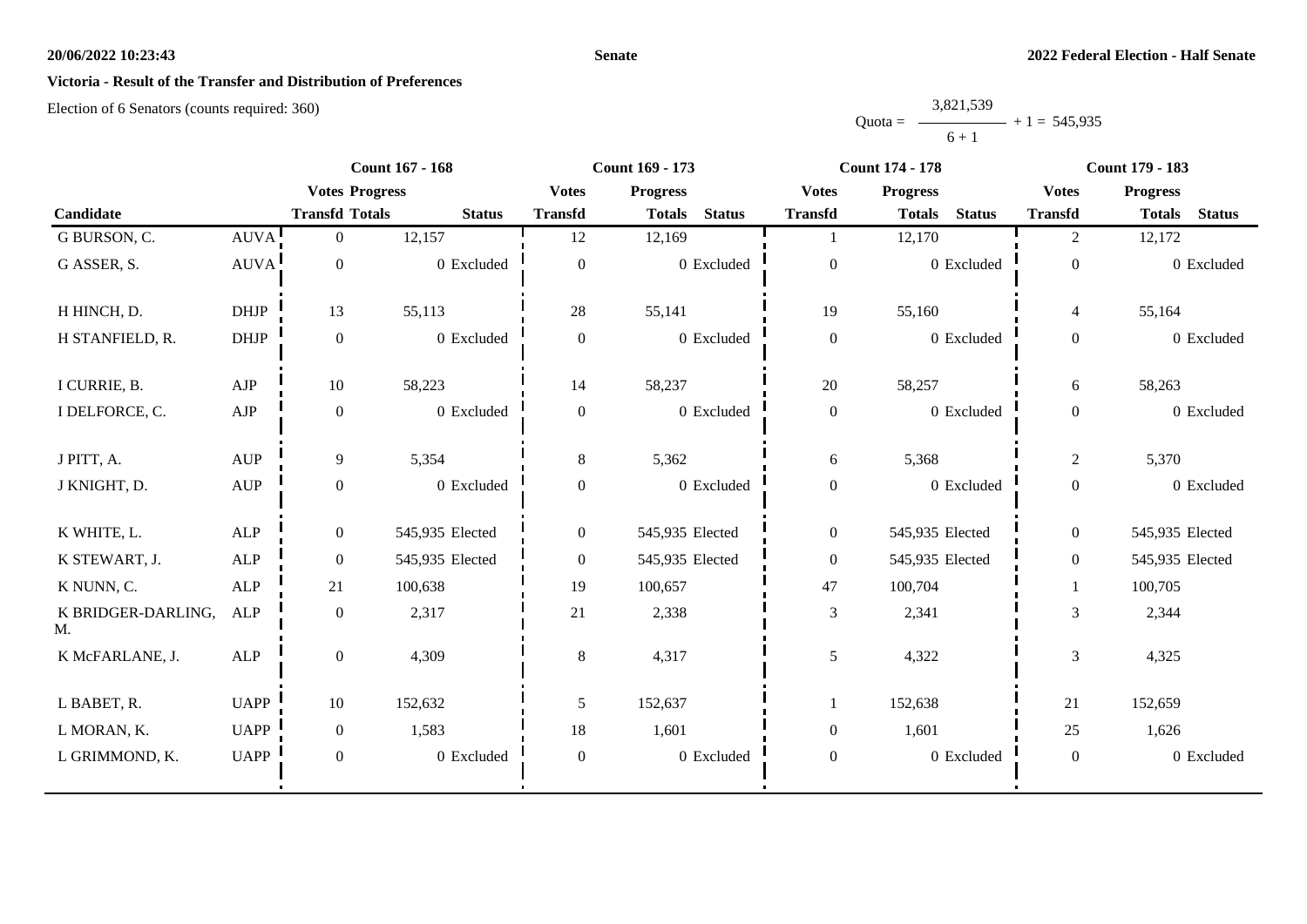#### **Senate**

# **Victoria - Result of the Transfer and Distribution of Preferences**

|           | 3,821,539 |                |
|-----------|-----------|----------------|
| $Quota =$ |           | $+1 = 545,935$ |
|           | $6 + 1$   |                |

|                    |              | <b>Count 167 - 168</b> |               | Count 169 - 173                 |                                |                                 | <b>Count 174 - 178</b>         | <b>Count 179 - 183</b> |                                |
|--------------------|--------------|------------------------|---------------|---------------------------------|--------------------------------|---------------------------------|--------------------------------|------------------------|--------------------------------|
|                    |              | <b>Votes Progress</b>  |               | <b>Votes</b><br><b>Progress</b> |                                | <b>Progress</b><br><b>Votes</b> |                                | <b>Votes</b>           | <b>Progress</b>                |
| Candidate          |              | <b>Transfd Totals</b>  | <b>Status</b> | <b>Transfd</b>                  | <b>Status</b><br><b>Totals</b> | <b>Transfd</b>                  | <b>Status</b><br><b>Totals</b> | <b>Transfd</b>         | <b>Status</b><br><b>Totals</b> |
| M DANCE, F.        | <b>SAL</b>   | 17                     | 6,925         | $\overline{2}$                  | 6,927                          | 37                              | 6,964                          |                        | 6,965                          |
| M CARR, A.         | SAL          | $\boldsymbol{0}$       | 0 Excluded    | $\overline{0}$                  | 0 Excluded                     | $\boldsymbol{0}$                | 0 Excluded                     | $\overline{0}$         | 0 Excluded                     |
| N HUGHES, V.       | <b>CYA</b>   | $\overline{2}$         | 12,232        | 6                               | 12,238                         | -1                              | 12,239                         | 16                     | 12,255                         |
| N KIM, K.          | $\rm CYA$    | $\overline{0}$         | 0 Excluded    | $\overline{0}$                  | 0 Excluded                     | $\mathbf{0}$                    | 0 Excluded                     | $\overline{0}$         | 0 Excluded                     |
| N LACEY, C.        | <b>CYA</b>   | $\overline{0}$         | 0 Excluded    | $\overline{0}$                  | 0 Excluded                     | $\overline{0}$                  | 0 Excluded                     | $\overline{0}$         | 0 Excluded                     |
| N MARA, C.         | $\rm CYA$    | $\overline{0}$         | 0 Excluded    | $\boldsymbol{0}$                | 0 Excluded                     | $\boldsymbol{0}$                | 0 Excluded                     | $\overline{0}$         | 0 Excluded                     |
| N SEWAK, N.        | <b>CYA</b>   | $\overline{0}$         | 0 Excluded    | $\overline{0}$                  | 0 Excluded                     | $\boldsymbol{0}$                | 0 Excluded                     | $\overline{0}$         | 0 Excluded                     |
| N O'CONNELL, M.    | <b>CYA</b>   | $\Omega$               | 0 Excluded    | $\Omega$                        | 0 Excluded                     | $\boldsymbol{0}$                | 0 Excluded                     | $\theta$               | 0 Excluded                     |
| O CONSTANTINOU, E. | ASP          | $\tau$                 | 49,853        | $\mathbf{0}$                    | 49,853                         | $\overline{4}$                  | 49,857                         | 4                      | 49,861                         |
| O BOURMAN, N.      | <b>ASP</b>   | $\overline{0}$         | 0 Excluded    | $\overline{0}$                  | 0 Excluded                     | $\boldsymbol{0}$                | 0 Excluded                     | $\overline{0}$         | 0 Excluded                     |
| P PICKERING, W.    | <b>ON</b>    | 17                     | 111,476       | 4                               | 111,480                        | $\overline{4}$                  | 111,484                        | 53                     | 111,537                        |
| P HUXHAM, S.       | ON           | $\boldsymbol{0}$       | 0 Excluded    | $\overline{0}$                  | 0 Excluded                     | $\boldsymbol{0}$                | 0 Excluded                     | $\mathbf{0}$           | 0 Excluded                     |
| Q BARWICK, R.      | $\mbox{CEC}$ | 8                      | 5,407         | 1                               | 5,408                          | 6                               | 5,414                          | 6                      | 5,420                          |
| Q ISHERWOOD, C.    | $\mbox{CEC}$ | $\boldsymbol{0}$       | 0 Excluded    | $\boldsymbol{0}$                | 0 Excluded                     | $\boldsymbol{0}$                | 0 Excluded                     | $\overline{0}$         | 0 Excluded                     |
| R JONAS, M.        |              | 69                     | 14,126        |                                 | 14,127                         | 5                               | 14,132                         | 674                    | 14,806                         |
| R SMIT, M.         |              | 3                      | 1,166         | $\boldsymbol{0}$                | 1,166                          | $\sqrt{2}$                      | 1,168 Excluded                 | $-1,168$               | 0 Excluded                     |
|                    |              |                        |               |                                 |                                |                                 |                                |                        |                                |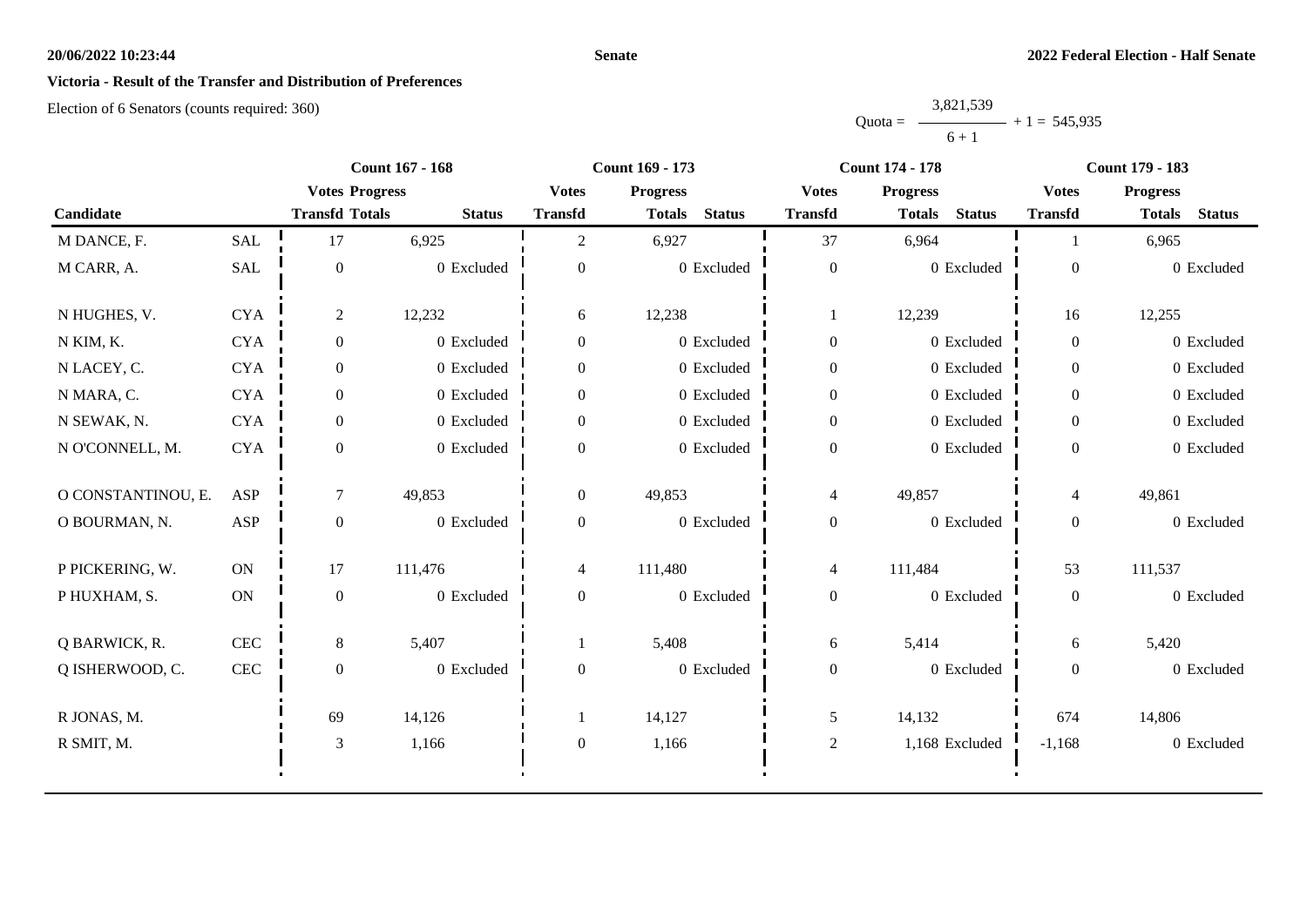#### **Senate**

# **Victoria - Result of the Transfer and Distribution of Preferences**

|           | 3,821,539 |                |
|-----------|-----------|----------------|
| $Quota =$ |           | $+1 = 545,935$ |
|           | $6 + 1$   |                |

|                    | <b>Count 167 - 168</b><br>Count 169 - 173 |                       |                       | <b>Count 174 - 178</b>   | <b>Count 179 - 183</b>          |                  |                                |                  |                                |
|--------------------|-------------------------------------------|-----------------------|-----------------------|--------------------------|---------------------------------|------------------|--------------------------------|------------------|--------------------------------|
|                    |                                           |                       | <b>Votes Progress</b> |                          | <b>Votes</b><br><b>Progress</b> |                  | <b>Progress</b>                | <b>Votes</b>     | <b>Progress</b>                |
| Candidate          |                                           | <b>Transfd Totals</b> | <b>Status</b>         | <b>Transfd</b>           | <b>Status</b><br><b>Totals</b>  | <b>Transfd</b>   | <b>Status</b><br><b>Totals</b> | <b>Transfd</b>   | <b>Status</b><br><b>Totals</b> |
| S CORDNER HUNT, K. | <b>SOPA</b>                               | 12                    | 13,978                |                          | 13,979                          | 20               | 13,999                         | $\overline{4}$   | 14,003                         |
| S FARRANT, T.      | <b>SOPA</b>                               | $\boldsymbol{0}$      | 0 Excluded            | $\overline{0}$           | 0 Excluded                      | $\boldsymbol{0}$ | 0 Excluded                     | $\boldsymbol{0}$ | 0 Excluded                     |
| T BENEDYKA, S.     |                                           | 401                   | 4,193                 | 3                        | 4,196                           | 13               | 4,209                          | 16               | 4,225                          |
| T RICHARDS, C.     |                                           | $\boldsymbol{0}$      | 0 Excluded            | $\overline{0}$           | 0 Excluded                      | $\boldsymbol{0}$ | 0 Excluded                     | $\overline{0}$   | 0 Excluded                     |
| U THORPE, L.       | <b>GVIC</b>                               | 56                    | 526,327               | 17                       | 526,344                         | 165              | 526,509                        | 11               | 526,520                        |
| U FROGLEY, A.      | <b>GVIC</b>                               | $\overline{4}$        | 2,448                 | 4                        | 2,452                           | 11               | 2,463                          | $\tau$           | 2,470                          |
| U AUSTIN, S.       | <b>GVIC</b>                               | $\boldsymbol{0}$      | 1,337                 | $\overline{0}$           | 1,337                           | 11               | 1,348                          | $\overline{0}$   | 1,348                          |
| U PAYNE, Z.        | <b>GVIC</b>                               | $\overline{2}$        | 1,231                 | $\overline{2}$           | 1,233                           | $\tau$           | 1,240                          | 3                | 1,243 Excluded                 |
| V O'BRYAN, D.      | GAP                                       | 21                    | 13,696                | $\overline{\mathcal{L}}$ | 13,700                          | 3                | 13,703                         | 22               | 13,725                         |
| V WHITEHEAD, G.    | GAP                                       | $\boldsymbol{0}$      | 0 Excluded            | $\boldsymbol{0}$         | 0 Excluded                      | $\boldsymbol{0}$ | 0 Excluded                     | $\overline{0}$   | 0 Excluded                     |
| W LIMBRICK, D.     | LDP                                       | $22\,$                | 92,394                | 11                       | 92,405                          | $10\,$           | 92,415                         | 53               | 92,468                         |
| W MITCHELL, K.     | <b>LDP</b>                                | $\boldsymbol{0}$      | 0 Excluded            | $\overline{0}$           | 0 Excluded                      | $\boldsymbol{0}$ | 0 Excluded                     | $\overline{0}$   | 0 Excluded                     |
| W WHITE, C.        | LDP                                       | $\boldsymbol{0}$      | 0 Excluded            | $\overline{0}$           | 0 Excluded                      | $\boldsymbol{0}$ | 0 Excluded                     | $\overline{0}$   | 0 Excluded                     |
| X CLONARIDIS, N.   | <b>IMO</b>                                | 55                    | 8,269                 | $\overline{c}$           | 8,271                           | 14               | 8,285                          | 92               | 8,377                          |
| X CURNOW, R.       | <b>IMO</b>                                | $\boldsymbol{0}$      | 0 Excluded            | $\boldsymbol{0}$         | 0 Excluded                      | $\boldsymbol{0}$ | 0 Excluded                     | $\overline{0}$   | 0 Excluded                     |
| Y BYRNE, P.        |                                           | $-1,014$              | 0 Excluded            | $\overline{0}$           | 0 Excluded                      | $\boldsymbol{0}$ | 0 Excluded                     | $\overline{0}$   | 0 Excluded                     |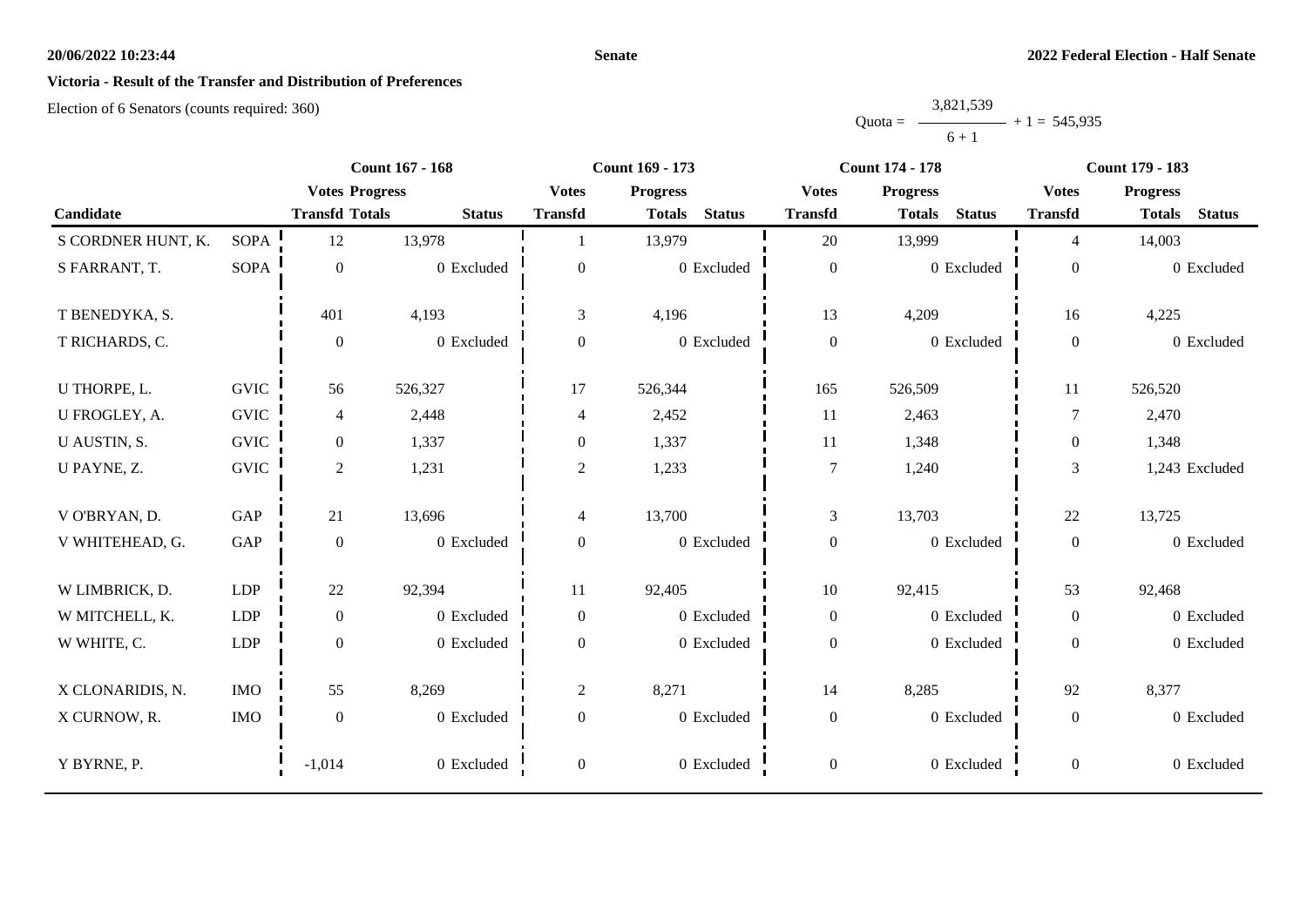#### **Senate**

# **Victoria - Result of the Transfer and Distribution of Preferences**

|           | 3,821,539 |                |
|-----------|-----------|----------------|
| $Quota =$ |           | $+1 = 545,935$ |
|           | $6 + 1$   |                |

|                         |                             | <b>Count 167 - 168</b> |               | Count 169 - 173 |                                |                  | <b>Count 174 - 178</b>         | Count 179 - 183  |                                |
|-------------------------|-----------------------------|------------------------|---------------|-----------------|--------------------------------|------------------|--------------------------------|------------------|--------------------------------|
|                         |                             | <b>Votes Progress</b>  |               | <b>Votes</b>    | <b>Progress</b>                | <b>Votes</b>     | <b>Progress</b>                | <b>Votes</b>     | <b>Progress</b>                |
| Candidate               |                             | <b>Transfd Totals</b>  | <b>Status</b> | <b>Transfd</b>  | <b>Status</b><br><b>Totals</b> | <b>Transfd</b>   | <b>Status</b><br><b>Totals</b> | <b>Transfd</b>   | <b>Status</b><br><b>Totals</b> |
| Y WARDLE, J.            |                             | $\Omega$               | 0 Excluded    | $\Omega$        | 0 Excluded                     | $\overline{0}$   | 0 Excluded                     | $\overline{0}$   | 0 Excluded                     |
|                         |                             |                        |               |                 |                                |                  |                                |                  |                                |
| Z MYLVAGANAM, A.        | <b>VNS</b>                  | 78                     | 21,809        | $\overline{0}$  | 21,809                         | 119              | 21,928                         | $\boldsymbol{2}$ | 21,930                         |
| Z RICCARDI, L.          | <b>VNS</b>                  | $\overline{0}$         | 0 Excluded    | $\mathbf{0}$    | 0 Excluded                     | $\boldsymbol{0}$ | 0 Excluded                     | $\boldsymbol{0}$ | 0 Excluded                     |
|                         |                             |                        |               |                 |                                |                  |                                |                  |                                |
| UG FLOYD, G.            | $\mathop{\rm IND}\nolimits$ | 9                      | 1,704         | $\overline{0}$  | 1,704                          | 86               | 1,790                          | 5                | 1,795                          |
| UG RIDGEWAY, A.         | <b>IND</b>                  | $\theta$               | 0 Excluded    | $\Omega$        | 0 Excluded                     | $\boldsymbol{0}$ | 0 Excluded                     | $\overline{0}$   | 0 Excluded                     |
| UG BOND, J.             | $\ensuremath{\text{IND}}$   | $\overline{0}$         | 0 Excluded    | $\Omega$        | 0 Excluded                     | $\boldsymbol{0}$ | 0 Excluded                     | $\overline{0}$   | 0 Excluded                     |
| UG SMITH, N.            | $\mathop{\rm IND}\nolimits$ | $\overline{0}$         | 0 Excluded    | $\mathbf{0}$    | 0 Excluded                     | $\boldsymbol{0}$ | 0 Excluded                     | $\overline{0}$   | 0 Excluded                     |
| UG DICKS, M.            | <b>IND</b>                  | 3                      | 3,087         | 3               | 3,090                          | 112              | 3,202                          | 9                | 3,211                          |
| UG ATKINSON, B.         | <b>IND</b>                  | $\overline{0}$         | 0 Excluded    | $\Omega$        | 0 Excluded                     | $\boldsymbol{0}$ | 0 Excluded                     | $\boldsymbol{0}$ | 0 Excluded                     |
| UG ROSS, P.             | $\ensuremath{\text{IND}}$   | $\overline{0}$         | 0 Excluded    | $\Omega$        | 0 Excluded                     | $\overline{0}$   | 0 Excluded                     | $\boldsymbol{0}$ | 0 Excluded                     |
| UG DE FRANCESCO, N.     | <b>IND</b>                  | $\boldsymbol{0}$       | 0 Excluded    | $\mathbf{0}$    | 0 Excluded                     | $\boldsymbol{0}$ | 0 Excluded                     | $\overline{0}$   | 0 Excluded                     |
| UG TOSCANO, J.          | <b>IND</b>                  | 11                     | 1,070         |                 | 1,071 Excluded                 | $-1,071$         | 0 Excluded                     | $\overline{0}$   | 0 Excluded                     |
| UG TRAN, T.             | <b>IND</b>                  | $\overline{0}$         | 0 Excluded    | $\Omega$        | 0 Excluded                     | $\boldsymbol{0}$ | 0 Excluded                     | $\overline{0}$   | 0 Excluded                     |
| UG DILLON, D.           | <b>IND</b>                  | $\overline{0}$         | 0 Excluded    | $\overline{0}$  | 0 Excluded                     | $\overline{0}$   | 0 Excluded                     | $\boldsymbol{0}$ | 0 Excluded                     |
| UG GONSALVEZ, G.        | $\mathop{\rm IND}\nolimits$ |                        | 1,497         | 2               | 1,499                          | 248              | 1,747                          | 37               | 1,784                          |
|                         |                             |                        |               |                 |                                |                  |                                |                  |                                |
| <b>Exhausted Votes</b>  |                             | 76                     | 123           |                 | 124                            | $\overline{c}$   | 126                            | 13               | 139                            |
| <b>Loss By Fraction</b> |                             | $\overline{0}$         | 332           | 20              | 352                            | $\boldsymbol{0}$ | 352                            | $\overline{2}$   | 354                            |
| <b>Total Votes</b>      |                             | $\overline{0}$         | 3,821,539     | $\mathbf{0}$    | 3,821,539                      | $\boldsymbol{0}$ | 3,821,539                      | $\boldsymbol{0}$ | 3,821,539                      |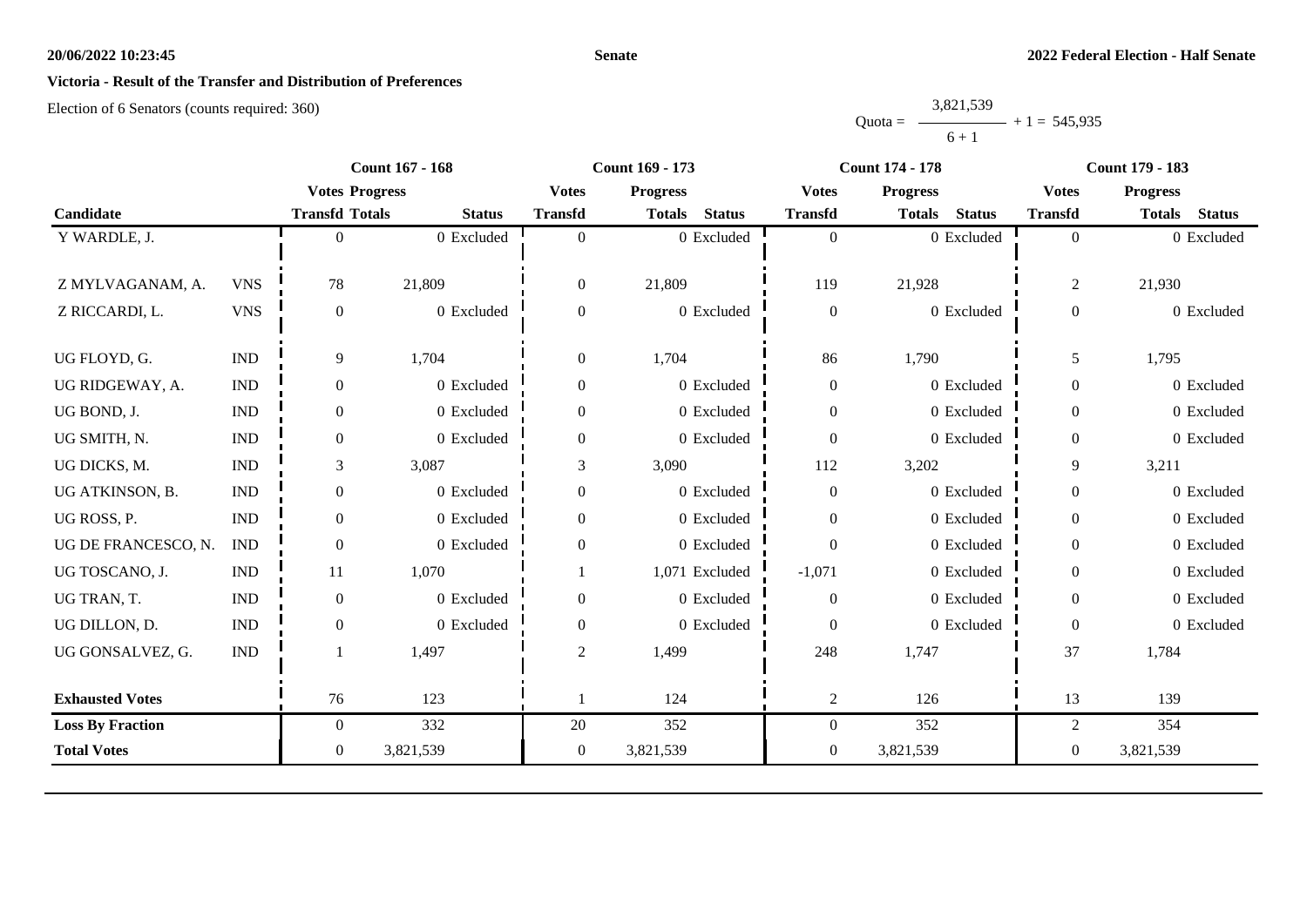#### **Victoria - Result of the Transfer and Distribution of Preferences**

| quired: $360$ )                      |                                      | $Quota =$                               | 3,821,539<br>$ +1 = 545.935$        |
|--------------------------------------|--------------------------------------|-----------------------------------------|-------------------------------------|
|                                      |                                      |                                         | $6 + 1$                             |
| Candidates Excluded<br>90. BYRNE, P. | Candidates Excluded<br>36. KMETJ. C. | Candidates Excluded<br>102. TOSCANO. J. | Candidates Excluded<br>74. SMIT. M. |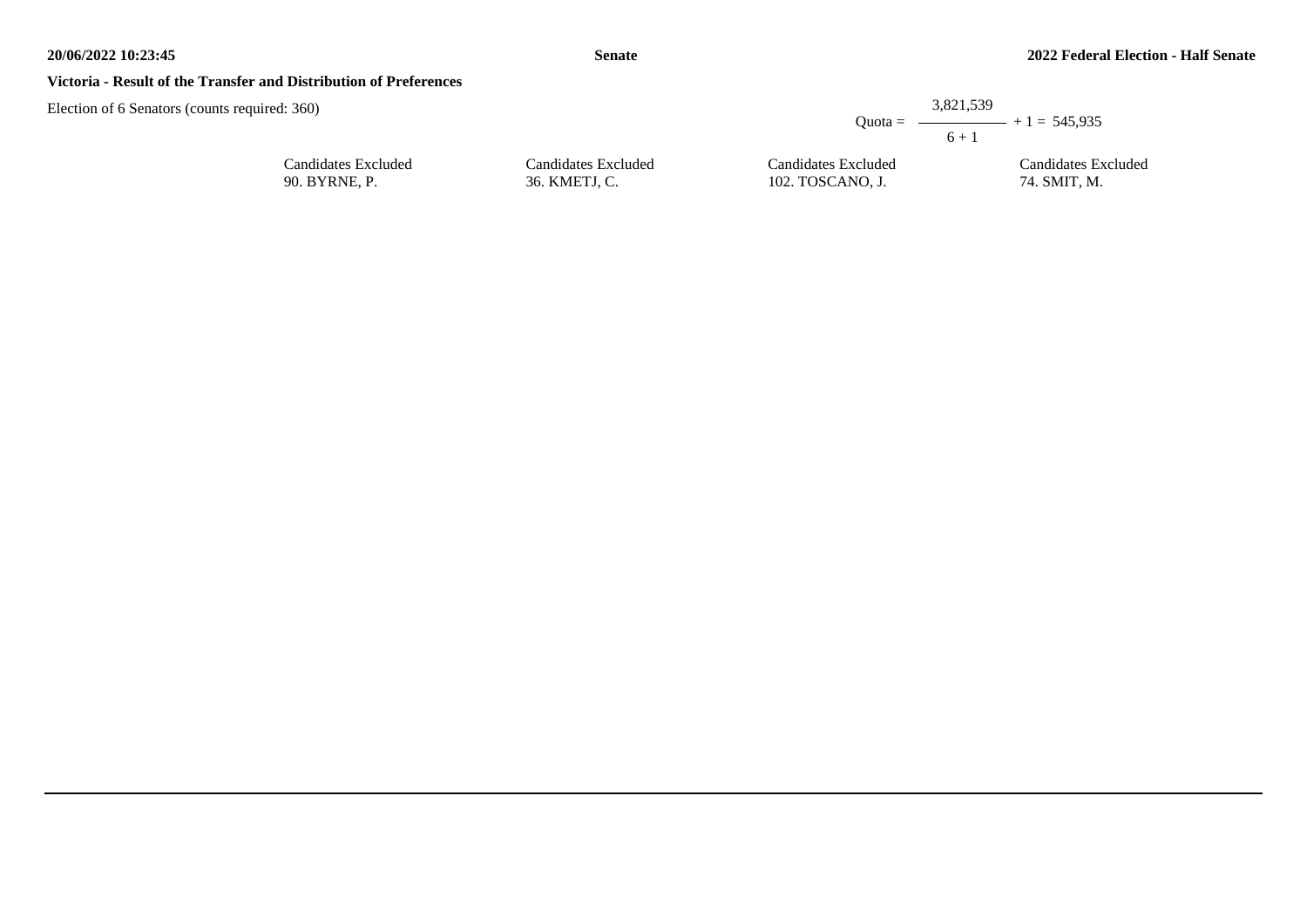#### **Senate**

# **Victoria - Result of the Transfer and Distribution of Preferences**

|           | 3,821,539 |                |
|-----------|-----------|----------------|
| $Quota =$ |           | $+1 = 545,935$ |
|           | $6 + 1$   |                |

|                         |                     | <b>Count 184 - 188</b> |                 | <b>Count 189 - 193</b> |                                 |                  | <b>Count 194 - 198</b>          | <b>Count 199 - 203</b> |                                |
|-------------------------|---------------------|------------------------|-----------------|------------------------|---------------------------------|------------------|---------------------------------|------------------------|--------------------------------|
|                         |                     | <b>Votes Progress</b>  |                 |                        | <b>Votes</b><br><b>Progress</b> |                  | <b>Progress</b><br><b>Votes</b> |                        | <b>Progress</b>                |
| Candidate               |                     | <b>Transfd Totals</b>  | <b>Status</b>   | <b>Transfd</b>         | <b>Status</b><br><b>Totals</b>  | <b>Transfd</b>   | <b>Status</b><br><b>Totals</b>  | <b>Transfd</b>         | <b>Status</b><br><b>Totals</b> |
| A VEGA, Y.              | <b>REAS</b>         | 6                      | 37,326          | 8                      | 37,334                          | 8                | 37,342                          | 8                      | 37,350                         |
| A MILLWARD, H.          | <b>REAS</b>         | $\Omega$               | 0 Excluded      | $\theta$               | 0 Excluded                      | $\boldsymbol{0}$ | 0 Excluded                      | $\boldsymbol{0}$       | 0 Excluded                     |
| <b>B RICHARDSON, D.</b> |                     |                        | 12,262          | 3                      | 12,265                          | 11               | 12,276                          | 18                     | 12,294                         |
| B McBRIDE, J.           |                     | $\Omega$               | 0 Excluded      | $\boldsymbol{0}$       | 0 Excluded                      | $\boldsymbol{0}$ | 0 Excluded                      | $\overline{0}$         | 0 Excluded                     |
| C GREEN, L.             | $\mbox{AUD}$        | 6                      | 29,262          | 23                     | 29,285                          | 25               | 29,310                          | 24                     | 29,334                         |
| C JAGOE, S.             | <b>AUD</b>          | $\overline{0}$         | 0 Excluded      | $\boldsymbol{0}$       | 0 Excluded                      | $\boldsymbol{0}$ | 0 Excluded                      | $\overline{0}$         | 0 Excluded                     |
| D HENDERSON, S.         | LP                  | $\theta$               | 545,935 Elected | $\overline{0}$         | 545,935 Elected                 | $\boldsymbol{0}$ | 545,935 Elected                 | $\overline{0}$         | 545,935 Elected                |
| D McKENZIE, B.          | NP                  | $\theta$               | 545,935 Elected | $\theta$               | 545,935 Elected                 | $\boldsymbol{0}$ | 545,935 Elected                 | $\overline{0}$         | 545,935 Elected                |
| D MIRABELLA, G.         | LP                  | $\boldsymbol{2}$       | 134,728         | 406                    | 135,134                         | $17\,$           | 135,151                         | 68                     | 135,219                        |
| D KMETJ, C.             | LP                  | $\overline{0}$         | 0 Excluded      | $\Omega$               | 0 Excluded                      | $\boldsymbol{0}$ | 0 Excluded                      | $\theta$               | 0 Excluded                     |
| D HARRINGTON, M.        | NP                  |                        | 1,397 Excluded  | $-1,397$               | 0 Excluded                      | $\boldsymbol{0}$ | 0 Excluded                      | $\overline{0}$         | 0 Excluded                     |
| D BURGESS, D.           | $\operatorname{LP}$ | $\overline{2}$         | 2,616           | 503                    | 3,119                           | 4                | 3,123                           | 15                     | 3,138                          |
| E SMITH, E.             | <b>HMP</b>          | 11                     | 115,227         | 45                     | 115,272                         | 48               | 115,320                         | 17                     | 115,337                        |
| E TAYLOR, W.            | HMP                 | $\mathbf{0}$           | 0 Excluded      | $\boldsymbol{0}$       | 0 Excluded                      | $\boldsymbol{0}$ | 0 Excluded                      | $\mathbf{0}$           | 0 Excluded                     |
| F WEARNE, M.            | <b>SPP</b>          |                        | 17,947          | 13                     | 17,960                          | 16               | 17,976                          | 23                     | 17,999                         |
| FLONG, R.               | SPP                 | $\theta$               | 0 Excluded      | $\boldsymbol{0}$       | 0 Excluded                      | $\boldsymbol{0}$ | 0 Excluded                      | $\boldsymbol{0}$       | 0 Excluded                     |
|                         |                     |                        |                 |                        |                                 |                  |                                 |                        |                                |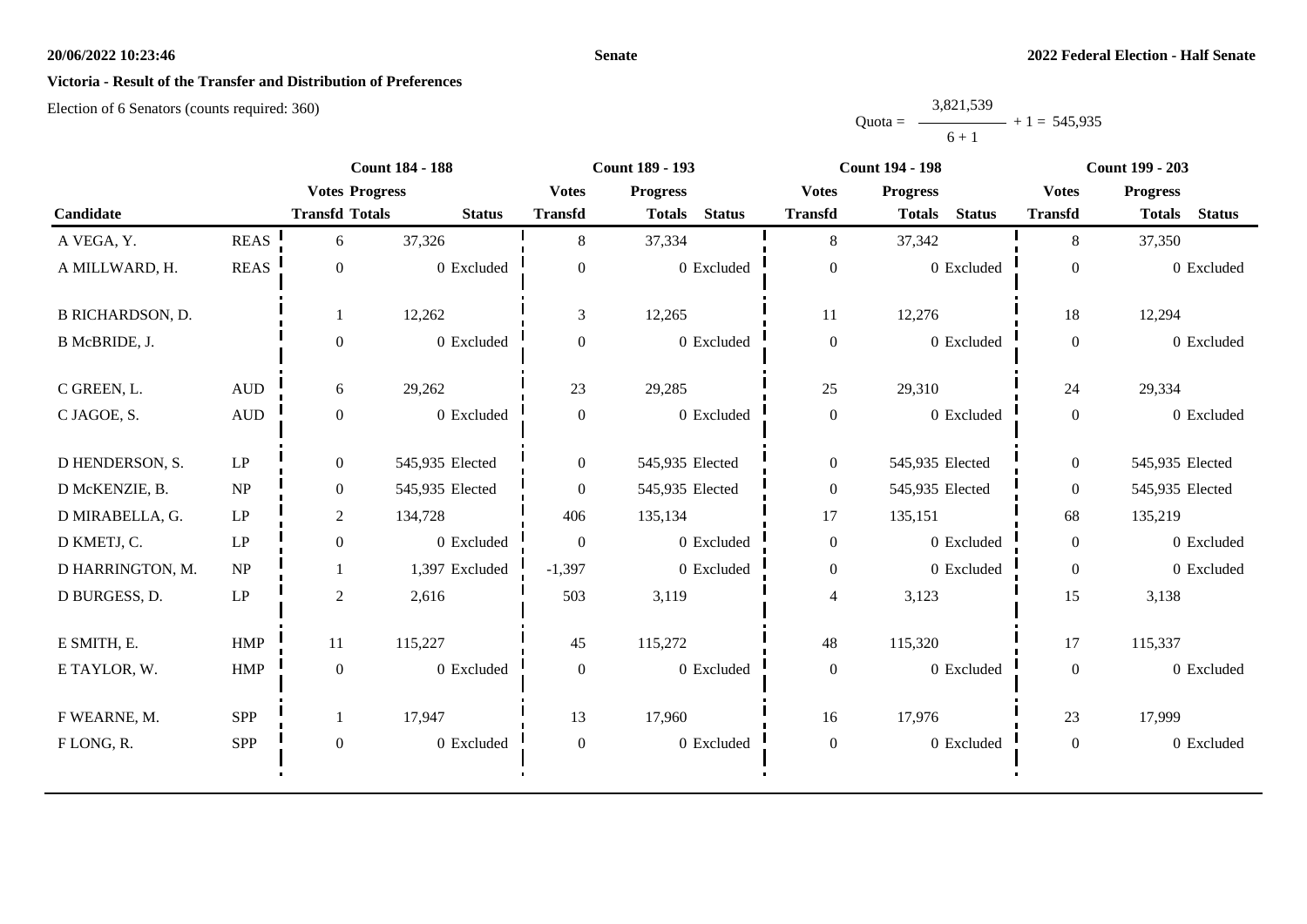#### **Senate**

# **Victoria - Result of the Transfer and Distribution of Preferences**

|           | 3,821,539 |                |
|-----------|-----------|----------------|
| $Quota =$ |           | $+1 = 545,935$ |
|           | $6 + 1$   |                |

|                          |                                  | <b>Count 184 - 188</b> |                 | <b>Count 189 - 193</b> |                                |                  | <b>Count 194 - 198</b>         | <b>Count 199 - 203</b> |                                |
|--------------------------|----------------------------------|------------------------|-----------------|------------------------|--------------------------------|------------------|--------------------------------|------------------------|--------------------------------|
|                          | <b>Votes Progress</b>            |                        | <b>Votes</b>    | <b>Progress</b>        | <b>Votes</b>                   | <b>Progress</b>  | <b>Votes</b>                   | <b>Progress</b>        |                                |
| Candidate                |                                  | <b>Transfd Totals</b>  | <b>Status</b>   | <b>Transfd</b>         | <b>Status</b><br><b>Totals</b> | <b>Transfd</b>   | <b>Status</b><br><b>Totals</b> | <b>Transfd</b>         | <b>Status</b><br><b>Totals</b> |
| G BURSON, C.             | AUVA!                            | $\overline{0}$         | 12,172          | 33                     | 12,205                         | 20               | 12,225                         | 9                      | 12,234                         |
| G ASSER, S.              | <b>AUVA</b>                      | $\boldsymbol{0}$       | 0 Excluded      | $\mathbf{0}$           | 0 Excluded                     | $\boldsymbol{0}$ | 0 Excluded                     | $\boldsymbol{0}$       | 0 Excluded                     |
| H HINCH, D.              | <b>DHJP</b>                      | $\overline{4}$         | 55,168          | 74                     | 55,242                         | 61               | 55,303                         | 22                     | 55,325                         |
| H STANFIELD, R.          | <b>DHJP</b>                      | $\boldsymbol{0}$       | 0 Excluded      | $\overline{0}$         | 0 Excluded                     | $\boldsymbol{0}$ | 0 Excluded                     | $\boldsymbol{0}$       | 0 Excluded                     |
| I CURRIE, B.             | AJP                              | 6                      | 58,269          | 11                     | 58,280                         | 42               | 58,322                         | 9                      | 58,331                         |
| I DELFORCE, C.           | ${\rm AJP}$                      | $\boldsymbol{0}$       | 0 Excluded      | $\overline{0}$         | 0 Excluded                     | $\boldsymbol{0}$ | $0$ Excluded                   | $\overline{0}$         | 0 Excluded                     |
| J PITT, A.               | <b>AUP</b>                       | 3                      | 5,373           | 5                      | 5,378                          | 20               | 5,398                          | 6                      | 5,404                          |
| J KNIGHT, D.             | $\mathbf{A}\mathbf{U}\mathbf{P}$ | $\boldsymbol{0}$       | 0 Excluded      | $\overline{0}$         | 0 Excluded                     | $\boldsymbol{0}$ | 0 Excluded                     | $\overline{0}$         | 0 Excluded                     |
| K WHITE, L.              | ${\sf ALP}$                      | $\overline{0}$         | 545,935 Elected | $\overline{0}$         | 545,935 Elected                | $\boldsymbol{0}$ | 545,935 Elected                | $\overline{0}$         | 545,935 Elected                |
| K STEWART, J.            | <b>ALP</b>                       | $\overline{0}$         | 545,935 Elected | $\overline{0}$         | 545,935 Elected                | $\overline{0}$   | 545,935 Elected                | $\overline{0}$         | 545,935 Elected                |
| K NUNN, C.               | <b>ALP</b>                       | 8                      | 100,713         | 21                     | 100,734                        | 23               | 100,757                        | 27                     | 100,784                        |
| K BRIDGER-DARLING,<br>M. | ALP                              | 8                      | 2,352           | 10                     | 2,362                          | 12               | 2,374                          | 16                     | 2,390                          |
| K McFARLANE, J.          | ALP                              | 22                     | 4,347           | 30                     | 4,377                          | 15               | 4,392                          | 6                      | 4,398                          |
| L BABET, R.              | <b>UAPP</b>                      | 1                      | 152,660         | 20                     | 152,680                        | 770              | 153,450                        | 18                     | 153,468                        |
| L MORAN, K.              | <b>UAPP</b>                      | $\mathfrak{Z}$         | 1,629           | 16                     | 1,645 Excluded                 | $-1,645$         | 0 Excluded                     | $\Omega$               | 0 Excluded                     |
| L GRIMMOND, K.           | <b>UAPP</b>                      | $\boldsymbol{0}$       | 0 Excluded      | $\theta$               | 0 Excluded                     | $\boldsymbol{0}$ | 0 Excluded                     | $\mathbf{0}$           | 0 Excluded                     |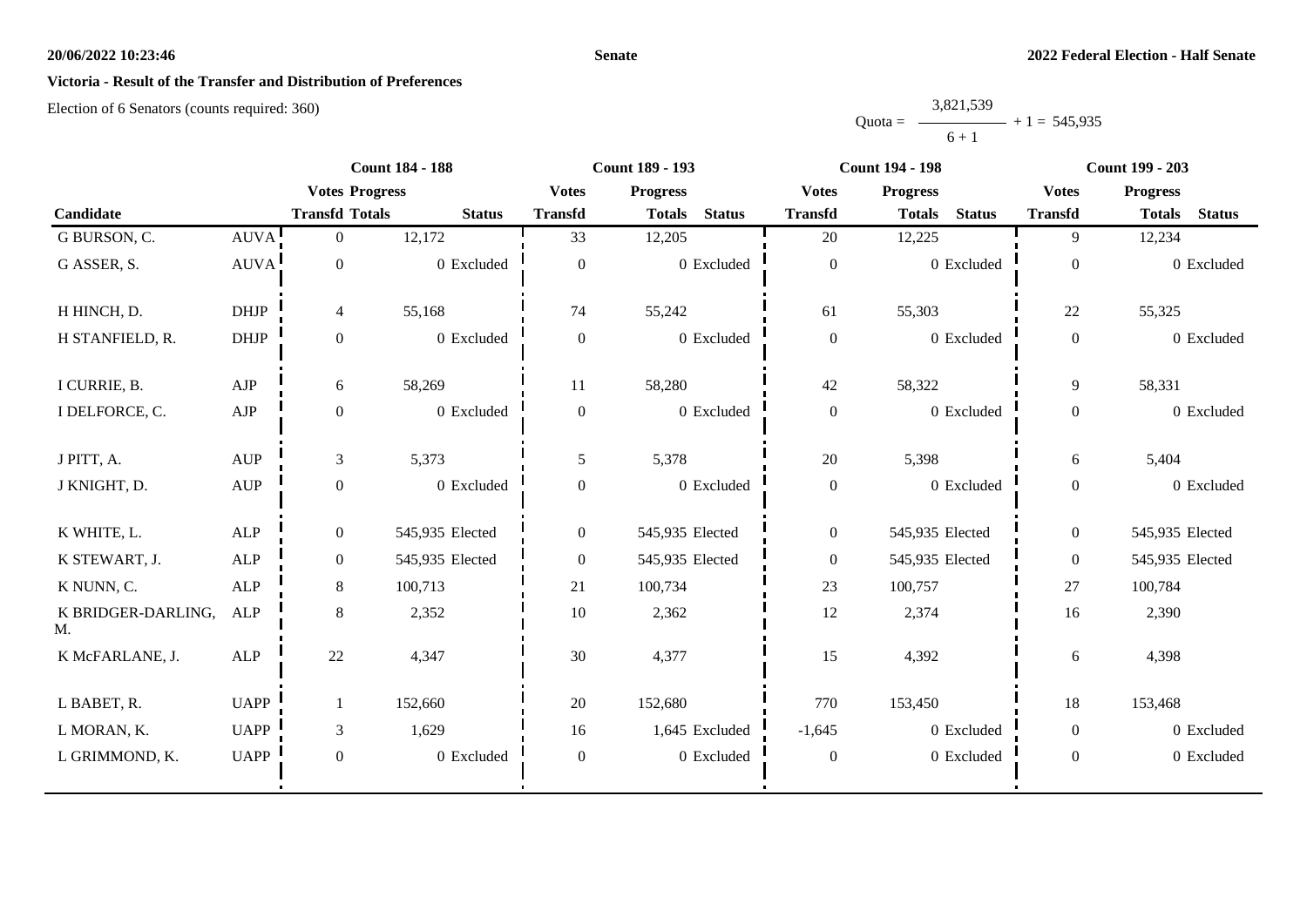#### **Senate**

# **Victoria - Result of the Transfer and Distribution of Preferences**

|           | 3,821,539 |                |
|-----------|-----------|----------------|
| $Quota =$ |           | $+1 = 545,935$ |
|           | $6 + 1$   |                |

|                    |              | <b>Count 184 - 188</b> |               | Count 189 - 193                 |                                |                  | <b>Count 194 - 198</b>         | <b>Count 199 - 203</b> |                                |
|--------------------|--------------|------------------------|---------------|---------------------------------|--------------------------------|------------------|--------------------------------|------------------------|--------------------------------|
|                    |              | <b>Votes Progress</b>  |               | <b>Votes</b><br><b>Progress</b> |                                | <b>Votes</b>     | <b>Progress</b>                |                        | <b>Progress</b>                |
| Candidate          |              | <b>Transfd Totals</b>  | <b>Status</b> | <b>Transfd</b>                  | <b>Status</b><br><b>Totals</b> | <b>Transfd</b>   | <b>Status</b><br><b>Totals</b> | <b>Transfd</b>         | <b>Status</b><br><b>Totals</b> |
| M DANCE, F.        | <b>SAL</b>   | $\Omega$               | 6,965         | $\theta$                        | 6,965                          | 13               | 6,978                          |                        | 6,979                          |
| M CARR, A.         | SAL          | $\overline{0}$         | 0 Excluded    | $\Omega$                        | 0 Excluded                     | $\boldsymbol{0}$ | 0 Excluded                     | $\overline{0}$         | 0 Excluded                     |
| N HUGHES, V.       | <b>CYA</b>   | 2                      | 12,257        | $\overline{7}$                  | 12,264                         | 23               | 12,287                         | 30                     | 12,317                         |
| N KIM, K.          | <b>CYA</b>   | $\overline{0}$         | 0 Excluded    | $\overline{0}$                  | 0 Excluded                     | $\boldsymbol{0}$ | 0 Excluded                     | $\overline{0}$         | 0 Excluded                     |
| N LACEY, C.        | <b>CYA</b>   | $\overline{0}$         | 0 Excluded    | $\Omega$                        | 0 Excluded                     | $\boldsymbol{0}$ | 0 Excluded                     | $\overline{0}$         | 0 Excluded                     |
| N MARA, C.         | <b>CYA</b>   | $\overline{0}$         | 0 Excluded    | $\overline{0}$                  | 0 Excluded                     | $\boldsymbol{0}$ | 0 Excluded                     | $\overline{0}$         | 0 Excluded                     |
| N SEWAK, N.        | <b>CYA</b>   | $\overline{0}$         | 0 Excluded    | $\overline{0}$                  | 0 Excluded                     | $\overline{0}$   | 0 Excluded                     | $\overline{0}$         | 0 Excluded                     |
| N O'CONNELL, M.    | <b>CYA</b>   | $\Omega$               | 0 Excluded    | $\Omega$                        | 0 Excluded                     | $\boldsymbol{0}$ | 0 Excluded                     | $\mathbf{0}$           | 0 Excluded                     |
| O CONSTANTINOU, E. | ASP          |                        | 49,862        | 33                              | 49,895                         | 39               | 49,934                         | 11                     | 49,945                         |
| O BOURMAN, N.      | ASP          | $\overline{0}$         | 0 Excluded    | $\overline{0}$                  | 0 Excluded                     | $\boldsymbol{0}$ | 0 Excluded                     | $\mathbf{0}$           | 0 Excluded                     |
| P PICKERING, W.    | <b>ON</b>    | $\overline{2}$         | 111,539       | 35                              | 111,574                        | 187              | 111,761                        | 44                     | 111,805                        |
| P HUXHAM, S.       | ON           | $\mathbf{0}$           | 0 Excluded    | $\boldsymbol{0}$                | 0 Excluded                     | $\boldsymbol{0}$ | 0 Excluded                     | $\overline{0}$         | 0 Excluded                     |
| Q BARWICK, R.      | $\mbox{CEC}$ | 5                      | 5,425         | $\overline{2}$                  | 5,427                          | 21               | 5,448                          | 9                      | 5,457                          |
| Q ISHERWOOD, C.    | $\mbox{CEC}$ | $\overline{0}$         | 0 Excluded    | $\mathbf{0}$                    | 0 Excluded                     | $\boldsymbol{0}$ | 0 Excluded                     | $\overline{0}$         | 0 Excluded                     |
| R JONAS, M.        |              | $\overline{2}$         | 14,808        |                                 | 14,809                         | 19               | 14,828                         | 50                     | 14,878                         |
| R SMIT, M.         |              | $\mathbf{0}$           | 0 Excluded    | $\boldsymbol{0}$                | $0\,$ Excluded                 | $\boldsymbol{0}$ | 0 Excluded                     | $\overline{0}$         | 0 Excluded                     |
|                    |              |                        |               |                                 |                                |                  |                                |                        |                                |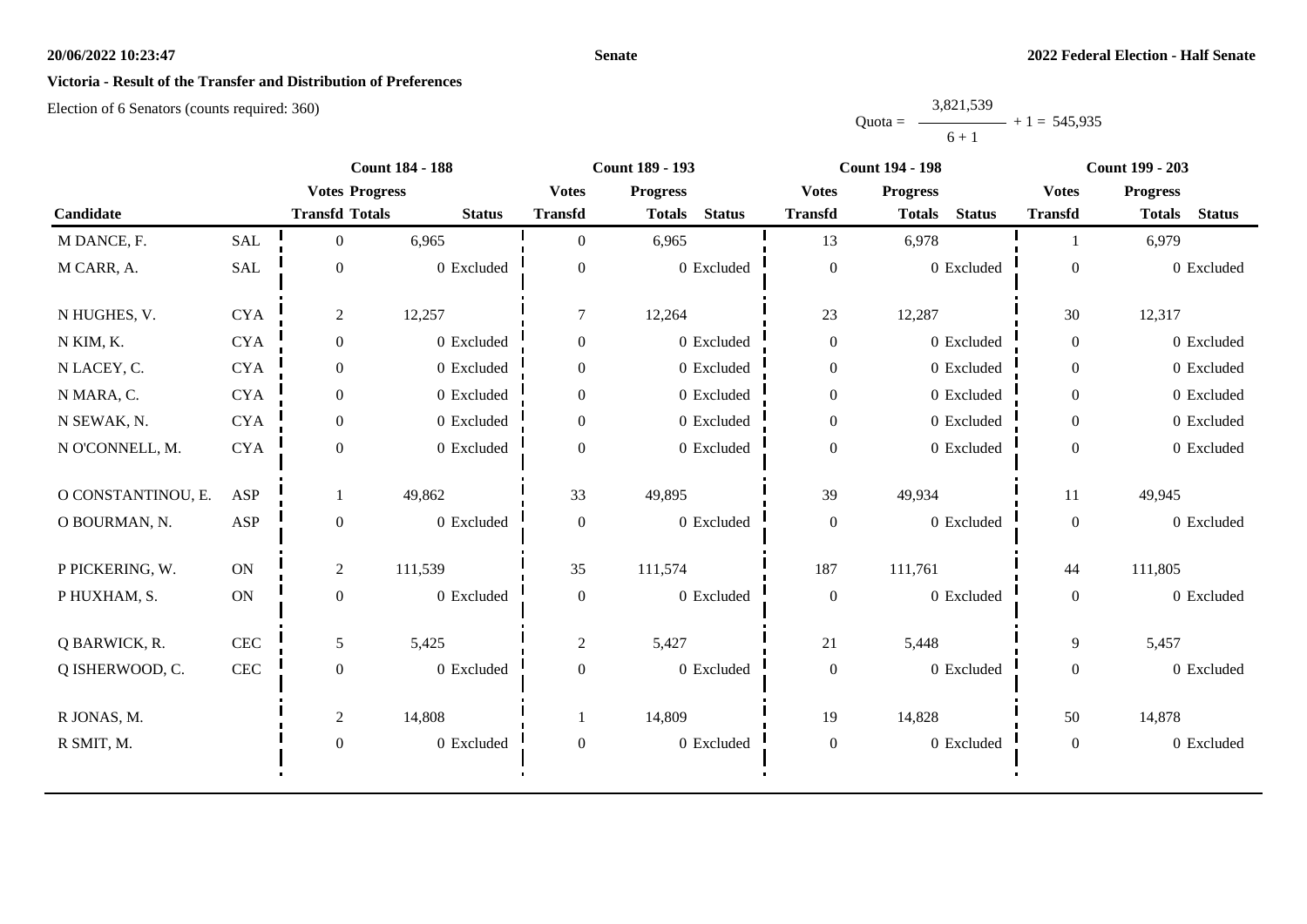#### **Senate**

# **Victoria - Result of the Transfer and Distribution of Preferences**

|           | 3,821,539 |                |
|-----------|-----------|----------------|
| $Quota =$ |           | $+1 = 545,935$ |
|           | $6 + 1$   |                |

|                    |              | <b>Count 184 - 188</b> |               | <b>Count 189 - 193</b>   |                                | <b>Count 194 - 198</b> |                                | <b>Count 199 - 203</b> |                                |
|--------------------|--------------|------------------------|---------------|--------------------------|--------------------------------|------------------------|--------------------------------|------------------------|--------------------------------|
|                    |              | <b>Votes Progress</b>  |               | <b>Votes</b>             | <b>Progress</b>                | <b>Votes</b>           | <b>Progress</b>                | <b>Votes</b>           | <b>Progress</b>                |
| Candidate          |              | <b>Transfd Totals</b>  | <b>Status</b> | <b>Transfd</b>           | <b>Status</b><br><b>Totals</b> | <b>Transfd</b>         | <b>Status</b><br><b>Totals</b> | <b>Transfd</b>         | <b>Status</b><br><b>Totals</b> |
| S CORDNER HUNT, K. | <b>SOPA</b>  | 6                      | 14,009        |                          | 14,010                         | 5                      | 14,015                         | 14                     | 14,029                         |
| S FARRANT, T.      | <b>SOPA</b>  | $\boldsymbol{0}$       | 0 Excluded    | $\boldsymbol{0}$         | 0 Excluded                     | $\boldsymbol{0}$       | 0 Excluded                     | $\boldsymbol{0}$       | 0 Excluded                     |
| T BENEDYKA, S.     |              | 1                      | 4,226         | 3                        | 4,229                          | $\boldsymbol{0}$       | 4,229                          | 44                     | 4,273                          |
| T RICHARDS, C.     |              | $\boldsymbol{0}$       | 0 Excluded    | $\Omega$                 | 0 Excluded                     | $\boldsymbol{0}$       | 0 Excluded                     | $\overline{0}$         | 0 Excluded                     |
| U THORPE, L.       | <b>GVIC</b>  | 236                    | 526,756       | 18                       | 526,774                        | 41                     | 526,815                        | 121                    | 526,936                        |
| U FROGLEY, A.      | <b>GVIC</b>  | 127                    | 2,597         | 6                        | 2,603                          | 17                     | 2,620                          | 6                      | 2,626                          |
| U AUSTIN, S.       | <b>GVIC</b>  | 747                    | 2,095         | $\overline{c}$           | 2,097                          | 14                     | 2,111                          | 33                     | 2,144 Excluded                 |
| U PAYNE, Z.        | ${\rm GNIC}$ | $-1,243$               | 0 Excluded    | $\boldsymbol{0}$         | 0 Excluded                     | $\boldsymbol{0}$       | 0 Excluded                     | $\overline{0}$         | 0 Excluded                     |
| V O'BRYAN, D.      | GAP          | $\overline{2}$         | 13,727        | $\overline{\mathcal{L}}$ | 13,731                         | 29                     | 13,760                         | 6                      | 13,766                         |
| V WHITEHEAD, G.    | GAP          | $\mathbf{0}$           | 0 Excluded    | $\boldsymbol{0}$         | 0 Excluded                     | $\boldsymbol{0}$       | 0 Excluded                     | $\overline{0}$         | 0 Excluded                     |
| W LIMBRICK, D.     | LDP          | 1                      | 92,469        | 20                       | 92,489                         | 52                     | 92,541                         | 44                     | 92,585                         |
| W MITCHELL, K.     | <b>LDP</b>   | $\mathbf{0}$           | 0 Excluded    | $\overline{0}$           | 0 Excluded                     | $\boldsymbol{0}$       | 0 Excluded                     | $\overline{0}$         | 0 Excluded                     |
| W WHITE, C.        | <b>LDP</b>   | $\boldsymbol{0}$       | 0 Excluded    | $\boldsymbol{0}$         | 0 Excluded                     | $\boldsymbol{0}$       | 0 Excluded                     | $\overline{0}$         | 0 Excluded                     |
| X CLONARIDIS, N.   | <b>IMO</b>   | $\mathfrak{Z}$         | 8,380         | 3                        | 8,383                          | $\,8\,$                | 8,391                          | 89                     | 8,480                          |
| X CURNOW, R.       | <b>IMO</b>   | $\boldsymbol{0}$       | 0 Excluded    | $\boldsymbol{0}$         | 0 Excluded                     | $\boldsymbol{0}$       | 0 Excluded                     | $\boldsymbol{0}$       | 0 Excluded                     |
| Y BYRNE, P.        |              | $\boldsymbol{0}$       | 0 Excluded    | $\overline{0}$           | 0 Excluded                     | $\boldsymbol{0}$       | 0 Excluded                     | $\overline{0}$         | 0 Excluded                     |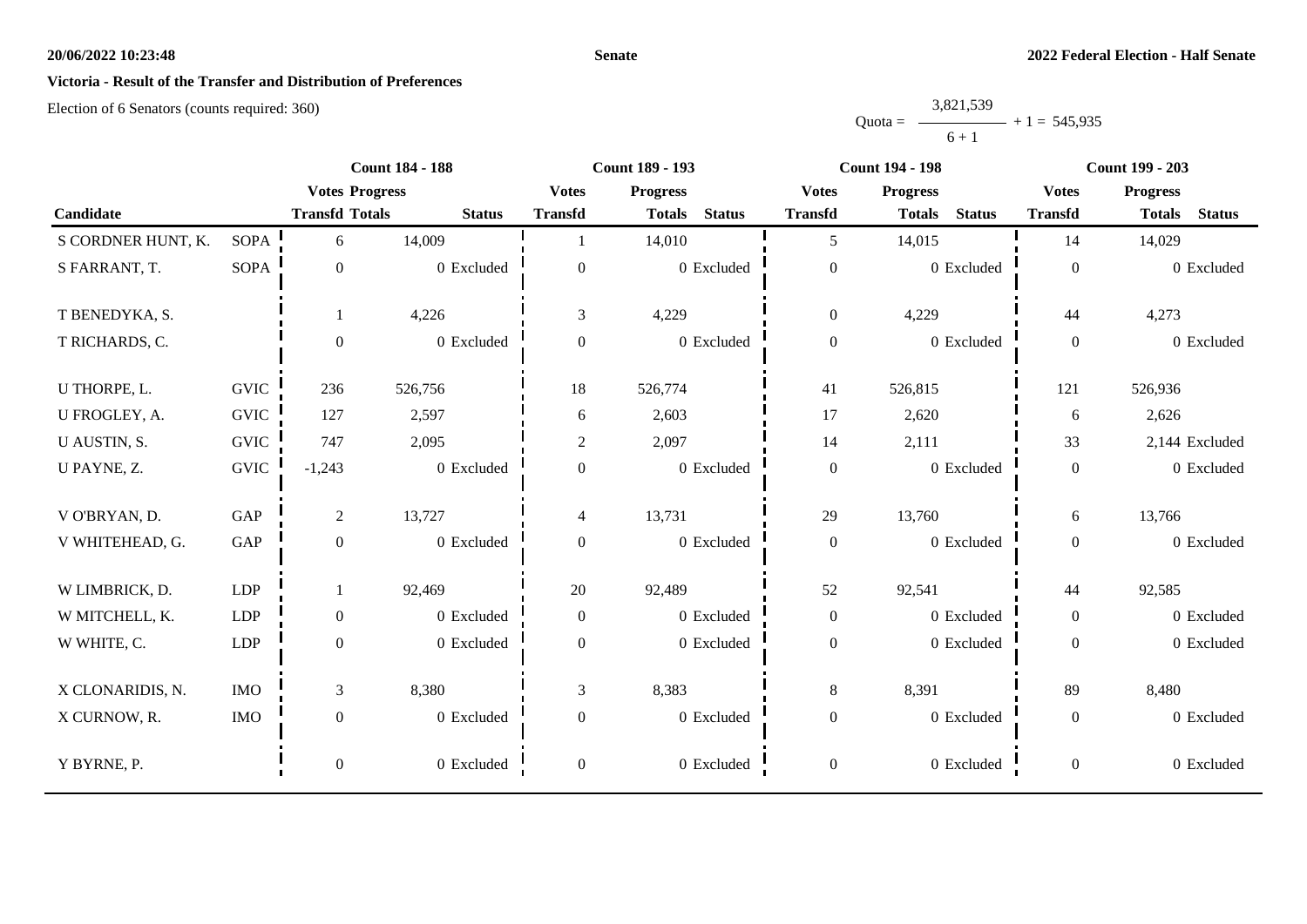#### **Senate**

# **Victoria - Result of the Transfer and Distribution of Preferences**

|           | 3,821,539 |                |
|-----------|-----------|----------------|
| $Quota =$ |           | $+1 = 545,935$ |
|           | $6 + 1$   |                |

|                         |                             | <b>Count 184 - 188</b> |               | <b>Count 189 - 193</b> |                                | <b>Count 194 - 198</b> |                                | <b>Count 199 - 203</b> |                                |
|-------------------------|-----------------------------|------------------------|---------------|------------------------|--------------------------------|------------------------|--------------------------------|------------------------|--------------------------------|
|                         |                             | <b>Votes Progress</b>  |               | <b>Votes</b>           | <b>Progress</b>                | <b>Votes</b>           | <b>Progress</b>                | <b>Votes</b>           | <b>Progress</b>                |
| Candidate               |                             | <b>Transfd Totals</b>  | <b>Status</b> | <b>Transfd</b>         | <b>Status</b><br><b>Totals</b> | <b>Transfd</b>         | <b>Status</b><br><b>Totals</b> | <b>Transfd</b>         | <b>Status</b><br><b>Totals</b> |
| Y WARDLE, J.            |                             | 0                      | 0 Excluded    | $\Omega$               | 0 Excluded                     | $\overline{0}$         | 0 Excluded                     | $\overline{0}$         | 0 Excluded                     |
|                         |                             |                        |               |                        |                                |                        |                                |                        |                                |
| Z MYLVAGANAM, A.        | <b>VNS</b>                  | 10                     | 21,940        | 2                      | 21,942                         | $\overline{4}$         | 21,946                         | 19                     | 21,965                         |
| Z RICCARDI, L.          | <b>VNS</b>                  | $\overline{0}$         | 0 Excluded    | $\mathbf{0}$           | 0 Excluded                     | $\boldsymbol{0}$       | 0 Excluded                     | $\boldsymbol{0}$       | 0 Excluded                     |
|                         |                             |                        |               |                        |                                |                        |                                |                        |                                |
| UG FLOYD, G.            | $\mathop{\rm IND}\nolimits$ |                        | 1,796         | 5                      | 1,801                          | $\overline{c}$         | 1,803                          | 371                    | 2,174                          |
| UG RIDGEWAY, A.         | <b>IND</b>                  | $\Omega$               | 0 Excluded    | $\Omega$               | 0 Excluded                     | $\boldsymbol{0}$       | 0 Excluded                     | $\theta$               | 0 Excluded                     |
| UG BOND, J.             | $\mathop{\rm IND}\nolimits$ | $\overline{0}$         | 0 Excluded    | $\Omega$               | 0 Excluded                     | $\boldsymbol{0}$       | 0 Excluded                     | $\theta$               | 0 Excluded                     |
| UG SMITH, N.            | <b>IND</b>                  | $\boldsymbol{0}$       | 0 Excluded    | $\mathbf{0}$           | 0 Excluded                     | $\boldsymbol{0}$       | 0 Excluded                     | $\boldsymbol{0}$       | 0 Excluded                     |
| UG DICKS, M.            | <b>IND</b>                  | 2                      | 3,213         |                        | 3,214                          | 4                      | 3,218                          | 575                    | 3,793                          |
| UG ATKINSON, B.         | <b>IND</b>                  | $\overline{0}$         | 0 Excluded    | $\Omega$               | 0 Excluded                     | $\boldsymbol{0}$       | 0 Excluded                     | $\theta$               | 0 Excluded                     |
| UG ROSS, P.             | <b>IND</b>                  | $\overline{0}$         | 0 Excluded    | $\mathbf{0}$           | 0 Excluded                     | $\boldsymbol{0}$       | 0 Excluded                     | $\boldsymbol{0}$       | 0 Excluded                     |
| UG DE FRANCESCO, N.     | <b>IND</b>                  | $\overline{0}$         | 0 Excluded    | $\Omega$               | 0 Excluded                     | $\boldsymbol{0}$       | 0 Excluded                     | $\boldsymbol{0}$       | 0 Excluded                     |
| UG TOSCANO, J.          | <b>IND</b>                  | $\Omega$               | 0 Excluded    | $\Omega$               | 0 Excluded                     | $\boldsymbol{0}$       | 0 Excluded                     | $\theta$               | 0 Excluded                     |
| UG TRAN, T.             | <b>IND</b>                  | $\overline{0}$         | 0 Excluded    | $\overline{0}$         | 0 Excluded                     | $\boldsymbol{0}$       | 0 Excluded                     | $\overline{0}$         | 0 Excluded                     |
| UG DILLON, D.           | <b>IND</b>                  | $\mathbf{0}$           | 0 Excluded    | $\mathbf{0}$           | 0 Excluded                     | $\boldsymbol{0}$       | 0 Excluded                     | $\theta$               | 0 Excluded                     |
| UG GONSALVEZ, G.        | <b>IND</b>                  | 4                      | 1,788         | 3                      | 1,791                          | 3                      | 1,794 Excluded                 | $-1,794$               | 0 Excluded                     |
|                         |                             |                        |               |                        |                                |                        |                                |                        |                                |
| <b>Exhausted Votes</b>  |                             |                        | 140           |                        | 141                            | 52                     | 193                            | 37                     | 230                            |
| <b>Loss By Fraction</b> |                             | 5                      | 359           | 29                     | 388                            | 20                     | 408                            | 4                      | 412                            |
| <b>Total Votes</b>      |                             | $\overline{0}$         | 3,821,539     | $\overline{0}$         | 3,821,539                      | $\boldsymbol{0}$       | 3,821,539                      | $\boldsymbol{0}$       | 3,821,539                      |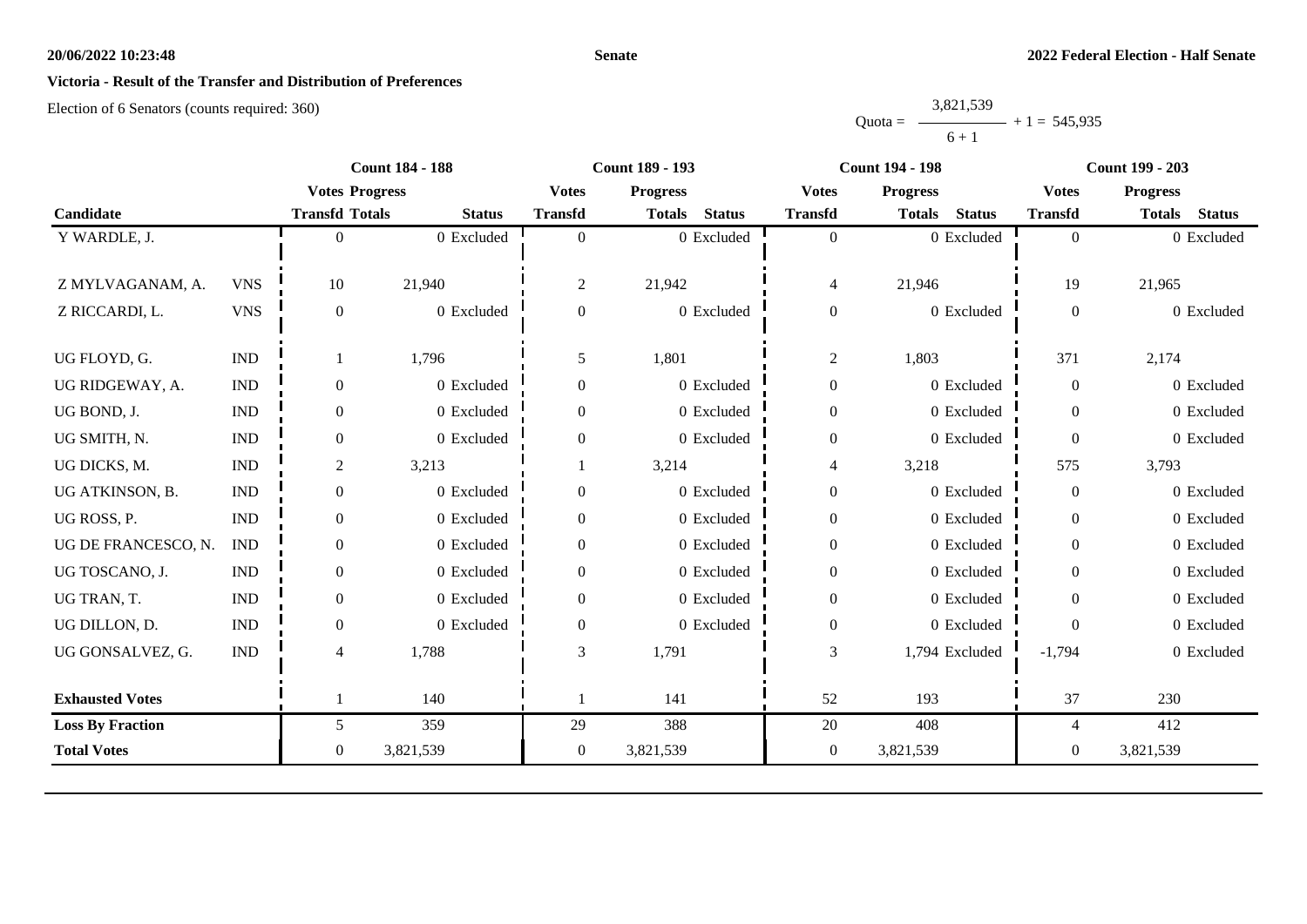#### **Victoria - Result of the Transfer and Distribution of Preferences**

Election of 6 Senators (counts required: 360)

|      |                     | 3.821.539                                          |
|------|---------------------|----------------------------------------------------|
|      |                     | Ouota = $\longrightarrow$ + 1 = 545.935<br>$6 + 1$ |
| uded | Candidates Excluded | Candidates Exclude                                 |

Candidates Excluded 82. PAYNE, Z.

Candidates Exclu 37. HARRINGTON, M.

Candidates Excluded 57. MORAN, K.

Candidates Excluded 105. GONSALVEZ, G.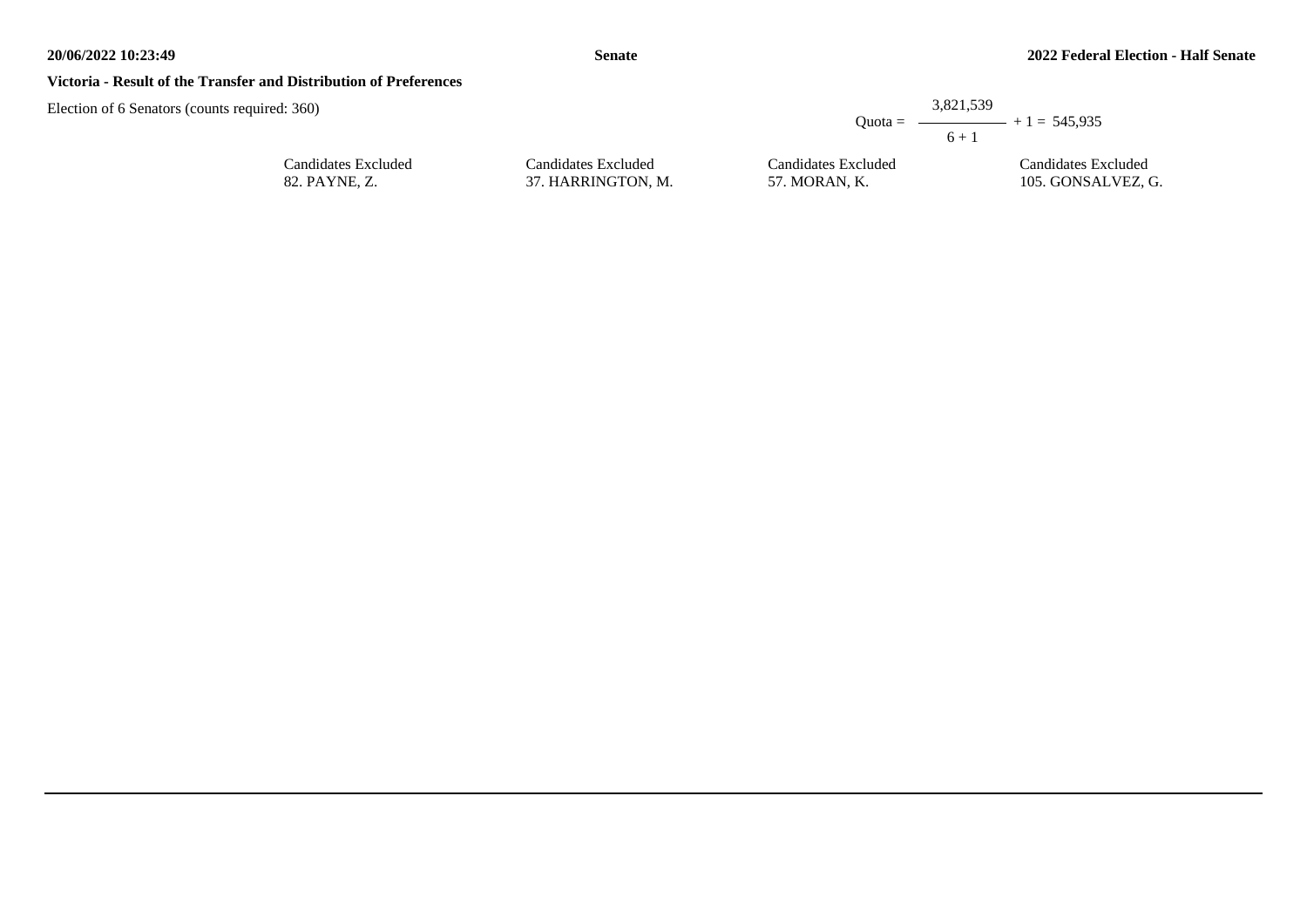#### **Senate**

## **Victoria - Result of the Transfer and Distribution of Preferences**

|           | 3,821,539 |                |
|-----------|-----------|----------------|
| $Quota =$ |           | $+1 = 545,935$ |
|           | $6 + 1$   |                |

|                         | <b>Count 204 - 208</b> |                       | <b>Count 209 - 213</b> |                  |                                | <b>Count 214 - 218</b> | <b>Count 219 - 223</b>         |                |                                |
|-------------------------|------------------------|-----------------------|------------------------|------------------|--------------------------------|------------------------|--------------------------------|----------------|--------------------------------|
|                         |                        | <b>Votes Progress</b> |                        | <b>Votes</b>     | <b>Progress</b>                | <b>Votes</b>           | <b>Progress</b>                | <b>Votes</b>   | <b>Progress</b>                |
| Candidate               |                        | <b>Transfd Totals</b> | <b>Status</b>          | <b>Transfd</b>   | <b>Status</b><br><b>Totals</b> | <b>Transfd</b>         | <b>Status</b><br><b>Totals</b> | <b>Transfd</b> | <b>Status</b><br><b>Totals</b> |
| A VEGA, Y.              | <b>REAS</b>            | 18                    | 37,368                 | 6                | 37,374                         | 17                     | 37,391                         | 16             | 37,407                         |
| A MILLWARD, H.          | <b>REAS</b>            | $\Omega$              | 0 Excluded             | $\overline{0}$   | 0 Excluded                     | $\boldsymbol{0}$       | 0 Excluded                     | $\mathbf{0}$   | 0 Excluded                     |
| <b>B RICHARDSON, D.</b> |                        | $\overline{0}$        | 12,294                 | 17               | 12,311                         | 1                      | 12,312                         | 13             | 12,325                         |
| B McBRIDE, J.           |                        | $\Omega$              | 0 Excluded             | $\overline{0}$   | 0 Excluded                     | $\boldsymbol{0}$       | 0 Excluded                     | $\overline{0}$ | 0 Excluded                     |
| C GREEN, L.             | $\mbox{\rm AUD}$       | 14                    | 29,348                 | $\overline{4}$   | 29,352                         | 36                     | 29,388                         | 70             | 29,458                         |
| C JAGOE, S.             | <b>AUD</b>             | $\theta$              | 0 Excluded             | $\overline{0}$   | 0 Excluded                     | $\boldsymbol{0}$       | 0 Excluded                     | $\overline{0}$ | 0 Excluded                     |
| D HENDERSON, S.         | $\operatorname{LP}$    | $\overline{0}$        | 545,935 Elected        | $\boldsymbol{0}$ | 545,935 Elected                | $\boldsymbol{0}$       | 545,935 Elected                | $\overline{0}$ | 545,935 Elected                |
| D McKENZIE, B.          | NP                     | $\overline{0}$        | 545,935 Elected        | $\overline{0}$   | 545,935 Elected                | $\overline{0}$         | 545,935 Elected                | $\overline{0}$ | 545,935 Elected                |
| D MIRABELLA, G.         | LP                     |                       | 135,220                | $\overline{4}$   | 135,224                        | 26                     | 135,250                        | 2,228          | 137,478                        |
| D KMETJ, C.             | LP                     | $\theta$              | 0 Excluded             | $\mathbf{0}$     | 0 Excluded                     | $\overline{0}$         | 0 Excluded                     | $\overline{0}$ | 0 Excluded                     |
| D HARRINGTON, M.        | NP                     | $\overline{0}$        | 0 Excluded             | $\overline{0}$   | 0 Excluded                     | $\overline{0}$         | 0 Excluded                     | $\Omega$       | 0 Excluded                     |
| D BURGESS, D.           | $\operatorname{LP}$    |                       | 3,139                  |                  | 3,140                          | $20\,$                 | 3,160 Excluded                 | $-3,160$       | 0 Excluded                     |
| E SMITH, E.             | <b>HMP</b>             | 18                    | 115,355                | 7                | 115,362                        | 44                     | 115,406                        | 61             | 115,467                        |
| E TAYLOR, W.            | ${\rm HMP}$            | $\mathbf{0}$          | 0 Excluded             | $\boldsymbol{0}$ | 0 Excluded                     | $\boldsymbol{0}$       | $0$ Excluded                   | $\overline{0}$ | 0 Excluded                     |
| F WEARNE, M.            | <b>SPP</b>             | 14                    | 18,013                 | 5                | 18,018                         | 22                     | 18,040                         | 27             | 18,067                         |
| FLONG, R.               | <b>SPP</b>             | $\boldsymbol{0}$      | 0 Excluded             | $\boldsymbol{0}$ | 0 Excluded                     | $\boldsymbol{0}$       | 0 Excluded                     | $\overline{0}$ | 0 Excluded                     |
|                         |                        |                       |                        |                  |                                |                        |                                |                |                                |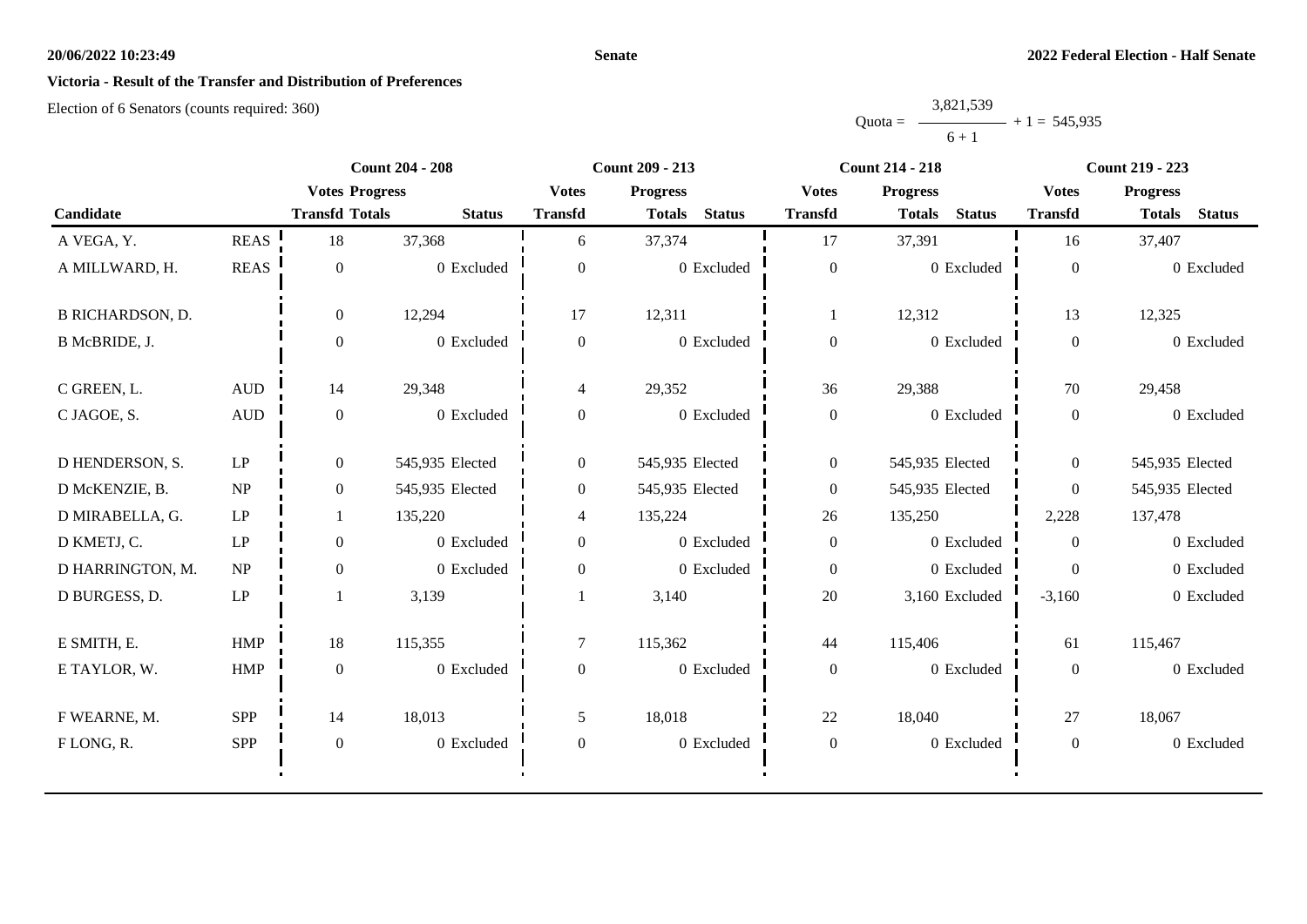#### **Senate**

## **Victoria - Result of the Transfer and Distribution of Preferences**

|           | 3,821,539 |                |
|-----------|-----------|----------------|
| $Quota =$ |           | $+1 = 545,935$ |
|           | $6 + 1$   |                |

|                          |                                  |                       | <b>Count 204 - 208</b> |                | <b>Count 209 - 213</b> |                |                  | <b>Count 214 - 218</b> |               |                  | <b>Count 219 - 223</b> |               |
|--------------------------|----------------------------------|-----------------------|------------------------|----------------|------------------------|----------------|------------------|------------------------|---------------|------------------|------------------------|---------------|
|                          |                                  | <b>Votes Progress</b> |                        | <b>Votes</b>   | <b>Progress</b>        |                | <b>Votes</b>     | <b>Progress</b>        |               | <b>Votes</b>     | <b>Progress</b>        |               |
| Candidate                |                                  | <b>Transfd Totals</b> | <b>Status</b>          | <b>Transfd</b> | <b>Totals</b>          | <b>Status</b>  | <b>Transfd</b>   | <b>Totals</b>          | <b>Status</b> | <b>Transfd</b>   | <b>Totals</b>          | <b>Status</b> |
| G BURSON, C.             | AUVA!                            |                       | 12,235                 | 8              | 12,243                 |                | 18               | 12,261                 |               | 59               | 12,320                 |               |
| G ASSER, S.              | <b>AUVA</b>                      | $\boldsymbol{0}$      | 0 Excluded             | $\mathbf{0}$   |                        | 0 Excluded     | $\boldsymbol{0}$ |                        | 0 Excluded    | $\overline{0}$   |                        | 0 Excluded    |
| H HINCH, D.              | <b>DHJP</b>                      | 11                    | 55,336                 | 13             | 55,349                 |                | 26               | 55,375                 |               | 129              | 55,504                 |               |
| H STANFIELD, R.          | <b>DHJP</b>                      | $\boldsymbol{0}$      | 0 Excluded             | $\overline{0}$ |                        | 0 Excluded     | $\boldsymbol{0}$ |                        | 0 Excluded    | $\boldsymbol{0}$ |                        | 0 Excluded    |
| I CURRIE, B.             | ${\rm AJP}$                      | 31                    | 58,362                 | 5              | 58,367                 |                | 44               | 58,411                 |               | 45               | 58,456                 |               |
| I DELFORCE, C.           | ${\rm AJP}$                      | $\boldsymbol{0}$      | 0 Excluded             | $\overline{0}$ |                        | 0 Excluded     | $\boldsymbol{0}$ |                        | 0 Excluded    | $\overline{0}$   |                        | 0 Excluded    |
| J PITT, A.               | <b>AUP</b>                       | 6                     | 5,410                  |                | 5,411                  |                | 15               | 5,426                  |               | 9                | 5,435                  |               |
| J KNIGHT, D.             | $\mathbf{A}\mathbf{U}\mathbf{P}$ | $\boldsymbol{0}$      | 0 Excluded             | $\mathbf{0}$   |                        | 0 Excluded     | $\boldsymbol{0}$ |                        | 0 Excluded    | $\boldsymbol{0}$ |                        | 0 Excluded    |
| K WHITE, L.              | ${\sf ALP}$                      | $\overline{0}$        | 545,935 Elected        | $\overline{0}$ | 545,935 Elected        |                | $\overline{0}$   | 545,935 Elected        |               | $\overline{0}$   | 545,935 Elected        |               |
| K STEWART, J.            | ALP                              | $\overline{0}$        | 545,935 Elected        | $\overline{0}$ | 545,935 Elected        |                | $\boldsymbol{0}$ | 545,935 Elected        |               | $\mathbf{0}$     | 545,935 Elected        |               |
| K NUNN, C.               | <b>ALP</b>                       | 28                    | 100,812                | $\tau$         | 100,819                |                | 1,149            | 101,968                |               | 49               | 102,017                |               |
| K BRIDGER-DARLING,<br>M. | ALP                              | 16                    | 2,406                  | 3              |                        | 2,409 Excluded | $-2,409$         |                        | 0 Excluded    | $\Omega$         |                        | 0 Excluded    |
| K McFARLANE, J.          | ALP                              | 19                    | 4,417                  | 3              | 4,420                  |                | 588              | 5,008                  |               | 106              | 5,114                  |               |
| L BABET, R.              | <b>UAPP</b>                      | $\overline{2}$        | 153,470                | 5              | 153,475                |                | 17               | 153,492                |               | 48               | 153,540                |               |
| L MORAN, K.              | <b>UAPP</b>                      | $\overline{0}$        | 0 Excluded             | $\Omega$       |                        | 0 Excluded     | $\overline{0}$   |                        | 0 Excluded    | $\Omega$         |                        | 0 Excluded    |
| L GRIMMOND, K.           | <b>UAPP</b>                      | $\overline{0}$        | 0 Excluded             | $\theta$       |                        | 0 Excluded     | $\boldsymbol{0}$ |                        | 0 Excluded    | $\overline{0}$   |                        | 0 Excluded    |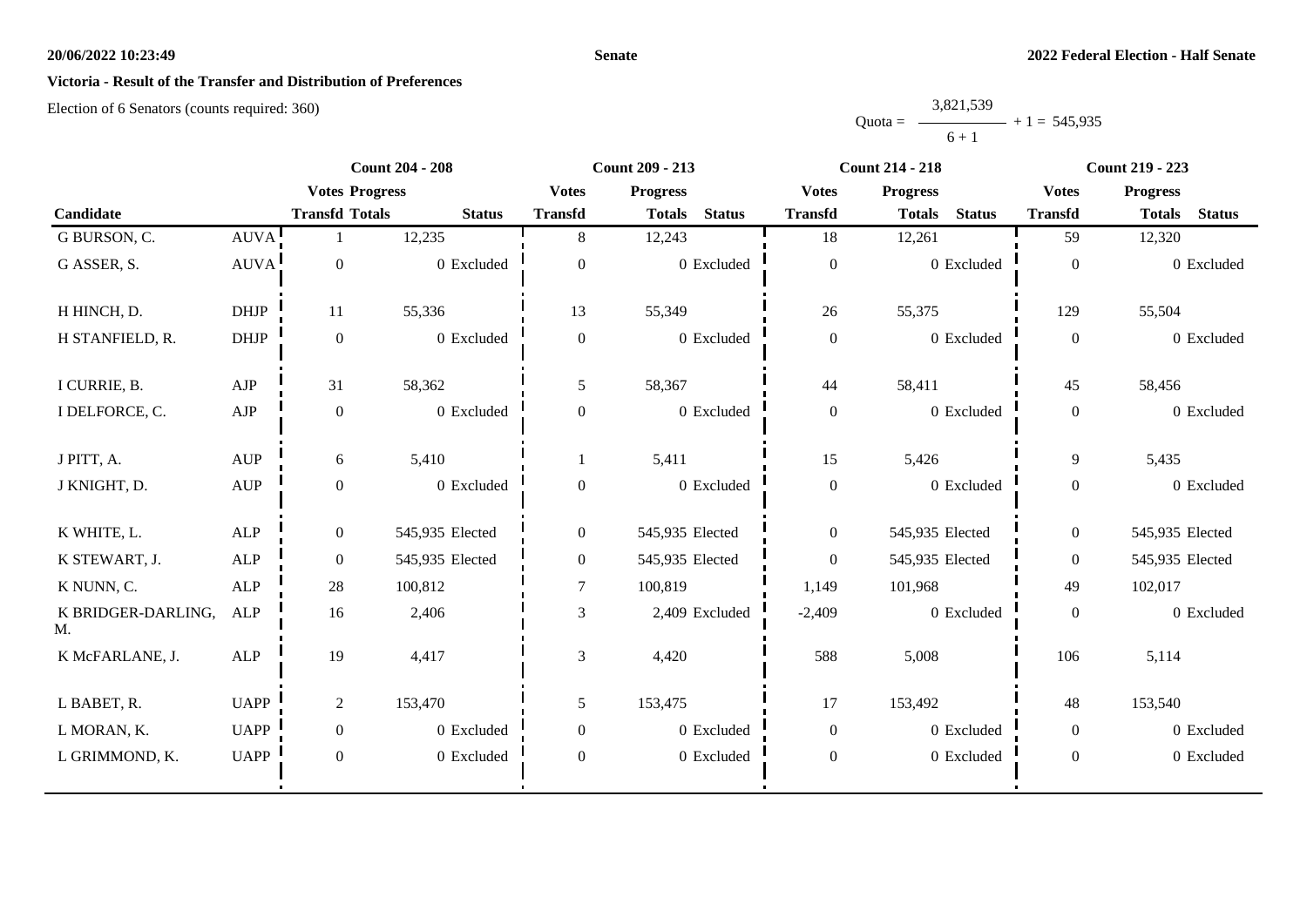#### **Senate**

## **Victoria - Result of the Transfer and Distribution of Preferences**

|           | 3,821,539 |                |
|-----------|-----------|----------------|
| $Quota =$ |           | $+1 = 545,935$ |
|           | $6 + 1$   |                |

|                    | <b>Count 204 - 208</b> |                       | <b>Count 209 - 213</b> |                  |                                | <b>Count 214 - 218</b> | <b>Count 219 - 223</b>         |                  |                                |
|--------------------|------------------------|-----------------------|------------------------|------------------|--------------------------------|------------------------|--------------------------------|------------------|--------------------------------|
|                    |                        | <b>Votes Progress</b> |                        | <b>Votes</b>     | <b>Progress</b>                | <b>Votes</b>           | <b>Progress</b>                | <b>Votes</b>     | <b>Progress</b>                |
| Candidate          |                        | <b>Transfd Totals</b> | <b>Status</b>          | <b>Transfd</b>   | <b>Status</b><br><b>Totals</b> | <b>Transfd</b>         | <b>Status</b><br><b>Totals</b> | <b>Transfd</b>   | <b>Status</b><br><b>Totals</b> |
| M DANCE, F.        | <b>SAL</b>             | 4                     | 6,983                  |                  | 6,984                          | 11                     | 6,995                          | 8                | 7,003                          |
| M CARR, A.         | SAL                    | $\overline{0}$        | 0 Excluded             | $\theta$         | 0 Excluded                     | $\boldsymbol{0}$       | 0 Excluded                     | $\overline{0}$   | 0 Excluded                     |
| N HUGHES, V.       | <b>CYA</b>             | 2                     | 12,319                 | $\overline{c}$   | 12,321                         | 9                      | 12,330                         | 10               | 12,340                         |
| N KIM, K.          | <b>CYA</b>             | $\overline{0}$        | 0 Excluded             | $\boldsymbol{0}$ | 0 Excluded                     | $\overline{0}$         | 0 Excluded                     | $\overline{0}$   | 0 Excluded                     |
| N LACEY, C.        | <b>CYA</b>             | $\overline{0}$        | 0 Excluded             | $\theta$         | 0 Excluded                     | $\boldsymbol{0}$       | 0 Excluded                     | $\overline{0}$   | 0 Excluded                     |
| N MARA, C.         | <b>CYA</b>             | $\overline{0}$        | 0 Excluded             | $\overline{0}$   | 0 Excluded                     | $\boldsymbol{0}$       | 0 Excluded                     | $\overline{0}$   | 0 Excluded                     |
| N SEWAK, N.        | <b>CYA</b>             | $\overline{0}$        | 0 Excluded             | $\overline{0}$   | 0 Excluded                     | $\overline{0}$         | 0 Excluded                     | $\overline{0}$   | 0 Excluded                     |
| N O'CONNELL, M.    | <b>CYA</b>             | $\Omega$              | 0 Excluded             | $\Omega$         | 0 Excluded                     | $\boldsymbol{0}$       | 0 Excluded                     | $\mathbf{0}$     | 0 Excluded                     |
| O CONSTANTINOU, E. | ASP                    | $\overline{0}$        | 49,945                 | 6                | 49,951                         | 16                     | 49,967                         | 36               | 50,003                         |
| O BOURMAN, N.      | <b>ASP</b>             | $\overline{0}$        | 0 Excluded             | $\overline{0}$   | 0 Excluded                     | $\boldsymbol{0}$       | 0 Excluded                     | $\overline{0}$   | 0 Excluded                     |
| P PICKERING, W.    | ON                     | 6                     | 111,811                | 19               | 111,830                        | 15                     | 111,845                        | 30               | 111,875                        |
| P HUXHAM, S.       | $\mbox{ON}$            | $\mathbf{0}$          | 0 Excluded             | $\boldsymbol{0}$ | 0 Excluded                     | $\boldsymbol{0}$       | 0 Excluded                     | $\boldsymbol{0}$ | 0 Excluded                     |
| Q BARWICK, R.      | $\mbox{CEC}$           | 13                    | 5,470                  | $\overline{2}$   | 5,472                          | 14                     | 5,486                          | 13               | 5,499                          |
| Q ISHERWOOD, C.    | $\rm CEC$              | $\mathbf{0}$          | 0 Excluded             | $\mathbf{0}$     | 0 Excluded                     | $\boldsymbol{0}$       | 0 Excluded                     | $\mathbf{0}$     | 0 Excluded                     |
| R JONAS, M.        |                        | $\overline{2}$        | 14,880                 | 11               | 14,891                         | $\overline{c}$         | 14,893                         | 4                | 14,897                         |
| R SMIT, M.         |                        | $\mathbf{0}$          | 0 Excluded             | $\boldsymbol{0}$ | 0 Excluded                     | $\boldsymbol{0}$       | 0 Excluded                     | $\overline{0}$   | 0 Excluded                     |
|                    |                        |                       |                        |                  |                                |                        |                                |                  |                                |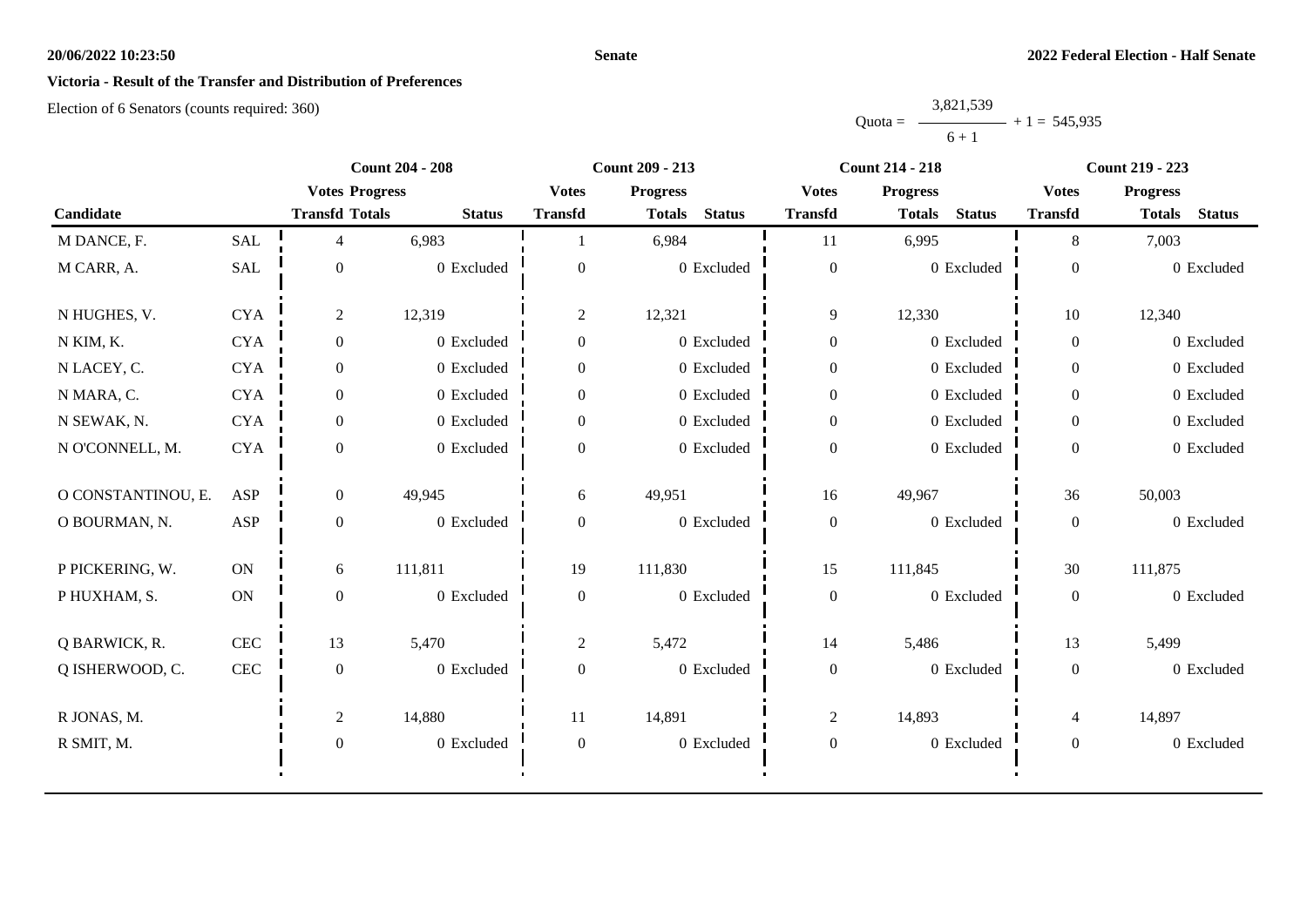#### **Senate**

## **Victoria - Result of the Transfer and Distribution of Preferences**

|           | 3,821,539 |                |
|-----------|-----------|----------------|
| $Quota =$ |           | $+1 = 545,935$ |
|           | $6 + 1$   |                |

|                    |             |                       | <b>Count 204 - 208</b> | <b>Count 209 - 213</b> |                                |                  | <b>Count 214 - 218</b>         |                  | <b>Count 219 - 223</b>         |
|--------------------|-------------|-----------------------|------------------------|------------------------|--------------------------------|------------------|--------------------------------|------------------|--------------------------------|
|                    |             | <b>Votes Progress</b> |                        | <b>Votes</b>           | <b>Progress</b>                | <b>Votes</b>     | <b>Progress</b>                | <b>Votes</b>     | <b>Progress</b>                |
| Candidate          |             | <b>Transfd Totals</b> | <b>Status</b>          | <b>Transfd</b>         | <b>Status</b><br><b>Totals</b> | <b>Transfd</b>   | <b>Status</b><br><b>Totals</b> | <b>Transfd</b>   | <b>Status</b><br><b>Totals</b> |
| S CORDNER HUNT, K. | <b>SOPA</b> | 18                    | 14,047                 | 3                      | 14,050                         | 9                | 14,059                         | $\overline{4}$   | 14,063                         |
| S FARRANT, T.      | <b>SOPA</b> | $\boldsymbol{0}$      | 0 Excluded             | $\overline{0}$         | 0 Excluded                     | $\boldsymbol{0}$ | 0 Excluded                     | $\boldsymbol{0}$ | 0 Excluded                     |
| T BENEDYKA, S.     |             | $\sqrt{2}$            | 4,275                  | $\overline{7}$         | 4,282                          | 6                | 4,288                          | 5                | 4,293                          |
| T RICHARDS, C.     |             | $\boldsymbol{0}$      | 0 Excluded             | $\boldsymbol{0}$       | 0 Excluded                     | $\boldsymbol{0}$ | 0 Excluded                     | $\overline{0}$   | 0 Excluded                     |
| U THORPE, L.       | <b>GVIC</b> | 803                   | 527,739                | 44                     | 527,783                        | 172              | 527,955                        | 44               | 527,999                        |
| U FROGLEY, A.      | <b>GVIC</b> | 1,046                 | 3,672                  | 10                     | 3,682                          | 50               | 3,732                          | 32               | 3,764 Excluded                 |
| U AUSTIN, S.       | <b>GVIC</b> | $-2,144$              | 0 Excluded             | $\overline{0}$         | 0 Excluded                     | $\boldsymbol{0}$ | 0 Excluded                     | $\overline{0}$   | 0 Excluded                     |
| U PAYNE, Z.        | <b>GVIC</b> | $\boldsymbol{0}$      | 0 Excluded             | $\boldsymbol{0}$       | 0 Excluded                     | $\boldsymbol{0}$ | 0 Excluded                     | $\overline{0}$   | 0 Excluded                     |
| V O'BRYAN, D.      | GAP         | $\tau$                | 13,773                 | 8                      | 13,781                         | 12               | 13,793                         | 8                | 13,801                         |
| V WHITEHEAD, G.    | GAP         | $\mathbf{0}$          | 0 Excluded             | $\boldsymbol{0}$       | 0 Excluded                     | $\boldsymbol{0}$ | 0 Excluded                     | $\overline{0}$   | 0 Excluded                     |
| W LIMBRICK, D.     | <b>LDP</b>  | 11                    | 92,596                 | 15                     | 92,611                         | 13               | 92,624                         | 74               | 92,698                         |
| W MITCHELL, K.     | <b>LDP</b>  | $\boldsymbol{0}$      | 0 Excluded             | $\overline{0}$         | 0 Excluded                     | $\boldsymbol{0}$ | 0 Excluded                     | $\overline{0}$   | 0 Excluded                     |
| W WHITE, C.        | <b>LDP</b>  | $\boldsymbol{0}$      | 0 Excluded             | $\overline{0}$         | 0 Excluded                     | $\boldsymbol{0}$ | 0 Excluded                     | $\overline{0}$   | 0 Excluded                     |
| X CLONARIDIS, N.   | <b>IMO</b>  | $\,8\,$               | 8,488                  | 21                     | 8,509                          | 6                | 8,515                          | $\overline{0}$   | 8,515                          |
| X CURNOW, R.       | <b>IMO</b>  | $\boldsymbol{0}$      | 0 Excluded             | $\boldsymbol{0}$       | 0 Excluded                     | $\boldsymbol{0}$ | 0 Excluded                     | $\overline{0}$   | 0 Excluded                     |
| Y BYRNE, P.        |             | $\boldsymbol{0}$      | 0 Excluded             | $\overline{0}$         | 0 Excluded                     | $\boldsymbol{0}$ | 0 Excluded                     | $\overline{0}$   | 0 Excluded                     |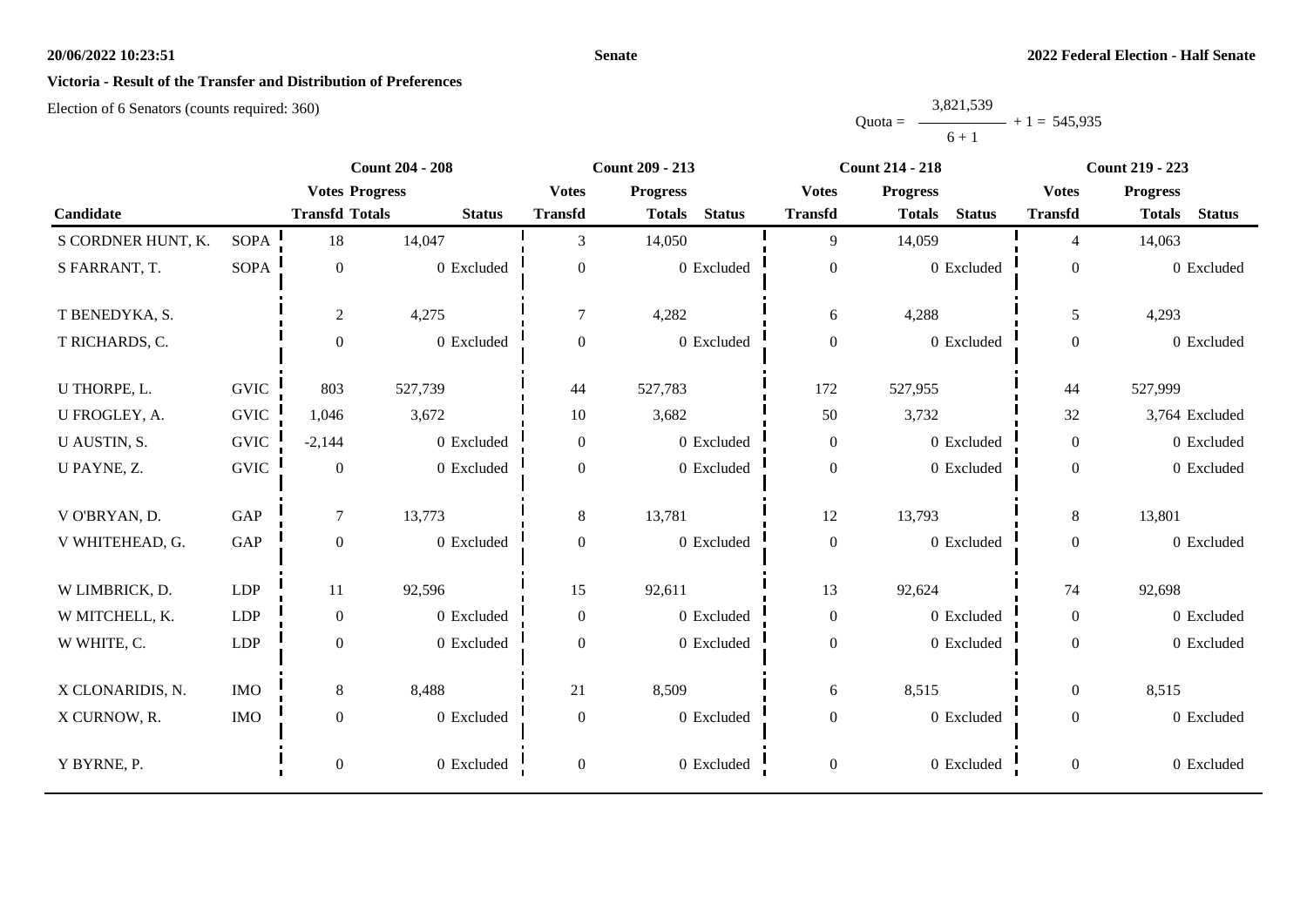#### **Senate**

## **Victoria - Result of the Transfer and Distribution of Preferences**

|           | 3,821,539 |                |
|-----------|-----------|----------------|
| $Quota =$ |           | $+1 = 545,935$ |
|           | $6 + 1$   |                |

|                         |                             |                       | <b>Count 204 - 208</b> |                | <b>Count 209 - 213</b>         |                  | <b>Count 214 - 218</b>         |                | <b>Count 219 - 223</b>         |
|-------------------------|-----------------------------|-----------------------|------------------------|----------------|--------------------------------|------------------|--------------------------------|----------------|--------------------------------|
|                         |                             | <b>Votes Progress</b> |                        | <b>Votes</b>   | <b>Progress</b>                | <b>Votes</b>     | <b>Progress</b>                | <b>Votes</b>   | <b>Progress</b>                |
| Candidate               |                             | <b>Transfd Totals</b> | <b>Status</b>          | <b>Transfd</b> | <b>Status</b><br><b>Totals</b> | <b>Transfd</b>   | <b>Status</b><br><b>Totals</b> | <b>Transfd</b> | <b>Status</b><br><b>Totals</b> |
| Y WARDLE, J.            |                             | 0                     | 0 Excluded             | $\theta$       | 0 Excluded                     | $\boldsymbol{0}$ | 0 Excluded                     | $\Omega$       | 0 Excluded                     |
|                         |                             |                       |                        |                |                                |                  |                                |                |                                |
| Z MYLVAGANAM, A.        | <b>VNS</b>                  | 12                    | 21,977                 | 22             | 21,999                         | 9                | 22,008                         | 5              | 22,013                         |
| Z RICCARDI, L.          | <b>VNS</b>                  | $\overline{0}$        | 0 Excluded             | $\theta$       | 0 Excluded                     | $\boldsymbol{0}$ | 0 Excluded                     | $\theta$       | 0 Excluded                     |
|                         |                             |                       |                        |                |                                |                  |                                |                |                                |
| UG FLOYD, G.            | <b>IND</b>                  | 3                     | 2,177 Excluded         | $-2,177$       | 0 Excluded                     | $\boldsymbol{0}$ | 0 Excluded                     | $\overline{0}$ | 0 Excluded                     |
| UG RIDGEWAY, A.         | <b>IND</b>                  | $\overline{0}$        | 0 Excluded             | $\Omega$       | 0 Excluded                     | $\boldsymbol{0}$ | 0 Excluded                     | $\mathbf{0}$   | 0 Excluded                     |
| UG BOND, J.             | $\ensuremath{\text{IND}}$   | $\overline{0}$        | 0 Excluded             | $\Omega$       | 0 Excluded                     | $\boldsymbol{0}$ | 0 Excluded                     | $\mathbf{0}$   | 0 Excluded                     |
| UG SMITH, N.            | <b>IND</b>                  | $\overline{0}$        | 0 Excluded             | $\Omega$       | $0\,$ Excluded                 | $\boldsymbol{0}$ | 0 Excluded                     | $\theta$       | 0 Excluded                     |
| UG DICKS, M.            | <b>IND</b>                  | 10                    | 3,803                  | 1,888          | 5,691                          |                  | 5,698                          | 4              | 5,702                          |
| UG ATKINSON, B.         | <b>IND</b>                  | $\mathbf{0}$          | 0 Excluded             | $\theta$       | 0 Excluded                     | $\boldsymbol{0}$ | $0$ Excluded                   | $\overline{0}$ | 0 Excluded                     |
| UG ROSS, P.             | $\mathop{\rm IND}\nolimits$ | $\overline{0}$        | 0 Excluded             | $\Omega$       | 0 Excluded                     | $\boldsymbol{0}$ | 0 Excluded                     | $\overline{0}$ | 0 Excluded                     |
| UG DE FRANCESCO, N.     | <b>IND</b>                  | $\overline{0}$        | 0 Excluded             | $\Omega$       | 0 Excluded                     | $\boldsymbol{0}$ | 0 Excluded                     | $\mathbf{0}$   | 0 Excluded                     |
| UG TOSCANO, J.          | <b>IND</b>                  | $\theta$              | 0 Excluded             | $\Omega$       | 0 Excluded                     | $\boldsymbol{0}$ | 0 Excluded                     | $\overline{0}$ | 0 Excluded                     |
| UG TRAN, T.             | <b>IND</b>                  | $\overline{0}$        | 0 Excluded             | $\Omega$       | 0 Excluded                     | $\overline{0}$   | 0 Excluded                     | $\overline{0}$ | 0 Excluded                     |
| UG DILLON, D.           | <b>IND</b>                  | $\overline{0}$        | 0 Excluded             | $\Omega$       | 0 Excluded                     | $\boldsymbol{0}$ | 0 Excluded                     | $\overline{0}$ | 0 Excluded                     |
| UG GONSALVEZ, G.        | $\ensuremath{\text{IND}}$   | $\Omega$              | 0 Excluded             | $\Omega$       | 0 Excluded                     | $\boldsymbol{0}$ | 0 Excluded                     | $\theta$       | 0 Excluded                     |
|                         |                             |                       |                        |                |                                |                  |                                |                |                                |
| <b>Exhausted Votes</b>  |                             | 7                     | 237                    | 28             | 265                            | 10               | 275                            | 10             | 285                            |
| <b>Loss By Fraction</b> |                             | 10                    | 422                    |                | 423                            | 25               | 448                            | 13             | 461                            |
| <b>Total Votes</b>      |                             | $\overline{0}$        | 3,821,539              | $\overline{0}$ | 3,821,539                      | $\overline{0}$   | 3,821,539                      | $\theta$       | 3,821,539                      |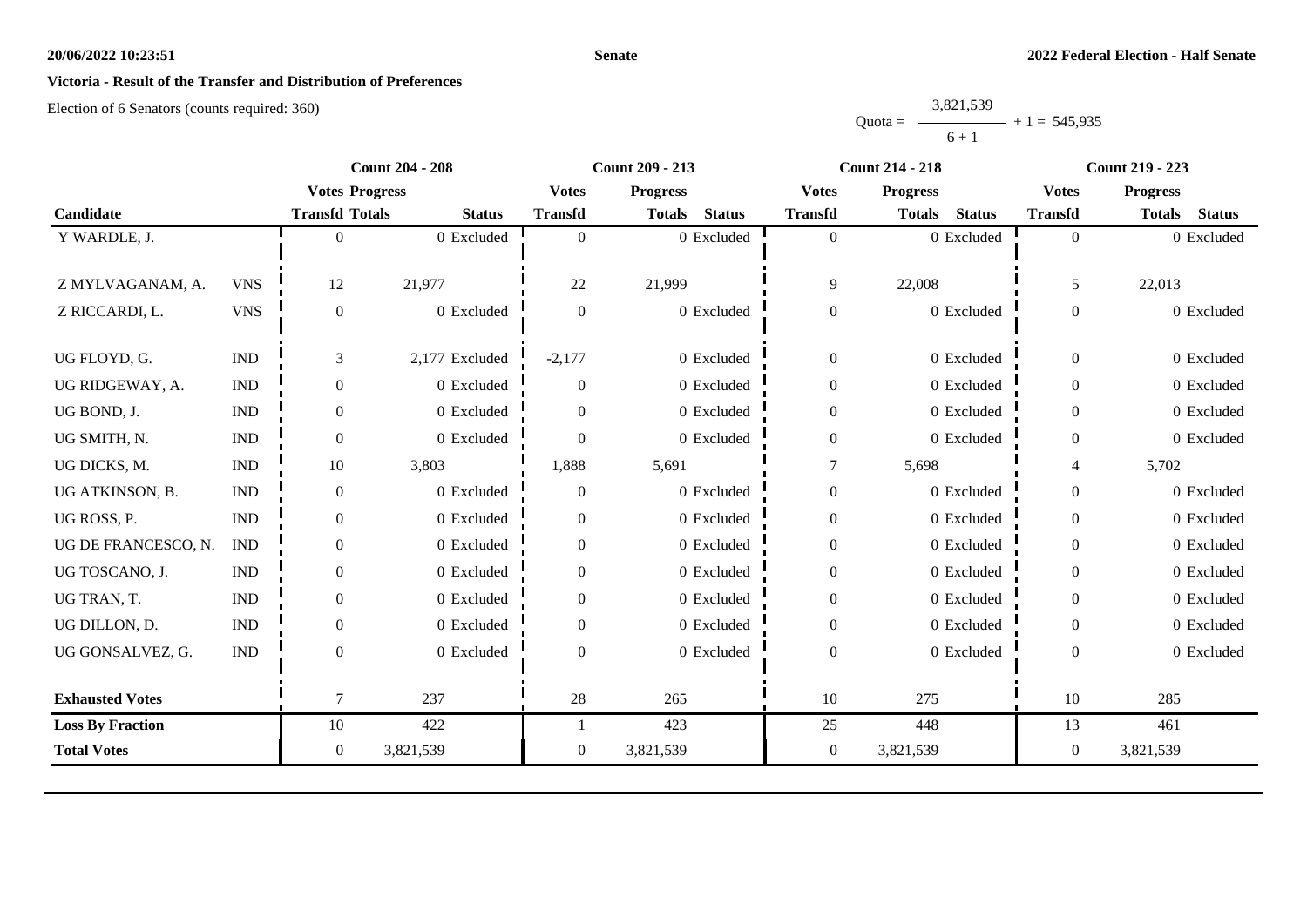38. BURGESS, D.

#### **Victoria - Result of the Transfer and Distribution of Preferences**

Election of 6 Senators (counts required: 360)

| $Quota =$           | 3,821,539 | $ +1 = 545.935$     |
|---------------------|-----------|---------------------|
|                     | $6 + 1$   |                     |
| Candidates Excluded |           | Candidates Excluded |

Candidates Excluded 81. AUSTIN, S.

Candidates Excluded 94. FLOYD, G.

Candidates Excluded 54. BRIDGER-DARLING, M.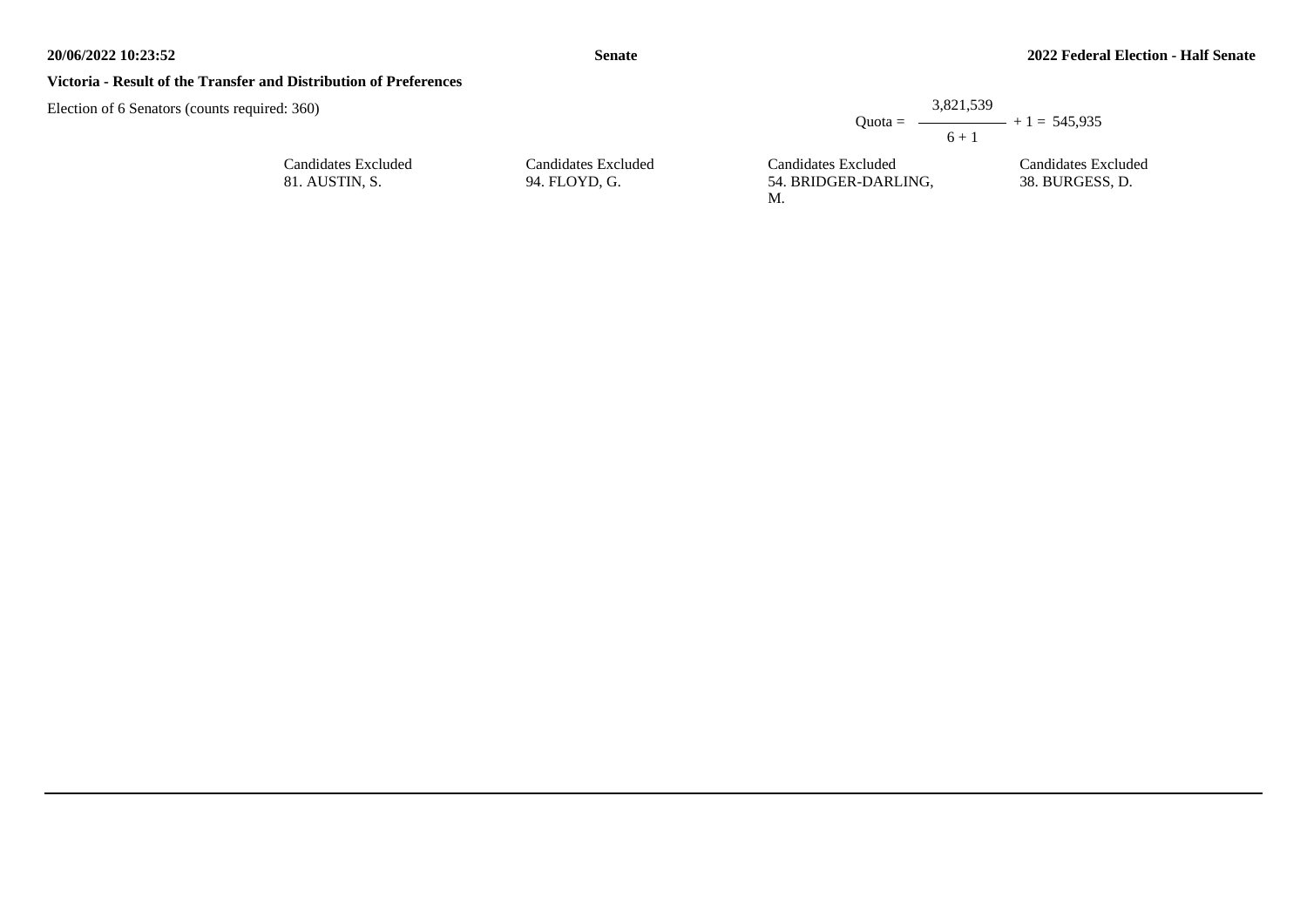#### **Senate**

## **Victoria - Result of the Transfer and Distribution of Preferences**

|           | 3,821,539 |                |
|-----------|-----------|----------------|
| $Quota =$ |           | $+1 = 545,935$ |
|           | $6 + 1$   |                |

|                         |                        | <b>Count 224 - 228</b> |                 |                                 | <b>Count 229 - 233</b>         |                                 | <b>Count 234 - 238</b>         | Count 239 - 243 |                                |
|-------------------------|------------------------|------------------------|-----------------|---------------------------------|--------------------------------|---------------------------------|--------------------------------|-----------------|--------------------------------|
|                         |                        | <b>Votes Progress</b>  |                 | <b>Progress</b><br><b>Votes</b> |                                | <b>Progress</b><br><b>Votes</b> |                                | <b>Votes</b>    | <b>Progress</b>                |
| Candidate               |                        | <b>Transfd Totals</b>  | <b>Status</b>   | <b>Transfd</b>                  | <b>Status</b><br><b>Totals</b> | <b>Transfd</b>                  | <b>Status</b><br><b>Totals</b> | <b>Transfd</b>  | <b>Status</b><br><b>Totals</b> |
| A VEGA, Y.              | <b>REAS</b>            | 103                    | 37,510          | 300                             | 37,810                         | 28                              | 37,838                         | 289             | 38,127                         |
| A MILLWARD, H.          | <b>REAS</b>            | $\theta$               | 0 Excluded      | $\overline{0}$                  | 0 Excluded                     | $\boldsymbol{0}$                | 0 Excluded                     | $\mathbf{0}$    | 0 Excluded                     |
| <b>B RICHARDSON, D.</b> |                        | 5                      | 12,330          | 49                              | 12,379                         | 8                               | 12,387                         | 14              | 12,401                         |
| B McBRIDE, J.           |                        | $\mathbf{0}$           | 0 Excluded      | $\mathbf{0}$                    | 0 Excluded                     | $\boldsymbol{0}$                | 0 Excluded                     | $\overline{0}$  | 0 Excluded                     |
| C GREEN, L.             | $\mbox{AUD}$           | 40                     | 29,498          | 158                             | 29,656                         | 80                              | 29,736                         | 198             | 29,934                         |
| C JAGOE, S.             | <b>AUD</b>             | $\theta$               | 0 Excluded      | $\overline{0}$                  | 0 Excluded                     | $\boldsymbol{0}$                | 0 Excluded                     | $\overline{0}$  | 0 Excluded                     |
| D HENDERSON, S.         | $\operatorname{LP}$    | $\overline{0}$         | 545,935 Elected | $\overline{0}$                  | 545,935 Elected                | $\boldsymbol{0}$                | 545,935 Elected                | $\overline{0}$  | 545,935 Elected                |
| D McKENZIE, B.          | NP                     | $\theta$               | 545,935 Elected | $\overline{0}$                  | 545,935 Elected                | $\boldsymbol{0}$                | 545,935 Elected                | $\overline{0}$  | 545,935 Elected                |
| D MIRABELLA, G.         | $\operatorname{LP}$    | 25                     | 137,503         | 145                             | 137,648                        | 102                             | 137,750                        | 177             | 137,927                        |
| D KMETJ, C.             | LP                     | $\theta$               | 0 Excluded      | $\overline{0}$                  | 0 Excluded                     | $\overline{0}$                  | 0 Excluded                     | $\overline{0}$  | 0 Excluded                     |
| D HARRINGTON, M.        | NP                     | $\overline{0}$         | 0 Excluded      | $\overline{0}$                  | 0 Excluded                     | $\boldsymbol{0}$                | 0 Excluded                     | $\overline{0}$  | 0 Excluded                     |
| D BURGESS, D.           | $\mathrm{L}\mathrm{P}$ | $\theta$               | 0 Excluded      | $\theta$                        | 0 Excluded                     | $\boldsymbol{0}$                | 0 Excluded                     | $\Omega$        | 0 Excluded                     |
| E SMITH, E.             | <b>HMP</b>             | 41                     | 115,508         | 42                              | 115,550                        | 116                             | 115,666                        | 229             | 115,895                        |
| E TAYLOR, W.            | <b>HMP</b>             | $\theta$               | 0 Excluded      | $\overline{0}$                  | 0 Excluded                     | $\boldsymbol{0}$                | 0 Excluded                     | $\mathbf{0}$    | 0 Excluded                     |
| F WEARNE, M.            | <b>SPP</b>             | 29                     | 18,096          | 72                              | 18,168                         | 48                              | 18,216                         | 263             | 18,479                         |
| FLONG, R.               | <b>SPP</b>             | $\mathbf{0}$           | 0 Excluded      | $\boldsymbol{0}$                | 0 Excluded                     | $\boldsymbol{0}$                | 0 Excluded                     | $\mathbf{0}$    | 0 Excluded                     |
|                         |                        |                        |                 |                                 |                                |                                 |                                |                 |                                |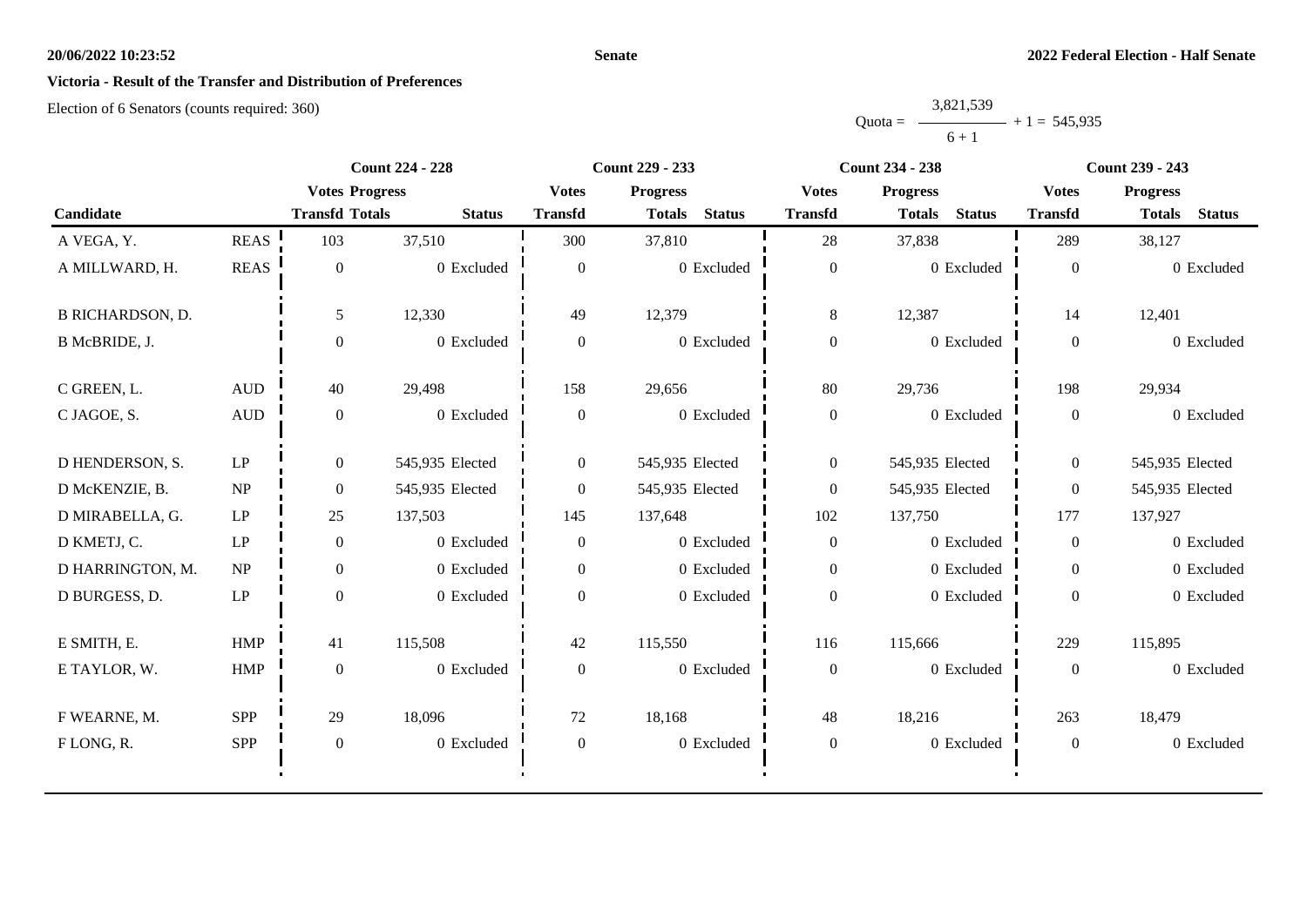#### **Senate**

## **Victoria - Result of the Transfer and Distribution of Preferences**

|           | 3,821,539 |                |
|-----------|-----------|----------------|
| $Quota =$ |           | $+1 = 545,935$ |
|           | $6 + 1$   |                |

|                          |                                  | <b>Count 224 - 228</b> |                 | <b>Count 229 - 233</b> |                                |                  | <b>Count 234 - 238</b>         | <b>Count 239 - 243</b> |                                |
|--------------------------|----------------------------------|------------------------|-----------------|------------------------|--------------------------------|------------------|--------------------------------|------------------------|--------------------------------|
|                          | <b>Votes Progress</b>            |                        | <b>Votes</b>    | <b>Progress</b>        | <b>Votes</b>                   | <b>Progress</b>  | <b>Votes</b>                   | <b>Progress</b>        |                                |
| Candidate                |                                  | <b>Transfd Totals</b>  | <b>Status</b>   | <b>Transfd</b>         | <b>Status</b><br><b>Totals</b> | <b>Transfd</b>   | <b>Status</b><br><b>Totals</b> | <b>Transfd</b>         | <b>Status</b><br><b>Totals</b> |
| G BURSON, C.             | AUVA!                            | 11                     | 12,331          | 20                     | 12,351                         | 55               | 12,406                         | 290                    | 12,696                         |
| G ASSER, S.              | <b>AUVA</b>                      | $\overline{0}$         | 0 Excluded      | $\mathbf{0}$           | 0 Excluded                     | $\boldsymbol{0}$ | 0 Excluded                     | $\theta$               | 0 Excluded                     |
| H HINCH, D.              | <b>DHJP</b>                      | 48                     | 55,552          | 168                    | 55,720                         | 122              | 55,842                         | 277                    | 56,119                         |
| H STANFIELD, R.          | <b>DHJP</b>                      | $\mathbf{0}$           | 0 Excluded      | $\mathbf{0}$           | 0 Excluded                     | $\mathbf{0}$     | 0 Excluded                     | $\theta$               | 0 Excluded                     |
| I CURRIE, B.             | AJP                              | 63                     | 58,519          | 56                     | 58,575                         | 95               | 58,670                         | 522                    | 59,192                         |
| I DELFORCE, C.           | AJP                              | $\boldsymbol{0}$       | 0 Excluded      | $\mathbf{0}$           | 0 Excluded                     | $\boldsymbol{0}$ | 0 Excluded                     | $\theta$               | 0 Excluded                     |
| J PITT, A.               | <b>AUP</b>                       | 13                     | 5,448           | 54                     | 5,502                          | 18               | 5,520 Excluded                 | $-5,520$               | 0 Excluded                     |
| J KNIGHT, D.             | $\mathbf{A}\mathbf{U}\mathbf{P}$ | $\boldsymbol{0}$       | 0 Excluded      | $\mathbf{0}$           | 0 Excluded                     | $\boldsymbol{0}$ | 0 Excluded                     | $\overline{0}$         | 0 Excluded                     |
| K WHITE, L.              | ALP                              | $\boldsymbol{0}$       | 545,935 Elected | $\overline{0}$         | 545,935 Elected                | $\overline{0}$   | 545,935 Elected                | $\overline{0}$         | 545,935 Elected                |
| K STEWART, J.            | ALP                              | $\overline{0}$         | 545,935 Elected | $\mathbf{0}$           | 545,935 Elected                | $\boldsymbol{0}$ | 545,935 Elected                | $\mathbf{0}$           | 545,935 Elected                |
| K NUNN, C.               | ALP                              | 330                    | 102,347         | 507                    | 102,854                        | 3,621            | 106,475                        | 711                    | 107,186                        |
| K BRIDGER-DARLING,<br>M. | ALP                              | $\boldsymbol{0}$       | 0 Excluded      | $\mathbf{0}$           | 0 Excluded                     | $\mathbf{0}$     | 0 Excluded                     | $\theta$               | 0 Excluded                     |
| K McFARLANE, J.          | ALP                              | 75                     | 5,189           | 24                     | 5,213 Excluded                 | $-5,213$         | 0 Excluded                     | $\Omega$               | 0 Excluded                     |
| L BABET, R.              | <b>UAPP</b>                      | 11                     | 153,551         | 21                     | 153,572                        | 86               | 153,658                        | 320                    | 153,978                        |
| L MORAN, K.              | <b>UAPP</b>                      | $\mathbf{0}$           | 0 Excluded      | $\Omega$               | 0 Excluded                     | $\boldsymbol{0}$ | 0 Excluded                     | $\overline{0}$         | 0 Excluded                     |
| L GRIMMOND, K.           | <b>UAPP</b>                      | $\overline{0}$         | 0 Excluded      | $\mathbf{0}$           | 0 Excluded                     | $\boldsymbol{0}$ | 0 Excluded                     | $\overline{0}$         | 0 Excluded                     |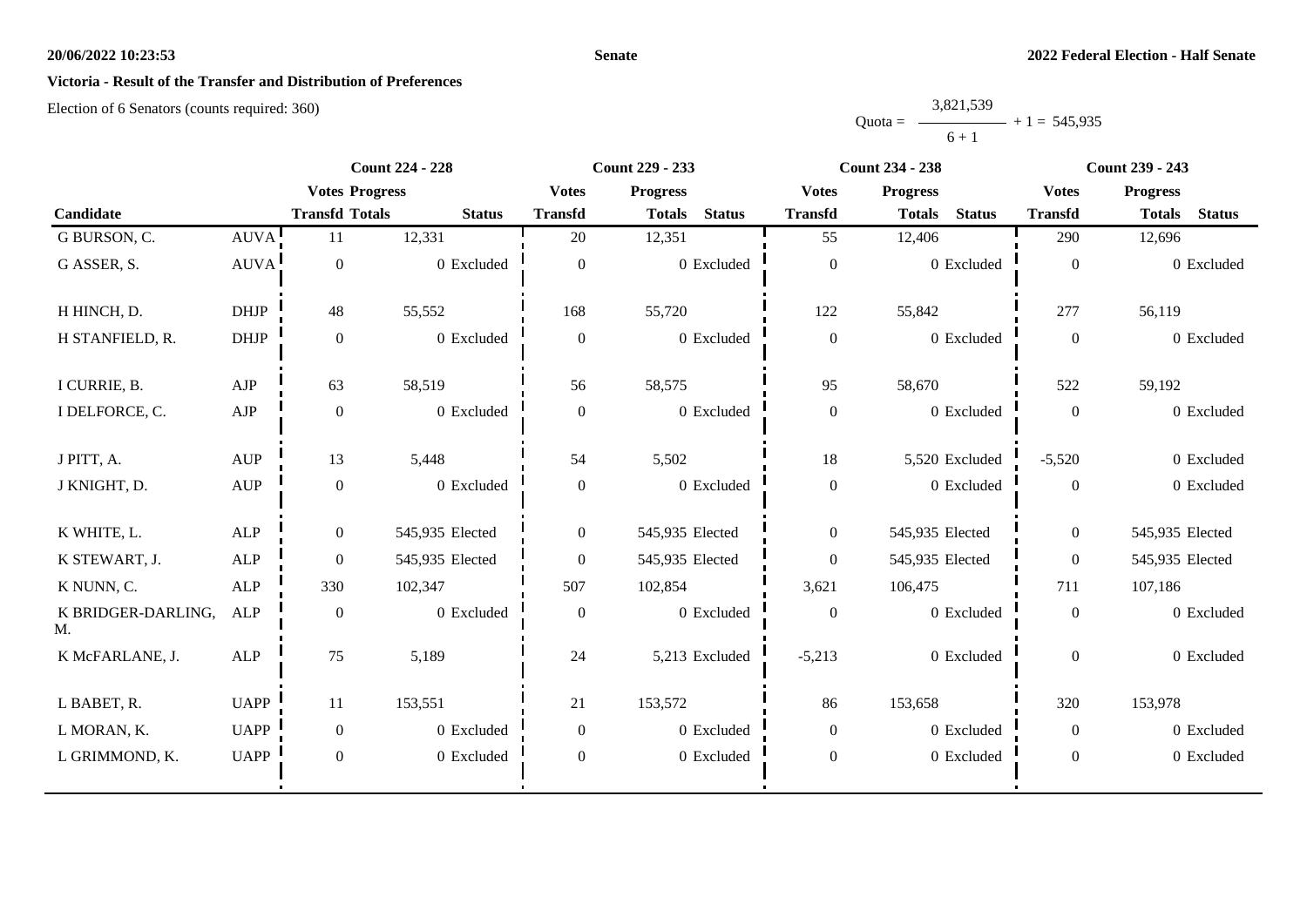#### **Senate**

## **Victoria - Result of the Transfer and Distribution of Preferences**

|           | 3,821,539 |                |
|-----------|-----------|----------------|
| $Quota =$ |           | $+1 = 545,935$ |
|           | $6 + 1$   |                |

|                    |               | <b>Count 224 - 228</b> |               | <b>Count 229 - 233</b> |                                |                  | <b>Count 234 - 238</b>         | <b>Count 239 - 243</b> |                                |
|--------------------|---------------|------------------------|---------------|------------------------|--------------------------------|------------------|--------------------------------|------------------------|--------------------------------|
|                    |               | <b>Votes Progress</b>  |               | <b>Votes</b>           | <b>Progress</b>                | <b>Votes</b>     | <b>Progress</b>                | <b>Votes</b>           | <b>Progress</b>                |
| Candidate          |               | <b>Transfd Totals</b>  | <b>Status</b> | <b>Transfd</b>         | <b>Status</b><br><b>Totals</b> | <b>Transfd</b>   | <b>Status</b><br><b>Totals</b> | <b>Transfd</b>         | <b>Status</b><br><b>Totals</b> |
| M DANCE, F.        | SAL           | 16                     | 7,019         | 17                     | 7,036                          | 34               | 7,070                          | 266                    | 7,336                          |
| M CARR, A.         | SAL           | $\overline{0}$         | 0 Excluded    | $\overline{0}$         | 0 Excluded                     | $\boldsymbol{0}$ | 0 Excluded                     | $\overline{0}$         | 0 Excluded                     |
| N HUGHES, V.       | <b>CYA</b>    | 5                      | 12,345        | 12                     | 12,357                         | 51               | 12,408                         | 157                    | 12,565                         |
| N KIM, K.          | <b>CYA</b>    | $\overline{0}$         | 0 Excluded    | $\overline{0}$         | 0 Excluded                     | $\boldsymbol{0}$ | 0 Excluded                     | $\overline{0}$         | 0 Excluded                     |
| N LACEY, C.        | <b>CYA</b>    | $\overline{0}$         | 0 Excluded    | $\Omega$               | 0 Excluded                     | $\boldsymbol{0}$ | 0 Excluded                     | $\overline{0}$         | 0 Excluded                     |
| N MARA, C.         | <b>CYA</b>    | $\overline{0}$         | 0 Excluded    | $\overline{0}$         | 0 Excluded                     | $\boldsymbol{0}$ | 0 Excluded                     | $\overline{0}$         | 0 Excluded                     |
| N SEWAK, N.        | <b>CYA</b>    | $\overline{0}$         | 0 Excluded    | $\overline{0}$         | 0 Excluded                     | $\overline{0}$   | 0 Excluded                     | $\overline{0}$         | 0 Excluded                     |
| N O'CONNELL, M.    | <b>CYA</b>    | $\Omega$               | 0 Excluded    | $\Omega$               | 0 Excluded                     | $\boldsymbol{0}$ | 0 Excluded                     | $\Omega$               | 0 Excluded                     |
| O CONSTANTINOU, E. | ASP           | 14                     | 50,017        | 35                     | 50,052                         | 49               | 50,101                         | 103                    | 50,204                         |
| O BOURMAN, N.      | <b>ASP</b>    | $\mathbf{0}$           | 0 Excluded    | $\overline{0}$         | 0 Excluded                     | $\boldsymbol{0}$ | 0 Excluded                     | $\overline{0}$         | 0 Excluded                     |
| P PICKERING, W.    | ON            | 15                     | 111,890       | 28                     | 111,918                        | 59               | 111,977                        | 62                     | 112,039                        |
| P HUXHAM, S.       | $\mathbf{ON}$ | $\mathbf{0}$           | 0 Excluded    | $\boldsymbol{0}$       | 0 Excluded                     | $\boldsymbol{0}$ | 0 Excluded                     | $\boldsymbol{0}$       | 0 Excluded                     |
| Q BARWICK, R.      | CEC           | 9                      | 5,508         | 22                     | 5,530                          | 44               | 5,574                          | 86                     | 5,660 Excluded                 |
| Q ISHERWOOD, C.    | $\mbox{CEC}$  | $\overline{0}$         | 0 Excluded    | $\overline{0}$         | 0 Excluded                     | $\boldsymbol{0}$ | $0$ Excluded                   | $\overline{0}$         | 0 Excluded                     |
| R JONAS, M.        |               | $\overline{2}$         | 14,899        | 673                    | 15,572                         | 5                | 15,577                         | 15                     | 15,592                         |
| R SMIT, M.         |               | $\mathbf{0}$           | 0 Excluded    | $\mathbf{0}$           | 0 Excluded                     | $\boldsymbol{0}$ | 0 Excluded                     | $\overline{0}$         | 0 Excluded                     |
|                    |               |                        |               |                        |                                |                  |                                |                        |                                |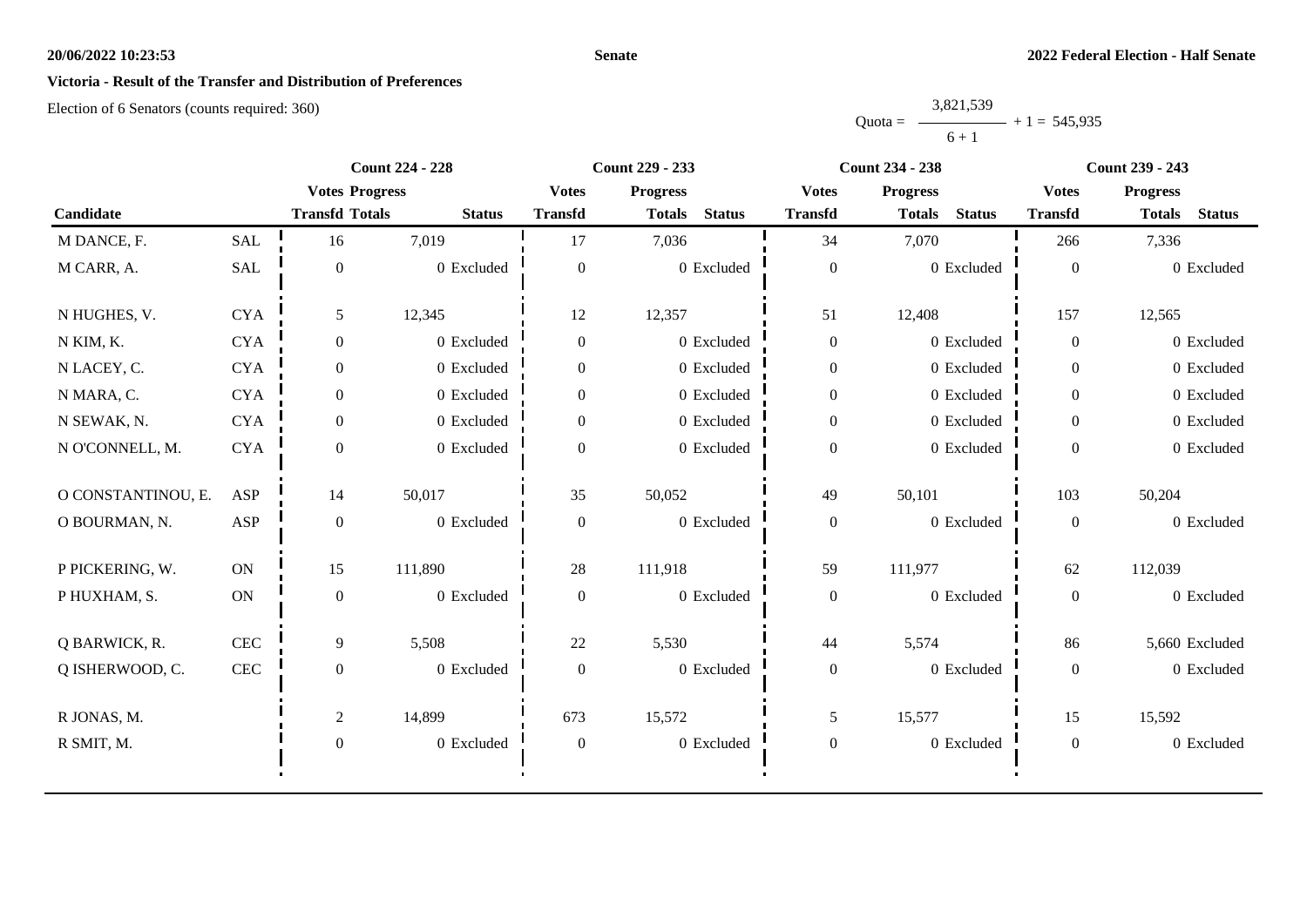#### **Senate**

## **Victoria - Result of the Transfer and Distribution of Preferences**

|           | 3,821,539 |                |
|-----------|-----------|----------------|
| $Quota =$ |           | $+1 = 545,935$ |
|           | $6 + 1$   |                |

|                    |             | <b>Count 224 - 228</b> |                | <b>Count 229 - 233</b> |                                |                  | <b>Count 234 - 238</b>         | <b>Count 239 - 243</b> |                                |
|--------------------|-------------|------------------------|----------------|------------------------|--------------------------------|------------------|--------------------------------|------------------------|--------------------------------|
|                    |             | <b>Votes Progress</b>  |                | <b>Votes</b>           | <b>Progress</b>                | <b>Votes</b>     | <b>Progress</b>                | <b>Votes</b>           | <b>Progress</b>                |
| Candidate          |             | <b>Transfd Totals</b>  | <b>Status</b>  | <b>Transfd</b>         | <b>Status</b><br><b>Totals</b> | <b>Transfd</b>   | <b>Status</b><br><b>Totals</b> | <b>Transfd</b>         | <b>Status</b><br><b>Totals</b> |
| S CORDNER HUNT, K. | <b>SOPA</b> | 49                     | 14,112         | 150                    | 14,262                         | 25               | 14,287                         | 263                    | 14,550                         |
| S FARRANT, T.      | SOPA        | $\boldsymbol{0}$       | 0 Excluded     | $\overline{0}$         | 0 Excluded                     | $\boldsymbol{0}$ | 0 Excluded                     | $\overline{0}$         | 0 Excluded                     |
| T BENEDYKA, S.     |             | 13                     | 4,306 Excluded | $-4,306$               | 0 Excluded                     | $\boldsymbol{0}$ | 0 Excluded                     | $\overline{0}$         | 0 Excluded                     |
| T RICHARDS, C.     |             | $\mathbf{0}$           | 0 Excluded     | $\boldsymbol{0}$       | 0 Excluded                     | $\boldsymbol{0}$ | 0 Excluded                     | $\Omega$               | 0 Excluded                     |
| U THORPE, L.       | <b>GVIC</b> | 2,654                  | 530,653        | 1,272                  | 531,925                        | 330              | 532,255                        | 830                    | 533,085                        |
| U FROGLEY, A.      | <b>GVIC</b> | $-3,764$               | 0 Excluded     | $\overline{0}$         | 0 Excluded                     | $\boldsymbol{0}$ | 0 Excluded                     | $\theta$               | 0 Excluded                     |
| U AUSTIN, S.       | <b>GVIC</b> | $\overline{0}$         | 0 Excluded     | $\overline{0}$         | 0 Excluded                     | $\boldsymbol{0}$ | 0 Excluded                     | $\overline{0}$         | 0 Excluded                     |
| U PAYNE, Z.        | <b>GVIC</b> | $\mathbf{0}$           | 0 Excluded     | $\boldsymbol{0}$       | 0 Excluded                     | $\boldsymbol{0}$ | 0 Excluded                     | $\overline{0}$         | 0 Excluded                     |
| V O'BRYAN, D.      | GAP         | 23                     | 13,824         | 37                     | 13,861                         | 36               | 13,897                         | 33                     | 13,930                         |
| V WHITEHEAD, G.    | GAP         | $\mathbf{0}$           | 0 Excluded     | $\boldsymbol{0}$       | 0 Excluded                     | $\mathbf{0}$     | 0 Excluded                     | $\overline{0}$         | 0 Excluded                     |
| W LIMBRICK, D.     | <b>LDP</b>  | 35                     | 92,733         | 77                     | 92,810                         | 81               | 92,891                         | 74                     | 92,965                         |
| W MITCHELL, K.     | <b>LDP</b>  | $\mathbf{0}$           | 0 Excluded     | $\overline{0}$         | 0 Excluded                     | $\boldsymbol{0}$ | 0 Excluded                     | $\Omega$               | 0 Excluded                     |
| W WHITE, C.        | <b>LDP</b>  | $\mathbf{0}$           | 0 Excluded     | $\overline{0}$         | 0 Excluded                     | $\boldsymbol{0}$ | 0 Excluded                     | $\overline{0}$         | 0 Excluded                     |
| X CLONARIDIS, N.   | <b>IMO</b>  | 12                     | 8,527          | 34                     | 8,561                          | $17\,$           | 8,578                          | 28                     | 8,606                          |
| X CURNOW, R.       | <b>IMO</b>  | $\mathbf{0}$           | 0 Excluded     | $\boldsymbol{0}$       | 0 Excluded                     | $\boldsymbol{0}$ | 0 Excluded                     | $\overline{0}$         | 0 Excluded                     |
| Y BYRNE, P.        |             | $\boldsymbol{0}$       | 0 Excluded     | $\overline{0}$         | 0 Excluded                     | $\boldsymbol{0}$ | 0 Excluded                     | $\boldsymbol{0}$       | 0 Excluded                     |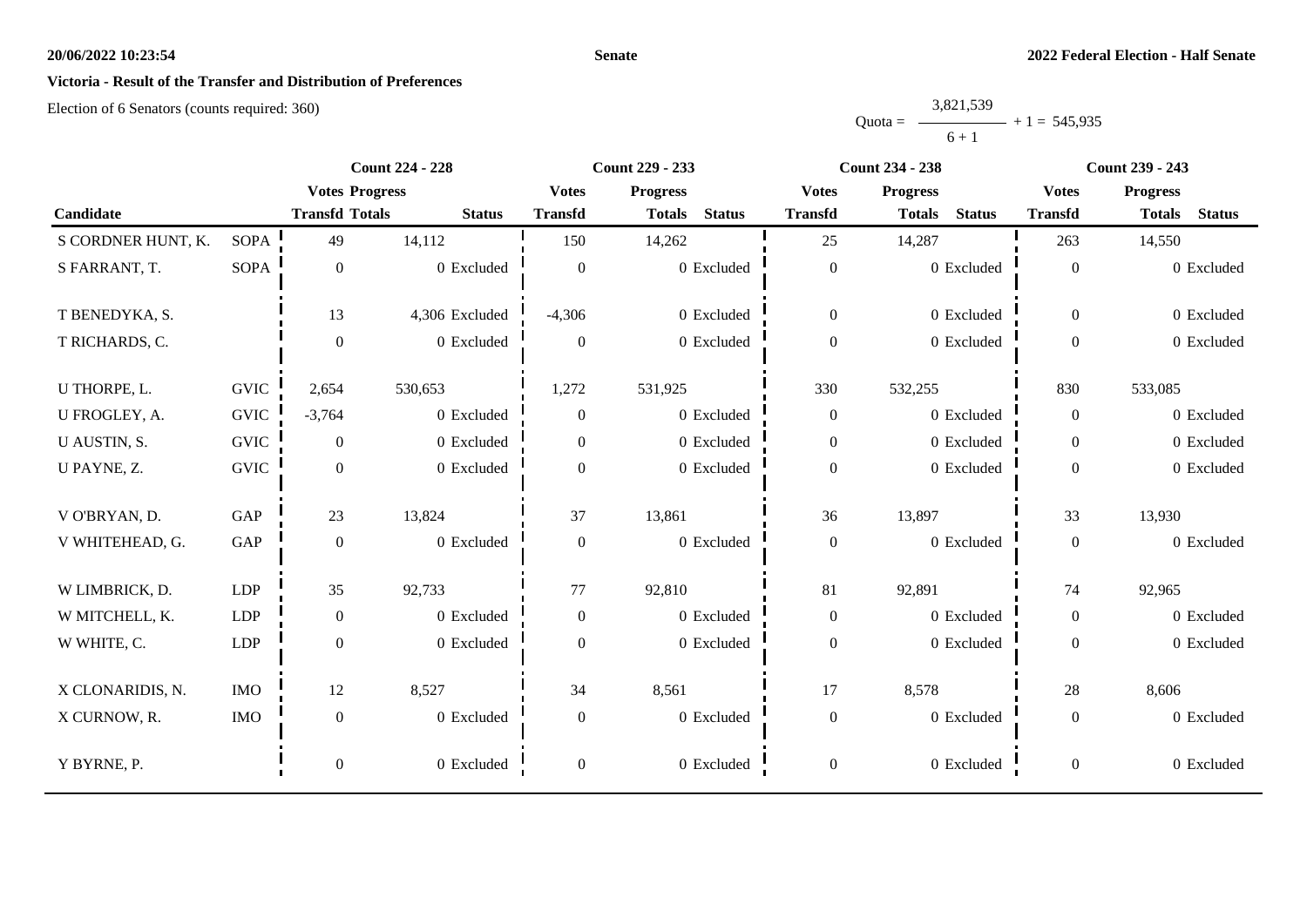#### **Senate**

## **Victoria - Result of the Transfer and Distribution of Preferences**

|           | 3,821,539 |                |
|-----------|-----------|----------------|
| $Quota =$ |           | $+1 = 545,935$ |
|           | $6 + 1$   |                |

|                         |                             | <b>Count 224 - 228</b> |               | <b>Count 229 - 233</b> |                                |                  | <b>Count 234 - 238</b>         | <b>Count 239 - 243</b> |                                |
|-------------------------|-----------------------------|------------------------|---------------|------------------------|--------------------------------|------------------|--------------------------------|------------------------|--------------------------------|
|                         |                             | <b>Votes Progress</b>  |               | <b>Votes</b>           | <b>Progress</b>                | <b>Votes</b>     | <b>Progress</b>                | <b>Votes</b>           | <b>Progress</b>                |
| Candidate               |                             | <b>Transfd Totals</b>  | <b>Status</b> | <b>Transfd</b>         | <b>Status</b><br><b>Totals</b> | <b>Transfd</b>   | <b>Status</b><br><b>Totals</b> | <b>Transfd</b>         | <b>Status</b><br><b>Totals</b> |
| Y WARDLE, J.            |                             | 0                      | 0 Excluded    | $\theta$               | 0 Excluded                     | $\overline{0}$   | $0$ Excluded                   | $\overline{0}$         | 0 Excluded                     |
|                         |                             |                        |               |                        |                                |                  |                                |                        |                                |
| Z MYLVAGANAM, A.        | <b>VNS</b>                  | 59                     | 22,072        | 77                     | 22,149                         | 31               | 22,180                         | 91                     | 22,271                         |
| Z RICCARDI, L.          | <b>VNS</b>                  | $\overline{0}$         | 0 Excluded    | $\mathbf{0}$           | 0 Excluded                     | $\boldsymbol{0}$ | 0 Excluded                     | $\boldsymbol{0}$       | 0 Excluded                     |
|                         |                             |                        |               |                        |                                |                  |                                |                        |                                |
| UG FLOYD, G.            | $\mathop{\rm IND}\nolimits$ | $\overline{0}$         | 0 Excluded    | $\mathbf{0}$           | 0 Excluded                     | $\boldsymbol{0}$ | 0 Excluded                     | $\mathbf{0}$           | 0 Excluded                     |
| UG RIDGEWAY, A.         | <b>IND</b>                  | $\theta$               | 0 Excluded    | $\Omega$               | 0 Excluded                     | $\boldsymbol{0}$ | 0 Excluded                     | $\overline{0}$         | 0 Excluded                     |
| UG BOND, J.             | <b>IND</b>                  | $\overline{0}$         | 0 Excluded    | $\Omega$               | 0 Excluded                     | $\boldsymbol{0}$ | 0 Excluded                     | $\overline{0}$         | 0 Excluded                     |
| UG SMITH, N.            | $\mathbf{IND}\xspace$       | $\overline{0}$         | 0 Excluded    | $\mathbf{0}$           | $0\,$ Excluded                 | $\boldsymbol{0}$ | 0 Excluded                     | $\mathbf{0}$           | 0 Excluded                     |
| UG DICKS, M.            | <b>IND</b>                  | 20                     | 5,722         | 107                    | 5,829                          | 26               | 5,855                          | 9                      | 5,864                          |
| UG ATKINSON, B.         | $\mathop{\rm IND}\nolimits$ | $\overline{0}$         | 0 Excluded    | $\mathbf{0}$           | 0 Excluded                     | $\boldsymbol{0}$ | 0 Excluded                     | $\overline{0}$         | 0 Excluded                     |
| UG ROSS, P.             | $\mathbf{IND}\xspace$       | $\overline{0}$         | 0 Excluded    | $\overline{0}$         | 0 Excluded                     | $\boldsymbol{0}$ | 0 Excluded                     | $\mathbf{0}$           | 0 Excluded                     |
| UG DE FRANCESCO, N.     | <b>IND</b>                  | $\overline{0}$         | 0 Excluded    | $\Omega$               | 0 Excluded                     | $\boldsymbol{0}$ | 0 Excluded                     | $\mathbf{0}$           | 0 Excluded                     |
| UG TOSCANO, J.          | <b>IND</b>                  | $\theta$               | 0 Excluded    | 0                      | 0 Excluded                     | $\boldsymbol{0}$ | 0 Excluded                     | $\overline{0}$         | 0 Excluded                     |
| UG TRAN, T.             | $\mathop{\rm IND}\nolimits$ | $\overline{0}$         | 0 Excluded    | $\overline{0}$         | 0 Excluded                     | $\boldsymbol{0}$ | 0 Excluded                     | $\overline{0}$         | 0 Excluded                     |
| UG DILLON, D.           | <b>IND</b>                  | $\boldsymbol{0}$       | 0 Excluded    | $\Omega$               | 0 Excluded                     | $\boldsymbol{0}$ | 0 Excluded                     | $\overline{0}$         | 0 Excluded                     |
| UG GONSALVEZ, G.        | <b>IND</b>                  | $\Omega$               | 0 Excluded    | $\Omega$               | 0 Excluded                     | $\boldsymbol{0}$ | 0 Excluded                     | $\Omega$               | 0 Excluded                     |
|                         |                             |                        |               |                        |                                |                  |                                |                        |                                |
| <b>Exhausted Votes</b>  |                             | 33                     | 318           | 148                    | 466                            | 35               | 501                            | 208                    | 709                            |
| <b>Loss By Fraction</b> |                             | 11                     | 472           |                        | 473                            | 11               | 484                            | 5                      | 489                            |
| <b>Total Votes</b>      |                             | $\overline{0}$         | 3,821,539     | $\mathbf{0}$           | 3,821,539                      | $\boldsymbol{0}$ | 3,821,539                      | $\boldsymbol{0}$       | 3,821,539                      |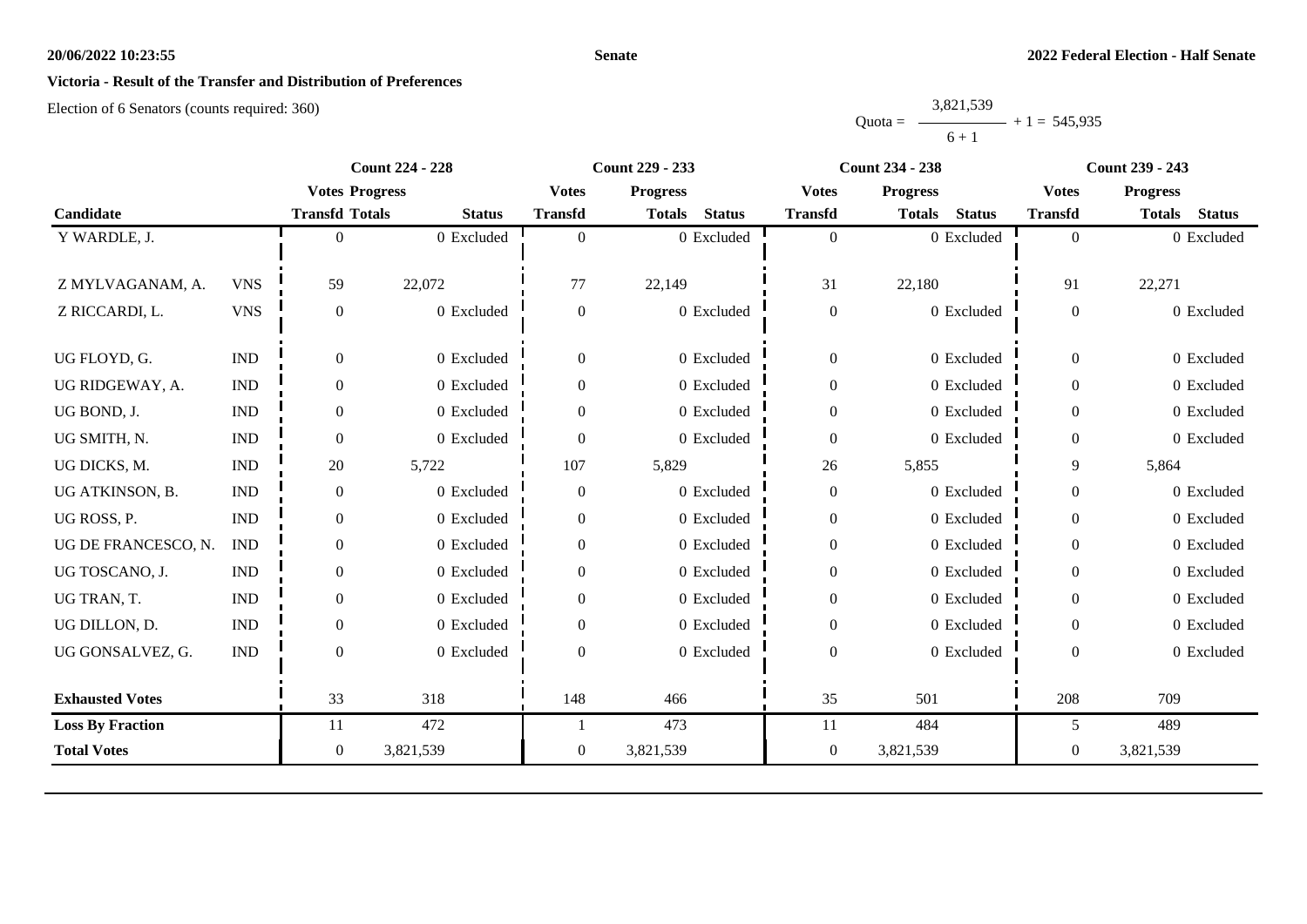#### **Victoria - Result of the Transfer and Distribution of Preferences**

| equired: 360)       |                     | $6 + 1$             | 3,821,539<br>Quota = $\longrightarrow$ + 1 = 545,935 |
|---------------------|---------------------|---------------------|------------------------------------------------------|
| Candidates Excluded | Candidates Excluded | Candidates Excluded | Candidates Excluded                                  |
| 80. FROGLEY, A.     | 77. BENEDYKA, S.    | 55. McFARLANE. J.   | 49. PITT, A.                                         |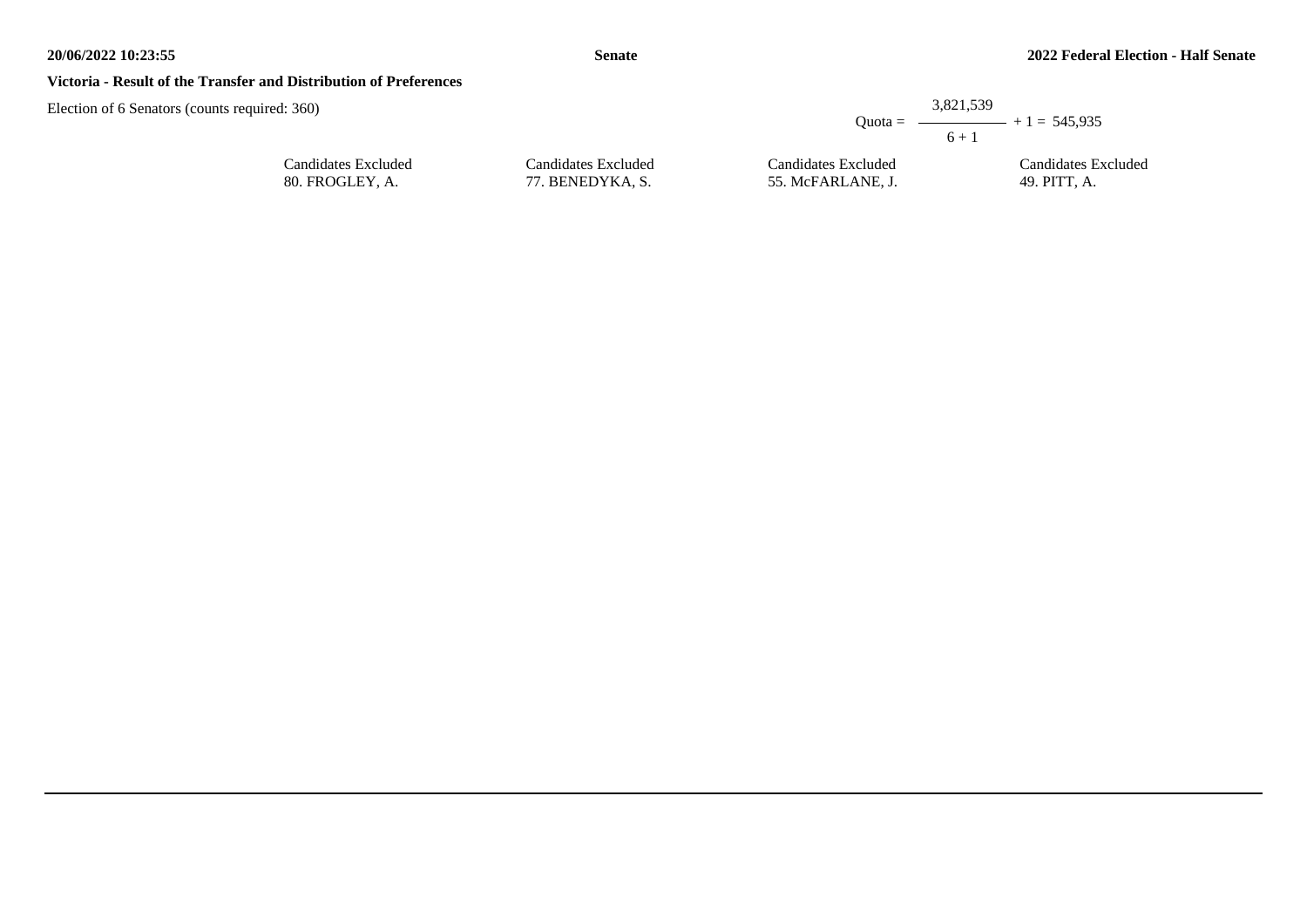#### **Senate**

## **Victoria - Result of the Transfer and Distribution of Preferences**

|           | 3,821,539 |                |
|-----------|-----------|----------------|
| $Quota =$ |           | $+1 = 545,935$ |
|           | $6 + 1$   |                |

|                         |                        | <b>Count 244 - 248</b> |                 | Count 249 - 253  |                                |                  | <b>Count 254 - 258</b>         | Count 259 - 263  |                                |
|-------------------------|------------------------|------------------------|-----------------|------------------|--------------------------------|------------------|--------------------------------|------------------|--------------------------------|
|                         |                        | <b>Votes Progress</b>  |                 | <b>Votes</b>     | <b>Progress</b>                | <b>Votes</b>     | <b>Progress</b>                | <b>Votes</b>     | <b>Progress</b>                |
| Candidate               |                        | <b>Transfd Totals</b>  | <b>Status</b>   | <b>Transfd</b>   | <b>Status</b><br><b>Totals</b> | <b>Transfd</b>   | <b>Status</b><br><b>Totals</b> | <b>Transfd</b>   | <b>Status</b><br><b>Totals</b> |
| A VEGA, Y.              | <b>REAS</b>            | 71                     | 38,198          | 327              | 38,525                         | 202              | 38,727                         | 96               | 38,823                         |
| A MILLWARD, H.          | <b>REAS</b>            | $\theta$               | 0 Excluded      | $\overline{0}$   | 0 Excluded                     | $\boldsymbol{0}$ | 0 Excluded                     | $\mathbf{0}$     | 0 Excluded                     |
| <b>B RICHARDSON, D.</b> |                        | 25                     | 12,426          | 46               | 12,472                         | 10               | 12,482                         | 229              | 12,711 Excluded                |
| B McBRIDE, J.           |                        | $\theta$               | 0 Excluded      | $\overline{0}$   | 0 Excluded                     | $\boldsymbol{0}$ | 0 Excluded                     | $\boldsymbol{0}$ | 0 Excluded                     |
| C GREEN, L.             | <b>AUD</b>             | 93                     | 30,027          | 117              | 30,144                         | 86               | 30,230                         | 76               | 30,306                         |
| C JAGOE, S.             | <b>AUD</b>             | $\mathbf{0}$           | 0 Excluded      | $\overline{0}$   | 0 Excluded                     | $\boldsymbol{0}$ | 0 Excluded                     | $\overline{0}$   | 0 Excluded                     |
| D HENDERSON, S.         | $\mathrm{L}\mathrm{P}$ | $\overline{0}$         | 545,935 Elected | $\boldsymbol{0}$ | 545,935 Elected                | $\overline{0}$   | 545,935 Elected                | $\overline{0}$   | 545,935 Elected                |
| D McKENZIE, B.          | NP                     | $\overline{0}$         | 545,935 Elected | $\overline{0}$   | 545,935 Elected                | $\boldsymbol{0}$ | 545,935 Elected                | $\overline{0}$   | 545,935 Elected                |
| D MIRABELLA, G.         | LP                     | 137                    | 138,064         | 255              | 138,319                        | 119              | 138,438                        | 244              | 138,682                        |
| D KMETJ, C.             | LP                     | $\theta$               | 0 Excluded      | $\boldsymbol{0}$ | 0 Excluded                     | $\boldsymbol{0}$ | 0 Excluded                     | $\overline{0}$   | 0 Excluded                     |
| D HARRINGTON, M.        | NP                     | $\overline{0}$         | 0 Excluded      | $\overline{0}$   | 0 Excluded                     | $\overline{0}$   | 0 Excluded                     | $\overline{0}$   | 0 Excluded                     |
| D BURGESS, D.           | $\mathrm{L}\mathrm{P}$ | $\theta$               | 0 Excluded      | $\theta$         | 0 Excluded                     | $\boldsymbol{0}$ | 0 Excluded                     | $\overline{0}$   | 0 Excluded                     |
| E SMITH, E.             | HMP                    | 160                    | 116,055         | 223              | 116,278                        | 234              | 116,512                        | 464              | 116,976                        |
| E TAYLOR, W.            | <b>HMP</b>             | $\theta$               | 0 Excluded      | $\boldsymbol{0}$ | 0 Excluded                     | $\boldsymbol{0}$ | 0 Excluded                     | $\mathbf{0}$     | 0 Excluded                     |
| F WEARNE, M.            | <b>SPP</b>             | 109                    | 18,588          | 71               | 18,659                         | 119              | 18,778                         | 237              | 19,015                         |
| FLONG, R.               | SPP                    | $\boldsymbol{0}$       | 0 Excluded      | $\boldsymbol{0}$ | 0 Excluded                     | $\boldsymbol{0}$ | 0 Excluded                     | $\boldsymbol{0}$ | 0 Excluded                     |
|                         |                        |                        |                 |                  |                                |                  |                                |                  |                                |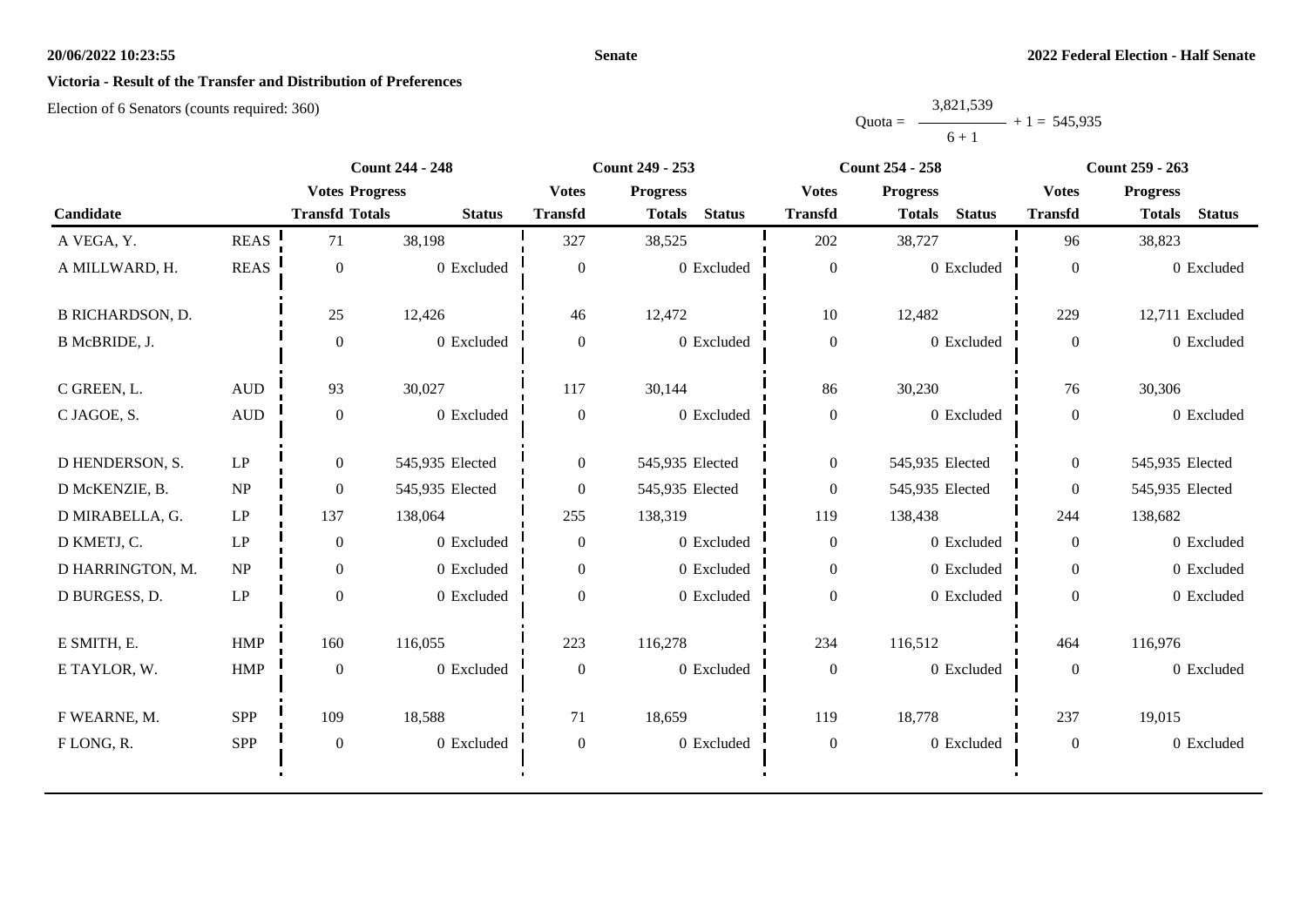#### **Senate**

## **Victoria - Result of the Transfer and Distribution of Preferences**

|           | 3,821,539 |                |
|-----------|-----------|----------------|
| $Quota =$ |           | $+1 = 545,935$ |
|           | $6 + 1$   |                |

|                          |                                  |                       | <b>Count 244 - 248</b> |                  | Count 249 - 253                |                  | <b>Count 254 - 258</b>         | <b>Count 259 - 263</b> |                                |  |
|--------------------------|----------------------------------|-----------------------|------------------------|------------------|--------------------------------|------------------|--------------------------------|------------------------|--------------------------------|--|
|                          |                                  | <b>Votes Progress</b> |                        | <b>Votes</b>     | <b>Progress</b>                | <b>Votes</b>     | <b>Progress</b>                | <b>Votes</b>           | <b>Progress</b>                |  |
| Candidate                |                                  | <b>Transfd Totals</b> | <b>Status</b>          | <b>Transfd</b>   | <b>Status</b><br><b>Totals</b> | <b>Transfd</b>   | <b>Status</b><br><b>Totals</b> | <b>Transfd</b>         | <b>Status</b><br><b>Totals</b> |  |
| G BURSON, C.             | AUVA!                            | 143                   | 12,839                 | 22               | 12,861                         | 117              | 12,978                         | 166                    | 13,144                         |  |
| G ASSER, S.              | <b>AUVA</b>                      | $\mathbf{0}$          | 0 Excluded             | $\theta$         | 0 Excluded                     | $\boldsymbol{0}$ | 0 Excluded                     | $\theta$               | 0 Excluded                     |  |
| H HINCH, D.              | <b>DHJP</b>                      | 186                   | 56,305                 | 191              | 56,496                         | 175              | 56,671                         | 209                    | 56,880                         |  |
| H STANFIELD, R.          | <b>DHJP</b>                      | $\mathbf{0}$          | 0 Excluded             | $\boldsymbol{0}$ | 0 Excluded                     | $\mathbf{0}$     | 0 Excluded                     | $\theta$               | 0 Excluded                     |  |
| I CURRIE, B.             | ${\rm AJP}$                      | 202                   | 59,394                 | 74               | 59,468                         | 378              | 59,846                         | 495                    | 60,341                         |  |
| I DELFORCE, C.           | ${\rm AJP}$                      | $\boldsymbol{0}$      | 0 Excluded             | $\boldsymbol{0}$ | 0 Excluded                     | $\boldsymbol{0}$ | 0 Excluded                     | $\mathbf{0}$           | 0 Excluded                     |  |
| J PITT, A.               | <b>AUP</b>                       | $\boldsymbol{0}$      | 0 Excluded             | $\overline{0}$   | 0 Excluded                     | $\boldsymbol{0}$ | 0 Excluded                     | $\overline{0}$         | 0 Excluded                     |  |
| J KNIGHT, D.             | $\mathbf{A}\mathbf{U}\mathbf{P}$ | $\boldsymbol{0}$      | 0 Excluded             | $\overline{0}$   | 0 Excluded                     | $\boldsymbol{0}$ | 0 Excluded                     | $\overline{0}$         | 0 Excluded                     |  |
| K WHITE, L.              | <b>ALP</b>                       | $\overline{0}$        | 545,935 Elected        | $\overline{0}$   | 545,935 Elected                | $\boldsymbol{0}$ | 545,935 Elected                | $\theta$               | 545,935 Elected                |  |
| K STEWART, J.            | ALP                              | $\boldsymbol{0}$      | 545,935 Elected        | $\theta$         | 545,935 Elected                | $\overline{0}$   | 545,935 Elected                | $\mathbf{0}$           | 545,935 Elected                |  |
| K NUNN, C.               | ALP                              | 532                   | 107,718                | 400              | 108,118                        | 758              | 108,876                        | 276                    | 109,152                        |  |
| K BRIDGER-DARLING,<br>M. | <b>ALP</b>                       | $\boldsymbol{0}$      | 0 Excluded             | $\theta$         | 0 Excluded                     | $\boldsymbol{0}$ | 0 Excluded                     | $\theta$               | 0 Excluded                     |  |
| K McFARLANE, J.          | ALP                              | $\overline{0}$        | 0 Excluded             | $\theta$         | 0 Excluded                     | $\overline{0}$   | $0$ Excluded                   | $\theta$               | 0 Excluded                     |  |
| L BABET, R.              | <b>UAPP</b>                      | 365                   | 154,343                | 45               | 154,388                        | 293              | 154,681                        | 516                    | 155,197                        |  |
| L MORAN, K.              | <b>UAPP</b>                      | $\boldsymbol{0}$      | 0 Excluded             | $\overline{0}$   | $0$ Excluded                   | $\mathbf{0}$     | 0 Excluded                     | $\theta$               | 0 Excluded                     |  |
| L GRIMMOND, K.           | <b>UAPP</b>                      | $\boldsymbol{0}$      | 0 Excluded             | $\overline{0}$   | 0 Excluded                     | $\boldsymbol{0}$ | 0 Excluded                     | $\mathbf{0}$           | 0 Excluded                     |  |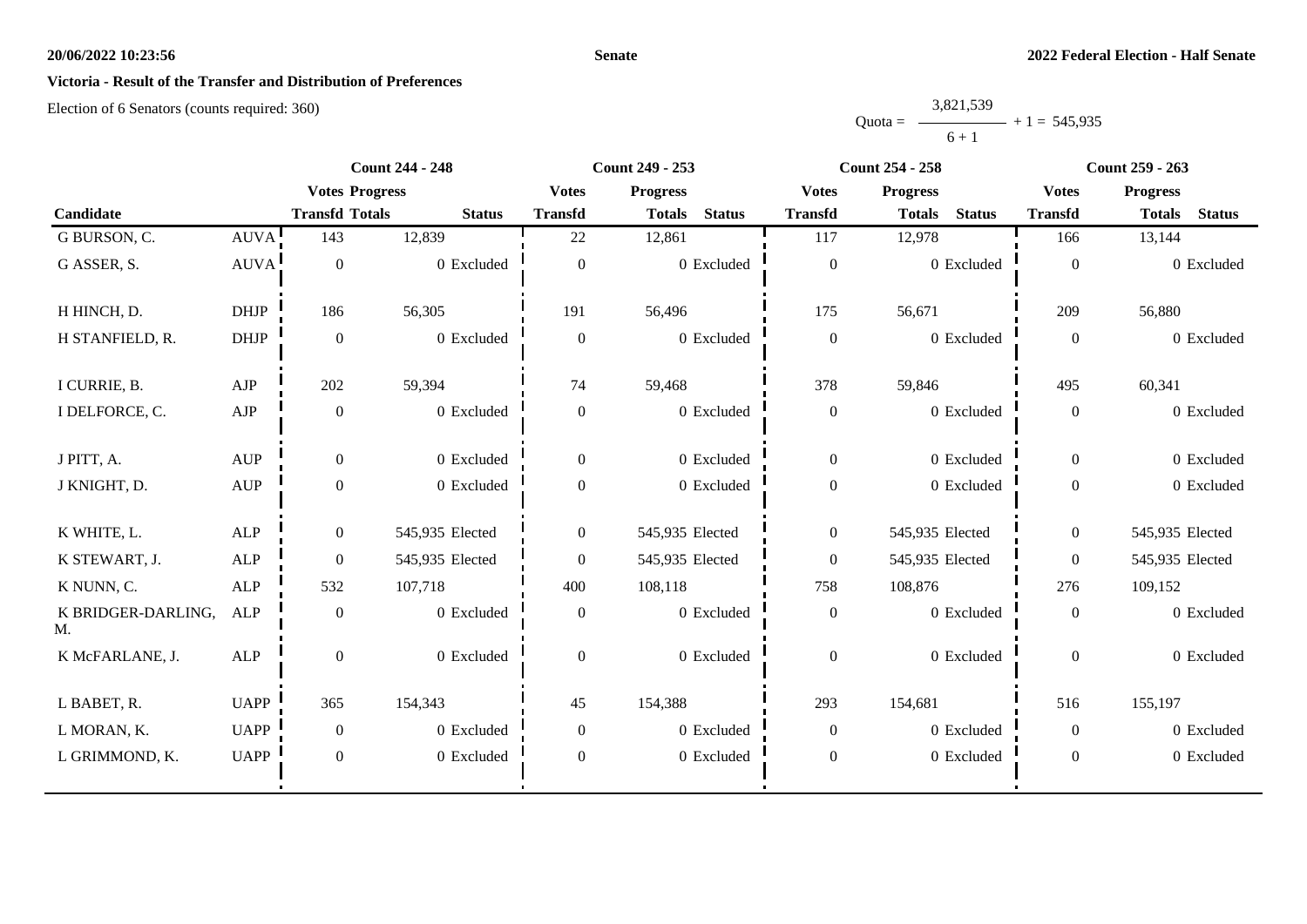# **Victoria - Result of the Transfer and Distribution of Preferences**

Election of 6 Senators (counts required: 360)

|           | 3,821,539 |                |
|-----------|-----------|----------------|
| $Quota =$ |           | $+1 = 545,935$ |
|           | $6 + 1$   |                |

|                    |               | <b>Count 244 - 248</b> |               |                  | Count 249 - 253                |                  | <b>Count 254 - 258</b>         | <b>Count 259 - 263</b> |                                |
|--------------------|---------------|------------------------|---------------|------------------|--------------------------------|------------------|--------------------------------|------------------------|--------------------------------|
|                    |               | <b>Votes Progress</b>  |               | <b>Votes</b>     | <b>Progress</b>                | <b>Votes</b>     | <b>Progress</b>                | <b>Votes</b>           | <b>Progress</b>                |
| Candidate          |               | <b>Transfd Totals</b>  | <b>Status</b> | <b>Transfd</b>   | <b>Status</b><br><b>Totals</b> | <b>Transfd</b>   | <b>Status</b><br><b>Totals</b> | <b>Transfd</b>         | <b>Totals</b><br><b>Status</b> |
| M DANCE, F.        | SAL           | 186                    | 7,522         | 55               | 7,577 Excluded                 | $-7,577$         | 0 Excluded                     | $\overline{0}$         | 0 Excluded                     |
| M CARR, A.         | <b>SAL</b>    | $\boldsymbol{0}$       | 0 Excluded    | $\theta$         | $0\,$ Excluded                 | $\overline{0}$   | 0 Excluded                     | $\Omega$               | 0 Excluded                     |
| N HUGHES, V.       | <b>CYA</b>    | 262                    | 12,827        | 29               | 12,856                         | 266              | 13,122                         | 466                    | 13,588                         |
| N KIM, K.          | <b>CYA</b>    | $\boldsymbol{0}$       | 0 Excluded    | $\boldsymbol{0}$ | 0 Excluded                     | $\mathbf{0}$     | 0 Excluded                     | $\overline{0}$         | 0 Excluded                     |
| N LACEY, C.        | <b>CYA</b>    | $\overline{0}$         | 0 Excluded    | $\overline{0}$   | 0 Excluded                     | $\boldsymbol{0}$ | 0 Excluded                     | $\overline{0}$         | 0 Excluded                     |
| N MARA, C.         | <b>CYA</b>    | $\overline{0}$         | 0 Excluded    | $\boldsymbol{0}$ | 0 Excluded                     | $\boldsymbol{0}$ | 0 Excluded                     | $\overline{0}$         | 0 Excluded                     |
| N SEWAK, N.        | <b>CYA</b>    | $\overline{0}$         | 0 Excluded    | $\overline{0}$   | 0 Excluded                     | $\overline{0}$   | 0 Excluded                     | $\overline{0}$         | 0 Excluded                     |
| N O'CONNELL, M.    | <b>CYA</b>    | $\Omega$               | 0 Excluded    | $\Omega$         | 0 Excluded                     | $\boldsymbol{0}$ | 0 Excluded                     | $\Omega$               | 0 Excluded                     |
| O CONSTANTINOU, E. | <b>ASP</b>    | 480                    | 50,684        | 90               | 50,774                         | 221              | 50,995                         | 333                    | 51,328                         |
| O BOURMAN, N.      | ASP           | $\overline{0}$         | 0 Excluded    | $\overline{0}$   | 0 Excluded                     | $\boldsymbol{0}$ | 0 Excluded                     | $\mathbf{0}$           | 0 Excluded                     |
| P PICKERING, W.    | $\mathbf{ON}$ | 695                    | 112,734       | 76               | 112,810                        | 201              | 113,011                        | 832<br>113,843         |                                |
| P HUXHAM, S.       | $\mathbf{ON}$ | $\boldsymbol{0}$       | 0 Excluded    | $\boldsymbol{0}$ | 0 Excluded                     | $\boldsymbol{0}$ | 0 Excluded                     | $\overline{0}$         | 0 Excluded                     |
| Q BARWICK, R.      | $\mbox{CEC}$  | $-5,660$               | 0 Excluded    | $\overline{0}$   | 0 Excluded                     | $\overline{0}$   | 0 Excluded                     | $\overline{0}$         | 0 Excluded                     |
| Q ISHERWOOD, C.    | $\mbox{CEC}$  | $\mathbf{0}$           | 0 Excluded    | $\Omega$         | 0 Excluded                     | $\boldsymbol{0}$ | 0 Excluded                     | $\Omega$               | 0 Excluded                     |
| R JONAS, M.        |               | 162                    | 15,754        | 127              | 15,881                         | 18               | 15,899                         | 292                    | 16,191                         |
| R SMIT, M.         |               | $\boldsymbol{0}$       | 0 Excluded    | $\mathbf{0}$     | $0\,$ Excluded                 | $\boldsymbol{0}$ | 0 Excluded                     | $\overline{0}$         | 0 Excluded                     |
|                    |               |                        |               |                  |                                |                  |                                |                        |                                |

**Senate**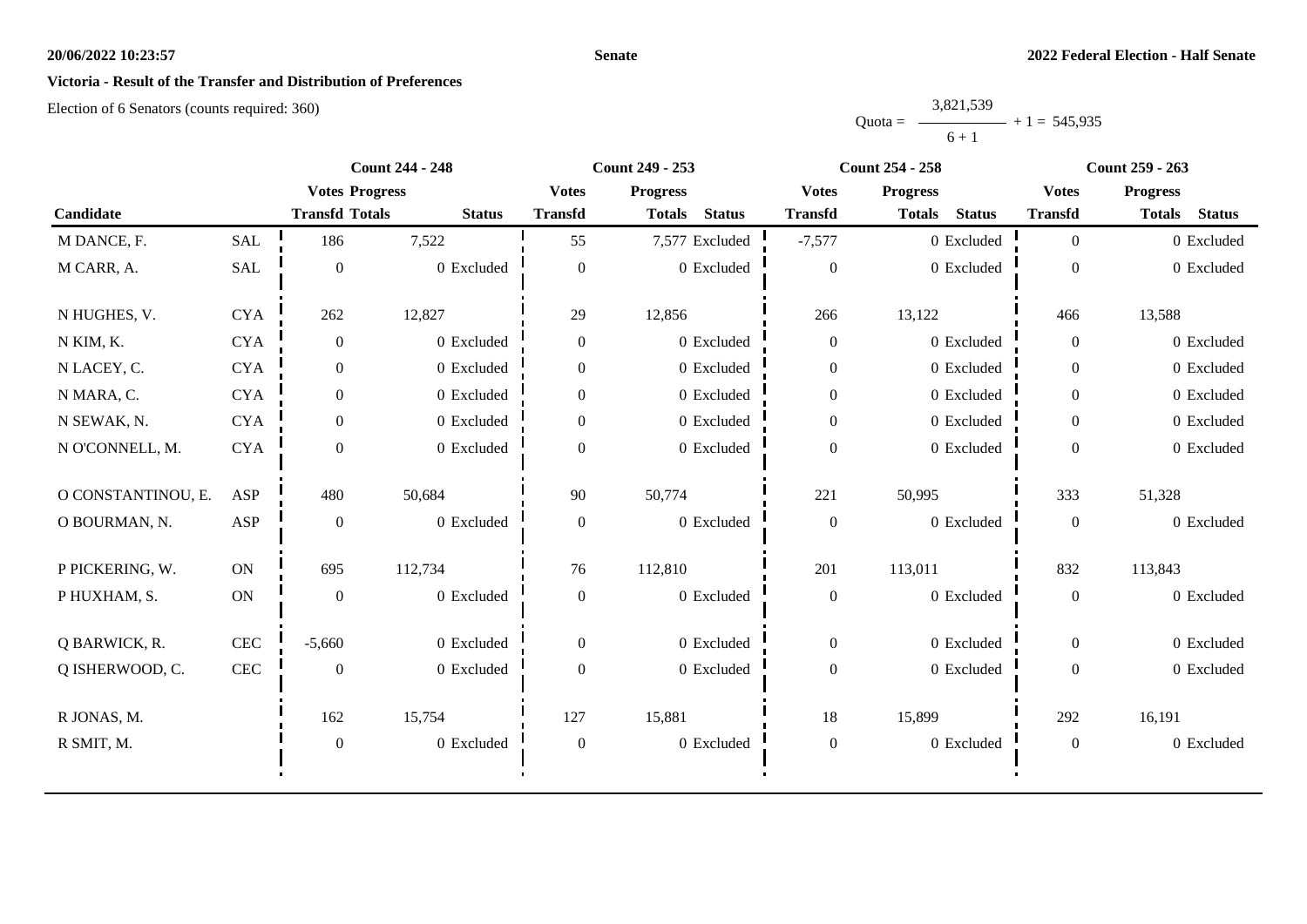### **Victoria - Result of the Transfer and Distribution of Preferences**

Election of 6 Senators (counts required: 360)

#### Quota = 3,821,539  $6 + 1$  $+ 1 = 545,935$

|                    |             | <b>Count 244 - 248</b> |               | Count 249 - 253  |                                |                  | <b>Count 254 - 258</b>         | <b>Count 259 - 263</b> |                                |
|--------------------|-------------|------------------------|---------------|------------------|--------------------------------|------------------|--------------------------------|------------------------|--------------------------------|
|                    |             | <b>Votes Progress</b>  |               | <b>Votes</b>     | <b>Progress</b>                | <b>Votes</b>     | <b>Progress</b>                | <b>Votes</b>           | <b>Progress</b>                |
| Candidate          |             | <b>Transfd Totals</b>  | <b>Status</b> | <b>Transfd</b>   | <b>Status</b><br><b>Totals</b> | <b>Transfd</b>   | <b>Status</b><br><b>Totals</b> | <b>Transfd</b>         | <b>Status</b><br><b>Totals</b> |
| S CORDNER HUNT, K. | <b>SOPA</b> | 302                    | 14,852        | 245              | 15,097                         | 215              | 15,312                         | 561                    | 15,873                         |
| S FARRANT, T.      | <b>SOPA</b> | $\boldsymbol{0}$       | 0 Excluded    | $\overline{0}$   | 0 Excluded                     | $\boldsymbol{0}$ | 0 Excluded                     | $\mathbf{0}$           | 0 Excluded                     |
| T BENEDYKA, S.     |             | $\overline{0}$         | 0 Excluded    | $\boldsymbol{0}$ | 0 Excluded                     | $\overline{0}$   | 0 Excluded                     | $\boldsymbol{0}$       | 0 Excluded                     |
| T RICHARDS, C.     |             | $\Omega$               | 0 Excluded    | $\theta$         | 0 Excluded                     | $\boldsymbol{0}$ | 0 Excluded                     | $\Omega$               | 0 Excluded                     |
| U THORPE, L.       | <b>GVIC</b> | 629                    | 533,714       | 907              | 534,621                        | 1,425            | 536,046                        | 806                    | 536,852                        |
| U FROGLEY, A.      | <b>GVIC</b> | $\overline{0}$         | 0 Excluded    | $\boldsymbol{0}$ | 0 Excluded                     | $\boldsymbol{0}$ | 0 Excluded                     | $\overline{0}$         | 0 Excluded                     |
| U AUSTIN, S.       | <b>GVIC</b> | $\overline{0}$         | 0 Excluded    | $\theta$         | 0 Excluded                     | $\boldsymbol{0}$ | 0 Excluded                     | $\overline{0}$         | 0 Excluded                     |
| U PAYNE, Z.        | <b>GVIC</b> | $\theta$               | 0 Excluded    | $\theta$         | 0 Excluded                     | $\boldsymbol{0}$ | 0 Excluded                     | $\Omega$               | 0 Excluded                     |
| V O'BRYAN, D.      | GAP         | 211                    | 14,141        | 34               | 14,175                         | 47               | 14,222                         | 1,075                  | 15,297                         |
| V WHITEHEAD, G.    | GAP         | $\theta$               | 0 Excluded    | $\overline{0}$   | 0 Excluded                     | $\boldsymbol{0}$ | 0 Excluded                     | $\Omega$               | 0 Excluded                     |
| W LIMBRICK, D.     | <b>LDP</b>  | 196                    | 93,161        | 93               | 93,254                         | 53               | 93,307                         | 876                    | 94,183                         |
| W MITCHELL, K.     | <b>LDP</b>  | $\boldsymbol{0}$       | 0 Excluded    | $\boldsymbol{0}$ | 0 Excluded                     | $\boldsymbol{0}$ | 0 Excluded                     | $\boldsymbol{0}$       | 0 Excluded                     |
| W WHITE, C.        | <b>LDP</b>  | $\theta$               | 0 Excluded    | $\overline{0}$   | 0 Excluded                     | $\boldsymbol{0}$ | 0 Excluded                     | $\Omega$               | 0 Excluded                     |
| X CLONARIDIS, N.   | <b>IMO</b>  | 150                    | 8,756         | 82               | 8,838                          | 35               | 8,873 Excluded                 | $-8,873$               | 0 Excluded                     |
| X CURNOW, R.       | <b>IMO</b>  | $\theta$               | 0 Excluded    | $\overline{0}$   | 0 Excluded                     | $\boldsymbol{0}$ | 0 Excluded                     | $\overline{0}$         | 0 Excluded                     |
| Y BYRNE, P.        |             | $\boldsymbol{0}$       | 0 Excluded    | $\boldsymbol{0}$ | 0 Excluded                     | $\boldsymbol{0}$ | 0 Excluded                     | $\boldsymbol{0}$       | 0 Excluded                     |

**Senate**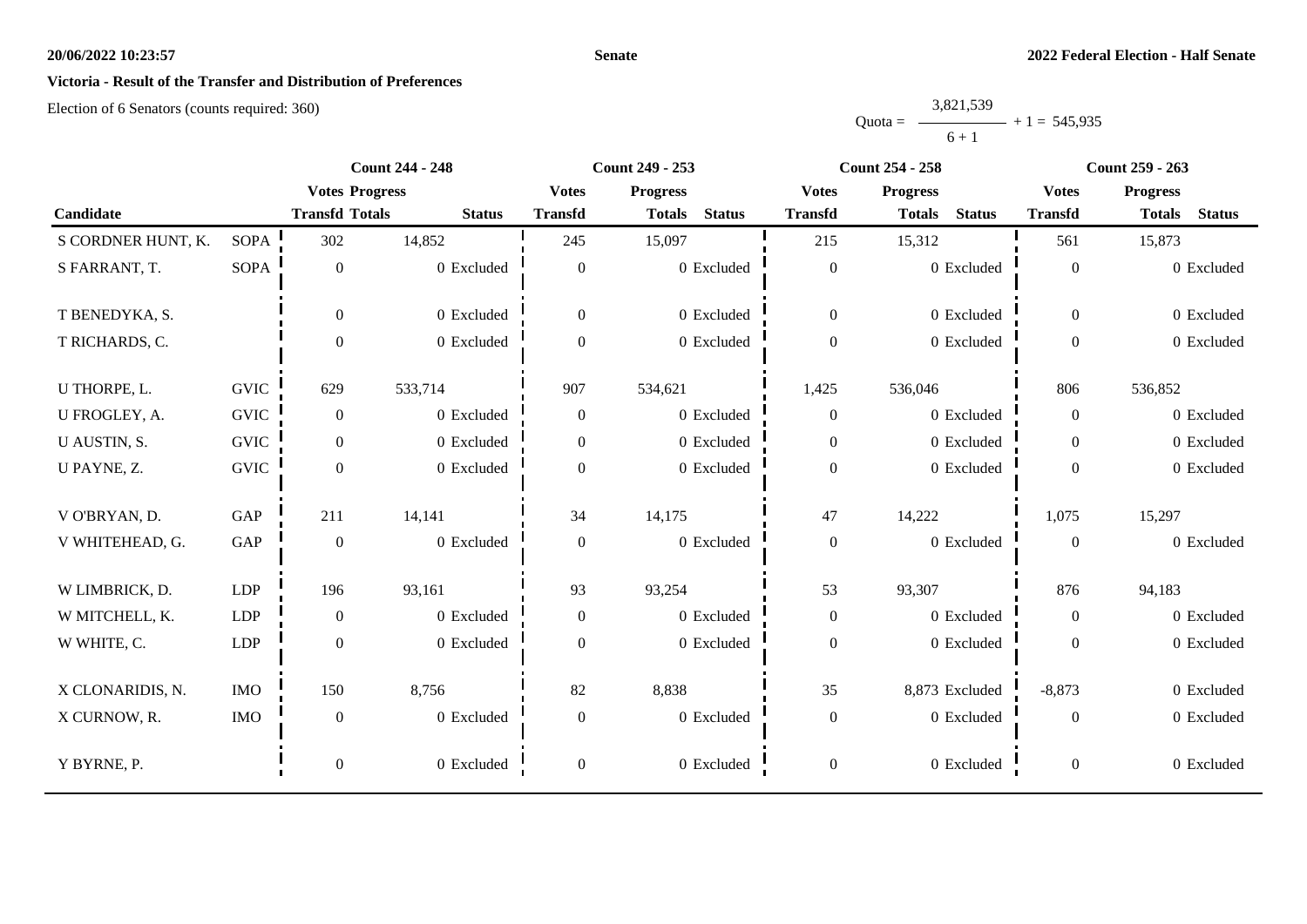#### **Senate**

## **Victoria - Result of the Transfer and Distribution of Preferences**

|           | 3,821,539 |                |
|-----------|-----------|----------------|
| $Quota =$ |           | $+1 = 545,935$ |
|           | $6 + 1$   |                |

| <b>Count 244 - 248</b>  |                             |                       | <b>Count 249 - 253</b> |                  | <b>Count 254 - 258</b>  | <b>Count 259 - 263</b> |                                |                  |                                |
|-------------------------|-----------------------------|-----------------------|------------------------|------------------|-------------------------|------------------------|--------------------------------|------------------|--------------------------------|
|                         |                             | <b>Votes Progress</b> |                        | <b>Votes</b>     | <b>Progress</b>         | <b>Votes</b>           | <b>Progress</b>                | <b>Votes</b>     | <b>Progress</b>                |
| Candidate               |                             | <b>Transfd Totals</b> | <b>Status</b>          | <b>Transfd</b>   | <b>Status</b><br>Totals | <b>Transfd</b>         | <b>Status</b><br><b>Totals</b> | <b>Transfd</b>   | <b>Status</b><br><b>Totals</b> |
| Y WARDLE, J.            |                             |                       | 0 Excluded             | $\Omega$         | 0 Excluded              | $\overline{0}$         | 0 Excluded                     | $\overline{0}$   | 0 Excluded                     |
|                         |                             |                       |                        |                  |                         |                        |                                |                  |                                |
| Z MYLVAGANAM, A.        | <b>VNS</b>                  | 144                   | 22,415                 | 155              | 22,570                  | 2,372                  | 24,942                         | 387              | 25,329                         |
| Z RICCARDI, L.          | <b>VNS</b>                  | $\theta$              | 0 Excluded             | $\overline{0}$   | 0 Excluded              | $\boldsymbol{0}$       | 0 Excluded                     | $\overline{0}$   | 0 Excluded                     |
|                         |                             |                       |                        |                  |                         |                        |                                |                  |                                |
| UG FLOYD, G.            | $\mathop{\rm IND}\nolimits$ | $\mathbf{0}$          | 0 Excluded             | $\overline{0}$   | 0 Excluded              | $\boldsymbol{0}$       | 0 Excluded                     | $\theta$         | 0 Excluded                     |
| UG RIDGEWAY, A.         | <b>IND</b>                  | $\Omega$              | 0 Excluded             | $\Omega$         | 0 Excluded              | $\boldsymbol{0}$       | 0 Excluded                     | $\overline{0}$   | 0 Excluded                     |
| UG BOND, J.             | <b>IND</b>                  | $\mathbf{0}$          | 0 Excluded             | $\overline{0}$   | 0 Excluded              | $\boldsymbol{0}$       | 0 Excluded                     | $\overline{0}$   | 0 Excluded                     |
| UG SMITH, N.            | <b>IND</b>                  | $\Omega$              | 0 Excluded             | $\Omega$         | 0 Excluded              | $\boldsymbol{0}$       | 0 Excluded                     | $\overline{0}$   | 0 Excluded                     |
| UG DICKS, M.            | <b>IND</b>                  |                       | 5,871 Excluded         | $-5,871$         | 0 Excluded              | $\boldsymbol{0}$       | 0 Excluded                     | $\Omega$         | 0 Excluded                     |
| UG ATKINSON, B.         | <b>IND</b>                  | $\Omega$              | 0 Excluded             | $\overline{0}$   | 0 Excluded              | $\boldsymbol{0}$       | 0 Excluded                     | $\overline{0}$   | 0 Excluded                     |
| UG ROSS, P.             | <b>IND</b>                  | $\overline{0}$        | 0 Excluded             | $\mathbf{0}$     | 0 Excluded              | $\boldsymbol{0}$       | 0 Excluded                     | $\overline{0}$   | 0 Excluded                     |
| UG DE FRANCESCO, N.     | <b>IND</b>                  | $\Omega$              | 0 Excluded             | $\Omega$         | 0 Excluded              | $\boldsymbol{0}$       | 0 Excluded                     | $\Omega$         | 0 Excluded                     |
| UG TOSCANO, J.          | <b>IND</b>                  | $\theta$              | 0 Excluded             | $\overline{0}$   | 0 Excluded              | $\boldsymbol{0}$       | 0 Excluded                     | $\theta$         | 0 Excluded                     |
| UG TRAN, T.             | $\mathop{\rm IND}\nolimits$ | $\overline{0}$        | 0 Excluded             | $\boldsymbol{0}$ | 0 Excluded              | $\boldsymbol{0}$       | 0 Excluded                     | $\boldsymbol{0}$ | 0 Excluded                     |
| UG DILLON, D.           | <b>IND</b>                  | $\mathbf{0}$          | 0 Excluded             | 0                | 0 Excluded              | $\boldsymbol{0}$       | 0 Excluded                     | $\Omega$         | 0 Excluded                     |
| UG GONSALVEZ, G.        | <b>IND</b>                  | $\Omega$              | 0 Excluded             | $\Omega$         | 0 Excluded              | $\overline{0}$         | 0 Excluded                     | $\Omega$         | 0 Excluded                     |
|                         |                             |                       |                        |                  |                         |                        |                                |                  |                                |
| <b>Exhausted Votes</b>  |                             | 212                   | 921                    | 2,205            | 3,126                   | 227                    | 3,353                          | 228              | 3,581                          |
| <b>Loss By Fraction</b> |                             |                       | 490                    | $\overline{2}$   | 492                     | 6                      | 498                            | 9                | 507                            |
| <b>Total Votes</b>      |                             | $\overline{0}$        | 3,821,539              | $\overline{0}$   | 3,821,539               | $\boldsymbol{0}$       | 3,821,539                      | $\theta$         | 3,821,539                      |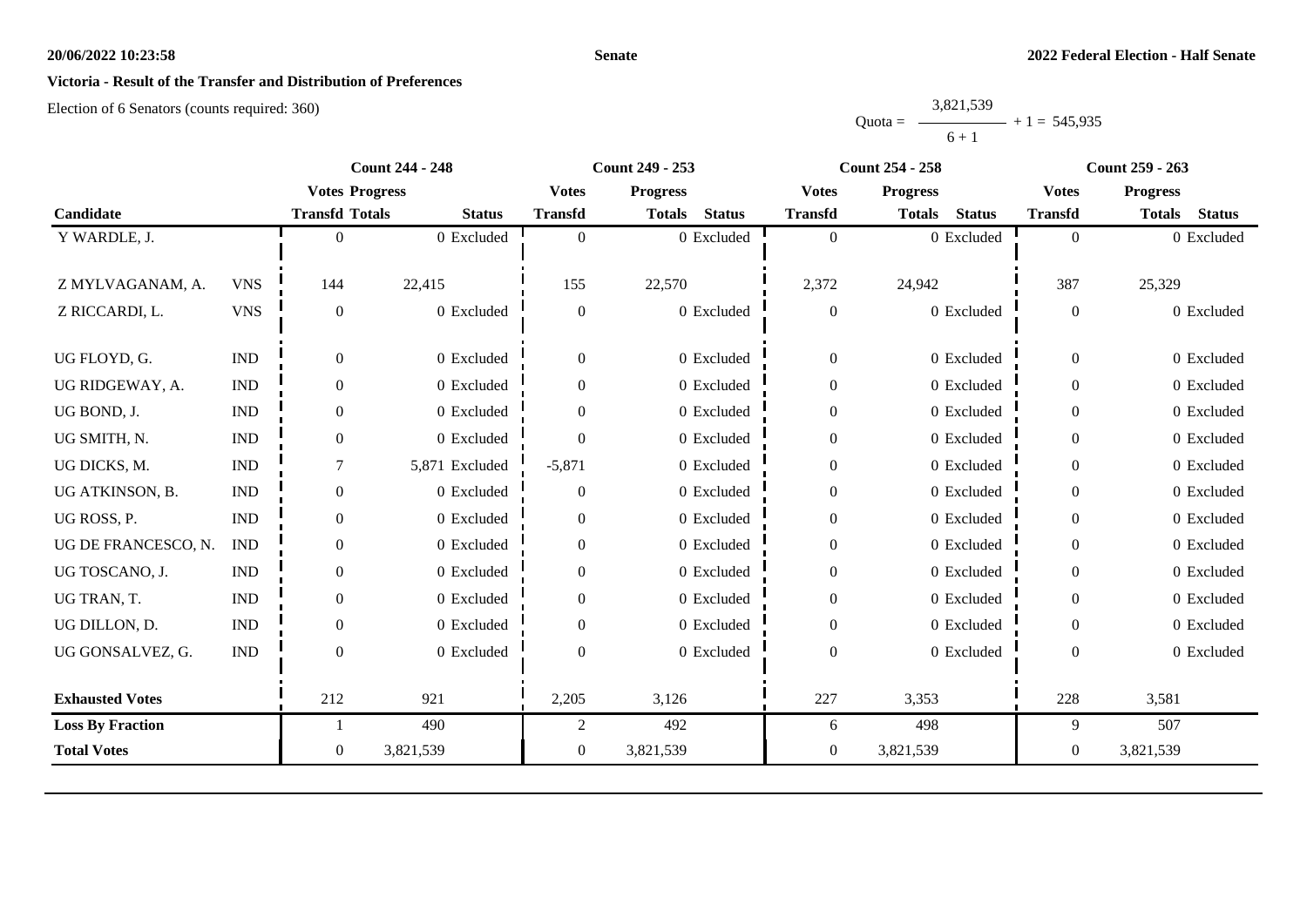#### **Senate**

#### **Victoria - Result of the Transfer and Distribution of Preferences**

Candidates Excluded 71. BARWICK, R.

|                     |                     | 3,821,539<br>Quota = $\longrightarrow$ + 1 = 545,935<br>$6 + 1$ |
|---------------------|---------------------|-----------------------------------------------------------------|
| Candidates Excluded | Candidates Excluded | Candidates Excluded                                             |
| 98. DICKS, M.       | 59. DANCE, F.       | 88. CLONARIDIS, N.                                              |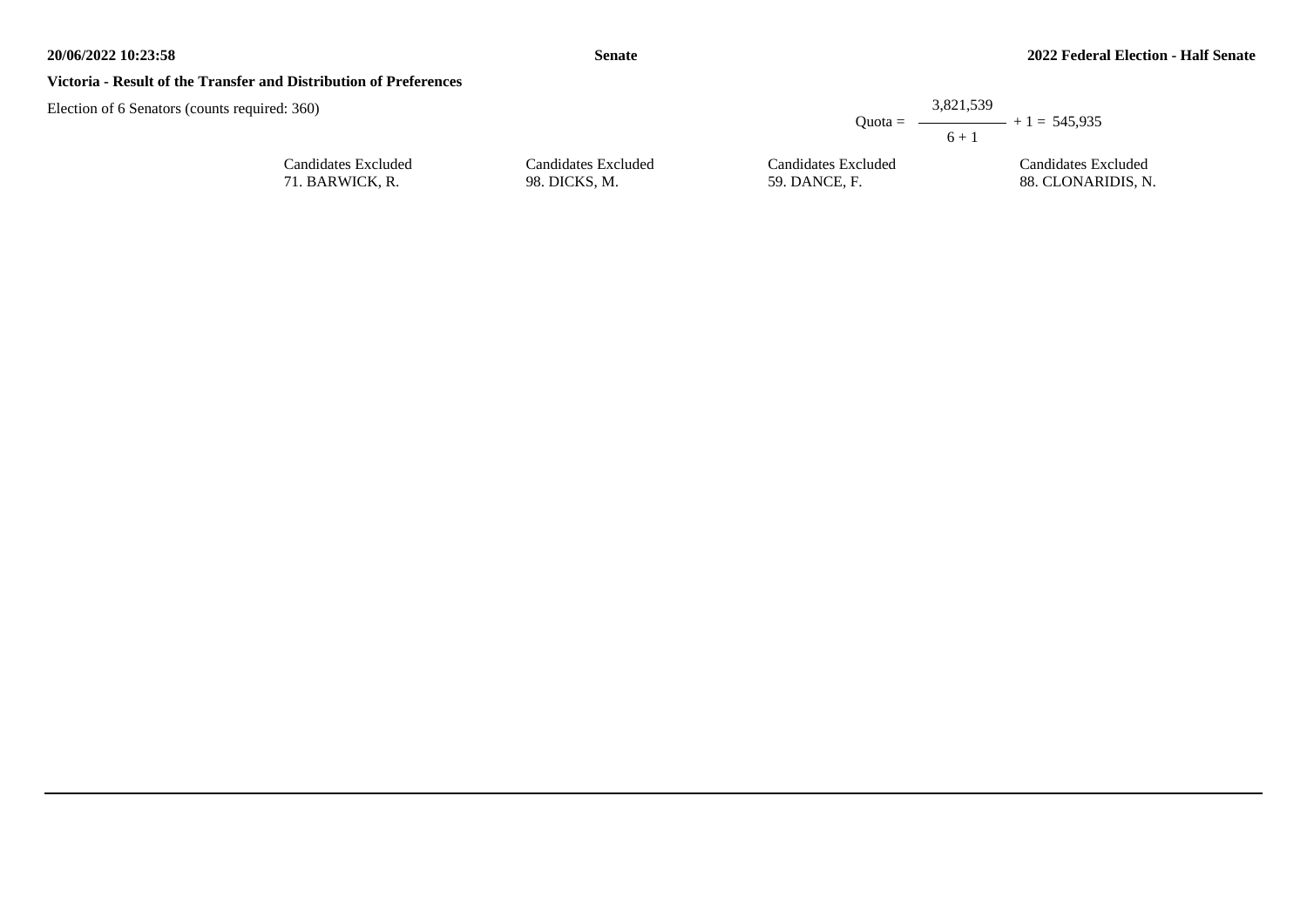#### **Senate**

## **Victoria - Result of the Transfer and Distribution of Preferences**

|           | 3,821,539 |                |
|-----------|-----------|----------------|
| $Quota =$ |           | $+1 = 545,935$ |
|           | $6 + 1$   |                |

|                         |                            |                       | <b>Count 264 - 268</b> |                  | Count 269 - 273                |                  | <b>Count 274 - 278</b>         | <b>Count 279 - 283</b> |                                |
|-------------------------|----------------------------|-----------------------|------------------------|------------------|--------------------------------|------------------|--------------------------------|------------------------|--------------------------------|
|                         |                            | <b>Votes Progress</b> |                        | <b>Votes</b>     | <b>Progress</b>                | <b>Votes</b>     | <b>Progress</b>                | <b>Votes</b>           | <b>Progress</b>                |
| Candidate               |                            | <b>Transfd Totals</b> | <b>Status</b>          | <b>Transfd</b>   | <b>Status</b><br><b>Totals</b> | <b>Transfd</b>   | <b>Status</b><br><b>Totals</b> | <b>Transfd</b>         | <b>Status</b><br><b>Totals</b> |
| A VEGA, Y.              | <b>REAS</b>                | 473                   | 39,296                 | 301              | 39,597                         | 87               | 39,684                         | 1,877                  | 41,561                         |
| A MILLWARD, H.          | <b>REAS</b>                | $\mathbf{0}$          | 0 Excluded             | $\overline{0}$   | 0 Excluded                     | $\boldsymbol{0}$ | 0 Excluded                     | $\overline{0}$         | 0 Excluded                     |
| <b>B RICHARDSON, D.</b> |                            | $-12,711$             | 0 Excluded             | $\Omega$         | 0 Excluded                     | $\overline{0}$   | 0 Excluded                     | $\Omega$               | 0 Excluded                     |
| B McBRIDE, J.           |                            | $\Omega$              | 0 Excluded             | $\Omega$         | 0 Excluded                     | $\boldsymbol{0}$ | 0 Excluded                     | $\overline{0}$         | 0 Excluded                     |
| C GREEN, L.             | $\mbox{AUD}$               | 779                   | 31,085                 | 599              | 31,684                         | 378              | 32,062                         | 269                    | 32,331                         |
| C JAGOE, S.             | <b>AUD</b>                 | $\mathbf{0}$          | 0 Excluded             | $\boldsymbol{0}$ | 0 Excluded                     | $\boldsymbol{0}$ | 0 Excluded                     | $\mathbf{0}$           | 0 Excluded                     |
| D HENDERSON, S.         | LP                         | $\overline{0}$        | 545,935 Elected        | $\overline{0}$   | 545,935 Elected                | $\overline{0}$   | 545,935 Elected                | $\overline{0}$         | 545,935 Elected                |
| D McKENZIE, B.          | NP                         | $\Omega$              | 545,935 Elected        | $\overline{0}$   | 545,935 Elected                | $\boldsymbol{0}$ | 545,935 Elected                | $\overline{0}$         | 545,935 Elected                |
| D MIRABELLA, G.         | $\mathbf{L}\mathbf{P}$     | 1,589                 | 140,271                | 1,211            | 141,482                        | 1,091            | 142,573                        | 382                    | 142,955                        |
| D KMETJ, C.             | $\ensuremath{\mathrm{LP}}$ | $\mathbf{0}$          | 0 Excluded             | $\overline{0}$   | 0 Excluded                     | $\overline{0}$   | 0 Excluded                     | $\overline{0}$         | 0 Excluded                     |
| D HARRINGTON, M.        | NP                         | $\boldsymbol{0}$      | 0 Excluded             | $\overline{0}$   | 0 Excluded                     | $\overline{0}$   | 0 Excluded                     | $\overline{0}$         | 0 Excluded                     |
| D BURGESS, D.           | $\mathbf{L}\mathbf{P}$     | $\overline{0}$        | 0 Excluded             | $\Omega$         | 0 Excluded                     | $\boldsymbol{0}$ | 0 Excluded                     | $\Omega$               | 0 Excluded                     |
| E SMITH, E.             | HMP                        | 811                   | 117,787                | 974              | 118,761                        | 362              | 119,123                        | 1,376                  | 120,499                        |
| E TAYLOR, W.            | <b>HMP</b>                 | $\mathbf{0}$          | 0 Excluded             | $\mathbf{0}$     | 0 Excluded                     | $\boldsymbol{0}$ | 0 Excluded                     | $\overline{0}$         | 0 Excluded                     |
| F WEARNE, M.            | <b>SPP</b>                 | 290                   | 19,305                 | 884              | 20,189                         | 264              | 20,453                         | 1,285                  | 21,738                         |
| FLONG, R.               | SPP                        | $\boldsymbol{0}$      | 0 Excluded             | $\mathbf{0}$     | 0 Excluded                     | $\boldsymbol{0}$ | 0 Excluded                     | $\overline{0}$         | 0 Excluded                     |
|                         |                            |                       |                        |                  |                                |                  |                                |                        |                                |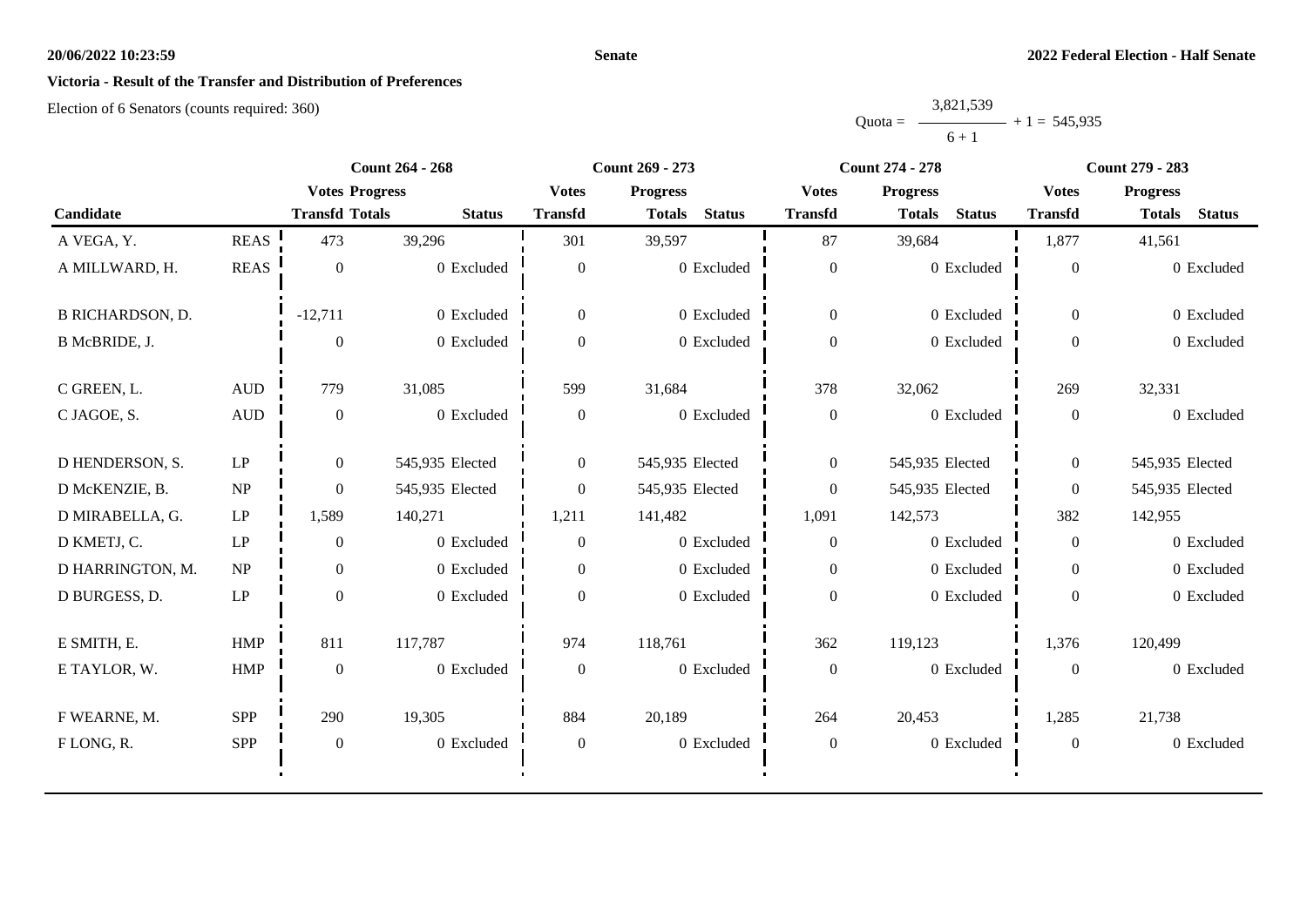#### **Senate**

## **Victoria - Result of the Transfer and Distribution of Preferences**

|           | 3,821,539 |                |
|-----------|-----------|----------------|
| $Quota =$ |           | $+1 = 545,935$ |
|           | $6 + 1$   |                |

|                          |                                  |                       | <b>Count 264 - 268</b> |                  | Count 269 - 273 |               |                  | <b>Count 274 - 278</b> |               |                  | <b>Count 279 - 283</b> |               |  |
|--------------------------|----------------------------------|-----------------------|------------------------|------------------|-----------------|---------------|------------------|------------------------|---------------|------------------|------------------------|---------------|--|
|                          |                                  | <b>Votes Progress</b> |                        | <b>Votes</b>     | <b>Progress</b> |               | <b>Votes</b>     | <b>Progress</b>        |               | <b>Votes</b>     | <b>Progress</b>        |               |  |
| Candidate                |                                  | <b>Transfd Totals</b> | <b>Status</b>          | <b>Transfd</b>   | <b>Totals</b>   | <b>Status</b> | <b>Transfd</b>   | <b>Totals</b>          | <b>Status</b> | <b>Transfd</b>   | <b>Totals</b>          | <b>Status</b> |  |
| G BURSON, C.             | AUVA!                            | 357                   | 13,501 Excluded        | $-13,501$        |                 | 0 Excluded    | $\overline{0}$   |                        | 0 Excluded    | $\overline{0}$   |                        | 0 Excluded    |  |
| G ASSER, S.              | <b>AUVA</b>                      | $\overline{0}$        | 0 Excluded             | $\overline{0}$   |                 | 0 Excluded    | $\boldsymbol{0}$ |                        | 0 Excluded    | $\theta$         |                        | 0 Excluded    |  |
| H HINCH, D.              | <b>DHJP</b>                      | 316                   | 57,196                 | 1,754            | 58,950          |               | 498              | 59,448                 |               | 409              | 59,857                 |               |  |
| H STANFIELD, R.          | DHJP                             | $\mathbf{0}$          | $0\,$ Excluded         | $\overline{0}$   |                 | 0 Excluded    | $\boldsymbol{0}$ |                        | 0 Excluded    | $\mathbf{0}$     |                        | 0 Excluded    |  |
| I CURRIE, B.             | AJP                              | 203                   | 60,544                 | 1,768            | 62,312          |               | 489              | 62,801                 |               | 1,315            | 64,116                 |               |  |
| I DELFORCE, C.           | ${\rm AJP}$                      | $\overline{0}$        | 0 Excluded             | $\overline{0}$   |                 | 0 Excluded    | $\boldsymbol{0}$ |                        | 0 Excluded    | $\mathbf{0}$     |                        | 0 Excluded    |  |
| J PITT, A.               | <b>AUP</b>                       | $\Omega$              | 0 Excluded             | $\Omega$         |                 | 0 Excluded    | $\overline{0}$   |                        | 0 Excluded    | $\theta$         |                        | 0 Excluded    |  |
| J KNIGHT, D.             | $\mathbf{A}\mathbf{U}\mathbf{P}$ | $\theta$              | $0$ Excluded           | $\overline{0}$   |                 | 0 Excluded    | $\boldsymbol{0}$ |                        | 0 Excluded    | $\theta$         |                        | 0 Excluded    |  |
| K WHITE, L.              | <b>ALP</b>                       | $\mathbf{0}$          | 545,935 Elected        | $\overline{0}$   | 545,935 Elected |               | $\overline{0}$   | 545,935 Elected        |               | $\overline{0}$   | 545,935 Elected        |               |  |
| K STEWART, J.            | <b>ALP</b>                       | $\overline{0}$        | 545,935 Elected        | $\overline{0}$   | 545,935 Elected |               | $\boldsymbol{0}$ | 545,935 Elected        |               | $\overline{0}$   | 545,935 Elected        |               |  |
| K NUNN, C.               | <b>ALP</b>                       | 222                   | 109,374                | 1,378            | 110,752         |               | 1,363            | 112,115                |               | 1,253            | 113,368                |               |  |
| K BRIDGER-DARLING,<br>M. | <b>ALP</b>                       | $\boldsymbol{0}$      | 0 Excluded             | $\mathbf{0}$     |                 | 0 Excluded    | $\boldsymbol{0}$ |                        | 0 Excluded    | $\boldsymbol{0}$ |                        | 0 Excluded    |  |
| K McFARLANE, J.          | <b>ALP</b>                       | $\overline{0}$        | $0$ Excluded           | $\overline{0}$   |                 | 0 Excluded    | $\boldsymbol{0}$ |                        | 0 Excluded    | $\theta$         |                        | 0 Excluded    |  |
| L BABET, R.              | <b>UAPP</b>                      | 481                   | 155,678                | 998              | 156,676         |               | 1,625            | 158,301                |               | 245              | 158,546                |               |  |
| L MORAN, K.              | <b>UAPP</b>                      | $\overline{0}$        | 0 Excluded             | $\overline{0}$   |                 | 0 Excluded    | $\overline{0}$   |                        | 0 Excluded    | $\overline{0}$   |                        | 0 Excluded    |  |
| L GRIMMOND, K.           | <b>UAPP</b>                      | $\overline{0}$        | 0 Excluded             | $\boldsymbol{0}$ |                 | 0 Excluded    | $\boldsymbol{0}$ |                        | 0 Excluded    | $\overline{0}$   |                        | 0 Excluded    |  |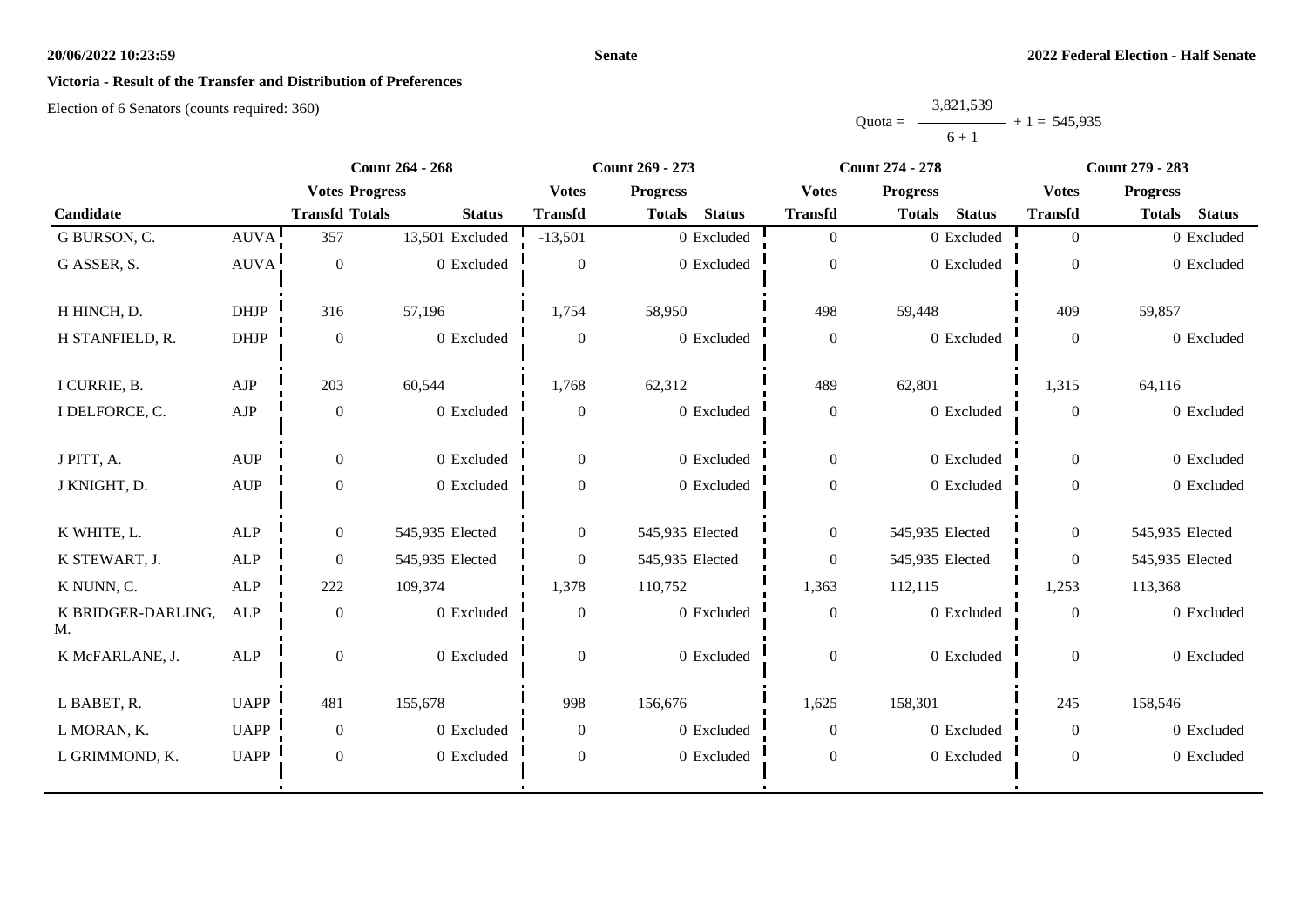#### **Senate**

## **Victoria - Result of the Transfer and Distribution of Preferences**

|           | 3,821,539 |                |
|-----------|-----------|----------------|
| $Quota =$ |           | $+1 = 545,935$ |
|           | $6 + 1$   |                |

|                    |               |                       | <b>Count 264 - 268</b> |                  | Count 269 - 273                | <b>Count 274 - 278</b> |                                | <b>Count 279 - 283</b> |                                |
|--------------------|---------------|-----------------------|------------------------|------------------|--------------------------------|------------------------|--------------------------------|------------------------|--------------------------------|
|                    |               | <b>Votes Progress</b> |                        | <b>Votes</b>     | <b>Progress</b>                | <b>Votes</b>           | <b>Progress</b>                | <b>Votes</b>           | <b>Progress</b>                |
| Candidate          |               | <b>Transfd Totals</b> | <b>Status</b>          | <b>Transfd</b>   | <b>Status</b><br><b>Totals</b> | <b>Transfd</b>         | <b>Status</b><br><b>Totals</b> | <b>Transfd</b>         | <b>Status</b><br><b>Totals</b> |
| M DANCE, F.        | <b>SAL</b>    | $\overline{0}$        | 0 Excluded             | $\overline{0}$   | 0 Excluded                     | $\overline{0}$         | 0 Excluded                     | $\overline{0}$         | 0 Excluded                     |
| M CARR, A.         | SAL           | $\mathbf{0}$          | 0 Excluded             | $\Omega$         | 0 Excluded                     | $\boldsymbol{0}$       | 0 Excluded                     | $\mathbf{0}$           | 0 Excluded                     |
| N HUGHES, V.       | <b>CYA</b>    | 492                   | 14,080                 | 538              | 14,618 Excluded                | $-14,618$              | 0 Excluded                     | $\overline{0}$         | 0 Excluded                     |
| N KIM, K.          | <b>CYA</b>    | $\overline{0}$        | 0 Excluded             | $\overline{0}$   | 0 Excluded                     | $\overline{0}$         | 0 Excluded                     | $\overline{0}$         | 0 Excluded                     |
| N LACEY, C.        | <b>CYA</b>    | $\overline{0}$        | 0 Excluded             | $\overline{0}$   | 0 Excluded                     | $\boldsymbol{0}$       | 0 Excluded                     | $\overline{0}$         | 0 Excluded                     |
| N MARA, C.         | <b>CYA</b>    | $\overline{0}$        | 0 Excluded             | $\overline{0}$   | 0 Excluded                     | $\boldsymbol{0}$       | 0 Excluded                     | $\overline{0}$         | 0 Excluded                     |
| N SEWAK, N.        | <b>CYA</b>    | $\overline{0}$        | 0 Excluded             | $\Omega$         | 0 Excluded                     | $\boldsymbol{0}$       | 0 Excluded                     | $\Omega$               | 0 Excluded                     |
| N O'CONNELL, M.    | <b>CYA</b>    | $\overline{0}$        | 0 Excluded             | $\Omega$         | 0 Excluded                     | $\boldsymbol{0}$       | 0 Excluded                     | $\Omega$               | 0 Excluded                     |
| O CONSTANTINOU, E. | <b>ASP</b>    | 99                    | 51,427                 | 422              | 51,849                         | 832                    | 52,681                         | 995                    | 53,676                         |
| O BOURMAN, N.      | <b>ASP</b>    | $\boldsymbol{0}$      | 0 Excluded             | $\mathbf{0}$     | 0 Excluded                     | $\boldsymbol{0}$       | 0 Excluded                     | $\mathbf{0}$           | 0 Excluded                     |
| P PICKERING, W.    | ON            | 912                   | 114,755                | 668              | 115,423                        | 2,312                  | 117,735                        | 314                    | 118,049                        |
| P HUXHAM, S.       | $\mathbf{ON}$ | $\mathbf{0}$          | 0 Excluded             | $\boldsymbol{0}$ | 0 Excluded                     | $\boldsymbol{0}$       | 0 Excluded                     | $\mathbf{0}$           | 0 Excluded                     |
| Q BARWICK, R.      | CEC           | $\overline{0}$        | 0 Excluded             | $\overline{0}$   | 0 Excluded                     | $\overline{0}$         | 0 Excluded                     | $\overline{0}$         | 0 Excluded                     |
| Q ISHERWOOD, C.    | $\mbox{CEC}$  | $\mathbf{0}$          | 0 Excluded             | $\overline{0}$   | 0 Excluded                     | $\boldsymbol{0}$       | 0 Excluded                     | $\mathbf{0}$           | 0 Excluded                     |
| R JONAS, M.        |               | 3,726                 | 19,917                 | 149              | 20,066                         | 1,294                  | 21,360                         | 121                    | 21,481                         |
| R SMIT, M.         |               | $\boldsymbol{0}$      | 0 Excluded             | $\boldsymbol{0}$ | 0 Excluded                     | $\boldsymbol{0}$       | 0 Excluded                     | $\boldsymbol{0}$       | 0 Excluded                     |
|                    |               |                       |                        |                  |                                |                        |                                |                        |                                |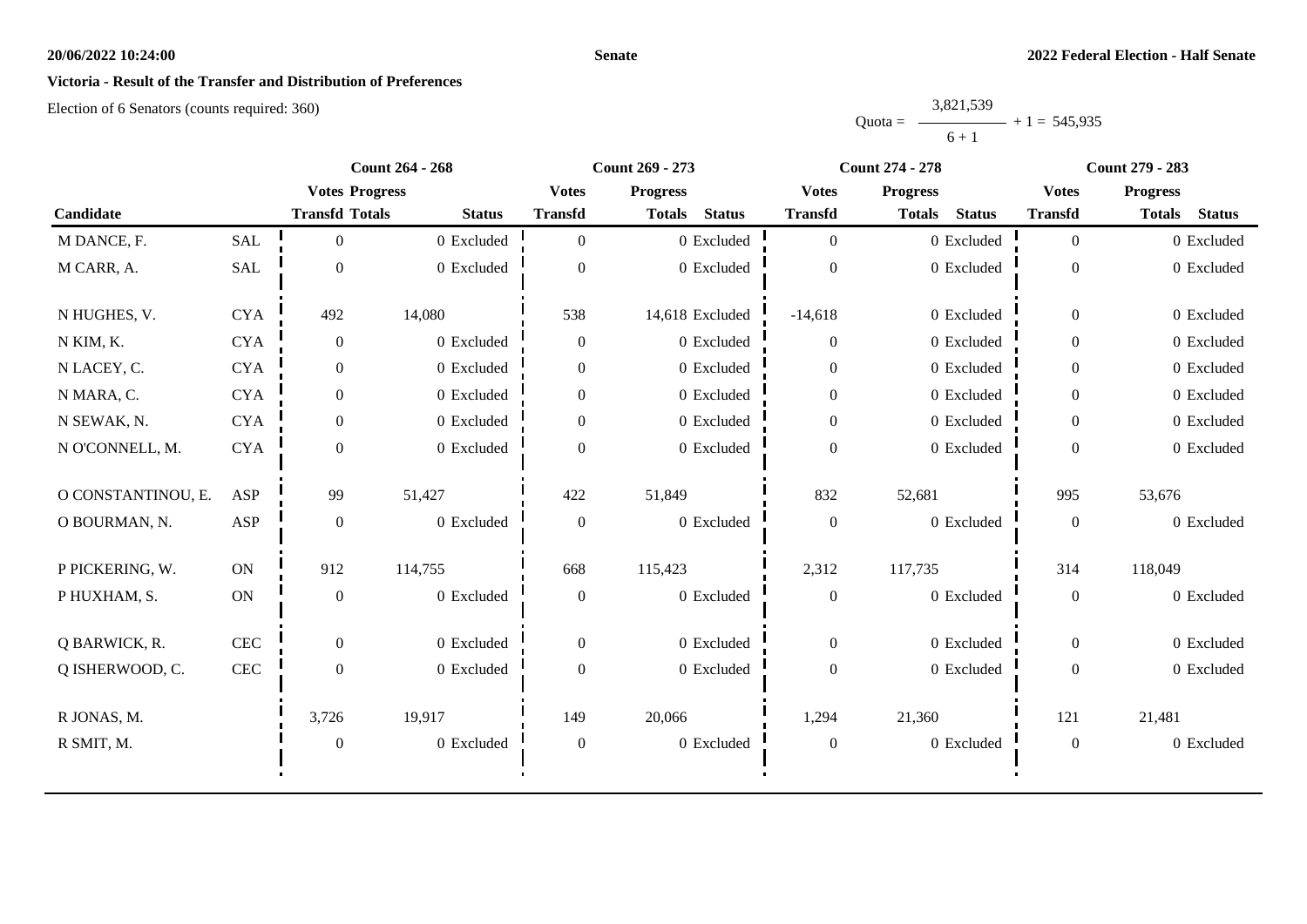#### **Senate**

## **Victoria - Result of the Transfer and Distribution of Preferences**

|           | 3,821,539 |                |
|-----------|-----------|----------------|
| $Quota =$ |           | $+1 = 545,935$ |
|           | $6 + 1$   |                |

|                    |             |                       | <b>Count 264 - 268</b> |                  | Count 269 - 273                | <b>Count 274 - 278</b> |                                | <b>Count 279 - 283</b> |                                |
|--------------------|-------------|-----------------------|------------------------|------------------|--------------------------------|------------------------|--------------------------------|------------------------|--------------------------------|
|                    |             | <b>Votes Progress</b> |                        | <b>Votes</b>     | <b>Progress</b>                | <b>Votes</b>           | <b>Progress</b>                | <b>Votes</b>           | <b>Progress</b>                |
| Candidate          |             | <b>Transfd Totals</b> | <b>Status</b>          | <b>Transfd</b>   | <b>Status</b><br><b>Totals</b> | <b>Transfd</b>         | <b>Status</b><br><b>Totals</b> | <b>Transfd</b>         | <b>Status</b><br><b>Totals</b> |
| S CORDNER HUNT, K. | <b>SOPA</b> | 35                    | 15,908                 | 129              | 16,037                         | 273                    | 16,310 Excluded                | $-16,310$              | 0 Excluded                     |
| S FARRANT, T.      | <b>SOPA</b> | $\boldsymbol{0}$      | 0 Excluded             | $\boldsymbol{0}$ | 0 Excluded                     | $\boldsymbol{0}$       | 0 Excluded                     | $\mathbf{0}$           | 0 Excluded                     |
| T BENEDYKA, S.     |             | $\mathbf{0}$          | 0 Excluded             | $\overline{0}$   | 0 Excluded                     | $\boldsymbol{0}$       | 0 Excluded                     | $\overline{0}$         | 0 Excluded                     |
| T RICHARDS, C.     |             | $\mathbf{0}$          | 0 Excluded             | $\Omega$         | 0 Excluded                     | $\boldsymbol{0}$       | 0 Excluded                     | $\overline{0}$         | 0 Excluded                     |
| U THORPE, L.       | <b>GVIC</b> | 149                   | 537,001                | 557              | 537,558                        | 928                    | 538,486                        | 4,713                  | 543,199                        |
| U FROGLEY, A.      | <b>GVIC</b> | $\boldsymbol{0}$      | 0 Excluded             | $\boldsymbol{0}$ | 0 Excluded                     | $\mathbf{0}$           | 0 Excluded                     | $\overline{0}$         | 0 Excluded                     |
| U AUSTIN, S.       | <b>GVIC</b> | $\mathbf{0}$          | 0 Excluded             | $\overline{0}$   | 0 Excluded                     | $\boldsymbol{0}$       | 0 Excluded                     | $\overline{0}$         | 0 Excluded                     |
| U PAYNE, Z.        | <b>GVIC</b> | $\mathbf{0}$          | 0 Excluded             | $\overline{0}$   | 0 Excluded                     | $\boldsymbol{0}$       | 0 Excluded                     | $\overline{0}$         | 0 Excluded                     |
| V O'BRYAN, D.      | GAP         | 404                   | 15,701                 | 215              | 15,916                         | 809                    | 16,725                         | 330                    | 17,055 Excluded                |
| V WHITEHEAD, G.    | GAP         | $\mathbf{0}$          | 0 Excluded             | $\boldsymbol{0}$ | 0 Excluded                     | $\mathbf{0}$           | 0 Excluded                     | $\mathbf{0}$           | 0 Excluded                     |
| W LIMBRICK, D.     | <b>LDP</b>  | 618                   | 94,801                 | 340              | 95,141                         | 1,065                  | 96,206                         | 354                    | 96,560                         |
| W MITCHELL, K.     | <b>LDP</b>  | $\boldsymbol{0}$      | 0 Excluded             | $\overline{0}$   | 0 Excluded                     | $\boldsymbol{0}$       | 0 Excluded                     | $\overline{0}$         | 0 Excluded                     |
| W WHITE, C.        | <b>LDP</b>  | $\boldsymbol{0}$      | 0 Excluded             | $\boldsymbol{0}$ | 0 Excluded                     | $\boldsymbol{0}$       | 0 Excluded                     | $\boldsymbol{0}$       | 0 Excluded                     |
| X CLONARIDIS, N.   | <b>IMO</b>  | $\boldsymbol{0}$      | 0 Excluded             | $\overline{0}$   | 0 Excluded                     | $\boldsymbol{0}$       | 0 Excluded                     | $\overline{0}$         | 0 Excluded                     |
| X CURNOW, R.       | <b>IMO</b>  | $\boldsymbol{0}$      | 0 Excluded             | $\overline{0}$   | 0 Excluded                     | $\boldsymbol{0}$       | 0 Excluded                     | $\overline{0}$         | 0 Excluded                     |
| Y BYRNE, P.        |             | $\boldsymbol{0}$      | 0 Excluded             | $\overline{0}$   | 0 Excluded                     | $\boldsymbol{0}$       | 0 Excluded                     | $\overline{0}$         | 0 Excluded                     |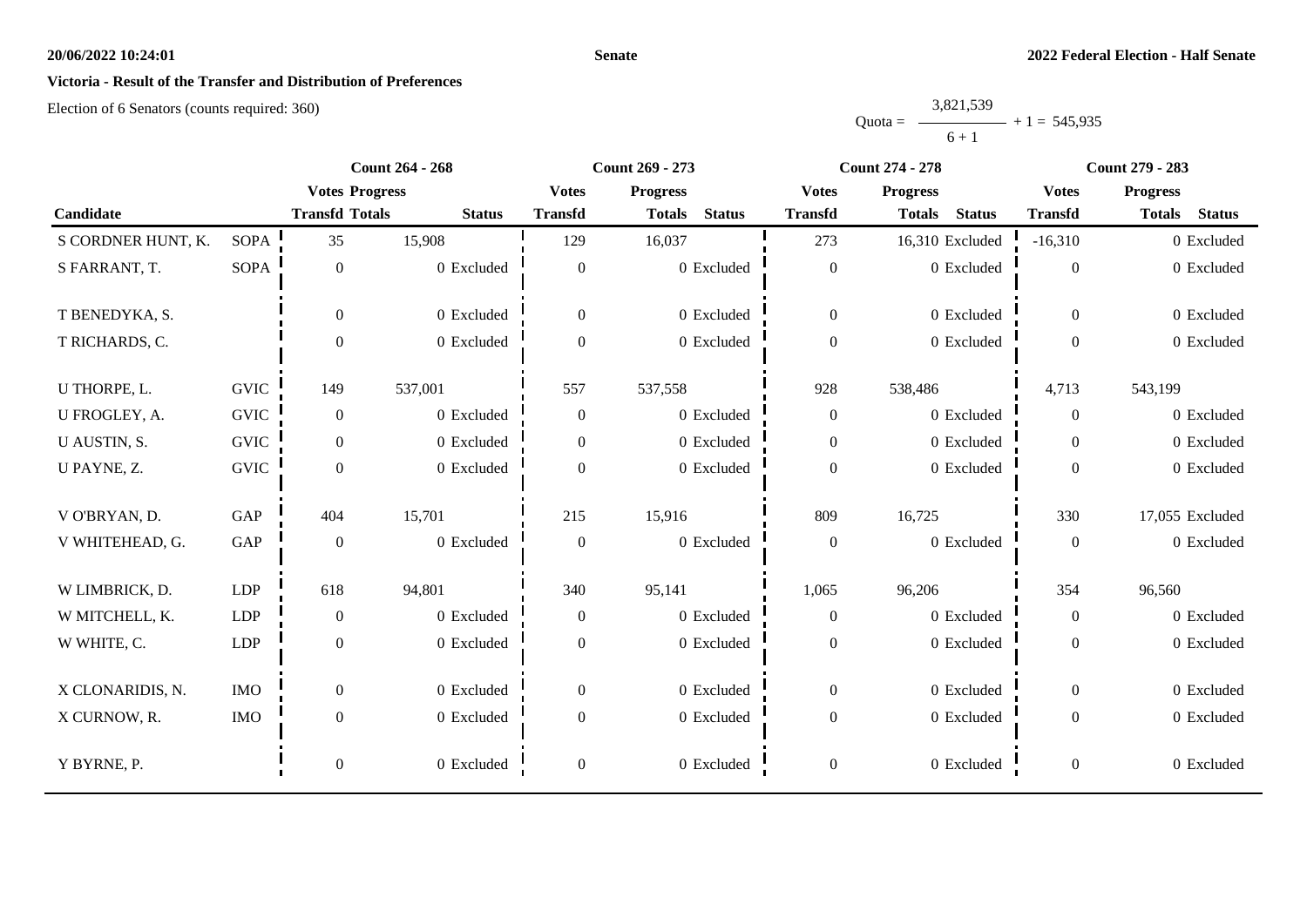#### **Senate**

## **Victoria - Result of the Transfer and Distribution of Preferences**

|           | 3,821,539 |                |
|-----------|-----------|----------------|
| $Quota =$ |           | $+1 = 545,935$ |
|           | $6 + 1$   |                |

|                         |                             |                       | <b>Count 264 - 268</b> |                | <b>Count 269 - 273</b>         |                  | <b>Count 274 - 278</b>         |                  | <b>Count 279 - 283</b>         |  |
|-------------------------|-----------------------------|-----------------------|------------------------|----------------|--------------------------------|------------------|--------------------------------|------------------|--------------------------------|--|
|                         |                             | <b>Votes Progress</b> |                        | <b>Votes</b>   | <b>Progress</b>                | <b>Votes</b>     | <b>Progress</b>                | <b>Votes</b>     | <b>Progress</b>                |  |
| Candidate               |                             | <b>Transfd Totals</b> | <b>Status</b>          | <b>Transfd</b> | <b>Status</b><br><b>Totals</b> | <b>Transfd</b>   | <b>Status</b><br><b>Totals</b> | <b>Transfd</b>   | <b>Status</b><br><b>Totals</b> |  |
| Y WARDLE, J.            |                             | 0                     | 0 Excluded             | $\theta$       | 0 Excluded                     | $\overline{0}$   | 0 Excluded                     | $\overline{0}$   | 0 Excluded                     |  |
|                         |                             |                       |                        |                |                                |                  |                                |                  |                                |  |
| Z MYLVAGANAM, A.        | <b>VNS</b>                  | 22                    | 25,351                 | 78             | 25,429                         | 143              | 25,572                         | 835              | 26,407                         |  |
| Z RICCARDI, L.          | <b>VNS</b>                  | $\overline{0}$        | 0 Excluded             | $\mathbf{0}$   | 0 Excluded                     | $\boldsymbol{0}$ | 0 Excluded                     | $\boldsymbol{0}$ | 0 Excluded                     |  |
|                         |                             |                       |                        |                |                                |                  |                                |                  |                                |  |
| UG FLOYD, G.            | <b>IND</b>                  | $\overline{0}$        | 0 Excluded             | $\mathbf{0}$   | 0 Excluded                     | $\boldsymbol{0}$ | 0 Excluded                     | $\boldsymbol{0}$ | 0 Excluded                     |  |
| UG RIDGEWAY, A.         | <b>IND</b>                  | $\overline{0}$        | 0 Excluded             | $\Omega$       | 0 Excluded                     | $\boldsymbol{0}$ | 0 Excluded                     | $\overline{0}$   | 0 Excluded                     |  |
| UG BOND, J.             | $\mathop{\rm IND}\nolimits$ | $\overline{0}$        | 0 Excluded             | $\theta$       | 0 Excluded                     | $\boldsymbol{0}$ | 0 Excluded                     | $\overline{0}$   | 0 Excluded                     |  |
| UG SMITH, N.            | <b>IND</b>                  | $\boldsymbol{0}$      | 0 Excluded             | $\mathbf{0}$   | 0 Excluded                     | $\boldsymbol{0}$ | 0 Excluded                     | $\overline{0}$   | 0 Excluded                     |  |
| UG DICKS, M.            | <b>IND</b>                  | $\overline{0}$        | 0 Excluded             | $\Omega$       | 0 Excluded                     | $\boldsymbol{0}$ | 0 Excluded                     | $\overline{0}$   | 0 Excluded                     |  |
| UG ATKINSON, B.         | $\mathop{\rm IND}\nolimits$ | $\mathbf{0}$          | 0 Excluded             | $\Omega$       | 0 Excluded                     | $\boldsymbol{0}$ | 0 Excluded                     | $\overline{0}$   | 0 Excluded                     |  |
| UG ROSS, P.             | <b>IND</b>                  | $\overline{0}$        | 0 Excluded             | $\mathbf{0}$   | 0 Excluded                     | $\boldsymbol{0}$ | 0 Excluded                     | $\boldsymbol{0}$ | 0 Excluded                     |  |
| UG DE FRANCESCO, N.     | <b>IND</b>                  | $\overline{0}$        | 0 Excluded             | $\Omega$       | 0 Excluded                     | $\boldsymbol{0}$ | 0 Excluded                     | $\overline{0}$   | 0 Excluded                     |  |
| UG TOSCANO, J.          | <b>IND</b>                  | $\overline{0}$        | 0 Excluded             | $\Omega$       | 0 Excluded                     | $\boldsymbol{0}$ | 0 Excluded                     | $\overline{0}$   | 0 Excluded                     |  |
| UG TRAN, T.             | <b>IND</b>                  | $\overline{0}$        | 0 Excluded             | $\mathbf{0}$   | 0 Excluded                     | $\boldsymbol{0}$ | 0 Excluded                     | $\overline{0}$   | 0 Excluded                     |  |
| UG DILLON, D.           | <b>IND</b>                  | $\overline{0}$        | 0 Excluded             | $\Omega$       | 0 Excluded                     | $\boldsymbol{0}$ | 0 Excluded                     | $\overline{0}$   | 0 Excluded                     |  |
| UG GONSALVEZ, G.        | <b>IND</b>                  | $\Omega$              | 0 Excluded             | $\Omega$       | 0 Excluded                     | $\boldsymbol{0}$ | 0 Excluded                     | $\Omega$         | 0 Excluded                     |  |
|                         |                             |                       |                        |                |                                |                  |                                |                  |                                |  |
| <b>Exhausted Votes</b>  |                             | 725                   | 4,306                  | 536            | 4,842                          | 801              | 5,643                          | 238              | 5,881                          |  |
| <b>Loss By Fraction</b> |                             | 8                     | 515                    | 2              | 517                            | 4                | 521                            | -1               | 520                            |  |
| <b>Total Votes</b>      |                             | $\boldsymbol{0}$      | 3,821,539              | $\mathbf{0}$   | 3,821,539                      | $\mathbf{0}$     | 3,821,539                      | $\boldsymbol{0}$ | 3,821,539                      |  |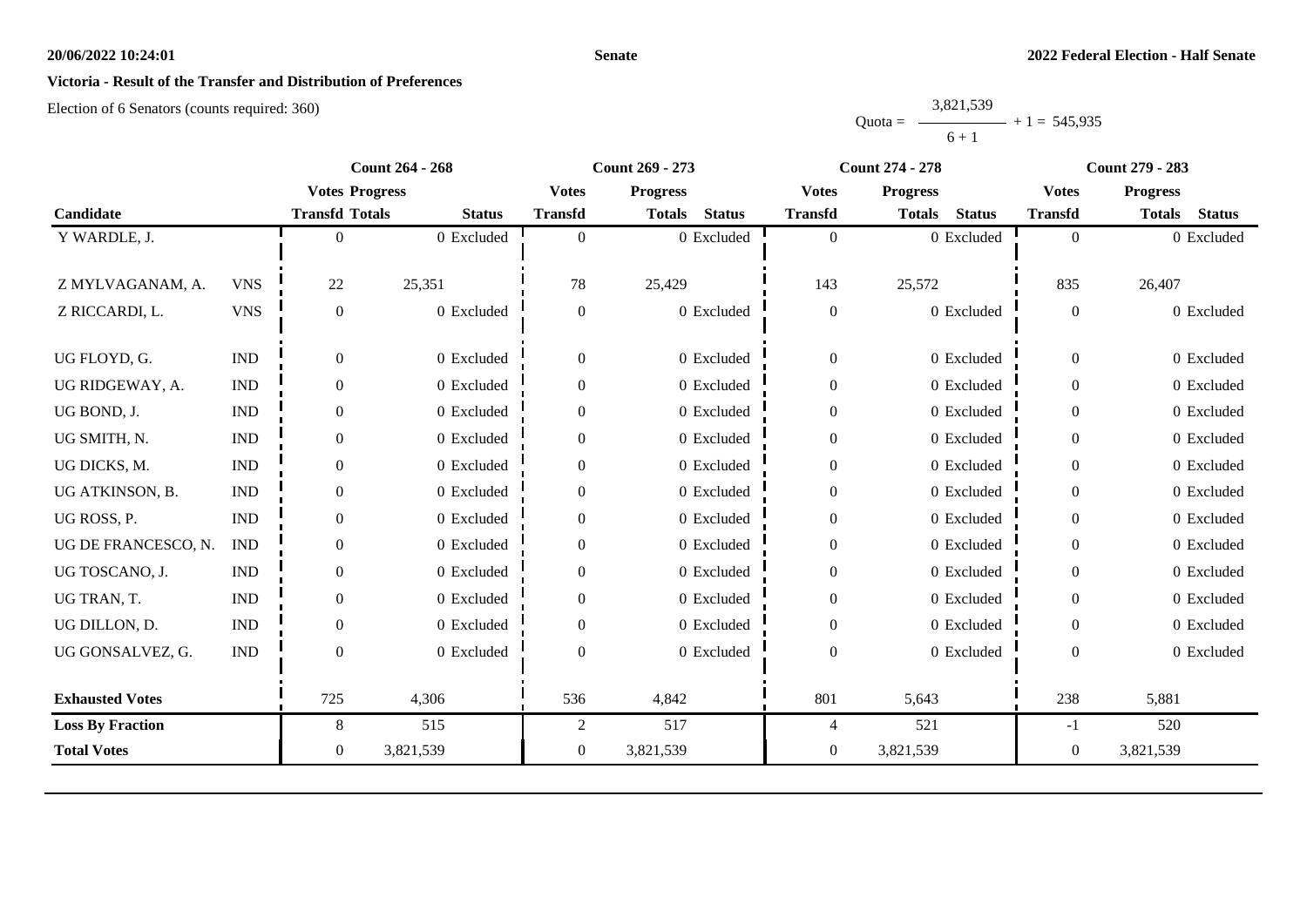### **Victoria - Result of the Transfer and Distribution of Preferences**

| $\pm 360$                                 |                                       |                                       | 3,821,539                                          |
|-------------------------------------------|---------------------------------------|---------------------------------------|----------------------------------------------------|
|                                           |                                       |                                       | Quota = $\longrightarrow$ + 1 = 545,935<br>$6 + 1$ |
| Candidates Excluded<br>29. RICHARDSON, D. | Candidates Excluded<br>43. BURSON, C. | Candidates Excluded<br>61. HUGHES, V. | Candidates Excluded<br>75. CORDNER HUNT,           |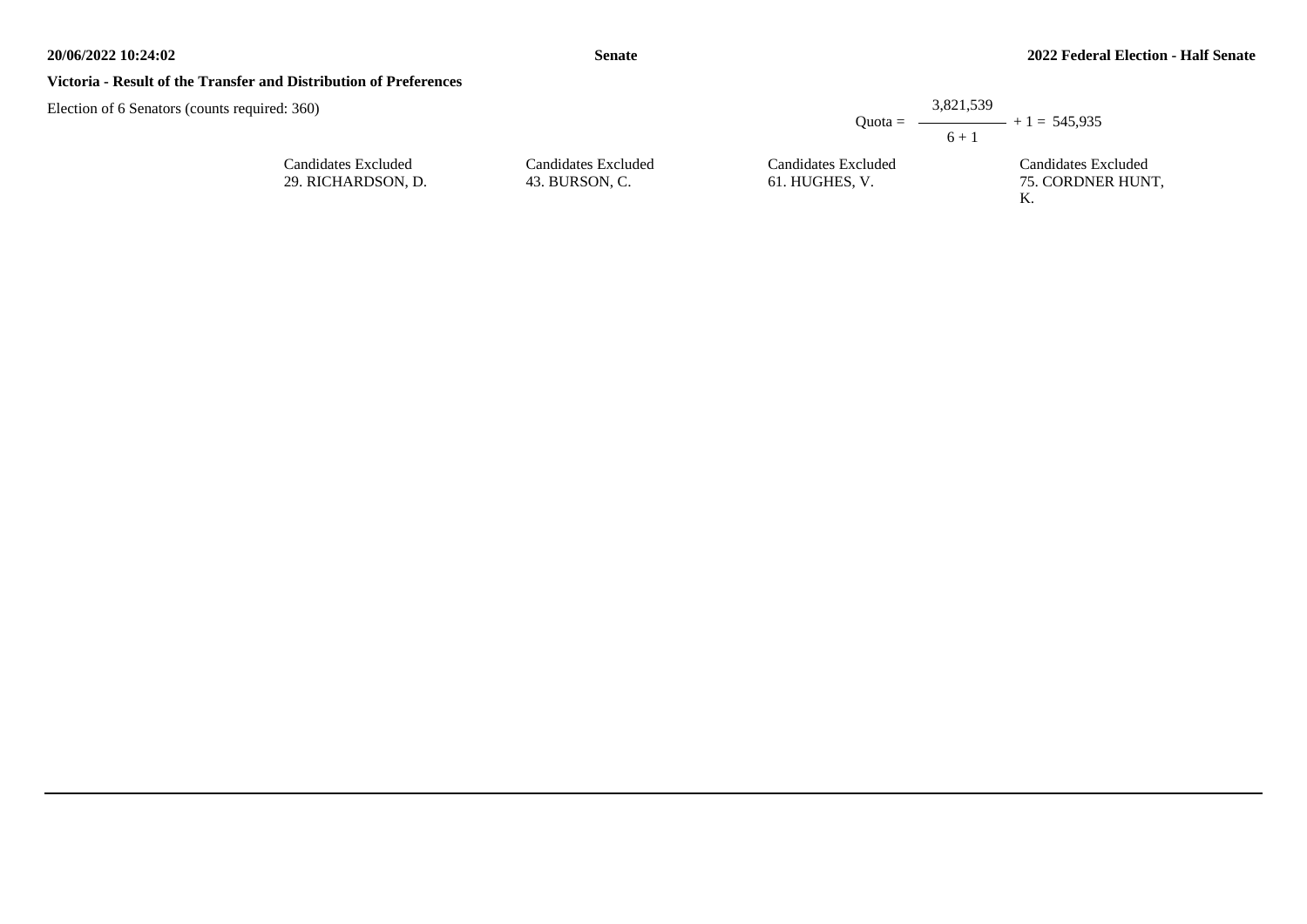#### **Senate**

## **Victoria - Result of the Transfer and Distribution of Preferences**

|           | 3,821,539 |                |
|-----------|-----------|----------------|
| $Quota =$ | __        | $+1 = 545,935$ |
|           | $6 + 1$   |                |

|                         |              | <b>Count 284 - 288</b> |                 | <b>Count 289 - 293</b> |                                |                  | Count 294                      | <b>Count 295 - 300</b> |                                |
|-------------------------|--------------|------------------------|-----------------|------------------------|--------------------------------|------------------|--------------------------------|------------------------|--------------------------------|
|                         |              | <b>Votes Progress</b>  |                 | <b>Votes</b>           | <b>Progress</b>                | <b>Votes</b>     | <b>Progress</b>                | <b>Votes</b>           | <b>Progress</b>                |
| Candidate               |              | <b>Transfd Totals</b>  | <b>Status</b>   | <b>Transfd</b>         | <b>Status</b><br><b>Totals</b> | <b>Transfd</b>   | <b>Status</b><br><b>Totals</b> | <b>Transfd</b>         | <b>Status</b><br><b>Totals</b> |
| A VEGA, Y.              | <b>REAS</b>  | 102                    | 41,663          | 930                    | 42,593                         | 72               | 42,665                         | 280                    | 42,945                         |
| A MILLWARD, H.          | <b>REAS</b>  | $\overline{0}$         | 0 Excluded      | $\boldsymbol{0}$       | 0 Excluded                     | $\boldsymbol{0}$ | 0 Excluded                     | $\mathbf{0}$           | 0 Excluded                     |
| <b>B RICHARDSON, D.</b> |              | $\theta$               | 0 Excluded      | $\overline{0}$         | 0 Excluded                     | $\overline{0}$   | 0 Excluded                     | $\Omega$               | 0 Excluded                     |
| B McBRIDE, J.           |              | $\Omega$               | 0 Excluded      | $\overline{0}$         | 0 Excluded                     | $\boldsymbol{0}$ | 0 Excluded                     | $\overline{0}$         | 0 Excluded                     |
| C GREEN, L.             | $\mbox{AUD}$ | 217                    | 32,548          | 1,171                  | 33,719                         | 37               | 33,756                         | 194                    | 33,950                         |
| C JAGOE, S.             | $\mbox{AUD}$ | $\overline{0}$         | 0 Excluded      | $\overline{0}$         | 0 Excluded                     | $\boldsymbol{0}$ | 0 Excluded                     | $\mathbf{0}$           | 0 Excluded                     |
| D HENDERSON, S.         | LP           | $\overline{0}$         | 545,935 Elected | $\overline{0}$         | 545,935 Elected                | $\overline{0}$   | 545,935 Elected                | $\overline{0}$         | 545,935 Elected                |
| D McKENZIE, B.          | NP           | $\theta$               | 545,935 Elected | $\overline{0}$         | 545,935 Elected                | $\boldsymbol{0}$ | 545,935 Elected                | $\overline{0}$         | 545,935 Elected                |
| D MIRABELLA, G.         | LP           | 393                    | 143,348         | 1,528                  | 144,876                        | 61               | 144,937                        | 664                    | 145,601                        |
| D KMETJ, C.             | LP           | $\mathbf{0}$           | 0 Excluded      | $\mathbf{0}$           | 0 Excluded                     | $\boldsymbol{0}$ | 0 Excluded                     | $\mathbf{0}$           | 0 Excluded                     |
| D HARRINGTON, M.        | NP           | $\overline{0}$         | 0 Excluded      | $\mathbf{0}$           | 0 Excluded                     | $\overline{0}$   | 0 Excluded                     | $\overline{0}$         | 0 Excluded                     |
| D BURGESS, D.           | LP           | $\theta$               | 0 Excluded      | $\theta$               | 0 Excluded                     | $\boldsymbol{0}$ | 0 Excluded                     | $\overline{0}$         | 0 Excluded                     |
| E SMITH, E.             | <b>HMP</b>   | 535                    | 121,034         | 2,864                  | 123,898                        | 103              | 124,001                        | 684                    | 124,685                        |
| E TAYLOR, W.            | <b>HMP</b>   | $\overline{0}$         | 0 Excluded      | $\overline{0}$         | 0 Excluded                     | $\boldsymbol{0}$ | 0 Excluded                     | $\boldsymbol{0}$       | 0 Excluded                     |
| F WEARNE, M.            | <b>SPP</b>   | 234                    | 21,972 Excluded | $-21,972$              | 0 Excluded                     | $\overline{0}$   | 0 Excluded                     | $\overline{0}$         | 0 Excluded                     |
| FLONG, R.               | SPP          | $\boldsymbol{0}$       | 0 Excluded      | $\boldsymbol{0}$       | 0 Excluded                     | $\boldsymbol{0}$ | 0 Excluded                     | $\boldsymbol{0}$       | 0 Excluded                     |
|                         |              |                        |                 |                        |                                |                  |                                |                        |                                |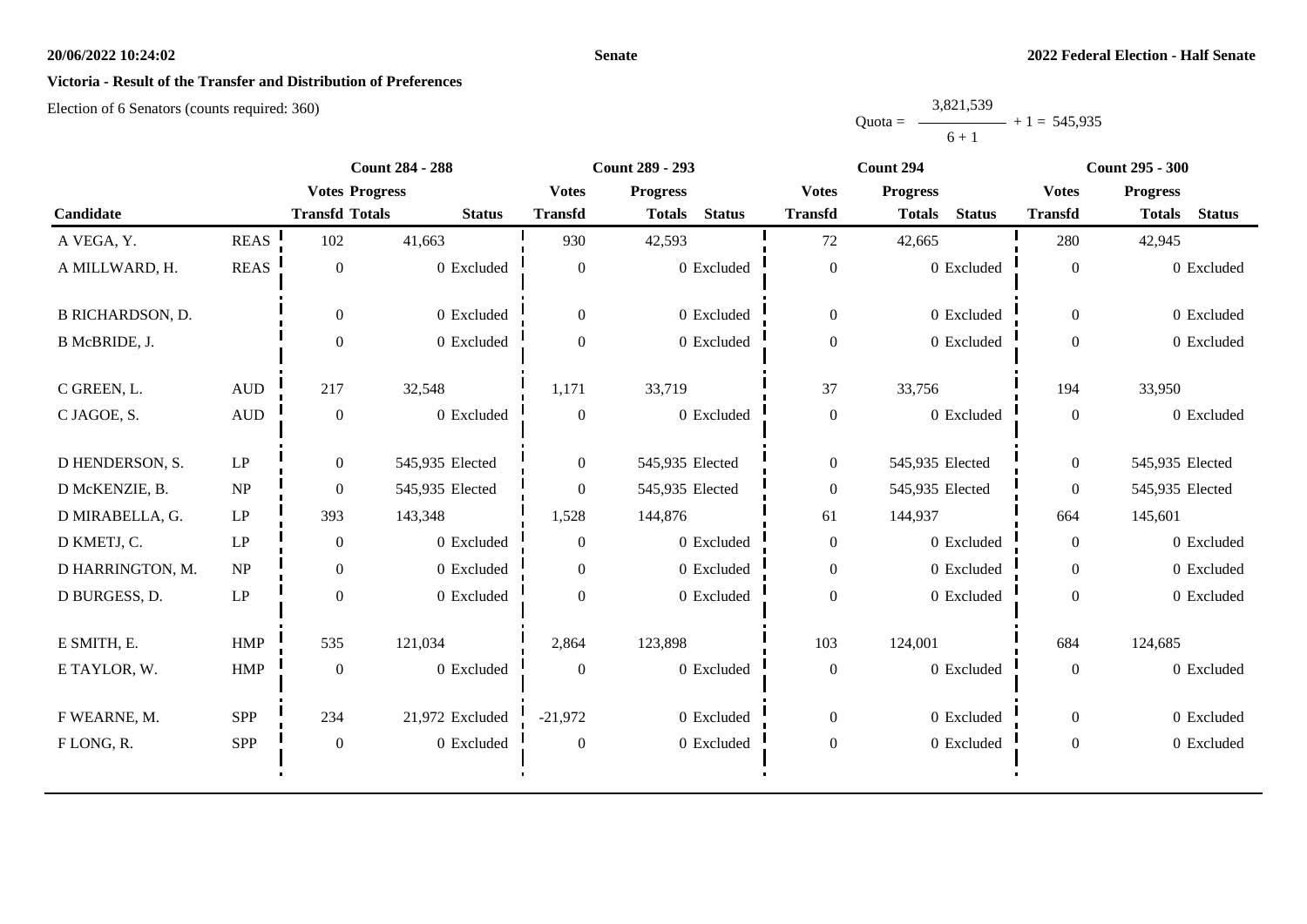#### **Senate**

## **Victoria - Result of the Transfer and Distribution of Preferences**

|           | 3,821,539 |                |
|-----------|-----------|----------------|
| $Quota =$ |           | $+1 = 545,935$ |
|           | $6 + 1$   |                |

|                          |                                  |                       | <b>Count 284 - 288</b> |                  | <b>Count 289 - 293</b>         |                  | Count 294                      |                | <b>Count 295 - 300</b>         |  |
|--------------------------|----------------------------------|-----------------------|------------------------|------------------|--------------------------------|------------------|--------------------------------|----------------|--------------------------------|--|
|                          |                                  | <b>Votes Progress</b> |                        | <b>Votes</b>     | <b>Progress</b>                | <b>Votes</b>     | <b>Progress</b>                | <b>Votes</b>   | <b>Progress</b>                |  |
| Candidate                |                                  | <b>Transfd Totals</b> | <b>Status</b>          | <b>Transfd</b>   | <b>Status</b><br><b>Totals</b> | <b>Transfd</b>   | <b>Status</b><br><b>Totals</b> | <b>Transfd</b> | <b>Totals</b><br><b>Status</b> |  |
| G BURSON, C.             | <b>AUVA</b>                      | $\overline{0}$        | 0 Excluded             | $\overline{0}$   | 0 Excluded                     | $\boldsymbol{0}$ | 0 Excluded                     | $\overline{0}$ | 0 Excluded                     |  |
| G ASSER, S.              | <b>AUVA</b>                      | $\overline{0}$        | 0 Excluded             | $\Omega$         | 0 Excluded                     | $\boldsymbol{0}$ | 0 Excluded                     | $\overline{0}$ | 0 Excluded                     |  |
| H HINCH, D.              | <b>DHJP</b>                      | 392                   | 60,249                 | 2,837            | 63,086                         | 30               | 63,116                         | 496            | 63,612                         |  |
| H STANFIELD, R.          | <b>DHJP</b>                      | $\mathbf{0}$          | 0 Excluded             | $\overline{0}$   | $0\,$ Excluded                 | $\boldsymbol{0}$ | 0 Excluded                     | $\Omega$       | 0 Excluded                     |  |
| I CURRIE, B.             | AJP                              | 466                   | 64,582                 | 3,681            | 68,263                         | 153              | 68,416                         | 434            | 68,850                         |  |
| I DELFORCE, C.           | ${\rm AJP}$                      | $\boldsymbol{0}$      | 0 Excluded             | $\boldsymbol{0}$ | 0 Excluded                     | $\boldsymbol{0}$ | 0 Excluded                     | $\overline{0}$ | 0 Excluded                     |  |
| J PITT, A.               | <b>AUP</b>                       | $\theta$              | 0 Excluded             | $\Omega$         | 0 Excluded                     | $\boldsymbol{0}$ | 0 Excluded                     | $\theta$       | 0 Excluded                     |  |
| J KNIGHT, D.             | $\mathbf{A}\mathbf{U}\mathbf{P}$ | $\overline{0}$        | 0 Excluded             | $\Omega$         | 0 Excluded                     | $\boldsymbol{0}$ | 0 Excluded                     | $\mathbf{0}$   | 0 Excluded                     |  |
| K WHITE, L.              | ALP                              | $\overline{0}$        | 545,935 Elected        | $\overline{0}$   | 545,935 Elected                | $\boldsymbol{0}$ | 545,935 Elected                | $\mathbf{0}$   | 545,935 Elected                |  |
| K STEWART, J.            | <b>ALP</b>                       | $\Omega$              | 545,935 Elected        | $\Omega$         | 545,935 Elected                | $\theta$         | 545,935 Elected                | $\Omega$       | 545,935 Elected                |  |
| K NUNN, C.               | ALP                              | 755                   | 114,123                | 2,172            | 116,295                        | 746              | 117,041                        | 540            | 117,581                        |  |
| K BRIDGER-DARLING,<br>M. | ALP                              | $\overline{0}$        | 0 Excluded             | $\overline{0}$   | 0 Excluded                     | $\boldsymbol{0}$ | 0 Excluded                     | $\overline{0}$ | 0 Excluded                     |  |
| K McFARLANE, J.          | ALP                              | $\overline{0}$        | 0 Excluded             | $\overline{0}$   | $0$ Excluded                   | $\boldsymbol{0}$ | 0 Excluded                     | $\overline{0}$ | 0 Excluded                     |  |
| L BABET, R.              | <b>UAPP</b>                      | 1,953                 | 160,499                | 859              | 161,358                        | 21               | 161,379                        | 3,207          | 164,586                        |  |
| L MORAN, K.              | <b>UAPP</b>                      | $\overline{0}$        | 0 Excluded             | $\overline{0}$   | 0 Excluded                     | $\boldsymbol{0}$ | 0 Excluded                     | $\theta$       | 0 Excluded                     |  |
| L GRIMMOND, K.           | <b>UAPP</b>                      | $\mathbf{0}$          | 0 Excluded             | $\overline{0}$   | 0 Excluded                     | $\boldsymbol{0}$ | 0 Excluded                     | $\mathbf{0}$   | 0 Excluded                     |  |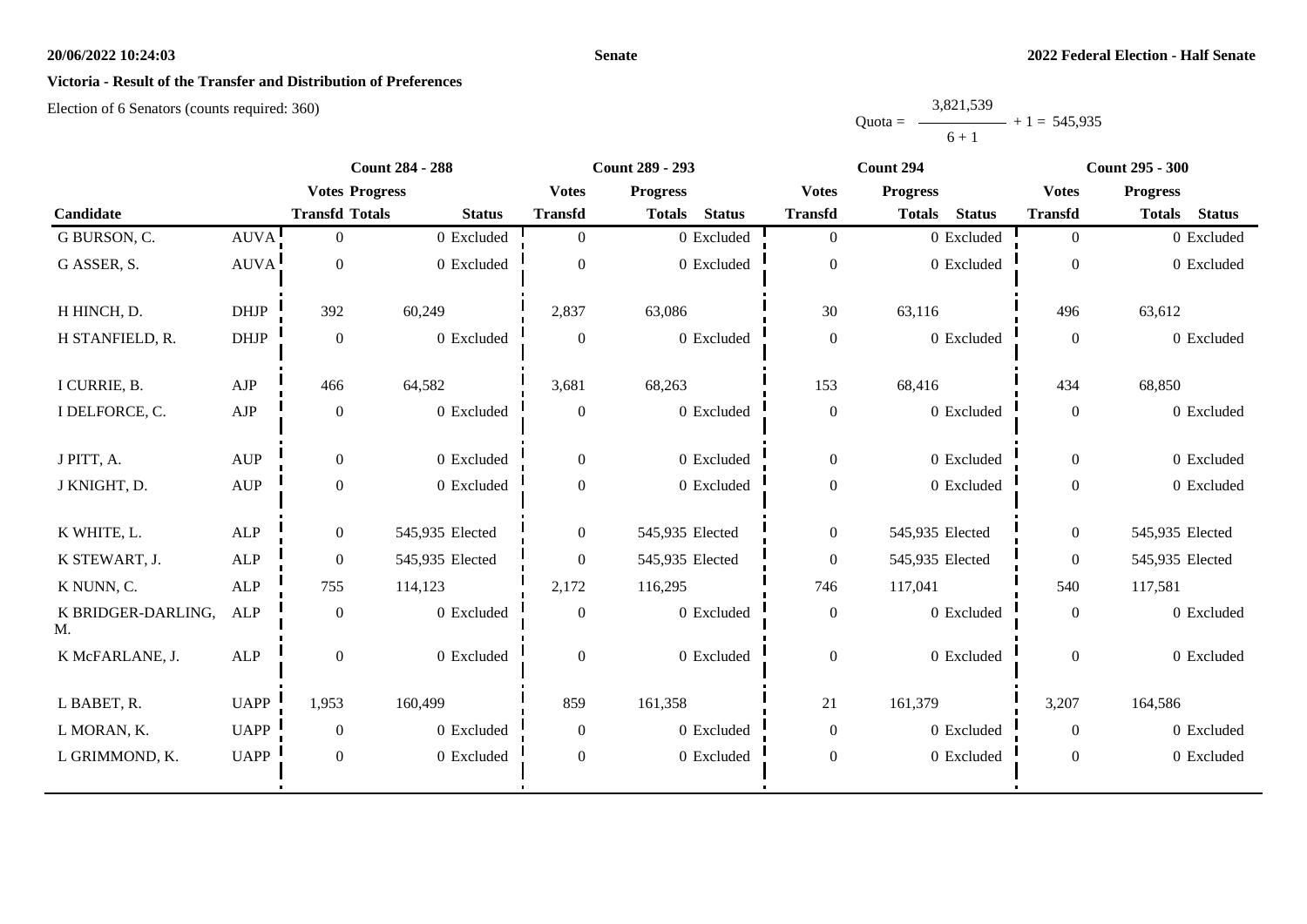## **Victoria - Result of the Transfer and Distribution of Preferences**

Election of 6 Senators (counts required: 360)

Quota = 3,821,539  $6 + 1$  $+ 1 = 545,935$ 

|                    |            | <b>Count 284 - 288</b><br><b>Count 289 - 293</b> |               |                  | Count 294                      | <b>Count 295 - 300</b> |                                |                  |                                |
|--------------------|------------|--------------------------------------------------|---------------|------------------|--------------------------------|------------------------|--------------------------------|------------------|--------------------------------|
|                    |            | <b>Votes Progress</b>                            |               | <b>Votes</b>     | <b>Progress</b>                | <b>Votes</b>           | <b>Progress</b>                | <b>Votes</b>     | <b>Progress</b>                |
| Candidate          |            | <b>Transfd Totals</b>                            | <b>Status</b> | <b>Transfd</b>   | <b>Status</b><br><b>Totals</b> | <b>Transfd</b>         | <b>Status</b><br><b>Totals</b> | <b>Transfd</b>   | <b>Status</b><br><b>Totals</b> |
| M DANCE, F.        | <b>SAL</b> | $\theta$                                         | 0 Excluded    | $\Omega$         | 0 Excluded                     | $\overline{0}$         | 0 Excluded                     | $\theta$         | 0 Excluded                     |
| M CARR, A.         | SAL        | $\boldsymbol{0}$                                 | 0 Excluded    | $\overline{0}$   | 0 Excluded                     | $\boldsymbol{0}$       | 0 Excluded                     | $\theta$         | 0 Excluded                     |
| N HUGHES, V.       | <b>CYA</b> | $\overline{0}$                                   | 0 Excluded    | $\overline{0}$   | 0 Excluded                     | $\overline{0}$         | 0 Excluded                     | $\overline{0}$   | 0 Excluded                     |
| N KIM, K.          | <b>CYA</b> | $\Omega$                                         | 0 Excluded    | $\overline{0}$   | 0 Excluded                     | $\boldsymbol{0}$       | 0 Excluded                     | $\theta$         | 0 Excluded                     |
| N LACEY, C.        | <b>CYA</b> | $\overline{0}$                                   | 0 Excluded    | $\mathbf{0}$     | 0 Excluded                     | $\boldsymbol{0}$       | 0 Excluded                     | $\theta$         | 0 Excluded                     |
| N MARA, C.         | <b>CYA</b> | $\theta$                                         | 0 Excluded    | $\overline{0}$   | 0 Excluded                     | $\boldsymbol{0}$       | 0 Excluded                     | $\Omega$         | 0 Excluded                     |
| N SEWAK, N.        | <b>CYA</b> | $\theta$                                         | 0 Excluded    | $\Omega$         | 0 Excluded                     | $\overline{0}$         | 0 Excluded                     | $\Omega$         | 0 Excluded                     |
| N O'CONNELL, M.    | <b>CYA</b> | $\theta$                                         | 0 Excluded    | $\Omega$         | 0 Excluded                     | $\boldsymbol{0}$       | 0 Excluded                     | $\theta$         | 0 Excluded                     |
| O CONSTANTINOU, E. | ASP        | 826                                              | 54,502        | 733              | 55,235                         | 14                     | 55,249                         | 519              | 55,768                         |
| O BOURMAN, N.      | ASP        | $\overline{0}$                                   | 0 Excluded    | $\overline{0}$   | 0 Excluded                     | $\boldsymbol{0}$       | 0 Excluded                     | $\overline{0}$   | 0 Excluded                     |
| P PICKERING, W.    | ON         | 3,663                                            | 121,712       | 705              | 122,417                        | 14                     | 122,431                        | 6,632            | 129,063                        |
| P HUXHAM, S.       | ON         | $\overline{0}$                                   | 0 Excluded    | $\boldsymbol{0}$ | 0 Excluded                     | $\boldsymbol{0}$       | 0 Excluded                     | $\boldsymbol{0}$ | 0 Excluded                     |
| Q BARWICK, R.      | CEC        | $\theta$                                         | 0 Excluded    | $\overline{0}$   | 0 Excluded                     | $\overline{0}$         | 0 Excluded                     | $\theta$         | 0 Excluded                     |
| Q ISHERWOOD, C.    | <b>CEC</b> | $\overline{0}$                                   | 0 Excluded    | $\mathbf{0}$     | 0 Excluded                     | $\boldsymbol{0}$       | 0 Excluded                     | $\Omega$         | 0 Excluded                     |
| R JONAS, M.        |            | 1,625                                            | 23,106        | 127              | 23,233                         | 3                      | 23,236 Excluded                | $-23,236$        | 0 Excluded                     |
| R SMIT, M.         |            | $\mathbf{0}$                                     | 0 Excluded    | $\boldsymbol{0}$ | 0 Excluded                     | $\boldsymbol{0}$       | 0 Excluded                     | $\boldsymbol{0}$ | 0 Excluded                     |
|                    |            |                                                  |               |                  |                                |                        |                                |                  |                                |

**Senate**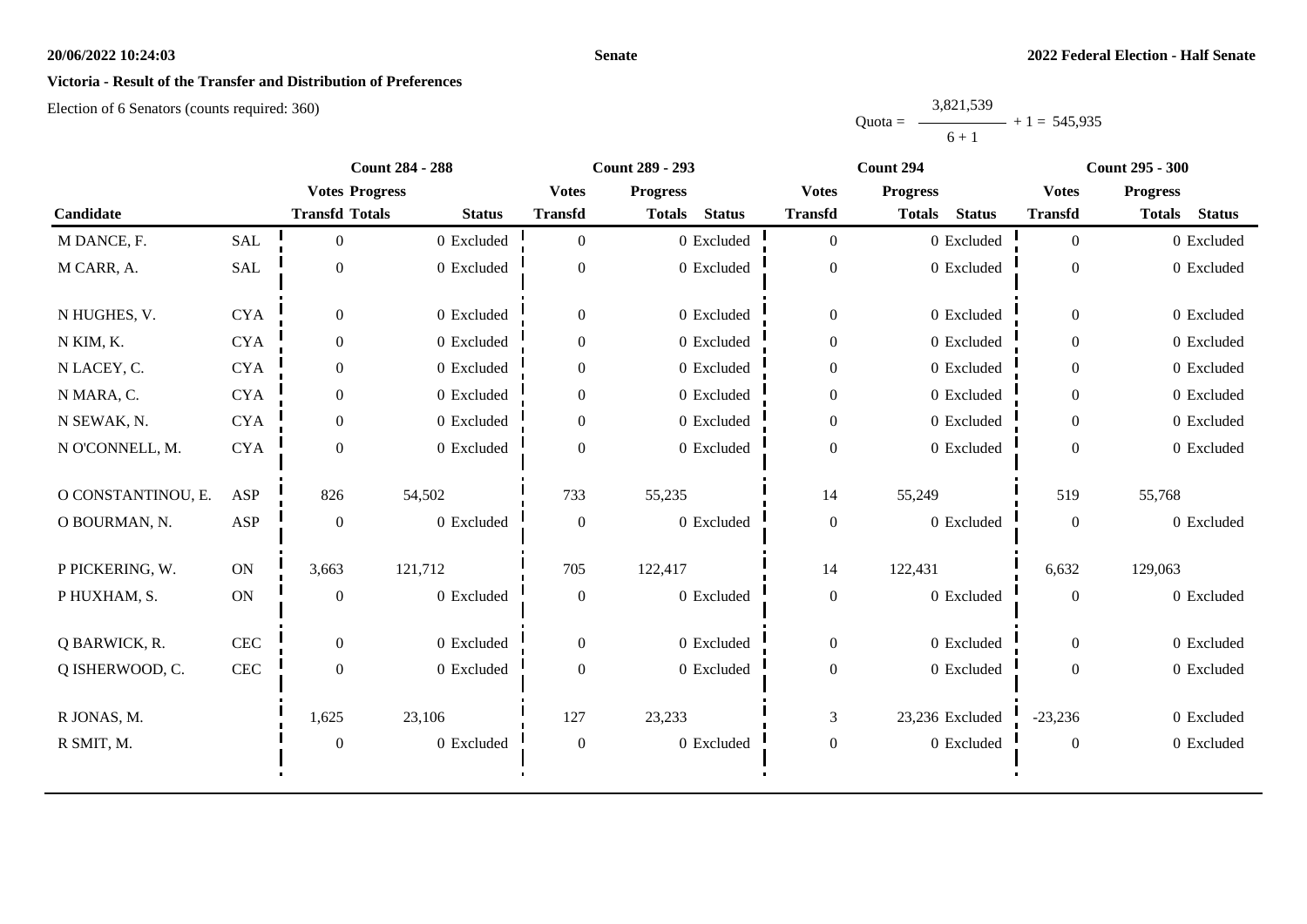# **Victoria - Result of the Transfer and Distribution of Preferences**

Election of 6 Senators (counts required: 360)

|           | 3,821,539 |                |
|-----------|-----------|----------------|
| $Quota =$ |           | $+1 = 545,935$ |
|           | $6 + 1$   |                |

|                    | <b>Count 284 - 288</b> |                       | <b>Count 289 - 293</b> |                  | Count 294                      |                  | <b>Count 295 - 300</b>         |                  |                                |
|--------------------|------------------------|-----------------------|------------------------|------------------|--------------------------------|------------------|--------------------------------|------------------|--------------------------------|
|                    |                        | <b>Votes Progress</b> |                        | <b>Votes</b>     | <b>Progress</b>                | <b>Votes</b>     | <b>Progress</b>                | <b>Votes</b>     | <b>Progress</b>                |
| Candidate          |                        | <b>Transfd Totals</b> | <b>Status</b>          | <b>Transfd</b>   | <b>Status</b><br><b>Totals</b> | <b>Transfd</b>   | <b>Status</b><br><b>Totals</b> | <b>Transfd</b>   | <b>Status</b><br><b>Totals</b> |
| S CORDNER HUNT, K. | <b>SOPA</b>            | $\overline{0}$        | $0$ Excluded           | $\Omega$         | 0 Excluded                     | $\overline{0}$   | 0 Excluded                     | $\overline{0}$   | 0 Excluded                     |
| S FARRANT, T.      | <b>SOPA</b>            | $\mathbf{0}$          | 0 Excluded             | $\overline{0}$   | 0 Excluded                     | $\boldsymbol{0}$ | 0 Excluded                     | $\boldsymbol{0}$ | 0 Excluded                     |
| T BENEDYKA, S.     |                        | $\overline{0}$        | 0 Excluded             | $\overline{0}$   | 0 Excluded                     | $\boldsymbol{0}$ | 0 Excluded                     | $\overline{0}$   | 0 Excluded                     |
| T RICHARDS, C.     |                        | $\boldsymbol{0}$      | 0 Excluded             | $\Omega$         | 0 Excluded                     | $\boldsymbol{0}$ | 0 Excluded                     | $\overline{0}$   | 0 Excluded                     |
| U THORPE, L.       | <b>GVIC</b>            | 1,515                 | 544,714                | 2,942            | 547,656 Elected                | $-1,721$         | 545,935 Elected                | $\overline{0}$   | 545,935 Elected                |
| U FROGLEY, A.      | <b>GVIC</b>            | $\mathbf{0}$          | 0 Excluded             | $\overline{0}$   | 0 Excluded                     | $\overline{0}$   | 0 Excluded                     | $\overline{0}$   | 0 Excluded                     |
| U AUSTIN, S.       | <b>GVIC</b>            | $\overline{0}$        | 0 Excluded             | $\overline{0}$   | 0 Excluded                     | $\boldsymbol{0}$ | 0 Excluded                     | $\overline{0}$   | 0 Excluded                     |
| U PAYNE, Z.        | <b>GVIC</b>            | $\overline{0}$        | 0 Excluded             | $\overline{0}$   | 0 Excluded                     | $\boldsymbol{0}$ | 0 Excluded                     | $\overline{0}$   | 0 Excluded                     |
| V O'BRYAN, D.      | GAP                    | $-17,055$             | 0 Excluded             | $\boldsymbol{0}$ | 0 Excluded                     | $\overline{0}$   | 0 Excluded                     | $\overline{0}$   | 0 Excluded                     |
| V WHITEHEAD, G.    | GAP                    | $\boldsymbol{0}$      | 0 Excluded             | $\Omega$         | 0 Excluded                     | $\boldsymbol{0}$ | 0 Excluded                     | $\overline{0}$   | 0 Excluded                     |
| W LIMBRICK, D.     | LDP                    | 2,914                 | 99,474                 | 383              | 99,857                         | 36               | 99,893                         | 7,277            | 107,170                        |
| W MITCHELL, K.     | <b>LDP</b>             | $\boldsymbol{0}$      | 0 Excluded             | $\overline{0}$   | 0 Excluded                     | $\boldsymbol{0}$ | 0 Excluded                     | $\overline{0}$   | 0 Excluded                     |
| W WHITE, C.        | <b>LDP</b>             | $\boldsymbol{0}$      | 0 Excluded             | $\overline{0}$   | 0 Excluded                     | $\boldsymbol{0}$ | 0 Excluded                     | $\overline{0}$   | 0 Excluded                     |
| X CLONARIDIS, N.   | <b>IMO</b>             | $\boldsymbol{0}$      | 0 Excluded             | $\overline{0}$   | 0 Excluded                     | $\overline{0}$   | 0 Excluded                     | $\overline{0}$   | 0 Excluded                     |
| X CURNOW, R.       | <b>IMO</b>             | $\boldsymbol{0}$      | 0 Excluded             | $\overline{0}$   | 0 Excluded                     | $\boldsymbol{0}$ | 0 Excluded                     | $\overline{0}$   | 0 Excluded                     |
| Y BYRNE, P.        |                        | $\boldsymbol{0}$      | 0 Excluded             | $\boldsymbol{0}$ | 0 Excluded                     | $\boldsymbol{0}$ | 0 Excluded                     | $\overline{0}$   | 0 Excluded                     |

**Senate**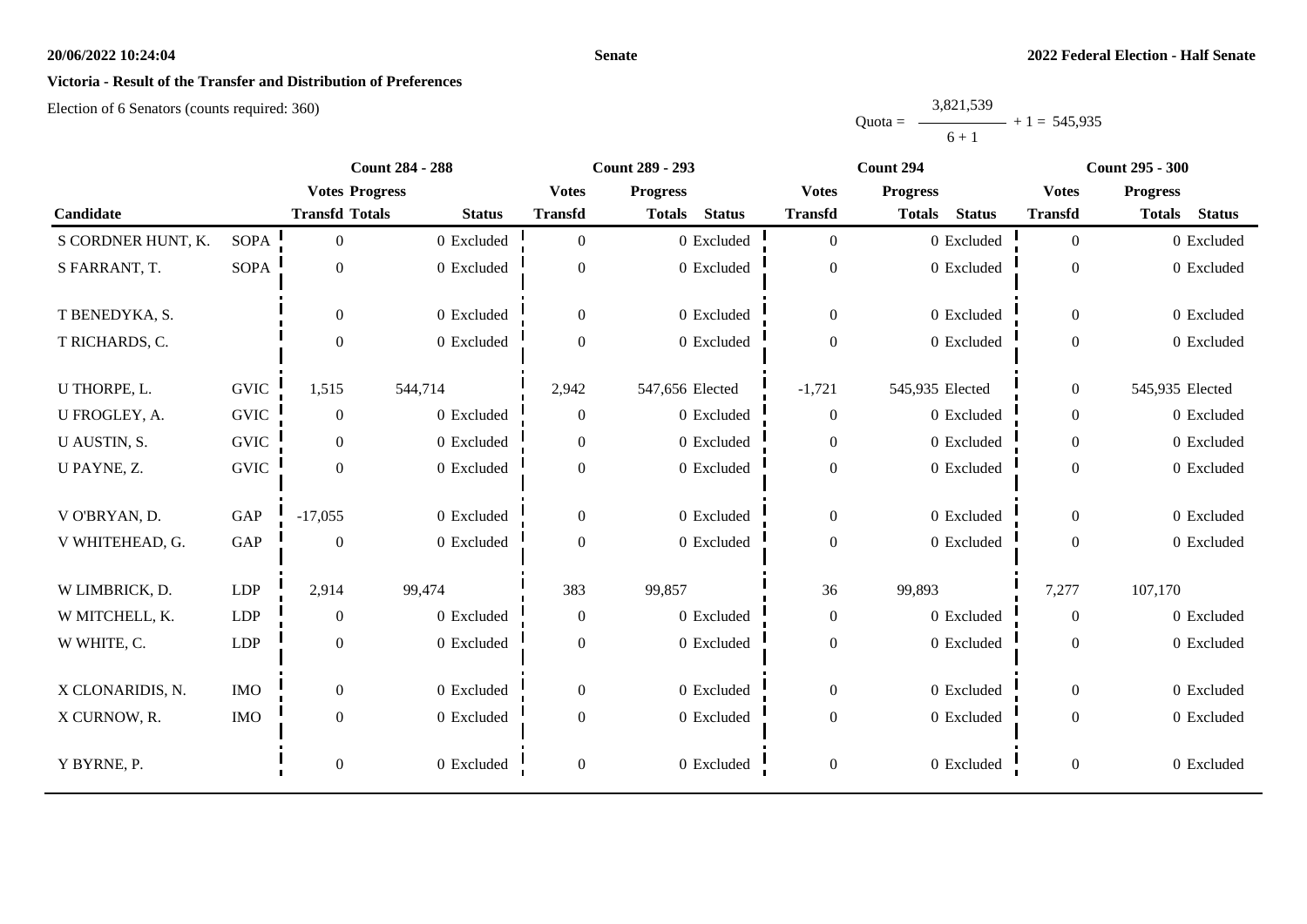#### **Senate**

## **Victoria - Result of the Transfer and Distribution of Preferences**

|           | 3,821,539 |                |
|-----------|-----------|----------------|
| $Quota =$ |           | $+1 = 545,935$ |
|           | $6 + 1$   |                |

|                         |                             | <b>Count 284 - 288</b> |               |                  | <b>Count 289 - 293</b>         |                  | Count 294                      | <b>Count 295 - 300</b> |                                |
|-------------------------|-----------------------------|------------------------|---------------|------------------|--------------------------------|------------------|--------------------------------|------------------------|--------------------------------|
|                         |                             | <b>Votes Progress</b>  |               | <b>Votes</b>     | <b>Progress</b>                | <b>Votes</b>     | <b>Progress</b>                | <b>Votes</b>           | <b>Progress</b>                |
| Candidate               |                             | <b>Transfd Totals</b>  | <b>Status</b> | <b>Transfd</b>   | <b>Status</b><br><b>Totals</b> | <b>Transfd</b>   | <b>Status</b><br><b>Totals</b> | <b>Transfd</b>         | <b>Status</b><br><b>Totals</b> |
| Y WARDLE, J.            |                             |                        | 0 Excluded    | $\theta$         | 0 Excluded                     | $\overline{0}$   | 0 Excluded                     | $\overline{0}$         | 0 Excluded                     |
|                         |                             |                        |               |                  |                                |                  |                                |                        |                                |
| Z MYLVAGANAM, A.        | <b>VNS</b>                  | 689                    | 27,096        | 386              | 27,482                         | 403              | 27,885                         | 180                    | 28,065 Excluded                |
| Z RICCARDI, L.          | <b>VNS</b>                  | $\theta$               | 0 Excluded    | $\overline{0}$   | 0 Excluded                     | $\boldsymbol{0}$ | 0 Excluded                     | $\boldsymbol{0}$       | 0 Excluded                     |
|                         |                             |                        |               |                  |                                |                  |                                |                        |                                |
| UG FLOYD, G.            | <b>IND</b>                  | $\Omega$               | 0 Excluded    | $\mathbf{0}$     | 0 Excluded                     | $\boldsymbol{0}$ | 0 Excluded                     | $\boldsymbol{0}$       | 0 Excluded                     |
| UG RIDGEWAY, A.         | <b>IND</b>                  | $\overline{0}$         | 0 Excluded    | $\Omega$         | 0 Excluded                     | $\mathbf{0}$     | 0 Excluded                     | $\overline{0}$         | 0 Excluded                     |
| UG BOND, J.             | $\mathop{\rm IND}\nolimits$ | $\overline{0}$         | 0 Excluded    | $\Omega$         | 0 Excluded                     | $\boldsymbol{0}$ | 0 Excluded                     | $\overline{0}$         | 0 Excluded                     |
| UG SMITH, N.            | $\mathop{\rm IND}\nolimits$ | $\overline{0}$         | 0 Excluded    | $\Omega$         | 0 Excluded                     | $\boldsymbol{0}$ | 0 Excluded                     | $\overline{0}$         | 0 Excluded                     |
| UG DICKS, M.            | <b>IND</b>                  | $\overline{0}$         | 0 Excluded    | $\Omega$         | 0 Excluded                     | $\boldsymbol{0}$ | 0 Excluded                     | $\overline{0}$         | 0 Excluded                     |
| UG ATKINSON, B.         | $\mathop{\rm IND}\nolimits$ | $\overline{0}$         | 0 Excluded    | $\mathbf{0}$     | 0 Excluded                     | $\boldsymbol{0}$ | 0 Excluded                     | $\overline{0}$         | 0 Excluded                     |
| UG ROSS, P.             | <b>IND</b>                  | $\boldsymbol{0}$       | 0 Excluded    | $\boldsymbol{0}$ | 0 Excluded                     | $\boldsymbol{0}$ | 0 Excluded                     | $\mathbf{0}$           | 0 Excluded                     |
| UG DE FRANCESCO, N.     | <b>IND</b>                  | $\theta$               | 0 Excluded    | $\Omega$         | 0 Excluded                     | $\mathbf{0}$     | 0 Excluded                     | $\theta$               | 0 Excluded                     |
| UG TOSCANO, J.          | <b>IND</b>                  | $\overline{0}$         | 0 Excluded    | 0                | 0 Excluded                     | $\boldsymbol{0}$ | 0 Excluded                     | $\overline{0}$         | 0 Excluded                     |
| UG TRAN, T.             | $\mathop{\rm IND}\nolimits$ | $\overline{0}$         | 0 Excluded    | $\mathbf{0}$     | 0 Excluded                     | $\boldsymbol{0}$ | 0 Excluded                     | $\mathbf{0}$           | 0 Excluded                     |
| UG DILLON, D.           | <b>IND</b>                  | $\overline{0}$         | 0 Excluded    | $\Omega$         | 0 Excluded                     | $\boldsymbol{0}$ | 0 Excluded                     | $\Omega$               | 0 Excluded                     |
| UG GONSALVEZ, G.        | <b>IND</b>                  | $\Omega$               | 0 Excluded    | $\Omega$         | 0 Excluded                     | $\boldsymbol{0}$ | 0 Excluded                     | $\Omega$               | 0 Excluded                     |
|                         |                             |                        |               |                  |                                |                  |                                |                        |                                |
| <b>Exhausted Votes</b>  |                             | 777                    | 6,658         | 663              | 7,321                          | 22               | 7,343                          | 2,129                  | 9,472                          |
| <b>Loss By Fraction</b> |                             | $-1$                   | 519           | $-9$             | 510                            | 6                | 516                            | $\overline{0}$         | 516                            |
| <b>Total Votes</b>      |                             | $\overline{0}$         | 3,821,539     | $\overline{0}$   | 3,821,539                      | $\overline{0}$   | 3,821,539                      | $\mathbf{0}$           | 3,821,539                      |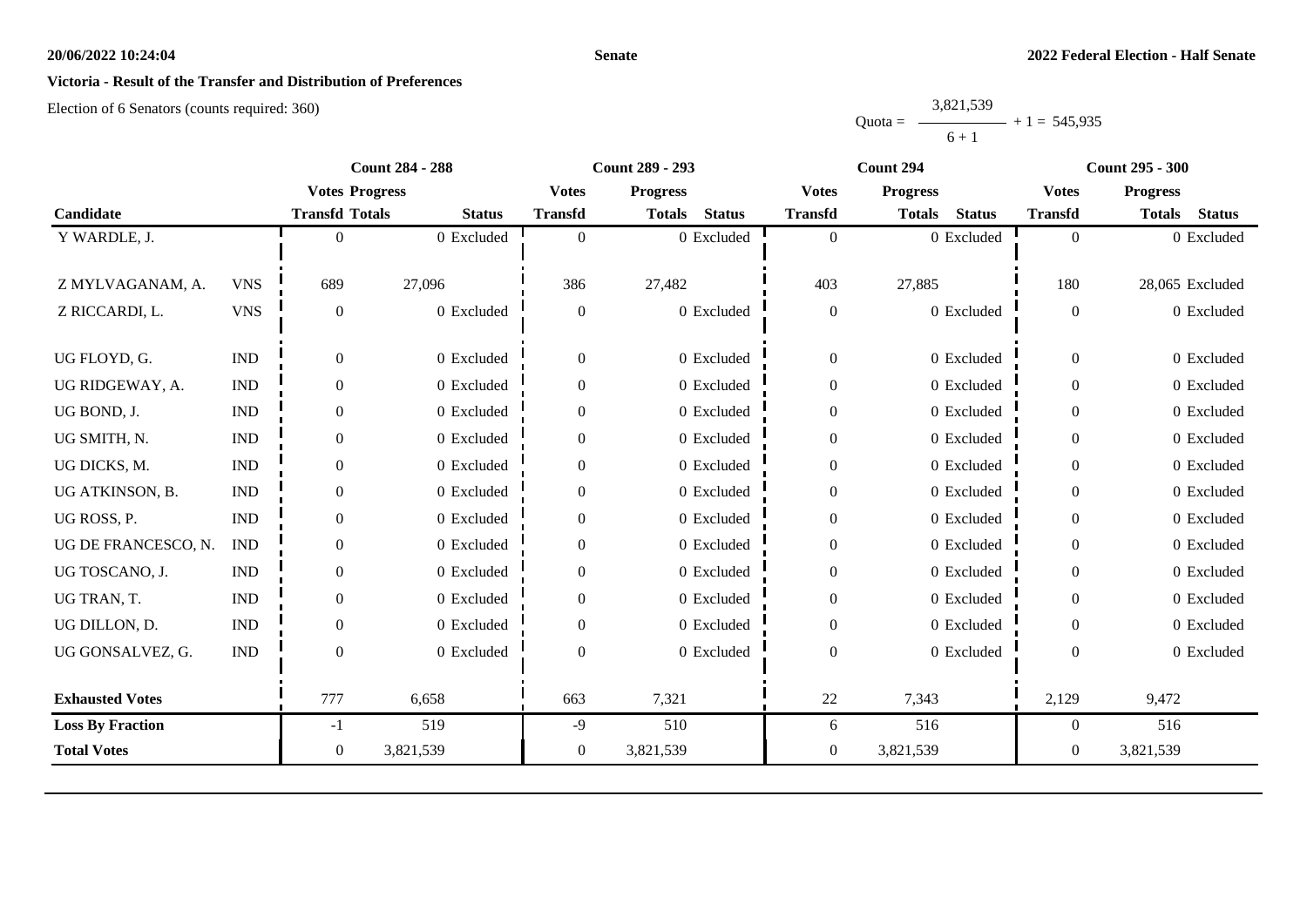#### **Senate**

#### **Victoria - Result of the Transfer and Distribution of Preferences**

Election of 6 Senators (counts required: 360)

Candidates Excluded 83. O'BRYAN, D.

Candidates Excluded 41. WEARNE, M. Candidates Elected 5. THORPE, L.(289) Quota =  $-$ 3,821,539  $6 + 1$  $- + 1 = 545,935$ 

Surplus Distributed THORPE L.

Candidates Excluded 73. JONAS, M.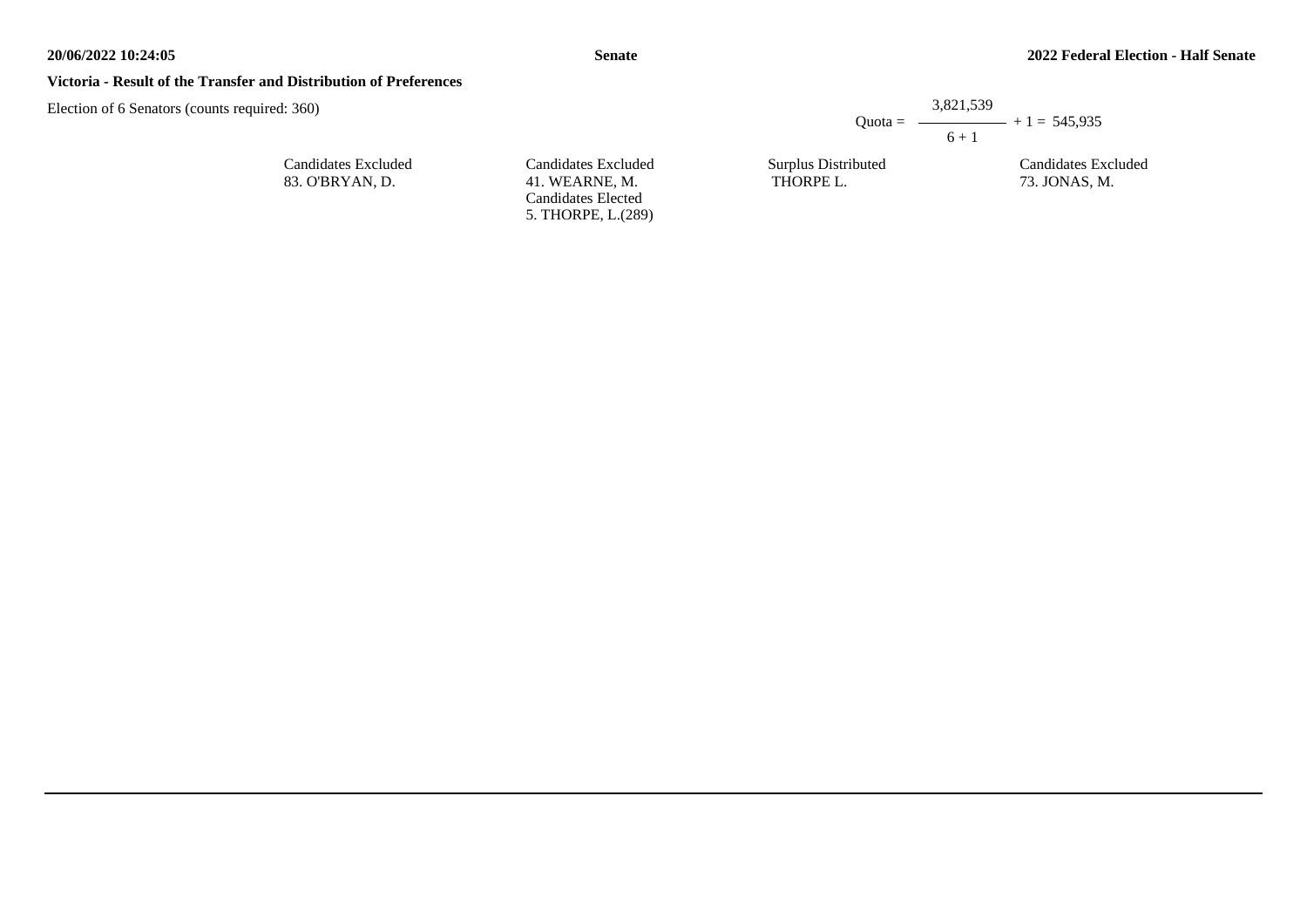#### **Senate**

## **Victoria - Result of the Transfer and Distribution of Preferences**

|           | 3,821,539 |                |
|-----------|-----------|----------------|
| $Quota =$ |           | $+1 = 545,935$ |
|           | $6 + 1$   |                |

|                         |                        | <b>Count 301 - 306</b> |                 |                  | Count 307 - 312                |                  | <b>Count 313 - 318</b>         | Count 319 - 324  |                                |
|-------------------------|------------------------|------------------------|-----------------|------------------|--------------------------------|------------------|--------------------------------|------------------|--------------------------------|
|                         |                        | <b>Votes Progress</b>  |                 | <b>Votes</b>     | <b>Progress</b>                | <b>Votes</b>     | <b>Progress</b>                | <b>Votes</b>     | <b>Progress</b>                |
| Candidate               |                        | <b>Transfd Totals</b>  | <b>Status</b>   | <b>Transfd</b>   | <b>Status</b><br><b>Totals</b> | <b>Transfd</b>   | <b>Status</b><br><b>Totals</b> | <b>Transfd</b>   | <b>Status</b><br><b>Totals</b> |
| A VEGA, Y.              | <b>REAS</b>            | 3,204                  | 46,149          | 2,384            | 48,533 Excluded                | $-48,533$        | 0 Excluded                     | $\overline{0}$   | 0 Excluded                     |
| A MILLWARD, H.          | <b>REAS</b>            | $\overline{0}$         | 0 Excluded      | $\theta$         | 0 Excluded                     | $\overline{0}$   | 0 Excluded                     | $\theta$         | 0 Excluded                     |
| <b>B RICHARDSON, D.</b> |                        | $\overline{0}$         | 0 Excluded      | $\overline{0}$   | 0 Excluded                     | $\overline{0}$   | 0 Excluded                     | $\overline{0}$   | 0 Excluded                     |
| B McBRIDE, J.           |                        | $\overline{0}$         | 0 Excluded      | $\overline{0}$   | 0 Excluded                     | $\boldsymbol{0}$ | 0 Excluded                     | $\overline{0}$   | 0 Excluded                     |
| C GREEN, L.             | <b>AUD</b>             | 643                    | 34,593 Excluded | $-34,593$        | 0 Excluded                     | $\overline{0}$   | 0 Excluded                     | $\Omega$         | 0 Excluded                     |
| C JAGOE, S.             | $\mbox{AUD}$           | $\overline{0}$         | 0 Excluded      | $\Omega$         | 0 Excluded                     | $\boldsymbol{0}$ | 0 Excluded                     | $\overline{0}$   | 0 Excluded                     |
| D HENDERSON, S.         | $\operatorname{LP}$    | $\overline{0}$         | 545,935 Elected | $\overline{0}$   | 545,935 Elected                | $\overline{0}$   | 545,935 Elected                | $\overline{0}$   | 545,935 Elected                |
| D McKENZIE, B.          | NP                     | $\Omega$               | 545,935 Elected | $\Omega$         | 545,935 Elected                | $\overline{0}$   | 545,935 Elected                | $\theta$         | 545,935 Elected                |
| D MIRABELLA, G.         | $\operatorname{LP}$    | 562                    | 146,163         | 8,529            | 154,692                        | 8,782            | 163,474                        | 7,110            | 170,584                        |
| D KMETJ, C.             | $\mathrm{L}\mathrm{P}$ | $\overline{0}$         | 0 Excluded      | $\overline{0}$   | 0 Excluded                     | $\overline{0}$   | 0 Excluded                     | $\theta$         | 0 Excluded                     |
| D HARRINGTON, M.        | NP                     | $\overline{0}$         | 0 Excluded      | $\Omega$         | 0 Excluded                     | $\boldsymbol{0}$ | 0 Excluded                     | $\theta$         | 0 Excluded                     |
| D BURGESS, D.           | LP                     | $\Omega$               | 0 Excluded      | $\Omega$         | 0 Excluded                     | $\theta$         | 0 Excluded                     | $\theta$         | 0 Excluded                     |
| E SMITH, E.             | <b>HMP</b>             | 2,851                  | 127,536         | 4,083            | 131,619                        | 9,380            | 140,999                        | 9,393            | 150,392                        |
| E TAYLOR, W.            | <b>HMP</b>             | $\mathbf{0}$           | 0 Excluded      | $\theta$         | 0 Excluded                     | $\boldsymbol{0}$ | 0 Excluded                     | $\overline{0}$   | 0 Excluded                     |
| F WEARNE, M.            | <b>SPP</b>             | $\overline{0}$         | 0 Excluded      | $\overline{0}$   | 0 Excluded                     | $\overline{0}$   | 0 Excluded                     | $\theta$         | 0 Excluded                     |
| FLONG, R.               | SPP                    | $\boldsymbol{0}$       | 0 Excluded      | $\boldsymbol{0}$ | 0 Excluded                     | $\boldsymbol{0}$ | 0 Excluded                     | $\boldsymbol{0}$ | 0 Excluded                     |
|                         |                        |                        |                 |                  |                                |                  |                                |                  |                                |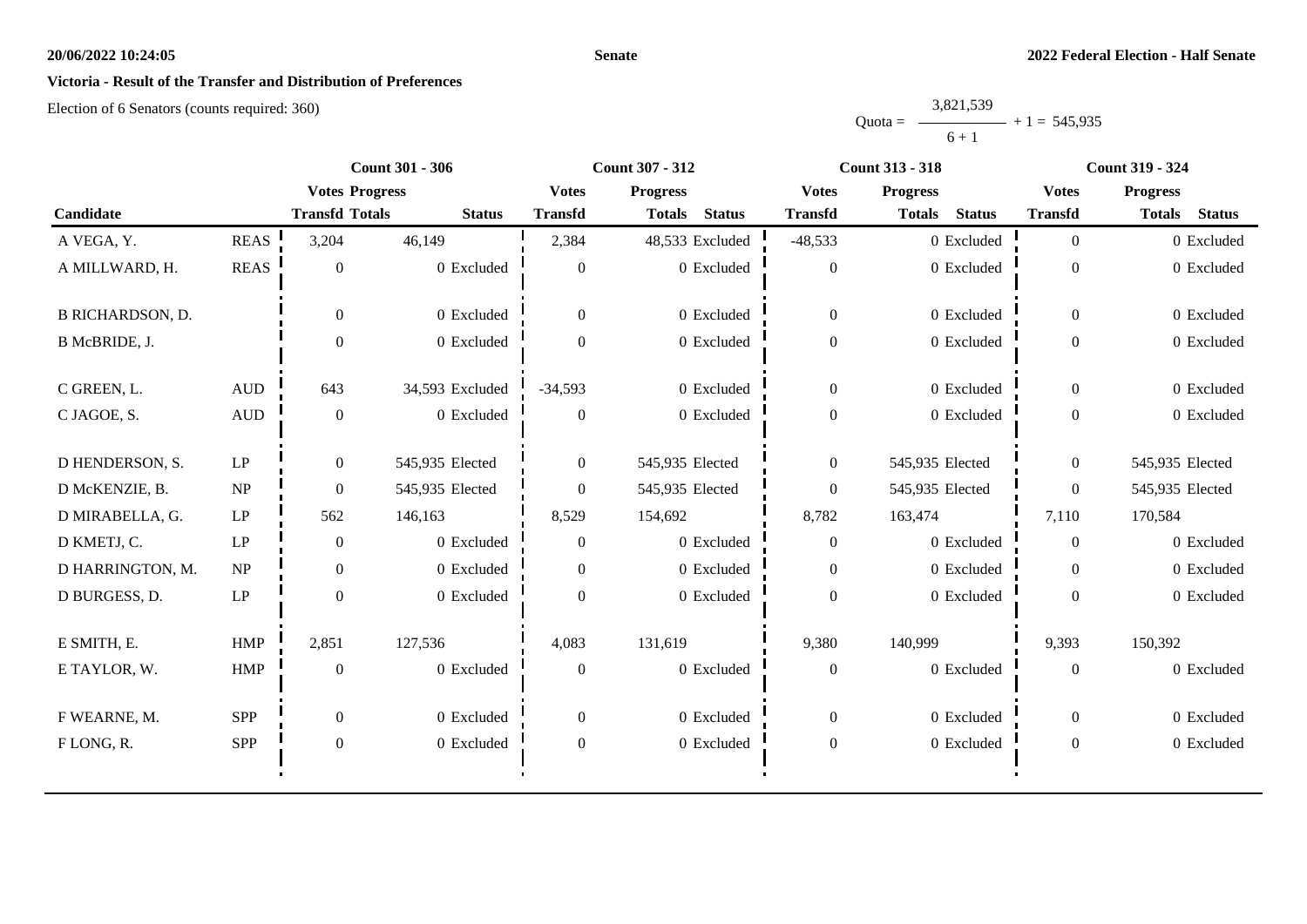### **Senate**

## **Victoria - Result of the Transfer and Distribution of Preferences**

|           | 3,821,539 |                |
|-----------|-----------|----------------|
| $Quota =$ |           | $+1 = 545,935$ |
|           | $6 + 1$   |                |

|                          | <b>Count 301 - 306</b>           |                       |                 | Count 307 - 312 |                                | <b>Count 313 - 318</b> | <b>Count 319 - 324</b>         |                  |                                |
|--------------------------|----------------------------------|-----------------------|-----------------|-----------------|--------------------------------|------------------------|--------------------------------|------------------|--------------------------------|
|                          |                                  | <b>Votes Progress</b> |                 | <b>Votes</b>    | <b>Progress</b>                | <b>Votes</b>           | <b>Progress</b>                | <b>Votes</b>     | <b>Progress</b>                |
| Candidate                |                                  | <b>Transfd Totals</b> | <b>Status</b>   | <b>Transfd</b>  | <b>Status</b><br><b>Totals</b> | <b>Transfd</b>         | <b>Status</b><br><b>Totals</b> | <b>Transfd</b>   | <b>Totals</b><br><b>Status</b> |
| G BURSON, C.             | <b>AUVA</b>                      | $\Omega$              | 0 Excluded      | $\Omega$        | 0 Excluded                     | $\overline{0}$         | 0 Excluded                     | $\overline{0}$   | 0 Excluded                     |
| G ASSER, S.              | <b>AUVA</b>                      | $\overline{0}$        | 0 Excluded      | $\Omega$        | 0 Excluded                     | $\boldsymbol{0}$       | 0 Excluded                     | $\theta$         | 0 Excluded                     |
| H HINCH, D.              | <b>DHJP</b>                      | 546                   | 64,158          | 3,917           | 68,075                         | 3,030                  | 71,105                         | 3,761            | 74,866 Excluded                |
| H STANFIELD, R.          | <b>DHJP</b>                      | $\mathbf{0}$          | 0 Excluded      | $\overline{0}$  | 0 Excluded                     | $\mathbf{0}$           | 0 Excluded                     | $\Omega$         | 0 Excluded                     |
| I CURRIE, B.             | AJP                              | 7,452                 | 76,302          | 2,463           | 78,765                         | 7,218                  | 85,983                         | 4,647            | 90,630                         |
| I DELFORCE, C.           | ${\rm AJP}$                      | $\boldsymbol{0}$      | 0 Excluded      | $\mathbf{0}$    | 0 Excluded                     | $\boldsymbol{0}$       | 0 Excluded                     | $\boldsymbol{0}$ | 0 Excluded                     |
| J PITT, A.               | <b>AUP</b>                       | $\overline{0}$        | 0 Excluded      | $\Omega$        | 0 Excluded                     | $\overline{0}$         | 0 Excluded                     | $\Omega$         | 0 Excluded                     |
| J KNIGHT, D.             | $\mathbf{A}\mathbf{U}\mathbf{P}$ | $\overline{0}$        | 0 Excluded      | $\Omega$        | 0 Excluded                     | $\boldsymbol{0}$       | 0 Excluded                     | $\overline{0}$   | 0 Excluded                     |
| K WHITE, L.              | <b>ALP</b>                       | $\overline{0}$        | 545,935 Elected | $\overline{0}$  | 545,935 Elected                | $\overline{0}$         | 545,935 Elected                | $\mathbf{0}$     | 545,935 Elected                |
| K STEWART, J.            | <b>ALP</b>                       | $\Omega$              | 545,935 Elected | $\theta$        | 545,935 Elected                | $\mathbf{0}$           | 545,935 Elected                | $\Omega$         | 545,935 Elected                |
| K NUNN, C.               | <b>ALP</b>                       | 7,853                 | 125,434         | 5,901           | 131,335                        | 14,225                 | 145,560                        | 7,044            | 152,604                        |
| K BRIDGER-DARLING,<br>M. | <b>ALP</b>                       | $\mathbf{0}$          | 0 Excluded      | $\overline{0}$  | 0 Excluded                     | $\overline{0}$         | 0 Excluded                     | $\theta$         | 0 Excluded                     |
| K McFARLANE, J.          | ALP                              | $\overline{0}$        | 0 Excluded      | $\overline{0}$  | 0 Excluded                     | $\boldsymbol{0}$       | 0 Excluded                     | $\mathbf{0}$     | 0 Excluded                     |
| L BABET, R.              | <b>UAPP</b>                      | 875                   | 165,461         | 1,763           | 167,224                        | 596                    | 167,820                        | 6,017            | 173,837                        |
| L MORAN, K.              | <b>UAPP</b>                      | $\boldsymbol{0}$      | 0 Excluded      | $\mathbf{0}$    | 0 Excluded                     | $\overline{0}$         | 0 Excluded                     | $\theta$         | 0 Excluded                     |
| L GRIMMOND, K.           | <b>UAPP</b>                      | $\overline{0}$        | 0 Excluded      | $\overline{0}$  | 0 Excluded                     | $\boldsymbol{0}$       | 0 Excluded                     | $\mathbf{0}$     | 0 Excluded                     |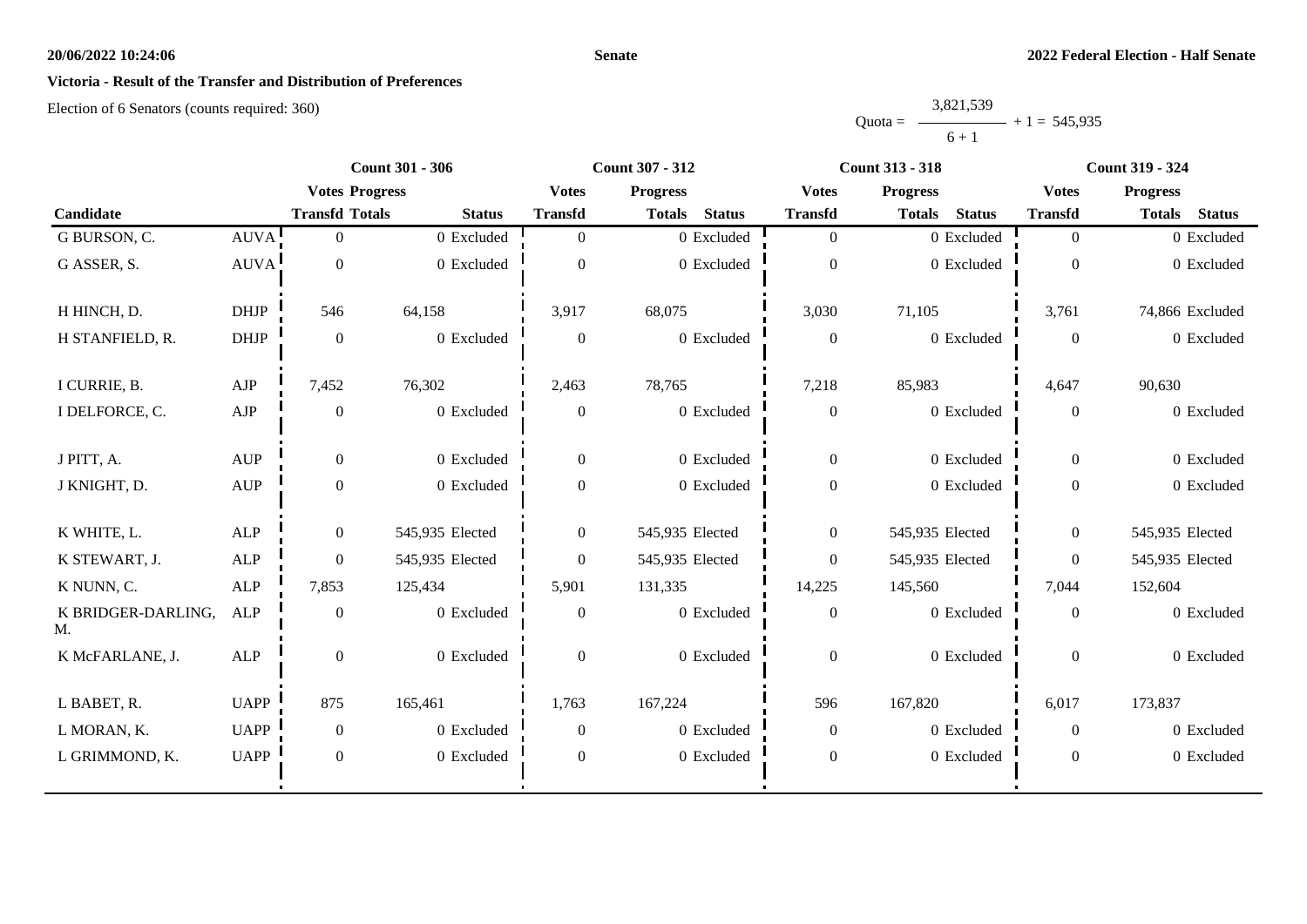## **Victoria - Result of the Transfer and Distribution of Preferences**

Election of 6 Senators (counts required: 360)

|           | 3,821,539 |                |
|-----------|-----------|----------------|
| $Quota =$ |           | $+1 = 545,935$ |
|           | $6 + 1$   |                |

|                    |              | <b>Count 301 - 306</b> |               |                  | <b>Count 307 - 312</b>         |                  | <b>Count 313 - 318</b>         | <b>Count 319 - 324</b> |                                |
|--------------------|--------------|------------------------|---------------|------------------|--------------------------------|------------------|--------------------------------|------------------------|--------------------------------|
|                    |              | <b>Votes Progress</b>  |               | <b>Votes</b>     | <b>Progress</b>                | <b>Votes</b>     | <b>Progress</b>                | <b>Votes</b>           | <b>Progress</b>                |
| Candidate          |              | <b>Transfd Totals</b>  | <b>Status</b> | <b>Transfd</b>   | <b>Status</b><br><b>Totals</b> | <b>Transfd</b>   | <b>Status</b><br><b>Totals</b> | <b>Transfd</b>         | <b>Status</b><br><b>Totals</b> |
| M DANCE, F.        | <b>SAL</b>   | $\theta$               | 0 Excluded    | $\theta$         | 0 Excluded                     | $\overline{0}$   | 0 Excluded                     | $\overline{0}$         | 0 Excluded                     |
| M CARR, A.         | SAL          | $\overline{0}$         | 0 Excluded    | $\theta$         | 0 Excluded                     | $\boldsymbol{0}$ | 0 Excluded                     | $\overline{0}$         | 0 Excluded                     |
| N HUGHES, V.       | <b>CYA</b>   | $\theta$               | 0 Excluded    | $\overline{0}$   | 0 Excluded                     | $\overline{0}$   | 0 Excluded                     | $\overline{0}$         | 0 Excluded                     |
| N KIM, K.          | <b>CYA</b>   | $\overline{0}$         | 0 Excluded    | $\theta$         | 0 Excluded                     | $\overline{0}$   | 0 Excluded                     | $\overline{0}$         | 0 Excluded                     |
| N LACEY, C.        | <b>CYA</b>   | $\overline{0}$         | 0 Excluded    | $\mathbf{0}$     | 0 Excluded                     | $\boldsymbol{0}$ | 0 Excluded                     | $\overline{0}$         | 0 Excluded                     |
| N MARA, C.         | <b>CYA</b>   | $\overline{0}$         | 0 Excluded    | $\boldsymbol{0}$ | 0 Excluded                     | $\boldsymbol{0}$ | 0 Excluded                     | $\overline{0}$         | 0 Excluded                     |
| N SEWAK, N.        | <b>CYA</b>   | $\Omega$               | 0 Excluded    | $\Omega$         | 0 Excluded                     | $\boldsymbol{0}$ | 0 Excluded                     | $\theta$               | 0 Excluded                     |
| N O'CONNELL, M.    | <b>CYA</b>   | $\overline{0}$         | 0 Excluded    | $\theta$         | 0 Excluded                     | $\boldsymbol{0}$ | 0 Excluded                     | $\Omega$               | 0 Excluded                     |
| O CONSTANTINOU, E. | ASP          | 659                    | 56,427        | 598              | 57,025                         | 569              | 57,594 Excluded                | $-57,594$              | 0 Excluded                     |
| O BOURMAN, N.      | <b>ASP</b>   | $\overline{0}$         | 0 Excluded    | $\overline{0}$   | 0 Excluded                     | $\boldsymbol{0}$ | 0 Excluded                     | $\Omega$               | 0 Excluded                     |
| P PICKERING, W.    | ON           | 722                    | 129,785       | 870              | 130,655                        | 316              | 130,971                        | 13,142                 | 144,113                        |
| P HUXHAM, S.       | ON           | $\overline{0}$         | 0 Excluded    | $\theta$         | 0 Excluded                     | $\boldsymbol{0}$ | 0 Excluded                     | $\overline{0}$         | 0 Excluded                     |
| Q BARWICK, R.      | $\mbox{CEC}$ | $\overline{0}$         | 0 Excluded    | $\boldsymbol{0}$ | 0 Excluded                     | $\boldsymbol{0}$ | 0 Excluded                     | $\overline{0}$         | 0 Excluded                     |
| Q ISHERWOOD, C.    | CEC          | $\overline{0}$         | 0 Excluded    | $\mathbf{0}$     | 0 Excluded                     | $\boldsymbol{0}$ | 0 Excluded                     | $\overline{0}$         | 0 Excluded                     |
| R JONAS, M.        |              | $\overline{0}$         | 0 Excluded    | $\mathbf{0}$     | 0 Excluded                     | $\boldsymbol{0}$ | 0 Excluded                     | $\overline{0}$         | 0 Excluded                     |
| R SMIT, M.         |              | $\boldsymbol{0}$       | 0 Excluded    | $\boldsymbol{0}$ | 0 Excluded                     | $\boldsymbol{0}$ | 0 Excluded                     | $\overline{0}$         | 0 Excluded                     |
|                    |              |                        |               |                  |                                |                  |                                |                        |                                |

**Senate**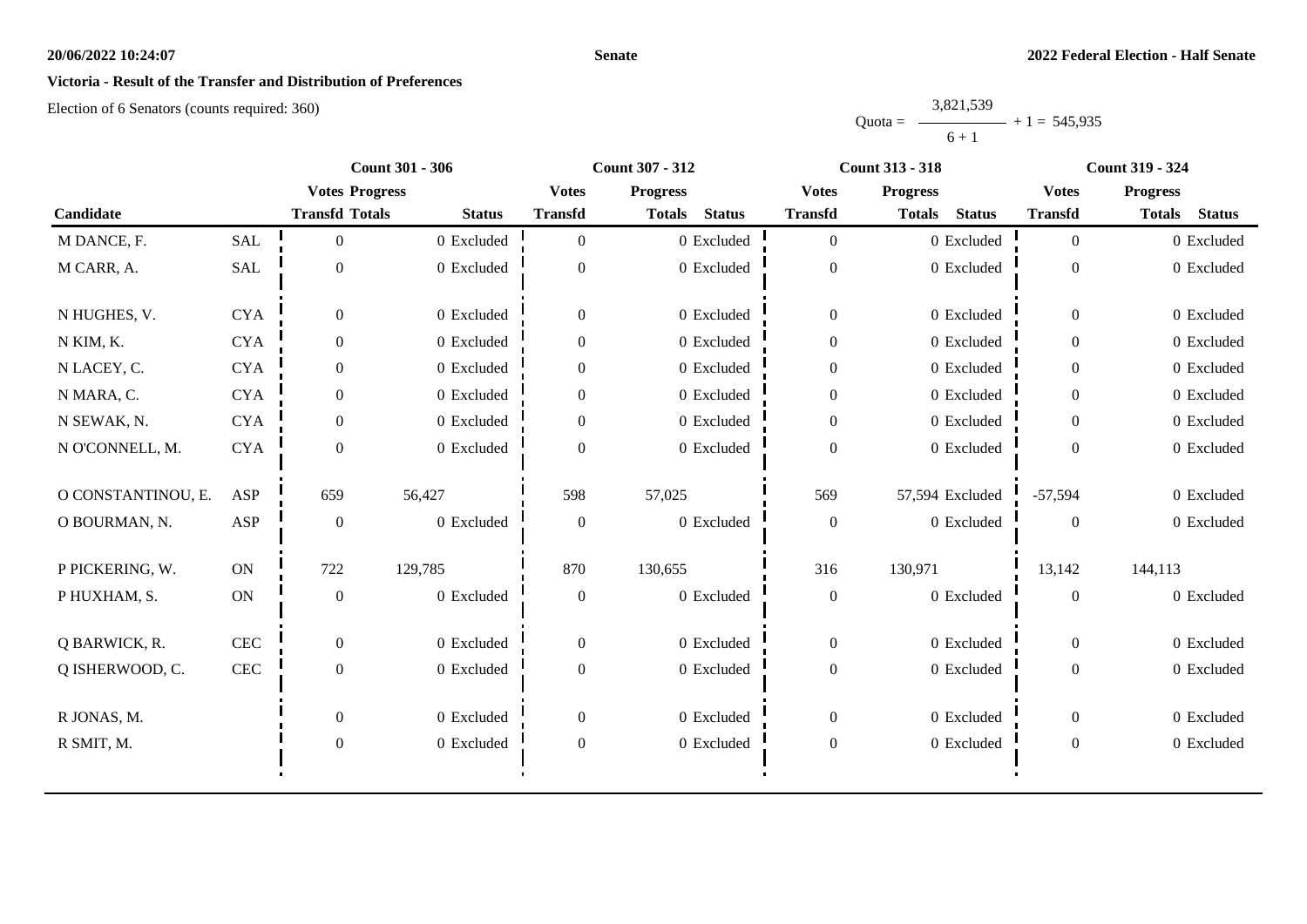## **Victoria - Result of the Transfer and Distribution of Preferences**

Election of 6 Senators (counts required: 360)

#### Quota = 3,821,539  $6 + 1$  $+ 1 = 545,935$

|                    | <b>Count 301 - 306</b><br><b>Count 307 - 312</b> |                       |                 | <b>Count 313 - 318</b> | <b>Count 319 - 324</b>         |                  |                                |                  |                                |
|--------------------|--------------------------------------------------|-----------------------|-----------------|------------------------|--------------------------------|------------------|--------------------------------|------------------|--------------------------------|
|                    |                                                  | <b>Votes Progress</b> |                 | <b>Votes</b>           | <b>Progress</b>                | <b>Votes</b>     | <b>Progress</b>                | <b>Votes</b>     | <b>Progress</b>                |
| Candidate          |                                                  | <b>Transfd Totals</b> | <b>Status</b>   | <b>Transfd</b>         | <b>Status</b><br><b>Totals</b> | <b>Transfd</b>   | <b>Status</b><br><b>Totals</b> | <b>Transfd</b>   | <b>Status</b><br><b>Totals</b> |
| S CORDNER HUNT, K. | <b>SOPA</b>                                      | $\overline{0}$        | 0 Excluded      | $\Omega$               | 0 Excluded                     | $\overline{0}$   | 0 Excluded                     | $\Omega$         | 0 Excluded                     |
| S FARRANT, T.      | <b>SOPA</b>                                      | $\boldsymbol{0}$      | 0 Excluded      | $\overline{0}$         | $0\,$ Excluded                 | $\boldsymbol{0}$ | 0 Excluded                     | $\boldsymbol{0}$ | 0 Excluded                     |
| T BENEDYKA, S.     |                                                  | $\boldsymbol{0}$      | 0 Excluded      | $\overline{0}$         | 0 Excluded                     | $\boldsymbol{0}$ | 0 Excluded                     | $\overline{0}$   | 0 Excluded                     |
| T RICHARDS, C.     |                                                  | $\boldsymbol{0}$      | 0 Excluded      | $\boldsymbol{0}$       | 0 Excluded                     | $\boldsymbol{0}$ | 0 Excluded                     | $\overline{0}$   | 0 Excluded                     |
| U THORPE, L.       | <b>GVIC</b>                                      | $\overline{0}$        | 545,935 Elected | $\overline{0}$         | 545,935 Elected                | $\boldsymbol{0}$ | 545,935 Elected                | $\overline{0}$   | 545,935 Elected                |
| U FROGLEY, A.      | <b>GVIC</b>                                      | $\overline{0}$        | 0 Excluded      | $\boldsymbol{0}$       | 0 Excluded                     | $\boldsymbol{0}$ | 0 Excluded                     | $\overline{0}$   | 0 Excluded                     |
| U AUSTIN, S.       | <b>GVIC</b>                                      | $\mathbf{0}$          | 0 Excluded      | $\overline{0}$         | 0 Excluded                     | $\boldsymbol{0}$ | 0 Excluded                     | $\overline{0}$   | 0 Excluded                     |
| U PAYNE, Z.        | <b>GVIC</b>                                      | $\boldsymbol{0}$      | 0 Excluded      | $\overline{0}$         | 0 Excluded                     | $\boldsymbol{0}$ | 0 Excluded                     | $\overline{0}$   | 0 Excluded                     |
| V O'BRYAN, D.      | GAP                                              | $\overline{0}$        | 0 Excluded      | $\boldsymbol{0}$       | 0 Excluded                     | $\boldsymbol{0}$ | 0 Excluded                     | $\overline{0}$   | 0 Excluded                     |
| V WHITEHEAD, G.    | GAP                                              | $\mathbf{0}$          | 0 Excluded      | $\boldsymbol{0}$       | 0 Excluded                     | $\mathbf{0}$     | 0 Excluded                     | $\overline{0}$   | 0 Excluded                     |
| W LIMBRICK, D.     | <b>LDP</b>                                       | 1,285                 | 108,455         | 2,041                  | 110,496                        | 659              | 111,155                        | 3,168            | 114,323                        |
| W MITCHELL, K.     | LDP                                              | $\boldsymbol{0}$      | 0 Excluded      | $\boldsymbol{0}$       | 0 Excluded                     | $\boldsymbol{0}$ | 0 Excluded                     | $\overline{0}$   | 0 Excluded                     |
| W WHITE, C.        | <b>LDP</b>                                       | $\boldsymbol{0}$      | 0 Excluded      | $\overline{0}$         | 0 Excluded                     | $\boldsymbol{0}$ | 0 Excluded                     | $\overline{0}$   | 0 Excluded                     |
| X CLONARIDIS, N.   | <b>IMO</b>                                       | $\boldsymbol{0}$      | 0 Excluded      | $\overline{0}$         | 0 Excluded                     | $\boldsymbol{0}$ | 0 Excluded                     | $\overline{0}$   | 0 Excluded                     |
| X CURNOW, R.       | <b>IMO</b>                                       | $\boldsymbol{0}$      | 0 Excluded      | $\Omega$               | 0 Excluded                     | $\boldsymbol{0}$ | 0 Excluded                     | $\overline{0}$   | 0 Excluded                     |
| Y BYRNE, P.        |                                                  | $\boldsymbol{0}$      | 0 Excluded      | $\overline{0}$         | 0 Excluded                     | $\boldsymbol{0}$ | 0 Excluded                     | $\overline{0}$   | 0 Excluded                     |

**Senate**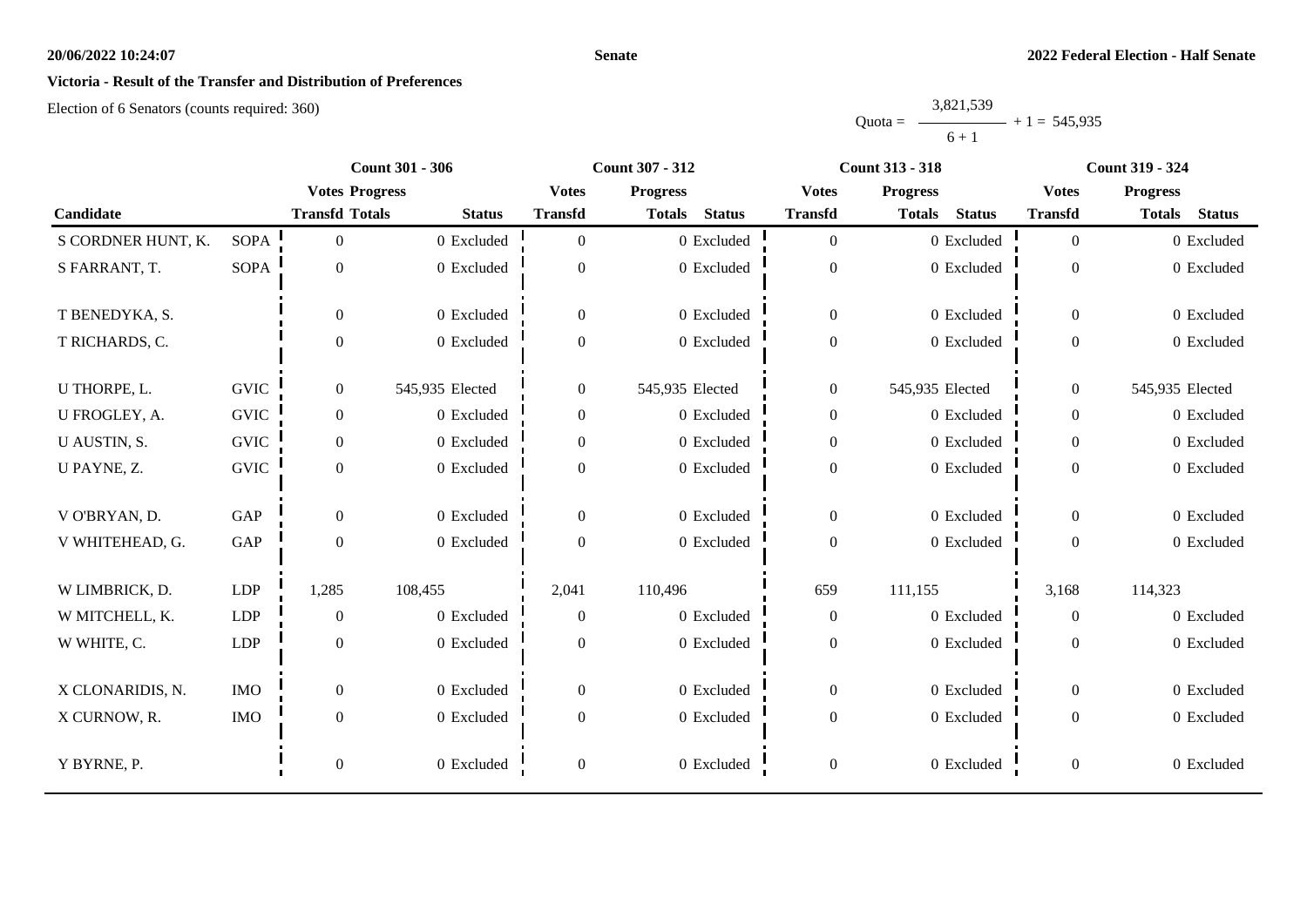#### **Senate**

## **Victoria - Result of the Transfer and Distribution of Preferences**

|           | 3,821,539 |                |
|-----------|-----------|----------------|
| $Quota =$ |           | $+1 = 545,935$ |
|           | $6 + 1$   |                |

|                         |                             |                       | <b>Count 301 - 306</b> |                  | <b>Count 307 - 312</b>  |                  | <b>Count 313 - 318</b>         |                  | <b>Count 319 - 324</b>         |
|-------------------------|-----------------------------|-----------------------|------------------------|------------------|-------------------------|------------------|--------------------------------|------------------|--------------------------------|
|                         |                             | <b>Votes Progress</b> |                        | <b>Votes</b>     | <b>Progress</b>         | <b>Votes</b>     | <b>Progress</b>                | <b>Votes</b>     | <b>Progress</b>                |
| Candidate               |                             | <b>Transfd Totals</b> | <b>Status</b>          | <b>Transfd</b>   | <b>Status</b><br>Totals | <b>Transfd</b>   | <b>Status</b><br><b>Totals</b> | <b>Transfd</b>   | <b>Status</b><br><b>Totals</b> |
| Y WARDLE, J.            |                             |                       | 0 Excluded             | $\overline{0}$   | 0 Excluded              | $\overline{0}$   | 0 Excluded                     | $\overline{0}$   | 0 Excluded                     |
|                         |                             |                       |                        |                  |                         |                  |                                |                  |                                |
| Z MYLVAGANAM, A.        | <b>VNS</b>                  | $-28,065$             | 0 Excluded             | $\overline{0}$   | 0 Excluded              | $\boldsymbol{0}$ | 0 Excluded                     | $\overline{0}$   | 0 Excluded                     |
| Z RICCARDI, L.          | <b>VNS</b>                  | $\Omega$              | 0 Excluded             | $\overline{0}$   | 0 Excluded              | $\boldsymbol{0}$ | 0 Excluded                     | $\overline{0}$   | 0 Excluded                     |
|                         |                             |                       |                        |                  |                         |                  |                                |                  |                                |
| UG FLOYD, G.            | <b>IND</b>                  | $\theta$              | 0 Excluded             | $\overline{0}$   | 0 Excluded              | $\boldsymbol{0}$ | 0 Excluded                     | $\Omega$         | 0 Excluded                     |
| UG RIDGEWAY, A.         | <b>IND</b>                  | 0                     | 0 Excluded             | $\Omega$         | 0 Excluded              | $\boldsymbol{0}$ | 0 Excluded                     | $\Omega$         | 0 Excluded                     |
| UG BOND, J.             | $\mathop{\rm IND}\nolimits$ | $\mathbf{0}$          | 0 Excluded             | 0                | 0 Excluded              | $\boldsymbol{0}$ | 0 Excluded                     | $\overline{0}$   | 0 Excluded                     |
| UG SMITH, N.            | <b>IND</b>                  | $\Omega$              | 0 Excluded             | $\overline{0}$   | 0 Excluded              | $\boldsymbol{0}$ | 0 Excluded                     | $\theta$         | 0 Excluded                     |
| UG DICKS, M.            | <b>IND</b>                  | $\Omega$              | 0 Excluded             | 0                | 0 Excluded              | $\boldsymbol{0}$ | 0 Excluded                     | $\Omega$         | 0 Excluded                     |
| UG ATKINSON, B.         | <b>IND</b>                  | $\theta$              | 0 Excluded             | $\overline{0}$   | 0 Excluded              | $\boldsymbol{0}$ | 0 Excluded                     | $\Omega$         | 0 Excluded                     |
| UG ROSS, P.             | <b>IND</b>                  | $\Omega$              | 0 Excluded             | $\boldsymbol{0}$ | 0 Excluded              | $\boldsymbol{0}$ | 0 Excluded                     | $\Omega$         | 0 Excluded                     |
| UG DE FRANCESCO, N.     | <b>IND</b>                  | $\Omega$              | 0 Excluded             | $\Omega$         | 0 Excluded              | $\boldsymbol{0}$ | 0 Excluded                     | $\Omega$         | 0 Excluded                     |
| UG TOSCANO, J.          | <b>IND</b>                  | 0                     | 0 Excluded             | 0                | 0 Excluded              | $\boldsymbol{0}$ | 0 Excluded                     | $\overline{0}$   | 0 Excluded                     |
| UG TRAN, T.             | <b>IND</b>                  | $\Omega$              | 0 Excluded             | $\mathbf{0}$     | 0 Excluded              | $\boldsymbol{0}$ | 0 Excluded                     | $\overline{0}$   | 0 Excluded                     |
| UG DILLON, D.           | <b>IND</b>                  | $\Omega$              | 0 Excluded             | $\Omega$         | 0 Excluded              | $\boldsymbol{0}$ | 0 Excluded                     | $\Omega$         | 0 Excluded                     |
| UG GONSALVEZ, G.        | <b>IND</b>                  | $\Omega$              | 0 Excluded             | $\Omega$         | 0 Excluded              | $\overline{0}$   | 0 Excluded                     | $\Omega$         | 0 Excluded                     |
|                         |                             |                       |                        |                  |                         |                  |                                |                  |                                |
| <b>Exhausted Votes</b>  |                             | 1,412                 | 10,884                 | 2,055            | 12,939                  | 3,770            | 16,709                         | 3,324            | 20,033                         |
| <b>Loss By Fraction</b> |                             |                       | 517                    | $-11$            | 506                     | $-12$            | 494                            | $-12$            | 482                            |
| <b>Total Votes</b>      |                             | $\overline{0}$        | 3,821,539              | $\overline{0}$   | 3,821,539               | $\boldsymbol{0}$ | 3,821,539                      | $\boldsymbol{0}$ | 3,821,539                      |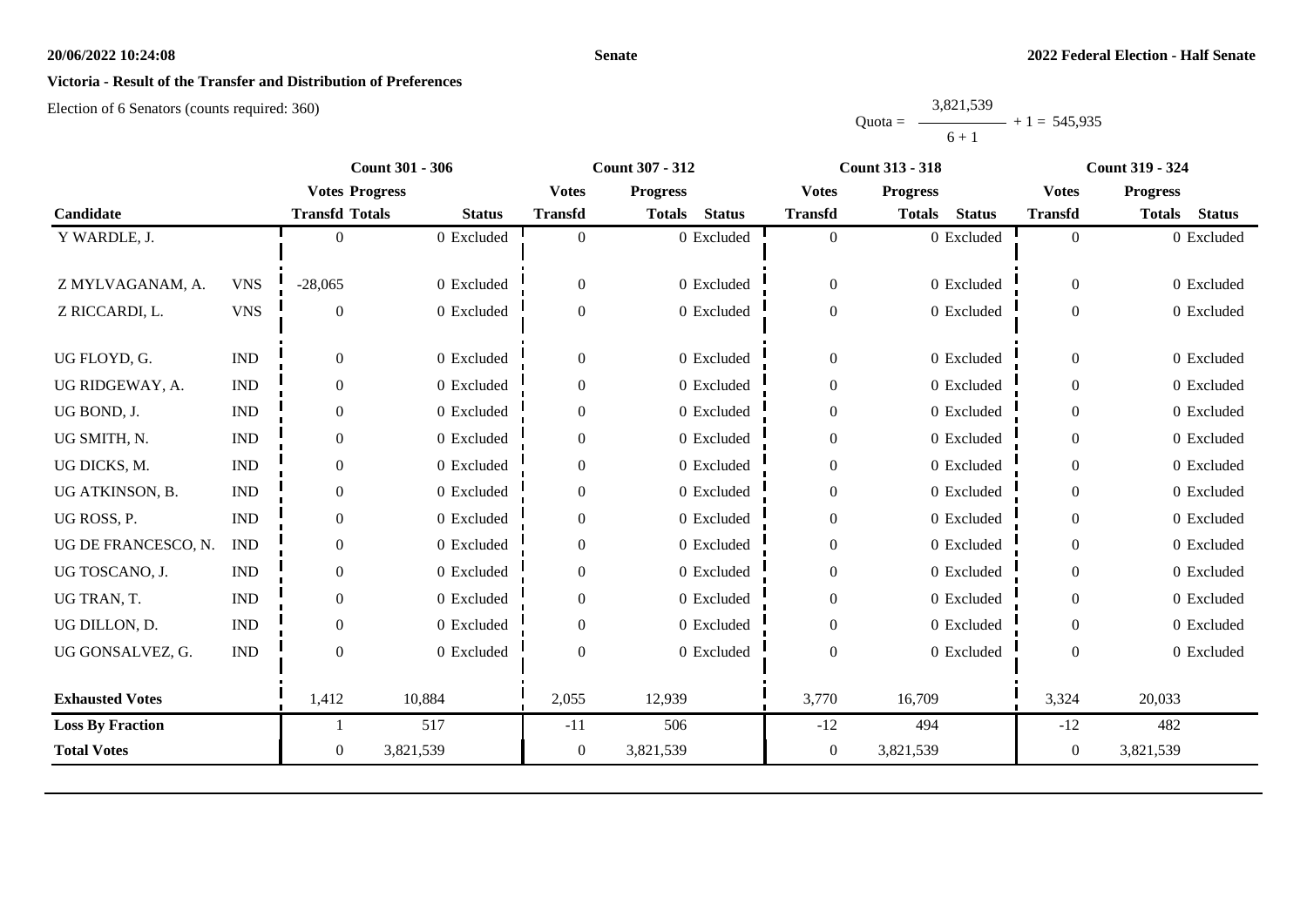#### **Victoria - Result of the Transfer and Distribution of Preferences**

| d: 360)                                   |                                      | 3,821,539                           |                                                |
|-------------------------------------------|--------------------------------------|-------------------------------------|------------------------------------------------|
|                                           |                                      | $6 + 1$                             | Quota = $\longrightarrow$ + 1 = 545,935        |
| Candidates Excluded<br>92. MYLVAGANAM, A. | Candidates Excluded<br>31. GREEN, L. | Candidates Excluded<br>27. VEGA, Y. | Candidates Excluded<br>67. CONSTANTINOU,<br>Е. |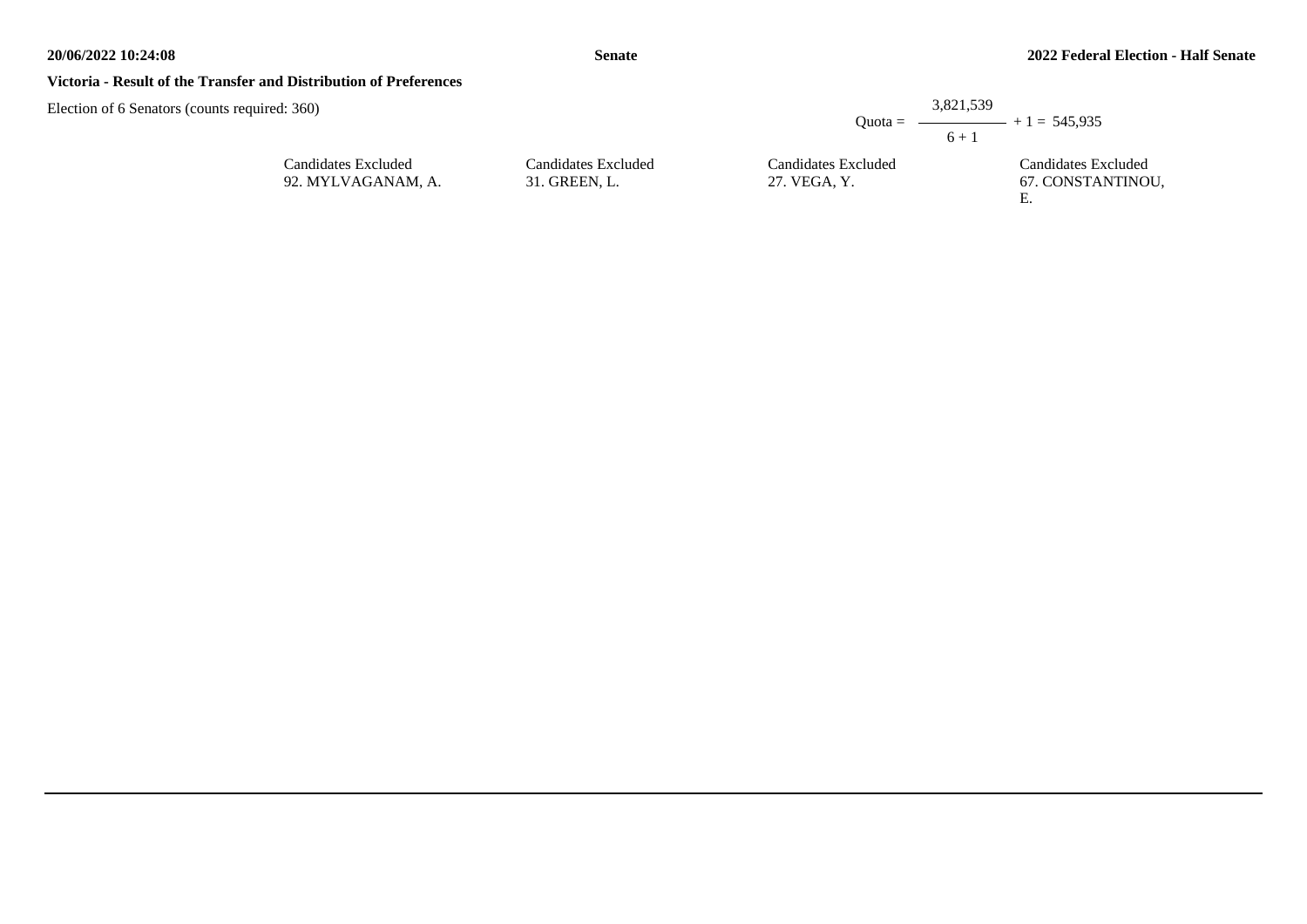#### **Senate**

# **Victoria - Result of the Transfer and Distribution of Preferences**

Election of 6 Senators (counts required: 360)

|           | 3,821,539 |                |
|-----------|-----------|----------------|
| $Quota =$ |           | $+1 = 545,935$ |
|           | $6 + 1$   |                |

|                         |                                 | <b>Count 325 - 330</b> |                 |                | <b>Count 331 - 336</b>         |                  | <b>Count 337 - 342</b>         | <b>Count 343 - 348</b> |                                |  |
|-------------------------|---------------------------------|------------------------|-----------------|----------------|--------------------------------|------------------|--------------------------------|------------------------|--------------------------------|--|
|                         |                                 | <b>Votes Progress</b>  |                 | <b>Votes</b>   | <b>Progress</b>                | <b>Votes</b>     | <b>Progress</b>                | <b>Votes</b>           | <b>Progress</b>                |  |
| Candidate               |                                 | <b>Transfd Totals</b>  | <b>Status</b>   | <b>Transfd</b> | <b>Status</b><br><b>Totals</b> | <b>Transfd</b>   | <b>Status</b><br><b>Totals</b> | <b>Transfd</b>         | <b>Status</b><br><b>Totals</b> |  |
| A VEGA, Y.              | <b>REAS</b>                     | $\theta$               | 0 Excluded      | $\Omega$       | 0 Excluded                     | $\overline{0}$   | 0 Excluded                     | $\theta$               | 0 Excluded                     |  |
| A MILLWARD, H.          | <b>REAS</b>                     | $\overline{0}$         | 0 Excluded      | $\Omega$       | 0 Excluded                     | $\boldsymbol{0}$ | 0 Excluded                     | $\overline{0}$         | 0 Excluded                     |  |
| <b>B RICHARDSON, D.</b> |                                 | $\Omega$               | 0 Excluded      | $\Omega$       | 0 Excluded                     | $\overline{0}$   | 0 Excluded                     | $\theta$               | 0 Excluded                     |  |
| B McBRIDE, J.           |                                 | $\Omega$               | 0 Excluded      | $\overline{0}$ | 0 Excluded                     | $\boldsymbol{0}$ | 0 Excluded                     | $\theta$               | 0 Excluded                     |  |
| C GREEN, L.             | $\mbox{AUD}$                    | $\Omega$               | 0 Excluded      | $\Omega$       | 0 Excluded                     | $\mathbf{0}$     | 0 Excluded                     | $\overline{0}$         | 0 Excluded                     |  |
| C JAGOE, S.             | <b>AUD</b>                      | $\overline{0}$         | 0 Excluded      | $\theta$       | 0 Excluded                     | $\boldsymbol{0}$ | 0 Excluded                     | $\overline{0}$         | 0 Excluded                     |  |
| D HENDERSON, S.         | $\mathrm{LP}$                   | $\overline{0}$         | 545,935 Elected | $\overline{0}$ | 545,935 Elected                | $\boldsymbol{0}$ | 545,935 Elected                | $\overline{0}$         | 545,935 Elected                |  |
| D McKENZIE, B.          | $\ensuremath{\text{NP}}\xspace$ | $\theta$               | 545,935 Elected | $\Omega$       | 545,935 Elected                | $\overline{0}$   | 545,935 Elected                | $\Omega$               | 545,935 Elected                |  |
| D MIRABELLA, G.         | LP                              | 11,308                 | 181,892         | 8,209          | 190,101                        | 26,220           | 216,321                        | 28,506                 | 244,827                        |  |
| D KMETJ, C.             | $\ensuremath{\mathrm{LP}}$      | $\Omega$               | 0 Excluded      | $\overline{0}$ | 0 Excluded                     | $\theta$         | 0 Excluded                     | $\Omega$               | 0 Excluded                     |  |
| D HARRINGTON, M.        | NP                              | $\overline{0}$         | 0 Excluded      | $\Omega$       | 0 Excluded                     | $\overline{0}$   | 0 Excluded                     | $\theta$               | 0 Excluded                     |  |
| D BURGESS, D.           | $\ensuremath{\mathrm{LP}}$      | $\Omega$               | 0 Excluded      | $\Omega$       | $0\,$ Excluded                 | $\theta$         | 0 Excluded                     | $\Omega$               | 0 Excluded                     |  |
| E SMITH, E.             | <b>HMP</b>                      | 7,982                  | 158,374         | 27,310         | 185,684                        | 6,486            | 192,170 Excluded               | $-192,170$             | 0 Excluded                     |  |
| E TAYLOR, W.            | <b>HMP</b>                      | $\mathbf{0}$           | 0 Excluded      | $\mathbf{0}$   | 0 Excluded                     | $\boldsymbol{0}$ | 0 Excluded                     | $\Omega$               | 0 Excluded                     |  |
| F WEARNE, M.            | <b>SPP</b>                      | $\overline{0}$         | 0 Excluded      | $\overline{0}$ | 0 Excluded                     | $\overline{0}$   | 0 Excluded                     | $\overline{0}$         | 0 Excluded                     |  |
| FLONG, R.               | <b>SPP</b>                      | $\boldsymbol{0}$       | 0 Excluded      | $\mathbf{0}$   | 0 Excluded                     | $\boldsymbol{0}$ | 0 Excluded                     | $\boldsymbol{0}$       | 0 Excluded                     |  |
|                         |                                 |                        |                 |                |                                |                  |                                |                        |                                |  |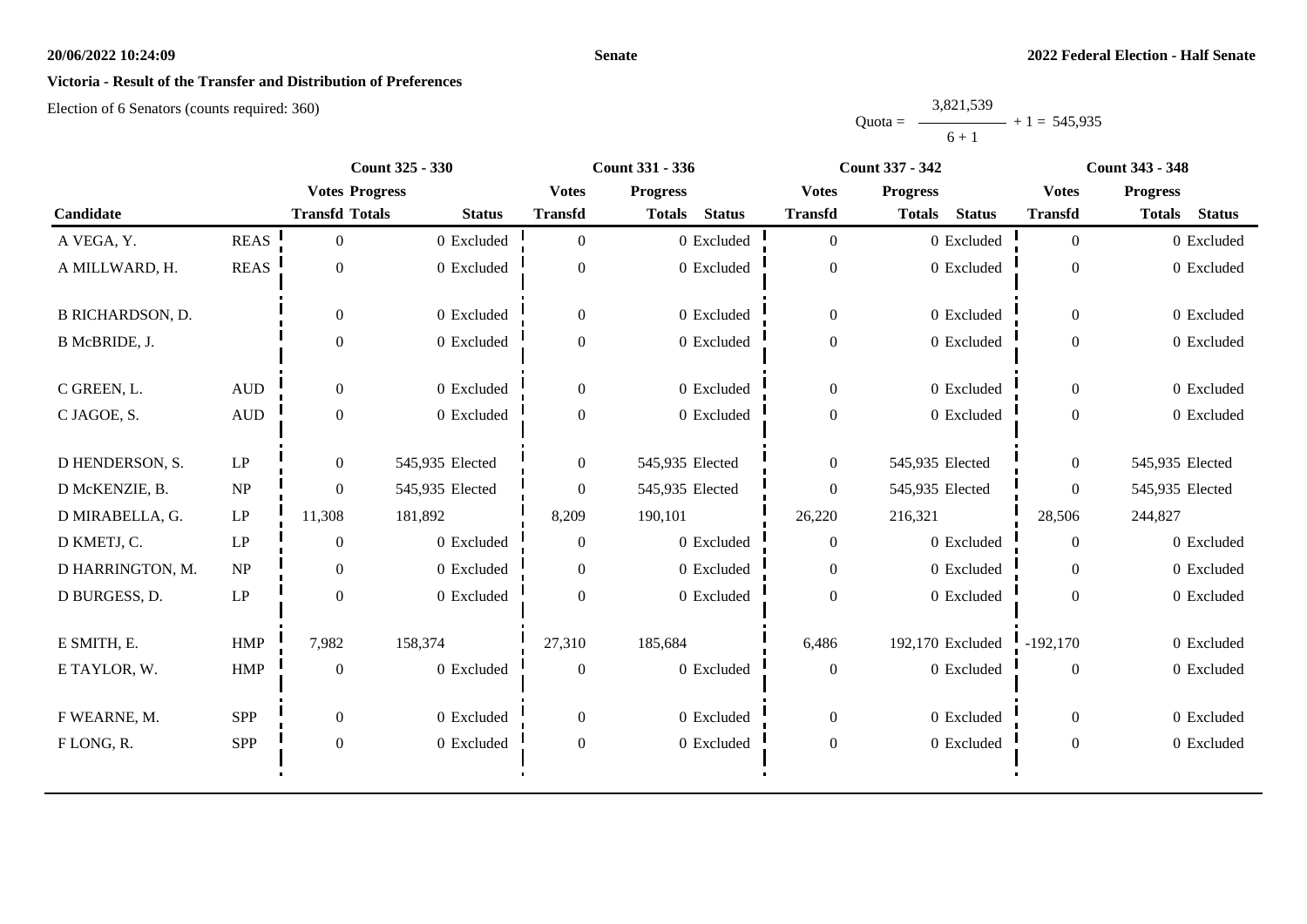## **Senate**

# **Victoria - Result of the Transfer and Distribution of Preferences**

Election of 6 Senators (counts required: 360)

|           | 3,821,539 |                |
|-----------|-----------|----------------|
| $Quota =$ |           | $+1 = 545,935$ |
|           | $6 + 1$   |                |

|                          |                                  |                       | <b>Count 325 - 330</b> |                | <b>Count 331 - 336</b>         |                  | <b>Count 337 - 342</b>         | <b>Count 343 - 348</b> |                                |  |
|--------------------------|----------------------------------|-----------------------|------------------------|----------------|--------------------------------|------------------|--------------------------------|------------------------|--------------------------------|--|
|                          |                                  | <b>Votes Progress</b> |                        | <b>Votes</b>   | <b>Progress</b>                | <b>Votes</b>     | <b>Progress</b>                | <b>Votes</b>           | <b>Progress</b>                |  |
| Candidate                |                                  | <b>Transfd Totals</b> | <b>Status</b>          | <b>Transfd</b> | <b>Status</b><br><b>Totals</b> | <b>Transfd</b>   | <b>Status</b><br><b>Totals</b> | <b>Transfd</b>         | <b>Totals</b><br><b>Status</b> |  |
| G BURSON, C.             | <b>AUVA</b>                      | $\Omega$              | 0 Excluded             | $\overline{0}$ | 0 Excluded                     | $\overline{0}$   | 0 Excluded                     | $\overline{0}$         | 0 Excluded                     |  |
| G ASSER, S.              | <b>AUVA</b>                      | $\overline{0}$        | 0 Excluded             | $\overline{0}$ | 0 Excluded                     | $\boldsymbol{0}$ | 0 Excluded                     | $\overline{0}$         | 0 Excluded                     |  |
| H HINCH, D.              | <b>DHJP</b>                      | $-74,866$             | 0 Excluded             | $\overline{0}$ | 0 Excluded                     | $\overline{0}$   | 0 Excluded                     | $\overline{0}$         | 0 Excluded                     |  |
| H STANFIELD, R.          | <b>DHJP</b>                      | $\mathbf{0}$          | $0$ Excluded           | $\Omega$       | 0 Excluded                     | $\boldsymbol{0}$ | 0 Excluded                     | $\mathbf{0}$           | 0 Excluded                     |  |
| I CURRIE, B.             | ${\rm AJP}$                      | 13,796                | 104,426 Excluded       | $-104,426$     | 0 Excluded                     | $\overline{0}$   | 0 Excluded                     | $\overline{0}$         | 0 Excluded                     |  |
| I DELFORCE, C.           | AJP                              | $\mathbf{0}$          | 0 Excluded             | $\mathbf{0}$   | 0 Excluded                     | $\boldsymbol{0}$ | 0 Excluded                     | $\overline{0}$         | 0 Excluded                     |  |
| J PITT, A.               | <b>AUP</b>                       | $\theta$              | 0 Excluded             | $\Omega$       | 0 Excluded                     | $\mathbf{0}$     | 0 Excluded                     | $\Omega$               | 0 Excluded                     |  |
| J KNIGHT, D.             | $\mathbf{A}\mathbf{U}\mathbf{P}$ | $\overline{0}$        | 0 Excluded             | $\Omega$       | 0 Excluded                     | $\boldsymbol{0}$ | 0 Excluded                     | $\overline{0}$         | 0 Excluded                     |  |
| K WHITE, L.              | <b>ALP</b>                       | $\overline{0}$        | 545,935 Elected        | $\overline{0}$ | 545,935 Elected                | $\boldsymbol{0}$ | 545,935 Elected                | $\mathbf{0}$           | 545,935 Elected                |  |
| K STEWART, J.            | <b>ALP</b>                       | $\Omega$              | 545,935 Elected        | $\Omega$       | 545,935 Elected                | $\overline{0}$   | 545,935 Elected                | $\Omega$               | 545,935 Elected                |  |
| K NUNN, C.               | <b>ALP</b>                       | 16,773                | 169,377                | 34,535         | 203,912                        | 13,212           | 217,124                        | 60,701                 | 277,825                        |  |
| K BRIDGER-DARLING,<br>M. | ALP                              | $\overline{0}$        | 0 Excluded             | $\overline{0}$ | 0 Excluded                     | $\theta$         | 0 Excluded                     | $\overline{0}$         | 0 Excluded                     |  |
| K McFARLANE, J.          | ALP                              | $\overline{0}$        | $0$ Excluded           | $\overline{0}$ | 0 Excluded                     | $\mathbf{0}$     | 0 Excluded                     | $\mathbf{0}$           | 0 Excluded                     |  |
| L BABET, R.              | <b>UAPP</b>                      | 6,282                 | 180,119                | 8,037          | 188,156                        | 27,911           | 216,067                        | 22,978                 | 239,045                        |  |
| L MORAN, K.              | <b>UAPP</b>                      | $\overline{0}$        | 0 Excluded             | $\overline{0}$ | 0 Excluded                     | $\theta$         | 0 Excluded                     | $\theta$               | 0 Excluded                     |  |
| L GRIMMOND, K.           | <b>UAPP</b>                      | $\mathbf{0}$          | 0 Excluded             | $\overline{0}$ | 0 Excluded                     | $\boldsymbol{0}$ | 0 Excluded                     | $\mathbf{0}$           | 0 Excluded                     |  |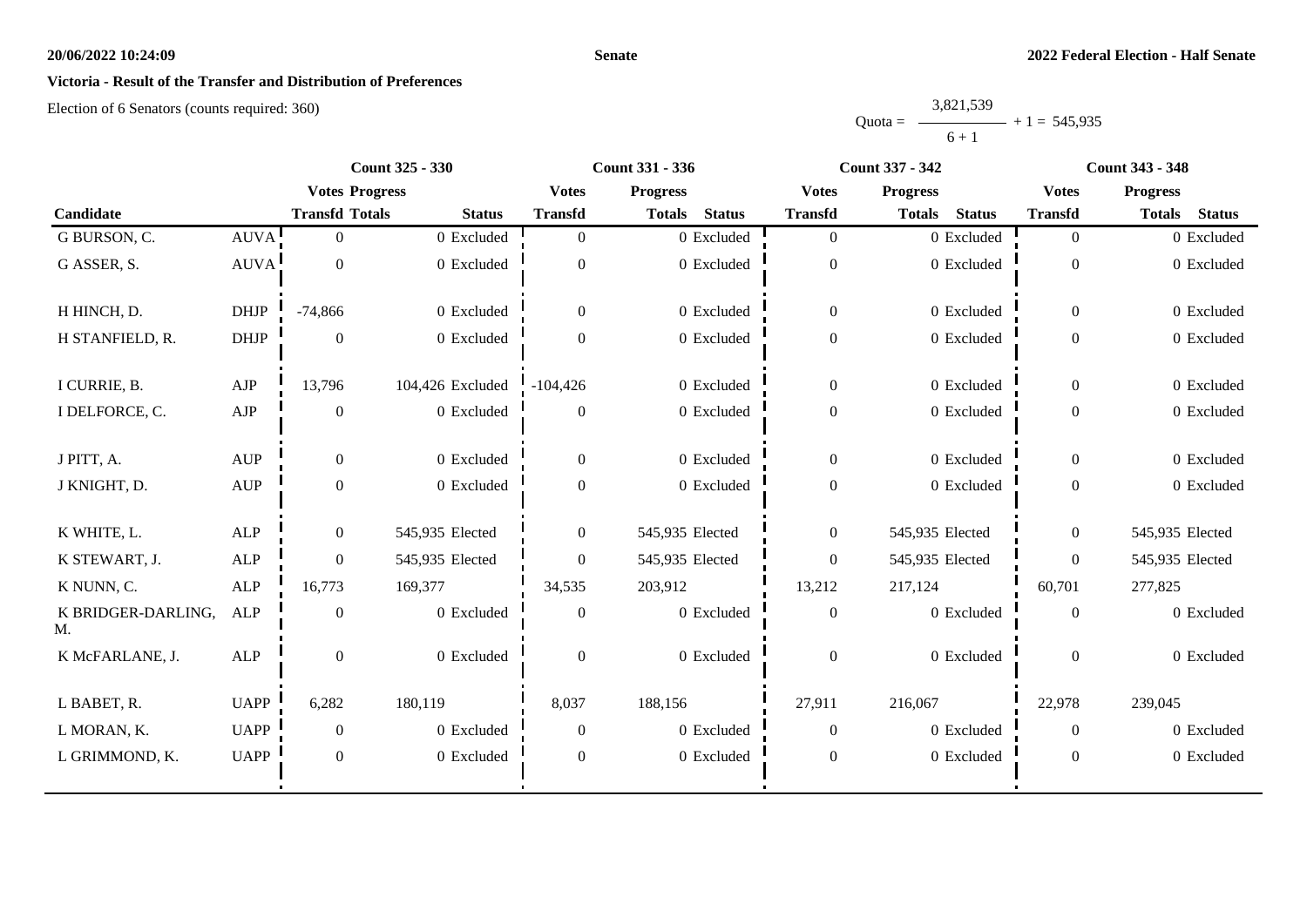# **Victoria - Result of the Transfer and Distribution of Preferences**

Election of 6 Senators (counts required: 360)

Quota = 3,821,539  $6 + 1$  $+ 1 = 545,935$ 

|                    |               |                       | <b>Count 325 - 330</b> |                | <b>Count 331 - 336</b>         |                  | <b>Count 337 - 342</b>         |                  | <b>Count 343 - 348</b>         |
|--------------------|---------------|-----------------------|------------------------|----------------|--------------------------------|------------------|--------------------------------|------------------|--------------------------------|
|                    |               | <b>Votes Progress</b> |                        | <b>Votes</b>   | <b>Progress</b>                | <b>Votes</b>     | <b>Progress</b>                | <b>Votes</b>     | <b>Progress</b>                |
| Candidate          |               | <b>Transfd Totals</b> | <b>Status</b>          | <b>Transfd</b> | <b>Status</b><br><b>Totals</b> | <b>Transfd</b>   | <b>Status</b><br><b>Totals</b> | <b>Transfd</b>   | <b>Status</b><br><b>Totals</b> |
| M DANCE, F.        | <b>SAL</b>    | $\Omega$              | 0 Excluded             | $\Omega$       | 0 Excluded                     | $\overline{0}$   | 0 Excluded                     | $\theta$         | 0 Excluded                     |
| M CARR, A.         | SAL           | $\overline{0}$        | 0 Excluded             | $\overline{0}$ | 0 Excluded                     | $\boldsymbol{0}$ | 0 Excluded                     | $\Omega$         | 0 Excluded                     |
| N HUGHES, V.       | <b>CYA</b>    | $\theta$              | 0 Excluded             | $\Omega$       | 0 Excluded                     | $\overline{0}$   | 0 Excluded                     | $\theta$         | 0 Excluded                     |
| N KIM, K.          | <b>CYA</b>    | $\theta$              | 0 Excluded             | $\overline{0}$ | 0 Excluded                     | $\overline{0}$   | 0 Excluded                     | $\overline{0}$   | 0 Excluded                     |
| N LACEY, C.        | <b>CYA</b>    | $\overline{0}$        | 0 Excluded             | $\overline{0}$ | 0 Excluded                     | $\boldsymbol{0}$ | 0 Excluded                     | $\overline{0}$   | 0 Excluded                     |
| N MARA, C.         | <b>CYA</b>    | $\mathbf{0}$          | 0 Excluded             | $\overline{0}$ | 0 Excluded                     | $\boldsymbol{0}$ | 0 Excluded                     | $\Omega$         | 0 Excluded                     |
| N SEWAK, N.        | <b>CYA</b>    | $\mathbf{0}$          | 0 Excluded             | $\overline{0}$ | 0 Excluded                     | $\boldsymbol{0}$ | 0 Excluded                     | $\overline{0}$   | 0 Excluded                     |
| N O'CONNELL, M.    | <b>CYA</b>    | $\theta$              | 0 Excluded             | $\Omega$       | 0 Excluded                     | $\boldsymbol{0}$ | 0 Excluded                     | $\Omega$         | 0 Excluded                     |
| O CONSTANTINOU, E. | ASP           | $\Omega$              | 0 Excluded             | $\overline{0}$ | 0 Excluded                     | $\boldsymbol{0}$ | 0 Excluded                     | $\overline{0}$   | 0 Excluded                     |
| O BOURMAN, N.      | ASP           | $\theta$              | 0 Excluded             | $\Omega$       | 0 Excluded                     | $\boldsymbol{0}$ | 0 Excluded                     | $\theta$         | 0 Excluded                     |
| P PICKERING, W.    | ON            | 10,533                | 154,646                | 8,313          | 162,959                        | 33,873           | 196,832                        | 23,532           | 220,364 Excluded               |
| P HUXHAM, S.       | $\mathbf{ON}$ | $\overline{0}$        | 0 Excluded             | $\overline{0}$ | 0 Excluded                     | $\boldsymbol{0}$ | 0 Excluded                     | $\boldsymbol{0}$ | 0 Excluded                     |
| Q BARWICK, R.      | CEC           | $\overline{0}$        | 0 Excluded             | $\overline{0}$ | 0 Excluded                     | $\overline{0}$   | 0 Excluded                     | $\overline{0}$   | 0 Excluded                     |
| Q ISHERWOOD, C.    | $\mbox{CEC}$  | $\mathbf{0}$          | 0 Excluded             | $\mathbf{0}$   | 0 Excluded                     | $\boldsymbol{0}$ | 0 Excluded                     | $\Omega$         | 0 Excluded                     |
| R JONAS, M.        |               | $\theta$              | 0 Excluded             | $\overline{0}$ | 0 Excluded                     | $\overline{0}$   | 0 Excluded                     | $\overline{0}$   | 0 Excluded                     |
| R SMIT, M.         |               | $\boldsymbol{0}$      | 0 Excluded             | $\mathbf{0}$   | 0 Excluded                     | $\boldsymbol{0}$ | 0 Excluded                     | $\boldsymbol{0}$ | 0 Excluded                     |
|                    |               |                       |                        |                |                                |                  |                                |                  |                                |

**Senate**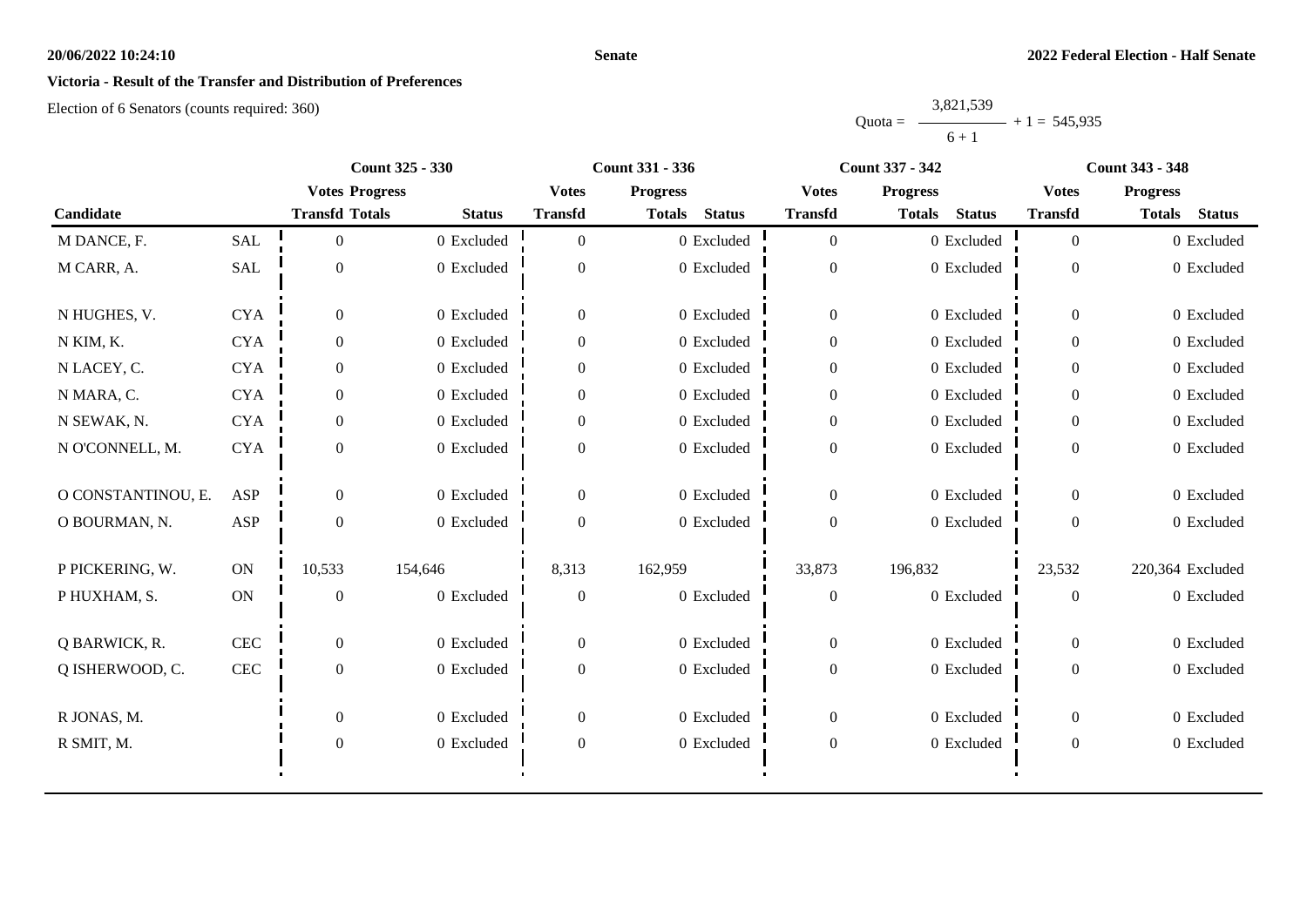# **Victoria - Result of the Transfer and Distribution of Preferences**

Election of 6 Senators (counts required: 360)

Quota = 3,821,539  $6 + 1$  $+ 1 = 545,935$ 

|                    |             |                       | <b>Count 325 - 330</b> |                  | <b>Count 331 - 336</b>         |                  | <b>Count 337 - 342</b>         | <b>Count 343 - 348</b> |                                |  |
|--------------------|-------------|-----------------------|------------------------|------------------|--------------------------------|------------------|--------------------------------|------------------------|--------------------------------|--|
|                    |             | <b>Votes Progress</b> |                        | <b>Votes</b>     | <b>Progress</b>                | <b>Votes</b>     | <b>Progress</b>                | <b>Votes</b>           | <b>Progress</b>                |  |
| Candidate          |             | <b>Transfd Totals</b> | <b>Status</b>          | <b>Transfd</b>   | <b>Status</b><br><b>Totals</b> | <b>Transfd</b>   | <b>Status</b><br><b>Totals</b> | <b>Transfd</b>         | <b>Status</b><br><b>Totals</b> |  |
| S CORDNER HUNT, K. | <b>SOPA</b> | $\overline{0}$        | 0 Excluded             | $\Omega$         | 0 Excluded                     | $\overline{0}$   | 0 Excluded                     | $\theta$               | 0 Excluded                     |  |
| S FARRANT, T.      | <b>SOPA</b> | $\boldsymbol{0}$      | 0 Excluded             | $\overline{0}$   | 0 Excluded                     | $\boldsymbol{0}$ | 0 Excluded                     | $\theta$               | 0 Excluded                     |  |
| T BENEDYKA, S.     |             | $\boldsymbol{0}$      | 0 Excluded             | $\overline{0}$   | 0 Excluded                     | $\overline{0}$   | 0 Excluded                     | $\overline{0}$         | 0 Excluded                     |  |
| T RICHARDS, C.     |             | $\boldsymbol{0}$      | 0 Excluded             | $\overline{0}$   | 0 Excluded                     | $\boldsymbol{0}$ | 0 Excluded                     | $\overline{0}$         | 0 Excluded                     |  |
| U THORPE, L.       | <b>GVIC</b> | $\overline{0}$        | 545,935 Elected        | $\overline{0}$   | 545,935 Elected                | $\boldsymbol{0}$ | 545,935 Elected                | $\overline{0}$         | 545,935 Elected                |  |
| U FROGLEY, A.      | <b>GVIC</b> | $\mathbf{0}$          | 0 Excluded             | $\overline{0}$   | 0 Excluded                     | $\boldsymbol{0}$ | 0 Excluded                     | $\overline{0}$         | 0 Excluded                     |  |
| U AUSTIN, S.       | <b>GVIC</b> | $\overline{0}$        | 0 Excluded             | $\overline{0}$   | 0 Excluded                     | $\overline{0}$   | 0 Excluded                     | $\overline{0}$         | 0 Excluded                     |  |
| U PAYNE, Z.        | <b>GVIC</b> | $\boldsymbol{0}$      | 0 Excluded             | $\overline{0}$   | 0 Excluded                     | $\boldsymbol{0}$ | 0 Excluded                     | $\overline{0}$         | 0 Excluded                     |  |
| V O'BRYAN, D.      | GAP         | $\boldsymbol{0}$      | 0 Excluded             | $\overline{0}$   | 0 Excluded                     | $\boldsymbol{0}$ | 0 Excluded                     | $\overline{0}$         | 0 Excluded                     |  |
| V WHITEHEAD, G.    | GAP         | $\boldsymbol{0}$      | 0 Excluded             | $\Omega$         | 0 Excluded                     | $\boldsymbol{0}$ | 0 Excluded                     | $\Omega$               | 0 Excluded                     |  |
| W LIMBRICK, D.     | LDP         | 3,104                 | 117,427                | 3,320            | 120,747 Excluded               | $-120,747$       | 0 Excluded                     | $\theta$               | 0 Excluded                     |  |
| W MITCHELL, K.     | LDP         | $\theta$              | 0 Excluded             | $\overline{0}$   | 0 Excluded                     | $\overline{0}$   | 0 Excluded                     | $\overline{0}$         | 0 Excluded                     |  |
| W WHITE, C.        | LDP         | $\overline{0}$        | 0 Excluded             | $\Omega$         | 0 Excluded                     | $\mathbf{0}$     | 0 Excluded                     | $\Omega$               | 0 Excluded                     |  |
| X CLONARIDIS, N.   | <b>IMO</b>  | $\overline{0}$        | 0 Excluded             | $\overline{0}$   | 0 Excluded                     | $\overline{0}$   | 0 Excluded                     | $\overline{0}$         | 0 Excluded                     |  |
| X CURNOW, R.       | <b>IMO</b>  | $\boldsymbol{0}$      | 0 Excluded             | $\overline{0}$   | 0 Excluded                     | $\boldsymbol{0}$ | 0 Excluded                     | $\overline{0}$         | 0 Excluded                     |  |
| Y BYRNE, P.        |             | $\boldsymbol{0}$      | 0 Excluded             | $\boldsymbol{0}$ | 0 Excluded                     | $\boldsymbol{0}$ | 0 Excluded                     | $\overline{0}$         | 0 Excluded                     |  |

**Senate**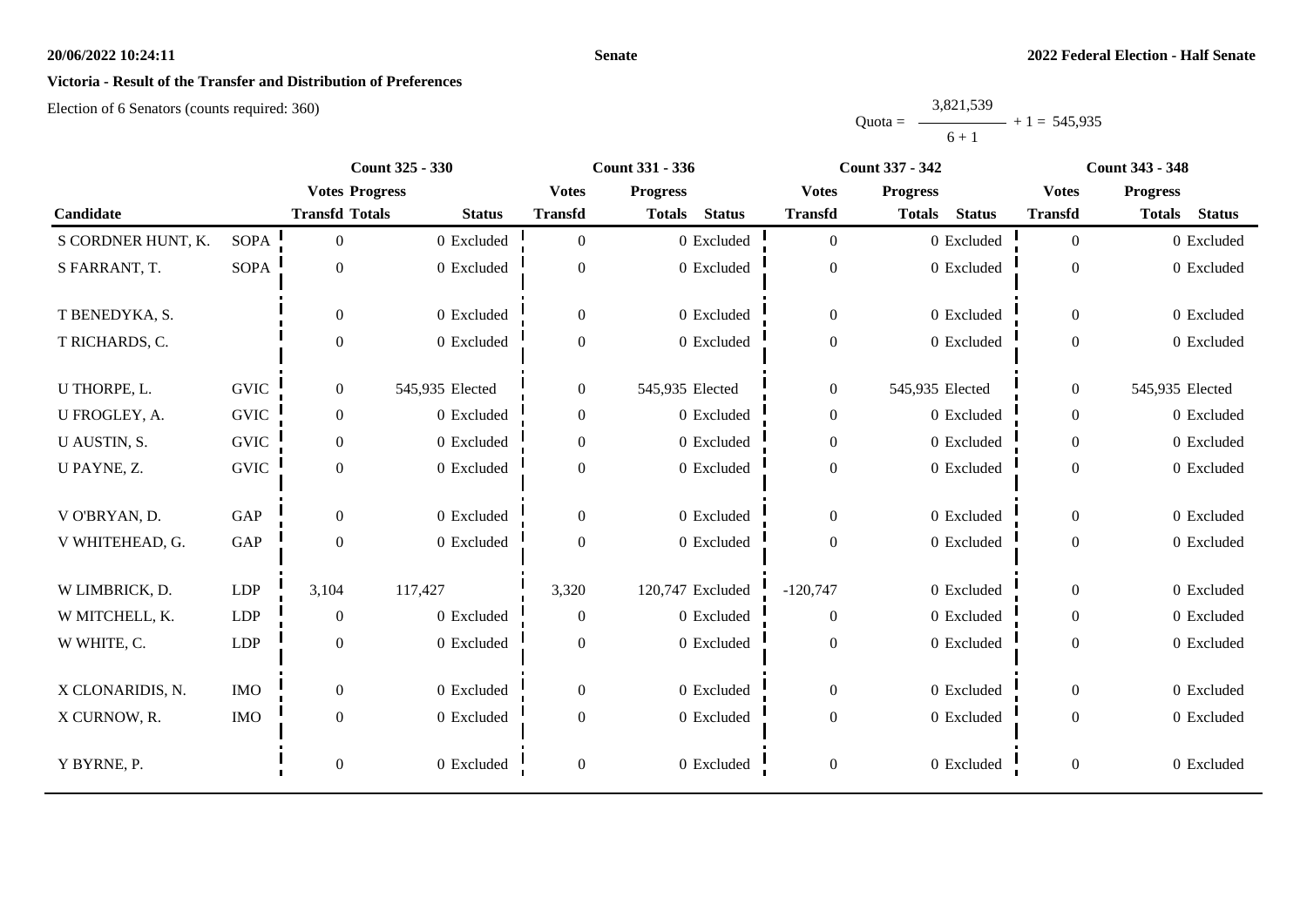#### **Senate**

# **Victoria - Result of the Transfer and Distribution of Preferences**

Election of 6 Senators (counts required: 360)

|           | 3,821,539 |                |
|-----------|-----------|----------------|
| $Quota =$ |           | $+1 = 545,935$ |
|           | $6 + 1$   |                |

|                         |                             |                       | <b>Count 325 - 330</b> |                | <b>Count 331 - 336</b>         |                  | <b>Count 337 - 342</b>         |                  | <b>Count 343 - 348</b>         |
|-------------------------|-----------------------------|-----------------------|------------------------|----------------|--------------------------------|------------------|--------------------------------|------------------|--------------------------------|
|                         |                             | <b>Votes Progress</b> |                        | <b>Votes</b>   | <b>Progress</b>                | <b>Votes</b>     | <b>Progress</b>                | <b>Votes</b>     | <b>Progress</b>                |
| Candidate               |                             | <b>Transfd Totals</b> | <b>Status</b>          | <b>Transfd</b> | <b>Status</b><br><b>Totals</b> | <b>Transfd</b>   | <b>Status</b><br><b>Totals</b> | <b>Transfd</b>   | <b>Status</b><br><b>Totals</b> |
| Y WARDLE, J.            |                             |                       | 0 Excluded             | $\theta$       | 0 Excluded                     | $\overline{0}$   | 0 Excluded                     | $\overline{0}$   | 0 Excluded                     |
|                         |                             |                       |                        |                |                                |                  |                                |                  |                                |
| Z MYLVAGANAM, A.        | <b>VNS</b>                  | $\overline{0}$        | 0 Excluded             | $\theta$       | 0 Excluded                     | $\overline{0}$   | 0 Excluded                     | $\boldsymbol{0}$ | 0 Excluded                     |
| Z RICCARDI, L.          | <b>VNS</b>                  | $\overline{0}$        | 0 Excluded             | $\mathbf{0}$   | 0 Excluded                     | $\boldsymbol{0}$ | 0 Excluded                     | $\boldsymbol{0}$ | 0 Excluded                     |
|                         |                             |                       |                        |                |                                |                  |                                |                  |                                |
| UG FLOYD, G.            | $\mathop{\rm IND}\nolimits$ | $\Omega$              | 0 Excluded             | $\mathbf{0}$   | 0 Excluded                     | $\boldsymbol{0}$ | 0 Excluded                     | $\theta$         | 0 Excluded                     |
| UG RIDGEWAY, A.         | <b>IND</b>                  | $\Omega$              | 0 Excluded             | $\Omega$       | 0 Excluded                     | $\mathbf{0}$     | 0 Excluded                     | $\overline{0}$   | 0 Excluded                     |
| UG BOND, J.             | $\mathop{\rm IND}\nolimits$ | $\overline{0}$        | 0 Excluded             | $\theta$       | 0 Excluded                     | $\theta$         | 0 Excluded                     | $\theta$         | 0 Excluded                     |
| UG SMITH, N.            | $\mathop{\rm IND}\nolimits$ | $\overline{0}$        | 0 Excluded             | $\theta$       | 0 Excluded                     | $\boldsymbol{0}$ | 0 Excluded                     | $\overline{0}$   | 0 Excluded                     |
| UG DICKS, M.            | <b>IND</b>                  | $\Omega$              | 0 Excluded             | 0              | 0 Excluded                     | $\boldsymbol{0}$ | 0 Excluded                     | $\overline{0}$   | 0 Excluded                     |
| UG ATKINSON, B.         | $\mathop{\rm IND}\nolimits$ | $\overline{0}$        | 0 Excluded             | $\overline{0}$ | 0 Excluded                     | $\boldsymbol{0}$ | 0 Excluded                     | $\overline{0}$   | 0 Excluded                     |
| UG ROSS, P.             | <b>IND</b>                  | $\overline{0}$        | 0 Excluded             | $\mathbf{0}$   | 0 Excluded                     | $\boldsymbol{0}$ | 0 Excluded                     | $\mathbf{0}$     | 0 Excluded                     |
| UG DE FRANCESCO, N.     | <b>IND</b>                  | $\Omega$              | 0 Excluded             | $\Omega$       | 0 Excluded                     | $\mathbf{0}$     | 0 Excluded                     | $\theta$         | 0 Excluded                     |
| UG TOSCANO, J.          | <b>IND</b>                  | 0                     | 0 Excluded             | 0              | 0 Excluded                     | $\mathbf{0}$     | 0 Excluded                     | $\overline{0}$   | 0 Excluded                     |
| UG TRAN, T.             | $\mathop{\rm IND}\nolimits$ | $\overline{0}$        | 0 Excluded             | $\Omega$       | 0 Excluded                     | $\boldsymbol{0}$ | 0 Excluded                     | $\overline{0}$   | 0 Excluded                     |
| UG DILLON, D.           | <b>IND</b>                  | $\Omega$              | 0 Excluded             | $\Omega$       | 0 Excluded                     | $\overline{0}$   | 0 Excluded                     | $\Omega$         | 0 Excluded                     |
| UG GONSALVEZ, G.        | <b>IND</b>                  | $\Omega$              | 0 Excluded             | $\Omega$       | 0 Excluded                     | $\boldsymbol{0}$ | 0 Excluded                     | $\Omega$         | 0 Excluded                     |
|                         |                             |                       |                        |                |                                |                  |                                |                  |                                |
| <b>Exhausted Votes</b>  |                             | 5,122                 | 25,155                 | 14,740         | 39,895                         | 13,083           | 52,978                         | 56,494           | 109,472                        |
| <b>Loss By Fraction</b> |                             | $-34$                 | 448                    | $-38$          | 410                            | $-38$            | 372                            | $-41$            | 331                            |
| <b>Total Votes</b>      |                             | $\overline{0}$        | 3,821,539              | $\mathbf{0}$   | 3,821,539                      | 0                | 3,821,539                      | 0                | 3,821,539                      |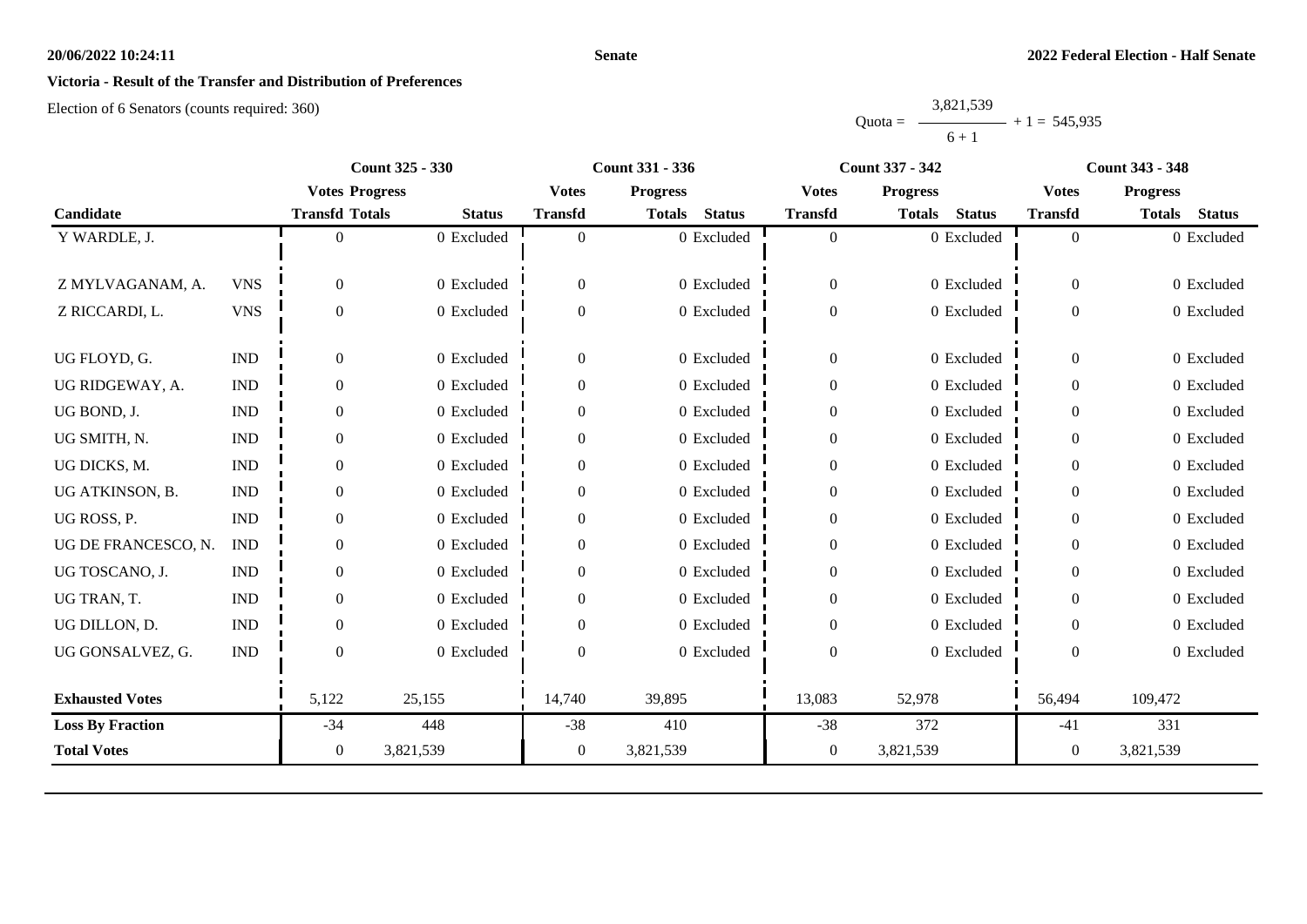#### **Victoria - Result of the Transfer and Distribution of Preferences**

Election of 6 Senators (counts required: 36

| d: 360)             |                     | 3,821,539<br>$6 + 1$ | Quota = $\longrightarrow$ + 1 = 545,935 |
|---------------------|---------------------|----------------------|-----------------------------------------|
| Candidates Excluded | Candidates Excluded | Candidates Excluded  | Candidates Excluded                     |
| 45. HINCH, D.       | 47. CURRIE, B.      | 85. LIMBRICK, D.     | 39. SMITH, E.                           |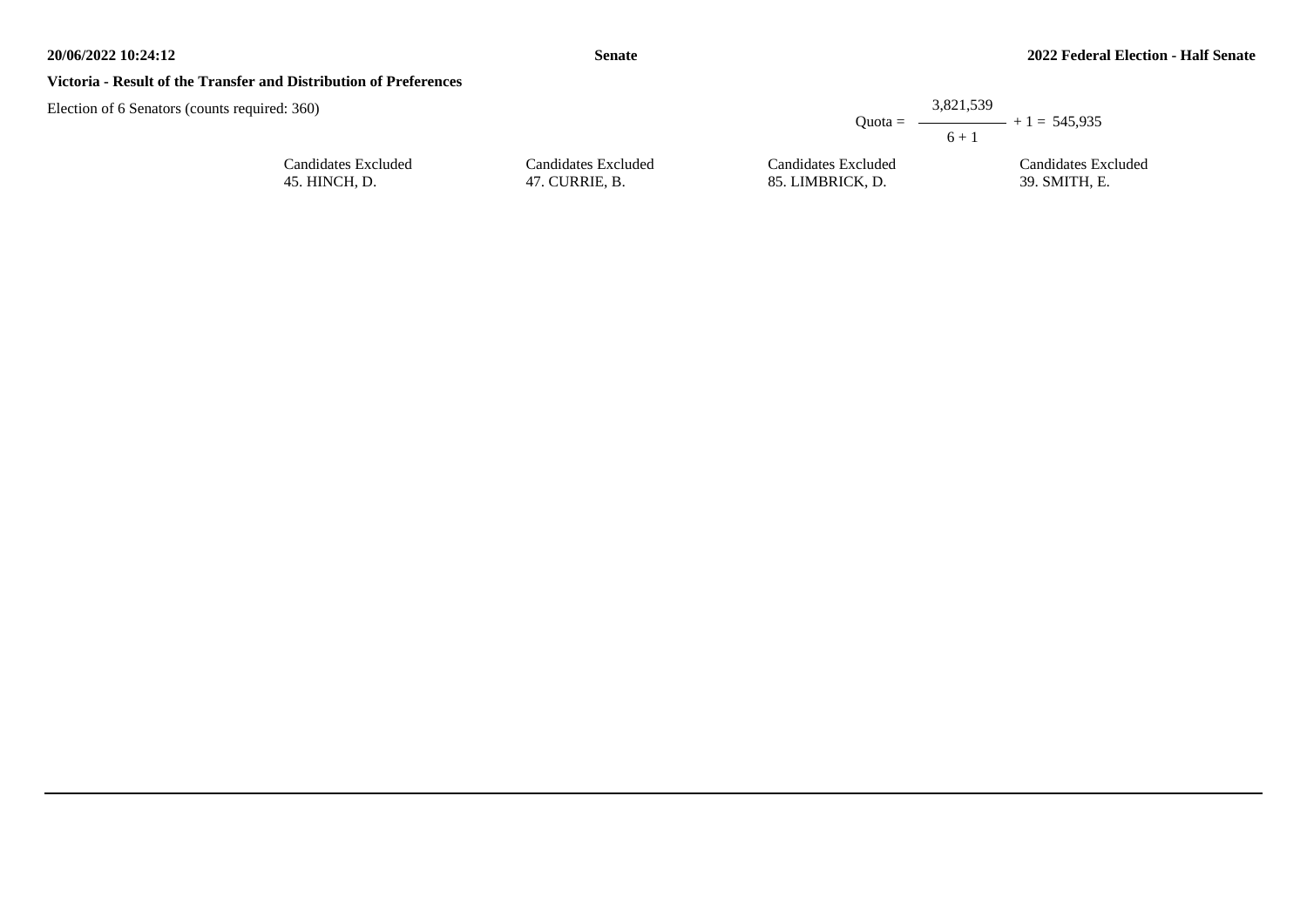#### **Senate**

## **Victoria - Result of the Transfer and Distribution of Preferences**

Election of 6 Senators (counts required: 360)

Quota =  $\longrightarrow$  + 1 = 545,935 3,821,539  $6 + 1$ 

|                         |                            | Count 349 - 354       | Count 355 - 360  |                  |                 |               |                |                 |               |                |                 |  |
|-------------------------|----------------------------|-----------------------|------------------|------------------|-----------------|---------------|----------------|-----------------|---------------|----------------|-----------------|--|
|                         |                            | <b>Votes Progress</b> |                  | <b>Votes</b>     | <b>Progress</b> |               | <b>Votes</b>   | <b>Progress</b> |               | <b>Votes</b>   | <b>Progress</b> |  |
| Candidate               |                            | <b>Transfd Totals</b> | <b>Status</b>    | <b>Transfd</b>   | <b>Totals</b>   | <b>Status</b> | <b>Transfd</b> | <b>Totals</b>   | <b>Status</b> | <b>Transfd</b> | Totals Status   |  |
| A VEGA, Y.              | <b>REAS</b>                | $\boldsymbol{0}$      | 0 Excluded       | $\overline{0}$   |                 | $0$ Excluded  |                |                 |               |                |                 |  |
| A MILLWARD, H.          | <b>REAS</b>                | $\boldsymbol{0}$      | 0 Excluded       | $\overline{0}$   |                 | 0 Excluded    |                |                 |               |                |                 |  |
| <b>B RICHARDSON, D.</b> |                            | $\theta$              | 0 Excluded       | $\mathbf{0}$     |                 | 0 Excluded    |                |                 |               |                |                 |  |
| B McBRIDE, J.           |                            | $\boldsymbol{0}$      | 0 Excluded       | $\boldsymbol{0}$ |                 | 0 Excluded    |                |                 |               |                |                 |  |
| C GREEN, L.             | $\hbox{AUD}$               | $\boldsymbol{0}$      | 0 Excluded       | $\boldsymbol{0}$ |                 | 0 Excluded    |                |                 |               |                |                 |  |
| C JAGOE, S.             | $\hbox{AUD}$               | $\boldsymbol{0}$      | 0 Excluded       | $\mathbf{0}$     |                 | $0$ Excluded  |                |                 |               |                |                 |  |
| D HENDERSON, S.         | $\ensuremath{\mathrm{LP}}$ | $\boldsymbol{0}$      | 545,935 Elected  | $\boldsymbol{0}$ | 545,935 Elected |               |                |                 |               |                |                 |  |
| D McKENZIE, B.          | NP                         | $\boldsymbol{0}$      | 545,935 Elected  | $\overline{0}$   | 545,935 Elected |               |                |                 |               |                |                 |  |
| D MIRABELLA, G.         | $\operatorname{LP}$        | 30,682                | 275,509 Excluded | $-275,509$       |                 | 0 Excluded    |                |                 |               |                |                 |  |
| D KMETJ, C.             | $\ensuremath{\mathrm{LP}}$ | $\boldsymbol{0}$      | 0 Excluded       | $\theta$         |                 | $0$ Excluded  |                |                 |               |                |                 |  |
| D HARRINGTON, M.        | NP                         | $\boldsymbol{0}$      | 0 Excluded       | $\boldsymbol{0}$ |                 | $0$ Excluded  |                |                 |               |                |                 |  |
| D BURGESS, D.           | $\ensuremath{\mathrm{LP}}$ | $\boldsymbol{0}$      | 0 Excluded       | $\mathbf{0}$     |                 | $0$ Excluded  |                |                 |               |                |                 |  |
| E SMITH, E.             | ${\rm HMP}$                | $\boldsymbol{0}$      | 0 Excluded       | $\overline{0}$   |                 | 0 Excluded    |                |                 |               |                |                 |  |
| E TAYLOR, W.            | ${\rm HMP}$                | $\boldsymbol{0}$      | 0 Excluded       | $\boldsymbol{0}$ |                 | $0$ Excluded  |                |                 |               |                |                 |  |
| F WEARNE, M.            | SPP                        | $\boldsymbol{0}$      | 0 Excluded       | $\boldsymbol{0}$ |                 | 0 Excluded    |                |                 |               |                |                 |  |
| FLONG, R.               | SPP                        | $\boldsymbol{0}$      | 0 Excluded       | $\boldsymbol{0}$ |                 | 0 Excluded    |                |                 |               |                |                 |  |
|                         |                            |                       |                  |                  |                 |               |                |                 |               |                |                 |  |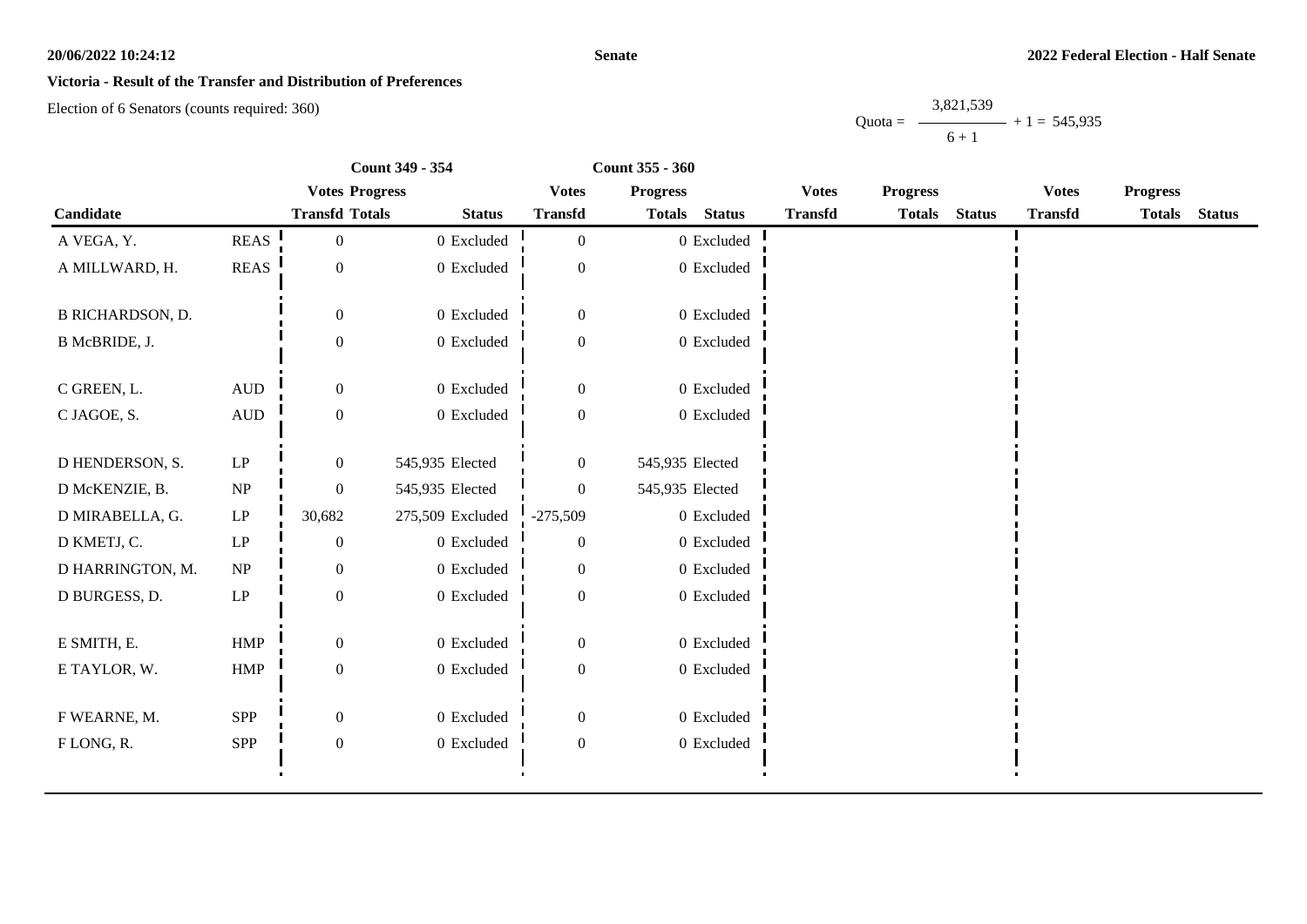#### **Senate**

## **Victoria - Result of the Transfer and Distribution of Preferences**

Election of 6 Senators (counts required: 360)

Quota =  $-$ 3,821,539  $6 + 1$  $- + 1 = 545,935$ 

|                          |                                  |                       | Count 349 - 354 | Count 355 - 360  |                 |               |                |                 |               |                |                 |               |
|--------------------------|----------------------------------|-----------------------|-----------------|------------------|-----------------|---------------|----------------|-----------------|---------------|----------------|-----------------|---------------|
|                          |                                  | <b>Votes Progress</b> |                 | <b>Votes</b>     | <b>Progress</b> |               | <b>Votes</b>   | <b>Progress</b> |               | <b>Votes</b>   | <b>Progress</b> |               |
| Candidate                |                                  | <b>Transfd Totals</b> | <b>Status</b>   | <b>Transfd</b>   | <b>Totals</b>   | <b>Status</b> | <b>Transfd</b> | <b>Totals</b>   | <b>Status</b> | <b>Transfd</b> | <b>Totals</b>   | <b>Status</b> |
| G BURSON, C.             | AUVA!                            | $\boldsymbol{0}$      | 0 Excluded      | $\overline{0}$   |                 | 0 Excluded    |                |                 |               |                |                 |               |
| G ASSER, S.              | <b>AUVA</b>                      | $\boldsymbol{0}$      | 0 Excluded      | $\boldsymbol{0}$ |                 | $0$ Excluded  |                |                 |               |                |                 |               |
| H HINCH, D.              | <b>DHJP</b>                      | $\mathbf{0}$          | 0 Excluded      | $\mathbf{0}$     |                 | 0 Excluded    |                |                 |               |                |                 |               |
| H STANFIELD, R.          | DHJP                             | $\boldsymbol{0}$      | 0 Excluded      | $\boldsymbol{0}$ |                 | 0 Excluded    |                |                 |               |                |                 |               |
| I CURRIE, B.             | ${\rm AJP}$                      | $\boldsymbol{0}$      | 0 Excluded      | $\boldsymbol{0}$ |                 | 0 Excluded    |                |                 |               |                |                 |               |
| I DELFORCE, C.           | ${\rm AJP}$                      | $\boldsymbol{0}$      | 0 Excluded      | $\boldsymbol{0}$ |                 | $0$ Excluded  |                |                 |               |                |                 |               |
| J PITT, A.               | $\mathbf{A}\mathbf{U}\mathbf{P}$ | $\boldsymbol{0}$      | 0 Excluded      | $\boldsymbol{0}$ |                 | $0$ Excluded  |                |                 |               |                |                 |               |
| J KNIGHT, D.             | $\mathbf{A}\mathbf{U}\mathbf{P}$ | $\boldsymbol{0}$      | 0 Excluded      | $\mathbf{0}$     |                 | 0 Excluded    |                |                 |               |                |                 |               |
| K WHITE, L.              | ALP                              | $\mathbf{0}$          | 545,935 Elected | $\overline{0}$   | 545,935 Elected |               |                |                 |               |                |                 |               |
| K STEWART, J.            | $\mbox{ALP}$                     | $\boldsymbol{0}$      | 545,935 Elected | $\theta$         | 545,935 Elected |               |                |                 |               |                |                 |               |
| K NUNN, C.               | ALP                              | 22,973                | 300,798         | 73,436           | 374,234         |               |                |                 |               |                |                 |               |
| K BRIDGER-DARLING,<br>М. | ALP                              | $\boldsymbol{0}$      | 0 Excluded      | $\boldsymbol{0}$ |                 | $0$ Excluded  |                |                 |               |                |                 |               |
| K McFARLANE, J.          | ALP                              | $\boldsymbol{0}$      | 0 Excluded      | $\mathbf{0}$     |                 | 0 Excluded    |                |                 |               |                |                 |               |
| L BABET, R.              | UAPP $\overline{\phantom{a}}$    | 110,764               | 349,809         | 105,719          | 455,528 Elected |               |                |                 |               |                |                 |               |
| L MORAN, K.              | <b>UAPP</b>                      | $\mathbf{0}$          | 0 Excluded      | $\boldsymbol{0}$ |                 | $0$ Excluded  |                |                 |               |                |                 |               |
| L GRIMMOND, K.           | <b>UAPP</b>                      | $\boldsymbol{0}$      | 0 Excluded      | $\mathbf{0}$     |                 | 0 Excluded    |                |                 |               |                |                 |               |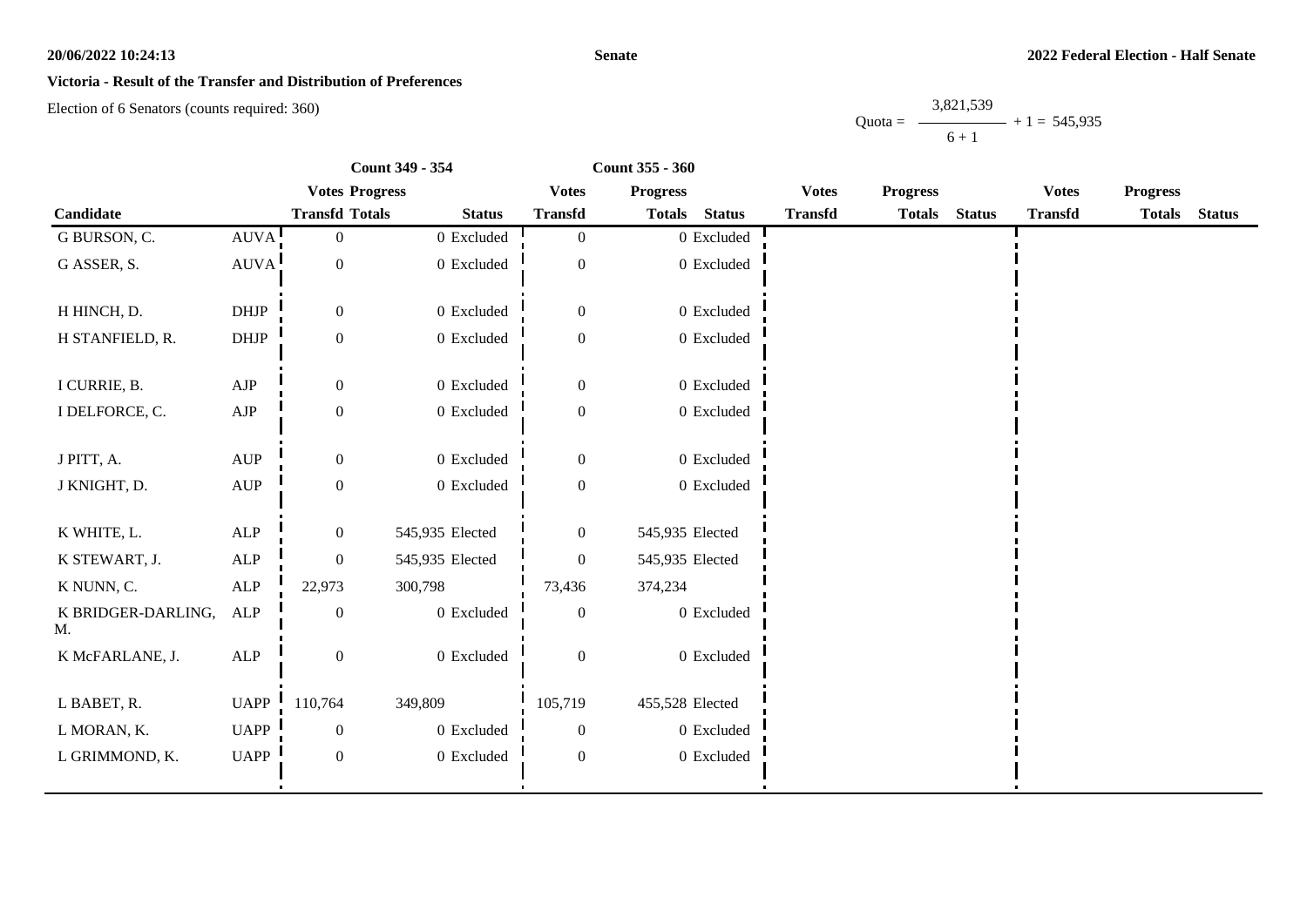#### **Senate**

## **Victoria - Result of the Transfer and Distribution of Preferences**

Election of 6 Senators (counts required: 360)

Quota = 3,821,539  $6 + 1$  $+ 1 = 545,935$ 

|                    | Count 349 - 354 |                       |                | Count 355 - 360  |                 |                |                |                 |               |                |                 |               |
|--------------------|-----------------|-----------------------|----------------|------------------|-----------------|----------------|----------------|-----------------|---------------|----------------|-----------------|---------------|
|                    |                 | <b>Votes Progress</b> |                | <b>Votes</b>     | <b>Progress</b> |                | <b>Votes</b>   | <b>Progress</b> |               | <b>Votes</b>   | <b>Progress</b> |               |
| Candidate          |                 | <b>Transfd Totals</b> | <b>Status</b>  | <b>Transfd</b>   | <b>Totals</b>   | <b>Status</b>  | <b>Transfd</b> | <b>Totals</b>   | <b>Status</b> | <b>Transfd</b> | <b>Totals</b>   | <b>Status</b> |
| M DANCE, F.        | SAL             | $\boldsymbol{0}$      | 0 Excluded     | $\overline{0}$   |                 | 0 Excluded     |                |                 |               |                |                 |               |
| M CARR, A.         | SAL             | $\boldsymbol{0}$      | 0 Excluded     | $\boldsymbol{0}$ |                 | 0 Excluded     |                |                 |               |                |                 |               |
| N HUGHES, V.       | $\rm CYA$       | $\boldsymbol{0}$      | 0 Excluded     | $\boldsymbol{0}$ |                 | 0 Excluded     |                |                 |               |                |                 |               |
| N KIM, K.          | <b>CYA</b>      | $\mathbf{0}$          | 0 Excluded     | $\boldsymbol{0}$ |                 | 0 Excluded     |                |                 |               |                |                 |               |
| N LACEY, C.        | ${\rm CYA}$     | $\mathbf{0}$          | 0 Excluded     | $\theta$         |                 | $0$ Excluded   |                |                 |               |                |                 |               |
| N MARA, C.         | <b>CYA</b>      | $\boldsymbol{0}$      | 0 Excluded     | $\mathbf{0}$     |                 | $0$ Excluded   |                |                 |               |                |                 |               |
| N SEWAK, N.        | ${\rm CYA}$     | $\mathbf{0}$          | 0 Excluded     | $\boldsymbol{0}$ |                 | 0 Excluded     |                |                 |               |                |                 |               |
| N O'CONNELL, M.    | $\rm CYA$       | $\boldsymbol{0}$      | $0$ Excluded   | $\theta$         |                 | 0 Excluded     |                |                 |               |                |                 |               |
| O CONSTANTINOU, E. | ASP             | $\theta$              | 0 Excluded     | $\boldsymbol{0}$ |                 | 0 Excluded     |                |                 |               |                |                 |               |
| O BOURMAN, N.      | ASP             | $\boldsymbol{0}$      | 0 Excluded     | $\boldsymbol{0}$ |                 | $0$ Excluded   |                |                 |               |                |                 |               |
| P PICKERING, W.    | ON              | $-220,364$            | 0 Excluded     | $\boldsymbol{0}$ |                 | 0 Excluded     |                |                 |               |                |                 |               |
| PHUXHAM, S.        | ON              | $\boldsymbol{0}$      | $0$ Excluded   | $\boldsymbol{0}$ |                 | $0\,$ Excluded |                |                 |               |                |                 |               |
| Q BARWICK, R.      | <b>CEC</b>      | $\boldsymbol{0}$      | 0 Excluded     | $\boldsymbol{0}$ |                 | 0 Excluded     |                |                 |               |                |                 |               |
| Q ISHERWOOD, C.    | $\mbox{CEC}$    | $\boldsymbol{0}$      | $0\,$ Excluded | $\boldsymbol{0}$ |                 | $0$ Excluded   |                |                 |               |                |                 |               |
| R JONAS, M.        |                 | $\overline{0}$        | 0 Excluded     | $\mathbf{0}$     |                 | 0 Excluded     |                |                 |               |                |                 |               |
| R SMIT, M.         |                 | $\boldsymbol{0}$      | 0 Excluded     | $\boldsymbol{0}$ |                 | $0$ Excluded   |                |                 |               |                |                 |               |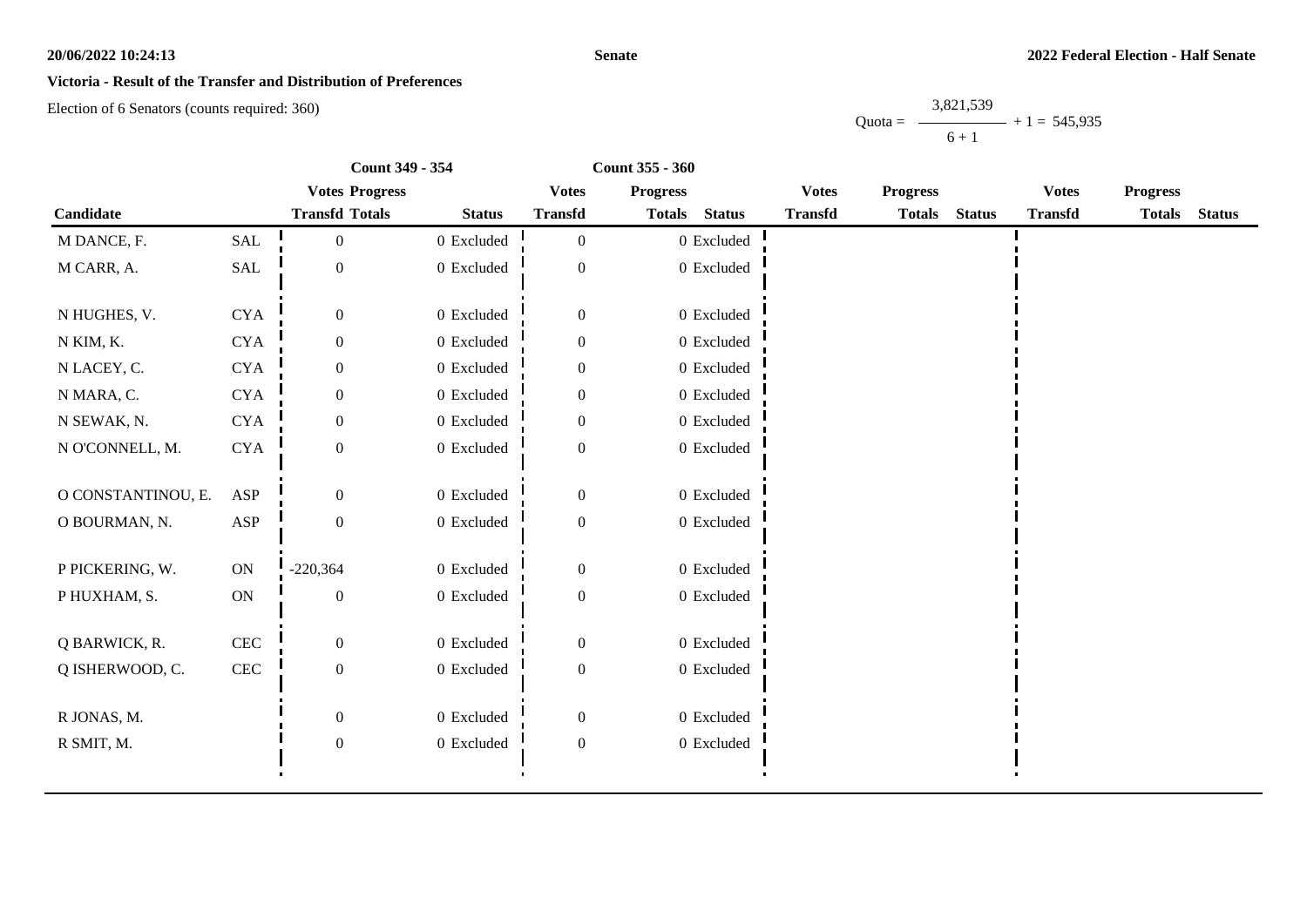#### **Senate**

## **Victoria - Result of the Transfer and Distribution of Preferences**

Election of 6 Senators (counts required: 360)

Quota =  $\longrightarrow$  + 1 = 545,935 3,821,539  $6 + 1$ 

|                    |                      | Count 349 - 354       |                 | Count 355 - 360  |                 |                |                |                 |               |                                 |               |               |
|--------------------|----------------------|-----------------------|-----------------|------------------|-----------------|----------------|----------------|-----------------|---------------|---------------------------------|---------------|---------------|
|                    |                      | <b>Votes Progress</b> |                 | <b>Votes</b>     | <b>Progress</b> |                | <b>Votes</b>   | <b>Progress</b> |               | <b>Progress</b><br><b>Votes</b> |               |               |
| Candidate          |                      | <b>Transfd Totals</b> | <b>Status</b>   | <b>Transfd</b>   | <b>Totals</b>   | <b>Status</b>  | <b>Transfd</b> | <b>Totals</b>   | <b>Status</b> | <b>Transfd</b>                  | <b>Totals</b> | <b>Status</b> |
| S CORDNER HUNT, K. | <b>SOPA</b>          | $\boldsymbol{0}$      | 0 Excluded      | $\overline{0}$   |                 | $0$ Excluded   |                |                 |               |                                 |               |               |
| S FARRANT, T.      | <b>SOPA</b>          | $\boldsymbol{0}$      | 0 Excluded      | $\overline{0}$   |                 | $0$ Excluded   |                |                 |               |                                 |               |               |
| T BENEDYKA, S.     |                      | $\theta$              | 0 Excluded      | $\boldsymbol{0}$ |                 | 0 Excluded     |                |                 |               |                                 |               |               |
| T RICHARDS, C.     |                      | $\boldsymbol{0}$      | 0 Excluded      | $\boldsymbol{0}$ |                 | $0$ Excluded   |                |                 |               |                                 |               |               |
| U THORPE, L.       | <b>GVIC</b>          | $\boldsymbol{0}$      | 545,935 Elected | $\boldsymbol{0}$ | 545,935 Elected |                |                |                 |               |                                 |               |               |
| U FROGLEY, A.      | ${\rm GNIC}$         | $\boldsymbol{0}$      | 0 Excluded      | $\boldsymbol{0}$ |                 | 0 Excluded     |                |                 |               |                                 |               |               |
| U AUSTIN, S.       | <b>GVIC</b>          | $\mathbf{0}$          | 0 Excluded      | $\overline{0}$   |                 | $0\,$ Excluded |                |                 |               |                                 |               |               |
| U PAYNE, Z.        | <b>GVIC</b>          | $\boldsymbol{0}$      | 0 Excluded      | $\overline{0}$   |                 | 0 Excluded     |                |                 |               |                                 |               |               |
| V O'BRYAN, D.      | GAP                  | $\overline{0}$        | 0 Excluded      | $\boldsymbol{0}$ |                 | 0 Excluded     |                |                 |               |                                 |               |               |
| V WHITEHEAD, G.    | $\operatorname{GAP}$ | $\boldsymbol{0}$      | 0 Excluded      | $\boldsymbol{0}$ |                 | 0 Excluded     |                |                 |               |                                 |               |               |
| W LIMBRICK, D.     | LDP                  | $\mathbf{0}$          | 0 Excluded      | $\boldsymbol{0}$ |                 | 0 Excluded     |                |                 |               |                                 |               |               |
| W MITCHELL, K.     | LDP                  | $\mathbf{0}$          | 0 Excluded      | $\overline{0}$   |                 | 0 Excluded     |                |                 |               |                                 |               |               |
| W WHITE, C.        | <b>LDP</b>           | $\theta$              | 0 Excluded      | $\overline{0}$   |                 | 0 Excluded     |                |                 |               |                                 |               |               |
| X CLONARIDIS, N.   | <b>IMO</b>           | $\boldsymbol{0}$      | 0 Excluded      | $\boldsymbol{0}$ |                 | $0$ Excluded   |                |                 |               |                                 |               |               |
| X CURNOW, R.       | <b>IMO</b>           | $\boldsymbol{0}$      | 0 Excluded      | $\overline{0}$   |                 | 0 Excluded     |                |                 |               |                                 |               |               |
| Y BYRNE, P.        |                      | $\boldsymbol{0}$      | 0 Excluded      | $\boldsymbol{0}$ |                 | $0$ Excluded   |                |                 |               |                                 |               |               |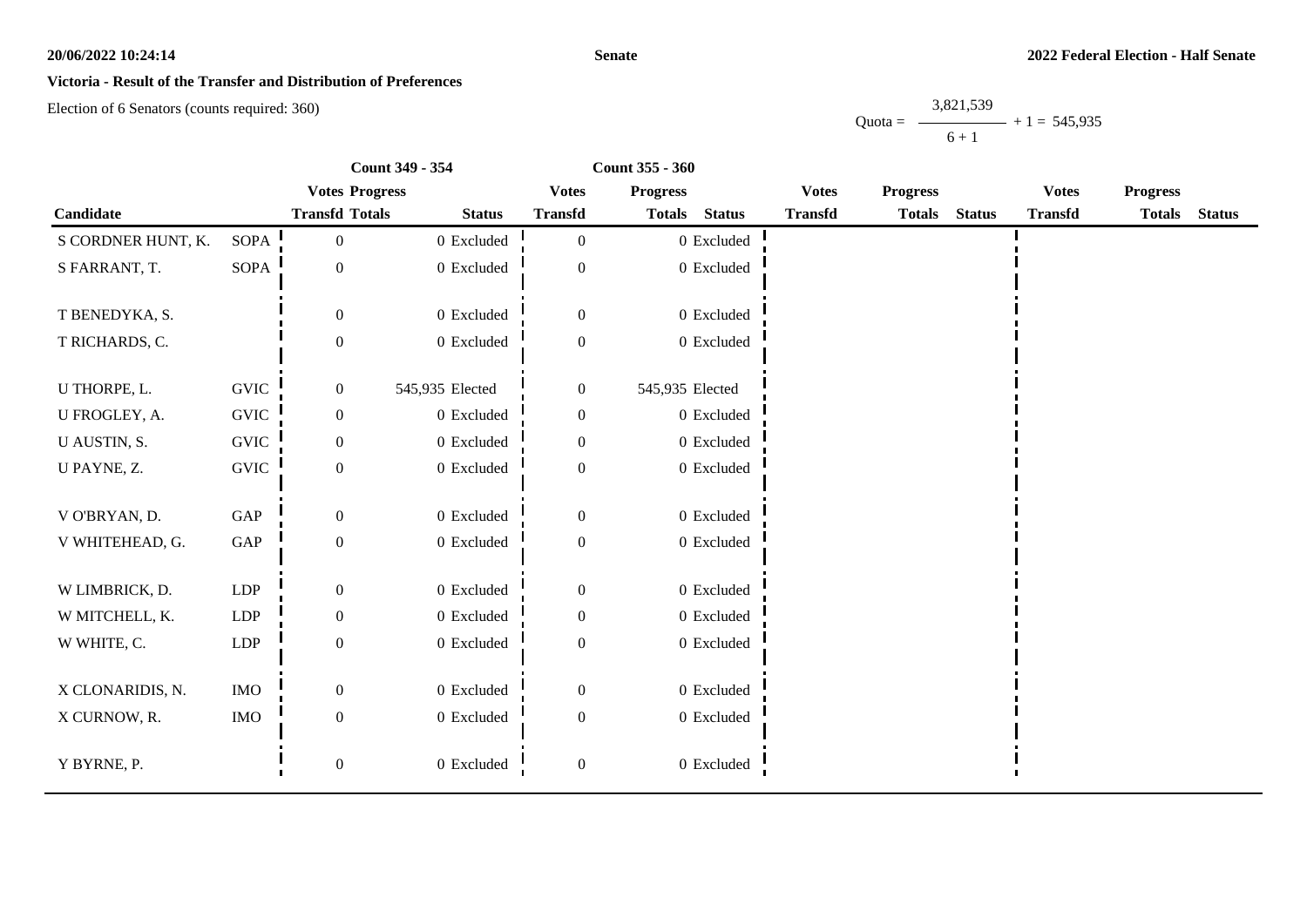#### **Senate**

## **Victoria - Result of the Transfer and Distribution of Preferences**

Election of 6 Senators (counts required: 360)

Quota =  $\longrightarrow$  + 1 = 545,935 3,821,539  $6 + 1$ 

|                         |                             | Count 349 - 354       |               | Count 355 - 360  |                 |               |                  |                 |               |                  |                 |               |
|-------------------------|-----------------------------|-----------------------|---------------|------------------|-----------------|---------------|------------------|-----------------|---------------|------------------|-----------------|---------------|
|                         |                             | <b>Votes Progress</b> |               | <b>Votes</b>     | <b>Progress</b> |               | <b>Votes</b>     | <b>Progress</b> |               | <b>Votes</b>     | <b>Progress</b> |               |
| Candidate               |                             | <b>Transfd Totals</b> | <b>Status</b> | <b>Transfd</b>   | <b>Totals</b>   | <b>Status</b> | <b>Transfd</b>   | <b>Totals</b>   | <b>Status</b> | <b>Transfd</b>   | <b>Totals</b>   | <b>Status</b> |
| Y WARDLE, J.            |                             | $\overline{0}$        | 0 Excluded    | $\overline{0}$   |                 | 0 Excluded    |                  |                 |               |                  |                 |               |
| Z MYLVAGANAM, A.        | <b>VNS</b>                  | $\overline{0}$        | 0 Excluded    | $\boldsymbol{0}$ |                 | 0 Excluded    |                  |                 |               |                  |                 |               |
| Z RICCARDI, L.          | <b>VNS</b>                  | $\mathbf{0}$          | 0 Excluded    | $\overline{0}$   |                 | 0 Excluded    |                  |                 |               |                  |                 |               |
| UG FLOYD, G.            | $\ensuremath{\text{IND}}$   | $\boldsymbol{0}$      | 0 Excluded    | $\boldsymbol{0}$ |                 | 0 Excluded    |                  |                 |               |                  |                 |               |
| UG RIDGEWAY, A.         | <b>IND</b>                  | $\overline{0}$        | 0 Excluded    | $\overline{0}$   |                 | 0 Excluded    |                  |                 |               |                  |                 |               |
| UG BOND, J.             | $\mathop{\rm IND}\nolimits$ | $\mathbf{0}$          | 0 Excluded    | $\mathbf{0}$     |                 | 0 Excluded    |                  |                 |               |                  |                 |               |
| UG SMITH, N.            | $\mathop{\rm IND}\nolimits$ | $\boldsymbol{0}$      | 0 Excluded    | $\boldsymbol{0}$ |                 | $0$ Excluded  |                  |                 |               |                  |                 |               |
| UG DICKS, M.            | $\mathop{\rm IND}\nolimits$ | $\overline{0}$        | 0 Excluded    | $\overline{0}$   |                 | 0 Excluded    |                  |                 |               |                  |                 |               |
| UG ATKINSON, B.         | $\mathop{\rm IND}\nolimits$ | $\boldsymbol{0}$      | 0 Excluded    | 0                |                 | 0 Excluded    |                  |                 |               |                  |                 |               |
| UG ROSS, P.             | $\mathop{\rm IND}\nolimits$ | $\boldsymbol{0}$      | 0 Excluded    | $\overline{0}$   |                 | 0 Excluded    |                  |                 |               |                  |                 |               |
| UG DE FRANCESCO, N.     | <b>IND</b>                  | $\overline{0}$        | 0 Excluded    | $\overline{0}$   |                 | 0 Excluded    |                  |                 |               |                  |                 |               |
| UG TOSCANO, J.          | $\mathop{\rm IND}\nolimits$ | $\overline{0}$        | 0 Excluded    | 0                |                 | $0$ Excluded  |                  |                 |               |                  |                 |               |
| UG TRAN, T.             | <b>IND</b>                  | $\mathbf{0}$          | $0$ Excluded  | $\overline{0}$   |                 | 0 Excluded    |                  |                 |               |                  |                 |               |
| UG DILLON, D.           | <b>IND</b>                  | $\overline{0}$        | 0 Excluded    | $\overline{0}$   |                 | 0 Excluded    |                  |                 |               |                  |                 |               |
| UG GONSALVEZ, G.        | $\ensuremath{\text{IND}}$   | $\overline{0}$        | 0 Excluded    | $\Omega$         |                 | 0 Excluded    |                  |                 |               |                  |                 |               |
| <b>Exhausted Votes</b>  |                             | 55,990                | 165,462       | 96,406           | 261,868         |               |                  |                 |               |                  |                 |               |
| <b>Loss By Fraction</b> |                             | $-45$                 | 286           | $-52$            | 234             |               |                  |                 |               |                  |                 |               |
| <b>Total Votes</b>      |                             | $\overline{0}$        | 3,821,539     | $\overline{0}$   | 3,821,539       |               | $\boldsymbol{0}$ | 3,821,539       |               | $\boldsymbol{0}$ | 3,821,539       |               |